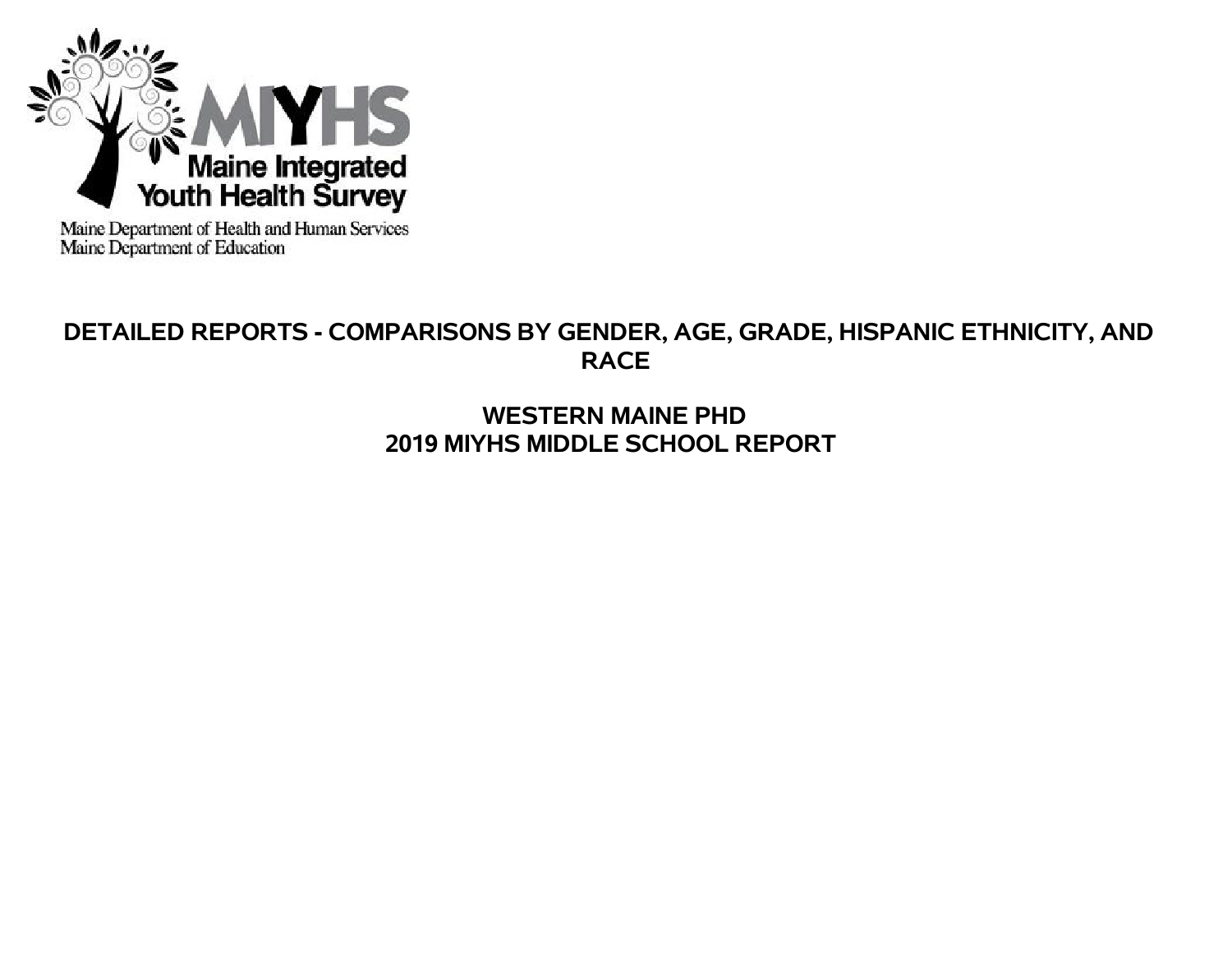|                                           | %     | CI                  | N     | n     |
|-------------------------------------------|-------|---------------------|-------|-------|
|                                           |       |                     |       |       |
| Total                                     | 16.9% |                     | 4,635 | 3,521 |
| ----Sex----                               |       |                     |       |       |
| Female                                    | 48.3% | $(46.3\% - 50.2\%)$ | 2,237 | 1,791 |
| Male                                      | 50.7% | $(48.7\% - 52.7\%)$ | 2,350 | 1,692 |
| Missing                                   | 1.0%  | $(0.6\% - 1.4\%)$   | 48    | 38    |
| ----Grade----                             |       |                     |       |       |
| Grade 7                                   | 48.7% | $(46.1\% - 51.2\%)$ | 2,255 | 1,713 |
| Grade 8                                   | 49.4% | $(46.9\% - 51.9\%)$ | 2,290 | 1,734 |
| Missing                                   | 1.9%  | $(1.5\% - 2.4\%)$   | 90    | 74    |
| ----Age----                               |       |                     |       |       |
| 12 or younger                             | 28.2% | $(25.8\% - 30.6\%)$ | 1,307 | 988   |
| 13                                        | 48.0% | $(46.1\% - 49.8\%)$ | 2,223 | 1,700 |
| 14 or older                               | 23.5% | $(21.8\% - 25.2\%)$ | 1,090 | 822   |
| Missing                                   | 0.3%  | $(0.1\% - 0.5\%)$   | 15    | 11    |
| ----Hispanic Ethnicity----                |       |                     |       |       |
| Hispanic                                  | 2.9%  | $(2.3\% - 3.5\%)$   | 136   | 178   |
| Non-Hispanic                              | 89.0% | $(87.8\% - 90.2\%)$ | 4,126 | 3,053 |
| Missing                                   | 8.0%  | $(6.9\% - 9.2\%)$   | 372   | 290   |
| ----Race----                              |       |                     |       |       |
| American Indian or Alaskan Native         | 2.3%  | $(2.0\% - 2.7\%)$   | 108   | 128   |
| Asian                                     | 0.9%  | $(0.5\% - 1.2\%)$   | 40    | 51    |
| <b>Black or African American</b>          | 4.4%  | $(0.0\% - 9.0\%)$   | 203   | 268   |
| Native Hawaiian or Other Pacific Islander | 0.2%  | $(0.1\% - 0.2\%)$   | 8     | 9     |
| White                                     | 85.3% | $(80.1\% - 90.5\%)$ | 3,955 | 2,724 |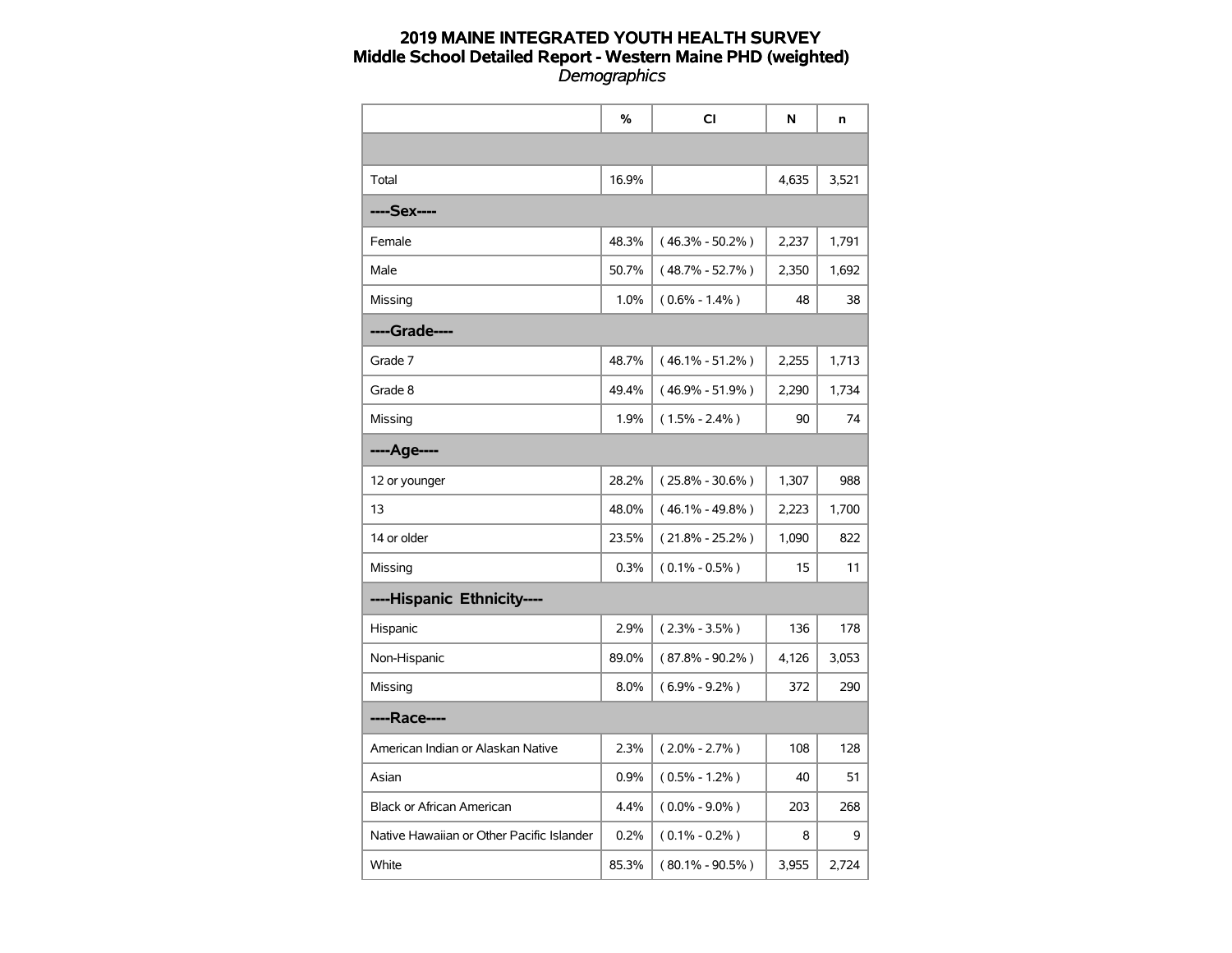|                | %    | CI                    | N   |     |
|----------------|------|-----------------------|-----|-----|
| Multiple Races |      | $3.7\%$ (3.1% - 4.4%) | 172 | 218 |
| Missing        | 3.2% | $(2.6\% - 3.8\%)$     | 148 | 123 |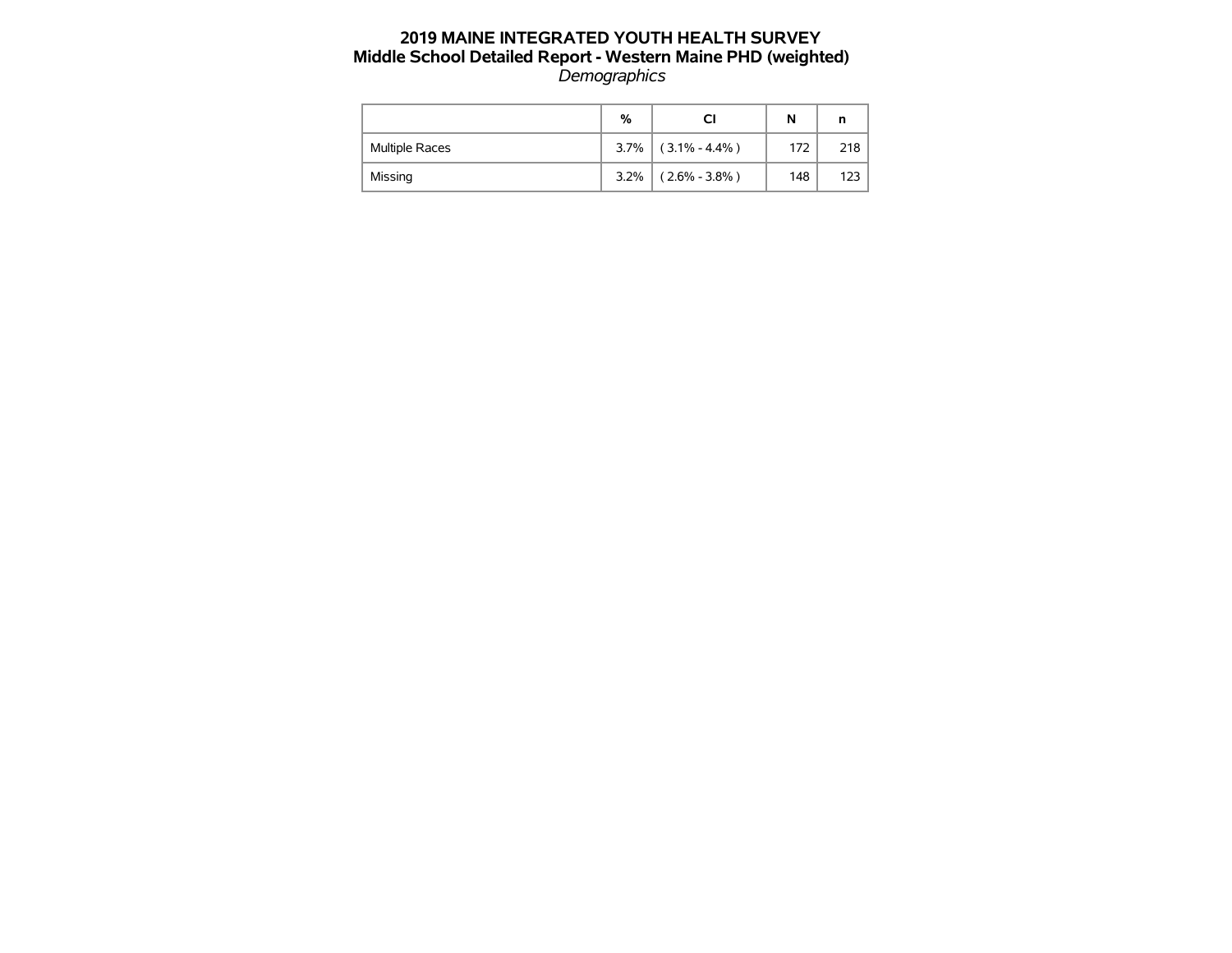|                      | %     | CI                  | N     | n     |
|----------------------|-------|---------------------|-------|-------|
| ----County----       |       |                     |       |       |
| Androscoggin County  | 48.3% | $(29.0\% - 67.6\%)$ | 2.239 | 1.823 |
| Franklin County      | 16.7% | $(1.3\% - 32.0\%)$  | 772   | 576   |
| <b>Oxford County</b> | 35.0% | $(16.3\% - 53.8\%)$ | 1.624 | 1.122 |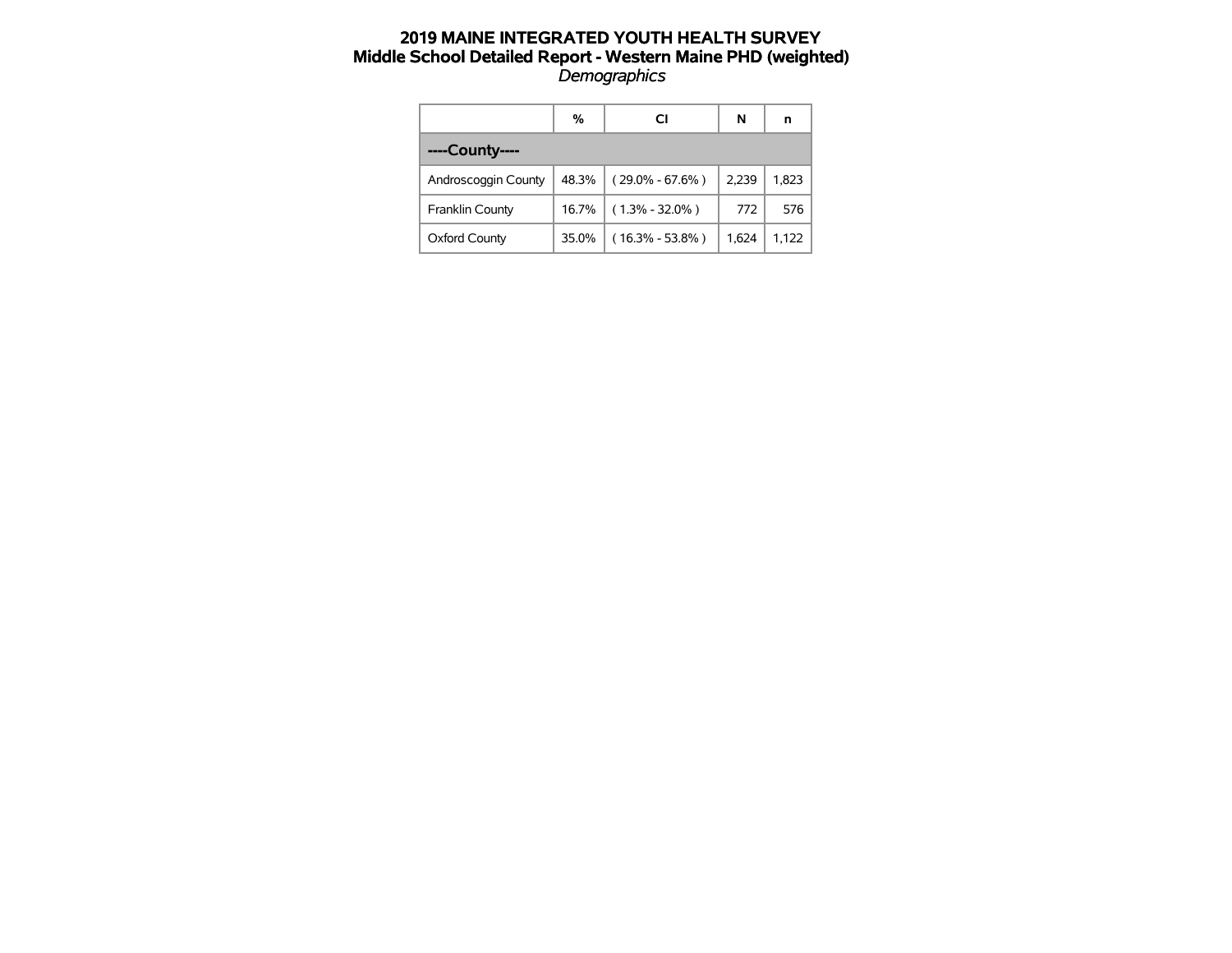*Percentage of students who were overweight (i.e., at or above the 85th percentile but below the 95th percentile for body mass index, by age and sex) -- SELF-REPORTED HEIGHT/WEIGHT (mnowt)*

|                                           |               | <b>Total</b>        |        |        | <b>Female</b>            |        | <b>Male</b> |                             |                |  |
|-------------------------------------------|---------------|---------------------|--------|--------|--------------------------|--------|-------------|-----------------------------|----------------|--|
|                                           | $\frac{0}{0}$ | <b>CI</b>           | N      | %      | <b>CI</b>                | N      | %           | <b>CI</b>                   | N.             |  |
|                                           |               |                     |        |        |                          |        |             |                             |                |  |
| Total                                     |               | 18.2% (16.7%-19.6%) |        |        | 682 19.4% (15.8%-23.0%)  |        |             | 353 17.0% (13.8%-20.1%)     | 330            |  |
| ----Age----                               |               |                     |        |        |                          |        |             |                             |                |  |
| 12 or younger                             |               | 19.0% (16.2%-21.9%) |        |        | 190 21.3% (17.4%-25.3%)  |        |             | 106   16.8%   (11.6%-21.9%) | 84             |  |
| 13                                        |               | 18.1% (15.2%-20.9%) |        |        | 336 17.7% (12.4%-23.0%)  |        |             | 163   18.4%   (13.9%-23.0%) | 173            |  |
| 14 or older                               |               | 17.4% (13.6%-21.1%) |        |        | 156 21.0% (14.6%-27.4%)  |        |             | 83   14.5%   (10.0%-19.0%)  | 73             |  |
| ----Grade----                             |               |                     |        |        |                          |        |             |                             |                |  |
| Grade 7                                   |               | 18.0% (15.7%-20.4%) |        |        | 318 19.2% (15.6%-22.7%)  |        |             | 166   16.9%   (12.1%-21.8%) | 152            |  |
| Grade 8                                   |               | 18.1% (15.5%-20.7%) |        |        | 349 19.2% (14.5%-23.9%)  |        |             | 177   17.1%   (12.8%-21.5%) | 171            |  |
| ----Hispanic Ethnicity----                |               |                     |        |        |                          |        |             |                             |                |  |
| Hispanic                                  | 12.2%         | $(3.4\% - 21.0\%)$  | 14     | $\ast$ | $\ast$                   | $\ast$ | $\ast$      | $\ast$                      | $\ast$         |  |
| Non-Hispanic                              |               | 18.2% (16.5%-19.9%) |        |        | 628 19.3% (15.7%-23.0%)  |        |             | 322 17.2% (14.1%-20.3%)     | 305            |  |
| ----Race----                              |               |                     |        |        |                          |        |             |                             |                |  |
| American Indian or Alaskan Native         | 12.5%         | $(3.1\% - 21.8\%)$  | 12     | $\ast$ | $\ast$                   | $\ast$ | $\ast$      | $\ast$                      | $\ast$         |  |
| Asian                                     | $\ast$        | $\ast$              | $\ast$ | $\ast$ | $\ast$                   | $\ast$ | $\ast$      | $\ast$                      | $\ast$         |  |
| <b>Black or African American</b>          | 18.1%         | $(8.9\% - 27.2\%)$  | 21     | 17.6%  | $(5.5\% - 29.6\%)$       | 10     | 18.6%       | $(3.3\% - 33.8\%)$          | 11             |  |
| Native Hawaiian or Other Pacific Islander | $\ast$        | $\ast$              | $\ast$ | $\ast$ | $\ast$                   | $\ast$ | $\ast$      | $\ast$                      | $\ast$         |  |
| White                                     | 18.1%         | $(16.5\% - 19.7\%)$ | 593    | 19.2%  | $(14.9\% - 23.4\%)$      | 297    | 17.2%       | $(13.4\% - 20.9\%)$         | 296            |  |
| <b>Multiple Races</b>                     | 18.4%         | $(9.8\% - 27.0\%)$  | 28     |        | $ 22.1\% $ (12.8%-31.4%) | 21     | 12.1%       | $(0.0\% - 24.6\%)$          | $\overline{7}$ |  |

*\*Estimate suppressed due to small cell sizes. ^Data by sex, hispanic ethnicity, and race are not shown due to small cell sizes in several categories.*

*CI = 95% Confidence Interval*

*N = Number of students who were overweight (i.e., at or above the 85th percentile but below the 95th percentile for body mass index, by age and sex) -- SELF-REPORTED HEIGHT/WEIGHT (weighted). Note: Due to missing data, the sum of demographic categories may not equal the overall total.*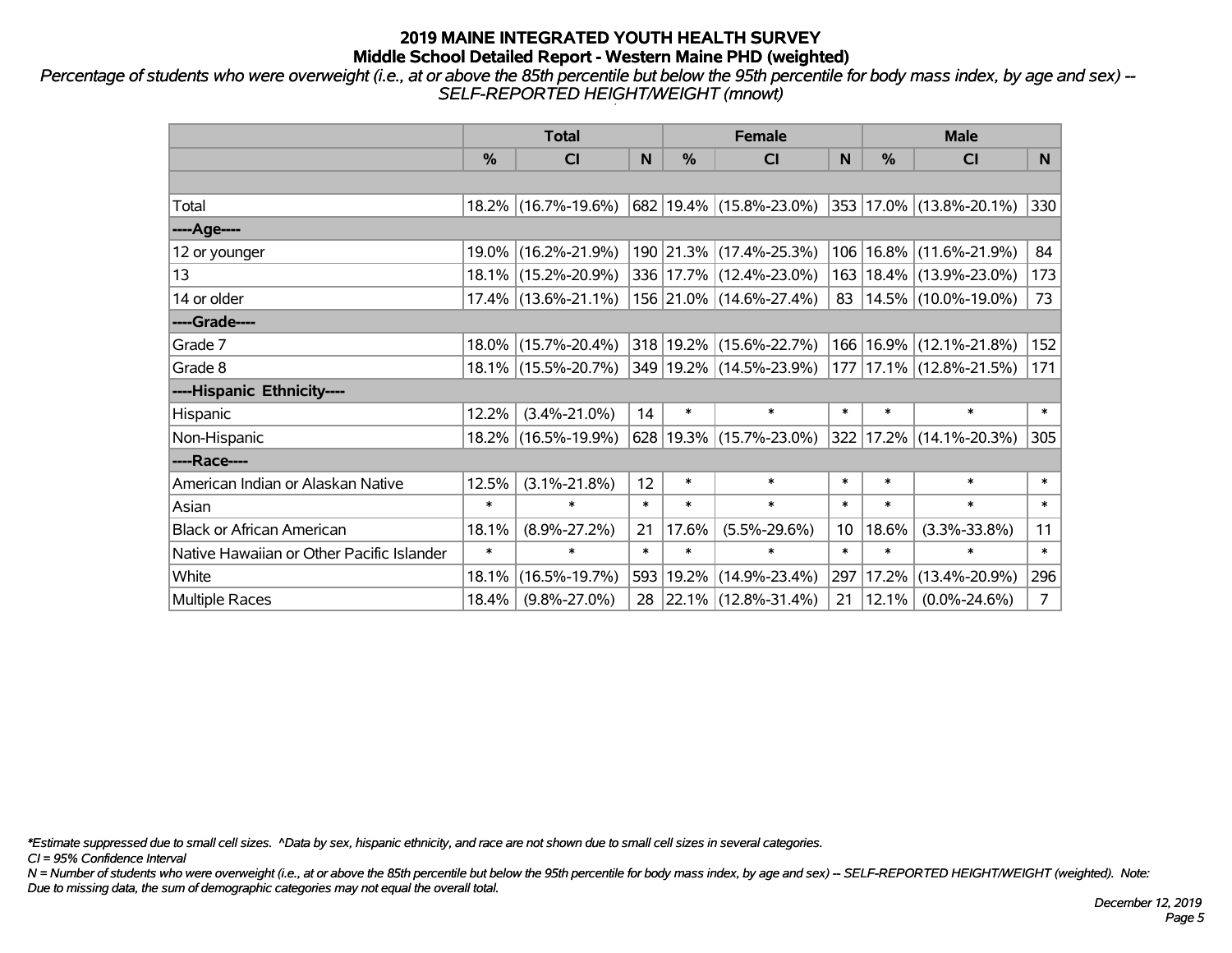*Percentage of students who were obese (i.e., at or above the 95th percentile for body mass index, by age and sex) -- SELF-REPORTED HEIGHT/WEIGHT (mnobese)*

|                                           |               | <b>Total</b>        |        |                | <b>Female</b>               |        | <b>Male</b> |                         |                 |  |
|-------------------------------------------|---------------|---------------------|--------|----------------|-----------------------------|--------|-------------|-------------------------|-----------------|--|
|                                           | $\frac{0}{0}$ | <b>CI</b>           | N      | %              | <b>CI</b>                   | N      | %           | <b>CI</b>               | N.              |  |
|                                           |               |                     |        |                |                             |        |             |                         |                 |  |
| Total                                     |               | 17.9% (14.9%-20.9%) |        |                | 673   13.6%   (10.4%-16.8%) |        |             | 247 21.9% (18.2%-25.6%) | 425             |  |
| ----Age----                               |               |                     |        |                |                             |        |             |                         |                 |  |
| 12 or younger                             | $15.4\%$      | $(11.2\% - 19.6\%)$ |        |                | 154 15.1% (11.8%-18.3%)     | 75     | 15.8%       | $(8.5\% - 23.0\%)$      | 79              |  |
| 13                                        |               | 19.5% (16.5%-22.5%) |        | 362 13.1%      | $(9.5\% - 16.7\%)$          |        |             | 120 25.8% (21.7%-29.9%) | 242             |  |
| 14 or older                               |               | 17.3% (11.2%-23.4%) |        | 156 13.0%      | $(6.1\% - 19.9\%)$          |        |             | 52 20.7% (12.8%-28.7%)  | 105             |  |
| ----Grade----                             |               |                     |        |                |                             |        |             |                         |                 |  |
| Grade 7                                   |               | 17.3% (13.2%-21.3%) |        |                | 304 15.3% (11.5%-19.2%)     | 133    |             | 19.1% (13.1%-25.0%)     | 172             |  |
| Grade 8                                   |               | 18.7% (14.3%-23.2%) |        | $ 360 12.3\% $ | $(8.6\% - 16.1\%)$          |        |             | 114 24.6% (18.1%-31.2%) | 247             |  |
| ----Hispanic Ethnicity----                |               |                     |        |                |                             |        |             |                         |                 |  |
| Hispanic                                  | 16.9%         | $(6.6\% - 27.2\%)$  | 19     | $\ast$         | $\ast$                      | $\ast$ | $\ast$      | $\ast$                  | $\ast$          |  |
| Non-Hispanic                              |               | 18.1% (14.9%-21.3%) |        |                | 624 13.9% (10.6%-17.3%)     |        |             | 232 22.0% (17.8%-26.2%) | 392             |  |
| ----Race----                              |               |                     |        |                |                             |        |             |                         |                 |  |
| American Indian or Alaskan Native         | 16.0%         | $(6.4\% - 25.5\%)$  | 15     | $\ast$         | $\ast$                      | $\ast$ | $\ast$      | $\ast$                  | $\ast$          |  |
| Asian                                     | 20.0%         | $(4.2\% - 35.8\%)$  | 6      | $\ast$         | $\ast$                      | $\ast$ | $\ast$      | $\ast$                  | $\ast$          |  |
| <b>Black or African American</b>          | 16.2%         | $(12.3\% - 20.1\%)$ | 19     | 20.2%          | $(13.8\% - 26.6\%)$         | 12     | 12.2%       | $(3.8\% - 20.6\%)$      | $\overline{7}$  |  |
| Native Hawaiian or Other Pacific Islander | $\ast$        | $\ast$              | $\ast$ | $\ast$         | $\ast$                      | $\ast$ | $\ast$      | $\ast$                  | $\pmb{\ast}$    |  |
| White                                     | 18.0%         | $(14.9\% - 21.1\%)$ |        | 590 13.6%      | $(10.0\% - 17.2\%)$         |        | 212 21.9%   | $(18.3\% - 25.6\%)$     | 378             |  |
| Multiple Races                            | 20.3%         | $(8.3\% - 32.3\%)$  | 31     | $ 11.4\% $     | $(0.3\% - 22.6\%)$          |        |             | 11 35.5% (19.9%-51.1%)  | 20 <sub>2</sub> |  |

*\*Estimate suppressed due to small cell sizes. ^Data by sex, hispanic ethnicity, and race are not shown due to small cell sizes in several categories.*

*CI = 95% Confidence Interval*

*N = Number of students who were obese (i.e., at or above the 95th percentile for body mass index, by age and sex) -- SELF-REPORTED HEIGHT/WEIGHT (weighted). Note: Due to missing data, the sum of demographic categories may not equal the overall total.*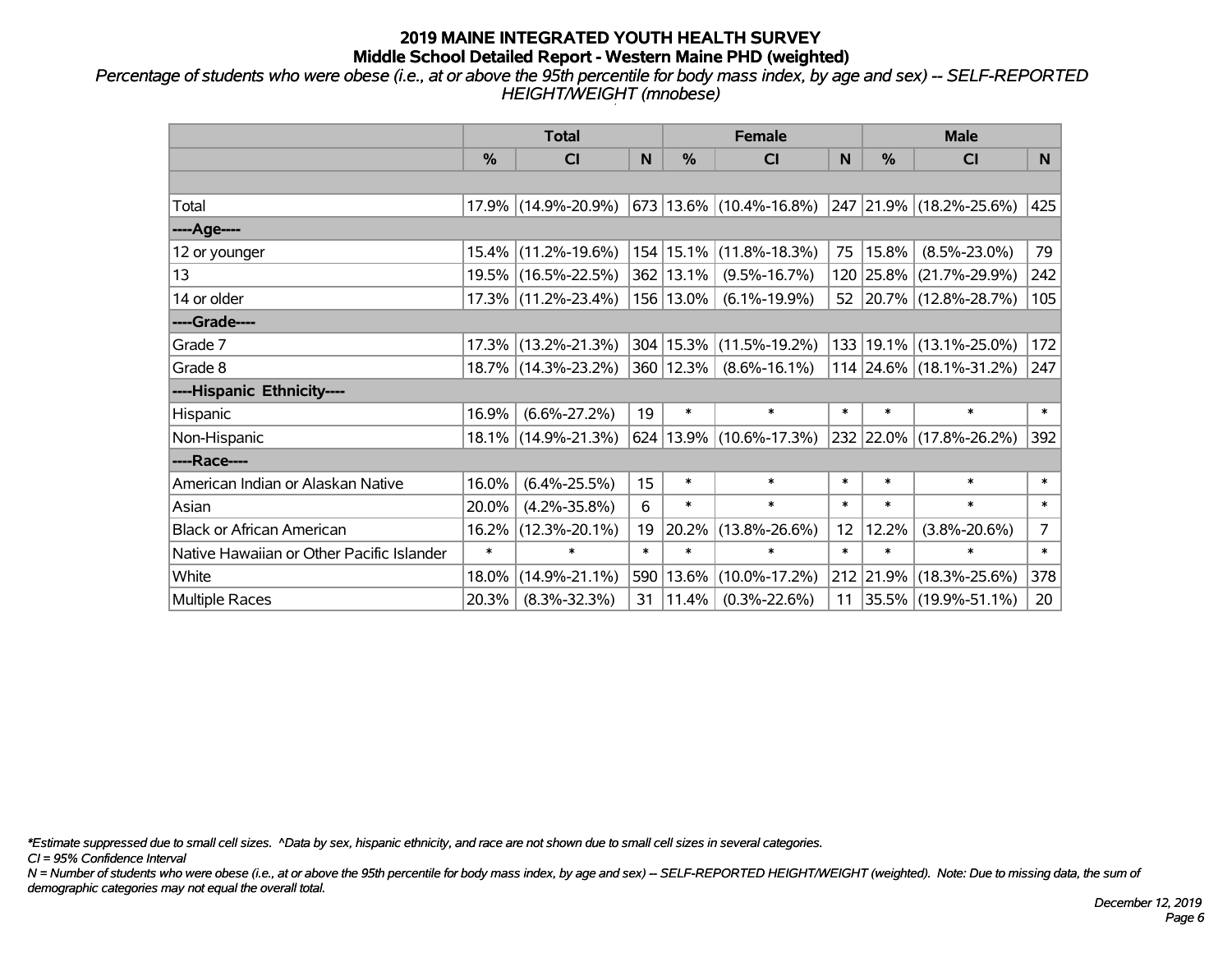*Percentage of students who were either overweight or obese (i.e. at or above the 85th percentile for body mass index, by age and sex) -- SELF-REPORTED HEIGHT/WEIGHT (mnowtob)*

|                                           |               | <b>Total</b>        |        |        | <b>Female</b>               |                 | <b>Male</b> |                         |        |  |
|-------------------------------------------|---------------|---------------------|--------|--------|-----------------------------|-----------------|-------------|-------------------------|--------|--|
|                                           | $\frac{0}{0}$ | <b>CI</b>           | N      | %      | <b>CI</b>                   | N               | %           | <b>CI</b>               | N      |  |
|                                           |               |                     |        |        |                             |                 |             |                         |        |  |
| Total                                     |               | 36.0% (33.2%-38.9%) |        |        | $1,355$ 33.0% (29.4%-36.7%) |                 |             | 600 38.9% (34.4%-43.3%) | 755    |  |
| ----Age----                               |               |                     |        |        |                             |                 |             |                         |        |  |
| 12 or younger                             | 34.5%         | $(30.5\% - 38.4\%)$ | 344    | 36.4%  | $(30.5\% - 42.2\%)$         |                 |             | 182 32.5% (23.7%-41.3%) | 163    |  |
| 13                                        |               | 37.6% (33.5%-41.6%) | 698    | 30.8%  | $(25.6\% - 36.0\%)$         |                 |             | 284 44.2% (38.1%-50.3%) | 415    |  |
| 14 or older                               |               | 34.7% (28.7%-40.6%) | 313    |        | $ 34.0\% $ (28.2%-39.8%)    |                 |             | 135 35.2% (26.4%-44.0%) | 177    |  |
| ----Grade----                             |               |                     |        |        |                             |                 |             |                         |        |  |
| Grade 7                                   | 35.3%         | $(30.5\% - 40.1\%)$ | 622    | 34.5%  | $(29.5\% - 39.6\%)$         |                 |             | 298 36.0% (27.8%-44.3%) | 324    |  |
| Grade 8                                   |               | 36.9% (32.6%-41.1%) | 709    |        | $31.5\%$ (28.0%-35.0%)      |                 |             | 291 41.8% (34.6%-48.9%) | 418    |  |
| ----Hispanic Ethnicity----                |               |                     |        |        |                             |                 |             |                         |        |  |
| Hispanic                                  | 29.1%         | $(13.0\% - 45.1\%)$ | 33     | 19.3%  | $(3.8\% - 34.9\%)$          | 12 <sup>°</sup> |             | 40.8% (19.8%-61.9%)     | 21     |  |
| Non-Hispanic                              |               | 36.3% (33.3%-39.3%) |        |        | 1,252 33.3% (29.6%-37.0%)   |                 |             | 555 39.2% (34.5%-43.9%) | 697    |  |
| ----Race----                              |               |                     |        |        |                             |                 |             |                         |        |  |
| American Indian or Alaskan Native         |               | 28.5% (14.6%-42.3%) | 26     | 33.2%  | $(13.8\% - 52.5\%)$         | 12 <sub>2</sub> | 25.3%       | $(5.1\% - 45.4\%)$      | 14     |  |
| Asian                                     |               | 31.3% (14.6%-48.1%) | 10     | $\ast$ | $\ast$                      | $\ast$          | $\ast$      | $\ast$                  | $\ast$ |  |
| <b>Black or African American</b>          | 34.3%         | $(23.5\% - 45.0\%)$ | 41     | 37.8%  | $(26.7\% - 48.8\%)$         | 22              | 30.8%       | $(10.0\% - 51.6\%)$     | 18     |  |
| Native Hawaiian or Other Pacific Islander | $\ast$        | $\ast$              | $\ast$ | $\ast$ | $\ast$                      | $\ast$          | $\ast$      | $\ast$                  | $\ast$ |  |
| White                                     | 36.1%         | $(33.4\% - 38.8\%)$ | 1,183  | 32.8%  | $(28.6\% - 37.0\%)$         |                 | 509 39.1%   | $(34.6\% - 43.5\%)$     | 674    |  |
| Multiple Races                            |               | 38.7% (29.6%-47.9%) | 59     |        | $33.6\%$ (22.7%-44.4%)      | 32              |             | 47.6% (32.8%-62.5%)     | 27     |  |

*\*Estimate suppressed due to small cell sizes. ^Data by sex, hispanic ethnicity, and race are not shown due to small cell sizes in several categories.*

*CI = 95% Confidence Interval*

*N = Number of students who were either overweight or obese (i.e. at or above the 85th percentile for body mass index, by age and sex) -- SELF-REPORTED HEIGHT/WEIGHT (weighted). Note: Due to missing data, the sum of demographic categories may not equal the overall total.*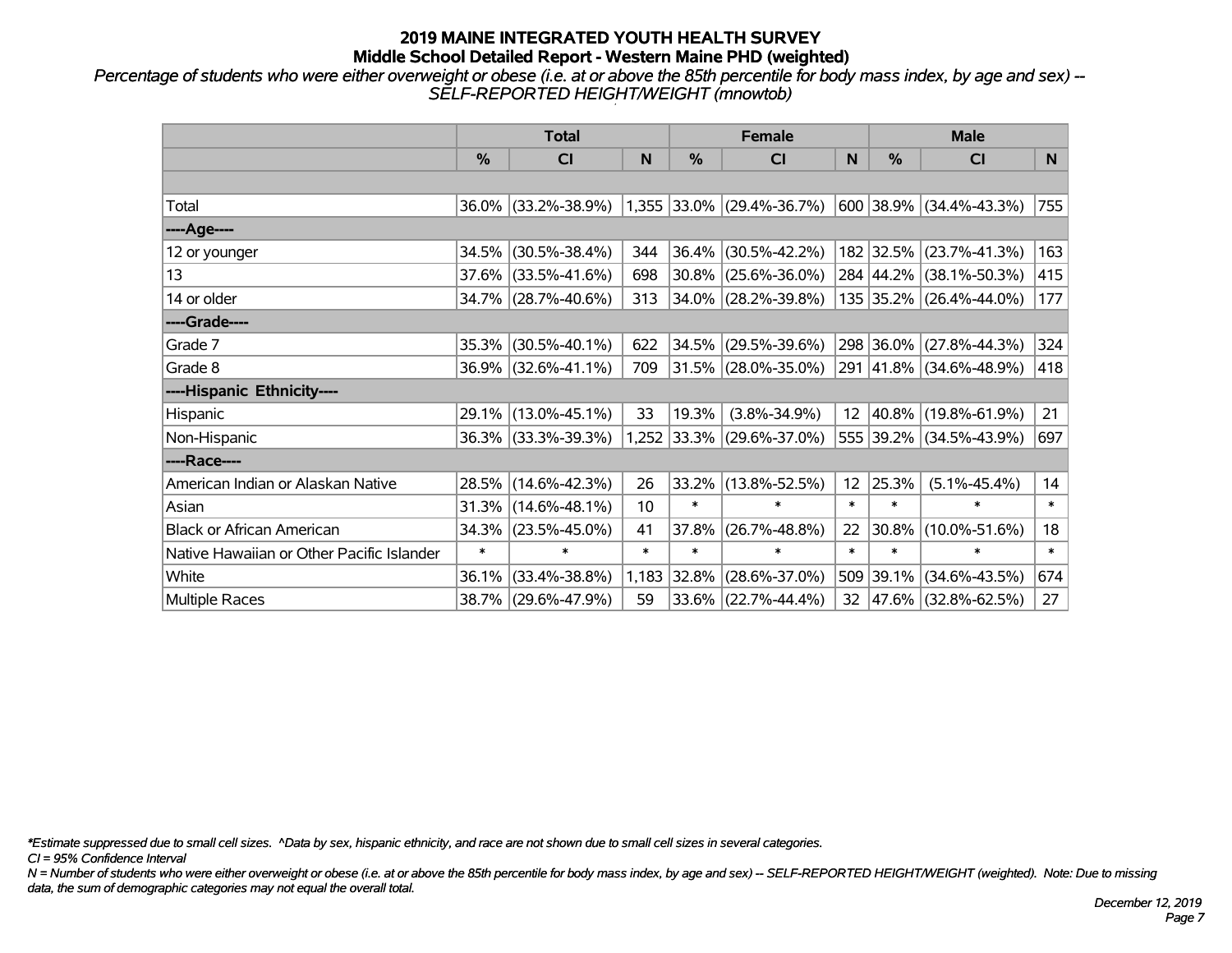*Percentage of students who were at a healthy weight (i.e., at or above the 5th percentile but below the 85th percentile for body mass index, by age and sex) -- SELF-REPORTED HEIGHT/WEIGHT (mnhlthwt)*

|                                           |        | <b>Total</b>           |        |             | <b>Female</b>                                      |        | <b>Male</b> |                           |        |  |
|-------------------------------------------|--------|------------------------|--------|-------------|----------------------------------------------------|--------|-------------|---------------------------|--------|--|
|                                           | $\%$   | <b>CI</b>              | N      | %           | <b>CI</b>                                          | N      | %           | <b>CI</b>                 | N.     |  |
|                                           |        |                        |        |             |                                                    |        |             |                           |        |  |
| Total                                     |        | $61.2\%$ (58.6%-63.8%) | 2,301  |             | $ 64.4\% $ (60.6%-68.1%) 1,169 58.2% (53.8%-62.7%) |        |             |                           | 1,131  |  |
| ----Age----                               |        |                        |        |             |                                                    |        |             |                           |        |  |
| 12 or younger                             | 63.9%  | $(59.6\% - 68.2\%)$    | 638    | $61.0\%$    | $(56.0\% - 65.9\%)$                                | 304    | $ 66.8\% $  | $(58.2\% - 75.4\%)$       | 334    |  |
| 13                                        |        | 59.3% (55.3%-63.2%)    | 1,102  |             | $ 66.2\%  (60.3\% - 72.0\%)$                       | 609    |             | 52.5% (46.5%-58.5%)       | 493    |  |
| 14 or older                               |        | $62.3\%$ (57.5%-67.1%) | 561    |             | 64.5% (58.7%-70.3%)                                | 256    |             | $ 60.5\% $ (53.7%-67.2%)  | 305    |  |
| ----Grade----                             |        |                        |        |             |                                                    |        |             |                           |        |  |
| Grade 7                                   | 61.8%  | $(56.9\% - 66.7\%)$    |        | 1,090 62.2% | $(57.6\% - 66.8\%)$                                | 537    |             | $ 61.4\% $ (53.4%-69.4%)  | 553    |  |
| Grade 8                                   |        | $60.6\%$ (57.3%-63.9%) |        |             | $1,166$ 66.8% (63.1%-70.4%)                        | 616    |             | 55.0% (49.2%-60.7%)       | 550    |  |
| ----Hispanic Ethnicity----                |        |                        |        |             |                                                    |        |             |                           |        |  |
| Hispanic                                  | 67.5%  | $(51.8\% - 83.2\%)$    | 77     | 74.4%       | $(57.2\% - 91.6\%)$                                | 47     | 59.2%       | $(38.1\% - 80.2\%)$       | 31     |  |
| Non-Hispanic                              |        | $61.0\%$ (58.2%-63.9%) |        |             | $ 2,103 64.5\% 60.5\%$ -68.4%)                     |        |             | 1,074 57.8% (53.1%-62.6%) | 1,029  |  |
| ----Race----                              |        |                        |        |             |                                                    |        |             |                           |        |  |
| American Indian or Alaskan Native         | 71.5%  | $(57.7\% - 85.4\%)$    | 66     | 66.8%       | $(47.5\% - 86.2\%)$                                | 25     | 74.7%       | $(54.6\% - 94.9\%)$       | 41     |  |
| Asian                                     | 64.8%  | $(50.2\% - 79.3\%)$    | 20     | $\ast$      | $\ast$                                             | $\ast$ | $\ast$      | $\ast$                    | $\ast$ |  |
| <b>Black or African American</b>          | 59.1%  | $(45.7\% - 72.5\%)$    | 70     | 53.8%       | $(44.9\% - 62.7\%)$                                | 32     | 64.3%       | $(42.9\% - 85.8\%)$       | 38     |  |
| Native Hawaiian or Other Pacific Islander | $\ast$ | $\ast$                 | $\ast$ | $\ast$      | $\ast$                                             | $\ast$ | $\ast$      | $\ast$                    | $\ast$ |  |
| White                                     | 61.1%  | $(58.6\% - 63.6\%)$    | 2,002  | 64.7%       | $(60.2\% - 69.2\%)$                                | 1,004  | $ 57.8\% $  | $(53.4\% - 62.2\%)$       | 998    |  |
| <b>Multiple Races</b>                     |        | $61.3\%$ (52.1%-70.4%) | 93     |             | 66.4% (55.6%-77.3%)                                | 64     |             | 52.4% (37.5%-67.2%)       | 29     |  |

*\*Estimate suppressed due to small cell sizes. ^Data by sex, hispanic ethnicity, and race are not shown due to small cell sizes in several categories.*

*CI = 95% Confidence Interval*

*N = Number of students who were at a healthy weight (i.e., at or above the 5th percentile but below the 85th percentile for body mass index, by age and sex) -- SELF-REPORTED HEIGHT/WEIGHT (weighted). Note: Due to missing data, the sum of demographic categories may not equal the overall total.*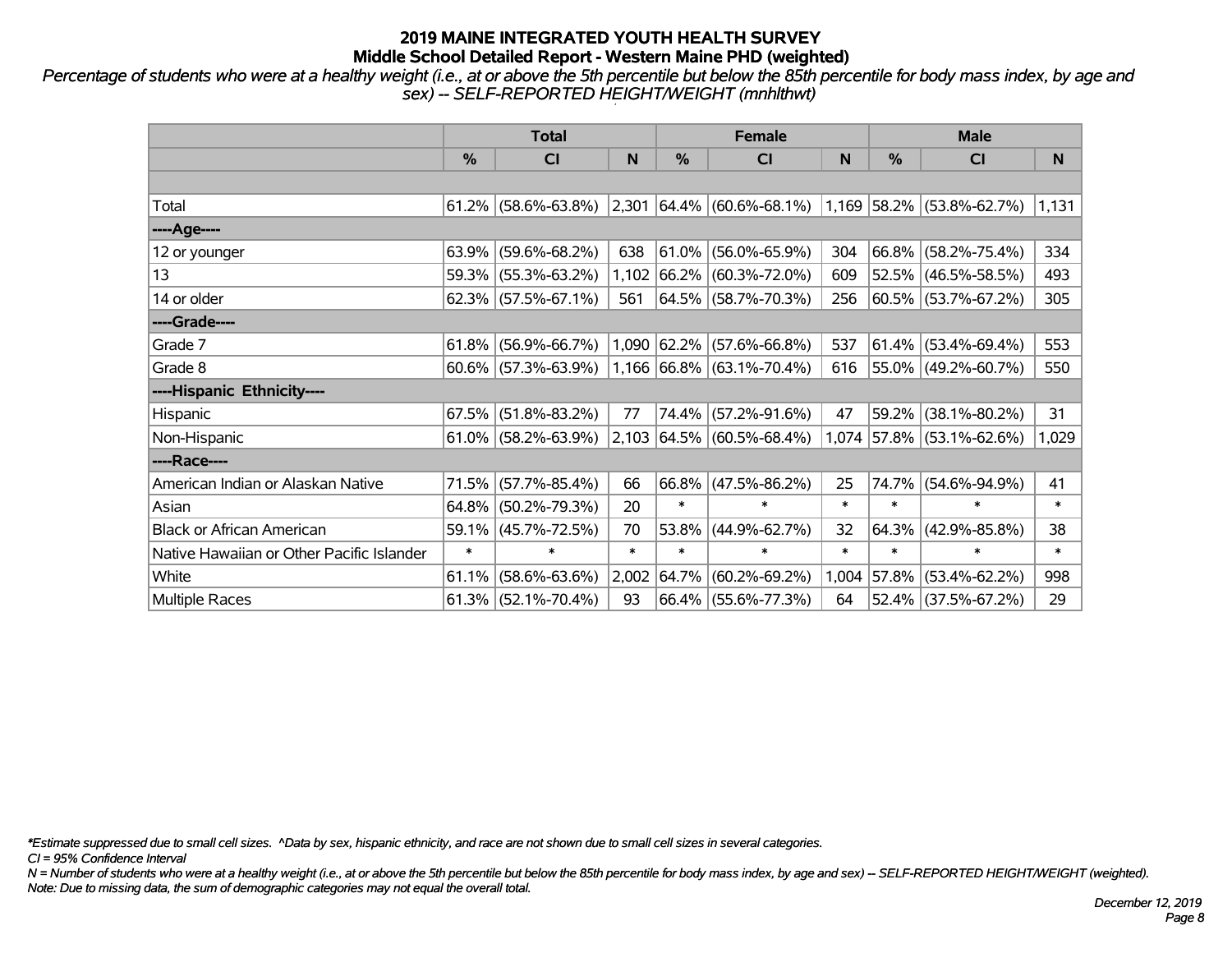#### **2019 MAINE INTEGRATED YOUTH HEALTH SURVEY Middle School Detailed Report - Western Maine PHD (weighted)** *What language is spoken most often at home? (Select only one response.) (mn8b) Percentage of students who answered something other than 'English'*

|                                           |        | <b>Total</b>        |        |               | <b>Female</b>       |        | <b>Male</b> |                     |                 |  |
|-------------------------------------------|--------|---------------------|--------|---------------|---------------------|--------|-------------|---------------------|-----------------|--|
|                                           | %      | CI                  | N      | $\frac{0}{0}$ | C <sub>l</sub>      | N      | %           | <b>CI</b>           | N               |  |
|                                           |        |                     |        |               |                     |        |             |                     |                 |  |
| Total                                     | 4.6%   | $(0.6\% - 8.5\%)$   | 209    | 4.5%          | $(0.2\% - 8.8\%)$   | 99     | 4.5%        | $(1.0\% - 8.1\%)$   | 106             |  |
| ----Age----                               |        |                     |        |               |                     |        |             |                     |                 |  |
| 12 or younger                             | 4.7%   | $(1.4\% - 8.1\%)$   | 61     | 4.1%          | $(0.9\% - 7.2\%)$   | 27     | 5.2%        | $(1.6\% - 8.9\%)$   | 33              |  |
| 13                                        | 4.3%   | $(0.1\% - 8.4\%)$   | 94     | 4.3%          | $(0.5\% - 8.1\%)$   | 47     | 4.2%        | $(0.0\% - 8.6\%)$   | 45              |  |
| 14 or older                               | 5.0%   | $(0.5\% - 9.5\%)$   | 53     | 5.6%          | $(0.0\% - 13.4\%)$  | 25     | 4.6%        | $(2.1\% - 7.0\%)$   | 28              |  |
| ----Grade----                             |        |                     |        |               |                     |        |             |                     |                 |  |
| Grade 7                                   | 4.0%   | $(0.9\% - 7.0\%)$   | 89     | 3.8%          | $(1.3\% - 6.3\%)$   | 42     | 4.1%        | $(0.5\% - 7.7\%)$   | 46              |  |
| Grade 8                                   | 5.0%   | $(0.1\% - 9.8\%)$   | 112    | 5.1%          | $(0.0\% - 11.5\%)$  | 55     | 4.8%        | $(1.0\% - 8.5\%)$   | 56              |  |
| ----Hispanic Ethnicity----                |        |                     |        |               |                     |        |             |                     |                 |  |
| Hispanic                                  | 16.3%  | $(7.5\% - 25.1\%)$  | 21     | $\ast$        | $\ast$              | $\ast$ | $\ast$      | $\ast$              | $\ast$          |  |
| Non-Hispanic                              | 4.0%   | $(0.3\% - 7.6\%)$   | 161    | 3.9%          | $(0.0\% - 8.2\%)$   | 78     | 4.0%        | $(0.9\% - 7.1\%)$   | 83              |  |
| ----Race----                              |        |                     |        |               |                     |        |             |                     |                 |  |
| American Indian or Alaskan Native         | $\ast$ | $\ast$              | $\ast$ | $\ast$        | $\ast$              | $\ast$ | $\ast$      | $\ast$              | $\ast$          |  |
| Asian                                     | 48.6%  | $(34.8\% - 62.3\%)$ | 19     | 42.1%         | $(18.4\% - 65.8\%)$ | 8      | 51.3%       | $(36.7\% - 65.8\%)$ | 10 <sup>1</sup> |  |
| <b>Black or African American</b>          | 55.7%  | $(31.9\% - 79.6\%)$ |        | 110 57.0%     | $(31.3\% - 82.7\%)$ |        | 55 54.3%    | $(30.9\% - 77.6\%)$ | 54              |  |
| Native Hawaiian or Other Pacific Islander | $\ast$ | $\ast$              | $\ast$ | $\ast$        | $\ast$              | $\ast$ | $\ast$      | $\ast$              | $\ast$          |  |
| White                                     | 1.5%   | $(1.2\% - 1.7\%)$   | 58     | 1.3%          | $(0.9\% - 1.7\%)$   | 25     | 1.6%        | $(1.2\% - 2.0\%)$   | 32              |  |
| <b>Multiple Races</b>                     | 3.7%   | $(1.4\% - 6.1\%)$   | 6      | $\ast$        | $\ast$              | $\ast$ | $\ast$      | $\ast$              | $\ast$          |  |

*\*Estimate suppressed due to small cell sizes. ^Data by sex, hispanic ethnicity, and race are not shown due to small cell sizes in several categories.*

*CI = 95% Confidence Interval*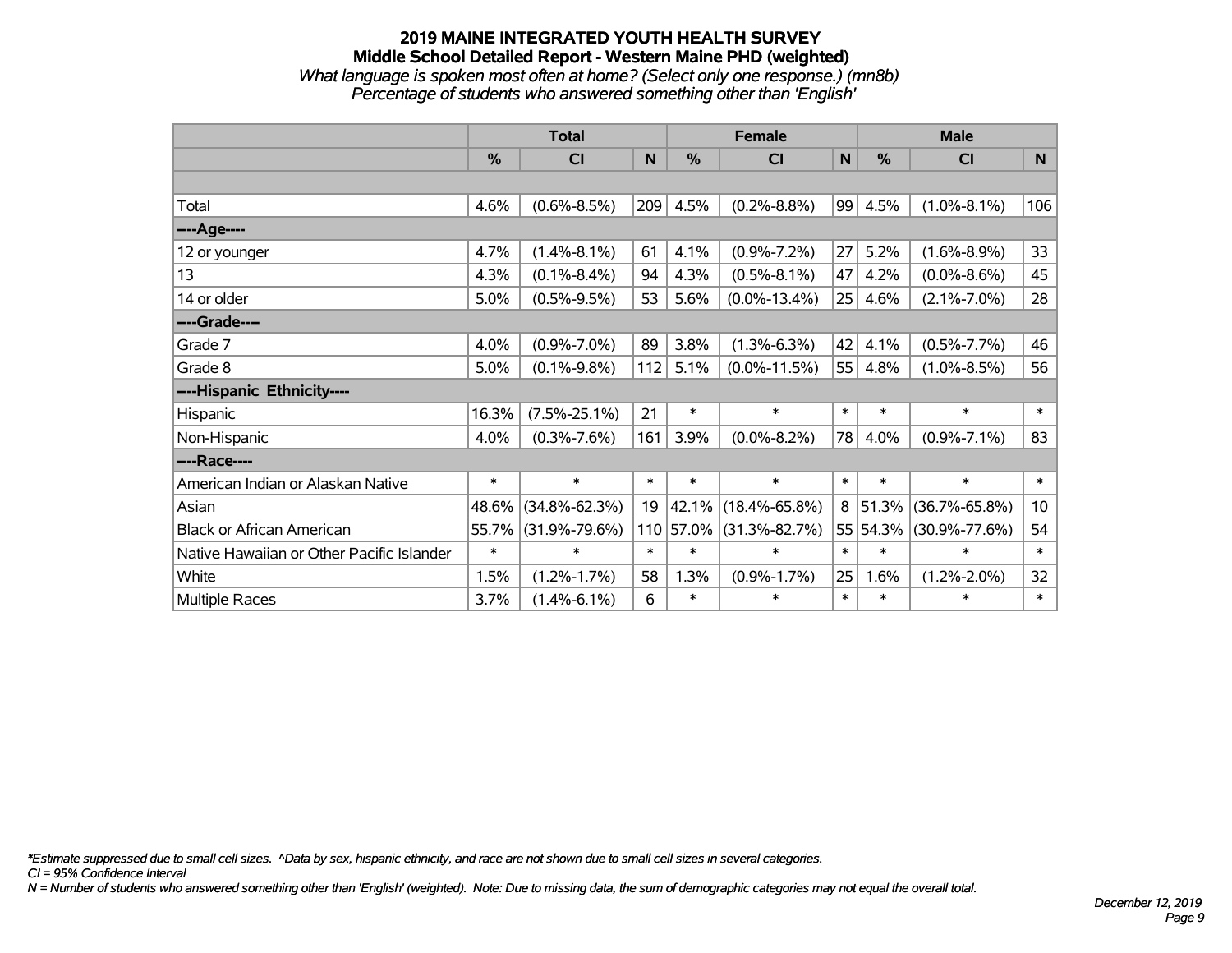*During the past 30 days, where did you usually sleep? (mn187a\_2)*

*Percentage of students who reported housing instability (anything other than 'In my parent's or guardian's home' or school housing)*

|                                           |        | <b>Total</b>       |        |        | <b>Female</b>              |              |               | <b>Male</b>               |        |  |
|-------------------------------------------|--------|--------------------|--------|--------|----------------------------|--------------|---------------|---------------------------|--------|--|
|                                           | %      | CI                 | N      | %      | <b>CI</b>                  | $\mathsf{N}$ | $\frac{0}{0}$ | <b>CI</b>                 | N      |  |
|                                           |        |                    |        |        |                            |              |               |                           |        |  |
| Total                                     | 2.4%   | $(1.9\% - 3.0\%)$  |        |        | $112$   2.2%   (1.3%-3.0%) |              |               | $48$   2.7%   (2.1%-3.2%) | 62     |  |
| ---- Age----                              |        |                    |        |        |                            |              |               |                           |        |  |
| 12 or younger                             | 2.2%   | $(1.3\% - 3.2\%)$  | 29     |        | $1.5\%$ (0.5%-2.5%)        |              |               | $10 2.8\% $ (1.4%-4.2%)   | 17     |  |
| 13                                        | 2.7%   | $(1.8\% - 3.5\%)$  | 58     |        | $ 2.5\% $ (1.1%-3.9%)      |              |               | $27 2.8\% $ (1.8%-3.7%)   | 30     |  |
| 14 or older                               | 2.3%   | $(1.5\% - 3.0\%)$  | 25     |        | $ 2.3\% $ (0.5%-4.1%)      |              |               | $10 2.3\% $ (1.3%-3.3%)   | 14     |  |
| ----Grade----                             |        |                    |        |        |                            |              |               |                           |        |  |
| Grade 7                                   | 2.6%   | $(1.7\% - 3.5\%)$  | 58     |        | $ 2.7\% $ (1.5%-3.9%)      |              |               | $30 2.5\% $ (1.5%-3.6%)   | 28     |  |
| Grade 8                                   | 2.1%   | $(1.6\% - 2.6\%)$  | 47     |        | $(1.5\%)(0.7\% - 2.3\%)$   |              |               | $16 2.5\% $ (1.7%-3.4%)   | 30     |  |
| ----Hispanic Ethnicity----                |        |                    |        |        |                            |              |               |                           |        |  |
| Hispanic                                  | 7.0%   | $(2.8\% - 11.2\%)$ | 9      | $\ast$ | $\ast$                     | $\ast$       | $\ast$        | $\ast$                    | $\ast$ |  |
| Non-Hispanic                              | 2.1%   | $(1.6\% - 2.7\%)$  | 86     |        | $(1.8\%)(1.0\% - 2.7\%)$   |              |               | $37 2.4\% $ (1.7%-3.0%)   | 50     |  |
| ----Race----                              |        |                    |        |        |                            |              |               |                           |        |  |
| American Indian or Alaskan Native         | $\ast$ | $\ast$             | $\ast$ | $\ast$ | $\ast$                     | $\ast$       | $\ast$        | $\ast$                    | $\ast$ |  |
| Asian                                     | $\ast$ | $\ast$             | $\ast$ | $\ast$ | $\ast$                     | $\ast$       | $\ast$        | $\ast$                    | $\ast$ |  |
| <b>Black or African American</b>          | 5.4%   | $(2.4\% - 8.5\%)$  | 11     | $\ast$ | $\ast$                     | $\ast$       | $\ast$        | $\ast$                    | $\ast$ |  |
| Native Hawaiian or Other Pacific Islander | $\ast$ | $\ast$             | $\ast$ | $\ast$ | $\ast$                     | $\ast$       | $\ast$        | $\ast$                    | $\ast$ |  |
| White                                     | 2.1%   | $(1.6\% - 2.6\%)$  | 82     | 1.8%   | $(1.1\% - 2.5\%)$          |              | 34 2.3%       | $(1.6\% - 3.1\%)$         | 47     |  |
| Multiple Races                            | $\ast$ | $\ast$             | $\ast$ | $\ast$ | $\ast$                     | $\ast$       | $\ast$        | $\ast$                    | $\ast$ |  |

*\*Estimate suppressed due to small cell sizes. ^Data by sex, hispanic ethnicity, and race are not shown due to small cell sizes in several categories.*

*CI = 95% Confidence Interval*

*N = Number of students who reported housing instability (anything other than 'In my parent's or guardian's home' or school housing) (weighted). Note: Due to missing data, the sum of demographic categories may not equal the overall total.*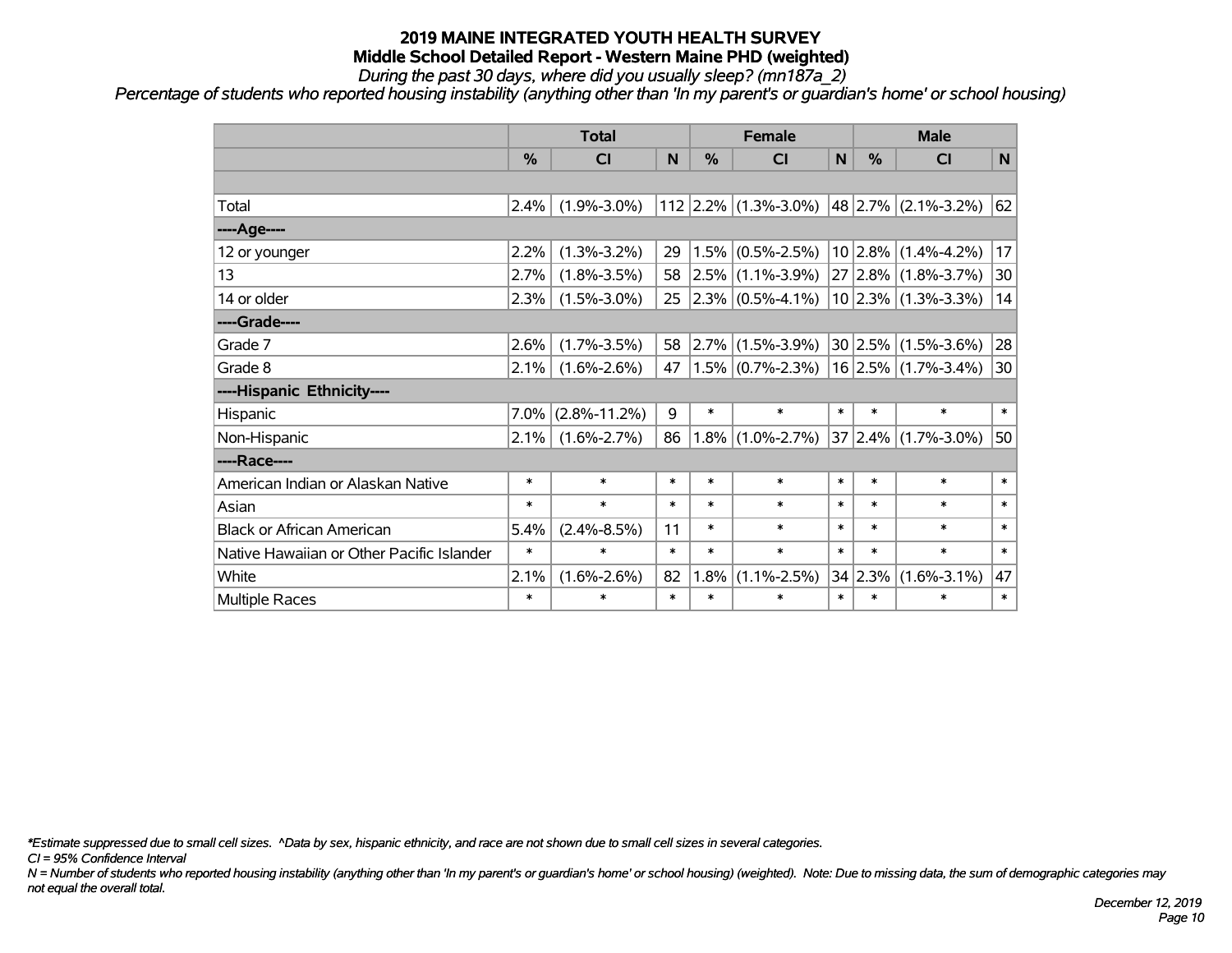*How often do you wear a seat belt when riding in a car? (mn10) Percentage of students who answered 'Never' or 'Rarely'*

|                                           | <b>Total</b> |                     |        |        | <b>Female</b>                |        |           | <b>Male</b>             |              |  |
|-------------------------------------------|--------------|---------------------|--------|--------|------------------------------|--------|-----------|-------------------------|--------------|--|
|                                           | $\%$         | <b>CI</b>           | N      | $\%$   | <b>CI</b>                    | N      | $\%$      | <b>CI</b>               | N            |  |
|                                           |              |                     |        |        |                              |        |           |                         |              |  |
| Total                                     |              | $1.6\%$ (1.0%-2.3%) |        |        | $ 75 1.3\%  (0.3\% - 2.3\%)$ |        |           | $29 1.8\% $ (0.5%-3.1%) | $ 42\rangle$ |  |
| ----Age----                               |              |                     |        |        |                              |        |           |                         |              |  |
| 12 or younger                             | 1.8%         | $(0.9\% - 2.7\%)$   |        |        | $24 0.9\% $ (0.0%-2.1%)      |        | $6$  2.3% | $(0.3\% - 4.3\%)$       | 14           |  |
| 13                                        | 1.5%         | $(0.5\% - 2.6\%)$   |        |        | $33 1.1\% $ (0.0%-2.3%)      |        |           | $11 2.0\% $ (0.2%-3.8%) | 22           |  |
| 14 or older                               |              | $1.7\%$ (0.8%-2.6%) |        |        | $18$ 2.7% (0.8%-4.6%)        |        |           | $12 1.0\% $ (0.0%-2.2%) | 6            |  |
| ----Grade----                             |              |                     |        |        |                              |        |           |                         |              |  |
| Grade 7                                   | 1.6%         | $(0.5\% - 2.7\%)$   | 36     |        | $1.3\%$ (0.0%-2.8%)          |        | 15 1.9%   | $(0.2\% - 3.5\%)$       | 21           |  |
| Grade 8                                   | 1.4%         | $(0.9\% - 1.9\%)$   |        |        | $33 1.4\%  (0.4\% - 2.3\%)$  |        |           | $15 1.6\% $ (0.4%-2.7%) | 18           |  |
| ----Hispanic Ethnicity----                |              |                     |        |        |                              |        |           |                         |              |  |
| Hispanic                                  | $\ast$       | $\ast$              | $\ast$ | $\ast$ | $\ast$                       | $\ast$ | $\ast$    | $\ast$                  | $\ast$       |  |
| Non-Hispanic                              | 1.6%         | $(0.9\% - 2.3\%)$   | 64     |        | $1.3\%$ (0.4%-2.2%)          | 26     |           | $1.8\%$ (0.4%-3.2%)     | 38           |  |
| ----Race----                              |              |                     |        |        |                              |        |           |                         |              |  |
| American Indian or Alaskan Native         | $\ast$       | $\ast$              | $\ast$ | $\ast$ | $\ast$                       | $\ast$ | $\ast$    | $\ast$                  | $\ast$       |  |
| Asian                                     | $\ast$       | $\ast$              | $\ast$ | $\ast$ | $\ast$                       | $\ast$ | $\ast$    | $\ast$                  | $\ast$       |  |
| <b>Black or African American</b>          | $\ast$       | $\ast$              | $\ast$ | $\ast$ | $\ast$                       | $\ast$ | $\ast$    | $\ast$                  | $\ast$       |  |
| Native Hawaiian or Other Pacific Islander | *            | $\ast$              | $\ast$ | $\ast$ | $\ast$                       | $\ast$ | $\ast$    | $\ast$                  | $\ast$       |  |
| White                                     | 1.3%         | $(0.5\% - 2.1\%)$   | 53     | 1.3%   | $(0.4\% - 2.3\%)$            | 26     | 1.3%      | $(0.0\% - 2.8\%)$       | 27           |  |
| Multiple Races                            | $\ast$       | $\ast$              | $\ast$ | $\ast$ | $\ast$                       | $\ast$ | $\ast$    | $\ast$                  | $\ast$       |  |

*\*Estimate suppressed due to small cell sizes. ^Data by sex, hispanic ethnicity, and race are not shown due to small cell sizes in several categories.*

*CI = 95% Confidence Interval*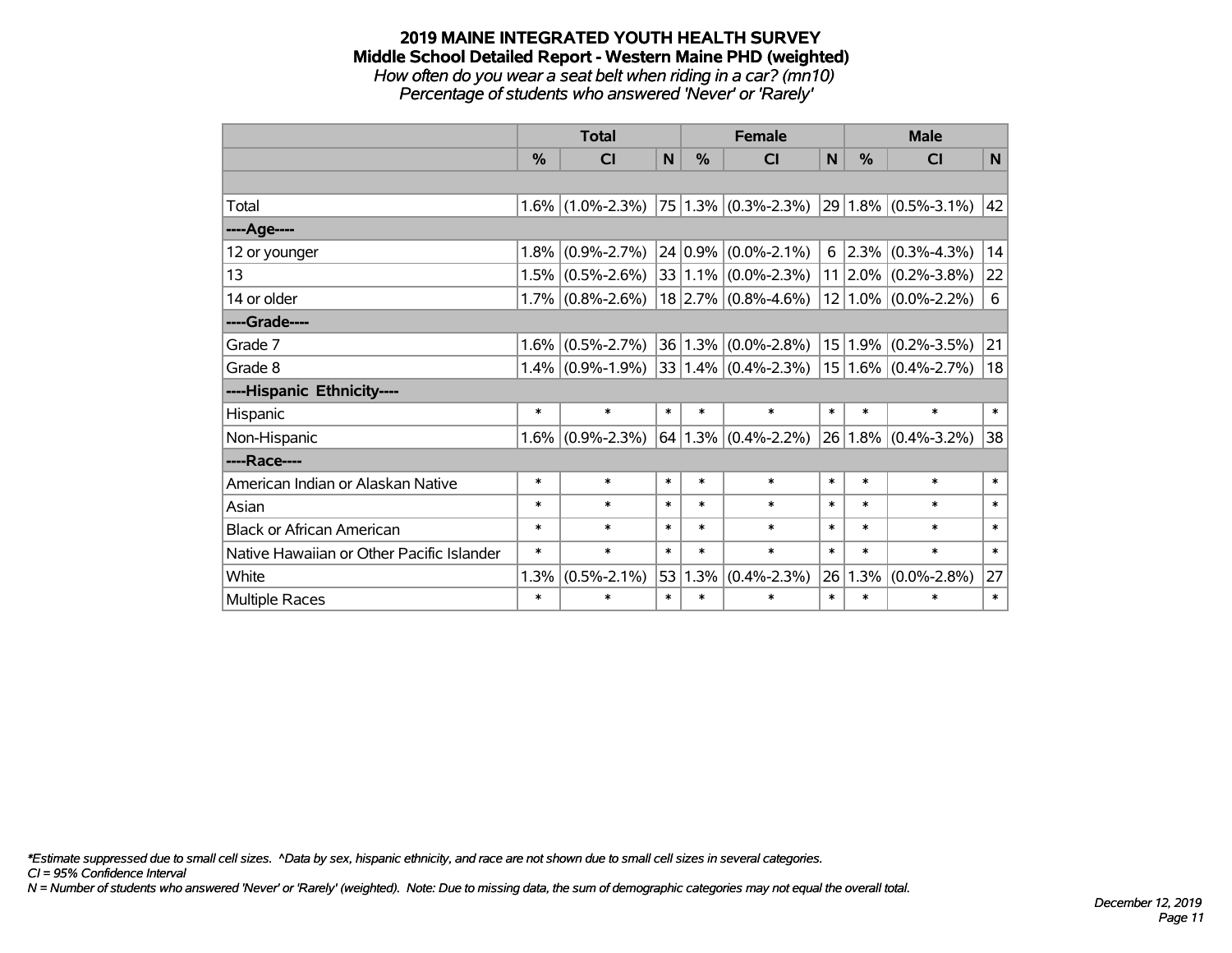#### **2019 MAINE INTEGRATED YOUTH HEALTH SURVEY Middle School Detailed Report - Western Maine PHD (weighted)** *How often do you wear a seat belt when riding in a car? (mn10\_2) Percentage of students who answered 'Always'*

|                                           |        | <b>Total</b>                                              |        |             | Female                      |              | <b>Male</b> |                      |        |  |
|-------------------------------------------|--------|-----------------------------------------------------------|--------|-------------|-----------------------------|--------------|-------------|----------------------|--------|--|
|                                           | $\%$   | <b>CI</b>                                                 | N      | %           | <b>CI</b>                   | <sub>N</sub> | $\%$        | <b>CI</b>            | N      |  |
|                                           |        |                                                           |        |             |                             |              |             |                      |        |  |
| Total                                     |        | 76.8% (74.4%-79.2%) 3,531 77.5% (74.7%-80.3%) 1,722 76.4% |        |             |                             |              |             | $(72.4\% - 80.3\%)$  | 1,784  |  |
| ----Age----                               |        |                                                           |        |             |                             |              |             |                      |        |  |
| 12 or younger                             | 82.3%  | $(78.9\% - 85.6\%)$                                       |        | 1,082 83.2% | $(78.2\% - 88.2\%)$         | 583          | 81.7%       | $(75.7\% - 87.6\%)$  | 499    |  |
| 13                                        |        | 76.3% (73.2%-79.4%)                                       |        |             | 1,678 75.8% (70.4%-81.2%)   | 815          | 77.1%       | $(72.6\% - 81.6\%)$  | 843    |  |
| 14 or older                               |        | 71.2% (67.5%-74.8%)                                       | 768    |             | 72.7% (66.6%-78.7%)         | 324          | 70.0%       | $(63.3\% - 76.6\%)$  | 442    |  |
| ----Grade----                             |        |                                                           |        |             |                             |              |             |                      |        |  |
| Grade 7                                   |        | 80.7% (77.2%-84.1%)                                       |        | 1,814 79.9% | $(75.5\% - 84.4\%)$         | 895          | 81.3%       | $(76.0\% - 86.6\%)$  | 914    |  |
| Grade 8                                   |        | 72.9% (70.5%-75.3%)                                       |        |             | 1,676 74.9% (71.3%-78.5%)   | 816          | 71.3%       | $(66.5\% - 76.1\%)$  | 845    |  |
| ----Hispanic Ethnicity----                |        |                                                           |        |             |                             |              |             |                      |        |  |
| Hispanic                                  |        | 69.7% (59.9%-79.5%)                                       | 93     | 68.9%       | $(58.2\% - 79.6\%)$         | 53           | 73.4%       | $(56.3\% - 90.5\%)$  | 40     |  |
| Non-Hispanic                              |        | 76.5% (74.1%-78.9%)                                       |        |             | $3,127$ 77.4% (74.7%-80.2%) | 1,533        | 75.7%       | $(71.7\% - 79.6\%)$  | 1,576  |  |
| ----Race----                              |        |                                                           |        |             |                             |              |             |                      |        |  |
| American Indian or Alaskan Native         | 79.8%  | $(72.8\% - 86.8\%)$                                       | 81     | 73.6%       | $(60.6\% - 86.7\%)$         | 35           | 85.2%       | $(70.3\% - 100.0\%)$ | 46     |  |
| Asian                                     |        | 69.0% (50.3%-87.8%)                                       | 27     | $\ast$      | $\ast$                      | $\ast$       | $\ast$      | $\ast$               | $\ast$ |  |
| <b>Black or African American</b>          |        | 57.5% (46.5%-68.5%)                                       | 131    | 70.7%       | $(64.4\% - 77.1\%)$         | 81           | 44.3%       | $(20.4\% - 68.2\%)$  | 50     |  |
| Native Hawaiian or Other Pacific Islander | $\ast$ | $\ast$                                                    | $\ast$ | $\ast$      | $\ast$                      | $\ast$       | $\ast$      | $\ast$               | $\ast$ |  |
| White                                     | 78.1%  | $(75.6\% - 80.6\%)$                                       | 3,081  | 78.1%       | $(75.7\% - 80.5\%)$         | 1,501        | 78.3%       | $(74.0\% - 82.6\%)$  | 1,566  |  |
| Multiple Races                            |        | $67.8\%$ (57.4%-78.2%)                                    | 104    |             | 70.6% (61.4%-79.7%)         | 57           | 64.7%       | $(45.1\% - 84.3\%)$  | 47     |  |

*\*Estimate suppressed due to small cell sizes. ^Data by sex, hispanic ethnicity, and race are not shown due to small cell sizes in several categories.*

*CI = 95% Confidence Interval*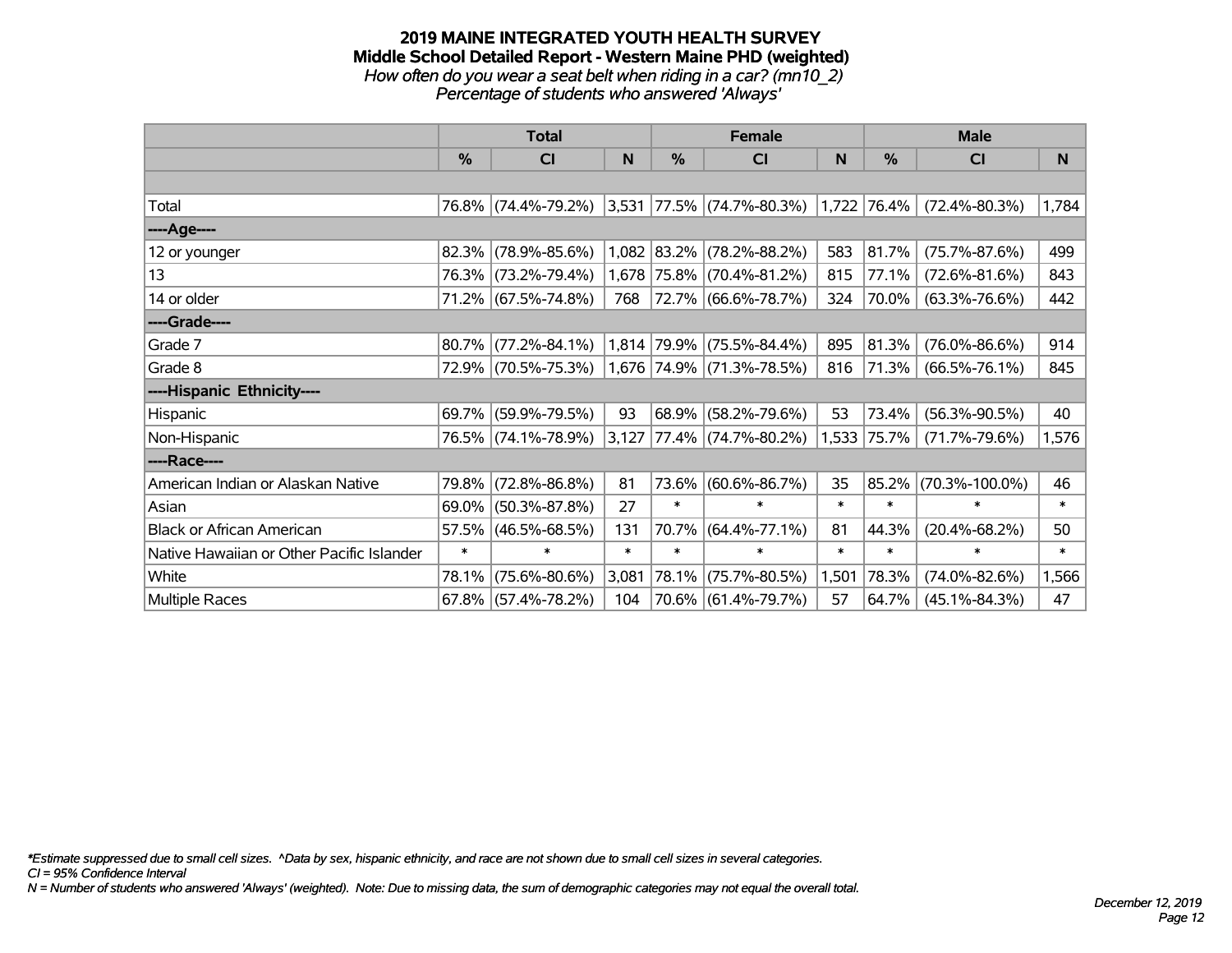*Have you ever ridden in a car or other vehicle driven by someone who had been drinking alcohol? (mn11) Percentage of students who answered 'Yes'*

|                                           |               | <b>Total</b>                                  |        |        | <b>Female</b>             |        | <b>Male</b>   |                          |                  |
|-------------------------------------------|---------------|-----------------------------------------------|--------|--------|---------------------------|--------|---------------|--------------------------|------------------|
|                                           | $\frac{0}{0}$ | CI                                            | N      | %      | CI                        | N      | $\frac{0}{0}$ | <b>CI</b>                | N.               |
|                                           |               |                                               |        |        |                           |        |               |                          |                  |
| Total                                     |               | 25.6% (22.9%-28.4%) 1,165 28.8% (24.8%-32.9%) |        |        |                           |        |               | 634 22.8% (19.8%-25.9%)  | 526              |
| ----Age----                               |               |                                               |        |        |                           |        |               |                          |                  |
| 12 or younger                             | 22.3%         | $(19.7\% - 24.8\%)$                           | 281    | 24.9%  | $(20.2\% - 29.5\%)$       |        |               | 157 20.0% (16.5%-23.5%)  | 124              |
| 13                                        |               | 26.7% (22.7%-30.7%)                           | 590    |        | 29.1% (23.8%-34.4%)       |        |               | 322 24.0% (18.7%-29.4%)  | 263              |
| 14 or older                               |               | 27.7% (20.3%-35.0%)                           | 295    |        | $ 33.5\% $ (23.8%-43.2%)  |        |               | 155 23.8% (17.2%-30.4%)  | 139              |
| ----Grade----                             |               |                                               |        |        |                           |        |               |                          |                  |
| Grade 7                                   | 23.1%         | $(21.1\% - 25.1\%)$                           | 507    | 24.7%  | $(20.1\% - 29.3\%)$       |        |               | 270 21.4% (17.5%-25.3%)  | 234              |
| Grade 8                                   |               | 28.7% (23.8%-33.5%)                           | 644    |        | $ 33.3\% $ (25.8%-40.9%)  |        |               | 357 24.7% (20.2%-29.3%)  | 285              |
| ----Hispanic Ethnicity----                |               |                                               |        |        |                           |        |               |                          |                  |
| Hispanic                                  | 28.7%         | $(19.8\% - 37.6\%)$                           | 39     | 30.1%  | $(14.4\% - 45.8\%)$       | 22     | $ 27.9\% $    | $(15.8\% - 40.0\%)$      | 15 <sub>15</sub> |
| Non-Hispanic                              |               | 26.3% (23.6%-29.0%)                           |        |        | 1,074 29.7% (25.9%-33.6%) |        |               | 586 23.3% (20.1%-26.6%)  | 488              |
| ----Race----                              |               |                                               |        |        |                           |        |               |                          |                  |
| American Indian or Alaskan Native         | 37.6%         | $(27.3\% - 47.9\%)$                           | 43     | 47.3%  | $(35.3\% - 59.2\%)$       | 23     | $ 29.5\% $    | $(15.1\% - 43.8\%)$      | 19               |
| Asian                                     | $\ast$        | $\ast$                                        | $\ast$ | $\ast$ | $\ast$                    | $\ast$ | $\ast$        | $\ast$                   | $\ast$           |
| <b>Black or African American</b>          | 6.9%          | $(3.7\% - 10.1\%)$                            | 12     | $\ast$ | $\ast$                    | $\ast$ | $\ast$        | $\ast$                   | $\ast$           |
| Native Hawaiian or Other Pacific Islander | $\ast$        | $\ast$                                        | $\ast$ | $\ast$ | $\ast$                    | $\ast$ | $\ast$        | $\ast$                   | $\ast$           |
| White                                     | 26.1%         | $(23.5\% - 28.6\%)$                           | 1,010  | 28.9%  | $(24.3\% - 33.5\%)$       |        | 533 23.7%     | $(20.9\% - 26.4\%)$      | 475              |
| Multiple Races                            |               | 29.0% (22.0%-36.0%)                           | 53     |        | 33.3% (23.0%-43.5%)       | 35     |               | $ 24.1\% $ (16.1%-32.0%) | 18               |

*\*Estimate suppressed due to small cell sizes. ^Data by sex, hispanic ethnicity, and race are not shown due to small cell sizes in several categories.*

*CI = 95% Confidence Interval*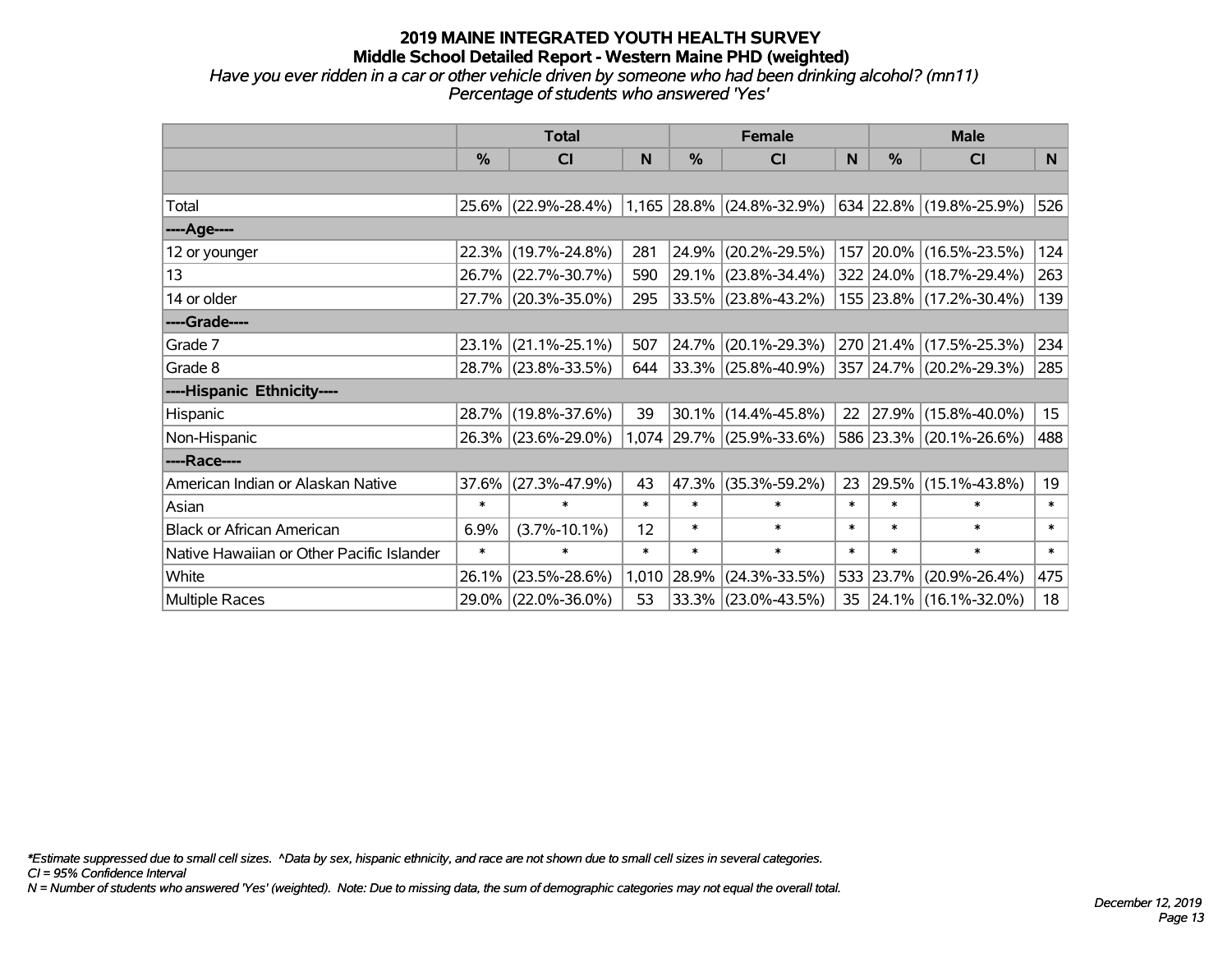*Have you ever ridden in a car or other vehicle driven by someone who had been taking illegal drugs such as marijuana, cocaine, heroin, or LSD? (mn12a)*

*Percentage of students who answered 'Yes'*

|                                           |               | <b>Total</b>        |        |           | <b>Female</b>           |        | <b>Male</b> |                            |                 |
|-------------------------------------------|---------------|---------------------|--------|-----------|-------------------------|--------|-------------|----------------------------|-----------------|
|                                           | $\frac{0}{0}$ | <b>CI</b>           | N      | %         | CI                      | N      | %           | <b>CI</b>                  | N               |
|                                           |               |                     |        |           |                         |        |             |                            |                 |
| Total                                     |               | 13.2% (11.6%-14.9%) |        |           | 606 15.2% (12.7%-17.7%) |        |             | 336 11.4% (9.0%-13.8%)     | 264             |
| ----Age----                               |               |                     |        |           |                         |        |             |                            |                 |
| 12 or younger                             | 12.1%         | $(8.1\% - 16.1\%)$  |        | 154 13.0% | $(8.3\% - 17.8\%)$      | 83     |             | $11.3\%$ (6.6%-16.1%)      | 71              |
| 13                                        | 12.4%         | $(10.0\% - 14.8\%)$ |        |           | 274 13.2% (10.5%-15.8%) |        |             | 146 11.5% (8.2%-14.7%)     | 125             |
| 14 or older                               |               | 16.2% (13.2%-19.2%) |        |           | 174 22.8% (16.1%-29.6%) |        |             | 107 11.1% (7.0%-15.2%)     | 65              |
| ----Grade----                             |               |                     |        |           |                         |        |             |                            |                 |
| Grade 7                                   | 12.6%         | $(10.1\% - 15.2\%)$ |        | 279 12.1% | $(9.4\% - 14.8\%)$      |        |             | 133   13.2%   (9.9%-16.5%) | 145             |
| Grade 8                                   |               | 13.8% (11.8%-15.8%) |        |           | 310 17.9% (14.4%-21.4%) |        |             | 193   10.1%   (7.3%-12.9%) | 116             |
| ----Hispanic Ethnicity----                |               |                     |        |           |                         |        |             |                            |                 |
| Hispanic                                  | 24.6%         | $(11.4\% - 37.7\%)$ | 34     | 23.5%     | $(10.6\% - 36.5\%)$     | 17     |             | 22.5% (1.8%-43.2%)         | 12              |
| Non-Hispanic                              |               | 13.4% (11.7%-15.2%) |        |           | 550 15.4% (12.8%-18.0%) |        |             | 306 11.7% (9.3%-14.0%)     | 243             |
| ----Race----                              |               |                     |        |           |                         |        |             |                            |                 |
| American Indian or Alaskan Native         | 18.3%         | $(7.0\% - 29.5\%)$  | 21     | 23.2%     | $(1.6\% - 44.8\%)$      | 11     |             | $13.0\%$ (2.7%-23.3%)      | 8               |
| Asian                                     | $\ast$        | $\ast$              | $\ast$ | $\ast$    | $\ast$                  | $\ast$ | $\ast$      | $\ast$                     | $\ast$          |
| <b>Black or African American</b>          | 10.5%         | $(6.3\% - 14.7\%)$  | 19     | 8.7%      | $(5.2\% - 12.2\%)$      | 8      |             | $11.4\%$ (4.7%-18.2%)      | 10 <sup>°</sup> |
| Native Hawaiian or Other Pacific Islander | $\ast$        | $\ast$              | $\ast$ | $\ast$    | $\ast$                  | $\ast$ | $\ast$      | $\ast$                     | $\ast$          |
| White                                     | 12.8%         | $(11.0\% - 14.6\%)$ | 499    | 14.6%     | $(12.1\% - 17.1\%)$     | 272    | 11.2%       | $(8.4\% - 14.0\%)$         | 225             |
| <b>Multiple Races</b>                     |               | 20.2% (12.6%-27.8%) |        |           | 38 23.4% (13.5%-33.2%)  | 25     |             | $16.5\%$ (4.1%-28.9%)      | 12 <sup>2</sup> |

*\*Estimate suppressed due to small cell sizes. ^Data by sex, hispanic ethnicity, and race are not shown due to small cell sizes in several categories.*

*CI = 95% Confidence Interval*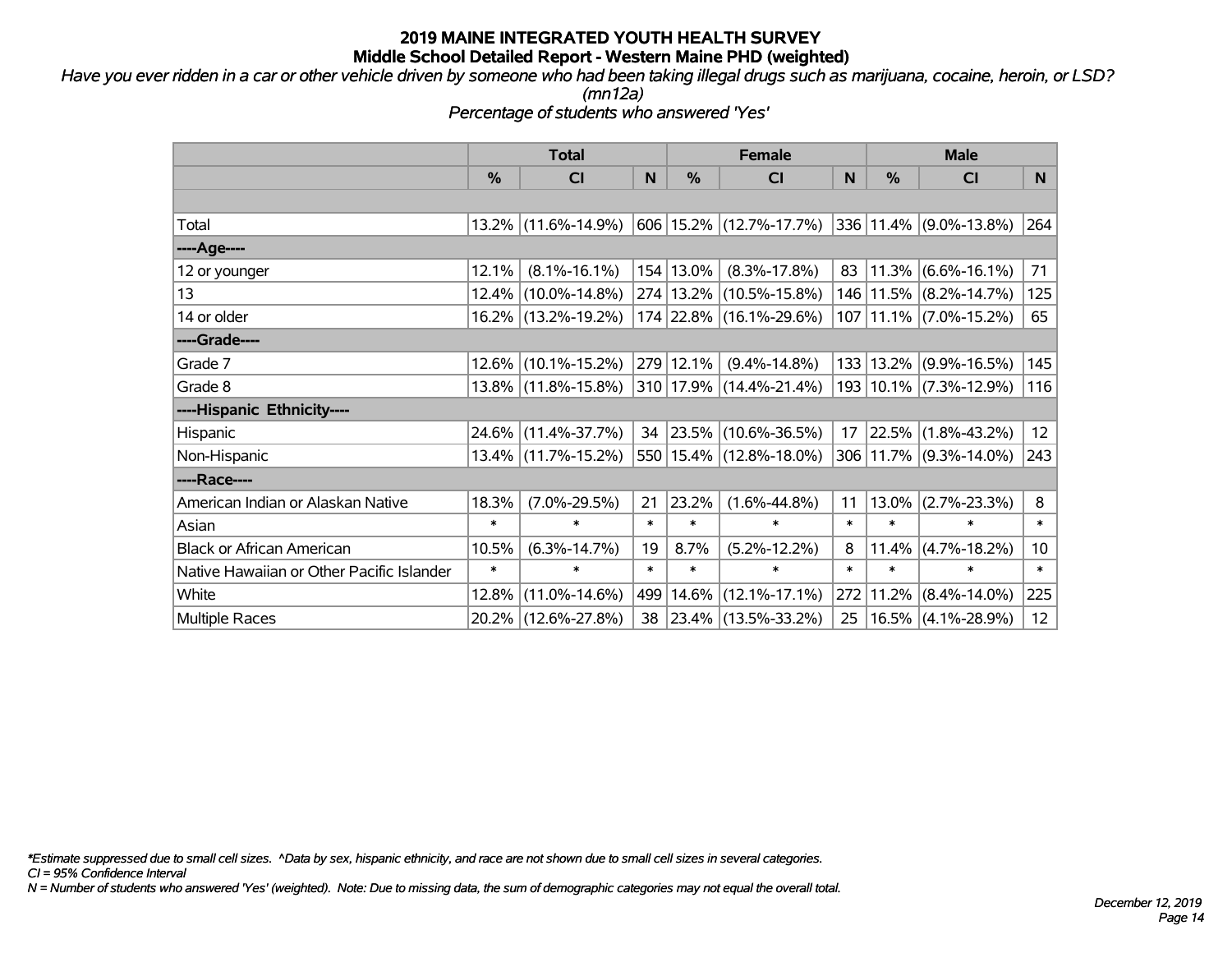*Has violence in your home, or the threat of violence, ever made you want to leave your home, even just for a short while? (mn18) Percentage of students who answered 'Yes'*

|                                           | <b>Total</b>  |                     |        |        | <b>Female</b>            | <b>Male</b> |        |                             |                |
|-------------------------------------------|---------------|---------------------|--------|--------|--------------------------|-------------|--------|-----------------------------|----------------|
|                                           | $\frac{0}{0}$ | CI                  | N      | %      | <b>CI</b>                | N           | %      | <b>CI</b>                   | N.             |
|                                           |               |                     |        |        |                          |             |        |                             |                |
| Total                                     |               | 20.3% (18.2%-22.4%) |        |        | 917 24.4% (20.9%-28.0%)  | 531         |        | 16.0% (13.7%-18.2%)         | 370            |
| ----Age----                               |               |                     |        |        |                          |             |        |                             |                |
| 12 or younger                             |               | 17.3% (13.8%-20.8%) |        |        | 225 22.1% (15.8%-28.5%)  | 154         | 11.8%  | $(7.3\% - 16.2\%)$          | 71             |
| 13                                        |               | 20.3% (17.7%-23.0%) |        |        | 437 25.2% (21.1%-29.3%)  |             |        | 262 14.9% (12.3%-17.5%)     | 161            |
| 14 or older                               |               | 23.8% (20.6%-27.1%) |        |        | 255 26.3% (19.1%-33.5%)  |             |        | 115 21.8% (15.3%-28.4%)     | 137            |
| ----Grade----                             |               |                     |        |        |                          |             |        |                             |                |
| Grade 7                                   |               | 19.5% (16.5%-22.6%) |        |        | 430 24.2% (18.4%-29.9%)  | 262         |        | 14.7% (12.0%-17.4%)         | 164            |
| Grade 8                                   |               | 21.0% (18.3%-23.8%) |        |        | 479 24.6% (20.0%-29.2%)  |             |        | 265   17.3%   (13.7%-20.9%) | 203            |
| ----Hispanic Ethnicity----                |               |                     |        |        |                          |             |        |                             |                |
| Hispanic                                  | 33.5%         | $(21.5\% - 45.4\%)$ | 44     |        | $ 33.6\% $ (20.7%-46.6%) |             |        | 26 34.4% (12.7%-56.2%)      | 19             |
| Non-Hispanic                              |               | 19.9% (17.6%-22.2%) |        |        | 804 23.6% (19.8%-27.4%)  | 459         |        | 16.0% (13.5%-18.4%)         | 330            |
| ----Race----                              |               |                     |        |        |                          |             |        |                             |                |
| American Indian or Alaskan Native         | 21.0%         | $(9.9\% - 32.0\%)$  | 20     | 29.7%  | $(12.9\% - 46.5\%)$      | 13          | 13.6%  | $(0.0\% - 29.4\%)$          | $\overline{7}$ |
| Asian                                     | 48.6%         | $(21.1\% - 76.2\%)$ | 20     | 49.1%  | $(3.9\% - 94.3\%)$       | 9           | 48.2%  | $(0.0\% - 98.9\%)$          | 11             |
| <b>Black or African American</b>          | 11.9%         | $(4.5\% - 19.2\%)$  | 27     | 12.8%  | $(4.2\% - 21.3\%)$       | 14          | 11.0%  | $(3.1\% - 18.8\%)$          | 13             |
| Native Hawaiian or Other Pacific Islander | $\ast$        | $\ast$              | $\ast$ | $\ast$ | $\ast$                   | $\ast$      | $\ast$ | $\ast$                      | $\ast$         |
| White                                     | 20.3%         | $(17.8\% - 22.8\%)$ | 791    |        | 24.5% (20.7%-28.3%)      | 462         | 15.8%  | $(13.5\% - 18.1\%)$         | 314            |
| Multiple Races                            |               | 28.5% (15.7%-41.2%) |        |        | 44 28.1% (11.1%-45.1%)   |             |        | 23 28.9% (15.4%-42.4%)      | 21             |

*\*Estimate suppressed due to small cell sizes. ^Data by sex, hispanic ethnicity, and race are not shown due to small cell sizes in several categories.*

*CI = 95% Confidence Interval*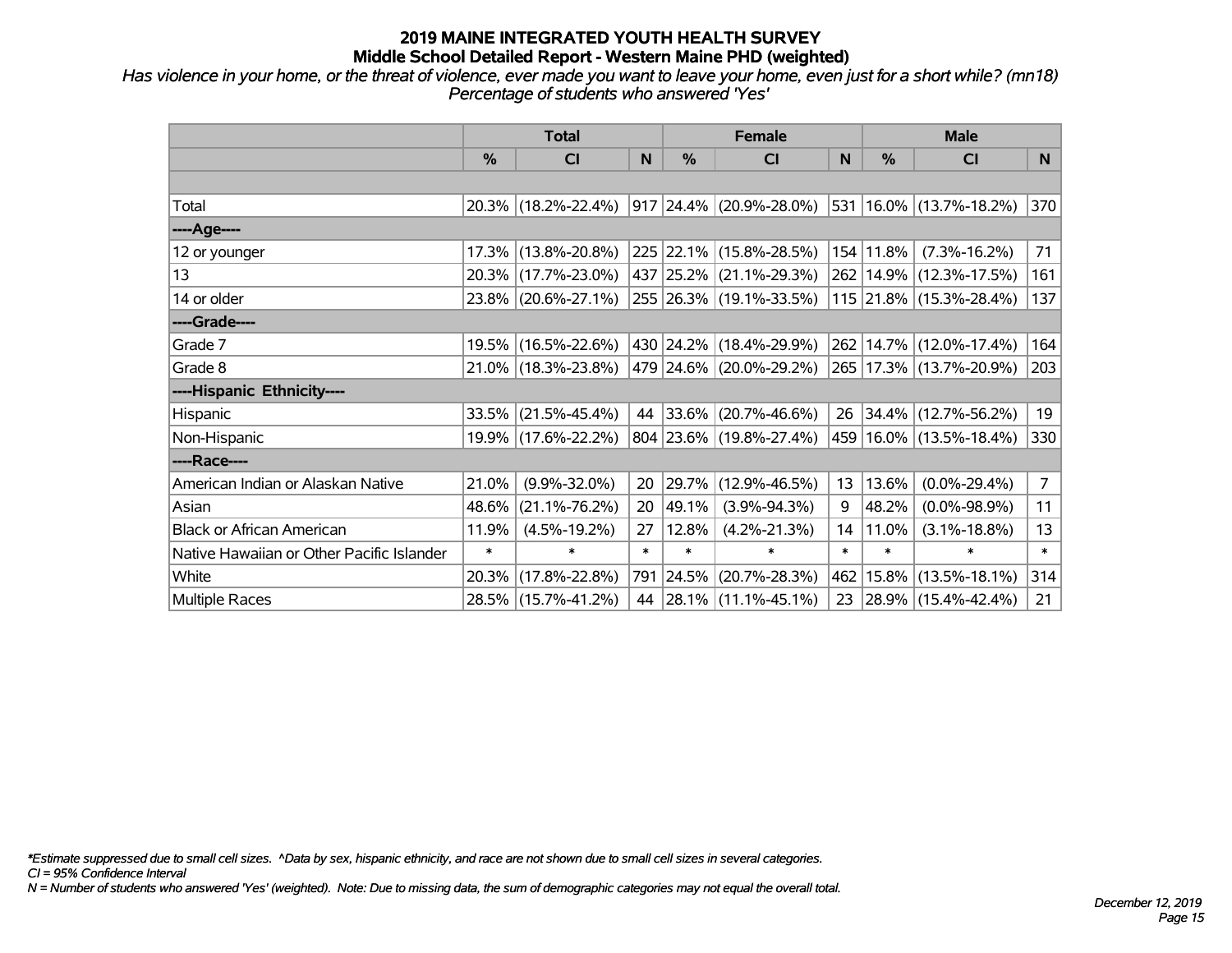*Do you agree or disagree with the following statement? I feel safe at my school. (mn21) Percentage of students who answered 'Strongly agree' or 'Agree'*

|                                           |        | <b>Total</b>           |        |               | <b>Female</b>                                         |        | <b>Male</b> |                          |        |  |
|-------------------------------------------|--------|------------------------|--------|---------------|-------------------------------------------------------|--------|-------------|--------------------------|--------|--|
|                                           | $\%$   | <b>CI</b>              | N      | $\frac{0}{0}$ | <b>CI</b>                                             | N      | %           | <b>CI</b>                | N      |  |
|                                           |        |                        |        |               |                                                       |        |             |                          |        |  |
| Total                                     |        | $85.1\%$ (82.6%-87.5%) |        |               | $3,888$ 84.0% (80.8%-87.1%) 1,853 86.6% (83.9%-89.3%) |        |             |                          | 2,012  |  |
| ----Age----                               |        |                        |        |               |                                                       |        |             |                          |        |  |
| 12 or younger                             | 86.5%  | $(82.6\% - 90.3\%)$    | 1,117  | $ 85.3\% $    | $(81.4\% - 89.3\%)$                                   | 568    | 87.7%       | $(82.7\% - 92.6\%)$      | 544    |  |
| 13                                        |        | 85.5% (82.9%-88.0%)    |        |               | 1,874 84.3% (80.8%-87.7%)                             | 912    |             | 87.4% (84.5%-90.3%)      | 953    |  |
| 14 or older                               |        | 82.9% (80.3%-85.5%)    | 890    |               | $ 81.3\% $ (77.5%-85.1%)                              | 371    |             | 84.6% (80.8%-88.4%)      | 516    |  |
| ----Grade----                             |        |                        |        |               |                                                       |        |             |                          |        |  |
| Grade 7                                   | 85.9%  | $(82.4\% - 89.4\%)$    |        |               | 1,914 84.4% (80.4%-88.5%)                             | 937    | 87.5%       | $(83.8\% - 91.2\%)$      | 972    |  |
| Grade 8                                   |        | 84.6% (82.5%-86.7%)    |        |               | 1,912 83.9% (80.9%-86.8%)                             | 898    |             | $ 86.0\% $ (83.2%-88.9%) | 1,004  |  |
| ----Hispanic Ethnicity----                |        |                        |        |               |                                                       |        |             |                          |        |  |
| Hispanic                                  | 71.0%  | $(61.8\% - 80.2\%)$    | 94     |               | 74.6% (67.9%-81.4%)                                   | 55     | 67.7%       | $(52.1\% - 83.3\%)$      | 36     |  |
| Non-Hispanic                              |        | 85.0% (82.4%-87.6%)    |        |               | 3,468 83.8% (80.4%-87.1%)                             | 1,651  |             | $ 86.5\% $ (83.8%-89.3%) | 1,807  |  |
| ----Race----                              |        |                        |        |               |                                                       |        |             |                          |        |  |
| American Indian or Alaskan Native         | 79.1%  | $(73.1\% - 85.0\%)$    | 85     | 81.7%         | $(71.9\% - 91.6\%)$                                   | 39     | 76.7%       | $(70.4\% - 83.0\%)$      | 46     |  |
| Asian                                     | 82.1%  | $(65.3\% - 98.9\%)$    | 31     | $\ast$        | $\ast$                                                | $\ast$ | $\ast$      | $\ast$                   | $\ast$ |  |
| <b>Black or African American</b>          | 81.3%  | $(78.0\% - 84.6\%)$    | 159    | 74.6%         | $(70.9\% - 78.3\%)$                                   | 71     | 88.2%       | $(82.9\% - 93.5\%)$      | 86     |  |
| Native Hawaiian or Other Pacific Islander | $\ast$ | $\ast$                 | $\ast$ | $\ast$        | $\ast$                                                | $\ast$ | $\ast$      | $\ast$                   | $\ast$ |  |
| White                                     | 85.8%  | $(83.3\% - 88.3\%)$    | 3,355  | 84.7%         | $(81.8\% - 87.6\%)$                                   | 1,596  | 87.2%       | $(84.4\% - 90.0\%)$      | 1,750  |  |
| <b>Multiple Races</b>                     |        | 82.7% (78.0%-87.5%)    | 141    |               | 82.5% (77.3%-87.8%)                                   | 79     |             | 82.6% (73.8%-91.5%)      | 61     |  |

*\*Estimate suppressed due to small cell sizes. ^Data by sex, hispanic ethnicity, and race are not shown due to small cell sizes in several categories.*

*CI = 95% Confidence Interval*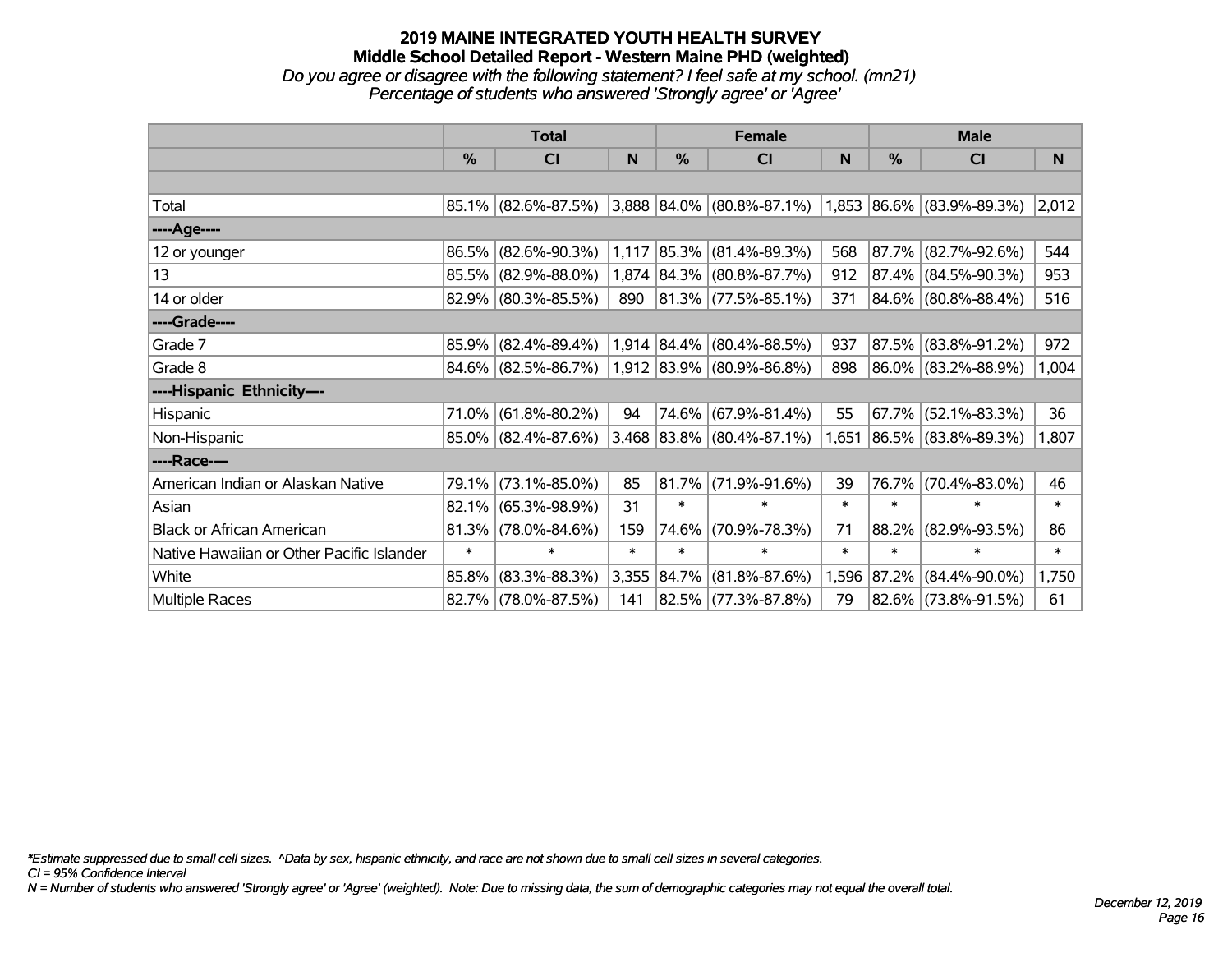#### **2019 MAINE INTEGRATED YOUTH HEALTH SURVEY Middle School Detailed Report - Western Maine PHD (weighted)** *Have you ever been bullied on school property? (mn22) Percentage of students who answered 'Yes'*

|                                           |               | <b>Total</b>           |        |        | <b>Female</b>               |                | <b>Male</b> |                           |        |  |
|-------------------------------------------|---------------|------------------------|--------|--------|-----------------------------|----------------|-------------|---------------------------|--------|--|
|                                           | $\frac{0}{0}$ | C <sub>l</sub>         | N      | %      | C <sub>l</sub>              | N              | %           | C <sub>l</sub>            | N      |  |
|                                           |               |                        |        |        |                             |                |             |                           |        |  |
| Total                                     |               | 48.2% (44.9%-51.5%)    |        |        | 2,206 53.3% (49.8%-56.9%)   |                |             | 1,179 43.0% (39.4%-46.7%) | 1,000  |  |
| ----Age----                               |               |                        |        |        |                             |                |             |                           |        |  |
| 12 or younger                             | 48.8%         | $(45.9\% - 51.8\%)$    | 629    |        | 52.7% (47.9%-57.6%)         | 351            | 44.7%       | $(40.4\% - 49.1\%)$       | 276    |  |
| 13                                        |               | 46.8% (42.7%-51.0%)    | 1,029  |        | $ 51.8\% $ (47.6%-55.9%)    | 563            |             | 41.3% (36.6%-46.0%)       | 450    |  |
| 14 or older                               |               | $50.6\%$ (46.0%-55.1%) | 545    |        | $ 57.7\% $ (51.3%-64.2%)    | 264            |             | 44.4% (38.9%-50.0%)       | 272    |  |
| ----Grade----                             |               |                        |        |        |                             |                |             |                           |        |  |
| Grade 7                                   | 49.3%         | $(46.0\% - 52.6\%)$    |        |        | $1,100$ 53.5% (49.2%-57.8%) | 595            | 44.9%       | $(41.4\% - 48.5\%)$       | 500    |  |
| Grade 8                                   |               | 47.3% (43.6%-50.9%)    |        |        | 1,072 53.2% (48.9%-57.6%)   | 573            |             | 41.2% (37.3%-45.0%)       | 481    |  |
| ----Hispanic Ethnicity----                |               |                        |        |        |                             |                |             |                           |        |  |
| Hispanic                                  | 57.4%         | $(49.0\% - 65.8\%)$    | 77     | 60.2%  | $(52.5\% - 67.8\%)$         | 45             | 55.1%       | $(37.3\% - 72.9\%)$       | 30     |  |
| Non-Hispanic                              |               | 47.8% (44.5%-51.1%)    | 1,951  |        | $ 52.9\% $ (49.3%-56.5%)    |                |             | 1,046 42.4% (38.8%-46.1%) | 885    |  |
| ----Race----                              |               |                        |        |        |                             |                |             |                           |        |  |
| American Indian or Alaskan Native         | 50.2%         | $(40.8\% - 59.6\%)$    | 53     |        | 58.8% (42.5%-75.1%)         | 27             | 42.8%       | $(30.1\% - 55.5\%)$       | 25     |  |
| Asian                                     | 39.7%         | $(27.3\% - 52.1\%)$    | 15     |        | 37.8% (12.6%-63.1%)         | $\overline{7}$ | 41.5%       | $(27.5\% - 55.5\%)$       | 8      |  |
| <b>Black or African American</b>          | 21.3%         | $(15.0\% - 27.5\%)$    | 43     |        | 27.2% (18.4%-36.0%)         | 27             | 14.6%       | $(9.4\% - 19.7\%)$        | 15     |  |
| Native Hawaiian or Other Pacific Islander | $\ast$        | $\ast$                 | $\ast$ | $\ast$ | $\ast$                      | $\ast$         | $\ast$      | $\ast$                    | $\ast$ |  |
| White                                     | 49.2%         | $(45.4\% - 53.0\%)$    | 1,925  | 54.2%  | $(49.7\% - 58.6\%)$         | 1,020          | 44.3%       | $(40.4\% - 48.2\%)$       | 888    |  |
| Multiple Races                            |               | 54.3% (50.3%-58.2%)    | 93     |        | $58.4\%$ (52.1%-64.6%)      | 56             |             | 48.0% (39.4%-56.5%)       | 35     |  |

*\*Estimate suppressed due to small cell sizes. ^Data by sex, hispanic ethnicity, and race are not shown due to small cell sizes in several categories.*

*CI = 95% Confidence Interval*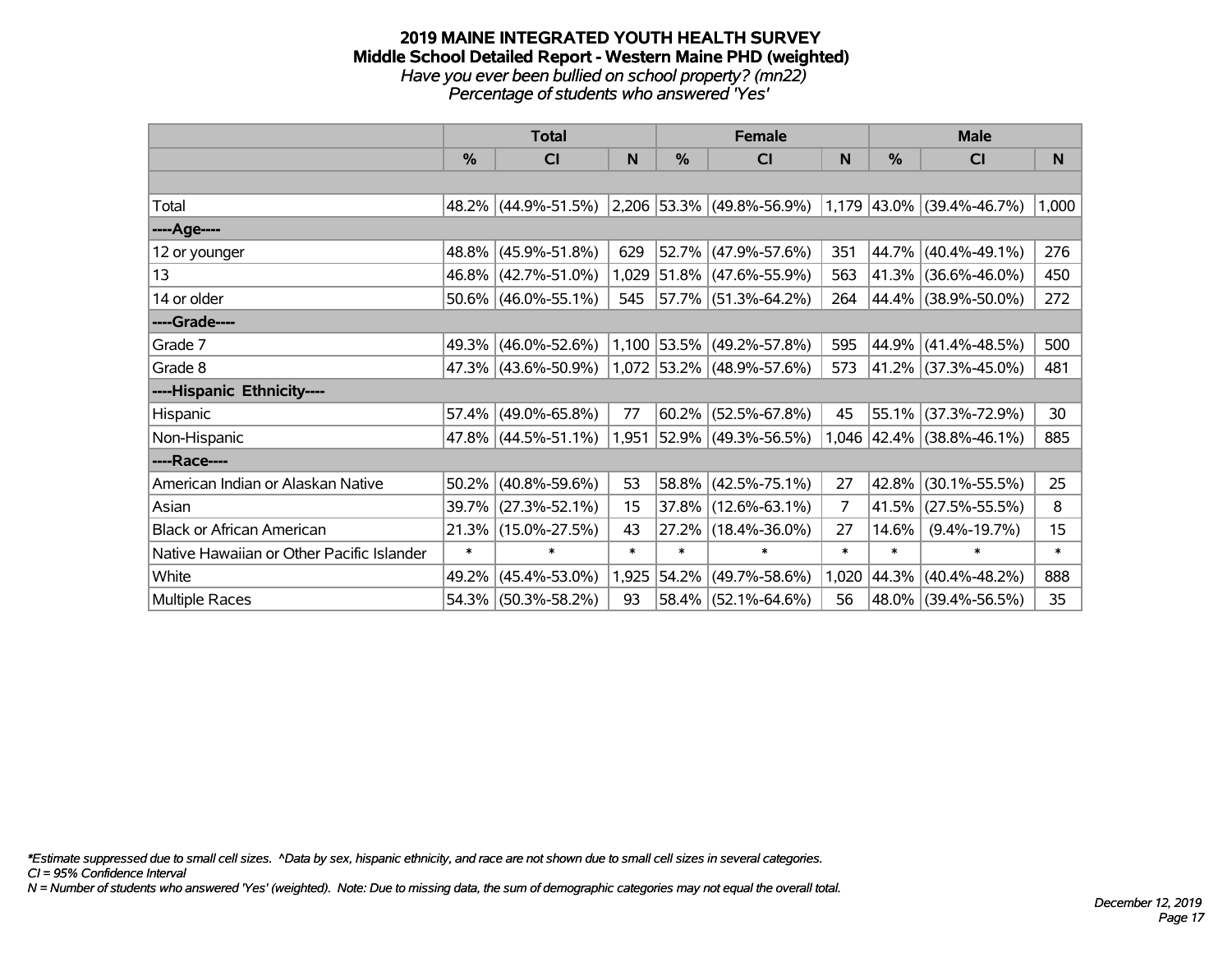*Have you ever felt so sad or hopeless almost every day for two weeks or more in a row that you stopped doing some usual activities? (mn153) Percentage of students who answered 'Yes'*

|                                           | <b>Total</b> |                        |        |        | <b>Female</b>             |        | <b>Male</b> |                             |        |  |
|-------------------------------------------|--------------|------------------------|--------|--------|---------------------------|--------|-------------|-----------------------------|--------|--|
|                                           | %            | CI                     | N      | %      | <b>CI</b>                 | N      | %           | <b>CI</b>                   | N.     |  |
|                                           |              |                        |        |        |                           |        |             |                             |        |  |
| Total                                     |              | 29.3% (25.7%-32.9%)    |        |        | 1,335 38.5% (35.0%-42.0%) |        |             | 843   19.8%   (15.0%-24.7%) | 462    |  |
| ----Age----                               |              |                        |        |        |                           |        |             |                             |        |  |
| 12 or younger                             | 24.7%        | $(20.4\% - 29.0\%)$    | 322    | 30.7%  | $(25.4\% - 36.0\%)$       | 212    |             | 17.5% (12.5%-22.4%)         | 106    |  |
| 13                                        |              | 31.8% (27.9%-35.6%)    | 689    |        | 41.5% (37.4%-45.7%)       |        |             | 437 21.1% (14.9%-27.3%)     | 230    |  |
| 14 or older                               |              | 29.8% (23.3%-36.3%)    | 320    |        | 43.5% (35.8%-51.2%)       |        |             | 193   19.9%   (12.7%-27.1%) | 125    |  |
| ----Grade----                             |              |                        |        |        |                           |        |             |                             |        |  |
| Grade 7                                   |              | 27.4% (22.9%-32.0%)    | 610    | 34.1%  | $(28.2\% - 40.1\%)$       |        |             | 375 20.6% (16.1%-25.1%)     | 231    |  |
| Grade 8                                   |              | $31.1\%$ (27.0%-35.2%) | 710    |        | 42.9% (38.2%-47.6%)       |        |             | 464   19.4%   (12.8%-25.9%) | 228    |  |
| ----Hispanic Ethnicity----                |              |                        |        |        |                           |        |             |                             |        |  |
| Hispanic                                  | 47.0%        | $(37.7\% - 56.4\%)$    | 62     | 60.4%  | $(48.2\% - 72.6\%)$       | 46     |             | 26.1% (14.5%-37.7%)         | 14     |  |
| Non-Hispanic                              |              | 28.8% (25.0%-32.6%)    |        |        | 1,170 37.0% (33.4%-40.6%) |        |             | 724 20.5% (15.0%-25.9%)     | 426    |  |
| ----Race----                              |              |                        |        |        |                           |        |             |                             |        |  |
| American Indian or Alaskan Native         | 37.8%        | $(22.1\% - 53.5\%)$    | 37     | 53.7%  | $(30.5\% - 76.9\%)$       | 25     | 23.2%       | $(8.3\% - 38.2\%)$          | 12     |  |
| Asian                                     | 35.1%        | $(7.0\% - 63.2\%)$     | 14     | 41.6%  | $(0.0\% - 91.4\%)$        | 8      | 29.5%       | $(1.5\% - 57.6\%)$          | 6      |  |
| <b>Black or African American</b>          | 15.6%        | $(8.1\% - 23.0\%)$     | 34     | 21.0%  | $(9.9\% - 32.1\%)$        | 23     | 10.0%       | $(3.6\% - 16.4\%)$          | 11     |  |
| Native Hawaiian or Other Pacific Islander | $\ast$       | $\ast$                 | $\ast$ | $\ast$ | $\ast$                    | $\ast$ | $\ast$      | $\ast$                      | $\ast$ |  |
| White                                     | 29.4%        | $(25.1\% - 33.8\%)$    | 1,151  | 38.8%  | $(34.2\% - 43.5\%)$       | 734    | 19.9%       | $(14.4\% - 25.5\%)$         | 398    |  |
| Multiple Races                            |              | 40.0% (29.5%-50.5%)    | 62     |        | 49.2% (36.4%-62.0%)       | 40     |             | 29.9% (20.3%-39.5%)         | 22     |  |

*\*Estimate suppressed due to small cell sizes. ^Data by sex, hispanic ethnicity, and race are not shown due to small cell sizes in several categories.*

*CI = 95% Confidence Interval*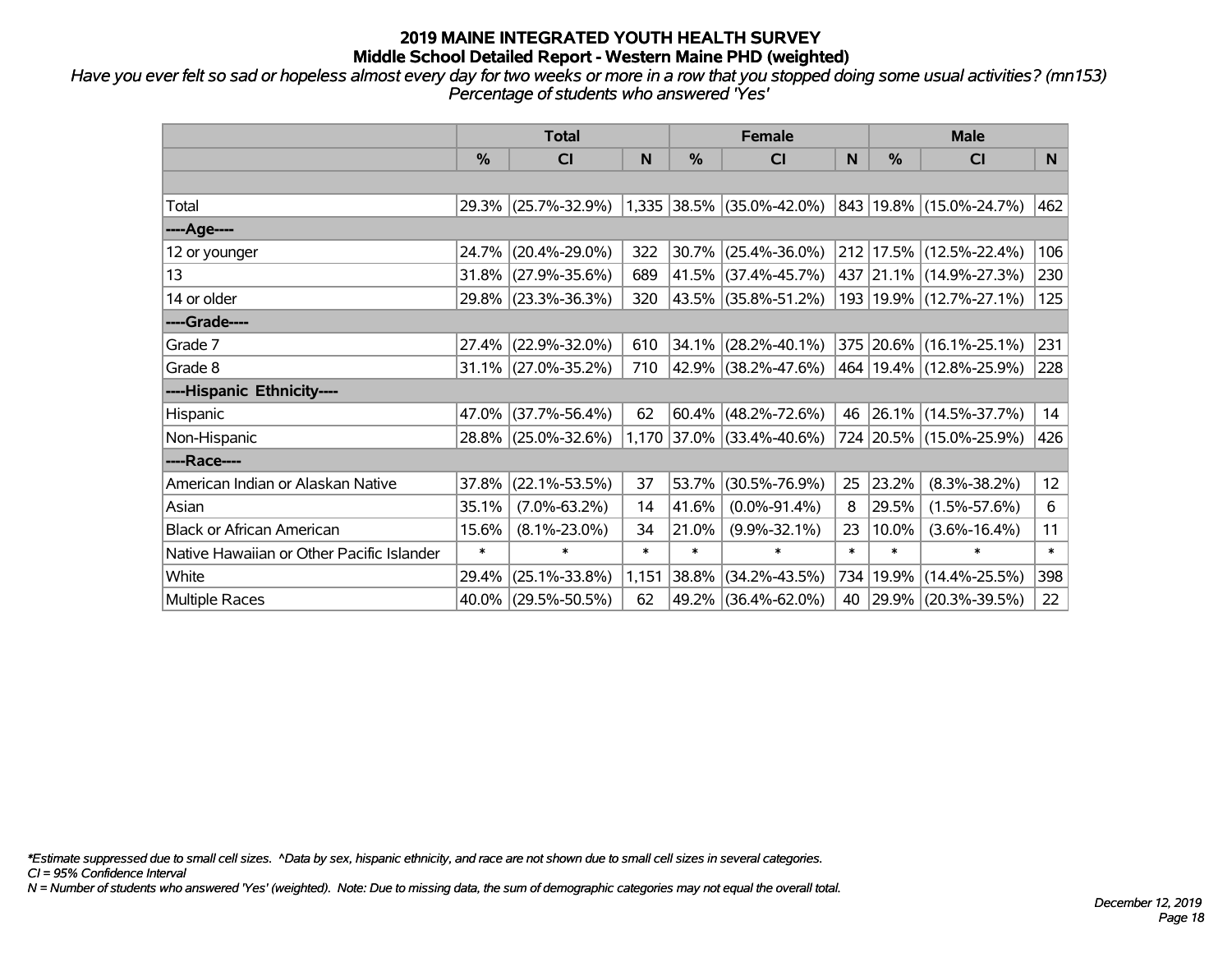*When you have felt sad or hopeless, from whom did you get help? (Select only one response.) (mn154b) Among students who have ever felt sad or hopeless, the percentage of students who answered that they got help from an adult*

|                                           | <b>Total</b> |                        |        |           | <b>Female</b>            |        |           | <b>Male</b>                |                |
|-------------------------------------------|--------------|------------------------|--------|-----------|--------------------------|--------|-----------|----------------------------|----------------|
|                                           | %            | <b>CI</b>              | N      | %         | <b>CI</b>                | N      | %         | <b>CI</b>                  | N <sub>1</sub> |
|                                           |              |                        |        |           |                          |        |           |                            |                |
| Total                                     |              | $31.1\%$ (28.2%-33.9%) |        |           | 852 29.0% (24.2%-33.7%)  |        |           | 436 33.7% (30.0%-37.4%)    | 408            |
| ----Age----                               |              |                        |        |           |                          |        |           |                            |                |
| 12 or younger                             | 32.1%        | $(26.4\% - 37.9\%)$    |        | 237 32.2% | $(22.6\% - 41.7\%)$      |        | 140 32.4% | $(27.0\% - 37.9\%)$        | 97             |
| 13                                        | 31.6%        | $(28.9\% - 34.2\%)$    |        |           | 428 27.5% (22.2%-32.7%)  |        | 206 36.7% | $(30.3\% - 43.2\%)$        | 214            |
| 14 or older                               |              | 28.8% (23.1%-34.4%)    |        |           | 187 28.1% (20.2%-36.0%)  |        |           | 90   29.6%   (20.0%-39.1%) | 98             |
| ----Grade----                             |              |                        |        |           |                          |        |           |                            |                |
| Grade 7                                   | 31.1%        | $(27.7\% - 34.5\%)$    |        |           | 406 29.2% (22.5%-36.0%)  |        | 208 33.6% | $(29.9\% - 37.4\%)$        | 198            |
| Grade 8                                   |              | $30.5\%$ (26.6%-34.4%) |        |           | 431 28.7% (23.8%-33.5%)  |        |           | 225 32.5% (25.3%-39.6%)    | 197            |
| ----Hispanic Ethnicity----                |              |                        |        |           |                          |        |           |                            |                |
| Hispanic                                  | 30.5%        | $(17.9\% - 43.1\%)$    | 30     |           | $ 25.4\% $ (12.6%-38.2%) | 17     | 41.2%     | $(14.1\% - 68.3\%)$        | 13             |
| Non-Hispanic                              |              | $30.4\%$ (27.0%-33.8%) |        |           | 736 29.1% (24.7%-33.5%)  |        |           | 385 32.0% (27.4%-36.6%)    | 345            |
| ----Race----                              |              |                        |        |           |                          |        |           |                            |                |
| American Indian or Alaskan Native         | 23.0%        | $(3.0\% - 43.0\%)$     | 12     | $\ast$    | $\ast$                   | $\ast$ | $\ast$    | $\ast$                     | $\ast$         |
| Asian                                     | 24.0%        | $(1.1\% - 46.8\%)$     | 6      | $\ast$    | $\ast$                   | $\ast$ | $\ast$    | $\ast$                     | $\ast$         |
| <b>Black or African American</b>          | 32.3%        | $(22.7\% - 42.0\%)$    | 35     | 26.7%     | $(15.2\% - 38.2\%)$      | 16     | 39.8%     | $(28.9\% - 50.7\%)$        | 18             |
| Native Hawaiian or Other Pacific Islander | $\ast$       | $\ast$                 | $\ast$ | $\ast$    | $\ast$                   | $\ast$ | $\ast$    | $\ast$                     | $\ast$         |
| White                                     | 31.4%        | $(28.3\% - 34.5\%)$    | 749    | 30.2%     | $(24.9\% - 35.5\%)$      | 397    | 33.2%     | $(28.1\% - 38.3\%)$        | 348            |
| Multiple Races                            |              | 30.1% (17.1%-43.2%)    | 31     | 21.7%     | $(8.1\% - 35.3\%)$       |        |           | 12 40.4% (13.0%-67.8%)     | 19             |

*\*Estimate suppressed due to small cell sizes. ^Data by sex, hispanic ethnicity, and race are not shown due to small cell sizes in several categories.*

*CI = 95% Confidence Interval*

*N = Among students who have ever felt sad or hopeless, the number of students who answered that they got help from an adult (weighted). Note: Due to missing data, the sum of demographic categories may not equal the overall total.*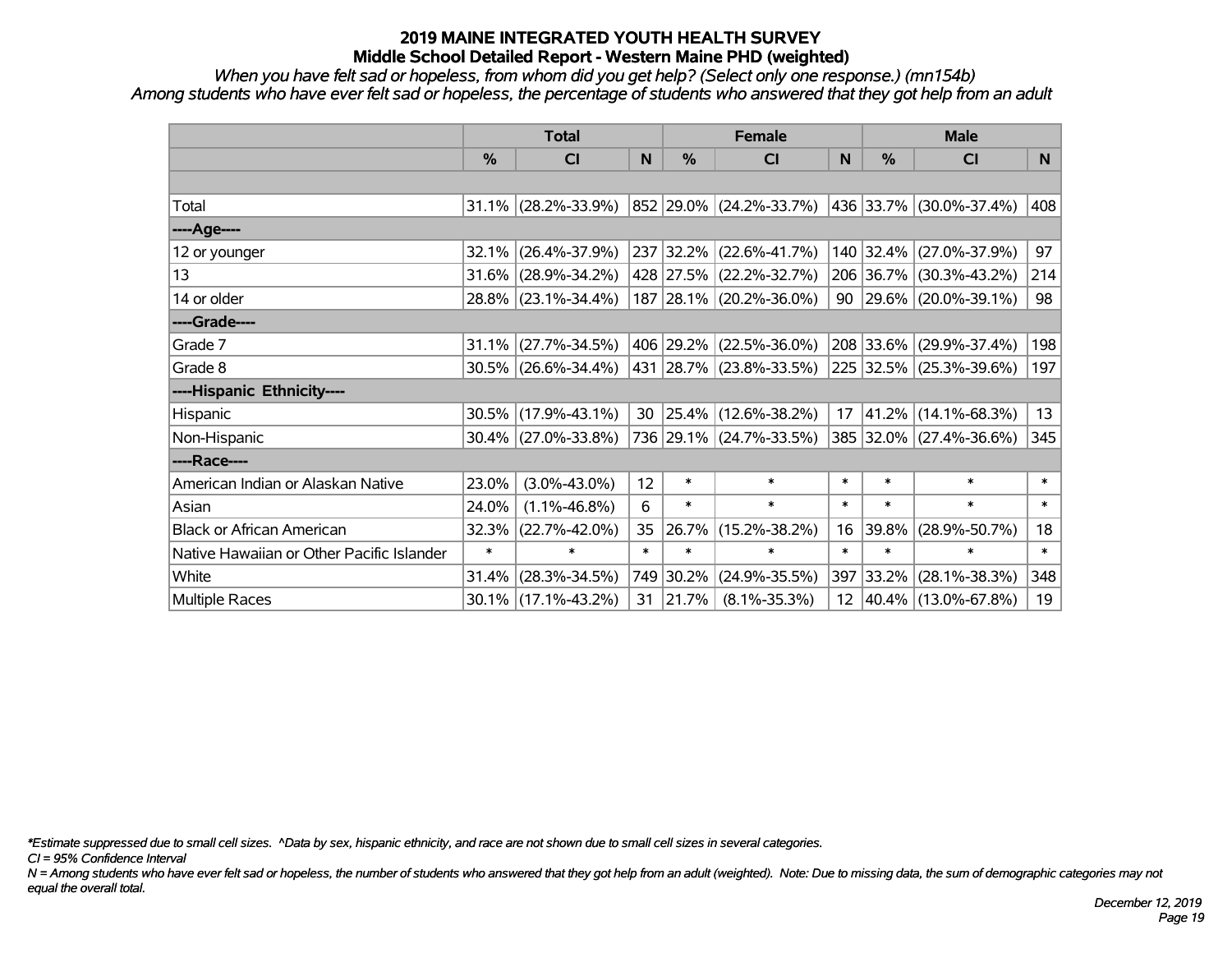*When you have felt sad or hopeless, from whom did you get help? (Select only one response.) (mn154b\_2)*

*Among students who have ever felt sad or hopeless, the percentage of students who answered that they got help from a teacher or other school staff*

|                                           | <b>Total</b> |                     |        |              | <b>Female</b>                                               | <b>Male</b>    |         |                   |        |
|-------------------------------------------|--------------|---------------------|--------|--------------|-------------------------------------------------------------|----------------|---------|-------------------|--------|
|                                           | %            | <b>CI</b>           | N      | %            | <b>CI</b>                                                   | N              | $\%$    | <b>CI</b>         | N      |
|                                           |              |                     |        |              |                                                             |                |         |                   |        |
| Total                                     |              |                     |        |              | $2.4\%$ (1.4%-3.4%) 66 2.2% (1.1%-3.3%) 33 2.7% (1.4%-4.0%) |                |         |                   | 33     |
| ----Age----                               |              |                     |        |              |                                                             |                |         |                   |        |
| 12 or younger                             | $2.6\%$      | $(1.2\% - 4.0\%)$   |        | 19 1.5%      | $(0.0\% - 3.3\%)$                                           | $\overline{7}$ | 4.1%    | $(0.3\% - 8.0\%)$ | 12     |
| 13                                        |              | $2.3\%$ (1.2%-3.5%) |        |              | $32 2.1\% $ (0.8%-3.5%)                                     |                | 16 2.7% | $(0.9\% - 4.6\%)$ | 16     |
| 14 or older                               |              | $2.3\%$ (0.0%-4.7%) | 15     | $\ast$       | $\ast$                                                      | $\ast$         | $\ast$  | $\ast$            | $\ast$ |
| ----Grade----                             |              |                     |        |              |                                                             |                |         |                   |        |
| Grade 7                                   |              | $2.0\%$ (1.0%-2.9%) |        | $ 26 0.9\% $ | $(0.0\% - 2.0\%)$                                           | $\overline{7}$ | $3.2\%$ | $(1.2\% - 5.2\%)$ | 19     |
| Grade 8                                   |              |                     |        |              | $2.4\%$ (0.9%-3.9%) 34 3.0% (1.2%-4.7%) 23 1.7% (0.1%-3.4%) |                |         |                   | 11     |
| ----Hispanic Ethnicity----                |              |                     |        |              |                                                             |                |         |                   |        |
| Hispanic                                  | $\ast$       | $\ast$              | $\ast$ | $\ast$       | $\ast$                                                      | $\ast$         | $\ast$  | $\ast$            | $\ast$ |
| Non-Hispanic                              |              | $2.5\%$ (1.4%-3.5%) |        |              | $59 2.1\% $ (0.9%-3.4%)                                     |                | 28 2.9% | $(1.5\% - 4.3\%)$ | 31     |
| ----Race----                              |              |                     |        |              |                                                             |                |         |                   |        |
| American Indian or Alaskan Native         | $\ast$       | $\ast$              | $\ast$ | $\ast$       | $\ast$                                                      | $\ast$         | $\ast$  | $\ast$            | $\ast$ |
| Asian                                     | $\ast$       | $\ast$              | $\ast$ | $\ast$       | $\ast$                                                      | $\ast$         | $\ast$  | $\ast$            | $\ast$ |
| <b>Black or African American</b>          | $\ast$       | $\ast$              | $\ast$ | $\ast$       | $\ast$                                                      | $\ast$         | $\ast$  | $\ast$            | $\ast$ |
| Native Hawaiian or Other Pacific Islander | $\ast$       | $\ast$              | $\ast$ | $\ast$       | $\ast$                                                      | $\ast$         | $\ast$  | $\ast$            | $\ast$ |
| White                                     | 2.5%         | $(1.4\% - 3.6\%)$   |        | 59 2.2%      | $(1.2\% - 3.3\%)$                                           |                | 30 2.8% | $(1.3\% - 4.3\%)$ | 29     |
| Multiple Races                            | $\ast$       | $\ast$              | $\ast$ | $\ast$       | $\ast$                                                      | $\ast$         | $\ast$  | $\ast$            | $\ast$ |

*\*Estimate suppressed due to small cell sizes. ^Data by sex, hispanic ethnicity, and race are not shown due to small cell sizes in several categories.*

*CI = 95% Confidence Interval*

*N = Among students who have ever felt sad or hopeless, the number of students who answered that they got help from a teacher or other school staff (weighted). Note: Due to missing data, the sum of demographic categories may not equal the overall total.*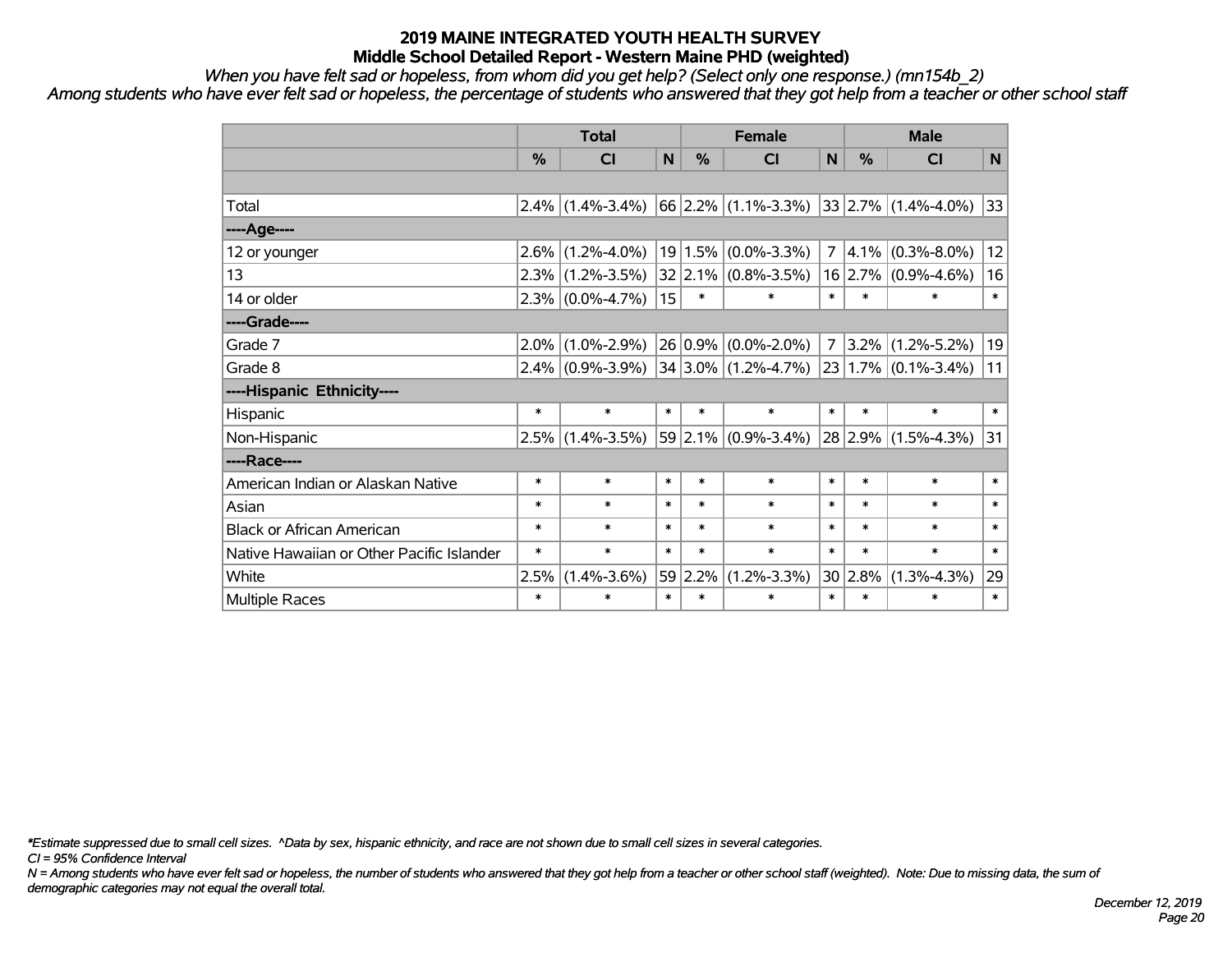#### **2019 MAINE INTEGRATED YOUTH HEALTH SURVEY Middle School Detailed Report - Western Maine PHD (weighted)** *Have you ever seriously thought about killing yourself? (mn25) Percentage of students who answered 'Yes'*

|                                           |               | <b>Total</b>        |        | <b>Female</b> |                             |        |           | <b>Male</b>                 |        |
|-------------------------------------------|---------------|---------------------|--------|---------------|-----------------------------|--------|-----------|-----------------------------|--------|
|                                           | $\frac{0}{0}$ | CI                  | N      | $\frac{0}{0}$ | CI                          | N      | %         | <b>CI</b>                   | N      |
|                                           |               |                     |        |               |                             |        |           |                             |        |
| Total                                     |               | 22.5% (20.0%-25.0%) |        |               | $1,021$ 29.4% (26.3%-32.5%) |        |           | 643   15.6%   (12.4%-18.7%) | 359    |
| ----Age----                               |               |                     |        |               |                             |        |           |                             |        |
| 12 or younger                             | 20.1%         | $(17.9\% - 22.2\%)$ | 256    | 26.2%         | $(23.8\% - 28.6\%)$         |        | 172 13.5% | $(9.9\% - 17.2\%)$          | 83     |
| 13                                        |               | 21.8% (18.8%-24.9%) | 477    | 28.3%         | $(23.0\% - 33.5\%)$         |        |           | 304   15.1%   (12.1%-18.0%) | 164    |
| 14 or older                               |               | 26.9% (23.1%-30.6%) | 284    |               | $ 37.0\% $ (32.2%-41.8%)    |        |           | 166   18.2%   (13.1%-23.4%) | 109    |
| ----Grade----                             |               |                     |        |               |                             |        |           |                             |        |
| Grade 7                                   |               | 21.5% (18.8%-24.2%) | 476    | 28.3%         | $(24.9\% - 31.8\%)$         |        |           | 310 14.6% (11.8%-17.4%)     | 162    |
| Grade 8                                   |               | 23.6% (20.0%-27.3%) | 530    |               | $ 30.8\% $ (27.0%-34.5%)    |        |           | 329 16.3% (10.7%-21.9%)     | 188    |
| ----Hispanic Ethnicity----                |               |                     |        |               |                             |        |           |                             |        |
| Hispanic                                  | 33.5%         | $(27.2\% - 39.8\%)$ | 44     | 41.7%         | $(33.3\% - 50.1\%)$         | 30     |           | 19.9% (11.3%-28.5%)         | 11     |
| Non-Hispanic                              |               | 22.6% (20.0%-25.3%) | 918    |               | $29.3\%$ (26.3%-32.4%)      |        |           | 575   15.9%   (12.5%-19.3%) | 330    |
| ----Race----                              |               |                     |        |               |                             |        |           |                             |        |
| American Indian or Alaskan Native         | 26.9%         | $(22.1\% - 31.7\%)$ | 27     | 36.9%         | $(22.0\% - 51.8\%)$         | 16     | 19.3%     | $(10.7\% - 28.0\%)$         | 11     |
| Asian                                     | 17.4%         | $(8.0\% - 26.8\%)$  | 7      | $\ast$        | $\ast$                      | $\ast$ | $\ast$    | $\ast$                      | $\ast$ |
| <b>Black or African American</b>          | 15.3%         | $(10.1\% - 20.5\%)$ | 31     | 23.5%         | $(15.8\% - 31.3\%)$         | 23     | 7.6%      | $(2.8\% - 12.4\%)$          | 8      |
| Native Hawaiian or Other Pacific Islander | $\ast$        | $\ast$              | $\ast$ | $\ast$        | $\ast$                      | $\ast$ | $\ast$    | $\ast$                      | $\ast$ |
| White                                     | 22.4%         | $(19.3\% - 25.5\%)$ | 869    | 28.8%         | $(25.0\% - 32.7\%)$         | 537    | 16.0%     | $(12.6\% - 19.3\%)$         | 318    |
| Multiple Races                            |               | 30.5% (23.5%-37.6%) | 52     | 39.8%         | $(29.5\% - 50.1\%)$         | 38     | 17.2%     | $(9.9\% - 24.5\%)$          | 13     |

*\*Estimate suppressed due to small cell sizes. ^Data by sex, hispanic ethnicity, and race are not shown due to small cell sizes in several categories.*

*CI = 95% Confidence Interval*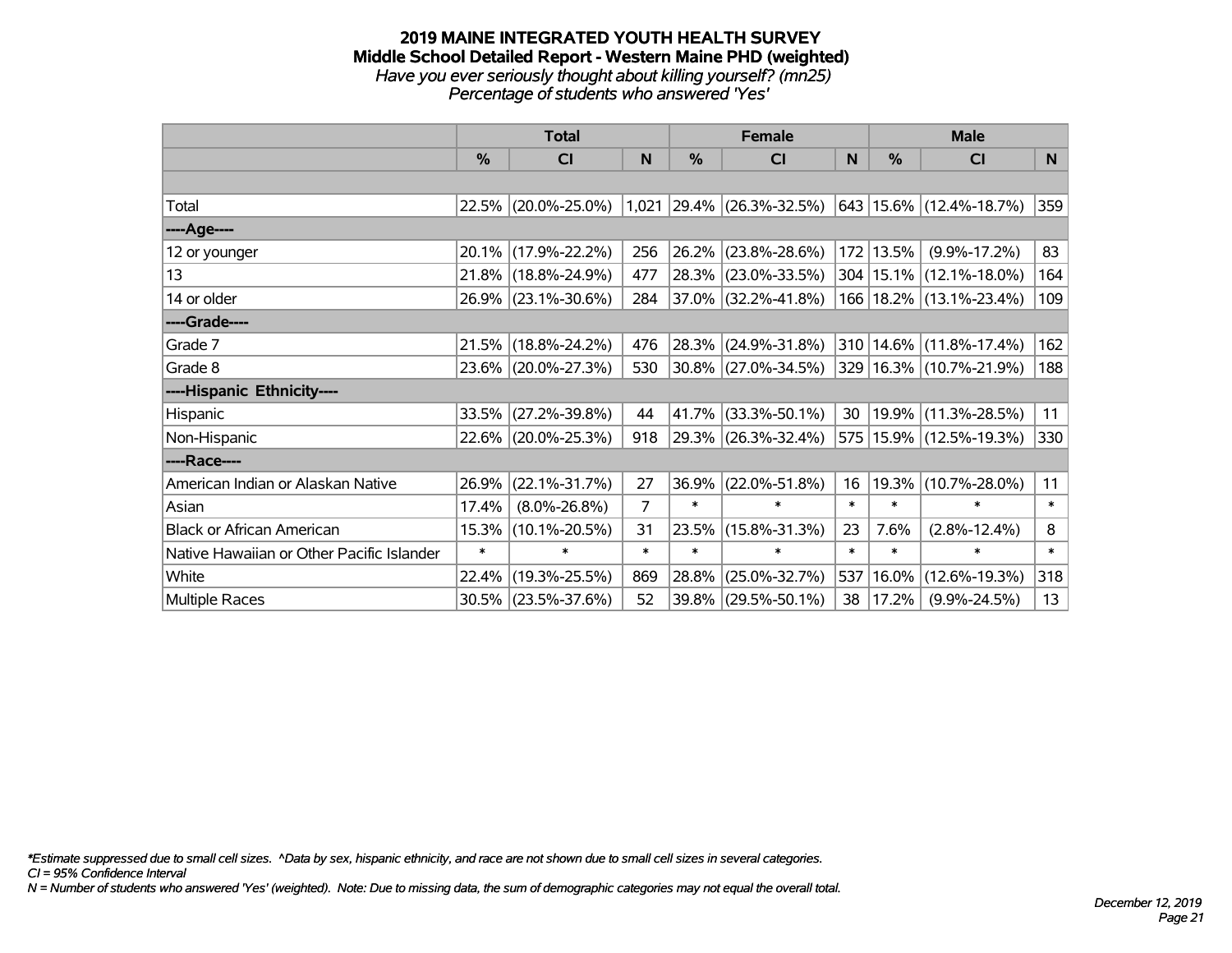*Have you ever done something to purposely hurt yourself without wanting to die, such as cutting or burning yourself on purpose? (mn28) Percentage of students who answered 'Yes'*

|                                           | <b>Total</b>  |                                                |                 |        | <b>Female</b>            |                 |        | <b>Male</b>                     |                  |
|-------------------------------------------|---------------|------------------------------------------------|-----------------|--------|--------------------------|-----------------|--------|---------------------------------|------------------|
|                                           | $\frac{0}{0}$ | CI                                             | N               | $\%$   | <b>CI</b>                | N               | %      | <b>CI</b>                       | N.               |
|                                           |               |                                                |                 |        |                          |                 |        |                                 |                  |
| Total                                     |               | $21.1\%$ (18.1%-24.2%) 959 27.5% (23.3%-31.8%) |                 |        |                          |                 |        | $ 601 14.5\% (10.8\% - 18.2\%)$ | 337              |
| ----Age----                               |               |                                                |                 |        |                          |                 |        |                                 |                  |
| 12 or younger                             |               | 17.1% (13.0%-21.2%)                            |                 |        | 223 21.6% (15.3%-27.9%)  | 150             | 11.5%  | $(7.4\% - 15.5\%)$              | 70               |
| 13                                        |               | 22.4% (19.4%-25.4%)                            |                 |        | 487 29.3% (25.1%-33.5%)  |                 |        | 310 14.9% (11.2%-18.5%)         | 161              |
| 14 or older                               |               | 23.5% (19.0%-28.0%)                            |                 |        | 250 32.7% (25.6%-39.8%)  |                 |        | 142 16.9% (10.4%-23.4%)         | 106              |
| ----Grade----                             |               |                                                |                 |        |                          |                 |        |                                 |                  |
| Grade 7                                   | $18.8\%$      | $(14.6\% - 23.0\%)$                            |                 |        | 417 23.6% (17.5%-29.6%)  | 259             | 13.7%  | $(10.2\% - 17.3\%)$             | 153              |
| Grade 8                                   |               | 23.6% (20.6%-26.5%)                            |                 |        | 535 31.7% (27.3%-36.0%)  |                 |        | 340 15.6% (10.5%-20.7%)         | 183              |
| ----Hispanic Ethnicity----                |               |                                                |                 |        |                          |                 |        |                                 |                  |
| Hispanic                                  |               | 24.6% (15.2%-33.9%)                            | 32 <sup>2</sup> |        | $ 29.4\% $ (16.0%-42.8%) | 22              | 14.7%  | $(4.0\% - 25.5\%)$              | 8                |
| Non-Hispanic                              |               | 21.6% (18.3%-24.9%)                            |                 |        | 874 28.0% (23.9%-32.1%)  |                 |        | 546 15.2% (11.3%-19.1%)         | 313              |
| ----Race----                              |               |                                                |                 |        |                          |                 |        |                                 |                  |
| American Indian or Alaskan Native         | 18.8%         | $(9.3\% - 28.3\%)$                             | 19              | 25.6%  | $(7.9\% - 43.2\%)$       | 12              | 12.6%  | $(2.5\% - 22.7\%)$              | 6                |
| Asian                                     | 15.0%         | $(0.2\% - 29.9\%)$                             | 6               | $\ast$ | $\ast$                   | $\ast$          | $\ast$ | $\ast$                          | $\ast$           |
| <b>Black or African American</b>          | 11.0%         | $(1.7\% - 20.4\%)$                             | 25              | 9.1%   | $(3.4\% - 14.8\%)$       | 10 <sup>°</sup> | 12.9%  | $(0.0\% - 27.8\%)$              | 15 <sub>15</sub> |
| Native Hawaiian or Other Pacific Islander | $\ast$        | $\ast$                                         | $\ast$          | $\ast$ | $\ast$                   | $\ast$          | $\ast$ | $\ast$                          | $\ast$           |
| White                                     | 21.7%         | $(18.0\% - 25.4\%)$                            |                 |        | 849 28.5% (23.7%-33.4%)  | 542             | 14.6%  | $(10.6\% - 18.7\%)$             | 290              |
| Multiple Races                            |               | 23.3% (14.2%-32.5%)                            |                 |        | 34 30.2% (13.1%-47.3%)   | 23              | 16.2%  | $(6.6\% - 25.7\%)$              | 12 <sub>2</sub>  |

*\*Estimate suppressed due to small cell sizes. ^Data by sex, hispanic ethnicity, and race are not shown due to small cell sizes in several categories.*

*CI = 95% Confidence Interval*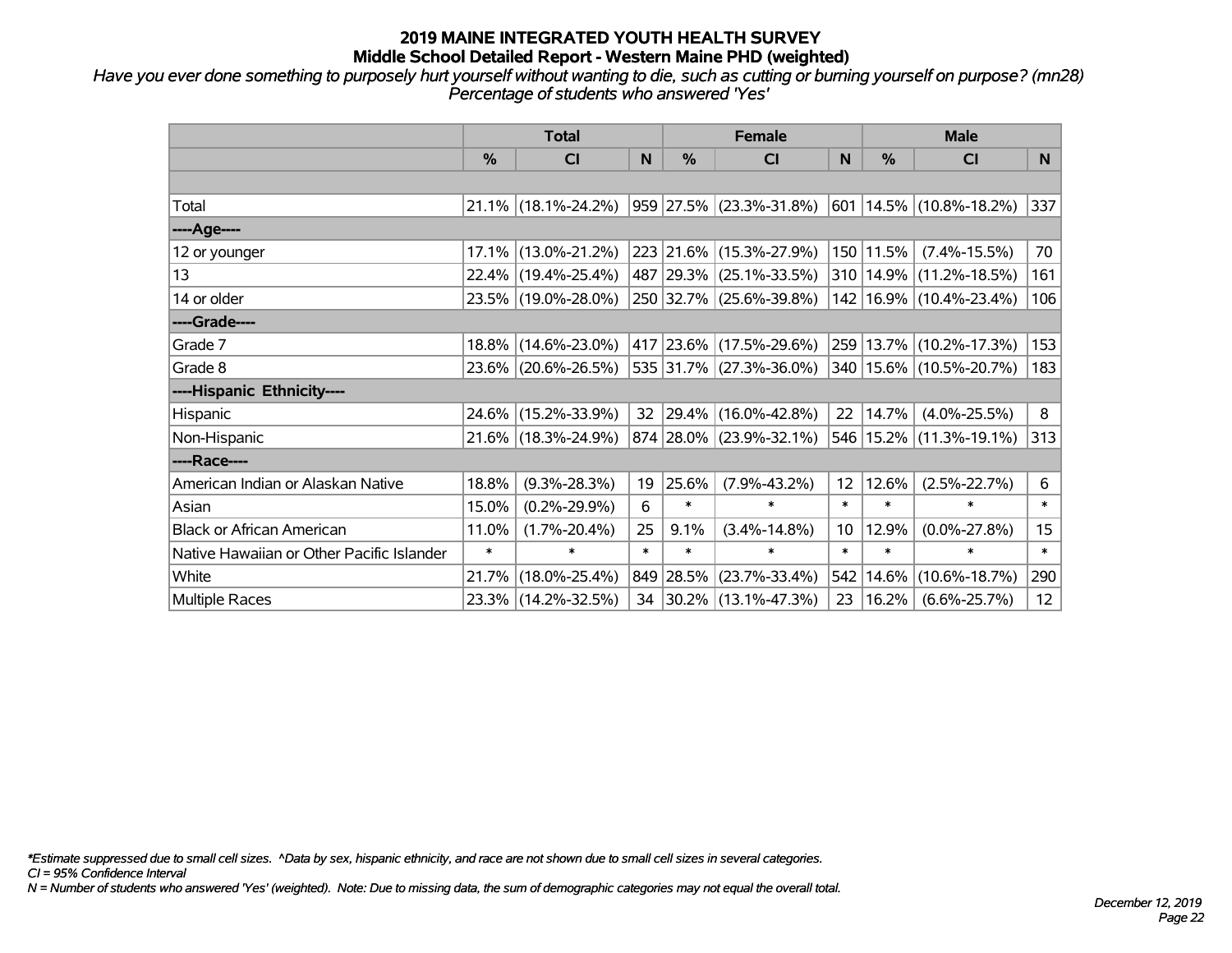# **2019 MAINE INTEGRATED YOUTH HEALTH SURVEY Middle School Detailed Report - Western Maine PHD (weighted)** *During the past 30 days, on how many days did you smoke cigarettes? (mn29)*

|                                           |         | <b>Total</b>        |        |        | <b>Female</b>                           | <b>Male</b> |               |                          |        |
|-------------------------------------------|---------|---------------------|--------|--------|-----------------------------------------|-------------|---------------|--------------------------|--------|
|                                           |         |                     |        |        |                                         |             |               |                          |        |
|                                           | $\%$    | CI                  | N      | %      | CI                                      | N           | $\frac{0}{0}$ | CI                       | N      |
|                                           |         |                     |        |        |                                         |             |               |                          |        |
| Total                                     |         | $1.7\%$ (1.1%-2.2%) |        |        | $77 1.9\% $ (1.1%-2.7%)                 |             |               | $ 42 1.5\% $ (1.0%-2.0%) | 34     |
| ----Age----                               |         |                     |        |        |                                         |             |               |                          |        |
| 12 or younger                             | $1.4\%$ | $(0.8\% - 2.1\%)$   |        |        | $18 1.4\% $ (0.5%-2.4%)                 |             |               | $10 1.4\% $ (0.6%-2.2%)  | 9      |
| 13                                        |         | $1.2\%$ (0.5%-2.0%) | 27     |        | $1.6\%$ (0.5%-2.8%) $\vert$             |             |               | $18 0.8\% $ (0.3%-1.3%)  | 9      |
| 14 or older                               |         | $2.8\%$ (1.5%-4.1%) |        |        | 30 3.2% (1.5%-5.0%)                     |             |               | $15 2.5\% $ (1.1%-3.9%)  | 15     |
| ----Grade----                             |         |                     |        |        |                                         |             |               |                          |        |
| Grade 7                                   | $1.4\%$ | $(0.8\% - 1.9\%)$   |        |        | $30 1.6\% $ (0.6%-2.5%)                 |             |               | $17 1.2\% $ (0.5%-1.8%)  | 13     |
| Grade 8                                   |         | $2.0\%$ (1.4%-2.7%) |        |        | 46 2.2% (1.2%-3.2%) 24 1.8% (1.0%-2.6%) |             |               |                          | 21     |
| ----Hispanic Ethnicity----                |         |                     |        |        |                                         |             |               |                          |        |
| Hispanic                                  | $\ast$  | $\ast$              | $\ast$ | $\ast$ | $\ast$                                  | $\ast$      | $\ast$        | $\ast$                   | $\ast$ |
| Non-Hispanic                              | 1.6%    | $(1.0\% - 2.1\%)$   |        |        | $64 1.8\% $ (1.0%-2.6%)                 |             |               | $36 1.4\% $ (0.8%-1.9%)  | 28     |
| ----Race----                              |         |                     |        |        |                                         |             |               |                          |        |
| American Indian or Alaskan Native         | $\ast$  | $\ast$              | $\ast$ | $\ast$ | $\ast$                                  | $\ast$      | $\ast$        | $\ast$                   | $\ast$ |
| Asian                                     | $\ast$  | $\ast$              | $\ast$ | $\ast$ | $\ast$                                  | $\ast$      | $\ast$        | $\ast$                   | $\ast$ |
| <b>Black or African American</b>          | $\ast$  | $\ast$              | $\ast$ | $\ast$ | $\ast$                                  | $\ast$      | $\ast$        | $\ast$                   | $\ast$ |
| Native Hawaiian or Other Pacific Islander | $\ast$  | $\ast$              | $\ast$ | $\ast$ | $\ast$                                  | $\ast$      | $\ast$        | $\ast$                   | $\ast$ |
| White                                     | 1.7%    | $(1.1\% - 2.2\%)$   | 65     | 1.9%   | $(1.1\% - 2.6\%)$                       | 35          | 1.4%          | $(0.8\% - 2.0\%)$        | 29     |
| Multiple Races                            | $\ast$  | $\ast$              | $\ast$ | $\ast$ | $\ast$                                  | $\ast$      | $\ast$        | $\ast$                   | $\ast$ |

*Percentage of students who answered at least 1 day*

*\*Estimate suppressed due to small cell sizes. ^Data by sex, hispanic ethnicity, and race are not shown due to small cell sizes in several categories.*

*CI = 95% Confidence Interval*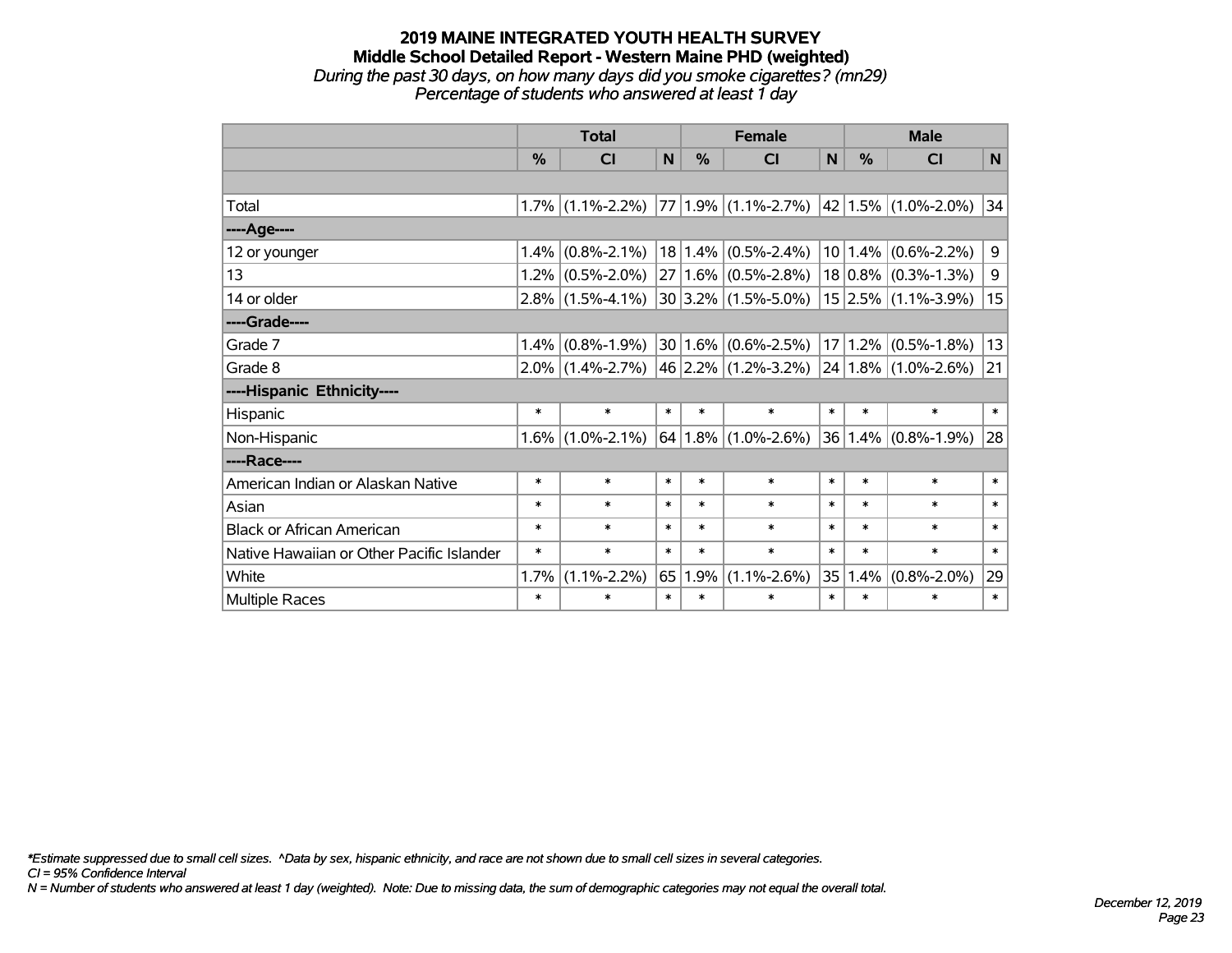*How old were you when you smoked a whole cigarette for the first time? (mn32)*

*Among students who have smoked a whole cigarette, the percentage of students who answered before age 11*

|                                           | <b>Total</b>  |                     |        | <b>Female</b> | <b>Male</b>                      |              |               |                        |        |
|-------------------------------------------|---------------|---------------------|--------|---------------|----------------------------------|--------------|---------------|------------------------|--------|
|                                           | $\frac{0}{0}$ | <b>CI</b>           | N      | %             | <b>CI</b>                        | $\mathsf{N}$ | $\frac{0}{0}$ | <b>CI</b>              | N      |
|                                           |               |                     |        |               |                                  |              |               |                        |        |
| Total                                     |               | 39.2% (26.6%-51.8%) |        |               | $ 83 36.2\%  (24.1\% - 48.4\%) $ |              |               | 40 42.6% (24.7%-60.4%) | 42     |
| ----Age----                               |               |                     |        |               |                                  |              |               |                        |        |
| 12 or younger                             | 63.1%         | $(43.6\% - 82.6\%)$ | 29     | $\ast$        | $\ast$                           | $\ast$       | $\ast$        | $\ast$                 | $\ast$ |
| 13                                        |               | 39.0% (30.9%-47.2%) |        | 31 42.8%      | $(33.6\% - 52.0\%)$              |              | 18 34.8%      | $(18.5\% - 51.0\%)$    | 13     |
| 14 or older                               |               | 26.9% (10.9%-42.8%) |        | 23 22.3%      | $(6.0\% - 38.6\%)$               |              |               | 10 32.0% (11.4%-52.6%) | 13     |
| ----Grade----                             |               |                     |        |               |                                  |              |               |                        |        |
| Grade 7                                   | 47.7%         | $(32.5\% - 63.0\%)$ |        | 41 43.2%      | $(23.5\% - 62.9\%)$              |              | 17 51.6%      | $(31.0\% - 72.3\%)$    | 24     |
| Grade 8                                   |               | 33.7% (19.4%-47.9%) |        |               | 42 33.6% (18.6%-48.6%)           |              |               | 23 33.6% (13.9%-53.3%) | 17     |
| ----Hispanic Ethnicity----                |               |                     |        |               |                                  |              |               |                        |        |
| Hispanic                                  | $\ast$        | $\ast$              | $\ast$ | $\ast$        | $\ast$                           | $\ast$       | $\ast$        | $\ast$                 | $\ast$ |
| Non-Hispanic                              |               | 37.9% (25.4%-50.4%) |        |               | 73 35.8% (22.3%-49.4%)           |              | 36 40.8%      | $(24.4\% - 57.2\%)$    | 37     |
| ----Race----                              |               |                     |        |               |                                  |              |               |                        |        |
| American Indian or Alaskan Native         | $\ast$        | $\ast$              | $\ast$ | $\ast$        | $\ast$                           | $\ast$       | $\ast$        | $\ast$                 | $\ast$ |
| Asian                                     | $\ast$        | $\ast$              | $\ast$ | $\ast$        | $\ast$                           | $\ast$       | $\ast$        | $\ast$                 | $\ast$ |
| <b>Black or African American</b>          | $\ast$        | $\ast$              | $\ast$ | $\ast$        | $\ast$                           | $\ast$       | $\ast$        | $\ast$                 | $\ast$ |
| Native Hawaiian or Other Pacific Islander | $\ast$        | $\ast$              | $\ast$ | $\ast$        | $\ast$                           | $\ast$       | $\ast$        | $\ast$                 | $\ast$ |
| White                                     | 34.8%         | $(22.0\% - 47.5\%)$ |        | 63 31.3%      | $(17.0\% - 45.6\%)$              |              | 30 38.7%      | $(22.3\% - 55.1\%)$    | 32     |
| Multiple Races                            | $\ast$        | $\ast$              | $\ast$ | $\ast$        | $\ast$                           | $\ast$       | $\ast$        | $\ast$                 | $\ast$ |

*\*Estimate suppressed due to small cell sizes. ^Data by sex, hispanic ethnicity, and race are not shown due to small cell sizes in several categories.*

*CI = 95% Confidence Interval*

*N = Among students who have smoked a whole cigarette, the number of students who answered before age 11 (weighted). Note: Due to missing data, the sum of demographic categories may not equal the overall total.*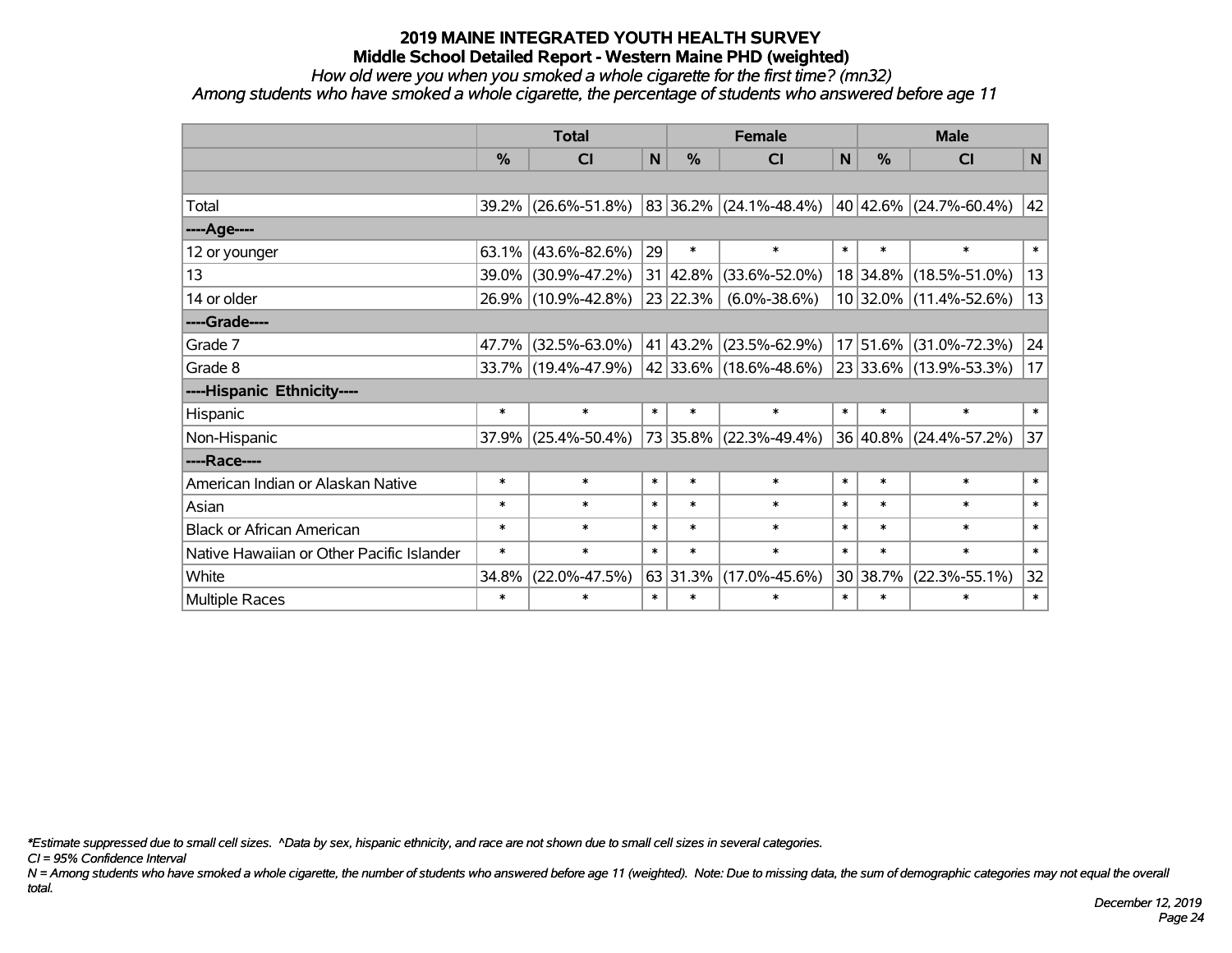# **2019 MAINE INTEGRATED YOUTH HEALTH SURVEY Middle School Detailed Report - Western Maine PHD (weighted)** *How old were you when you smoked a whole cigarette for the first time? (mn32\_2)*

*Percentage of students who answered before age 11*

|                                           | <b>Total</b> |                     |        |        | <b>Female</b>            | <b>Male</b> |              |                         |        |
|-------------------------------------------|--------------|---------------------|--------|--------|--------------------------|-------------|--------------|-------------------------|--------|
|                                           | %            | <b>CI</b>           | N      | %      | <b>CI</b>                | N           | %            | <b>CI</b>               | N      |
|                                           |              |                     |        |        |                          |             |              |                         |        |
| Total                                     | 1.8%         | $(1.0\% - 2.7\%)$   |        |        | $ 83 1.8\% $ (0.9%-2.8%) |             |              | 40   1.8%   (0.9%-2.7%) | 42     |
| ----Age----                               |              |                     |        |        |                          |             |              |                         |        |
| 12 or younger                             | 2.3%         | $(0.9\% - 3.6\%)$   | 29     |        | $1.9\%$ (0.3%-3.5%)      |             | 13 2.7%      | $(0.8\% - 4.5\%)$       | 16     |
| 13                                        | 1.4%         | $(0.9\% - 2.0\%)$   | 31     |        | $1.6\%$ (0.9%-2.4%)      |             | 18 1.2%      | $(0.4\% - 2.0\%)$       | 13     |
| 14 or older                               |              | $2.2\%$ (1.0%-3.4%) |        |        | $23 2.3\% $ (0.4%-4.1%)  |             |              | $10 2.2\% $ (0.8%-3.5%) | 13     |
| ----Grade----                             |              |                     |        |        |                          |             |              |                         |        |
| Grade 7                                   | 1.9%         | $(0.9\% - 2.8\%)$   | 41     |        | $1.6\%$ (0.5%-2.6%)      |             | 17 2.2%      | $(0.9\% - 3.4\%)$       | 24     |
| Grade 8                                   | 1.8%         | $(0.9\% - 2.7\%)$   |        |        | $42 2.2\% $ (0.9%-3.5%)  |             | 23 1.5%      | $(0.7\% - 2.4\%)$       | 17     |
| ----Hispanic Ethnicity----                |              |                     |        |        |                          |             |              |                         |        |
| Hispanic                                  | $\ast$       | $\ast$              | $\ast$ | $\ast$ | $\ast$                   | $\ast$      | $\ast$       | $\ast$                  | $\ast$ |
| Non-Hispanic                              | 1.8%         | $(1.0\% - 2.6\%)$   | 73     |        | $1.8\%$ (0.9%-2.8%)      |             | $ 36 1.8\% $ | $(1.0\% - 2.7\%)$       | 37     |
| ----Race----                              |              |                     |        |        |                          |             |              |                         |        |
| American Indian or Alaskan Native         | $\ast$       | $\ast$              | $\ast$ | $\ast$ | $\ast$                   | $\ast$      | $\ast$       | $\ast$                  | $\ast$ |
| Asian                                     | $\ast$       | $\ast$              | $\ast$ | $\ast$ | *                        | $\ast$      | $\ast$       | $\ast$                  | $\ast$ |
| <b>Black or African American</b>          | $\ast$       | $\ast$              | $\ast$ | $\ast$ | $\ast$                   | $\ast$      | $\ast$       | $\ast$                  | $\ast$ |
| Native Hawaiian or Other Pacific Islander | $\ast$       | $\ast$              | $\ast$ | $\ast$ | $\ast$                   | $\ast$      | $\ast$       | $\ast$                  | $\ast$ |
| White                                     | 1.6%         | $(0.8\% - 2.4\%)$   | 63     | 1.6%   | $(0.6\% - 2.6\%)$        | 30          | 1.6%         | $(0.8\% - 2.5\%)$       | 32     |
| Multiple Races                            | $\ast$       | $\ast$              | $\ast$ | $\ast$ | $\ast$                   | $\ast$      | $\ast$       | $\ast$                  | $\ast$ |

*\*Estimate suppressed due to small cell sizes. ^Data by sex, hispanic ethnicity, and race are not shown due to small cell sizes in several categories.*

*CI = 95% Confidence Interval*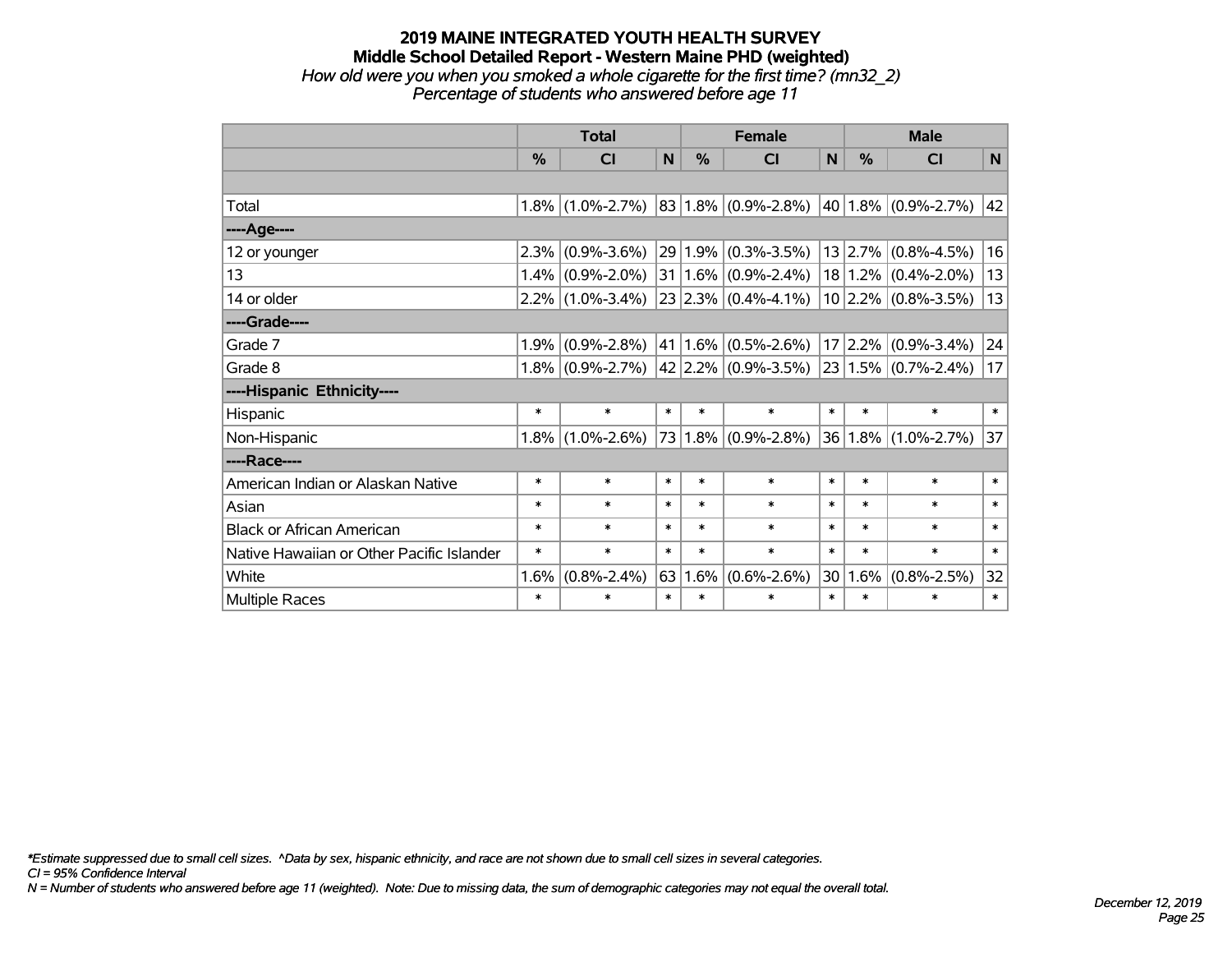*During the past 30 days, on how many days did you use chewing tobacco, snuff, dip, snus, or dissolvable tobacco products, such as Copenhagen, Grizzly, Skoal, or Camel Snus? (Do not count any electronic vapor products.) (mn181a) Percentage of students who answered at least 1 day*

|                                           | <b>Total</b> |                     |                 |        | <b>Female</b>           |                |              | <b>Male</b>               |        |  |  |
|-------------------------------------------|--------------|---------------------|-----------------|--------|-------------------------|----------------|--------------|---------------------------|--------|--|--|
|                                           | %            | CI                  | N               | %      | CI                      | N              | $\%$         | CI                        | N      |  |  |
|                                           |              |                     |                 |        |                         |                |              |                           |        |  |  |
| Total                                     |              | $1.6\%$ (1.2%-2.0%) |                 |        | $71 1.1\% $ (0.6%-1.6%) |                |              | $ 24 2.0\% $ (1.2%-2.8%)  | 46     |  |  |
| ----Age----                               |              |                     |                 |        |                         |                |              |                           |        |  |  |
| 12 or younger                             | 1.3%         | $(0.8\% - 1.8\%)$   | 17 <sup>1</sup> |        | $1.2\%$ (0.6%-1.8%)     | 8 <sup>1</sup> |              | $1.3\%$ (0.2%-2.3%)       | 8      |  |  |
| 13                                        | 1.6%         | $(1.1\% - 2.0\%)$   | 35              |        | $1.1\%$ (0.6%-1.7%)     |                |              | $12$   2.1%   (1.1%-3.1%) | 22     |  |  |
| 14 or older                               |              | $1.8\%$ (1.0%-2.7%) | 20              | $\ast$ | $\ast$                  | $\ast$         | $\ast$       | $\ast$                    | $\ast$ |  |  |
| ----Grade----                             |              |                     |                 |        |                         |                |              |                           |        |  |  |
| Grade 7                                   | 1.4%         | $(0.7\% - 2.1\%)$   |                 |        | $31 0.9\% $ (0.4%-1.4%) |                |              | $10 1.8\% $ (0.3%-3.3%)   | 20     |  |  |
| Grade 8                                   |              | $1.7\%$ (1.2%-2.2%) |                 |        | 38 1.3% (0.5%-2.1%)     |                |              | $14$ 2.1% (1.4%-2.8%)     | 24     |  |  |
| ----Hispanic Ethnicity----                |              |                     |                 |        |                         |                |              |                           |        |  |  |
| Hispanic                                  | 4.3%         | $(1.5\% - 7.1\%)$   | 6               | $\ast$ | $\ast$                  | $\ast$         | $\ast$       | $\ast$                    | $\ast$ |  |  |
| Non-Hispanic                              | 1.4%         | $(0.9\% - 1.8\%)$   | 56              |        | $1.0\%$ (0.5%-1.6%)     |                | $ 20 1.7\% $ | $(0.8\% - 2.6\%)$         | 36     |  |  |
| ----Race----                              |              |                     |                 |        |                         |                |              |                           |        |  |  |
| American Indian or Alaskan Native         | $\ast$       | $\ast$              | $\ast$          | *      | $\ast$                  | $\ast$         | $\ast$       | $\ast$                    | $\ast$ |  |  |
| Asian                                     | $\ast$       | $\ast$              | $\ast$          | $\ast$ | $\ast$                  | $\ast$         | $\ast$       | $\ast$                    | $\ast$ |  |  |
| <b>Black or African American</b>          | $\ast$       | $\ast$              | $\ast$          | $\ast$ | $\ast$                  | $\ast$         | $\ast$       | $\ast$                    | $\ast$ |  |  |
| Native Hawaiian or Other Pacific Islander | $\ast$       | $\ast$              | $\ast$          | $\ast$ | $\ast$                  | $\ast$         | $\ast$       | $\ast$                    | $\ast$ |  |  |
| White                                     | 1.3%         | $(0.8\% - 1.8\%)$   | 53              | 0.8%   | $(0.4\% - 1.3\%)$       | 16             | 1.8%         | $(0.9\% - 2.8\%)$         | 37     |  |  |
| Multiple Races                            | $\ast$       | $\ast$              | $\ast$          | $\ast$ | $\ast$                  | $\ast$         | $\ast$       | $\ast$                    | $\ast$ |  |  |

*\*Estimate suppressed due to small cell sizes. ^Data by sex, hispanic ethnicity, and race are not shown due to small cell sizes in several categories.*

*CI = 95% Confidence Interval*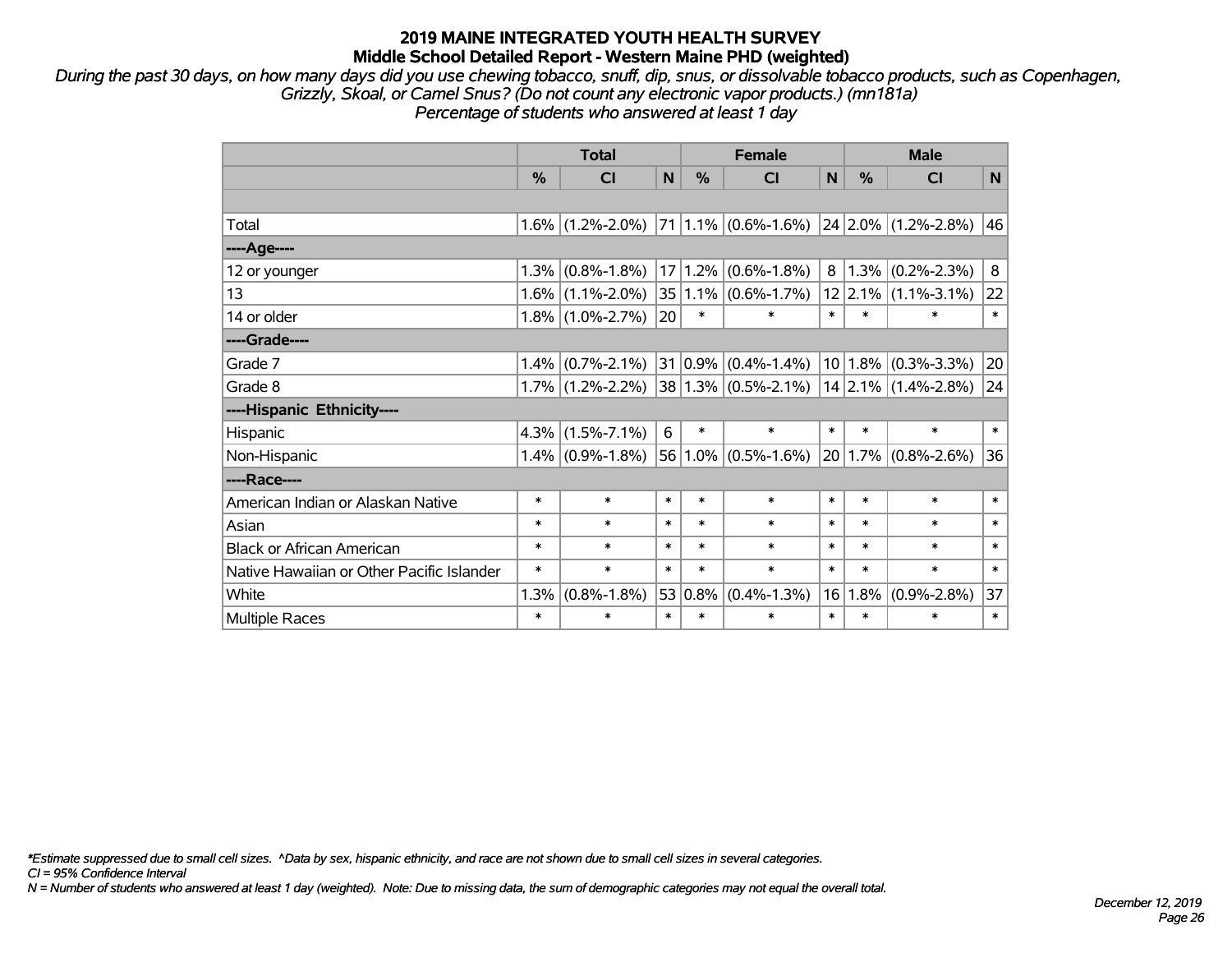*During the past 30 days, on how many days did you smoke cigars, cigarillos, or little cigars? (mn30) Percentage of students who answered at least 1 day*

|                                           |               | <b>Total</b>                            | <b>Female</b> |               |                                                    | <b>Male</b> |               |                          |        |
|-------------------------------------------|---------------|-----------------------------------------|---------------|---------------|----------------------------------------------------|-------------|---------------|--------------------------|--------|
|                                           | $\frac{9}{6}$ | <b>CI</b>                               | N             | $\frac{0}{2}$ | <b>CI</b>                                          | N           | $\frac{0}{0}$ | CI                       | N      |
|                                           |               |                                         |               |               |                                                    |             |               |                          |        |
| Total                                     |               | $1.8\%$ (1.2%-2.5%) 83 1.9% (1.2%-2.5%) |               |               |                                                    |             |               | $ 41 1.8\% $ (1.0%-2.6%) | 42     |
| ----Age----                               |               |                                         |               |               |                                                    |             |               |                          |        |
| 12 or younger                             | 1.5%          | $(0.8\% - 2.2\%)$                       |               | 19 1.9%       | $(0.7\% - 3.1\%)$                                  | 13          | 1.0%          | $(0.3\% - 1.7\%)$        | 6      |
| 13                                        | 1.9%          | $(0.8\% - 2.9\%)$                       |               |               | $40 2.3\% $ (0.9%-3.6%)                            | 25          |               | $1.5\%$ (0.5%-2.5%)      | 16     |
| 14 or older                               |               | $2.2\%$ (1.0%-3.3%)                     | 23            | $\ast$        | $\ast$                                             | $\ast$      | $\ast$        | $\ast$                   | $\ast$ |
| ----Grade----                             |               |                                         |               |               |                                                    |             |               |                          |        |
| Grade 7                                   | 1.9%          | $(1.2\% - 2.5\%)$                       |               |               | $41$   2.3%   (1.1%-3.6%)                          |             | 25 1.4%       | $(0.7\% - 2.2\%)$        | 16     |
| Grade 8                                   |               | $1.8\%$ (0.9%-2.8%)                     |               |               | $ 42 1.5\% $ (0.3%-2.6%)   16   2.2%   (1.1%-3.4%) |             |               |                          | 26     |
| ----Hispanic Ethnicity----                |               |                                         |               |               |                                                    |             |               |                          |        |
| Hispanic                                  | $\ast$        | $\ast$                                  | $\ast$        | $\ast$        | $\ast$                                             | $\ast$      | $\ast$        | $\ast$                   | $\ast$ |
| Non-Hispanic                              |               | $1.7\%$ (1.1%-2.4%)                     |               |               | $70 1.8\% $ (1.2%-2.4%)                            |             |               | $35 1.7\% $ (0.8%-2.6%)  | 35     |
| ----Race----                              |               |                                         |               |               |                                                    |             |               |                          |        |
| American Indian or Alaskan Native         | $\ast$        | $\ast$                                  | $\ast$        | $\ast$        | $\ast$                                             | $\ast$      | $\ast$        | $\ast$                   | $\ast$ |
| Asian                                     | $\ast$        | $\ast$                                  | $\ast$        | $\ast$        | $\ast$                                             | $\ast$      | $\ast$        | $\ast$                   | $\ast$ |
| <b>Black or African American</b>          | $\ast$        | $\ast$                                  | $\ast$        | $\ast$        | $\ast$                                             | $\ast$      | $\ast$        | $\ast$                   | $\ast$ |
| Native Hawaiian or Other Pacific Islander | $\ast$        | $\ast$                                  | $\ast$        | $\ast$        | $\ast$                                             | $\ast$      | $\ast$        | $\ast$                   | $\ast$ |
| White                                     | 1.7%          | $(1.0\% - 2.3\%)$                       | 65            | 1.7%          | $(1.1\% - 2.4\%)$                                  | 33          | 1.6%          | $(0.8\% - 2.4\%)$        | 32     |
| Multiple Races                            | $\ast$        | $\ast$                                  | $\ast$        | $\ast$        | $\ast$                                             | $\ast$      | *             | $\ast$                   | $\ast$ |

*\*Estimate suppressed due to small cell sizes. ^Data by sex, hispanic ethnicity, and race are not shown due to small cell sizes in several categories.*

*CI = 95% Confidence Interval*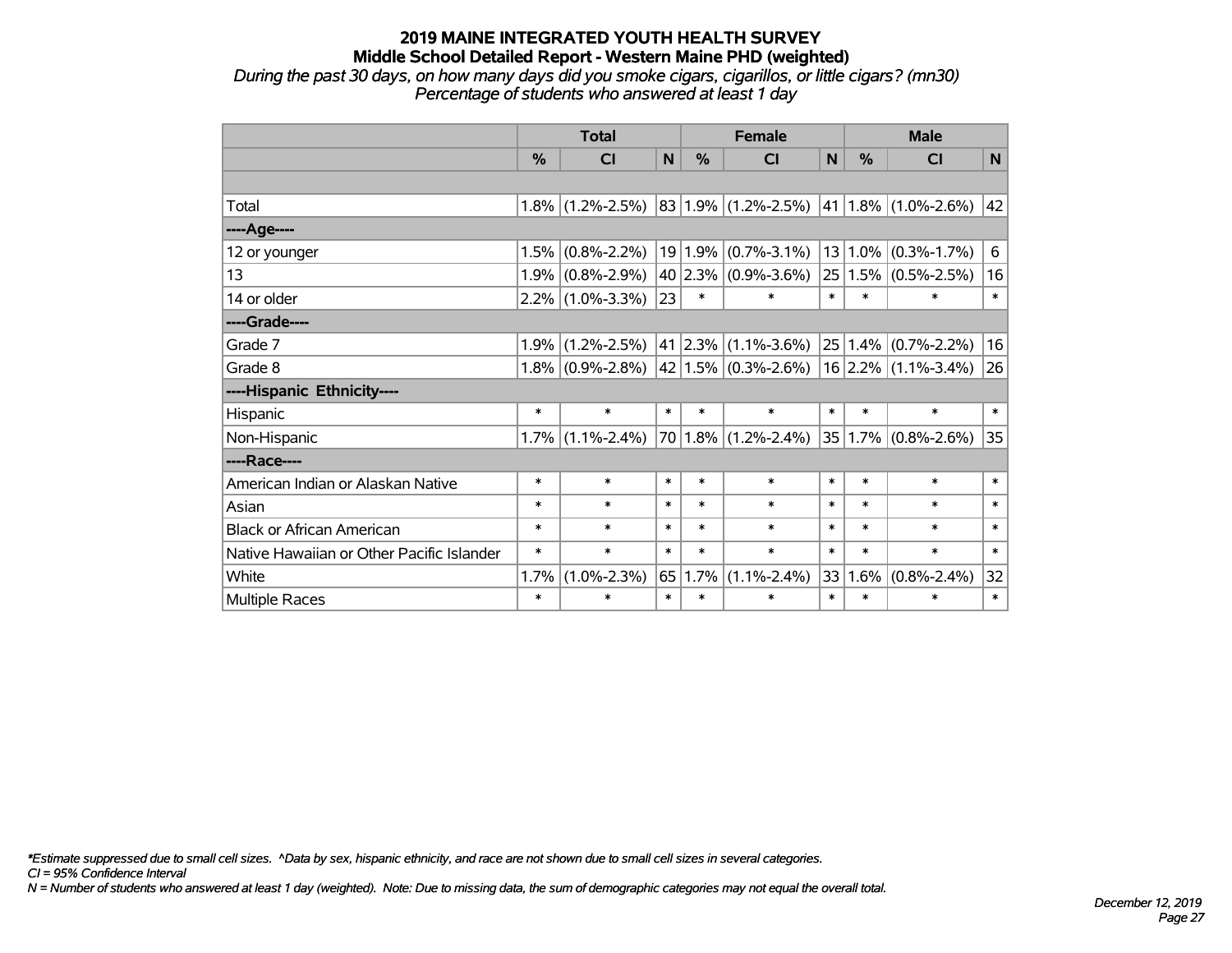*During the past 7 days, on how many days were you in the same room with someone who was smoking cigarettes? (mn33a) Percentage of students who answered at least 1 day*

|                                           | <b>Total</b>  |                        |        | <b>Female</b> |                             |                  | <b>Male</b>   |                             |        |  |
|-------------------------------------------|---------------|------------------------|--------|---------------|-----------------------------|------------------|---------------|-----------------------------|--------|--|
|                                           | $\frac{0}{0}$ | <b>CI</b>              | N      | %             | <b>CI</b>                   | N                | $\frac{0}{0}$ | <b>CI</b>                   | N.     |  |
|                                           |               |                        |        |               |                             |                  |               |                             |        |  |
| Total                                     |               | 26.9% (24.3%-29.6%)    |        |               | $1,228$ 29.3% (26.2%-32.4%) |                  |               | 646 24.5% (21.6%-27.4%)     | 565    |  |
| ----Age----                               |               |                        |        |               |                             |                  |               |                             |        |  |
| 12 or younger                             | 24.9%         | $(21.3\% - 28.4\%)$    | 320    | 29.6%         | $(25.8\% - 33.4\%)$         |                  |               | 197   19.6%   (14.7%-24.4%) | 120    |  |
| 13                                        |               | 28.2% (25.7%-30.7%)    | 617    | 29.2%         | $(25.0\% - 33.4\%)$         |                  |               | 315 26.9% (24.7%-29.1%)     | 292    |  |
| 14 or older                               |               | 26.9% (22.6%-31.1%)    | 288    |               | 29.1% (22.7%-35.5%)         |                  |               | 134 25.1% (20.3%-29.9%)     | 151    |  |
| ----Grade----                             |               |                        |        |               |                             |                  |               |                             |        |  |
| Grade 7                                   | $26.8\%$      | $(23.6\% - 30.1\%)$    | 593    | 30.5%         | $(26.6\% - 34.4\%)$         |                  |               | 336 22.9% (19.1%-26.8%)     | 253    |  |
| Grade 8                                   |               | 27.1% (24.1%-30.2%)    | 615    |               | $28.3\%$ (24.9%-31.6%)      |                  |               | 306 26.0% (22.5%-29.5%)     | 302    |  |
| ----Hispanic Ethnicity----                |               |                        |        |               |                             |                  |               |                             |        |  |
| Hispanic                                  | 35.7%         | $(27.7\% - 43.7\%)$    | 48     | 31.9%         | $(18.6\% - 45.1\%)$         | 24               | $ 40.4\% $    | $(26.7\% - 54.1\%)$         | 21     |  |
| Non-Hispanic                              |               | 26.6% (24.1%-29.2%)    |        |               | 1,086 29.0% (26.1%-31.9%)   |                  |               | 572 24.4% (21.5%-27.2%)     | 506    |  |
| ----Race----                              |               |                        |        |               |                             |                  |               |                             |        |  |
| American Indian or Alaskan Native         | 31.2%         | $(24.6\% - 37.8\%)$    | 32     | 32.2%         | $(15.9\% - 48.6\%)$         | 15 <sub>15</sub> | $ 29.6\% $    | $(17.7\% - 41.5\%)$         | 17     |  |
| Asian                                     | 27.6%         | $(13.5\% - 41.7\%)$    | 11     | $\ast$        | $\ast$                      | $\ast$           | $\ast$        | $\ast$                      | $\ast$ |  |
| <b>Black or African American</b>          | 12.0%         | $(5.1\% - 18.8\%)$     | 24     | 13.0%         | $(4.5\% - 21.6\%)$          | 13               | 11.2%         | $(2.9\% - 19.5\%)$          | 11     |  |
| Native Hawaiian or Other Pacific Islander | $\ast$        | $\ast$                 | $\ast$ | $\ast$        | $\ast$                      | $\ast$           | $\ast$        | $\ast$                      | $\ast$ |  |
| White                                     | 27.7%         | $(25.0\% - 30.4\%)$    | 1,080  | 30.5%         | $(27.2\% - 33.9\%)$         | 576              | 24.9%         | $(22.2\% - 27.6\%)$         | 496    |  |
| Multiple Races                            |               | $30.3\%$ (25.8%-34.8%) | 51     | 29.2%         | $(21.4\% - 37.1\%)$         | 27               |               | $30.1\%$ (22.8%-37.4%)      | 22     |  |

*\*Estimate suppressed due to small cell sizes. ^Data by sex, hispanic ethnicity, and race are not shown due to small cell sizes in several categories.*

*CI = 95% Confidence Interval*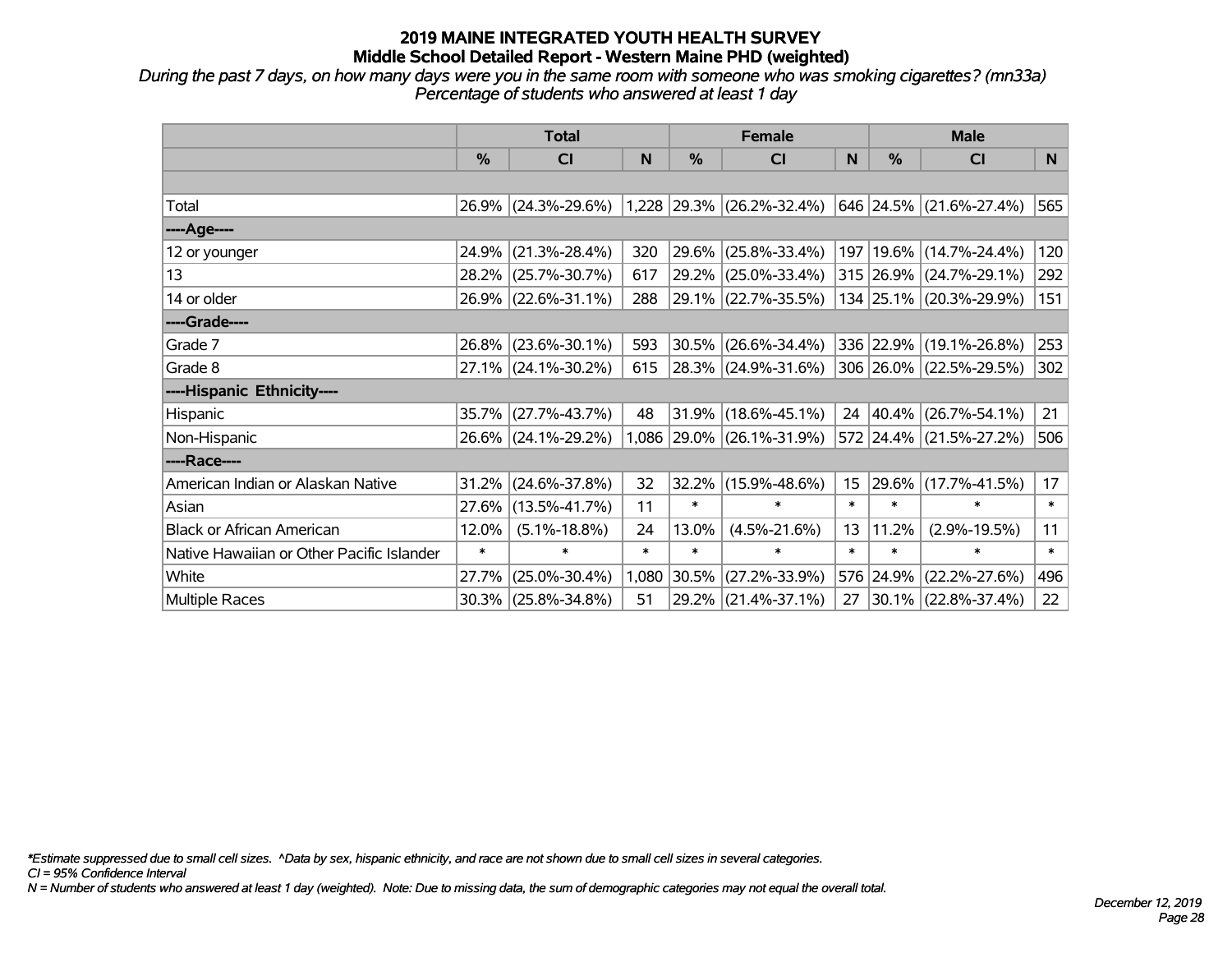*During the past 7 days, on how many days were you in the same car with someone who was smoking cigarettes? (mn56a) Percentage of students who answered at least 1 day*

|                                           | <b>Total</b> |                     |        |            | <b>Female</b>                                        |                 | <b>Male</b>   |                         |                 |  |
|-------------------------------------------|--------------|---------------------|--------|------------|------------------------------------------------------|-----------------|---------------|-------------------------|-----------------|--|
|                                           | $\%$         | <b>CI</b>           | N      | $\%$       | <b>CI</b>                                            | N               | $\frac{0}{0}$ | <b>CI</b>               | N               |  |
|                                           |              |                     |        |            |                                                      |                 |               |                         |                 |  |
| Total                                     |              | 20.6% (17.7%-23.5%) |        |            | $ 940 23.5\% $ (19.3%-27.7%) 519 17.8% (15.0%-20.7%) |                 |               |                         | 412             |  |
| ----Age----                               |              |                     |        |            |                                                      |                 |               |                         |                 |  |
| 12 or younger                             | 17.2%        | $(11.9\% - 22.6\%)$ |        |            | 219 22.3% (16.1%-28.5%)                              | 142             | 12.2%         | $(6.3\% - 18.0\%)$      | 76              |  |
| 13                                        |              | 21.5% (18.8%-24.3%) |        |            | 477 23.7% (20.4%-27.0%)                              |                 |               | 262 19.4% (15.6%-23.2%) | 212             |  |
| 14 or older                               |              | 22.7% (18.7%-26.6%) |        |            | 243 24.9% (16.1%-33.6%)                              |                 |               | 115 21.0% (16.0%-26.0%) | 124             |  |
| ----Grade----                             |              |                     |        |            |                                                      |                 |               |                         |                 |  |
| Grade 7                                   |              | 19.5% (15.1%-23.8%) |        |            | 430 22.6% (16.5%-28.7%)                              | 249             |               | $16.4\%$ (12.8%-20.0%)  | 180             |  |
| Grade 8                                   |              | 21.8% (18.7%-25.0%) |        |            | 492 24.5% (20.9%-28.1%)                              |                 |               | 263 19.4% (15.2%-23.6%) | 225             |  |
| ----Hispanic Ethnicity----                |              |                     |        |            |                                                      |                 |               |                         |                 |  |
| Hispanic                                  | 30.3%        | $(20.9\% - 39.7\%)$ | 41     |            | 24.2% (11.9%-36.5%)                                  |                 | 18 35.5%      | $(16.9\% - 54.2\%)$     | 19              |  |
| Non-Hispanic                              |              | 20.5% (17.2%-23.8%) |        |            | 841 23.5% (19.2%-27.8%)                              |                 |               | 466 17.9% (14.6%-21.1%) | 374             |  |
| ----Race----                              |              |                     |        |            |                                                      |                 |               |                         |                 |  |
| American Indian or Alaskan Native         | 24.6%        | $(13.9\% - 35.3\%)$ | 28     | $ 26.4\% $ | $(10.1\% - 42.7\%)$                                  | 12 <sup>2</sup> | 22.1%         | $(7.4\% - 36.7\%)$      | 14              |  |
| Asian                                     | 20.8%        | $(9.5\% - 32.2\%)$  | 8      | $\ast$     | $\ast$                                               | $\ast$          | $\ast$        | $\ast$                  | $\ast$          |  |
| <b>Black or African American</b>          | 14.2%        | $(8.7\% - 19.7\%)$  | 24     | 19.2%      | $(9.2\% - 29.2\%)$                                   | 16              | 10.0%         | $(4.1\% - 15.8\%)$      | 8               |  |
| Native Hawaiian or Other Pacific Islander | $\ast$       | $\ast$              | $\ast$ | $\ast$     | $\ast$                                               | $\ast$          | $\ast$        | $\ast$                  | $\ast$          |  |
| White                                     | 20.7%        | $(17.7\% - 23.7\%)$ | 809    | $ 24.0\% $ | $(19.7\% - 28.4\%)$                                  | 446             | 17.9%         | $(14.8\% - 20.9\%)$     | 361             |  |
| Multiple Races                            |              | 20.9% (13.7%-28.2%) |        |            | 39 22.4% (12.6%-32.1%)                               | 24              | 15.6%         | $(7.5\% - 23.6\%)$      | 12 <sup>2</sup> |  |

*\*Estimate suppressed due to small cell sizes. ^Data by sex, hispanic ethnicity, and race are not shown due to small cell sizes in several categories.*

*CI = 95% Confidence Interval*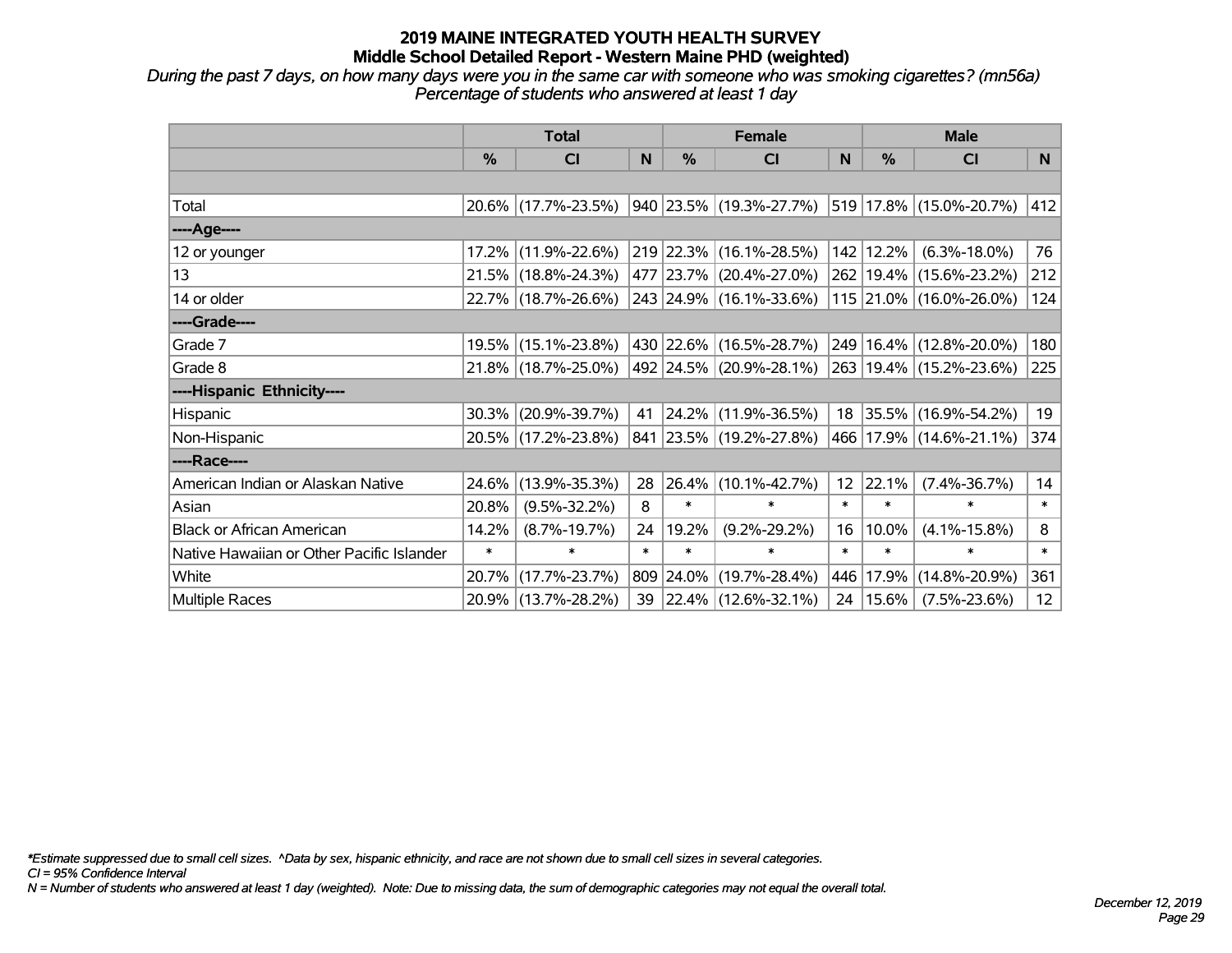#### **2019 MAINE INTEGRATED YOUTH HEALTH SURVEY Middle School Detailed Report - Western Maine PHD (weighted)** *Besides yourself, does anyone who lives in your home smoke cigarettes now? (mn57) Percentage of students who answered 'Yes'*

|                                           | <b>Total</b> |                        |        |        | <b>Female</b>               |                 | <b>Male</b>   |                          |                |  |
|-------------------------------------------|--------------|------------------------|--------|--------|-----------------------------|-----------------|---------------|--------------------------|----------------|--|
|                                           | %            | CI                     | N      | %      | <b>CI</b>                   | N               | $\frac{0}{0}$ | <b>CI</b>                | N.             |  |
|                                           |              |                        |        |        |                             |                 |               |                          |                |  |
| Total                                     |              | $40.9\%$ (37.4%-44.5%) |        |        | $1,853$ 42.3% (37.9%-46.8%) |                 |               | 927 39.3% (35.3%-43.4%)  | 903            |  |
| ----Age----                               |              |                        |        |        |                             |                 |               |                          |                |  |
| 12 or younger                             | 37.4%        | $(32.5\% - 42.3\%)$    | 471    | 40.5%  | $(35.2\% - 45.7\%)$         |                 |               | 254 34.1% (27.0%-41.1%)  | 212            |  |
| 13                                        |              | 41.4% (37.4%-45.3%)    | 902    | 41.9%  | $(36.5\% - 47.3\%)$         |                 |               | 459 40.6% (36.1%-45.2%)  | 437            |  |
| 14 or older                               |              | 44.3% (40.1%-48.5%)    | 475    |        | 45.9% (39.6%-52.3%)         |                 |               | 214 42.9% (37.4%-48.4%)  | 254            |  |
| ----Grade----                             |              |                        |        |        |                             |                 |               |                          |                |  |
| Grade 7                                   | 41.6%        | $(36.3\% - 46.8\%)$    | 909    | 43.0%  | $(37.7\% - 48.4\%)$         |                 | 471 40.3%     | $(32.2\% - 48.3\%)$      | 436            |  |
| Grade 8                                   |              | $40.4\%$ (37.1%-43.7%) | 902    |        | 41.4% (36.8%-46.0%)         |                 |               | 439 39.3% (36.5%-42.2%)  | 454            |  |
| ----Hispanic Ethnicity----                |              |                        |        |        |                             |                 |               |                          |                |  |
| Hispanic                                  | 48.7%        | $(34.5\% - 62.9\%)$    | 64     | 44.8%  | $(25.4\% - 64.2\%)$         | 33              | $ 51.9\% $    | $(35.2\% - 68.6\%)$      | 27             |  |
| Non-Hispanic                              |              | 41.2% (37.2%-45.1%)    |        |        | 1,670 42.4% (37.6%-47.2%)   |                 |               | 831 39.9% (35.7%-44.1%)  | 828            |  |
| ----Race----                              |              |                        |        |        |                             |                 |               |                          |                |  |
| American Indian or Alaskan Native         | 52.5%        | $(41.7\% - 63.3\%)$    | 59     | 50.1%  | $(32.8\% - 67.4\%)$         | 24              | 53.5%         | $(38.8\% - 68.3\%)$      | 33             |  |
| Asian                                     | 50.4%        | $(32.9\% - 67.9\%)$    | 19     | 59.5%  | $(39.7\% - 79.2\%)$         | 12 <sub>2</sub> | 40.5%         | $(3.0\% - 78.0\%)$       | 7 <sup>1</sup> |  |
| <b>Black or African American</b>          | 26.3%        | $(13.0\% - 39.6\%)$    | 45     | 27.1%  | $(13.9\% - 40.4\%)$         | 23              | 24.8%         | $(7.7\% - 41.9\%)$       | 21             |  |
| Native Hawaiian or Other Pacific Islander | $\ast$       | $\ast$                 | $\ast$ | $\ast$ | $\ast$                      | $\ast$          | $\ast$        | $\ast$                   | $\ast$         |  |
| White                                     | 40.5%        | $(36.8\% - 44.2\%)$    | 1,568  | 42.3%  | $(37.2\% - 47.4\%)$         |                 | 778 38.9%     | $(34.9\% - 42.9\%)$      | 782            |  |
| <b>Multiple Races</b>                     |              | 48.7% (37.8%-59.6%)    | 88     |        | 42.8% (26.9%-58.8%)         | 46              |               | $ 55.4\% $ (43.2%-67.6%) | 39             |  |

*\*Estimate suppressed due to small cell sizes. ^Data by sex, hispanic ethnicity, and race are not shown due to small cell sizes in several categories.*

*CI = 95% Confidence Interval*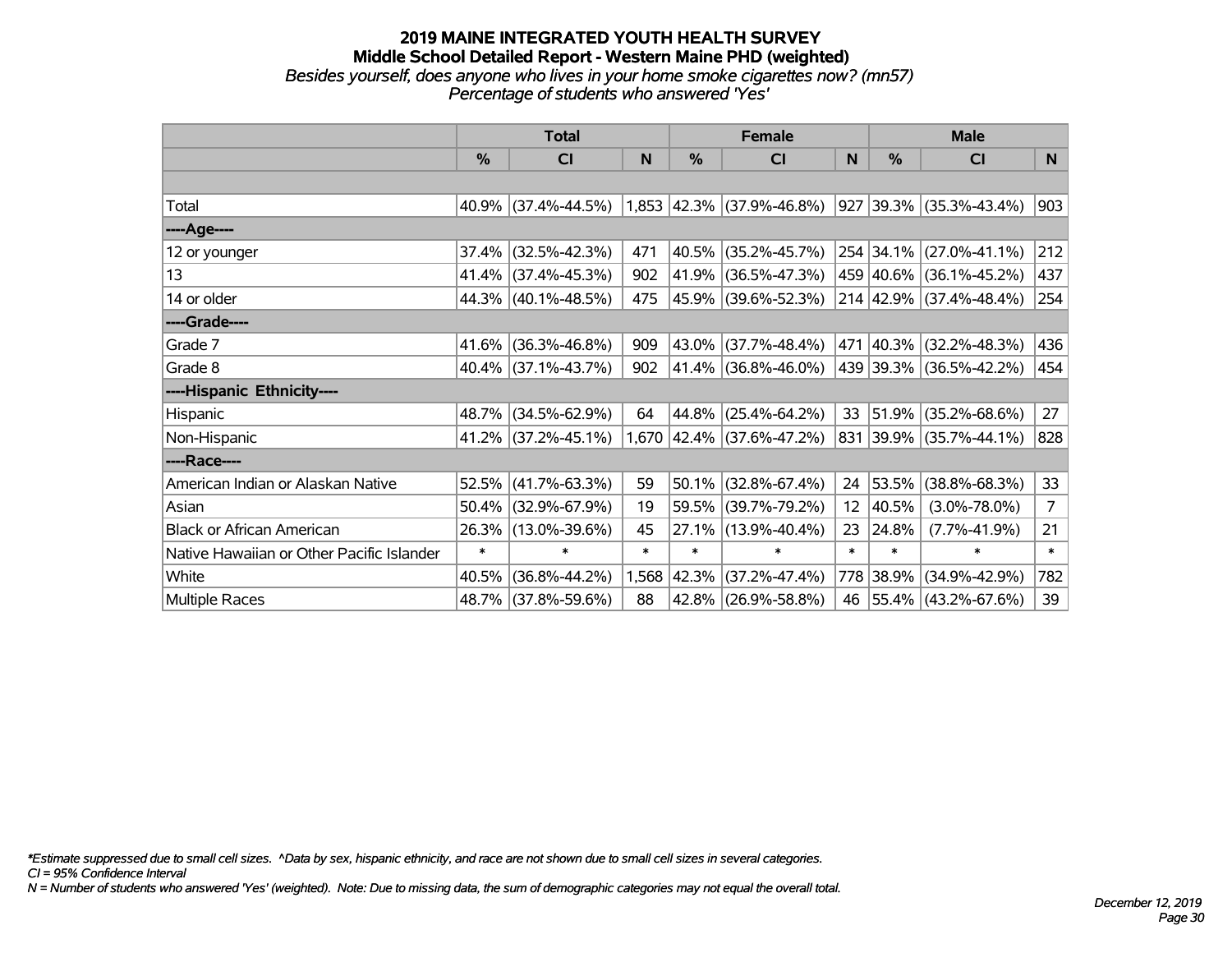#### **2019 MAINE INTEGRATED YOUTH HEALTH SURVEY Middle School Detailed Report - Western Maine PHD (weighted)** *If you wanted to get some cigarettes, how easy would it be for you to get some? (mn37) Percentage of students who answered 'Sort of easy' or 'Very easy'*

|               |   | <b>Total</b>           |     | <b>Female</b> |                                                                                                                                       | <b>Male</b> |      |                                                 |     |
|---------------|---|------------------------|-----|---------------|---------------------------------------------------------------------------------------------------------------------------------------|-------------|------|-------------------------------------------------|-----|
|               | % | <b>CI</b>              | N   | %             | CI                                                                                                                                    | N           | $\%$ | CI                                              | N   |
|               |   |                        |     |               |                                                                                                                                       |             |      |                                                 |     |
| Total         |   |                        |     |               | $\vert$ 25.2% $\vert$ (23.0%-27.4%) $\vert$ 1,132 $\vert$ 26.2% $\vert$ (23.5%-28.9%) $\vert$ 570 $\vert$ 24.2% $\vert$ (21.9%-26.4%) |             |      |                                                 | 549 |
| ----Age----   |   |                        |     |               |                                                                                                                                       |             |      |                                                 |     |
| 12 or younger |   | 21.7% (18.9%-24.4%)    | 275 |               | $ 22.2\% $ (18.9%-25.5%)                                                                                                              |             |      | 146 21.2% (17.0%-25.4%)                         | 129 |
| 13            |   | $24.4\%$ (22.1%-26.7%) | 524 |               | $ 25.1\% $ (21.3%-28.9%)                                                                                                              |             |      | $\vert$ 267 $\vert$ 23.4% $\vert$ (20.7%-26.2%) | 249 |
| 14 or older   |   | $31.1\%$ (27.9%-34.4%) | 332 |               | $ 34.5\% $ (29.7%-39.3%)                                                                                                              |             |      | $158$ 28.6% (24.7%-32.5%)                       | 172 |
| ----Grade---- |   |                        |     |               |                                                                                                                                       |             |      |                                                 |     |
| Grade 7       |   | 22.0% (19.5%-24.5%)    | 480 |               | $ 22.5\% $ (19.2%-25.8%)                                                                                                              |             |      | $ 243 21.6\% (18.2\% - 25.1\%)$                 | 236 |
| Grade 8       |   | 28.3% (25.4%-31.2%)    | 632 |               | $ 30.1\% $ (26.4%-33.8%) $ 322 26.3\% $ (22.3%-30.4%)                                                                                 |             |      |                                                 | 300 |

Hispanic 27.7% (21.7%-33.7%) 36 29.1% (19.8%-38.3%) 21 24.0% (14.1%-33.8%) 12 Non-Hispanic 25.7% (23.5%-28.0%) 1,037 26.7% (23.9%-29.6%) 523 24.7% (22.3%-27.2%) 506

American Indian or Alaskan Native 25.0% (17.6%-32.4%) 26 30.7% (19.3%-42.0%) 14 19.7% (9.4%-30.0%) 11 Asian 25.4% (17.3%-33.5%) 10 \* \* \* \* \* \* Black or African American 18.5% (8.1%-28.9%) 35 17.7% (8.0%-27.4%) 17 19.5% (7.1%-31.8%) 19 Native Hawaiian or Other Pacific Islander \* \* \* \* \* \* \* \* \* White 25.4% (23.5%-27.3%) 979 26.2% (23.9%-28.4%) 487 24.7% (22.5%-26.9%) 486 Multiple Races 32.4% (26.0%-38.9%) 54 30.5% (20.6%-40.3%) 29 33.5% (27.1%-39.9%) 23

*N = Number of students who answered 'Sort of easy' or 'Very easy' (weighted). Note: Due to missing data, the sum of demographic categories may not equal the overall total. CI = 95% Confidence Interval*

*\*Estimate suppressed due to small cell sizes. ^Data by sex, hispanic ethnicity, and race are not shown due to small cell sizes in several categories.*

**----Race----**

**----Hispanic Ethnicity----**

*Page 31 December 12, 2019*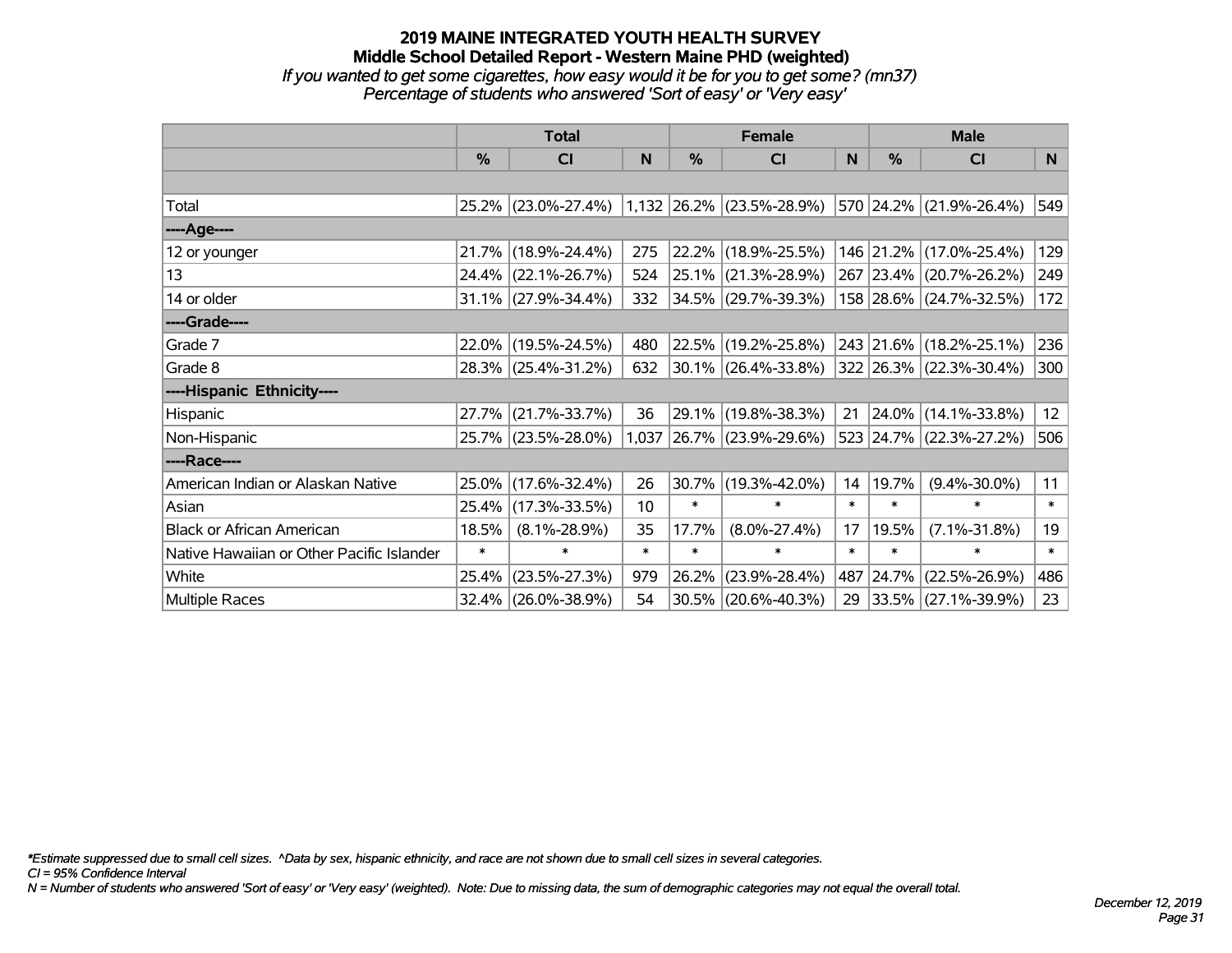*Do you think that you will try a cigarette soon? (mn47)*

*Percentage of students who answered 'I definitely will', 'I probably will' or 'I probably will not'*

|                                           | <b>Total</b>  |                        |        |               | <b>Female</b>           |        | <b>Male</b> |                               |        |  |
|-------------------------------------------|---------------|------------------------|--------|---------------|-------------------------|--------|-------------|-------------------------------|--------|--|
|                                           | $\frac{0}{0}$ | <b>CI</b>              | N      | $\frac{9}{6}$ | <b>CI</b>               | N      | %           | <b>CI</b>                     | N.     |  |
|                                           |               |                        |        |               |                         |        |             |                               |        |  |
| Total                                     |               | 20.8% (17.6%-24.0%)    |        |               | 955 20.6% (16.8%-24.4%) |        |             | 458 20.8% (16.8%-24.8%)       | 481    |  |
| ----Age----                               |               |                        |        |               |                         |        |             |                               |        |  |
| 12 or younger                             |               | 17.6% (15.1%-20.1%)    |        |               | 224 17.8% (14.8%-20.9%) |        |             | $114$   17.4%   (12.4%-22.4%) | 109    |  |
| 13                                        |               | 20.2% (16.0%-24.4%)    |        |               | 449 19.9% (14.1%-25.6%) |        |             | 222 20.1% (15.2%-25.1%)       | 220    |  |
| 14 or older                               |               | 26.1% (20.2%-32.0%)    |        |               | 280 26.1% (19.6%-32.6%) |        |             | 123 25.9% (18.3%-33.4%)       | 152    |  |
| ----Grade----                             |               |                        |        |               |                         |        |             |                               |        |  |
| Grade 7                                   |               | 18.4% (15.8%-20.9%)    |        |               | 409 17.7% (14.4%-21.0%) | 197    |             | 18.5% (15.8%-21.3%)           | 205    |  |
| Grade 8                                   |               | 22.8% (17.7%-27.9%)    |        |               | 512 23.4% (17.7%-29.0%) |        |             | 252 22.3% (15.4%-29.2%)       | 257    |  |
| ----Hispanic Ethnicity----                |               |                        |        |               |                         |        |             |                               |        |  |
| Hispanic                                  |               | 25.0% (17.7%-32.4%)    | 34     | 14.7%         | $(3.5\% - 25.9\%)$      | 11     | $ 37.7\% $  | $(23.2\% - 52.3\%)$           | 20     |  |
| Non-Hispanic                              |               | 20.7% (17.0%-24.4%)    |        |               | 850 20.7% (16.4%-24.9%) |        |             | 412 20.6% (16.4%-24.9%)       | 431    |  |
| ----Race----                              |               |                        |        |               |                         |        |             |                               |        |  |
| American Indian or Alaskan Native         |               | $31.3\%$ (18.1%-44.5%) | 35     | 23.1%         | $(6.7\% - 39.6\%)$      | 11     | 36.2%       | $(19.1\% - 53.3\%)$           | 23     |  |
| Asian                                     | 27.8%         | $(6.5\% - 49.1\%)$     | 11     | $\ast$        | $\ast$                  | $\ast$ | $\ast$      | $\ast$                        | $\ast$ |  |
| <b>Black or African American</b>          | $20.0\%$      | $(13.3\% - 26.6\%)$    | 34     | 18.1%         | $(14.4\% - 21.9\%)$     | 15     | 21.3%       | $(8.4\% - 34.3\%)$            | 18     |  |
| Native Hawaiian or Other Pacific Islander | $\ast$        | $\ast$                 | $\ast$ | $\ast$        | $\ast$                  | $\ast$ | $\ast$      | $\ast$                        | $\ast$ |  |
| White                                     |               | 20.5% (17.0%-24.0%)    | 801    | 20.4%         | $(16.3\% - 24.5\%)$     |        | 382 20.4%   | $(16.0\% - 24.9\%)$           | 412    |  |
| <b>Multiple Races</b>                     |               | 17.9% (12.1%-23.7%)    | 33     | $ 17.4\% $    | $(9.7\% - 25.1\%)$      | 19     | 19.3%       | $(7.2\% - 31.4\%)$            | 14     |  |

*\*Estimate suppressed due to small cell sizes. ^Data by sex, hispanic ethnicity, and race are not shown due to small cell sizes in several categories.*

*CI = 95% Confidence Interval*

*N = Number of students who answered 'I definitely will', 'I probably will' or 'I probably will not' (weighted). Note: Due to missing data, the sum of demographic categories may not equal the overall total.*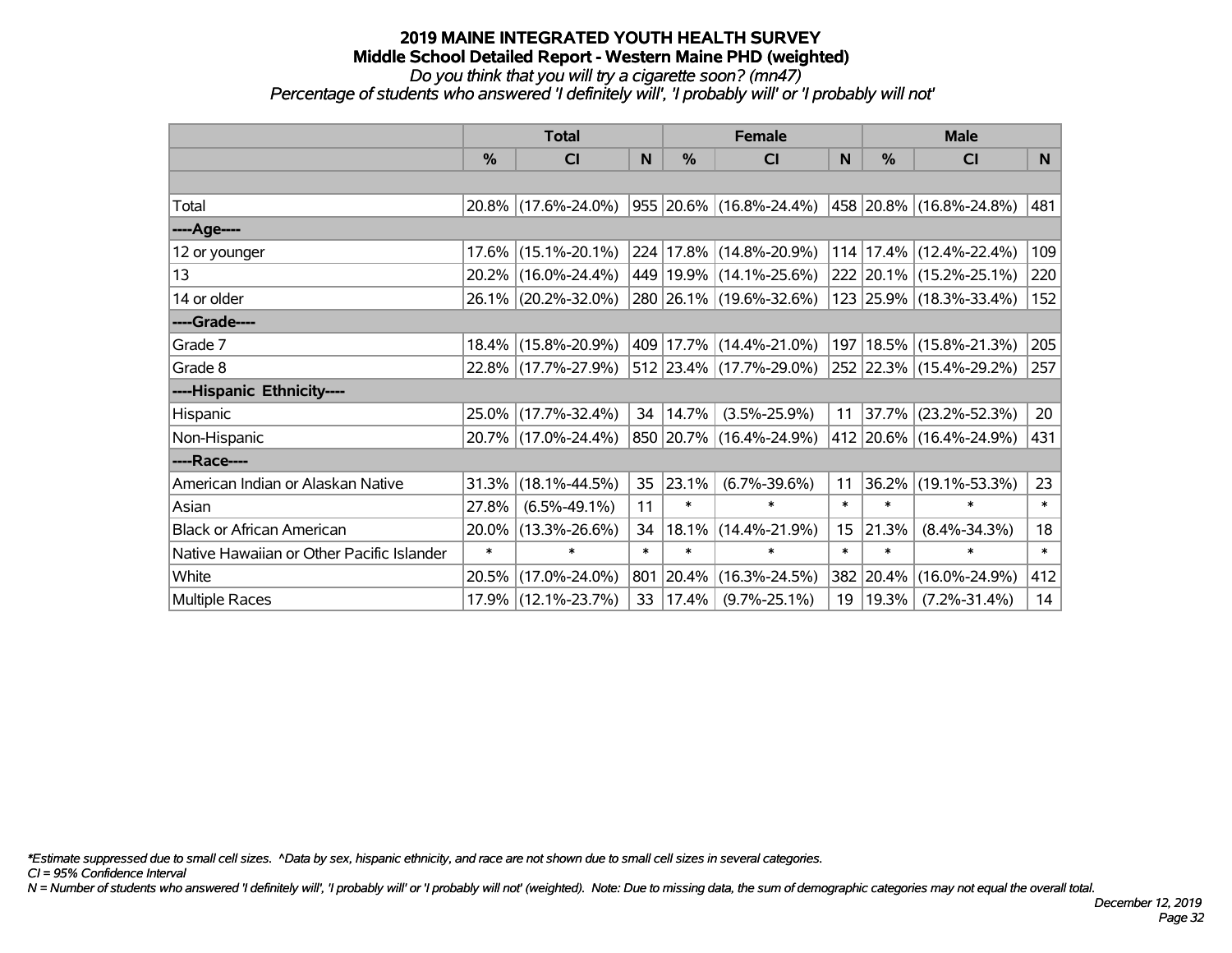#### *Do you think you will smoke a cigarette at any time during the next year? (mn48) Percentage of students who answered 'I definitely will', 'I probably will' or 'I probably will not'*

|                                           | <b>Total</b>  |                        |                | <b>Female</b> |                                                           |        | <b>Male</b>   |                             |                  |  |
|-------------------------------------------|---------------|------------------------|----------------|---------------|-----------------------------------------------------------|--------|---------------|-----------------------------|------------------|--|
|                                           | $\frac{0}{0}$ | <b>CI</b>              | N              | $\frac{0}{0}$ | CI                                                        | N      | $\frac{0}{0}$ | <b>CI</b>                   | N.               |  |
|                                           |               |                        |                |               |                                                           |        |               |                             |                  |  |
| Total                                     |               | 17.8% (15.1%-20.6%)    |                |               | $ 818 18.6\% $ (15.5%-21.8%) $ 413 16.9\% $ (13.2%-20.5%) |        |               |                             | 391              |  |
| ----Age----                               |               |                        |                |               |                                                           |        |               |                             |                  |  |
| 12 or younger                             |               | 13.2% (10.1%-16.3%)    |                |               | 168 13.6% (10.2%-17.0%)                                   | 86     | 12.7%         | $(7.4\% - 18.0\%)$          | 80               |  |
| 13                                        |               | 16.9% (12.6%-21.2%)    |                |               | 374   18.0%   (12.7%-23.3%)                               |        |               | 201   15.3%   (10.3%-20.4%) | 167              |  |
| 14 or older                               |               | 25.6% (21.0%-30.1%)    |                |               | 275 26.9% (19.7%-34.1%)                                   |        |               | 126 24.2% (19.0%-29.4%)     | 143              |  |
| ----Grade----                             |               |                        |                |               |                                                           |        |               |                             |                  |  |
| Grade 7                                   |               | 15.2% (13.0%-17.5%)    |                |               | 339 15.2% (12.5%-17.9%)                                   | 169    | 14.7%         | $(11.1\% - 18.2\%)$         | 162              |  |
| Grade 8                                   |               | 20.5% (16.3%-24.7%)    |                |               | 461 22.2% (16.9%-27.5%)                                   |        |               | 238 18.9% (13.7%-24.2%)     | 218              |  |
| ----Hispanic Ethnicity----                |               |                        |                |               |                                                           |        |               |                             |                  |  |
| Hispanic                                  |               | 21.2% (13.4%-29.0%)    | 29             | 14.5%         | $(2.6\% - 26.5\%)$                                        | 11     | $ 28.3\% $    | $(12.8\% - 43.7\%)$         | 15 <sub>15</sub> |  |
| Non-Hispanic                              |               | $18.1\%$ (15.1%-21.1%) |                |               | 743 19.2% (16.0%-22.5%)                                   | 382    |               | 16.9% (12.9%-20.9%)         | 354              |  |
| ----Race----                              |               |                        |                |               |                                                           |        |               |                             |                  |  |
| American Indian or Alaskan Native         | 22.9%         | $(14.6\% - 31.3\%)$    | 26             | 23.4%         | $(3.6\% - 43.3\%)$                                        | 11     | 21.1%         | $(13.5\% - 28.7\%)$         | 13               |  |
| Asian                                     | 17.8%         | $(3.5\% - 32.1\%)$     | $\overline{7}$ | $\ast$        | $\ast$                                                    | $\ast$ | $\ast$        | $\ast$                      | $\ast$           |  |
| <b>Black or African American</b>          | 14.7%         | $(4.4\% - 25.0\%)$     | 25             | 17.2%         | $(8.6\% - 25.9\%)$                                        | 15     | 12.8%         | $(0.0\% - 27.9\%)$          | 11               |  |
| Native Hawaiian or Other Pacific Islander | $\ast$        | $\ast$                 | $\ast$         | $\ast$        | $\ast$                                                    | $\ast$ | $\ast$        | $\ast$                      | $\ast$           |  |
| White                                     |               | 17.9% (15.1%-20.8%)    | 700            |               | $18.8\%$ (15.7%-21.9%)                                    | 350    | 16.9%         | $(13.0\% - 20.8\%)$         | 341              |  |
| <b>Multiple Races</b>                     |               | 17.9% (12.4%-23.4%)    | 33             |               | $ 18.4\% $ (10.5%-26.3%)                                  | 20     | 18.0%         | $(7.7\% - 28.3\%)$          | 13               |  |

*\*Estimate suppressed due to small cell sizes. ^Data by sex, hispanic ethnicity, and race are not shown due to small cell sizes in several categories.*

*CI = 95% Confidence Interval*

*N = Number of students who answered 'I definitely will', 'I probably will' or 'I probably will not' (weighted). Note: Due to missing data, the sum of demographic categories may not equal the overall total.*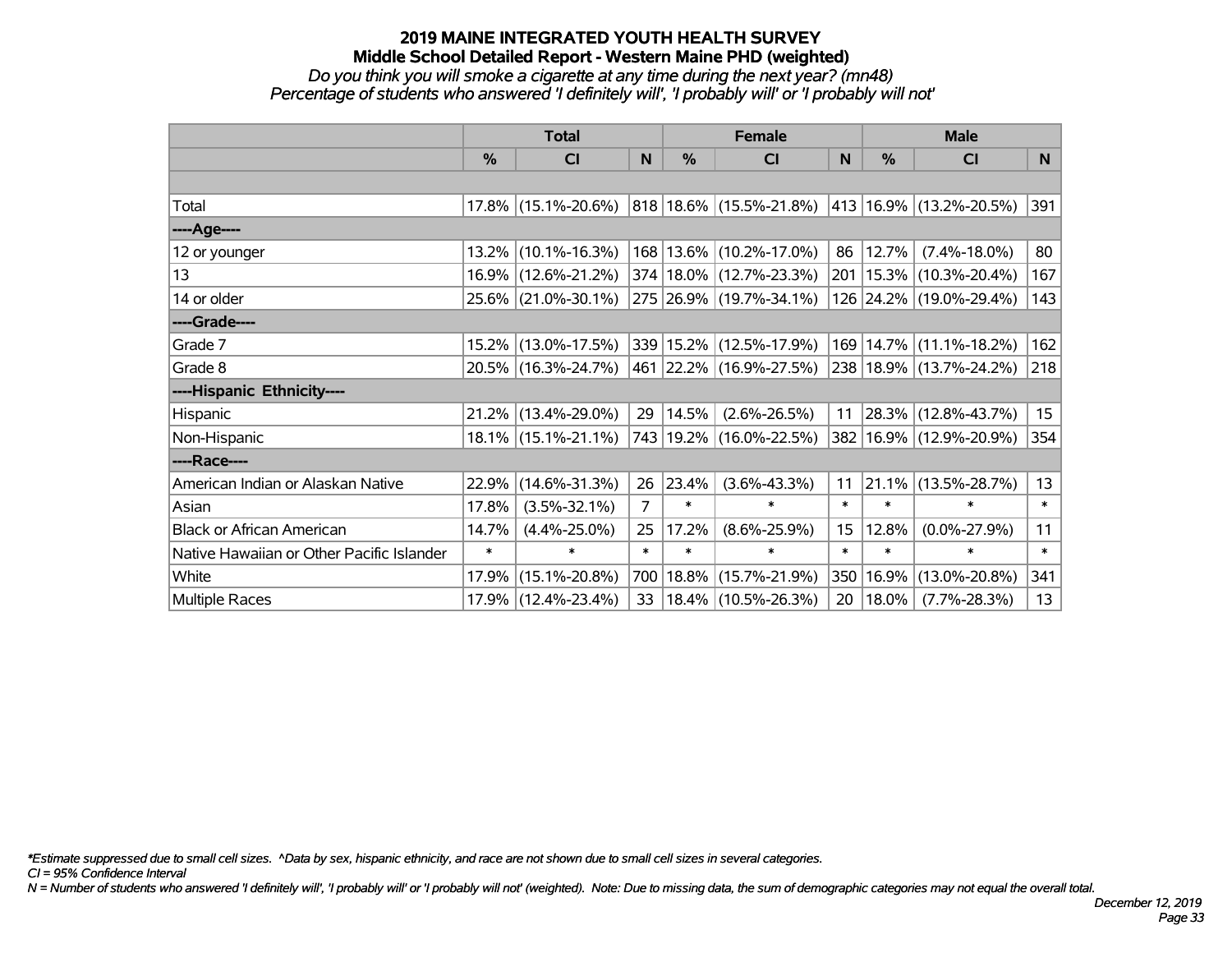#### **2019 MAINE INTEGRATED YOUTH HEALTH SURVEY Middle School Detailed Report - Western Maine PHD (weighted)** *Do you think you will smoke a cigarette at any time during the next year? (mn48\_2) Percentage of students who answered 'I definitely will not'*

|                                           | <b>Total</b>  |                        |        |             | Female                                |        | <b>Male</b>   |                      |        |  |
|-------------------------------------------|---------------|------------------------|--------|-------------|---------------------------------------|--------|---------------|----------------------|--------|--|
|                                           | $\frac{9}{6}$ | CI                     | N      | %           | <b>CI</b>                             | N      | %             | <b>CI</b>            | N      |  |
|                                           |               |                        |        |             |                                       |        |               |                      |        |  |
| Total                                     |               | 82.2% (79.4%-84.9%)    |        |             | $3,764$ $ 81.4\% $ (78.2%-84.5%)      |        | $1,804$ 83.1% | $(79.5\% - 86.8\%)$  | 1,926  |  |
| ----Age----                               |               |                        |        |             |                                       |        |               |                      |        |  |
| 12 or younger                             | 86.8%         | $(83.7\% - 89.9\%)$    |        |             | $1,106$ 86.4% (83.0%-89.8%)           | 549    | 87.3%         | $(82.0\% - 92.6\%)$  | 549    |  |
| 13                                        |               | 83.1% (78.8%-87.4%)    |        |             | 1,843 82.0% (76.7%-87.3%)             | 913    | 84.7%         | $(79.6\% - 89.7\%)$  | 923    |  |
| 14 or older                               |               | 74.4% (69.9%-79.0%)    | 802    |             | 73.1% (65.9%-80.3%)                   | 343    | 75.8%         | $(70.6\% - 81.0\%)$  | 449    |  |
| ----Grade----                             |               |                        |        |             |                                       |        |               |                      |        |  |
| Grade 7                                   | 84.8%         | $(82.5\% - 87.0\%)$    |        | 1,883 84.8% | $(82.1\% - 87.5\%)$                   | 940    | 85.3%         | $(81.8\% - 88.9\%)$  | 942    |  |
| Grade 8                                   |               | 79.5% (75.3%-83.7%)    |        |             | $(1,787   77.8\%   (72.5\% - 83.1\%)$ | 836    | $ 81.1\% $    | $(75.8\% - 86.3\%)$  | 935    |  |
| ----Hispanic Ethnicity----                |               |                        |        |             |                                       |        |               |                      |        |  |
| Hispanic                                  | 78.8%         | $(71.0\% - 86.6\%)$    | 107    | 85.5%       | $(73.5\% - 97.4\%)$                   | 63     | 71.7%         | $(56.3\% - 87.2\%)$  | 38     |  |
| Non-Hispanic                              |               | $81.9\%$ (78.9%-84.9%) |        |             | $ 3,360 80.8\% $ (77.5%-84.0%)        | 1,604  | 83.1%         | $(79.1\% - 87.1\%)$  | 1,740  |  |
| ----Race----                              |               |                        |        |             |                                       |        |               |                      |        |  |
| American Indian or Alaskan Native         | 77.1%         | $(68.7\% - 85.4\%)$    | 87     | 76.6%       | $(56.7\% - 96.4\%)$                   | 36     | 78.9%         | $(71.3\% - 86.5\%)$  | 50     |  |
| Asian                                     | 82.2%         | $(67.9\% - 96.5\%)$    | 31     | $\ast$      | $\ast$                                | $\ast$ | $\ast$        | $\ast$               | $\ast$ |  |
| <b>Black or African American</b>          | 85.3%         | $(75.0\% - 95.6\%)$    | 147    | 82.8%       | $(74.1\% - 91.4\%)$                   | 70     | 87.2%         | $(72.1\% - 100.0\%)$ | 74     |  |
| Native Hawaiian or Other Pacific Islander | $\ast$        | $\ast$                 | $\ast$ | $\ast$      | $\ast$                                | $\ast$ | $\ast$        | $\ast$               | $\ast$ |  |
| White                                     | 82.1%         | $(79.2\% - 84.9\%)$    | 3,207  | 81.2%       | $(78.1\% - 84.3\%)$                   | 1,514  | 83.1%         | $(79.2\% - 87.0\%)$  | 1,679  |  |
| Multiple Races                            |               | 82.1% (76.6%-87.6%)    | 149    |             | $81.6\%$ (73.7%-89.5%)                | 88     | 82.0%         | $(71.7\% - 92.3\%)$  | 58     |  |

*\*Estimate suppressed due to small cell sizes. ^Data by sex, hispanic ethnicity, and race are not shown due to small cell sizes in several categories.*

*CI = 95% Confidence Interval*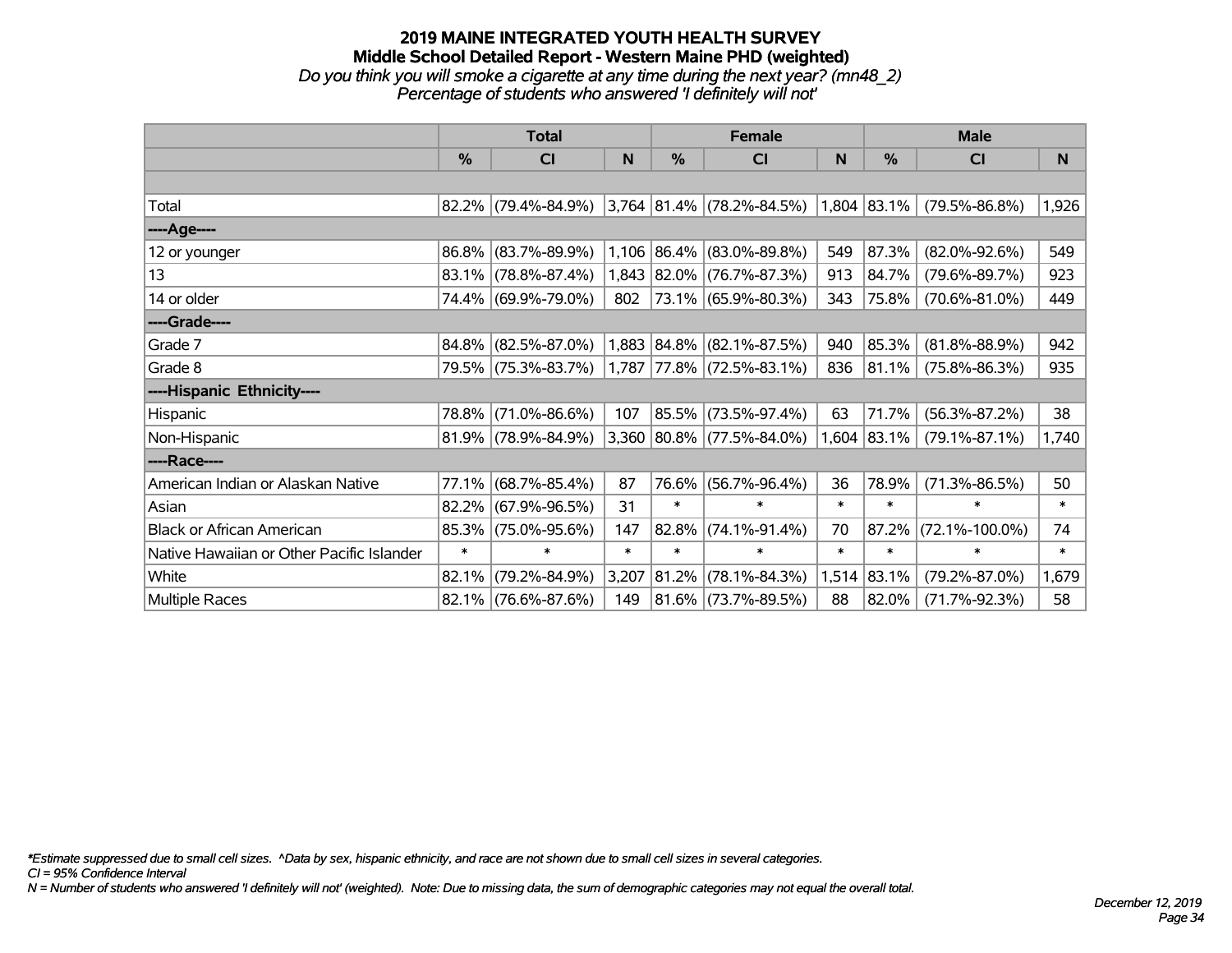# **2019 MAINE INTEGRATED YOUTH HEALTH SURVEY Middle School Detailed Report - Western Maine PHD (weighted)** *If one of your best friends offered you a cigarette, would you smoke it? (mn51)*

*Percentage of students who answered 'Definitely yes', 'Probably yes' or 'Probably not'*

|                                           | <b>Total</b>  |                        |        | <b>Female</b> |                         |          | <b>Male</b> |                             |                  |  |
|-------------------------------------------|---------------|------------------------|--------|---------------|-------------------------|----------|-------------|-----------------------------|------------------|--|
|                                           | $\frac{0}{0}$ | <b>CI</b>              | N      | $\frac{0}{0}$ | <b>CI</b>               | <b>N</b> | %           | <b>CI</b>                   | N                |  |
|                                           |               |                        |        |               |                         |          |             |                             |                  |  |
| Total                                     |               | $21.9\%$ (18.4%-25.3%) |        |               | 994 24.1% (19.7%-28.5%) |          |             | 533 19.2% (15.7%-22.7%)     | 440              |  |
| ----Age----                               |               |                        |        |               |                         |          |             |                             |                  |  |
| 12 or younger                             |               | 20.1% (17.2%-23.1%)    |        |               | 253 24.4% (19.8%-29.0%) | 154      |             | $15.9\%$ (12.3%-19.4%)      | 98               |  |
| 13                                        |               | 20.1% (15.2%-25.1%)    |        |               | 444 21.5% (15.6%-27.4%) |          |             | 239   18.4%   (12.9%-23.8%) | 199              |  |
| 14 or older                               |               | 27.6% (23.1%-32.0%)    |        |               | 296 30.0% (21.8%-38.1%) |          |             | 140 24.4% (19.2%-29.6%)     | 144              |  |
| ----Grade----                             |               |                        |        |               |                         |          |             |                             |                  |  |
| Grade 7                                   |               | 19.7% (16.9%-22.5%)    |        |               | 433 22.3% (17.8%-26.7%) | 246      | 16.7%       | $(12.9\% - 20.4\%)$         | 181              |  |
| Grade 8                                   |               | 24.0% (19.1%-28.9%)    |        |               | 539 26.1% (20.1%-32.1%) |          |             | 280 21.7% (16.6%-26.8%)     | 249              |  |
| ----Hispanic Ethnicity----                |               |                        |        |               |                         |          |             |                             |                  |  |
| Hispanic                                  |               | 26.5% (18.3%-34.6%)    | 36     | 20.0%         | $(6.4\% - 33.5\%)$      | 15       | 28.8%       | $(16.4\% - 41.2\%)$         | 15 <sub>15</sub> |  |
| Non-Hispanic                              |               | 22.0% (18.7%-25.3%)    |        |               | 899 24.6% (20.1%-29.0%) |          |             | 486   19.4%   (16.0%-22.8%) | 403              |  |
| ----Race----                              |               |                        |        |               |                         |          |             |                             |                  |  |
| American Indian or Alaskan Native         |               | 26.6% (17.2%-36.0%)    | 30     |               | 26.6% (11.4%-41.7%)     | 13       | 25.3%       | $(15.7\% - 34.9\%)$         | 16               |  |
| Asian                                     | $26.4\%$      | $(10.5\% - 42.3\%)$    | 10     | $\ast$        | $\ast$                  | $\ast$   | $\ast$      | $\ast$                      | $\ast$           |  |
| <b>Black or African American</b>          | 12.5%         | $(7.1\% - 17.9\%)$     | 22     | 14.6%         | $(10.9\% - 18.3\%)$     | 13       | 11.0%       | $(0.0\% - 23.9\%)$          | 9                |  |
| Native Hawaiian or Other Pacific Islander | $\ast$        | $\ast$                 | $\ast$ | $\ast$        | $\ast$                  | $\ast$   | $\ast$      | $\ast$                      | $\ast$           |  |
| White                                     | 22.0%         | $(18.7\% - 25.4\%)$    |        | 856 24.3%     | $(20.0\% - 28.5\%)$     | 451      | 19.6%       | $(16.1\% - 23.2\%)$         | 394              |  |
| Multiple Races                            |               | 27.8% (19.1%-36.5%)    | 51     |               | 30.3% (16.9%-43.7%)     | 33       | 20.9%       | $(9.5\% - 32.3\%)$          | 15 <sub>15</sub> |  |

*\*Estimate suppressed due to small cell sizes. ^Data by sex, hispanic ethnicity, and race are not shown due to small cell sizes in several categories.*

*CI = 95% Confidence Interval*

*N = Number of students who answered 'Definitely yes', 'Probably yes' or 'Probably not' (weighted). Note: Due to missing data, the sum of demographic categories may not equal the overall total.*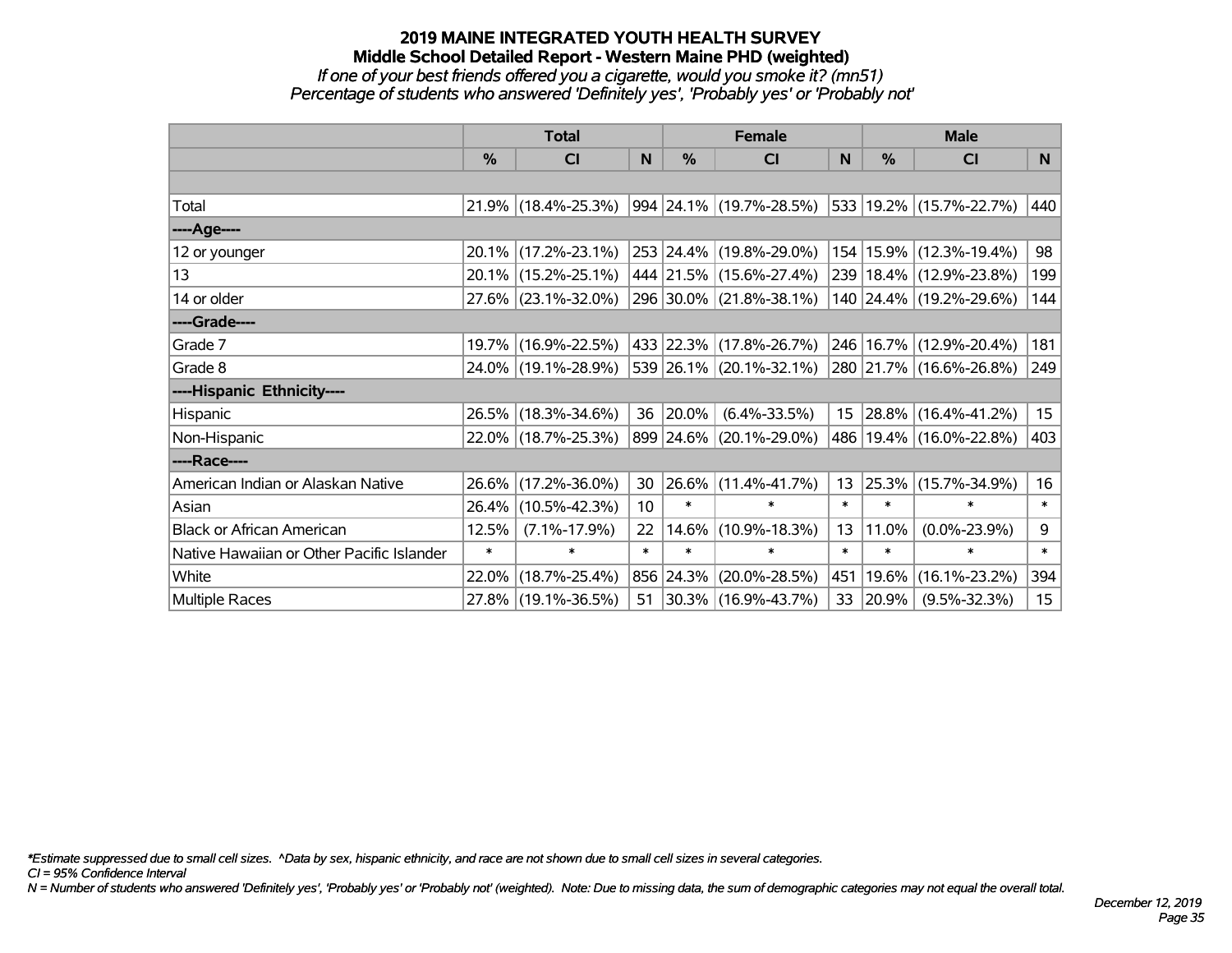*During the past 12 months, were you taught in any of your classes about the dangers of tobacco use? (mn156) Percentage of students who answered 'Yes'*

|                                           | <b>Total</b> |                        |        |        | <b>Female</b>               |        | <b>Male</b> |                             |        |  |
|-------------------------------------------|--------------|------------------------|--------|--------|-----------------------------|--------|-------------|-----------------------------|--------|--|
|                                           | $\%$         | <b>CI</b>              | N      | %      | <b>CI</b>                   | N      | %           | <b>CI</b>                   | N      |  |
|                                           |              |                        |        |        |                             |        |             |                             |        |  |
| Total                                     | 59.8%        | $(52.2\% - 67.4\%)$    |        |        | $2,748$ 59.0% (50.0%-68.0%) |        |             | $1,312$ 60.8% (53.8%-67.8%) | 1,418  |  |
| ----Age----                               |              |                        |        |        |                             |        |             |                             |        |  |
| 12 or younger                             | 58.6%        | $(45.5\% - 71.6\%)$    | 748    |        | 56.6% (42.6%-70.6%)         | 361    | $60.0\%$    | $(45.6\% - 74.4\%)$         | 379    |  |
| 13                                        | 59.3%        | $(51.8\% - 66.9\%)$    |        |        | 1,318 58.1% (48.0%-68.2%)   | 647    |             | $60.8\%$ (54.7%-66.9%)      | 666    |  |
| 14 or older                               |              | 62.5% (54.9%-70.2%)    | 678    |        | $ 64.3\% $ (54.8%-73.7%)    | 304    |             | 62.1% (53.7%-70.5%)         | 370    |  |
| ----Grade----                             |              |                        |        |        |                             |        |             |                             |        |  |
| Grade 7                                   | 55.6%        | $(42.7\% - 68.5\%)$    | 1,239  |        | $ 54.6\% $ (40.1%-69.1%)    | 604    | 56.9%       | $(44.9\% - 68.9\%)$         | 632    |  |
| Grade 8                                   |              | $63.7\%$ (55.7%-71.7%) |        |        | $1,441$ 63.2% (53.3%-73.1%) | 683    |             | 64.6% (57.0%-72.2%)         | 751    |  |
| ----Hispanic Ethnicity----                |              |                        |        |        |                             |        |             |                             |        |  |
| Hispanic                                  | 66.0%        | $(59.7\% - 72.2\%)$    | 88     |        | 65.6% (54.5%-76.7%)         | 49     | 65.9%       | $(49.6\% - 82.3\%)$         | 35     |  |
| Non-Hispanic                              |              | 59.6% (51.9%-67.3%)    |        |        | 2,455 58.6% (49.4%-67.8%)   | 1,167  |             | $ 60.7\% $ (53.4%-68.0%)    | 1,277  |  |
| ----Race----                              |              |                        |        |        |                             |        |             |                             |        |  |
| American Indian or Alaskan Native         | 62.3%        | $(47.8\% - 76.7\%)$    | 69     | 67.3%  | $(57.0\% - 77.6\%)$         | 32     | $ 57.7\% $  | $(35.1\% - 80.3\%)$         | 36     |  |
| Asian                                     | 49.9%        | $(29.4\% - 70.5\%)$    | 19     |        | 38.1% (19.2%-57.0%)         | 7      | $ 62.9\% $  | $(26.6\% - 99.2\%)$         | 11     |  |
| <b>Black or African American</b>          | 56.6%        | $(53.2\% - 59.9\%)$    | 99     |        | 51.0% (44.0%-58.1%)         | 44     | 61.5%       | $(54.3\% - 68.8\%)$         | 53     |  |
| Native Hawaiian or Other Pacific Islander | $\ast$       | $\ast$                 | $\ast$ | $\ast$ | $\ast$                      | $\ast$ | $\ast$      | $\ast$                      | $\ast$ |  |
| White                                     | 60.6%        | $(52.9\% - 68.2\%)$    | 2,374  | 59.7%  | $(50.1\% - 69.3\%)$         | 1,116  | $ 61.4\% $  | $(54.7\% - 68.2\%)$         | 1,247  |  |
| Multiple Races                            |              | 54.5% (42.4%-66.5%)    | 101    |        | 59.5% (46.8%-72.2%)         | 64     |             | 49.4% (31.9%-67.0%)         | 37     |  |

*\*Estimate suppressed due to small cell sizes. ^Data by sex, hispanic ethnicity, and race are not shown due to small cell sizes in several categories.*

*CI = 95% Confidence Interval*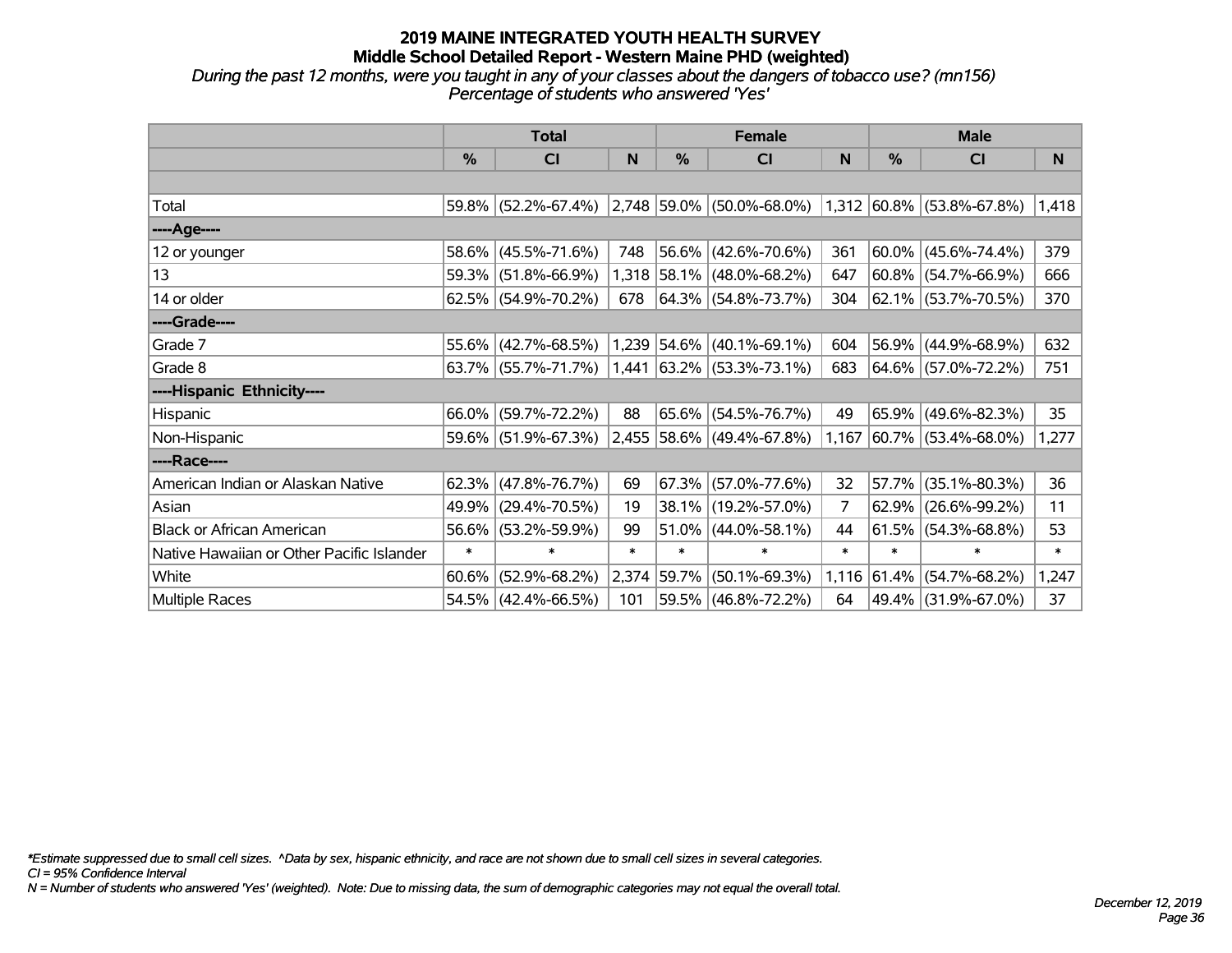*How much do you think people risk harming themselves (physically or in other ways) if they smoke one or more packs of cigarettes per day? (mn36) Percentage of students who answered 'No risk' or 'Slight risk'*

|                                           | <b>Total</b> |                        |        |               | <b>Female</b>               | <b>Male</b> |           |                             |                 |
|-------------------------------------------|--------------|------------------------|--------|---------------|-----------------------------|-------------|-----------|-----------------------------|-----------------|
|                                           | %            | <b>CI</b>              | N      | $\frac{0}{0}$ | CI                          | N           | %         | <b>CI</b>                   | N.              |
|                                           |              |                        |        |               |                             |             |           |                             |                 |
| Total                                     |              | 14.9% (13.2%-16.6%)    |        |               | 675   13.6%   (12.3%-14.8%) |             |           | 297 16.1% (13.6%-18.6%)     | 369             |
| ----Age----                               |              |                        |        |               |                             |             |           |                             |                 |
| 12 or younger                             |              | 15.7% (12.3%-19.0%)    |        |               | 200   13.6%   (10.8%-16.3%) | 90          |           | 18.0% (13.2%-22.7%)         | 109             |
| 13                                        |              | 14.0% (12.1%-15.9%)    |        |               | 304 12.7% (11.2%-14.3%)     |             |           | 137   15.1%   (12.2%-18.0%) | 163             |
| 14 or older                               |              | 15.9% (13.5%-18.3%)    |        |               | 170 15.5% (11.1%-19.9%)     | 71          |           | $ 15.9\% $ (13.0%-18.8%)    | 96              |
| ----Grade----                             |              |                        |        |               |                             |             |           |                             |                 |
| Grade 7                                   |              | 15.9% (13.3%-18.6%)    |        |               | 350 14.2% (12.1%-16.3%)     |             |           | 156 17.6% (13.7%-21.5%)     | 192             |
| Grade 8                                   |              | 13.7% (12.3%-15.1%)    |        |               | 309 12.9% (11.6%-14.1%)     |             |           | 138   14.4%   (12.2%-16.5%) | 167             |
| ----Hispanic Ethnicity----                |              |                        |        |               |                             |             |           |                             |                 |
| Hispanic                                  |              | $21.1\%$ (15.1%-27.1%) | 28     |               | 19.4% (14.2%-24.5%)         |             |           | 14 22.7% (13.3%-32.1%)      | 12              |
| Non-Hispanic                              |              | 14.6% (13.0%-16.2%)    |        |               | 591   13.5%   (12.1%-14.9%) |             |           | 265   15.6%   (13.1%-18.0%) | 321             |
| ----Race----                              |              |                        |        |               |                             |             |           |                             |                 |
| American Indian or Alaskan Native         |              | 25.8% (18.5%-33.0%)    | 27     |               | 18.7% (10.4%-27.0%)         | 8           | 31.4%     | $(20.0\% - 42.8\%)$         | 19              |
| Asian                                     | 15.1%        | $(0.0\% - 32.0\%)$     | 6      | $\ast$        | $\ast$                      | $\ast$      | $\ast$    | $\ast$                      | $\ast$          |
| <b>Black or African American</b>          |              | 17.5% (10.6%-24.4%)    | 34     | 18.5%         | $(10.3\% - 26.8\%)$         | 18          | 16.9%     | $(9.2\% - 24.6\%)$          | 17              |
| Native Hawaiian or Other Pacific Islander | $\ast$       | $\ast$                 | $\ast$ | $\ast$        | $\ast$                      | $\ast$      | $\ast$    | $\ast$                      | $\ast$          |
| White                                     |              | 14.4% (12.0%-16.8%)    | 559    | 13.1%         | $(11.2\% - 15.0\%)$         |             | 245 15.5% | $(12.4\% - 18.6\%)$         | 308             |
| <b>Multiple Races</b>                     |              | 16.5% (11.3%-21.7%)    | 27     | 16.6%         | $(8.3\% - 24.8\%)$          | 16          |           | $ 16.9\% $ (11.1%-22.6%)    | 12 <sup>2</sup> |

*\*Estimate suppressed due to small cell sizes. ^Data by sex, hispanic ethnicity, and race are not shown due to small cell sizes in several categories.*

*CI = 95% Confidence Interval*

*N = Number of students who answered 'No risk' or 'Slight risk' (weighted). Note: Due to missing data, the sum of demographic categories may not equal the overall total.*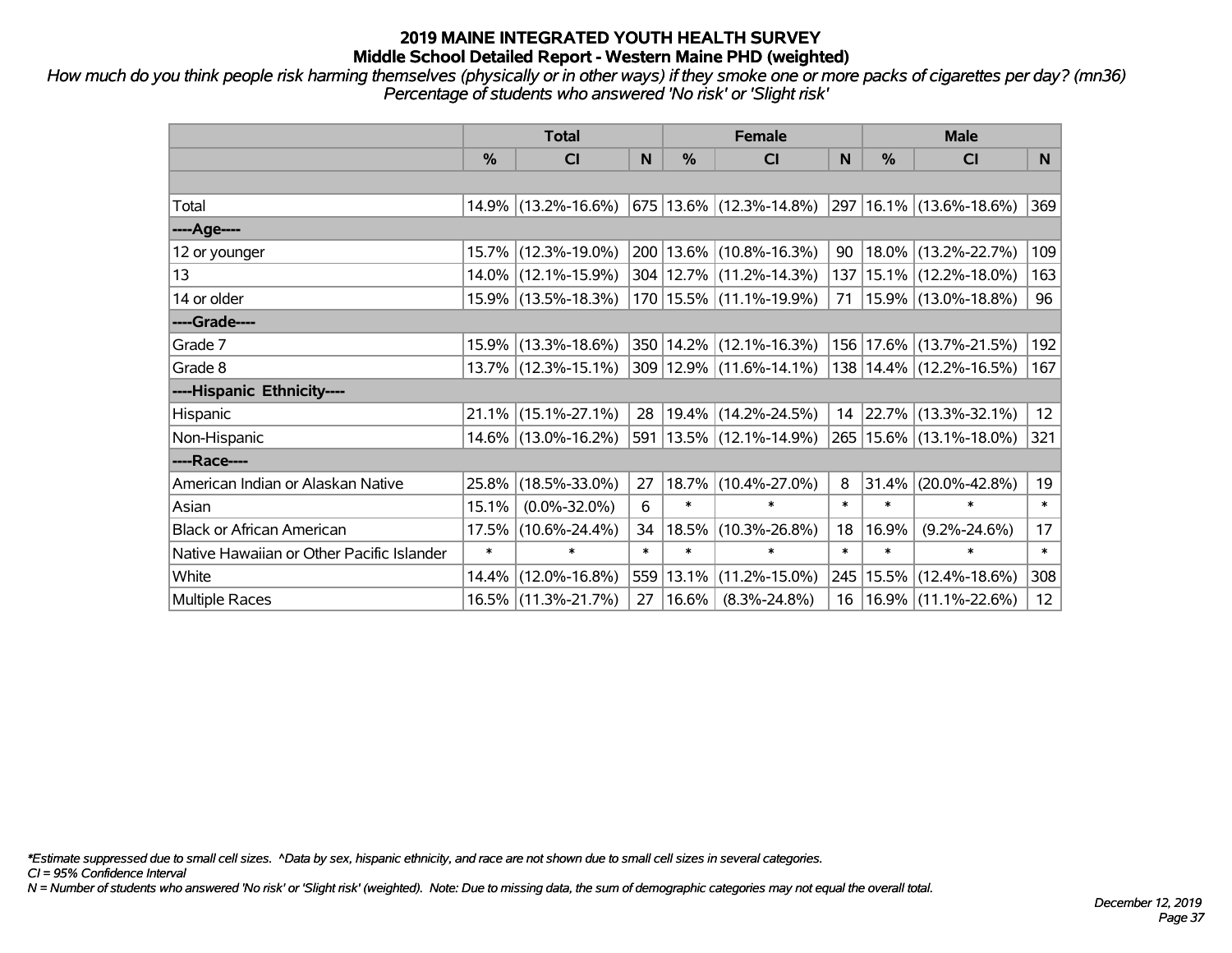#### **2019 MAINE INTEGRATED YOUTH HEALTH SURVEY Middle School Detailed Report - Western Maine PHD (weighted)** *How wrong do you think it is for someone your age to smoke cigarettes? (mn58) Percentage of students who answered 'A little bit wrong' or 'Not wrong at all'*

|                                           | <b>Total</b>  |                    |        |          | <b>Female</b>           |        |               | <b>Male</b>            |        |  |  |
|-------------------------------------------|---------------|--------------------|--------|----------|-------------------------|--------|---------------|------------------------|--------|--|--|
|                                           | $\frac{9}{6}$ | <b>CI</b>          | N      | %        | <b>CI</b>               | N      | $\frac{0}{0}$ | <b>CI</b>              | N      |  |  |
|                                           |               |                    |        |          |                         |        |               |                        |        |  |  |
| Total                                     | 6.5%          | $(5.1\% - 7.8\%)$  | 297    | 6.4%     | $(3.9\% - 8.8\%)$       | 141    | 6.4%          | $(4.8\% - 8.1\%)$      | 149    |  |  |
| ----Age----                               |               |                    |        |          |                         |        |               |                        |        |  |  |
| 12 or younger                             | 4.6%          | $(3.1\% - 6.0\%)$  | 58     | 4.6%     | $(1.5\% - 7.7\%)$       | 29     | 4.6%          | $(1.8\% - 7.5\%)$      | 29     |  |  |
| 13                                        | 6.1%          | $(4.6\% - 7.5\%)$  |        | 135 6.2% | $(3.9\% - 8.5\%)$       | 69     | 6.0%          | $(4.0\% - 8.0\%)$      | 66     |  |  |
| 14 or older                               | 9.6%          | $(6.5\% - 12.6\%)$ |        |          | $103$ 9.1% (3.9%-14.3%) | 43     |               | $ 9.1\% $ (6.2%-12.0%) | 54     |  |  |
| ----Grade----                             |               |                    |        |          |                         |        |               |                        |        |  |  |
| Grade 7                                   | 6.0%          | $(4.4\% - 7.6\%)$  |        | 134 6.4% | $(4.1\% - 8.7\%)$       | 71     | 5.4%          | $(3.7\% - 7.1\%)$      | 60     |  |  |
| Grade 8                                   | 7.0%          | $(5.3\% - 8.6\%)$  |        | 158 6.0% | $(2.7\% - 9.3\%)$       | 65     |               | $ 7.7\% $ (5.3%-10.1%) | 90     |  |  |
| ----Hispanic Ethnicity----                |               |                    |        |          |                         |        |               |                        |        |  |  |
| Hispanic                                  | 6.7%          | $(1.7\% - 11.7\%)$ | 9      | $\ast$   | $\ast$                  | $\ast$ | $\ast$        | $\ast$                 | $\ast$ |  |  |
| Non-Hispanic                              | 6.3%          | $(4.7\% - 7.9\%)$  |        | 260 6.2% | $(3.6\% - 8.8\%)$       |        | 124 6.2%      | $(4.3\% - 8.2\%)$      | 130    |  |  |
| ----Race----                              |               |                    |        |          |                         |        |               |                        |        |  |  |
| American Indian or Alaskan Native         | 7.3%          | $(1.8\% - 12.8\%)$ | 8      | $\ast$   | $\ast$                  | $\ast$ | $\ast$        | $\ast$                 | $\ast$ |  |  |
| Asian                                     | $\ast$        | $\ast$             | $\ast$ | $\ast$   | $\ast$                  | $\ast$ | $\ast$        | $\ast$                 | $\ast$ |  |  |
| <b>Black or African American</b>          | 3.5%          | $(0.0\% - 10.3\%)$ | 6      | $\ast$   | $\ast$                  | $\ast$ | $\ast$        | $\ast$                 | $\ast$ |  |  |
| Native Hawaiian or Other Pacific Islander | $\ast$        | $\ast$             | $\ast$ | $\ast$   | $\ast$                  | $\ast$ | $\ast$        | $\ast$                 | $\ast$ |  |  |
| White                                     | 6.7%          | $(5.2\% - 8.1\%)$  | 261    | 6.8%     | $(4.2\% - 9.4\%)$       | 127    | 6.3%          | $(4.6\% - 8.0\%)$      | 127    |  |  |
| <b>Multiple Races</b>                     | 5.2%          | $(1.0\% - 9.4\%)$  | 10     | $\ast$   | $\ast$                  | $\ast$ | $\ast$        | $\ast$                 | $\ast$ |  |  |

*\*Estimate suppressed due to small cell sizes. ^Data by sex, hispanic ethnicity, and race are not shown due to small cell sizes in several categories.*

*CI = 95% Confidence Interval*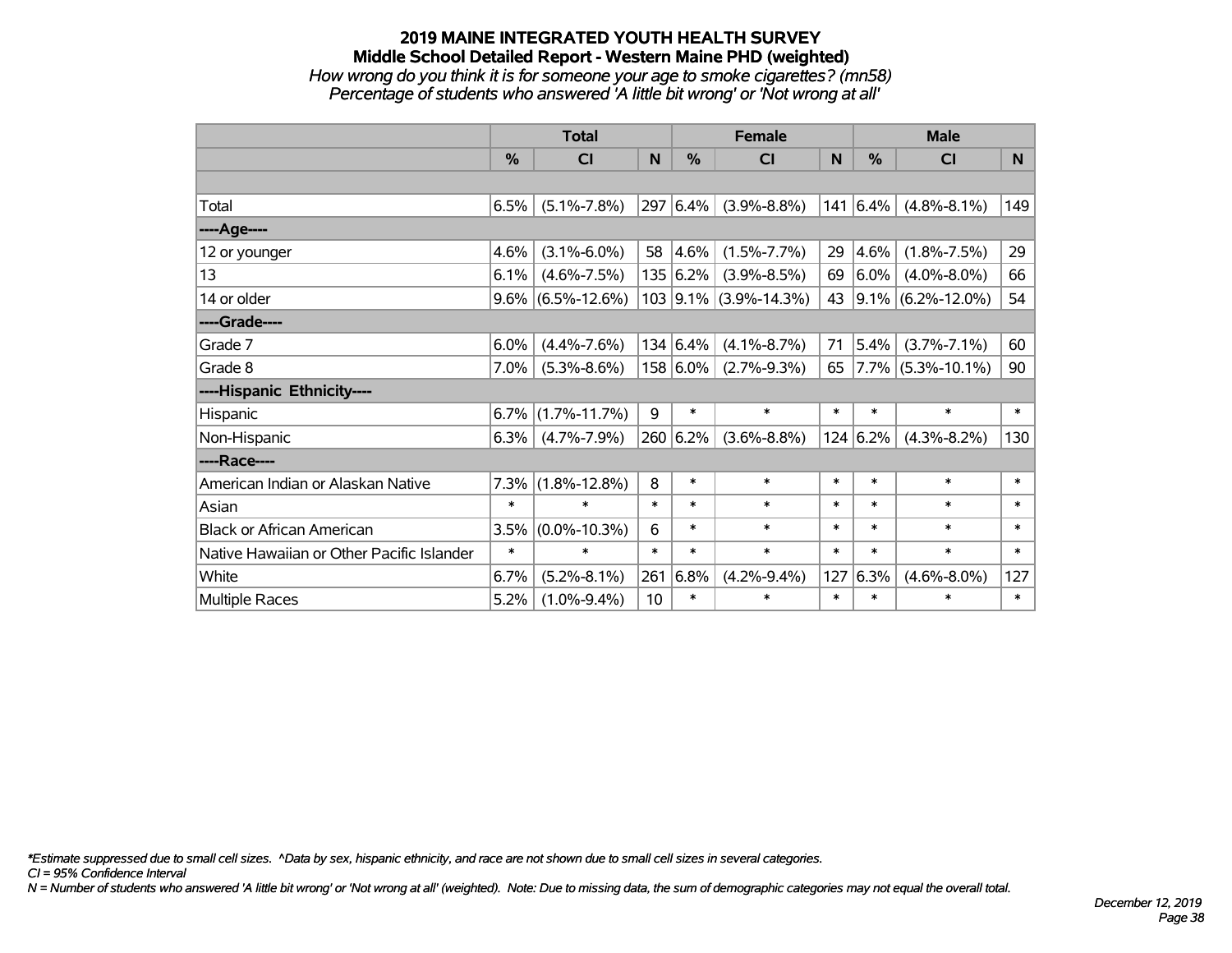#### **2019 MAINE INTEGRATED YOUTH HEALTH SURVEY Middle School Detailed Report - Western Maine PHD (weighted)** *How wrong do your parents feel it would be for you to smoke cigarettes? (mn35) Percentage of students who answered 'A little bit wrong' or 'Not wrong at all'*

|                                           | <b>Total</b> |                    |        |           | <b>Female</b>      |              |               | <b>Male</b>        |        |  |  |
|-------------------------------------------|--------------|--------------------|--------|-----------|--------------------|--------------|---------------|--------------------|--------|--|--|
|                                           | %            | <b>CI</b>          | N      | %         | <b>CI</b>          | $\mathsf{N}$ | $\frac{0}{0}$ | <b>CI</b>          | N      |  |  |
|                                           |              |                    |        |           |                    |              |               |                    |        |  |  |
| Total                                     | 4.5%         | $(3.8\% - 5.2\%)$  |        | 206 4.2%  | $(3.2\% - 5.2\%)$  | 92           | 4.7%          | $(3.9\% - 5.5\%)$  | 108    |  |  |
| ----Age----                               |              |                    |        |           |                    |              |               |                    |        |  |  |
| 12 or younger                             | 5.4%         | $(3.8\% - 7.0\%)$  | 68     | 5.2%      | $(3.4\% - 7.0\%)$  | 33           | 5.4%          | $(2.8\% - 8.1\%)$  | 34     |  |  |
| 13                                        | 3.2%         | $(2.5\% - 3.9\%)$  | 71     | $2.2\%$   | $(1.2\% - 3.2\%)$  | 24           | 4.1%          | $(3.1\% - 5.2\%)$  | 45     |  |  |
| 14 or older                               | 6.0%         | $(4.3\% - 7.7\%)$  | 64     | $7.4\%$   | $(5.2\% - 9.7\%)$  | 35           | 4.5%          | $(2.3\% - 6.7\%)$  | 26     |  |  |
| ----Grade----                             |              |                    |        |           |                    |              |               |                    |        |  |  |
| Grade 7                                   | 4.3%         | $(3.1\% - 5.5\%)$  | 94     | 4.5%      | $(3.1\% - 5.9\%)$  | 49           | 4.1%          | $(2.7\% - 5.5\%)$  | 45     |  |  |
| Grade 8                                   | 4.4%         | $(3.4\% - 5.4\%)$  | 99     | 3.5%      | $(2.1\% - 5.0\%)$  | 38           | 4.9%          | $(3.6\% - 6.2\%)$  | 56     |  |  |
| ----Hispanic Ethnicity----                |              |                    |        |           |                    |              |               |                    |        |  |  |
| Hispanic                                  | 13.8%        | $(6.6\% - 21.0\%)$ | 19     | $ 8.7\% $ | $(0.1\% - 17.4\%)$ | 6            | 17.1%         | $(6.9\% - 27.3\%)$ | 9      |  |  |
| Non-Hispanic                              | 3.9%         | $(3.0\% - 4.7\%)$  |        | 159 3.7%  | $(2.8\% - 4.6\%)$  | 73           | 3.9%          | $(2.8\% - 5.1\%)$  | 82     |  |  |
| ----Race----                              |              |                    |        |           |                    |              |               |                    |        |  |  |
| American Indian or Alaskan Native         | 7.0%         | $(0.0\% - 14.1\%)$ | 8      | $\ast$    | $\ast$             | $\ast$       | $\ast$        | $\ast$             | $\ast$ |  |  |
| Asian                                     | $\ast$       | $\ast$             | $\ast$ | $\ast$    | $\ast$             | $\ast$       | $\ast$        | $\ast$             | $\ast$ |  |  |
| <b>Black or African American</b>          | 3.5%         | $(1.3\% - 5.7\%)$  | 6      | $\ast$    | $\ast$             | $\ast$       | $\ast$        | $\ast$             | $\ast$ |  |  |
| Native Hawaiian or Other Pacific Islander | $\ast$       | $\ast$             | $\ast$ | $\ast$    | $\ast$             | $\ast$       | $\ast$        | $\ast$             | $\ast$ |  |  |
| White                                     | 4.2%         | $(3.4\% - 4.9\%)$  | 161    | 3.5%      | $(2.4\% - 4.6\%)$  | 64           | 4.6%          | $(3.7\% - 5.4\%)$  | 92     |  |  |
| <b>Multiple Races</b>                     | 6.9%         | $(2.7\% - 11.1\%)$ | 13     | $\ast$    | $\ast$             | $\ast$       | $\ast$        | $\ast$             | $\ast$ |  |  |

*\*Estimate suppressed due to small cell sizes. ^Data by sex, hispanic ethnicity, and race are not shown due to small cell sizes in several categories.*

*CI = 95% Confidence Interval*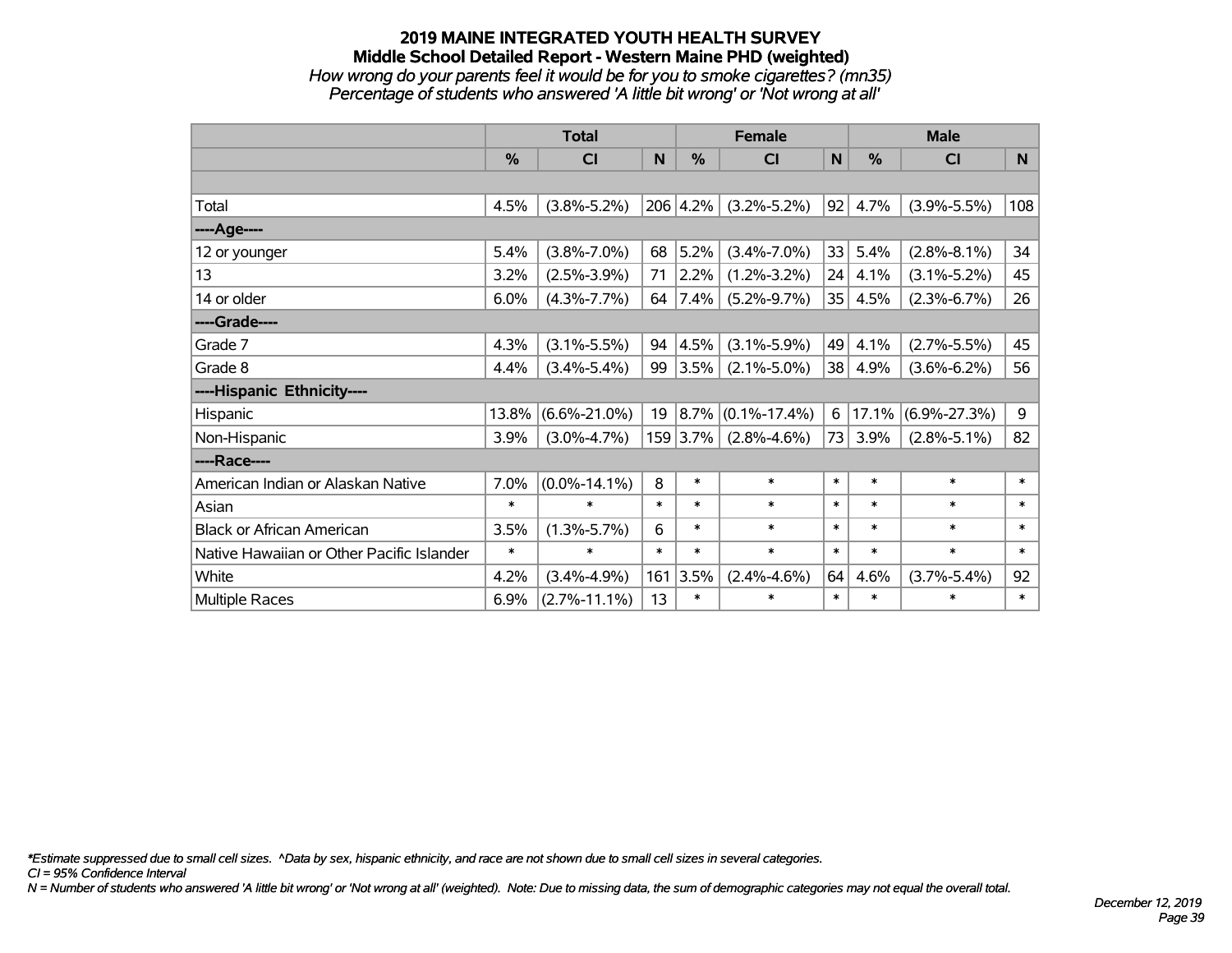#### **2019 MAINE INTEGRATED YOUTH HEALTH SURVEY Middle School Detailed Report - Western Maine PHD (weighted)** *How wrong do your friends feel it would be for you to smoke cigarettes? (mn172) Percentage of students who answered 'A little bit wrong' or 'Not wrong at all'*

|                                           | <b>Total</b>  |                     |        | <b>Female</b> | <b>Male</b>                 |              |        |                             |        |
|-------------------------------------------|---------------|---------------------|--------|---------------|-----------------------------|--------------|--------|-----------------------------|--------|
|                                           | $\frac{0}{0}$ | <b>CI</b>           | N      | %             | <b>CI</b>                   | <sub>N</sub> | %      | <b>CI</b>                   | N      |
|                                           |               |                     |        |               |                             |              |        |                             |        |
| Total                                     |               | 17.4% (15.5%-19.3%) |        |               | 788 14.7% (12.6%-16.8%)     |              |        | 324 19.9% (17.5%-22.2%)     | 453    |
| ----Age----                               |               |                     |        |               |                             |              |        |                             |        |
| 12 or younger                             | $13.6\%$      | $(10.6\% - 16.6\%)$ |        | 170 10.3%     | $(7.4\% - 13.1\%)$          | 65           | 16.9%  | $(12.0\% - 21.8\%)$         | 104    |
| 13                                        |               | 16.8% (14.6%-19.0%) |        |               | 368 14.0% (11.1%-16.8%)     |              |        | 154   19.4%   (16.4%-22.5%) | 210    |
| 14 or older                               |               | 23.3% (18.7%-27.8%) |        |               | 248 22.5% (17.9%-27.1%)     |              |        | 106 24.0% (19.0%-29.0%)     | 139    |
| ----Grade----                             |               |                     |        |               |                             |              |        |                             |        |
| Grade 7                                   | $13.4\%$      | $(11.3\% - 15.6\%)$ |        | 295 10.8%     | $(8.3\% - 13.3\%)$          | 119          | 15.7%  | $(12.1\% - 19.4\%)$         | 171    |
| Grade 8                                   |               | 21.1% (17.8%-24.4%) |        |               | 471   18.8%   (14.9%-22.7%) |              |        | 203 23.3% (19.6%-27.0%)     | 265    |
| ----Hispanic Ethnicity----                |               |                     |        |               |                             |              |        |                             |        |
| Hispanic                                  |               | 22.6% (12.7%-32.6%) | 31     | $ 18.9\% $    | $(5.6\% - 32.3\%)$          | 14           | 26.2%  | $(10.3\% - 42.1\%)$         | 14     |
| Non-Hispanic                              |               | 17.3% (15.5%-19.0%) |        |               | 703 14.5% (12.6%-16.4%)     |              |        | 288 19.8% (17.5%-22.1%)     | 409    |
| ----Race----                              |               |                     |        |               |                             |              |        |                             |        |
| American Indian or Alaskan Native         | 26.3%         | $(16.8\% - 35.9\%)$ | 29     | 16.4%         | $(5.3\% - 27.5\%)$          | 8            | 34.0%  | $(20.8\% - 47.2\%)$         | 22     |
| Asian                                     | 22.0%         | $(6.9\% - 37.0\%)$  | 9      | $\ast$        | $\ast$                      | $\ast$       | $\ast$ | $\ast$                      | $\ast$ |
| <b>Black or African American</b>          | 16.4%         | $(12.0\% - 20.8\%)$ | 28     | 11.6%         | $(4.1\% - 19.0\%)$          | 9            | 21.8%  | $(9.3\% - 34.3\%)$          | 18     |
| Native Hawaiian or Other Pacific Islander | $\ast$        | $\ast$              | $\ast$ | $\ast$        | $\ast$                      | $\ast$       | $\ast$ | $\ast$                      | $\ast$ |
| White                                     | 16.9%         | $(14.9\% - 18.8\%)$ |        | 652 14.4%     | $(12.3\% - 16.6\%)$         | 268          | 19.1%  | $(16.3\% - 21.9\%)$         | 379    |
| Multiple Races                            |               | 18.9% (10.4%-27.4%) | 35     | $ 19.3\% $    | $(8.7\% - 29.8\%)$          | 21           | 19.2%  | $(8.0\% - 30.5\%)$          | 14     |

*\*Estimate suppressed due to small cell sizes. ^Data by sex, hispanic ethnicity, and race are not shown due to small cell sizes in several categories.*

*CI = 95% Confidence Interval*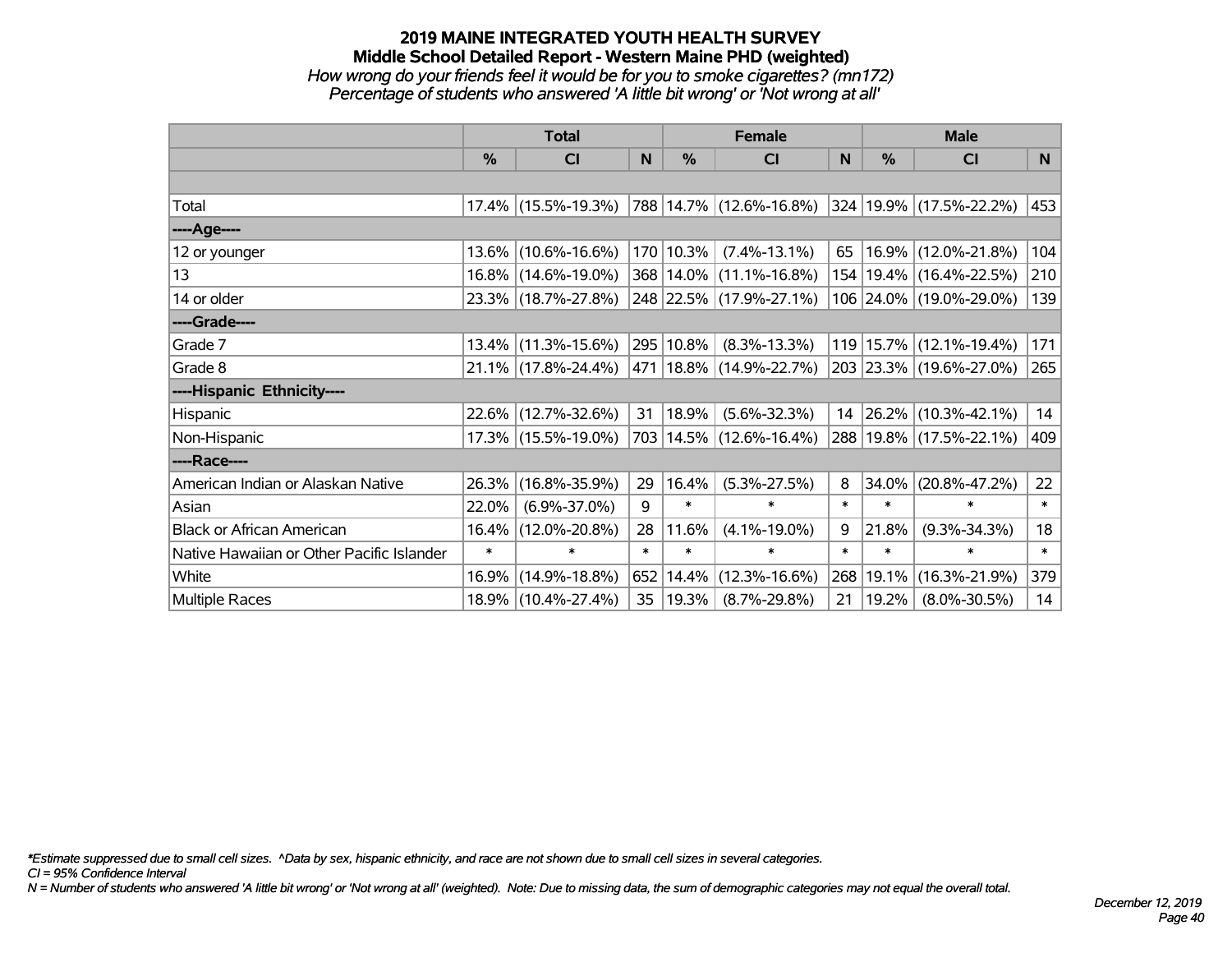## **2019 MAINE INTEGRATED YOUTH HEALTH SURVEY Middle School Detailed Report - Western Maine PHD (weighted)** *Have you ever used an electronic vapor product? (mn173)*

|                                           |        | <b>Total</b>        |        |               | <b>Female</b>            |        | <b>Male</b>   |                             |           |  |
|-------------------------------------------|--------|---------------------|--------|---------------|--------------------------|--------|---------------|-----------------------------|-----------|--|
|                                           | %      | <b>CI</b>           | N      | $\frac{9}{6}$ | CI                       | N      | $\frac{0}{0}$ | CI                          | ${\sf N}$ |  |
|                                           |        |                     |        |               |                          |        |               |                             |           |  |
| Total                                     |        | 18.5% (16.7%-20.3%) |        |               | 829 18.4% (15.7%-21.0%)  |        |               | 400 18.3% (15.6%-21.0%)     | 416       |  |
| ----Age----                               |        |                     |        |               |                          |        |               |                             |           |  |
| 12 or younger                             |        | 14.6% (10.8%-18.3%) |        | 181   13.9%   | $(9.1\% - 18.6\%)$       | 86     | 15.2%         | $(9.3\% - 21.1\%)$          | 94        |  |
| 13                                        |        | 17.5% (14.7%-20.4%) |        |               | 380 17.1% (12.1%-22.1%)  |        |               | 186   17.6%   (14.0%-21.3%) | 189       |  |
| 14 or older                               |        | 25.1% (20.0%-30.2%) |        |               | 266 27.2% (21.5%-32.9%)  |        |               | 127 23.0% (17.0%-29.0%)     | 133       |  |
| ----Grade----                             |        |                     |        |               |                          |        |               |                             |           |  |
| Grade 7                                   |        | 16.1% (13.3%-19.0%) |        |               | 350 16.2% (13.1%-19.4%)  |        |               | 175   15.8%   (11.5%-20.0%) | 170       |  |
| Grade 8                                   |        | 20.6% (17.7%-23.4%) |        |               | 455 20.1% (15.7%-24.5%)  |        |               | 215 20.7% (16.4%-25.0%)     | 234       |  |
| ----Hispanic Ethnicity----                |        |                     |        |               |                          |        |               |                             |           |  |
| Hispanic                                  |        | 30.2% (19.5%-40.9%) | 40     |               | $ 24.6\% $ (12.9%-36.4%) | 18     |               | $ 35.4\% $ (18.1%-52.7%)    | 19        |  |
| Non-Hispanic                              |        | 18.7% (16.9%-20.5%) |        |               | 752 18.4% (15.7%-21.1%)  |        |               | 359   18.7%   (16.1%-21.3%) | 384       |  |
| ----Race----                              |        |                     |        |               |                          |        |               |                             |           |  |
| American Indian or Alaskan Native         | 35.3%  | $(25.7\% - 44.9\%)$ | 39     | 46.0%         | $(33.8\% - 58.1\%)$      | 21     |               | 28.1% (12.9%-43.2%)         | 18        |  |
| Asian                                     | 16.0%  | $(4.2\% - 27.7\%)$  | 6      | $\ast$        | $\ast$                   | $\ast$ | $\ast$        | $\ast$                      | $\ast$    |  |
| <b>Black or African American</b>          | 17.5%  | $(8.1\% - 26.9\%)$  | 30     | 16.1%         | $(4.3\% - 28.0\%)$       | 13     | 16.5%         | $(6.4\% - 26.7\%)$          | 14        |  |
| Native Hawaiian or Other Pacific Islander | $\ast$ | $\ast$              | $\ast$ | $\ast$        | $\ast$                   | $\ast$ | $\ast$        | $\ast$                      | $\ast$    |  |
| White                                     | 17.4%  | $(15.4\% - 19.3\%)$ | 667    | 17.1%         | $(14.1\% - 20.0\%)$      | 313    |               | $17.4\%$ (14.4%-20.5%)      | 347       |  |
| <b>Multiple Races</b>                     |        | 27.1% (20.2%-34.1%) | 49     |               | $ 26.0\% $ (17.6%-34.4%) | 28     |               | $ 30.0\% $ (15.0%-44.9%)    | 21        |  |

*Percentage of students who answered 'Yes'*

*\*Estimate suppressed due to small cell sizes. ^Data by sex, hispanic ethnicity, and race are not shown due to small cell sizes in several categories.*

*CI = 95% Confidence Interval*

*N = Number of students who answered 'Yes' (weighted). Note: Due to missing data, the sum of demographic categories may not equal the overall total.*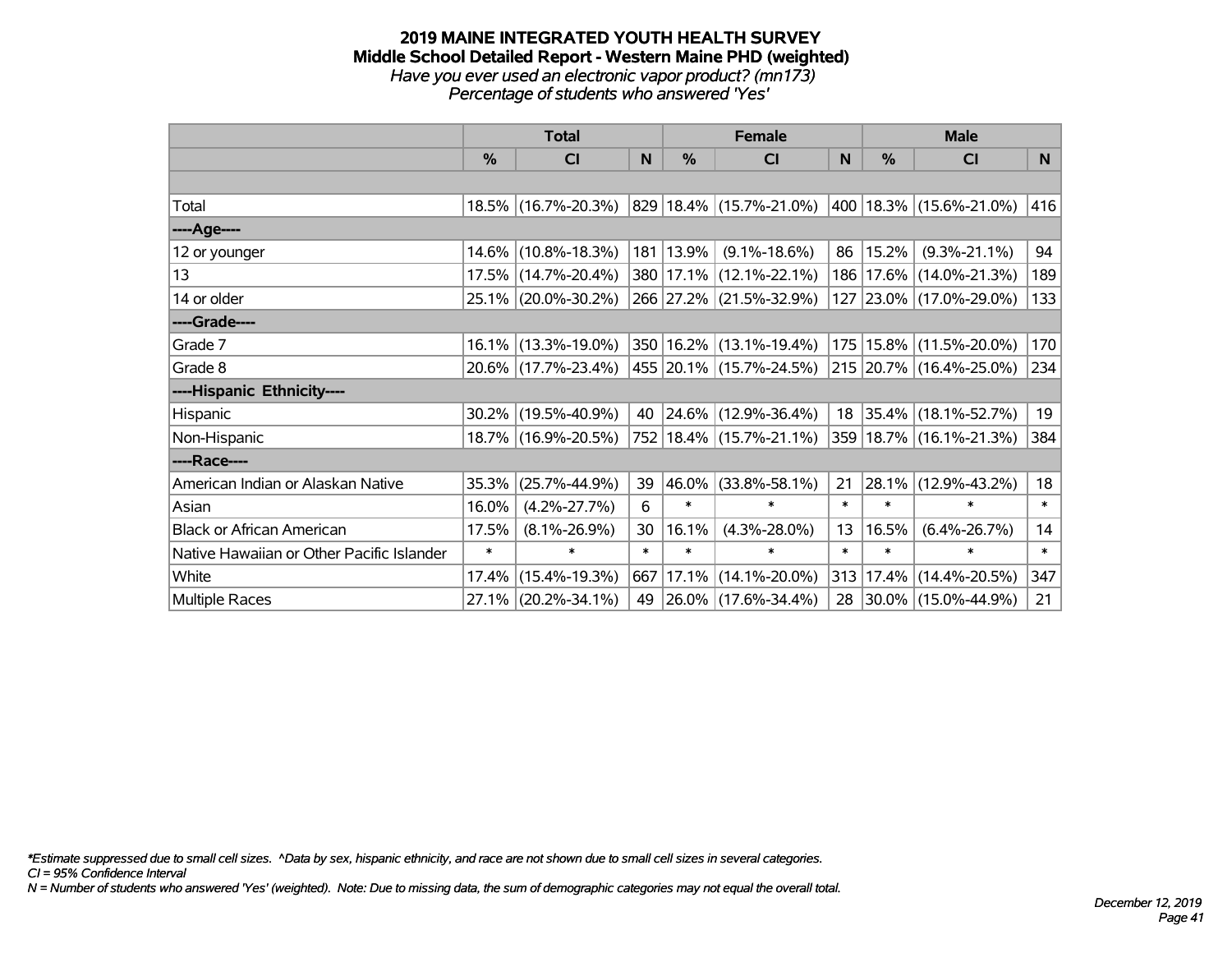### **2019 MAINE INTEGRATED YOUTH HEALTH SURVEY Middle School Detailed Report - Western Maine PHD (weighted)** *During the past 30 days, on how many days did you use an electronic vapor product? (mn174)*

*Percentage of students who answered at least 1 day*

|                                           | <b>Total</b>  |                    |        |        | <b>Female</b>         |        | <b>Male</b>   |                    |              |  |
|-------------------------------------------|---------------|--------------------|--------|--------|-----------------------|--------|---------------|--------------------|--------------|--|
|                                           | $\frac{0}{0}$ | <b>CI</b>          | N      | %      | <b>CI</b>             | N      | $\frac{0}{0}$ | <b>CI</b>          | <b>N</b>     |  |
|                                           |               |                    |        |        |                       |        |               |                    |              |  |
| Total                                     | 8.2%          | $(6.4\% - 9.9\%)$  | 368    | 9.3%   | $(7.7\% - 10.9\%)$    | 203    | 7.1%          | $(4.4\% - 9.7\%)$  | 161          |  |
| ----Age----                               |               |                    |        |        |                       |        |               |                    |              |  |
| 12 or younger                             | 7.2%          | $(4.5\% - 9.8\%)$  | 90     | 7.4%   | $(4.4\% - 10.3\%)$    | 46     | 7.1%          | $(3.4\% - 10.7\%)$ | 44           |  |
| 13                                        | 7.5%          | $(5.4\% - 9.6\%)$  | 162    | 8.6%   | $(6.2\% - 11.1\%)$    | 94     | 6.2%          | $(2.6\% - 9.8\%)$  | 66           |  |
| 14 or older                               | $10.8\%$      | $(7.5\% - 14.2\%)$ | 117    |        | $13.3\%$ (9.5%-17.0%) | 63     | 8.7%          | $(4.8\% - 12.6\%)$ | 51           |  |
| ----Grade----                             |               |                    |        |        |                       |        |               |                    |              |  |
| Grade 7                                   | 7.0%          | $(5.1\% - 8.8\%)$  | 151    | 7.3%   | $(5.5\% - 9.1\%)$     | 79     | 6.6%          | $(3.8\% - 9.4\%)$  | 72           |  |
| Grade 8                                   | 9.2%          | $(6.8\% - 11.7\%)$ | 206    |        | $10.8\%$ (8.2%-13.4%) | 115    | 7.7%          | $(4.2\% - 11.2\%)$ | 88           |  |
| ----Hispanic Ethnicity----                |               |                    |        |        |                       |        |               |                    |              |  |
| Hispanic                                  | 16.2%         | $(8.3\% - 24.2\%)$ | 22     | 10.3%  | $(2.1\% - 18.6\%)$    | 8      | 22.9%         | $(8.8\% - 37.0\%)$ | 13           |  |
| Non-Hispanic                              | 8.0%          | $(6.1\% - 9.9\%)$  | 324    | 9.4%   | $(7.5\% - 11.3\%)$    | 185    | 6.6%          | $(4.0\% - 9.2\%)$  | 137          |  |
| ----Race----                              |               |                    |        |        |                       |        |               |                    |              |  |
| American Indian or Alaskan Native         | 14.6%         | $(4.5\% - 24.6\%)$ | 16     | 16.5%  | $(9.0\% - 24.1\%)$    | 8      | 13.4%         | $(0.0\% - 30.0\%)$ | 9            |  |
| Asian                                     | $\ast$        | $\ast$             | $\ast$ | $\ast$ | $\ast$                | $\ast$ | $\ast$        | $\ast$             | $\ast$       |  |
| <b>Black or African American</b>          | 4.7%          | $(0.1\% - 9.4\%)$  | 8      | $\ast$ | $\ast$                | $\ast$ | $\ast$        | $\ast$             | $\ast$       |  |
| Native Hawaiian or Other Pacific Islander | $\ast$        | $\ast$             | $\ast$ | $\ast$ | $\ast$                | $\ast$ | $\ast$        | $\ast$             | $\pmb{\ast}$ |  |
| White                                     | 8.0%          | $(6.1\% - 9.9\%)$  | 308    | 9.1%   | $(7.2\% - 11.1\%)$    | 168    | 6.8%          | $(4.1\% - 9.4\%)$  | 136          |  |
| <b>Multiple Races</b>                     | 7.5%          | $(2.1\% - 12.9\%)$ | 14     | $\ast$ | $\ast$                | $\ast$ | $\ast$        | $\ast$             | $\ast$       |  |

*\*Estimate suppressed due to small cell sizes. ^Data by sex, hispanic ethnicity, and race are not shown due to small cell sizes in several categories.*

*CI = 95% Confidence Interval*

*N = Number of students who answered at least 1 day (weighted). Note: Due to missing data, the sum of demographic categories may not equal the overall total.*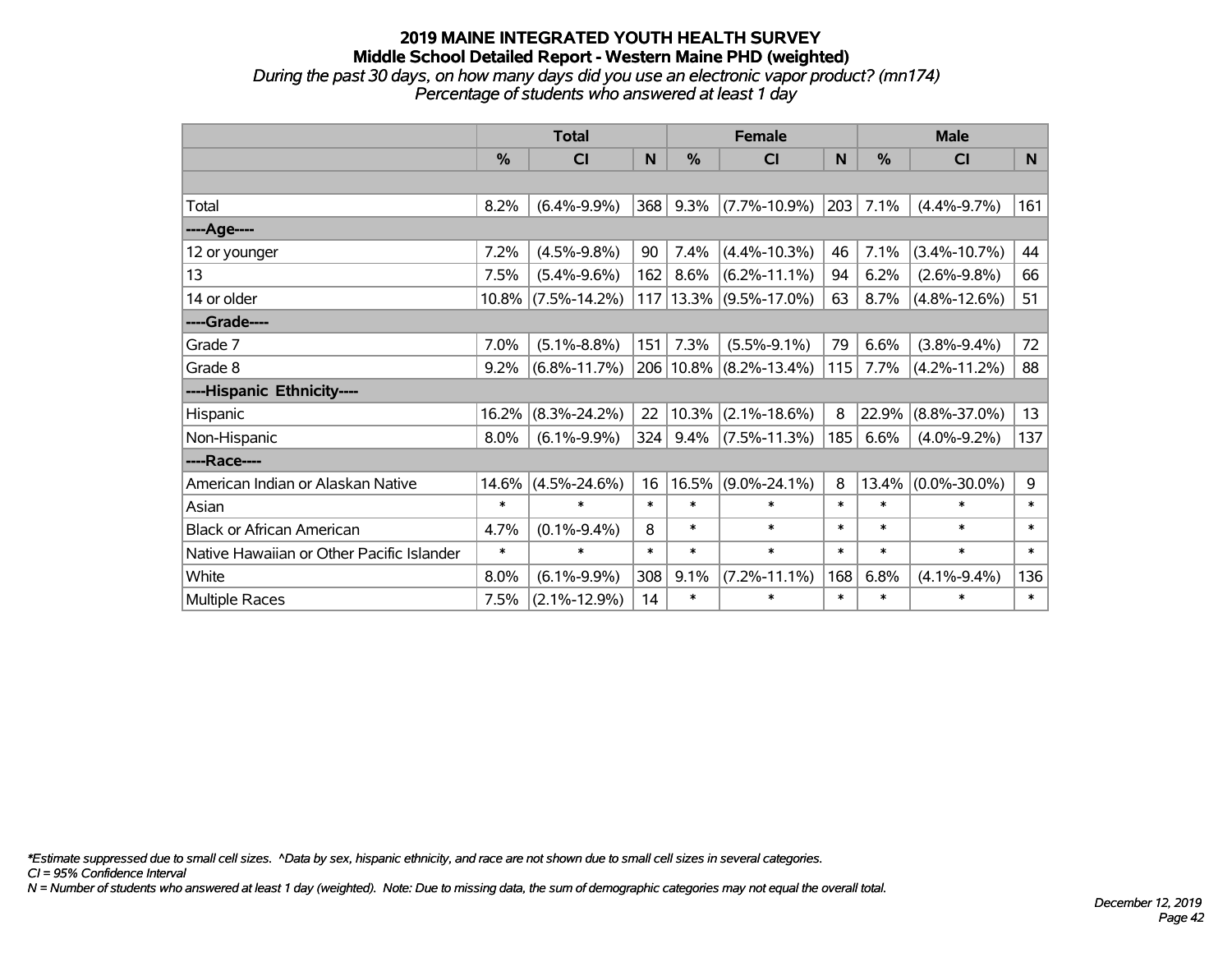*The last time you used an electronic vapor product, what was in the vapor you inhaled? (mn182) Percentage of students who answered 'Nicotine'*

|                                           | <b>Total</b> |                        |                 | <b>Female</b> |                         |        | <b>Male</b> |                            |        |  |
|-------------------------------------------|--------------|------------------------|-----------------|---------------|-------------------------|--------|-------------|----------------------------|--------|--|
|                                           | %            | <b>CI</b>              | N               | $\frac{0}{0}$ | <b>CI</b>               | N      | %           | <b>CI</b>                  | N      |  |
|                                           |              |                        |                 |               |                         |        |             |                            |        |  |
| Total                                     |              | 25.8% (20.6%-31.1%)    |                 |               | 181 27.1% (19.7%-34.6%) |        |             | $93 24.2\% $ (15.8%-32.6%) | 84     |  |
| ----Age----                               |              |                        |                 |               |                         |        |             |                            |        |  |
| 12 or younger                             | 21.1%        | $(12.3\% - 29.8\%)$    | 30              | 32.4%         | $(15.0\% - 49.9\%)$     | 22     | 8.8%        | $(0.0\% - 18.5\%)$         | 6      |  |
| 13                                        | 23.9%        | $(17.1\% - 30.7\%)$    | 79              |               | 21.1% (11.0%-31.3%)     |        |             | 35 25.7% (15.9%-35.6%)     | 41     |  |
| 14 or older                               |              | $31.7\%$ (23.4%-39.9%) | 72              |               | 33.2% (20.0%-46.4%)     |        |             | 35 31.8% (19.7%-43.9%)     | 36     |  |
| ----Grade----                             |              |                        |                 |               |                         |        |             |                            |        |  |
| Grade 7                                   | 22.3%        | $(15.0\% - 29.6\%)$    | 62              | 24.2%         | $(12.5\% - 35.9\%)$     |        | 34 20.8%    | $(5.9\% - 35.7\%)$         | 27     |  |
| Grade 8                                   |              | 28.5% (19.3%-37.7%)    |                 |               | 115 30.3% (20.9%-39.8%) |        |             | 59 27.2% (15.5%-38.8%)     | 56     |  |
| ----Hispanic Ethnicity----                |              |                        |                 |               |                         |        |             |                            |        |  |
| Hispanic                                  | 16.9%        | $(6.6\% - 27.1\%)$     | 6               | $\ast$        | $\ast$                  | $\ast$ | $\ast$      | $\ast$                     | $\ast$ |  |
| Non-Hispanic                              | 26.0%        | $(20.3\% - 31.7\%)$    |                 |               | 167 27.6% (19.5%-35.8%) |        | 87 24.9%    | $(16.1\% - 33.7\%)$        | 80     |  |
| ----Race----                              |              |                        |                 |               |                         |        |             |                            |        |  |
| American Indian or Alaskan Native         | 35.5%        | $(13.8\% - 57.3\%)$    | 10 <sup>1</sup> | $\ast$        | $\ast$                  | $\ast$ | $\ast$      | $\ast$                     | $\ast$ |  |
| Asian                                     | $\ast$       | $\ast$                 | $\ast$          | $\ast$        | $\ast$                  | $\ast$ | $\ast$      | $\ast$                     | $\ast$ |  |
| <b>Black or African American</b>          | $\ast$       | $\ast$                 | $\ast$          | $\ast$        | $\ast$                  | $\ast$ | $\ast$      | $\ast$                     | $\ast$ |  |
| Native Hawaiian or Other Pacific Islander | $\ast$       | $\ast$                 | $\ast$          | $\ast$        | $\ast$                  | $\ast$ | $\ast$      | $\ast$                     | $\ast$ |  |
| White                                     | 26.0%        | $(19.9\% - 32.2\%)$    |                 | 148 30.5%     | $(21.1\% - 39.9\%)$     |        | 83 22.4%    | $(12.2\% - 32.7\%)$        | 65     |  |
| Multiple Races                            | $\ast$       | $\ast$                 | $\ast$          | $\ast$        | $\ast$                  | $\ast$ | $\ast$      | $\ast$                     | $\ast$ |  |

*\*Estimate suppressed due to small cell sizes. ^Data by sex, hispanic ethnicity, and race are not shown due to small cell sizes in several categories.*

*CI = 95% Confidence Interval*

*N = Number of students who answered 'Nicotine' (weighted). Note: Due to missing data, the sum of demographic categories may not equal the overall total.*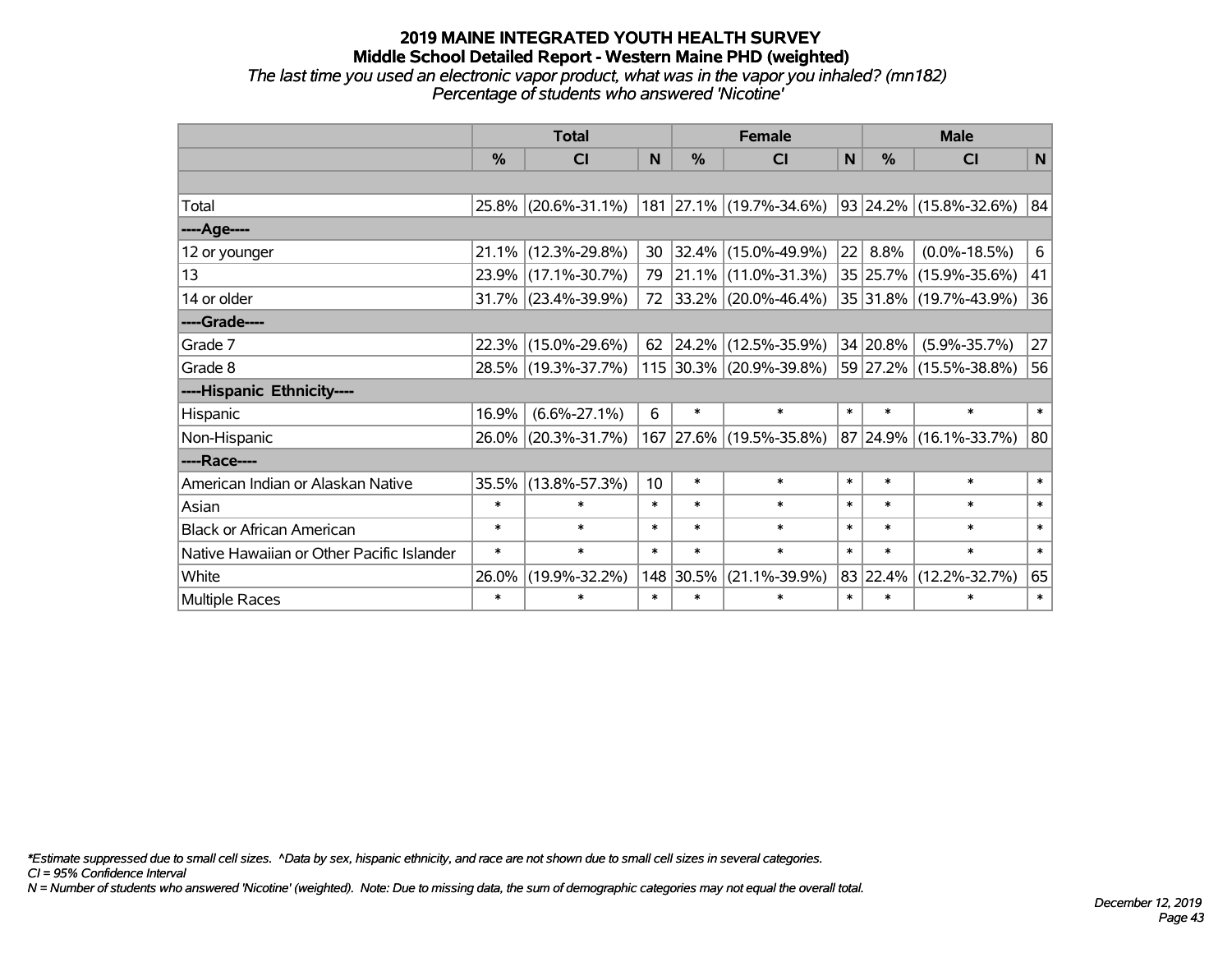*The last time you used an electronic vapor product, what was in the vapor you inhaled? (mn182\_2) Percentage of students who answered 'Marijuana or Hash Oil'*

|                                           | <b>Total</b> |                       |        |               | <b>Female</b>         |        | <b>Male</b> |                     |             |  |
|-------------------------------------------|--------------|-----------------------|--------|---------------|-----------------------|--------|-------------|---------------------|-------------|--|
|                                           | %            | <b>CI</b>             | N      | $\frac{0}{0}$ | <b>CI</b>             | N      | %           | <b>CI</b>           | $\mathbf N$ |  |
|                                           |              |                       |        |               |                       |        |             |                     |             |  |
| Total                                     |              | $11.5\%$ (9.2%-13.8%) | 80     | 8.6%          | $(4.5\% - 12.7\%)$    |        | 29 14.8%    | $(9.5\% - 20.0\%)$  | 51          |  |
| ----Age----                               |              |                       |        |               |                       |        |             |                     |             |  |
| 12 or younger                             | 15.7%        | $(7.3\% - 24.1\%)$    |        | 22 11.0%      | $(0.0\% - 24.5\%)$    | 8      | 20.5%       | $(0.0\% - 42.5\%)$  | 15          |  |
| 13                                        | 8.6%         | $(4.5\% - 12.7\%)$    |        |               | 28 11.0% (3.8%-18.1%) | 18     | 6.4%        | $(0.1\% - 12.6\%)$  | 10          |  |
| 14 or older                               |              | $13.0\%$ (7.5%-18.6%) | 30     | $\ast$        | *                     | $\ast$ | $\ast$      | $\ast$              | $\ast$      |  |
| ----Grade----                             |              |                       |        |               |                       |        |             |                     |             |  |
| Grade 7                                   | 11.6%        | $(6.5\% - 16.7\%)$    |        | 32 10.1%      | $(0.6\% - 19.5\%)$    |        | 14 13.5%    | $(1.9\% - 25.0\%)$  | 18          |  |
| Grade 8                                   |              | $12.0\%$ (7.0%-16.9%) |        | 48 7.8%       | $(2.1\% - 13.6\%)$    |        | 15 16.0%    | $(8.4\% - 23.6\%)$  | 33          |  |
| ----Hispanic Ethnicity----                |              |                       |        |               |                       |        |             |                     |             |  |
| Hispanic                                  | 22.0%        | $(6.5\% - 37.4\%)$    | 8      | $\ast$        | $\ast$                | $\ast$ | $\ast$      | $\ast$              | $\ast$      |  |
| Non-Hispanic                              |              | $11.3\%$ (8.7%-13.8%) | 72     | 7.9%          | $(3.5\% - 12.3\%)$    |        | 25 14.8%    | $(8.5\% - 21.0\%)$  | 48          |  |
| ----Race----                              |              |                       |        |               |                       |        |             |                     |             |  |
| American Indian or Alaskan Native         | $\ast$       | $\ast$                | $\ast$ | $\ast$        | $\ast$                | $\ast$ | $\ast$      | $\ast$              | $\ast$      |  |
| Asian                                     | $\ast$       | $\ast$                | $\ast$ | $\ast$        | $\ast$                | $\ast$ | $\ast$      | $\ast$              | $\ast$      |  |
| <b>Black or African American</b>          | $\ast$       | $\ast$                | $\ast$ | $\ast$        | $\ast$                | $\ast$ | $\ast$      | $\ast$              | $\ast$      |  |
| Native Hawaiian or Other Pacific Islander | $\ast$       | $\ast$                | $\ast$ | $\ast$        | $\ast$                | $\ast$ | $\ast$      | $\ast$              | $\ast$      |  |
| White                                     | 12.0%        | $(9.1\% - 14.9\%)$    | 68     | 7.4%          | $(3.4\% - 11.4\%)$    |        | 20 16.7%    | $(11.1\% - 22.2\%)$ | 48          |  |
| <b>Multiple Races</b>                     | $\ast$       | $\ast$                | $\ast$ | $\ast$        | $\ast$                | $\ast$ | $\ast$      | $\ast$              | $\ast$      |  |

*\*Estimate suppressed due to small cell sizes. ^Data by sex, hispanic ethnicity, and race are not shown due to small cell sizes in several categories.*

*CI = 95% Confidence Interval*

*N = Number of students who answered 'Marijuana or Hash Oil' (weighted). Note: Due to missing data, the sum of demographic categories may not equal the overall total.*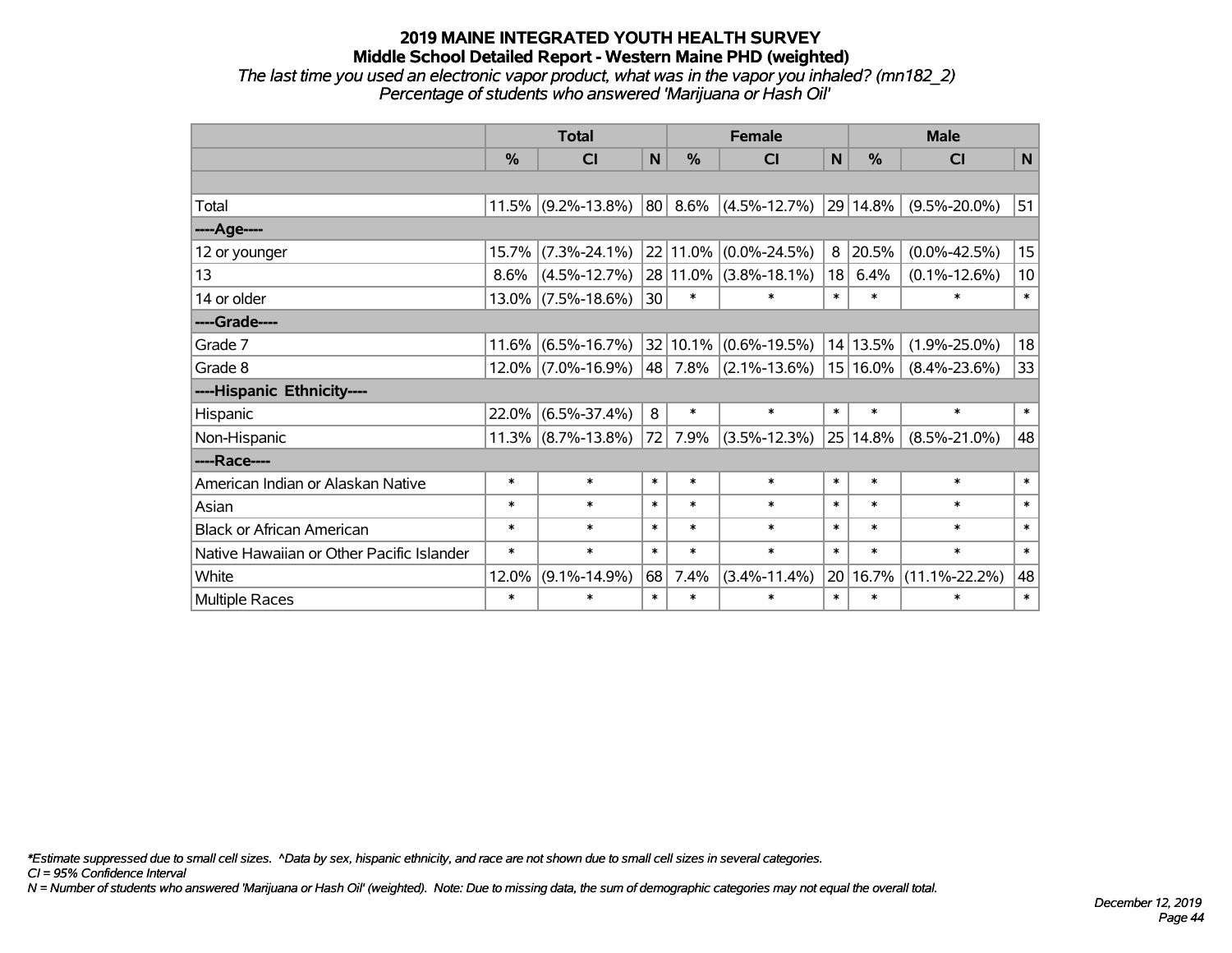*Percentage of students who are susceptible to cigarette use (among all students including those who have tried cigarettes or are current cigarette users) (mntobsus)*

|                                           | <b>Total</b> |                        |        |          | <b>Female</b>               | <b>Male</b> |           |                          |        |
|-------------------------------------------|--------------|------------------------|--------|----------|-----------------------------|-------------|-----------|--------------------------|--------|
|                                           | %            | C <sub>l</sub>         | N      | $\%$     | C <sub>l</sub>              | N           | %         | <b>CI</b>                | N.     |
|                                           |              |                        |        |          |                             |             |           |                          |        |
| Total                                     |              | 28.7% (24.6%-32.8%)    |        |          | $1,294$ 28.7% (23.5%-33.9%) |             | 629 28.2% | $(23.7\% - 32.6\%)$      | 642    |
| ----Age----                               |              |                        |        |          |                             |             |           |                          |        |
| 12 or younger                             | 25.8%        | $(22.2\% - 29.4\%)$    | 324    |          | 27.4% (22.9%-31.9%)         |             | 172 24.4% | $(19.8\% - 29.0\%)$      | 150    |
| 13                                        |              | 26.7% (21.5%-31.9%)    | 584    |          | 26.4% (19.4%-33.3%)         |             | 291 26.6% | $(20.9\% - 32.2\%)$      | 286    |
| 14 or older                               |              | 36.2% (30.1%-42.3%)    | 384    |          | $ 35.9\% $ (27.0%-44.9%)    |             |           | 166 35.4% (28.7%-42.0%)  | 206    |
| ----Grade----                             |              |                        |        |          |                             |             |           |                          |        |
| Grade 7                                   | 26.0%        | $(22.7\% - 29.2\%)$    | 568    | $26.0\%$ | $(21.1\% - 30.9\%)$         |             | 285 25.3% | $(21.6\% - 28.9\%)$      | 274    |
| Grade 8                                   |              | $31.0\%$ (25.4%-36.6%) | 688    |          | $ 31.4\% $ (24.3%-38.5%)    |             |           | 334 30.3% (24.4%-36.1%)  | 344    |
| ----Hispanic Ethnicity----                |              |                        |        |          |                             |             |           |                          |        |
| Hispanic                                  | 36.0%        | $(25.8\% - 46.1\%)$    | 49     | 26.6%    | $(9.4\% - 43.7\%)$          | 20          | 44.0%     | $(31.5\% - 56.6\%)$      | 23     |
| Non-Hispanic                              |              | 28.7% (24.4%-33.0%)    |        |          | $1,164$ 28.8% (23.2%-34.3%) |             |           | 566 28.5% (24.0%-32.9%)  | 588    |
| ----Race----                              |              |                        |        |          |                             |             |           |                          |        |
| American Indian or Alaskan Native         | 39.6%        | $(26.7\% - 52.4\%)$    | 44     | 36.9%    | $(18.3\% - 55.4\%)$         | 18          | 40.5%     | $(24.0\% - 57.0\%)$      | 26     |
| Asian                                     | 38.0%        | $(15.2\% - 60.7\%)$    | 14     | $\ast$   | $\ast$                      | $\ast$      | $\ast$    | $\ast$                   | $\ast$ |
| <b>Black or African American</b>          | 21.0%        | $(13.3\% - 28.8\%)$    | 36     | 20.3%    | $(13.3\% - 27.3\%)$         | 17          | 21.3%     | $(8.4\% - 34.3\%)$       | 18     |
| Native Hawaiian or Other Pacific Islander | $\ast$       | $\ast$                 | $\ast$ | $\ast$   | $\ast$                      | $\ast$      | $\ast$    | $\ast$                   | $\ast$ |
| White                                     | 28.5%        | $(24.7\% - 32.2\%)$    | 1,099  | 28.3%    | $(23.3\% - 33.3\%)$         | 521         | 28.3%     | $(24.1\% - 32.4\%)$      | 564    |
| Multiple Races                            |              | 32.2% (21.0%-43.4%)    | 58     |          | 32.9% (17.5%-48.3%)         | 35          |           | $ 28.1\% $ (15.1%-41.1%) | 20     |

*\*Estimate suppressed due to small cell sizes. ^Data by sex, hispanic ethnicity, and race are not shown due to small cell sizes in several categories.*

*CI = 95% Confidence Interval*

*N = Number of students who are susceptible to cigarette use (among all students including those who have tried cigarettes or are current cigarette users) (weighted). Note: Due to missing data, the sum of demographic categories may not equal the overall total.*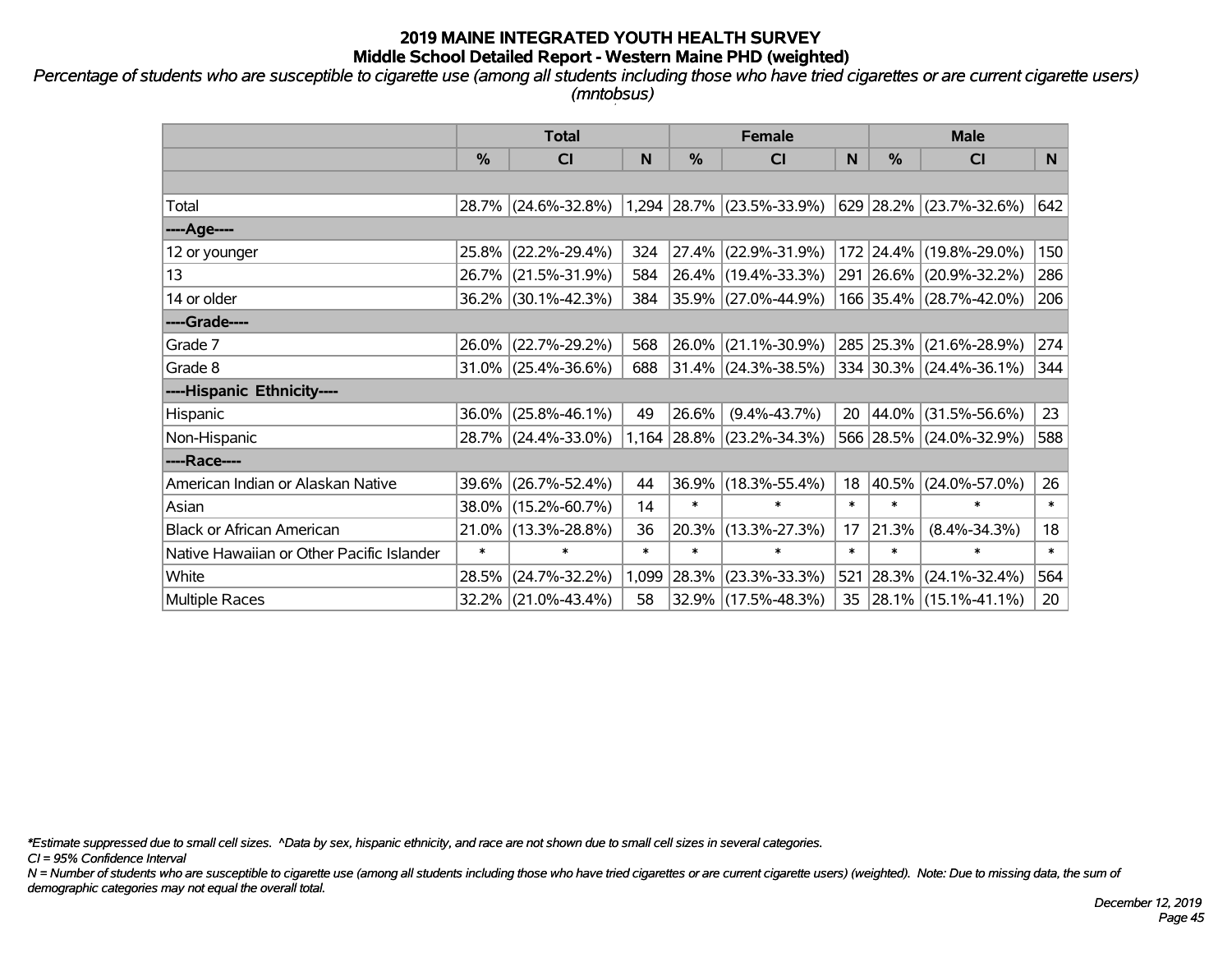*Percentage of students who are susceptible to cigarette use (among students who have never tried cigarettes) (mntobsus\_2)*

|                                           | <b>Total</b>  |                        |        | <b>Female</b> | <b>Male</b>                 |                 |           |                          |        |
|-------------------------------------------|---------------|------------------------|--------|---------------|-----------------------------|-----------------|-----------|--------------------------|--------|
|                                           | $\frac{0}{0}$ | C <sub>l</sub>         | N      | %             | <b>CI</b>                   | N               | %         | <b>CI</b>                | N      |
|                                           |               |                        |        |               |                             |                 |           |                          |        |
| Total                                     |               | 25.6% (21.2%-30.0%)    |        |               | $1,071$ 25.4% (19.7%-31.2%) |                 |           | 520 25.2% (21.4%-29.1%)  | 531    |
| ----Age----                               |               |                        |        |               |                             |                 |           |                          |        |
| 12 or younger                             | 24.1%         | $(20.7\% - 27.5\%)$    | 282    | 26.1%         | $(21.6\% - 30.7\%)$         |                 |           | 155 22.4% (18.3%-26.4%)  | 127    |
| 13                                        |               | 24.1% (19.0%-29.1%)    | 496    |               | 23.7% (17.0%-30.3%)         |                 |           | 246 24.2% (18.7%-29.7%)  | 243    |
| 14 or older                               |               | $30.7\%$ (23.1%-38.2%) | 291    |               | 29.0% (17.9%-40.0%)         |                 |           | 119 30.7% (24.0%-37.4%)  | 160    |
| ----Grade----                             |               |                        |        |               |                             |                 |           |                          |        |
| Grade 7                                   | 24.0%         | $(20.6\% - 27.3\%)$    | 491    |               | 24.8% (19.8%-29.8%)         |                 |           | 258 22.4% (18.8%-26.0%)  | 224    |
| Grade 8                                   |               | 27.0% (20.7%-33.3%)    | 552    |               | $26.5\%$ (18.5%-34.4%)      |                 |           | 257 27.2% (21.6%-32.7%)  | 286    |
| ----Hispanic Ethnicity----                |               |                        |        |               |                             |                 |           |                          |        |
| Hispanic                                  | 28.9%         | $(20.1\% - 37.7\%)$    | 35     | 18.8%         | $(5.2\% - 32.5\%)$          | 13              |           | $ 40.1\% $ (26.4%-53.9%) | 20     |
| Non-Hispanic                              |               | 25.6% (21.2%-30.0%)    | 965    |               | 25.6% (19.6%-31.6%)         |                 |           | 470 25.4% (21.8%-29.1%)  | 485    |
| ----Race----                              |               |                        |        |               |                             |                 |           |                          |        |
| American Indian or Alaskan Native         | 37.0%         | $(24.3\% - 49.7\%)$    | 36     | 25.5%         | $(14.0\% - 36.9\%)$         | 10 <sup>°</sup> | 44.0%     | $(26.8\% - 61.2\%)$      | 24     |
| Asian                                     | 34.4%         | $(9.6\% - 59.2\%)$     | 12     | $\ast$        | $\ast$                      | $\ast$          | $\ast$    | $\ast$                   | $\ast$ |
| <b>Black or African American</b>          | 19.3%         | $(13.3\% - 25.2\%)$    | 31     | 17.5%         | $(10.6\% - 24.4\%)$         | 14              | 20.4%     | $(9.6\% - 31.3\%)$       | 16     |
| Native Hawaiian or Other Pacific Islander | $\ast$        | $\ast$                 | $\ast$ | $\ast$        | $\ast$                      | $\ast$          | $\ast$    | $\ast$                   | $\ast$ |
| White                                     | 25.3%         | $(21.1\% - 29.4\%)$    | 905    | 25.2%         | $(19.6\% - 30.9\%)$         |                 | 434 24.9% | $(21.4\% - 28.4\%)$      | 460    |
| Multiple Races                            |               | 30.5% (19.5%-41.6%)    | 52     |               | 29.3% (15.4%-43.3%)         | 30              |           | $ 29.2\% $ (15.8%-42.6%) | 20     |

*\*Estimate suppressed due to small cell sizes. ^Data by sex, hispanic ethnicity, and race are not shown due to small cell sizes in several categories.*

*CI = 95% Confidence Interval*

*N = Number of students who are susceptible to cigarette use (among students who have never tried cigarettes) (weighted). Note: Due to missing data, the sum of demographic categories may not equal the overall total.*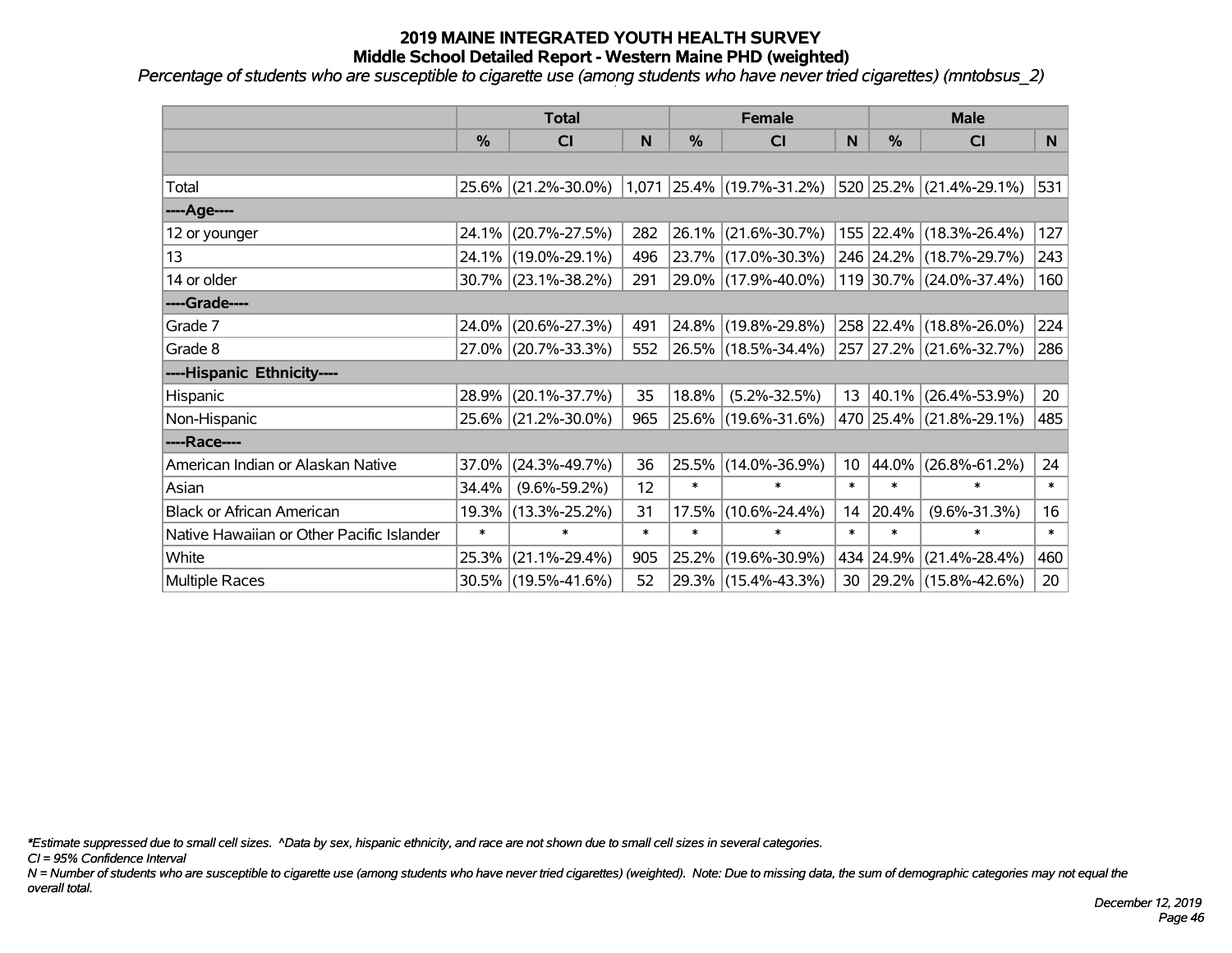*Percentage of students who smoked cigarettes or cigars or used chewing tobacco, snuff, dip, or dissolvable tobacco products on one or more of the past 30 days (mnanytoba)*

|                                           | <b>Total</b> |                     |        | <b>Female</b> |                        |        | <b>Male</b>     |                         |        |  |
|-------------------------------------------|--------------|---------------------|--------|---------------|------------------------|--------|-----------------|-------------------------|--------|--|
|                                           | %            | <b>CI</b>           | N      | $\frac{0}{0}$ | <b>CI</b>              | N      | %               | <b>CI</b>               | N      |  |
|                                           |              |                     |        |               |                        |        |                 |                         |        |  |
| Total                                     |              | $3.6\%$ (2.7%-4.5%) |        |               | $162$ 3.6% (2.6%-4.5%) |        |                 | 77 3.7% (2.6%-4.9%)     | 84     |  |
| ----Age----                               |              |                     |        |               |                        |        |                 |                         |        |  |
| 12 or younger                             | $3.0\%$      | $(2.2\% - 3.7\%)$   | 38     | $3.6\%$       | $(2.2\% - 5.0\%)$      |        | 23 2.4%         | $(0.9\% - 3.8\%)$       | 14     |  |
| 13                                        |              | $3.5\%$ (2.3%-4.7%) | 75     |               | $3.6\%$ (1.9%-5.2%)    |        |                 | $38 3.5\% $ (2.1%-4.9%) | 37     |  |
| 14 or older                               |              | $4.6\%$ (2.9%-6.4%) | 49     |               | $ 3.6\% $ (1.6%-5.6%)  |        |                 | $16 5.5\% $ (3.4%-7.6%) | 33     |  |
| ----Grade----                             |              |                     |        |               |                        |        |                 |                         |        |  |
| Grade 7                                   | $3.4\%$      | $(2.3\% - 4.4\%)$   | 73     |               | $ 3.7\% $ (2.2%-5.2%)  |        | 40 3.0%         | $(1.2\% - 4.8\%)$       | 32     |  |
| Grade 8                                   |              | $3.8\%$ (2.8%-4.9%) | 86     |               | $ 3.4\% $ (1.9%-4.8%)  |        |                 | $36 4.4\% $ (3.0%-5.8%) | 50     |  |
| ----Hispanic Ethnicity----                |              |                     |        |               |                        |        |                 |                         |        |  |
| Hispanic                                  | 5.1%         | $(2.6\% - 7.7\%)$   | 7      | $\ast$        | $\ast$                 | $\ast$ | $\ast$          | $\ast$                  | $\ast$ |  |
| Non-Hispanic                              |              | $3.5\%$ (2.5%-4.4%) |        | 139 3.5%      | $(2.5\% - 4.4\%)$      |        | 67 3.5%         | $(2.2\% - 4.8\%)$       | 72     |  |
| ----Race----                              |              |                     |        |               |                        |        |                 |                         |        |  |
| American Indian or Alaskan Native         | $6.0\%$      | $(2.5\% - 9.5\%)$   | 6      | $\ast$        | $\ast$                 | $\ast$ | $\ast$          | $\ast$                  | $\ast$ |  |
| Asian                                     | $\ast$       | $\ast$              | $\ast$ | $\ast$        | $\ast$                 | $\ast$ | $\ast$          | $\ast$                  | $\ast$ |  |
| <b>Black or African American</b>          | 3.2%         | $(1.7\% - 4.6\%)$   | 6      | $\ast$        | $\ast$                 | $\ast$ | $\ast$          | $\ast$                  | $\ast$ |  |
| Native Hawaiian or Other Pacific Islander | $\ast$       | $\ast$              | $\ast$ | $\ast$        | $\ast$                 | $\ast$ | $\ast$          | $\ast$                  | $\ast$ |  |
| White                                     | 3.4%         | $(2.4\% - 4.4\%)$   | 131    | 3.3%          | $(2.3\% - 4.3\%)$      |        | $62 \mid 3.5\%$ | $(2.2\% - 4.9\%)$       | 70     |  |
| Multiple Races                            |              | $3.5\%$ (1.6%-5.4%) | 6      | $\ast$        | $\ast$                 | $\ast$ | $\ast$          | $\ast$                  | $\ast$ |  |

*\*Estimate suppressed due to small cell sizes. ^Data by sex, hispanic ethnicity, and race are not shown due to small cell sizes in several categories.*

*CI = 95% Confidence Interval*

*N = Number of students who smoked cigarettes or cigars or used chewing tobacco, snuff, dip, or dissolvable tobacco products on one or more of the past 30 days (weighted). Note: Due to missing data, the sum of demographic categories may not equal the overall total.*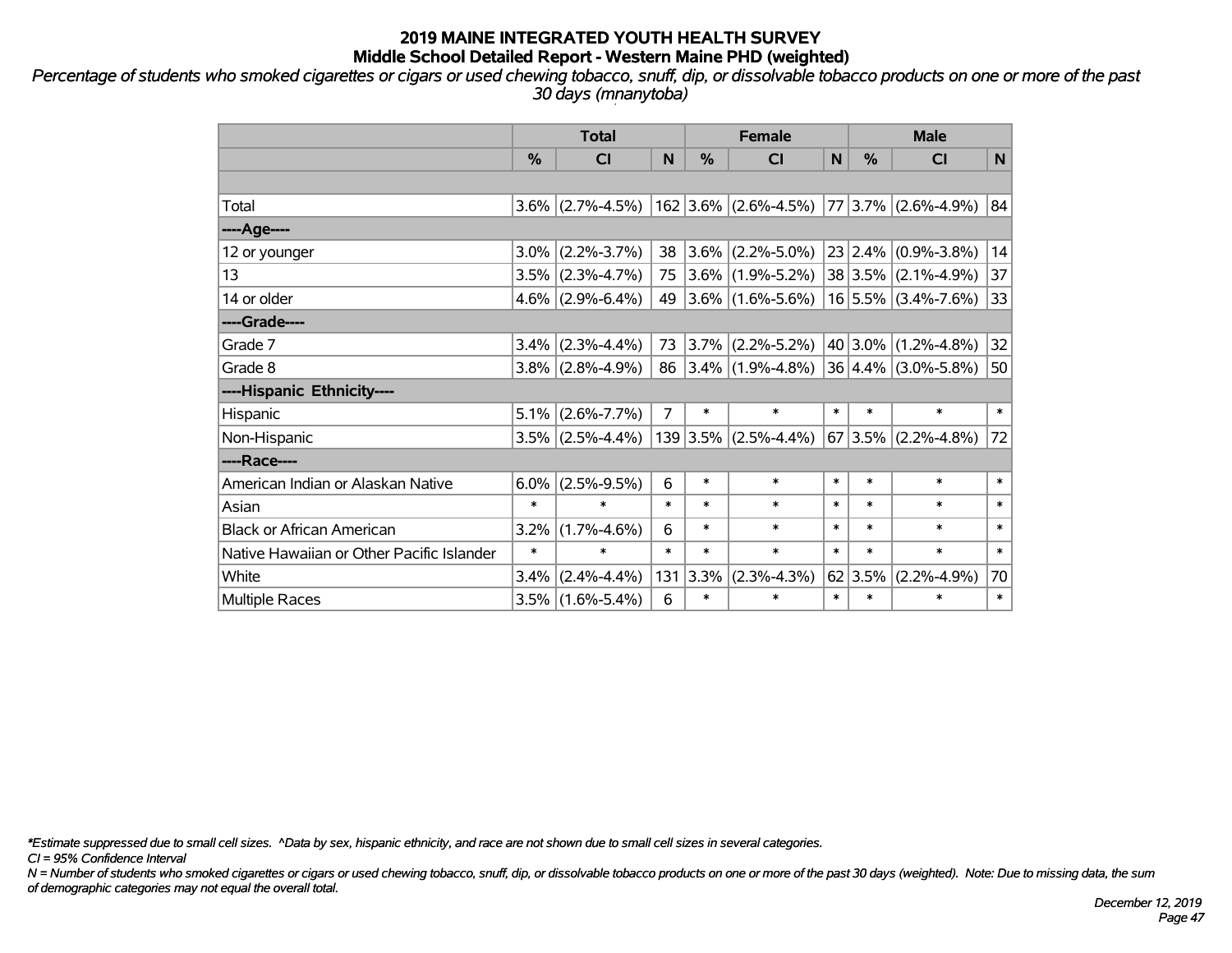*Percentage of students who smoked cigarettes or cigars; used an electronic vapor product; or used chewing tobacco, snuff, dip, or dissolvable tobacco products on one or more of the past 30 days (mnanytob\_2a)*

|                                           | <b>Total</b> |                       |        |        | <b>Female</b>          |        | <b>Male</b> |                    |                 |  |
|-------------------------------------------|--------------|-----------------------|--------|--------|------------------------|--------|-------------|--------------------|-----------------|--|
|                                           | %            | <b>CI</b>             | N      | %      | <b>CI</b>              | N      | %           | <b>CI</b>          | N.              |  |
|                                           |              |                       |        |        |                        |        |             |                    |                 |  |
| Total                                     | 8.7%         | $(7.0\% - 10.4\%)$    |        |        | 381 10.1% (8.5%-11.6%) | 214    | 7.3%        | $(4.7\% - 9.9\%)$  | 163             |  |
| ----Age----                               |              |                       |        |        |                        |        |             |                    |                 |  |
| 12 or younger                             | 7.3%         | $(4.7\% - 9.9\%)$     | 88     | 8.0%   | $(4.7\% - 11.3\%)$     | 48     | 6.7%        | $(3.3\% - 10.1\%)$ | 40              |  |
| 13                                        | 8.2%         | $(5.8\% - 10.5\%)$    | 174    | 9.7%   | $(7.0\% - 12.5\%)$     | 103    | 6.6%        | $(3.1\% - 10.0\%)$ | 69              |  |
| 14 or older                               |              | $11.4\%$ (7.7%-15.0%) |        |        | 118 13.5% (9.6%-17.4%) | 63     | 9.4%        | $(4.8\% - 14.0\%)$ | 53              |  |
| ----Grade----                             |              |                       |        |        |                        |        |             |                    |                 |  |
| Grade 7                                   | 7.9%         | $(6.2\% - 9.6\%)$     | 167    | 8.8%   | $(6.8\% - 10.8\%)$     | 92     | 7.1%        | $(4.8\% - 9.4\%)$  | 75              |  |
| Grade 8                                   | 9.4%         | $(7.0\% - 11.8\%)$    |        |        | 205 11.1% (8.4%-13.8%) | 116    | 7.8%        | $(3.9\% - 11.6\%)$ | 87              |  |
| ----Hispanic Ethnicity----                |              |                       |        |        |                        |        |             |                    |                 |  |
| Hispanic                                  | 13.6%        | $(4.5\% - 22.6\%)$    | 18     | 9.0%   | $(0.8\% - 17.2\%)$     | 6      | 18.3%       | $(3.2\% - 33.3\%)$ | 10 <sup>°</sup> |  |
| Non-Hispanic                              | 8.8%         | $(6.8\% - 10.7\%)$    |        |        | 347 10.3% (8.3%-12.3%) | 197    | 7.3%        | $(4.5\% - 10.1\%)$ | 148             |  |
| ----Race----                              |              |                       |        |        |                        |        |             |                    |                 |  |
| American Indian or Alaskan Native         | 10.1%        | $(3.3\% - 16.9\%)$    | 11     | $\ast$ | $\ast$                 | $\ast$ | $\ast$      | $\ast$             | $\ast$          |  |
| Asian                                     | $\ast$       | $\ast$                | $\ast$ | $\ast$ | $\ast$                 | $\ast$ | $\ast$      | $\ast$             | $\ast$          |  |
| <b>Black or African American</b>          | 5.8%         | $(1.5\% - 10.0\%)$    | 9      | $\ast$ | $\ast$                 | $\ast$ | $\ast$      | $\ast$             | $\ast$          |  |
| Native Hawaiian or Other Pacific Islander | $\ast$       | $\ast$                | $\ast$ | $\ast$ | $\ast$                 | $\ast$ | $\ast$      | $\ast$             | $\ast$          |  |
| White                                     | 8.6%         | $(6.8\% - 10.5\%)$    | 326    | 10.0%  | $(8.2\% - 11.9\%)$     | 181    | 7.2%        | $(4.5\% - 9.9\%)$  | 140             |  |
| Multiple Races                            | 9.5%         | $(3.2\% - 15.8\%)$    | 17     | 9.8%   | $(0.0\% - 19.7\%)$     | 10     | 9.4%        | $(1.3\% - 17.6\%)$ | $\overline{7}$  |  |

*\*Estimate suppressed due to small cell sizes. ^Data by sex, hispanic ethnicity, and race are not shown due to small cell sizes in several categories.*

*CI = 95% Confidence Interval*

*N = Number of students who smoked cigarettes or cigars; used an electronic vapor product; or used chewing tobacco, snuff, dip, or dissolvable tobacco products on one or more of the past 30 days (weighted). Note: Due to missing data, the sum of demographic categories may not equal the overall total.*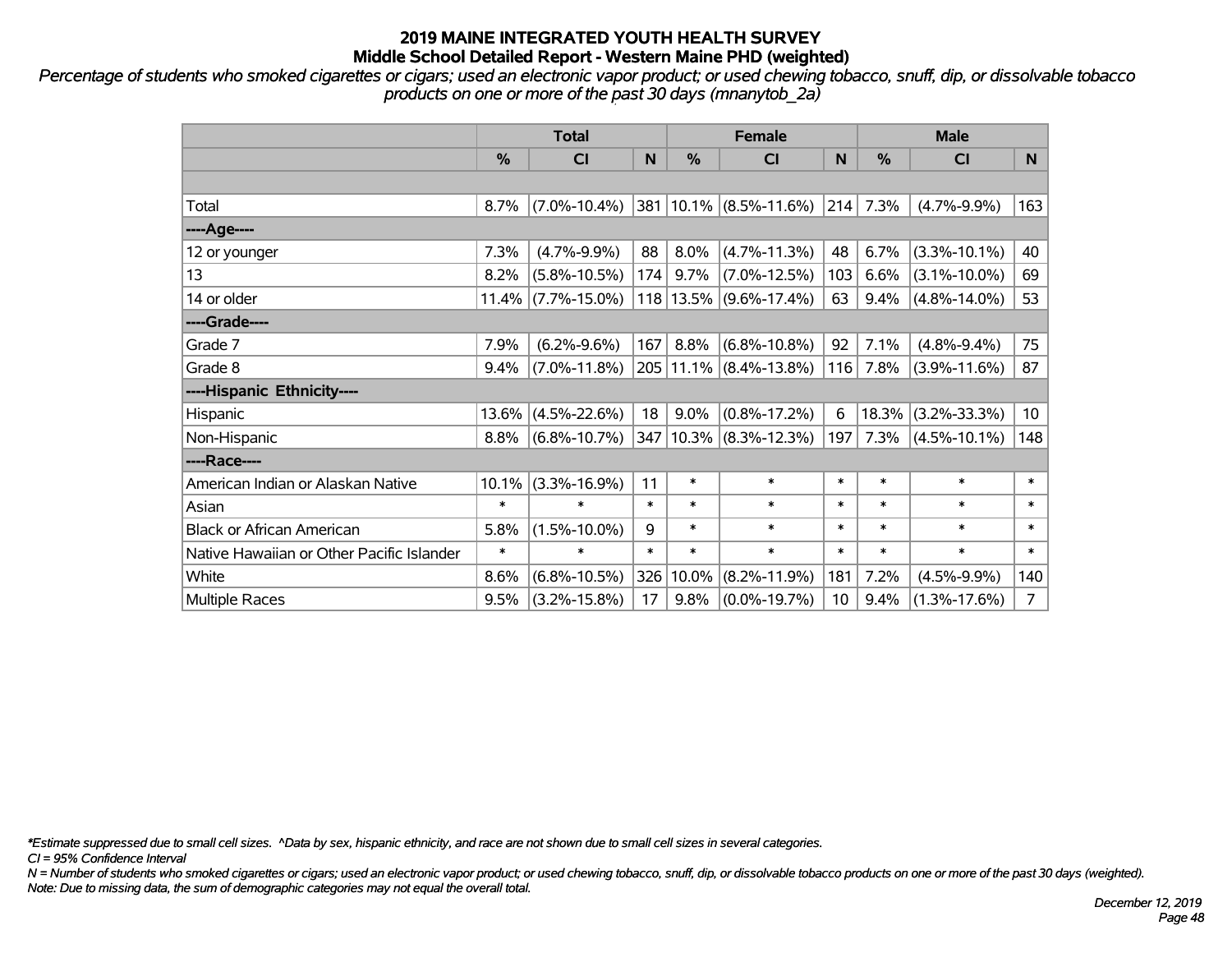*Percentage of students who smoked cigarettes or cigars; used an electronic vapor product with nicotine; or used chewing tobacco, snuff, dip, or dissolvable tobacco products on one or more of the past 30 days (mnanytob\_3)*

|                                           |        | <b>Total</b>       |        | <b>Female</b> |                        |        | <b>Male</b> |                      |        |  |
|-------------------------------------------|--------|--------------------|--------|---------------|------------------------|--------|-------------|----------------------|--------|--|
|                                           | %      | <b>CI</b>          | N      | %             | <b>CI</b>              | N      | $\%$        | <b>CI</b>            | N      |  |
|                                           |        |                    |        |               |                        |        |             |                      |        |  |
| Total                                     | 4.2%   | $(3.3\% - 5.2\%)$  |        | 184 4.9%      | $(3.7\% - 6.1\%)$      |        | $103$ 3.7%  | $(2.1\% - 5.3\%)$    | 81     |  |
| ----Age----                               |        |                    |        |               |                        |        |             |                      |        |  |
| 12 or younger                             | 2.8%   | $(1.5\% - 4.0\%)$  | 33     | $ 4.0\%$      | $(1.7\% - 6.2\%)$      | 24     | 1.6%        | $(0.0\% - 3.3\%)$    | 9      |  |
| 13                                        | 3.9%   | $(2.5\% - 5.2\%)$  | 81     | 4.6%          | $(2.6\% - 6.6\%)$      | 48     | 3.2%        | $(1.3\% - 5.0\%)$    | 33     |  |
| 14 or older                               | 6.8%   | $(4.0\% - 9.6\%)$  | 70     |               | $ 6.9\% $ (3.7%-10.1%) | 31     |             | $6.9\%$ (2.9%-10.9%) | 38     |  |
| ----Grade----                             |        |                    |        |               |                        |        |             |                      |        |  |
| Grade 7                                   | 3.3%   | $(2.7\% - 3.8\%)$  | 68     | 4.5%          | $(3.6\% - 5.5\%)$      | 47     | 2.0%        | $(1.0\% - 3.1\%)$    | 21     |  |
| Grade 8                                   | 5.4%   | $(3.7\% - 7.0\%)$  |        | $116$ 5.4%    | $(3.1\% - 7.7\%)$      | 56     | 5.4%        | $(2.4\% - 8.3\%)$    | 60     |  |
| ----Hispanic Ethnicity----                |        |                    |        |               |                        |        |             |                      |        |  |
| Hispanic                                  | 6.0%   | $(1.3\% - 10.7\%)$ | 7      | $\ast$        | $\ast$                 | $\ast$ | $\ast$      | $\ast$               | $\ast$ |  |
| Non-Hispanic                              | 4.3%   | $(3.3\% - 5.3\%)$  |        | 169 5.0%      | $(3.6\% - 6.3\%)$      | 94     | 3.7%        | $(1.9\% - 5.5\%)$    | 75     |  |
| ----Race----                              |        |                    |        |               |                        |        |             |                      |        |  |
| American Indian or Alaskan Native         | 7.7%   | $(0.0\% - 15.6\%)$ | 8      | $\ast$        | $\ast$                 | $\ast$ | $\ast$      | $\ast$               | $\ast$ |  |
| Asian                                     | $\ast$ | $\ast$             | $\ast$ | $\ast$        | $\ast$                 | $\ast$ | $\ast$      | $\ast$               | $\ast$ |  |
| <b>Black or African American</b>          | 4.2%   | $(0.9\% - 7.4\%)$  | 6      | $\ast$        | $\ast$                 | $\ast$ | $\ast$      | $\ast$               | $\ast$ |  |
| Native Hawaiian or Other Pacific Islander | $\ast$ | $\ast$             | $\ast$ | $\ast$        | $\ast$                 | $\ast$ | $\ast$      | $\ast$               | $\ast$ |  |
| White                                     | 4.1%   | $(3.1\% - 5.1\%)$  |        | 152 4.8%      | $(3.5\% - 6.1\%)$      | 85     | 3.5%        | $(1.7\% - 5.2\%)$    | 67     |  |
| Multiple Races                            | 4.0%   | $(1.1\% - 7.0\%)$  | 7      | $\ast$        | $\ast$                 | $\ast$ | $\ast$      | $\ast$               | $\ast$ |  |

*\*Estimate suppressed due to small cell sizes. ^Data by sex, hispanic ethnicity, and race are not shown due to small cell sizes in several categories.*

*CI = 95% Confidence Interval*

*N = Number of students who smoked cigarettes or cigars; used an electronic vapor product with nicotine; or used chewing tobacco, snuff, dip, or dissolvable tobacco products on one or more of the past 30 days (weighted). Note: Due to missing data, the sum of demographic categories may not equal the overall total.*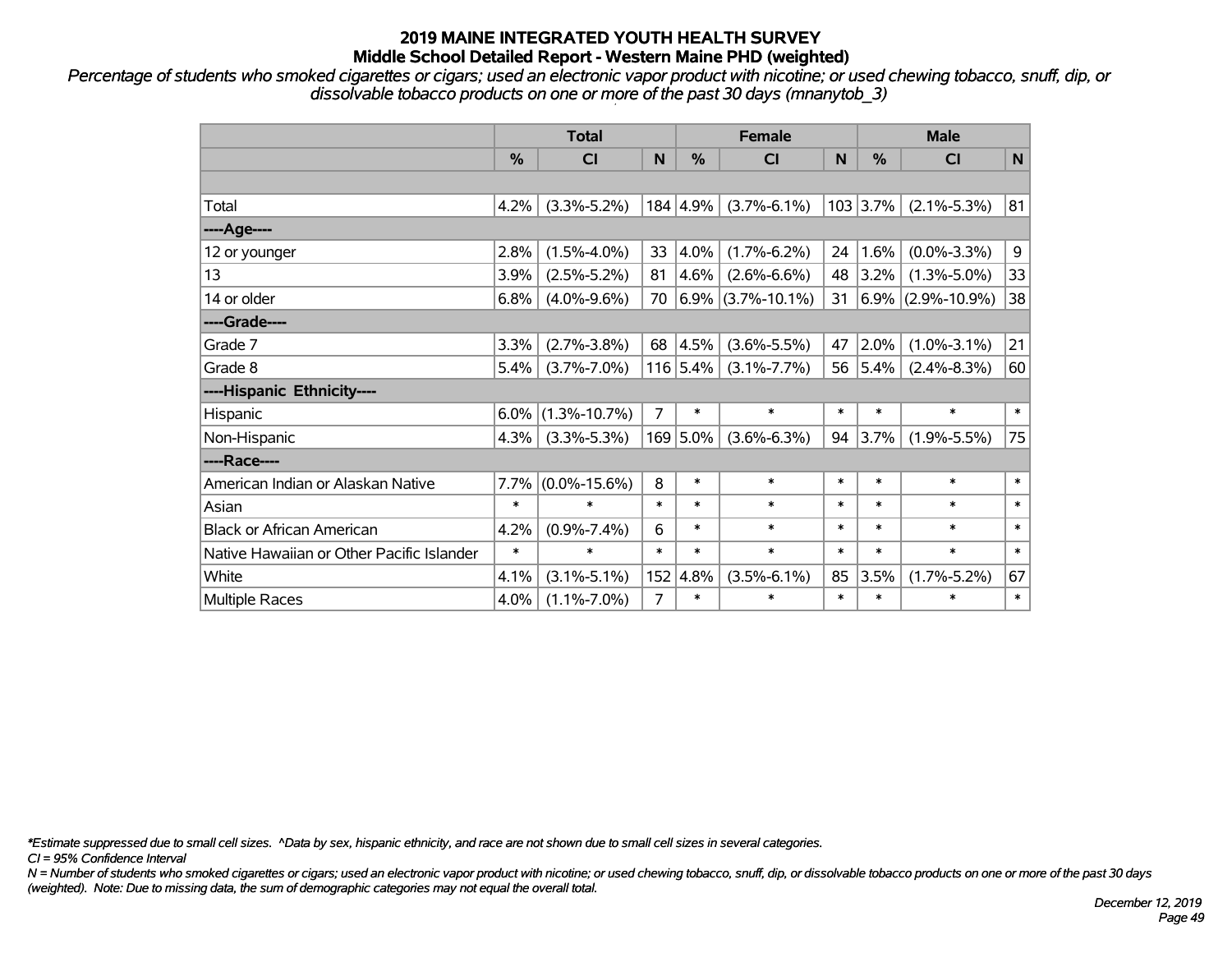#### **2019 MAINE INTEGRATED YOUTH HEALTH SURVEY Middle School Detailed Report - Western Maine PHD (weighted)** *Have you ever had a drink of alcohol, other than a few sips? (mn59a) Percentage of students who answered 'Yes'*

|                                           | <b>Total</b> |                        |        |               | <b>Female</b>                                             |          | <b>Male</b> |                             |                 |  |
|-------------------------------------------|--------------|------------------------|--------|---------------|-----------------------------------------------------------|----------|-------------|-----------------------------|-----------------|--|
|                                           | $\%$         | <b>CI</b>              | N      | $\%$          | <b>CI</b>                                                 | <b>N</b> | $\%$        | <b>CI</b>                   | N               |  |
|                                           |              |                        |        |               |                                                           |          |             |                             |                 |  |
| Total                                     |              | $17.3\%$ (15.2%-19.5%) |        |               | 733   16.4%   (14.4%-18.5%)   336   18.1%   (14.9%-21.3%) |          |             |                             | 388             |  |
| ----Age----                               |              |                        |        |               |                                                           |          |             |                             |                 |  |
| 12 or younger                             | 12.2%        | $(9.5\% - 15.0\%)$     |        | 147 10.2%     | $(7.7\% - 12.7\%)$                                        | 64       | 14.6%       | $(9.2\% - 19.9\%)$          | 83              |  |
| 13                                        |              | 18.1% (15.4%-20.9%)    |        |               | 368 17.7% (14.6%-20.8%)                                   |          |             | 176   18.2%   (14.2%-22.1%) | 184             |  |
| 14 or older                               |              | 22.1% (18.5%-25.7%)    |        |               | 218 22.6% (18.3%-26.9%)                                   | 96       |             | $ 21.7\% $ (17.5%-25.9%)    | 120             |  |
| ----Grade----                             |              |                        |        |               |                                                           |          |             |                             |                 |  |
| Grade 7                                   | 13.7%        | $(10.9\% - 16.5\%)$    |        | 280 12.0%     | $(9.4\% - 14.5\%)$                                        | 121      |             | 15.0% (11.2%-18.8%)         | 153             |  |
| Grade 8                                   |              | 20.9% (17.8%-24.0%)    |        |               | 441 20.9% (17.8%-23.9%)                                   |          |             | 210 21.0% (16.0%-26.0%)     | 227             |  |
| ----Hispanic Ethnicity----                |              |                        |        |               |                                                           |          |             |                             |                 |  |
| Hispanic                                  |              | 24.0% (14.8%-33.1%)    | 28     |               | $ 21.4\% $ (12.4%-30.5%)                                  | 15       |             | 30.1% (16.0%-44.3%)         | 13              |  |
| Non-Hispanic                              |              | 17.6% (15.2%-20.0%)    |        |               | 663 16.7% (14.5%-19.0%)                                   |          |             | 306   18.2%   (14.8%-21.6%) | 350             |  |
| ----Race----                              |              |                        |        |               |                                                           |          |             |                             |                 |  |
| American Indian or Alaskan Native         | 29.1%        | $(21.1\% - 37.1\%)$    | 29     | 25.5%         | $(16.1\% - 34.8\%)$                                       | 11       |             | 31.2% (18.0%-44.4%)         | 17 <sup>2</sup> |  |
| Asian                                     | 23.8%        | $(9.2\% - 38.4\%)$     | 9      | $\ast$        | $\ast$                                                    | $\ast$   | $\ast$      | $\ast$                      | $\ast$          |  |
| <b>Black or African American</b>          | 10.5%        | $(4.7\% - 16.2\%)$     | 19     | 9.5%          | $(4.8\% - 14.2\%)$                                        | 8        | 11.5%       | $(3.8\% - 19.3\%)$          | 10 <sup>1</sup> |  |
| Native Hawaiian or Other Pacific Islander | $\ast$       | $\ast$                 | $\ast$ | $\ast$        | $\ast$                                                    | $\ast$   | $\ast$      | $\ast$                      | $\ast$          |  |
| White                                     | 17.1%        | $(15.0\% - 19.1\%)$    | 619    | 16.4%         | $(14.1\% - 18.7\%)$                                       | 287      |             | 17.5% (14.5%-20.5%)         | 325             |  |
| <b>Multiple Races</b>                     |              | 19.6% (14.2%-25.0%)    |        | $30  15.1\% $ | $(6.3\% - 23.9\%)$                                        | 14       |             | 26.5% (16.8%-36.2%)         | 17              |  |

*\*Estimate suppressed due to small cell sizes. ^Data by sex, hispanic ethnicity, and race are not shown due to small cell sizes in several categories.*

*CI = 95% Confidence Interval*

*N = Number of students who answered 'Yes' (weighted). Note: Due to missing data, the sum of demographic categories may not equal the overall total.*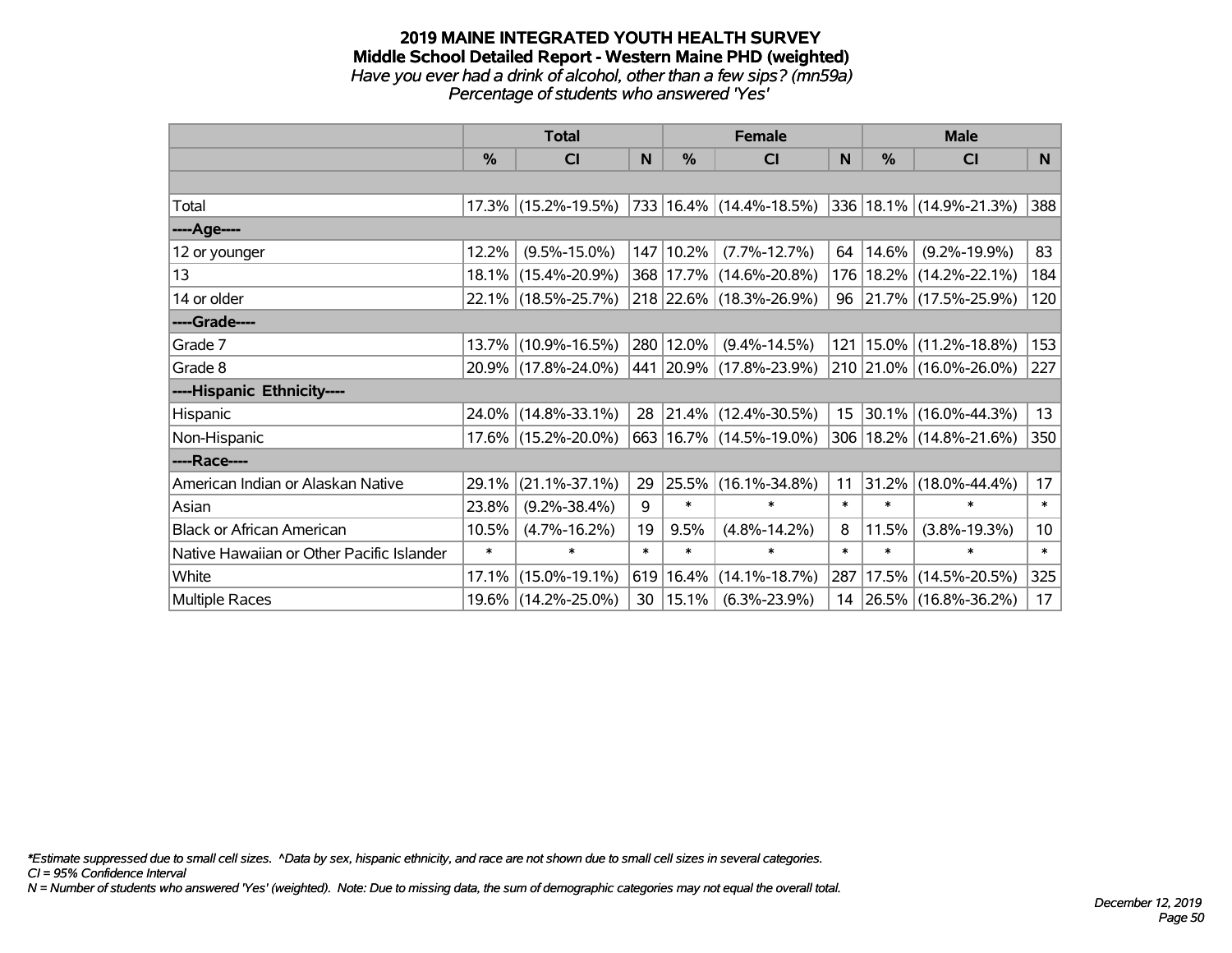*How old were you when you had your first drink of alcohol other than a few sips? (mn60)*

*Among students who have had more than a few sips of alcohol, the percentage of students who answered before age 11*

|                                           | <b>Total</b> |                     |        | <b>Female</b> |                         |        | <b>Male</b>   |                         |                |
|-------------------------------------------|--------------|---------------------|--------|---------------|-------------------------|--------|---------------|-------------------------|----------------|
|                                           | %            | <b>CI</b>           | N      | %             | <b>CI</b>               | N      | $\frac{0}{0}$ | <b>CI</b>               | N <sub>1</sub> |
|                                           |              |                     |        |               |                         |        |               |                         |                |
| Total                                     |              | 36.4% (32.9%-39.9%) |        |               | 264 32.6% (27.7%-37.6%) |        |               | 109 39.8% (34.9%-44.6%) | 151            |
| ----Age----                               |              |                     |        |               |                         |        |               |                         |                |
| 12 or younger                             | 51.8%        | $(40.7\% - 63.0\%)$ | 77     | 52.9%         | $(38.2\% - 67.7\%)$     |        | 35 51.0%      | $(30.6\% - 71.4\%)$     | 42             |
| 13                                        | 35.9%        | $(30.3\% - 41.5\%)$ |        |               | 129 29.1% (22.0%-36.2%) |        |               | 50 42.0% (34.0%-49.9%)  | 75             |
| 14 or older                               |              | 26.6% (20.6%-32.7%) |        |               | 58 25.0% (15.4%-34.7%)  |        |               | 24 28.6% (19.8%-37.4%)  | 34             |
| ----Grade----                             |              |                     |        |               |                         |        |               |                         |                |
| Grade 7                                   | 46.6%        | $(37.9\% - 55.3\%)$ |        |               | 130 43.5% (34.3%-52.8%) | 54     | 49.4%         | $(34.6\% - 64.1\%)$     | 74             |
| Grade 8                                   |              | 29.2% (23.6%-34.8%) |        |               | 127 25.8% (18.9%-32.7%) |        |               | 53 32.7% (25.4%-39.9%)  | 73             |
| ----Hispanic Ethnicity----                |              |                     |        |               |                         |        |               |                         |                |
| Hispanic                                  | 37.4%        | $(22.1\% - 52.7\%)$ | 12     | $\ast$        | $\ast$                  | $\ast$ | $\ast$        | $\ast$                  | $\ast$         |
| Non-Hispanic                              |              | 36.0% (32.0%-40.0%) |        |               | 237 33.6% (28.5%-38.7%) |        | 103 38.4%     | $(32.8\% - 44.0\%)$     | 132            |
| ----Race----                              |              |                     |        |               |                         |        |               |                         |                |
| American Indian or Alaskan Native         | 36.4%        | $(25.1\% - 47.8\%)$ | 11     | $\ast$        | $\ast$                  | $\ast$ | $\ast$        | $\ast$                  | $\ast$         |
| Asian                                     | $\ast$       | $\ast$              | $\ast$ | $\ast$        | $\ast$                  | $\ast$ | $\ast$        | $\ast$                  | $\ast$         |
| <b>Black or African American</b>          | 47.2%        | $(23.2\% - 71.2\%)$ | 8      | $\ast$        | $\ast$                  | $\ast$ | $\ast$        | $\ast$                  | $\ast$         |
| Native Hawaiian or Other Pacific Islander | $\ast$       | $\ast$              | $\ast$ | $\ast$        | $\ast$                  | $\ast$ | $\ast$        | $\ast$                  | $\pmb{\ast}$   |
| White                                     | 35.1%        | $(30.6\% - 39.6\%)$ |        | 216 31.5%     | $(24.7\% - 38.4\%)$     | 90     | 38.3%         | $(31.8\% - 44.7\%)$     | 123            |
| Multiple Races                            |              | 48.5% (35.8%-61.2%) |        |               | 14 42.0% (27.3%-56.7%)  | 6      | 54.0%         | $(32.1\% - 76.0\%)$     | 9              |

*\*Estimate suppressed due to small cell sizes. ^Data by sex, hispanic ethnicity, and race are not shown due to small cell sizes in several categories.*

*CI = 95% Confidence Interval*

*N = Among students who have had more than a few sips of alcohol, the number of students who answered before age 11 (weighted). Note: Due to missing data, the sum of demographic categories may not equal the overall total.*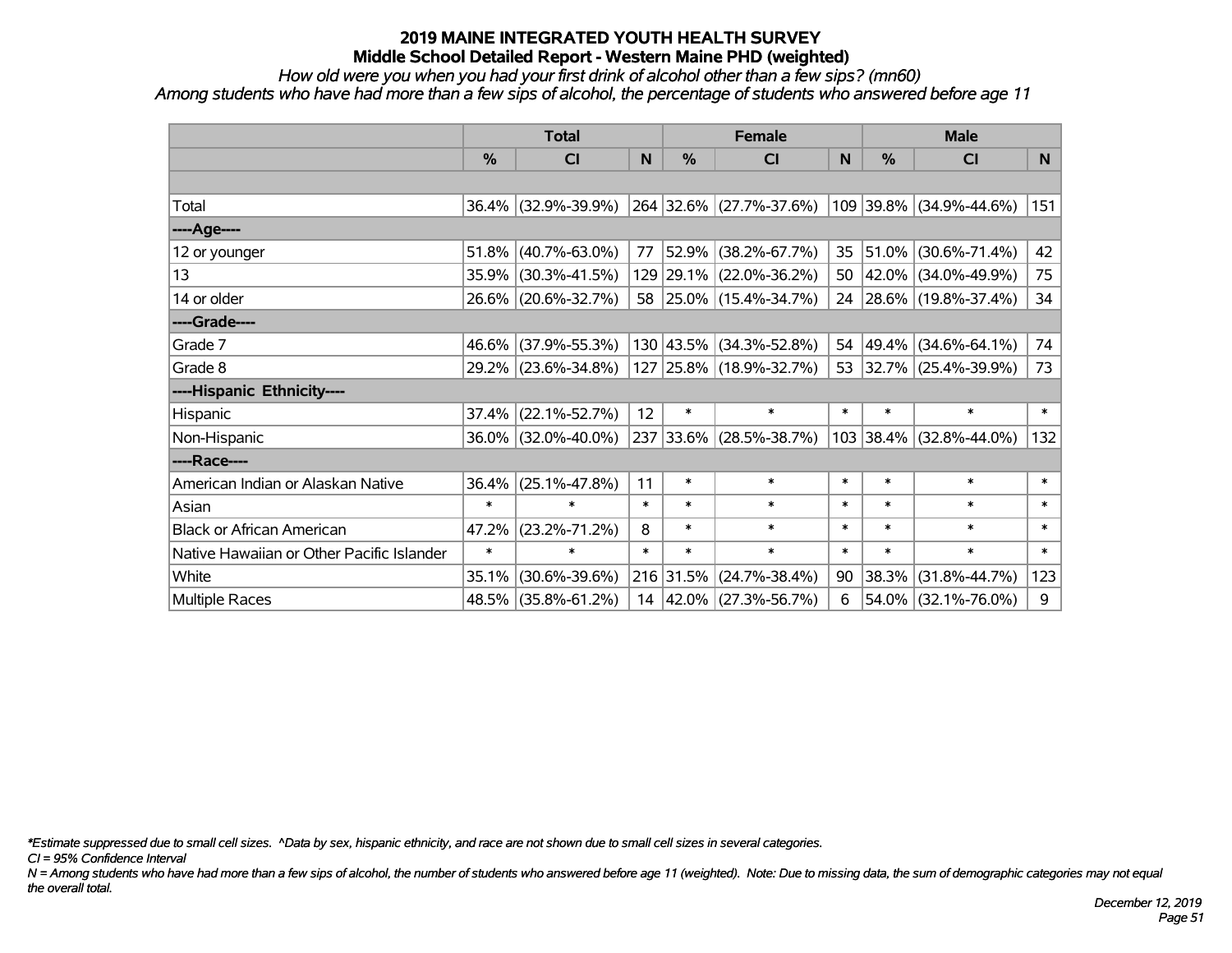### **2019 MAINE INTEGRATED YOUTH HEALTH SURVEY Middle School Detailed Report - Western Maine PHD (weighted)** *How old were you when you had your first drink of alcohol other than a few sips? (mn60\_2)*

*Percentage of students who answered before age 11*

|                                           | <b>Total</b> |                    |        | <b>Female</b> |                             |        | <b>Male</b> |                    |        |
|-------------------------------------------|--------------|--------------------|--------|---------------|-----------------------------|--------|-------------|--------------------|--------|
|                                           | $\%$         | <b>CI</b>          | N      | %             | <b>CI</b>                   | N      | %           | <b>CI</b>          | N.     |
|                                           |              |                    |        |               |                             |        |             |                    |        |
| Total                                     | 6.4%         | $(5.6\% - 7.3\%)$  |        |               | 264 5.5% (4.5%-6.5%)        | 109    | 7.3%        | $(5.9\% - 8.6\%)$  | 151    |
| ----Age----                               |              |                    |        |               |                             |        |             |                    |        |
| 12 or younger                             | 6.7%         | $(5.1\% - 8.2\%)$  | 77     |               | $5.8\%$ (3.9%-7.8%)         | 35     | 7.6%        | $(3.8\% - 11.5\%)$ | 42     |
| 13                                        | 6.5%         | $(5.0\% - 8.1\%)$  |        |               | 129 5.2% (3.7%-6.7%)        | 50     | 7.6%        | $(5.8\% - 9.4\%)$  | 75     |
| 14 or older                               | 6.0%         | $(4.6\% - 7.3\%)$  | 58     |               | $ 5.7\% $ (3.1%-8.4%)       | 24     | 6.2%        | $(4.1\% - 8.3\%)$  | 34     |
| ----Grade----                             |              |                    |        |               |                             |        |             |                    |        |
| Grade 7                                   | 6.7%         | $(5.4\% - 7.9\%)$  |        |               | $130 5.6\% (4.0\% - 7.1\%)$ | 54     | 7.6%        | $(5.2\% - 9.9\%)$  | 74     |
| Grade 8                                   | 6.1%         | $(4.7\% - 7.6\%)$  |        |               | $127$ 5.4% (3.9%-6.8%)      | 53     | 6.8%        | $(4.6\% - 9.0\%)$  | 73     |
| ----Hispanic Ethnicity----                |              |                    |        |               |                             |        |             |                    |        |
| Hispanic                                  | 9.8%         | $(4.7\% - 14.9\%)$ | 12     | $\ast$        | $\ast$                      | $\ast$ | $\ast$      | $\ast$             | $\ast$ |
| Non-Hispanic                              | 6.4%         | $(5.5\% - 7.4\%)$  | 237    |               | $5.8\%$ (4.7%-6.9%)         | 103    | 7.0%        | $(5.6\% - 8.4\%)$  | 132    |
| ----Race----                              |              |                    |        |               |                             |        |             |                    |        |
| American Indian or Alaskan Native         | 10.9%        | $(7.0\% - 14.9\%)$ | 11     | $\ast$        | $\ast$                      | $\ast$ | $\ast$      | $\ast$             | $\ast$ |
| Asian                                     | $\ast$       | $\ast$             | $\ast$ | $\ast$        | $\ast$                      | $\ast$ | $\ast$      | $\ast$             | $\ast$ |
| <b>Black or African American</b>          | 5.3%         | $(2.4\% - 8.2\%)$  | 8      | $\ast$        | $\ast$                      | $\ast$ | $\ast$      | $\ast$             | $\ast$ |
| Native Hawaiian or Other Pacific Islander | $\ast$       | $\ast$             | $\ast$ | $\ast$        | $\ast$                      | $\ast$ | $\ast$      | $\ast$             | $\ast$ |
| White                                     | 6.1%         | $(5.2\% - 7.0\%)$  |        |               | $216$ 5.3% (4.0%-6.6%)      | 90     | 6.8%        | $(5.2\% - 8.3\%)$  | 123    |
| Multiple Races                            | 9.5%         | $(6.9\% - 12.2\%)$ | 14     |               | $ 6.5\% $ (3.2%-9.8%)       | 6      | 14.2%       | $(7.2\% - 21.1\%)$ | 9      |

*\*Estimate suppressed due to small cell sizes. ^Data by sex, hispanic ethnicity, and race are not shown due to small cell sizes in several categories.*

*CI = 95% Confidence Interval*

*N = Number of students who answered before age 11 (weighted). Note: Due to missing data, the sum of demographic categories may not equal the overall total.*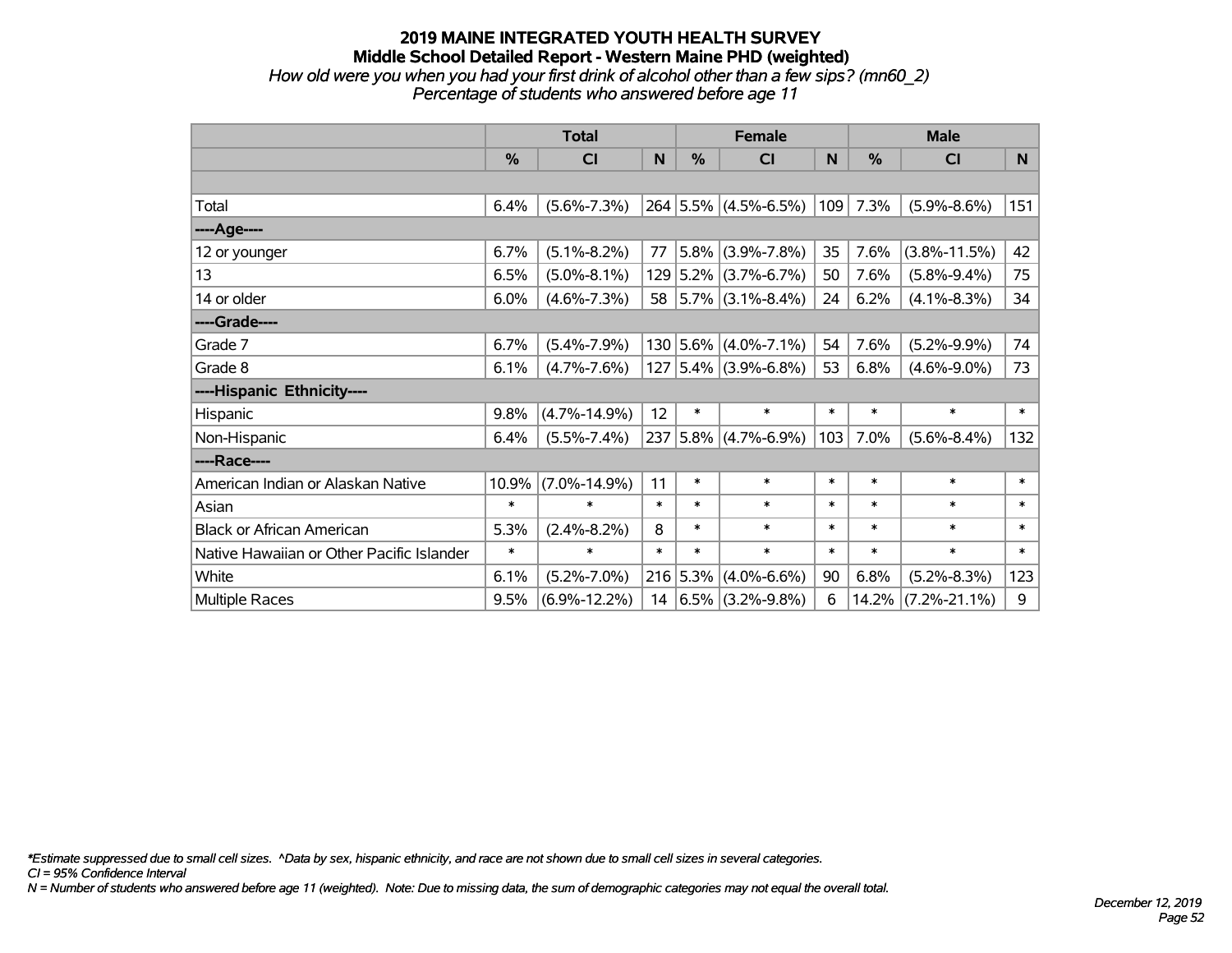### **2019 MAINE INTEGRATED YOUTH HEALTH SURVEY Middle School Detailed Report - Western Maine PHD (weighted)** *During the past 30 days, on how many days did you have at least one drink of alcohol? (mn61)*

*Percentage of students who answered at least 1 day*

|                                           | <b>Total</b> |                    |                | <b>Female</b> |                    |        | <b>Male</b>   |                    |                |
|-------------------------------------------|--------------|--------------------|----------------|---------------|--------------------|--------|---------------|--------------------|----------------|
|                                           | $\%$         | <b>CI</b>          | N              | %             | <b>CI</b>          | N      | $\frac{0}{0}$ | <b>CI</b>          | N              |
|                                           |              |                    |                |               |                    |        |               |                    |                |
| Total                                     | 4.7%         | $(3.2\% - 6.2\%)$  | 207            | 5.3%          | $(4.0\% - 6.6\%)$  | 112    | 4.2%          | $(2.2\% - 6.1\%)$  | 93             |
| ----Age----                               |              |                    |                |               |                    |        |               |                    |                |
| 12 or younger                             | 3.1%         | $(1.6\% - 4.6\%)$  | 39             | 3.1%          | $(1.7\% - 4.6\%)$  | 20     | 3.1%          | $(1.1\% - 5.0\%)$  | 19             |
| 13                                        | 4.7%         | $(2.8\% - 6.6\%)$  | 98             | 5.3%          | $(3.0\% - 7.6\%)$  | 54     | 4.0%          | $(1.5\% - 6.5\%)$  | 42             |
| 14 or older                               | 6.9%         | $(4.3\% - 9.5\%)$  | 71             | 8.4%          | $(5.1\% - 11.8\%)$ | 37     | 5.6%          | $(2.7\% - 8.5\%)$  | 32             |
| ----Grade----                             |              |                    |                |               |                    |        |               |                    |                |
| Grade 7                                   | 3.3%         | $(1.6\% - 5.0\%)$  | 71             | 3.8%          | $(2.3\% - 5.3\%)$  | 40     | 2.9%          | $(0.6\% - 5.1\%)$  | 31             |
| Grade 8                                   | 6.2%         | $(3.9\% - 8.6\%)$  | 136            | 6.9%          | $(4.7\% - 9.2\%)$  | 72     | 5.5%          | $(2.5\% - 8.4\%)$  | 62             |
| ----Hispanic Ethnicity----                |              |                    |                |               |                    |        |               |                    |                |
| Hispanic                                  | 11.6%        | $(4.0\% - 19.1\%)$ | 14             | 10.7%         | $(1.4\% - 20.0\%)$ | 8      | 13.7%         | $(6.5\% - 20.9\%)$ | $\overline{7}$ |
| Non-Hispanic                              | 4.7%         | $(3.2\% - 6.3\%)$  | 187            | 5.3%          | $(3.9\% - 6.7\%)$  | 100    | 4.1%          | $(2.1\% - 6.2\%)$  | 84             |
| ----Race----                              |              |                    |                |               |                    |        |               |                    |                |
| American Indian or Alaskan Native         | 7.3%         | $(3.4\% - 11.2\%)$ | $\overline{7}$ | $\ast$        | $\ast$             | $\ast$ | $\ast$        | $\ast$             | $\ast$         |
| Asian                                     | $\ast$       | $\ast$             | $\ast$         | $\ast$        | $\ast$             | $\ast$ | $\ast$        | $\ast$             | $\ast$         |
| <b>Black or African American</b>          | $\ast$       | $\ast$             | $\ast$         | $\ast$        | $\ast$             | $\ast$ | $\ast$        | $\ast$             | $\ast$         |
| Native Hawaiian or Other Pacific Islander | $\ast$       | $\ast$             | $\ast$         | $\ast$        | $\ast$             | $\ast$ | $\ast$        | $\ast$             | $\ast$         |
| White                                     | 4.8%         | $(3.2\% - 6.4\%)$  | 182            | 5.3%          | $(3.8\% - 6.8\%)$  | 97     | 4.2%          | $(2.1\% - 6.4\%)$  | 83             |
| Multiple Races                            | 4.2%         | $(1.1\% - 7.4\%)$  | $\overline{7}$ | $\ast$        | $\ast$             | $\ast$ | $\ast$        | $\ast$             | $\pmb{\ast}$   |

*\*Estimate suppressed due to small cell sizes. ^Data by sex, hispanic ethnicity, and race are not shown due to small cell sizes in several categories.*

*CI = 95% Confidence Interval*

*N = Number of students who answered at least 1 day (weighted). Note: Due to missing data, the sum of demographic categories may not equal the overall total.*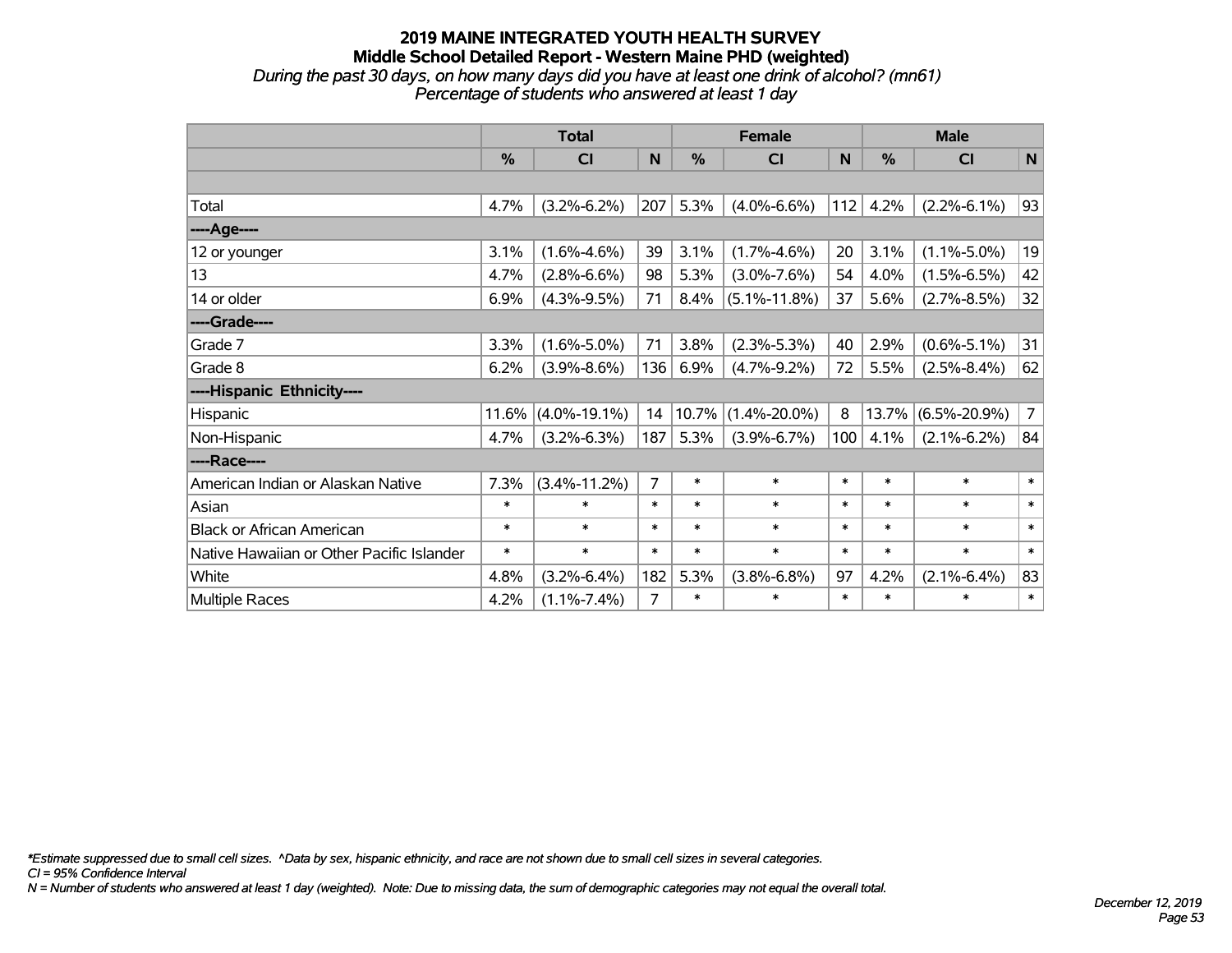*During the past 30 days, on how many days did you have 5 or more drinks of alcohol in a row, that is, within a couple of hours? (mn62a) Percentage of students who answered at least 1 day*

|                                           |         | <b>Total</b>        |        | <b>Female</b> |                           |        | <b>Male</b> |                                            |              |  |
|-------------------------------------------|---------|---------------------|--------|---------------|---------------------------|--------|-------------|--------------------------------------------|--------------|--|
|                                           | $\%$    | <b>CI</b>           | N      | $\%$          | <b>CI</b>                 | N      | $\%$        | <b>CI</b>                                  | <sub>N</sub> |  |
|                                           |         |                     |        |               |                           |        |             |                                            |              |  |
| Total                                     |         | $1.2\%$ (0.7%-1.6%) |        |               |                           |        |             | 53 1.4% (0.6%-2.2%) 31 1.0% (0.3%-1.6%) 22 |              |  |
| ----Age----                               |         |                     |        |               |                           |        |             |                                            |              |  |
| 12 or younger                             | $0.6\%$ | $(0.2\% - 1.1\%)$   | 8      | $\ast$        | $\ast$                    | $\ast$ | $\ast$      | $\ast$                                     | $\ast$       |  |
| 13                                        |         | $1.1\%$ (0.4%-1.8%) | 25     |               | $1.5\%$ $(0.6\% - 2.4\%)$ |        |             | $16 0.8\% $ (0.0%-1.7%)                    | 8            |  |
| 14 or older                               |         | $1.9\%$ (1.2%-2.6%) |        |               | $20 2.0\% $ (0.4%-3.7%)   | 9      |             | $1.8\%$ (0.7%-2.9%)                        | 11           |  |
| ----Grade----                             |         |                     |        |               |                           |        |             |                                            |              |  |
| Grade 7                                   | 0.8%    | $(0.4\% - 1.2\%)$   | 17     | $\ast$        | $\ast$                    | $\ast$ | $\ast$      | $\ast$                                     | $\ast$       |  |
| Grade 8                                   |         | $1.6\%$ (0.9%-2.3%) |        |               | $35 1.7\% $ (0.6%-2.8%)   |        |             | $18 1.5\% $ (0.4%-2.5%)                    | 17           |  |
| ----Hispanic Ethnicity----                |         |                     |        |               |                           |        |             |                                            |              |  |
| Hispanic                                  | $\ast$  | $\ast$              | $\ast$ | $\ast$        | $\ast$                    | $\ast$ | $\ast$      | $\ast$                                     | $\ast$       |  |
| Non-Hispanic                              |         | $1.2\%$ (0.7%-1.7%) | 47     |               | $1.5\%$ $(0.6\%$ -2.4%)   |        |             | $30 0.9\% $ (0.2%-1.5%)                    | 18           |  |
| ----Race----                              |         |                     |        |               |                           |        |             |                                            |              |  |
| American Indian or Alaskan Native         | $\ast$  | $\ast$              | $\ast$ | $\ast$        | $\ast$                    | $\ast$ | $\ast$      | $\ast$                                     | $\ast$       |  |
| Asian                                     | $\ast$  | $\ast$              | $\ast$ | $\ast$        | $\ast$                    | $\ast$ | $\ast$      | $\ast$                                     | $\ast$       |  |
| <b>Black or African American</b>          | $\ast$  | $\ast$              | $\ast$ | $\ast$        | $\ast$                    | $\ast$ | $\ast$      | $\ast$                                     | $\ast$       |  |
| Native Hawaiian or Other Pacific Islander | $\ast$  | $\ast$              | $\ast$ | $\ast$        | $\ast$                    | $\ast$ | $\ast$      | $\ast$                                     | $\ast$       |  |
| White                                     | 1.2%    | $(0.7\% - 1.7\%)$   | 48     | 1.5%          | $(0.6\% - 2.4\%)$         | 27     | $1.0\%$     | $(0.3\% - 1.8\%)$                          | 20           |  |
| Multiple Races                            | $\ast$  | $\ast$              | $\ast$ | $\ast$        | $\ast$                    | $\ast$ | $\ast$      | $\ast$                                     | $\ast$       |  |

*\*Estimate suppressed due to small cell sizes. ^Data by sex, hispanic ethnicity, and race are not shown due to small cell sizes in several categories.*

*CI = 95% Confidence Interval*

*N = Number of students who answered at least 1 day (weighted). Note: Due to missing data, the sum of demographic categories may not equal the overall total.*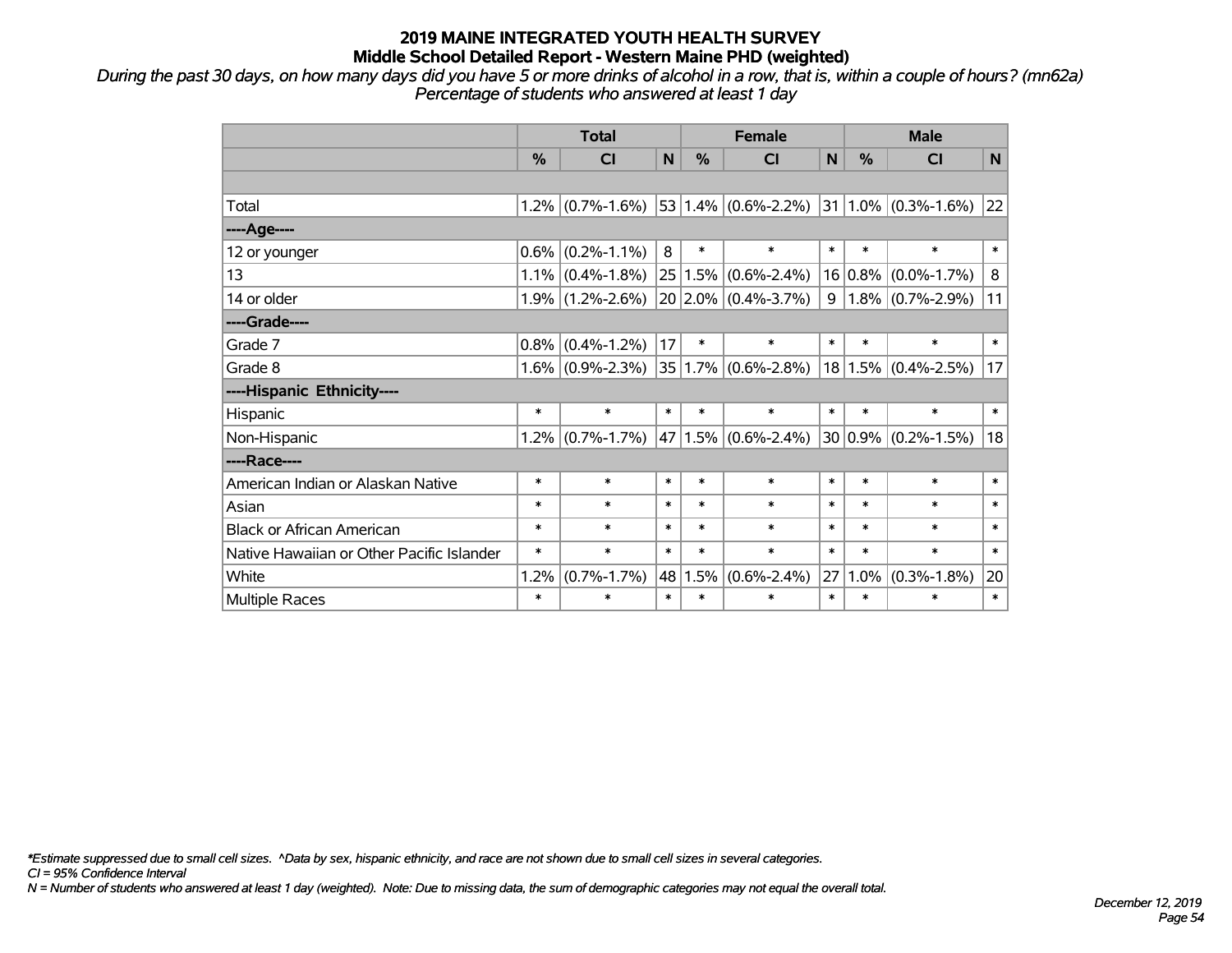*During the past 30 days, how did you usually get the alcohol you drank? (mn63b)*

*Among students who reported alcohol use during the past 30 days, the percentage of students who answered 'Someone gave it to me'*

|                                           | <b>Total</b> |                     |        |                  | <b>Female</b>       | <b>Male</b> |          |                     |                |
|-------------------------------------------|--------------|---------------------|--------|------------------|---------------------|-------------|----------|---------------------|----------------|
|                                           | %            | CI                  | N      | $\frac{0}{0}$    | <b>CI</b>           | N           | %        | <b>CI</b>           | $\mathsf{N}$   |
|                                           |              |                     |        |                  |                     |             |          |                     |                |
| Total                                     |              | 20.2% (11.7%-28.7%) |        | 42 17.9%         | $(9.3\% - 26.4\%)$  |             | 20 23.8% | $(9.2\% - 38.3\%)$  | $ 22\rangle$   |
| ---- Age----                              |              |                     |        |                  |                     |             |          |                     |                |
| 12 or younger                             | 21.6%        | $(12.5\% - 30.8\%)$ | 8      | $\ast$           | $\ast$              | $\ast$      | $\ast$   | $\ast$              | $\ast$         |
| 13                                        | 17.5%        | $(8.0\% - 26.9\%)$  |        | 18 10.9%         | $(4.8\% - 17.0\%)$  | 6           | 26.9%    | $(7.6\% - 46.2\%)$  | 12             |
| 14 or older                               |              | 23.4% (10.9%-35.9%) |        | 16 25.4%         | $(9.2\% - 41.5\%)$  | 9           | 22.2%    | $(8.6\% - 35.9\%)$  | $\overline{7}$ |
| ----Grade----                             |              |                     |        |                  |                     |             |          |                     |                |
| Grade 7                                   | 29.0%        | $(13.8\% - 44.2\%)$ |        | $21 \mid 21.3\%$ | $(12.1\% - 30.5\%)$ | 9           | 40.2%    | $(12.9\% - 67.5\%)$ | 12             |
| Grade 8                                   | 15.2%        | $(6.8\% - 23.7\%)$  |        | $21 15.8\% $     | $(5.2\% - 26.3\%)$  |             | 11 15.4% | $(5.3\% - 25.6\%)$  | 10             |
| ----Hispanic Ethnicity----                |              |                     |        |                  |                     |             |          |                     |                |
| Hispanic                                  | $\ast$       | $\ast$              | $\ast$ | $\ast$           | $\ast$              | $\ast$      | $\ast$   | $\ast$              | $\ast$         |
| Non-Hispanic                              |              | 20.0% (10.7%-29.2%) |        | 38 17.8%         | $(7.7\% - 27.8\%)$  |             | 18 23.2% | $(9.1\% - 37.3\%)$  | 20             |
| ----Race----                              |              |                     |        |                  |                     |             |          |                     |                |
| American Indian or Alaskan Native         | $\ast$       | $\ast$              | $\ast$ | $\ast$           | $\ast$              | $\ast$      | $\ast$   | $\ast$              | $\ast$         |
| Asian                                     | $\ast$       | $\ast$              | $\ast$ | $\ast$           | $\ast$              | $\ast$      | $\ast$   | $\ast$              | $\ast$         |
| <b>Black or African American</b>          | $\ast$       | $\ast$              | $\ast$ | $\ast$           | $\ast$              | $\ast$      | $\ast$   | $\ast$              | $\ast$         |
| Native Hawaiian or Other Pacific Islander | $\ast$       | $\ast$              | $\ast$ | $\ast$           | $\ast$              | $\ast$      | $\ast$   | $\ast$              | $\ast$         |
| White                                     | 19.6%        | $(10.0\% - 29.2\%)$ |        | 36 15.2%         | $(5.1\% - 25.2\%)$  |             | 15 25.7% | $(10.6\% - 40.8\%)$ | 21             |
| Multiple Races                            | $\ast$       | $\ast$              | $\ast$ | $\ast$           | $\ast$              | $\ast$      | $\ast$   | $\ast$              | $\ast$         |

*\*Estimate suppressed due to small cell sizes. ^Data by sex, hispanic ethnicity, and race are not shown due to small cell sizes in several categories.*

*CI = 95% Confidence Interval*

*N = Among students who reported alcohol use during the past 30 days, the number of students who answered 'Someone gave it to me' (weighted). Note: Due to missing data, the sum of demographic categories may not equal the overall total.*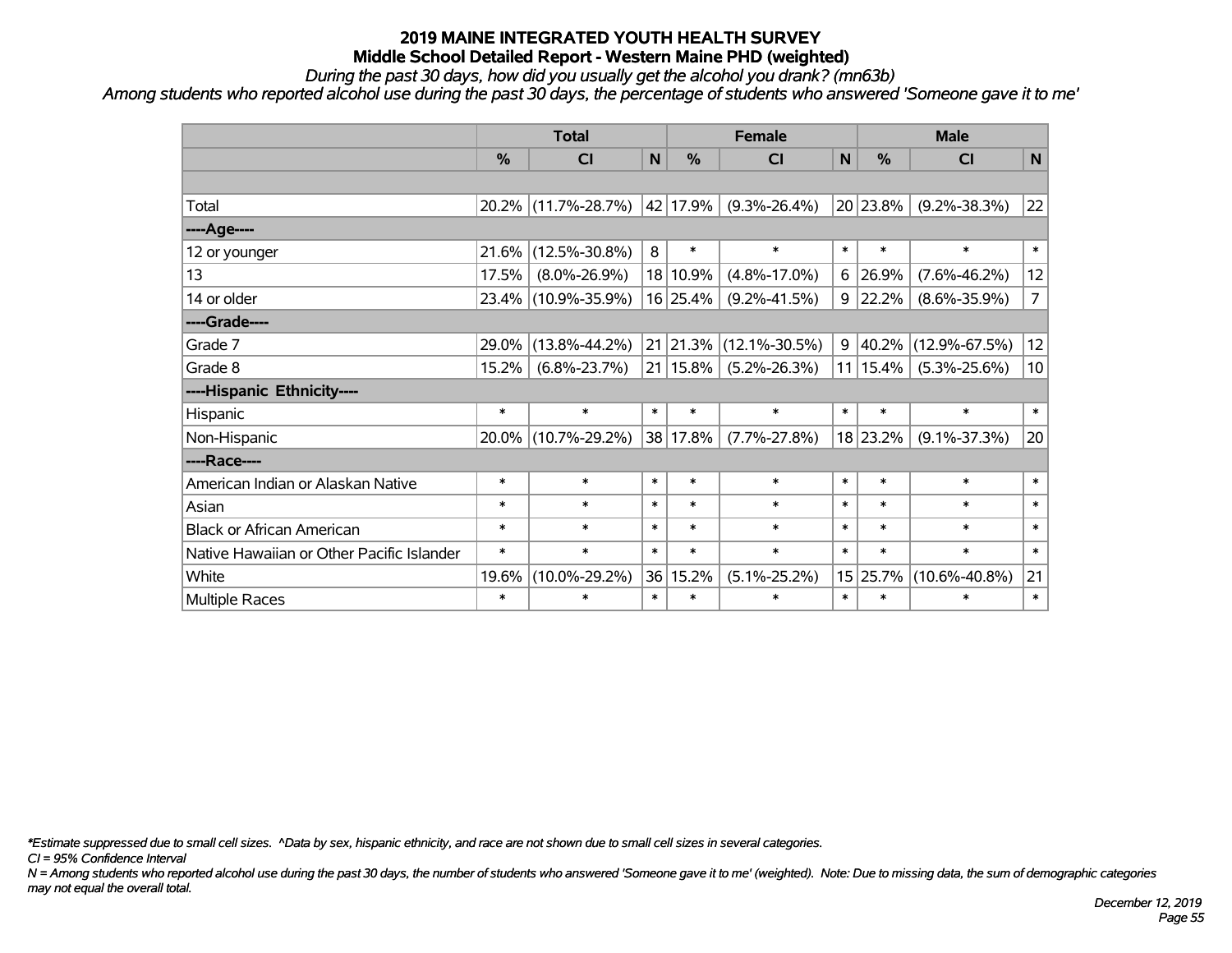### **2019 MAINE INTEGRATED YOUTH HEALTH SURVEY Middle School Detailed Report - Western Maine PHD (weighted)** *If you wanted to get some alcohol, how easy would it be for you to get some? (mn64)*

| Percentage of students who answered 'Sort of easy' or 'Very easy' |  |  |
|-------------------------------------------------------------------|--|--|

|                                           | <b>Total</b>  |                     |        | <b>Female</b> |                                                     |                | <b>Male</b>   |                          |        |
|-------------------------------------------|---------------|---------------------|--------|---------------|-----------------------------------------------------|----------------|---------------|--------------------------|--------|
|                                           | $\frac{9}{6}$ | <b>CI</b>           | N      | %             | <b>CI</b>                                           | N              | $\frac{0}{0}$ | <b>CI</b>                | N.     |
|                                           |               |                     |        |               |                                                     |                |               |                          |        |
| Total                                     |               | 33.7% (30.8%-36.6%) |        |               | $1,501$ 34.9% (31.1%-38.6%) 751 32.5% (30.0%-34.9%) |                |               |                          | 733    |
| ----Age----                               |               |                     |        |               |                                                     |                |               |                          |        |
| 12 or younger                             | 28.0%         | $(25.0\% - 31.1\%)$ | 354    | 27.8%         | $(23.6\% - 32.0\%)$                                 | 181            |               | $ 28.4\% $ (24.4%-32.5%) | 172    |
| 13                                        | 34.9%         | $(30.5\% - 39.3\%)$ | 743    |               | 36.7% (30.8%-42.6%)                                 |                |               | 387 32.7% (28.9%-36.6%)  | 346    |
| 14 or older                               |               | 38.1% (35.0%-41.2%) | 402    |               | $ 40.8\% $ (36.5%-45.1%)                            |                |               | 183 36.2% (32.5%-39.9%)  | 216    |
| ----Grade----                             |               |                     |        |               |                                                     |                |               |                          |        |
| Grade 7                                   | 29.3%         | $(25.5\% - 33.1\%)$ | 634    | 30.3%         | $(25.2\% - 35.4\%)$                                 |                |               | 325 28.1% (24.9%-31.3%)  | 306    |
| Grade 8                                   |               | 37.9% (33.9%-42.0%) | 839    |               | 39.4% (34.5%-44.3%)                                 |                |               | 419 36.5% (31.9%-41.1%)  | 412    |
| ----Hispanic Ethnicity----                |               |                     |        |               |                                                     |                |               |                          |        |
| Hispanic                                  |               | 38.7% (32.8%-44.6%) | 50     | 40.9%         | $(31.9\% - 50.0\%)$                                 | 30             |               | $36.0\%$ (25.1%-46.8%)   | 19     |
| Non-Hispanic                              |               | 34.5% (31.5%-37.5%) |        |               | 1,379 35.3% (31.3%-39.4%)                           |                |               | 685 33.7% (31.2%-36.2%)  | 684    |
| ----Race----                              |               |                     |        |               |                                                     |                |               |                          |        |
| American Indian or Alaskan Native         | 36.9%         | $(29.5\% - 44.3\%)$ | 38     | 34.6%         | $(28.9\% - 40.3\%)$                                 | 16             |               | 38.1% (25.2%-50.9%)      | 22     |
| Asian                                     | 43.3%         | $(24.4\% - 62.2\%)$ | 17     | 39.1%         | $(14.2\% - 63.9\%)$                                 | $\overline{7}$ |               | 47.4% (27.3%-67.6%)      | 9      |
| <b>Black or African American</b>          | 19.4%         | $(9.3\% - 29.5\%)$  | 35     | 17.9%         | $(2.9\% - 32.9\%)$                                  | 16             |               | 20.4% (14.3%-26.6%)      | 19     |
| Native Hawaiian or Other Pacific Islander | $\ast$        | $\ast$              | $\ast$ | $\ast$        | $\ast$                                              | $\ast$         | $\ast$        | $\ast$                   | $\ast$ |
| White                                     | 34.4%         | $(31.8\% - 37.0\%)$ |        | 1,319 35.7%   | $(32.5\% - 38.9\%)$                                 | 660            | 33.3%         | $(30.9\% - 35.7\%)$      | 651    |
| <b>Multiple Races</b>                     |               | 38.3% (33.8%-42.9%) | 64     |               | 42.2% (34.9%-49.4%)                                 | 39             |               | $ 34.2\% $ (25.8%-42.6%) | 24     |

*\*Estimate suppressed due to small cell sizes. ^Data by sex, hispanic ethnicity, and race are not shown due to small cell sizes in several categories.*

*CI = 95% Confidence Interval*

*N = Number of students who answered 'Sort of easy' or 'Very easy' (weighted). Note: Due to missing data, the sum of demographic categories may not equal the overall total.*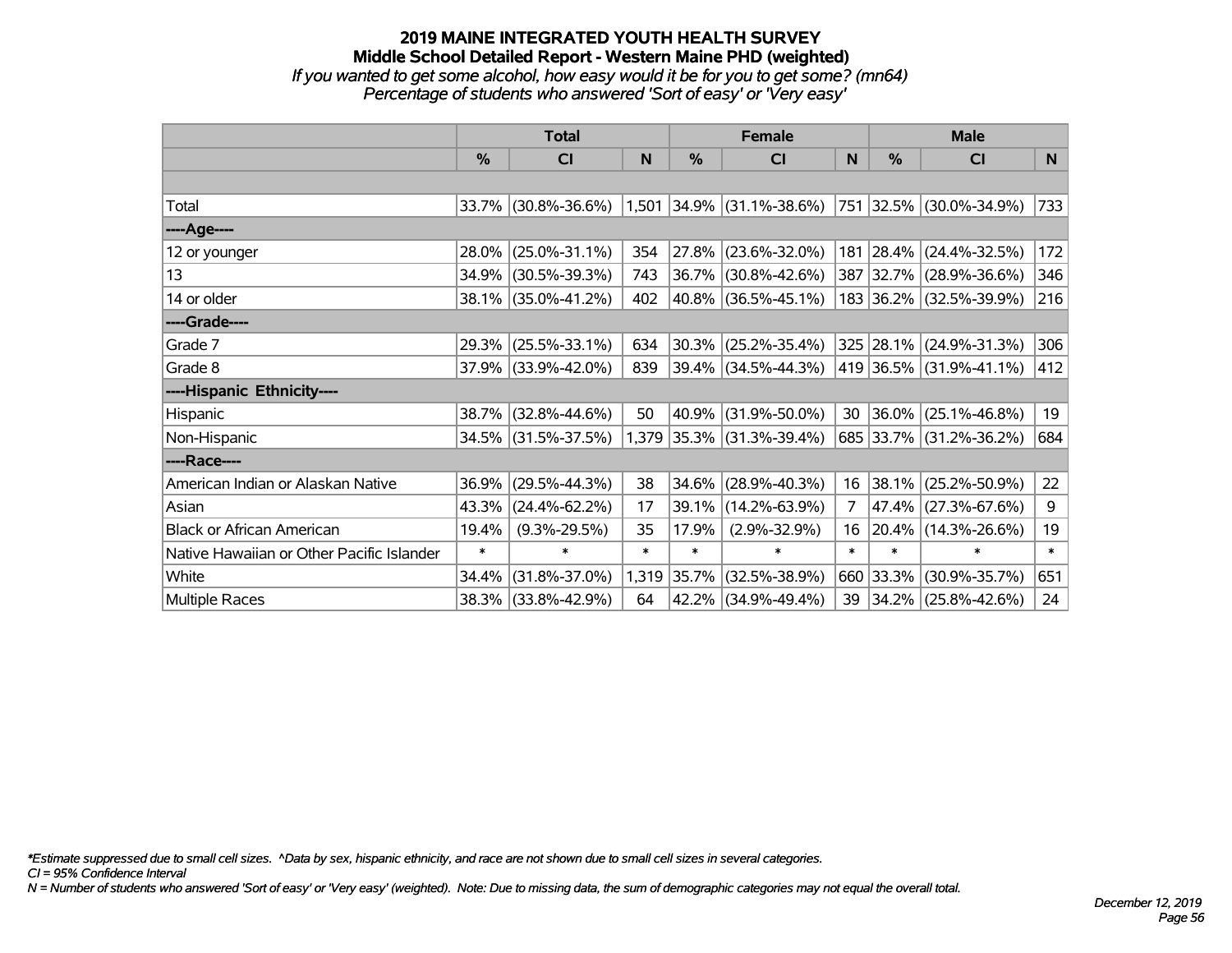*If you drank some alcohol without your parents' permission, would you be caught by your parents? (mn66) Percentage of students who answered 'Probably not' or 'Definitely not'*

|                                           | <b>Total</b>  |                     |        | <b>Female</b> |                                               |        | <b>Male</b>   |                             |                  |  |
|-------------------------------------------|---------------|---------------------|--------|---------------|-----------------------------------------------|--------|---------------|-----------------------------|------------------|--|
|                                           | $\frac{0}{0}$ | <b>CI</b>           | N      | %             | <b>CI</b>                                     | N      | $\frac{0}{0}$ | <b>CI</b>                   | N.               |  |
|                                           |               |                     |        |               |                                               |        |               |                             |                  |  |
| Total                                     |               |                     |        |               | 25.4% (22.6%-28.2%) 1,142 26.2% (23.6%-28.8%) |        |               | 571 24.6% (21.3%-27.9%)     | 561              |  |
| ----Age----                               |               |                     |        |               |                                               |        |               |                             |                  |  |
| 12 or younger                             | 19.9%         | $(17.1\% - 22.6\%)$ | 251    | 19.9%         | $(17.4\% - 22.5\%)$                           |        |               | 131   19.9%   (15.8%-24.0%) | 120              |  |
| 13                                        | 26.0%         | $(22.1\% - 29.9\%)$ | 562    |               | 26.8% (22.6%-30.9%)                           |        |               | 286 25.0% (20.7%-29.4%)     | 268              |  |
| 14 or older                               |               | 30.8% (26.6%-35.1%) | 330    |               | $ 33.8\% $ (29.2%-38.4%)                      |        |               | 154 28.6% (23.2%-33.9%)     | 173              |  |
| ----Grade----                             |               |                     |        |               |                                               |        |               |                             |                  |  |
| Grade 7                                   | 21.6%         | $(19.2\% - 24.0\%)$ | 471    | 22.3%         | $(20.3\% - 24.2\%)$                           |        |               | 241 21.0% (17.2%-24.7%)     | 229              |  |
| Grade 8                                   |               | 29.1% (25.0%-33.3%) | 654    |               | $30.3\%$ (25.5%-35.2%)                        |        |               | 326 27.9% (23.2%-32.6%)     | 320              |  |
| ----Hispanic Ethnicity----                |               |                     |        |               |                                               |        |               |                             |                  |  |
| Hispanic                                  | 27.2%         | $(21.8\% - 32.7\%)$ | 35     | 25.4%         | $(18.2\% - 32.5\%)$                           | 19     |               | 29.1% (20.0%-38.2%)         | 15 <sub>15</sub> |  |
| Non-Hispanic                              |               | 26.1% (23.0%-29.1%) |        |               | 1,052 27.0% (24.0%-29.9%)                     |        |               | 528 25.1% (21.4%-28.9%)     | 517              |  |
| ----Race----                              |               |                     |        |               |                                               |        |               |                             |                  |  |
| American Indian or Alaskan Native         | 30.6%         | $(22.2\% - 39.0\%)$ | 32     | 34.0%         | $(23.2\% - 44.8\%)$                           | 16     |               | 27.7% (15.7%-39.8%)         | 16               |  |
| Asian                                     | 38.5%         | $(24.0\% - 52.9\%)$ | 16     | 50.8%         | $(33.3\% - 68.4\%)$                           | 10     | $ 29.1\% $    | $(11.0\% - 47.1\%)$         | 6                |  |
| <b>Black or African American</b>          |               | 17.7% (10.9%-24.6%) | 34     | 16.8%         | $(9.0\% - 24.6\%)$                            | 16     |               | 19.0% (12.2%-25.8%)         | 18               |  |
| Native Hawaiian or Other Pacific Islander | $\ast$        | $\ast$              | $\ast$ | $\ast$        | $\ast$                                        | $\ast$ | $\ast$        | $\ast$                      | $\ast$           |  |
| White                                     | 25.5%         | $(22.6\% - 28.4\%)$ | 988    | 26.1%         | $(23.1\% - 29.0\%)$                           |        | 486 24.9%     | $(21.4\% - 28.4\%)$         | 494              |  |
| Multiple Races                            |               | 29.2% (21.5%-36.9%) | 49     | 31.8%         | $(21.9\% - 41.8\%)$                           | 30     |               | 26.3% (17.8%-34.9%)         | 19               |  |

*\*Estimate suppressed due to small cell sizes. ^Data by sex, hispanic ethnicity, and race are not shown due to small cell sizes in several categories.*

*CI = 95% Confidence Interval*

*N = Number of students who answered 'Probably not' or 'Definitely not' (weighted). Note: Due to missing data, the sum of demographic categories may not equal the overall total.*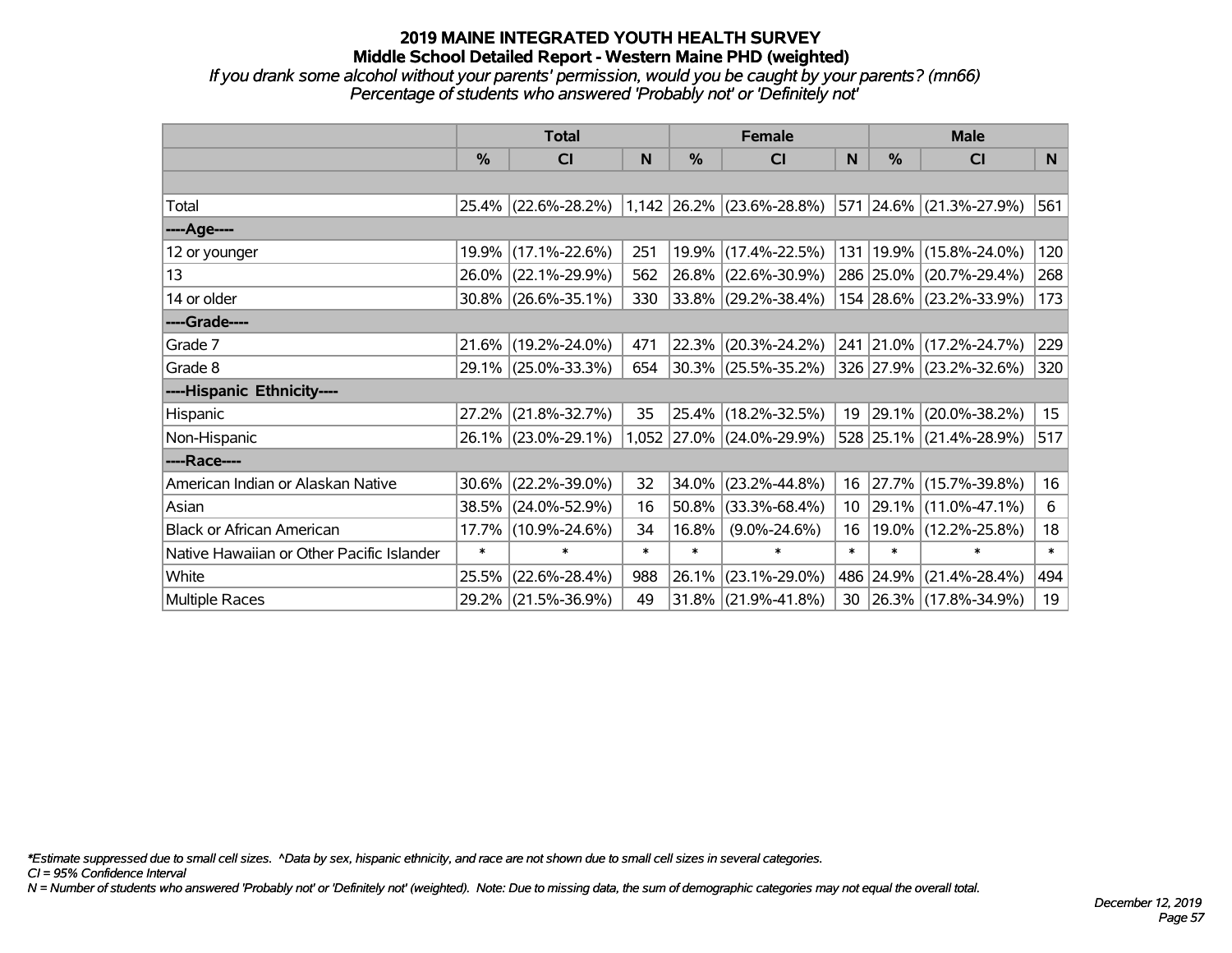*How much do you think people risk harming themselves (physically or in other ways) if they have 1 or 2 drinks of an alcoholic beverage nearly every day? (mn67b)*

*Percentage of students who answered 'No risk' or 'Slight risk'*

|                                           | <b>Total</b> |                     |        |        | <b>Female</b>             |        | <b>Male</b>   |                          |                |  |
|-------------------------------------------|--------------|---------------------|--------|--------|---------------------------|--------|---------------|--------------------------|----------------|--|
|                                           | %            | C <sub>l</sub>      | N      | %      | <b>CI</b>                 | N      | $\frac{0}{0}$ | <b>CI</b>                | N              |  |
|                                           |              |                     |        |        |                           |        |               |                          |                |  |
| Total                                     | 35.3%        | $(32.2\% - 38.4\%)$ |        |        | 1,585 30.2% (26.6%-33.8%) | 657    |               | $ 40.0\% $ (36.6%-43.4%) | 909            |  |
| ----Age----                               |              |                     |        |        |                           |        |               |                          |                |  |
| 12 or younger                             | 37.8%        | $(34.0\% - 41.5\%)$ | 470    | 29.7%  | $(25.2\% - 34.3\%)$       |        |               | 185 46.2% (41.9%-50.6%)  | 283            |  |
| 13                                        | 36.6%        | $(32.8\% - 40.4\%)$ | 795    |        | $32.8\%$ (27.7%-37.8%)    |        |               | 357 40.5% (35.9%-45.1%)  | 434            |  |
| 14 or older                               |              | 29.3% (24.4%-34.3%) | 312    |        | 24.7% (19.7%-29.7%)       |        |               | 115 32.5% (25.2%-39.8%)  | 190            |  |
| ----Grade----                             |              |                     |        |        |                           |        |               |                          |                |  |
| Grade 7                                   | 37.2%        | $(33.2\% - 41.2\%)$ | 804    | 30.3%  | $(25.2\% - 35.4\%)$       |        | 326 43.5%     | $(39.0\% - 48.0\%)$      | 469            |  |
| Grade 8                                   |              | 33.5% (29.5%-37.6%) | 749    |        | $30.2\%$ (25.4%-35.0%)    |        |               | 324 36.9% (30.8%-43.0%)  | 420            |  |
| ----Hispanic Ethnicity----                |              |                     |        |        |                           |        |               |                          |                |  |
| Hispanic                                  | 38.4%        | $(30.0\% - 46.7\%)$ | 51     | 33.2%  | $(22.6\% - 43.7\%)$       | 24     |               | 45.8%   (32.1%-59.5%)    | 24             |  |
| Non-Hispanic                              |              | 34.5% (31.3%-37.7%) |        |        | 1,395 29.4% (25.6%-33.3%) |        |               | 579 39.3% (36.3%-42.4%)  | 809            |  |
| ----Race----                              |              |                     |        |        |                           |        |               |                          |                |  |
| American Indian or Alaskan Native         | 34.7%        | $(24.8\% - 44.6\%)$ | 37     | 21.9%  | $(10.7\% - 33.2\%)$       | 9      | 42.3%         | $(28.8\% - 55.9\%)$      | 26             |  |
| Asian                                     | 38.6%        | $(20.5\% - 56.7\%)$ | 14     | 38.2%  | $(2.8\% - 73.6\%)$        | 7      |               | 39.1% (24.4%-53.8%)      | $\overline{7}$ |  |
| <b>Black or African American</b>          | 23.9%        | $(16.7\% - 31.1\%)$ | 39     | 22.6%  | $(10.9\% - 34.3\%)$       | 18     |               | 21.6% (14.0%-29.2%)      | 17             |  |
| Native Hawaiian or Other Pacific Islander | $\pmb{\ast}$ | $\ast$              | $\ast$ | $\ast$ | $\ast$                    | $\ast$ | $\ast$        | $\ast$                   | $\pmb{\ast}$   |  |
| White                                     | 35.6%        | $(32.2\% - 39.1\%)$ | 1,379  | 30.3%  | $(25.8\% - 34.8\%)$       | 561    | 40.6%         | $(36.7\% - 44.6\%)$      | 811            |  |
| <b>Multiple Races</b>                     | 37.5%        | $(31.5\% - 43.5\%)$ | 67     | 31.2%  | $(22.6\% - 39.8\%)$       | 33     |               | 48.7% (38.9%-58.5%)      | 34             |  |

*\*Estimate suppressed due to small cell sizes. ^Data by sex, hispanic ethnicity, and race are not shown due to small cell sizes in several categories.*

*CI = 95% Confidence Interval*

*N = Number of students who answered 'No risk' or 'Slight risk' (weighted). Note: Due to missing data, the sum of demographic categories may not equal the overall total.*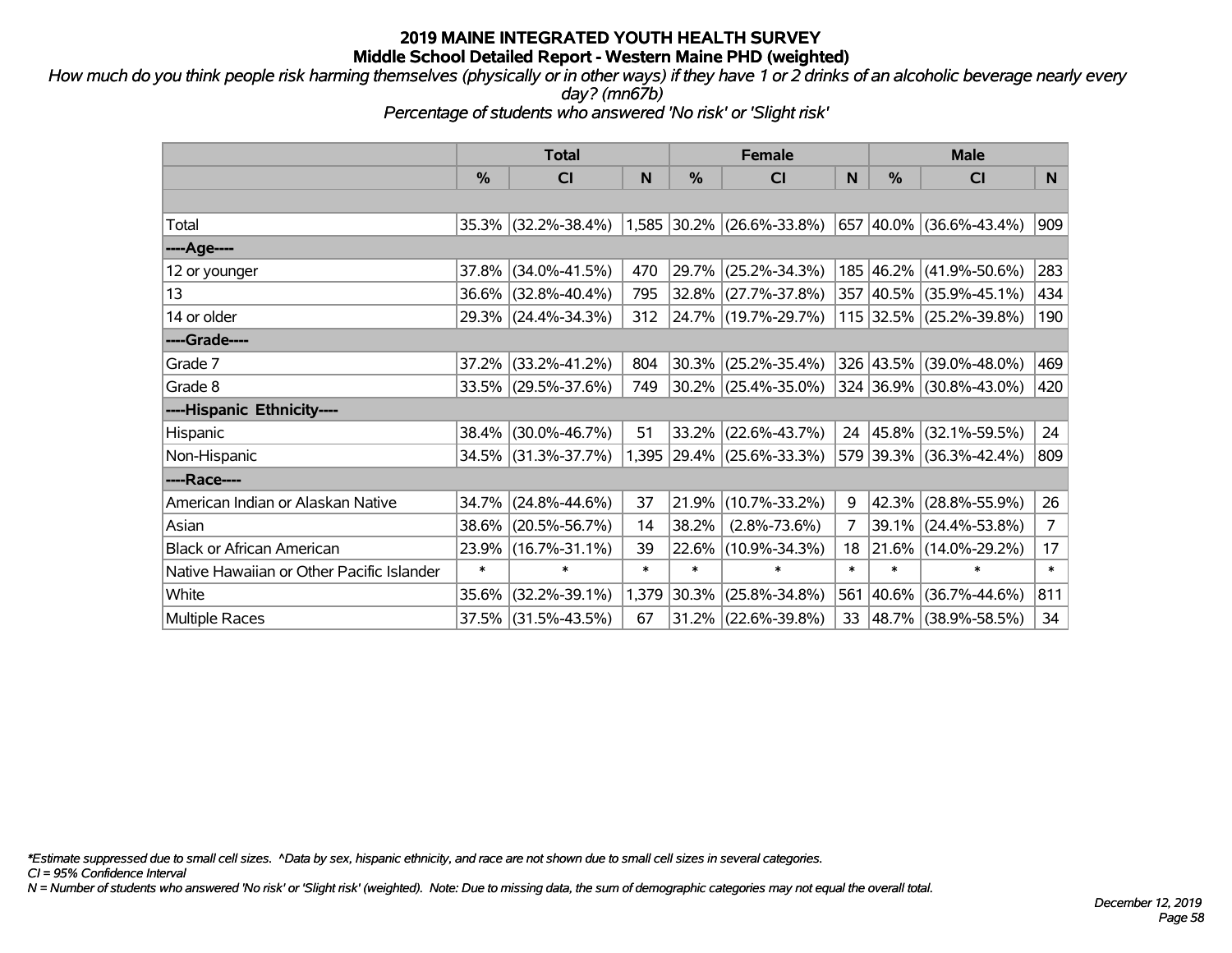*How much do you think people risk harming themselves (physically or in other ways) if they have 5 or more drinks of an alcoholic beverage in a row once or twice a week? (mn68b)*

*Percentage of students who answered 'No risk' or 'Slight risk'*

|                                           | <b>Total</b>  |                                                      |                | <b>Female</b> |                             |        | <b>Male</b> |                             |                  |  |
|-------------------------------------------|---------------|------------------------------------------------------|----------------|---------------|-----------------------------|--------|-------------|-----------------------------|------------------|--|
|                                           | $\frac{0}{0}$ | <b>CI</b>                                            | N              | $\frac{9}{6}$ | <b>CI</b>                   | N      | %           | <b>CI</b>                   | N.               |  |
|                                           |               |                                                      |                |               |                             |        |             |                             |                  |  |
| Total                                     |               | $16.3\%$ (14.7%-17.8%)   727   14.1%   (12.3%-15.8%) |                |               |                             |        |             | 306 18.3% (15.3%-21.2%)     | 411              |  |
| ----Age----                               |               |                                                      |                |               |                             |        |             |                             |                  |  |
| 12 or younger                             |               | 15.5% (13.1%-17.9%)                                  |                |               | 190   13.2%   (11.0%-15.5%) | 83     | 18.1%       | $(12.5\% - 23.7\%)$         | 108              |  |
| 13                                        |               | 16.9% (14.2%-19.6%)                                  |                |               | 364   14.9%   (11.9%-17.9%) | 161    |             | 18.9% (14.7%-23.1%)         | 201              |  |
| 14 or older                               |               | 15.8% (12.8%-18.8%)                                  |                | $169$   13.3% | $(8.9\% - 17.7\%)$          | 62     |             | 17.0% (13.5%-20.5%)         | 100              |  |
| ----Grade----                             |               |                                                      |                |               |                             |        |             |                             |                  |  |
| Grade 7                                   |               | 16.5% (13.7%-19.4%)                                  |                |               | 356 15.8% (13.0%-18.5%)     | 171    | 17.3%       | $(12.2\% - 22.4\%)$         | 183              |  |
| Grade 8                                   |               | 15.8% (14.2%-17.5%)                                  |                |               | 351 12.0% (10.0%-13.9%)     |        |             | 127   19.1%   (16.6%-21.5%) | 217              |  |
| ----Hispanic Ethnicity----                |               |                                                      |                |               |                             |        |             |                             |                  |  |
| Hispanic                                  |               | 24.1% (17.2%-30.9%)                                  | 32             | 17.9%         | $(8.5\% - 27.4\%)$          | 13     | 30.3%       | $(18.3\% - 42.3\%)$         | 16               |  |
| Non-Hispanic                              |               | 15.8% (14.4%-17.3%)                                  |                |               | 635 13.7% (11.7%-15.7%)     |        |             | 268 17.8% (15.3%-20.3%)     | 361              |  |
| ----Race----                              |               |                                                      |                |               |                             |        |             |                             |                  |  |
| American Indian or Alaskan Native         | 17.0%         | $(5.3\% - 28.7\%)$                                   | 18             | 17.9%         | $(0.0\% - 38.2\%)$          | 8      | 16.4%       | $(3.9\% - 28.8\%)$          | 10 <sup>°</sup>  |  |
| Asian                                     | 19.5%         | $(4.6\% - 34.4\%)$                                   | $\overline{7}$ | $\ast$        | $\ast$                      | $\ast$ | $\ast$      | $\ast$                      | $\ast$           |  |
| <b>Black or African American</b>          | $13.9\%$      | $(11.1\% - 16.6\%)$                                  | 22             | 11.6%         | $(7.7\% - 15.5\%)$          | 9      | 13.8%       | $(9.2\% - 18.4\%)$          | 11               |  |
| Native Hawaiian or Other Pacific Islander | $\ast$        | $\ast$                                               | $\ast$         | $\ast$        | $\ast$                      | $\ast$ | $\ast$      | $\ast$                      | $\ast$           |  |
| White                                     | 16.3%         | $(14.6\% - 18.0\%)$                                  | 625            | 13.9%         | $(12.1\% - 15.6\%)$         | 256    | 18.3%       | $(15.3\% - 21.4\%)$         | 362              |  |
| <b>Multiple Races</b>                     | 15.3%         | $(9.3\% - 21.3\%)$                                   | 27             | 11.8%         | $(5.9\% - 17.8\%)$          |        | 13 21.2%    | $(8.2\% - 34.2\%)$          | 15 <sub>15</sub> |  |

*\*Estimate suppressed due to small cell sizes. ^Data by sex, hispanic ethnicity, and race are not shown due to small cell sizes in several categories.*

*CI = 95% Confidence Interval*

*N = Number of students who answered 'No risk' or 'Slight risk' (weighted). Note: Due to missing data, the sum of demographic categories may not equal the overall total.*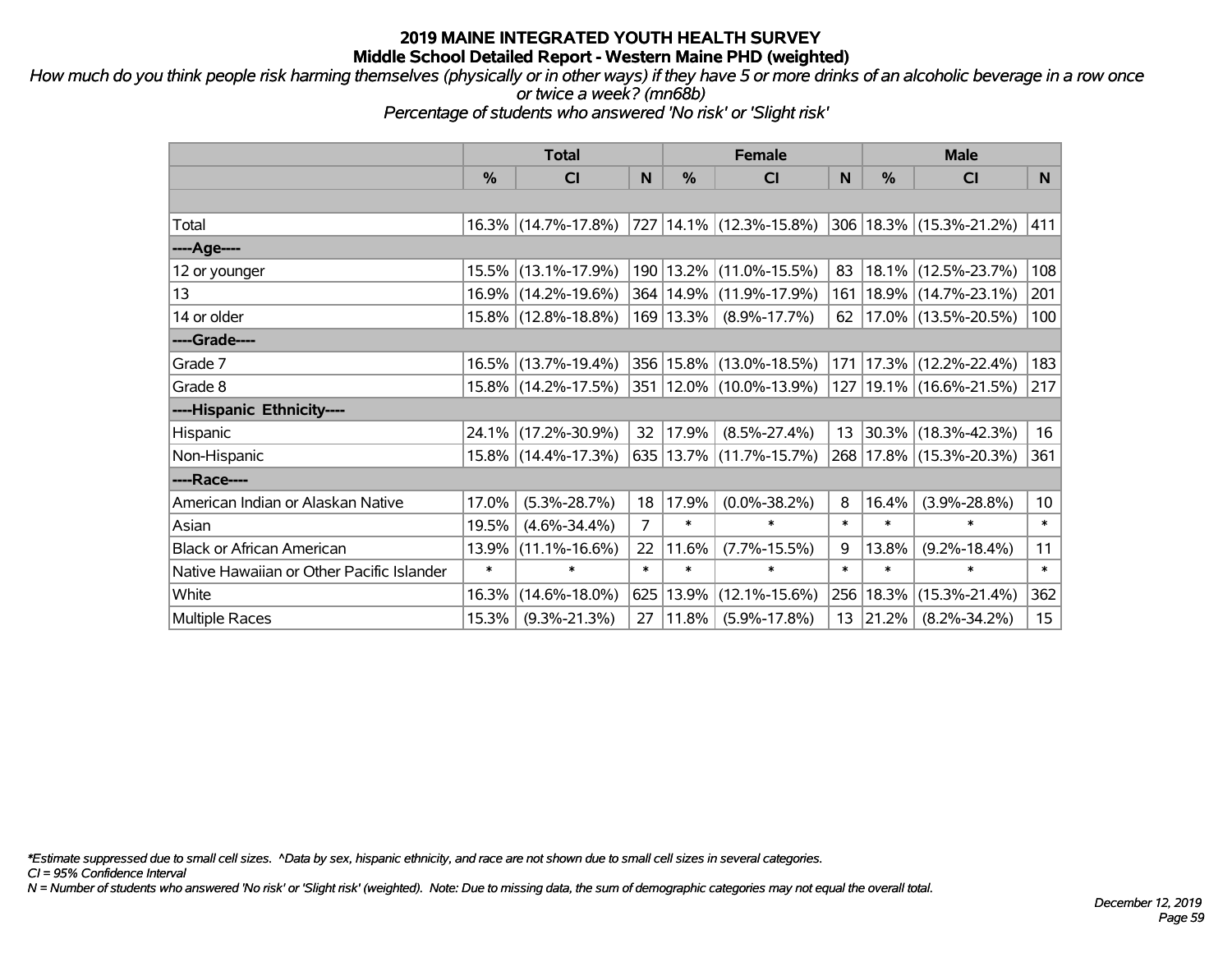*If a kid drank some alcohol in your neighborhood, would he or she be caught by the police? (mn69) Percentage of students who answered 'Probably not' or 'Definitely not'*

|                                           | <b>Total</b> |                        |        |             | <b>Female</b>                                                                                       |        | <b>Male</b> |                          |                |  |
|-------------------------------------------|--------------|------------------------|--------|-------------|-----------------------------------------------------------------------------------------------------|--------|-------------|--------------------------|----------------|--|
|                                           | $\%$         | <b>CI</b>              | N      | %           | <b>CI</b>                                                                                           | N      | %           | <b>CI</b>                | N              |  |
|                                           |              |                        |        |             |                                                                                                     |        |             |                          |                |  |
| Total                                     |              | 61.9% (57.8%-66.0%)    |        |             | $\vert 2.760 \vert 62.8\% \vert (58.7\% - 66.9\%) \vert 1.367 \vert 61.0\% \vert (56.5\% - 65.5\%)$ |        |             |                          | 1,370          |  |
| ----Age----                               |              |                        |        |             |                                                                                                     |        |             |                          |                |  |
| 12 or younger                             | 56.4%        | $(53.0\% - 59.7\%)$    | 694    |             | $53.4\%$ (46.5%-60.4%)                                                                              | 332    | 59.0%       | $(54.4\% - 63.7\%)$      | 355            |  |
| 13                                        |              | $61.8\%$ (56.5%-67.2%) | 1,341  |             | 63.6% (59.1%-68.0%)                                                                                 | 692    |             | $60.0\%$ (52.2%-67.9%)   | 642            |  |
| 14 or older                               |              | 68.7% (62.7%-74.6%)    | 722    |             | 73.6% (64.9%-82.2%)                                                                                 | 343    |             | $ 64.8\% $ (58.6%-71.1%) | 370            |  |
| ----Grade----                             |              |                        |        |             |                                                                                                     |        |             |                          |                |  |
| Grade 7                                   | 55.9%        | $(52.0\% - 59.8\%)$    |        | 1,199 54.9% | $(50.8\% - 59.1\%)$                                                                                 | 591    | 56.7%       | $(51.1\% - 62.4\%)$      | 601            |  |
| Grade 8                                   |              | $67.7\%$ (62.3%-73.1%) |        |             | 1,500 70.5% (63.9%-77.1%)                                                                           | 753    |             | 65.3% (60.1%-70.5%)      | 736            |  |
| ----Hispanic Ethnicity----                |              |                        |        |             |                                                                                                     |        |             |                          |                |  |
| Hispanic                                  | 63.4%        | $(55.1\% - 71.7\%)$    | 83     | 62.2%       | $(51.2\% - 73.2\%)$                                                                                 | 45     | 63.8%       | $(49.2\% - 78.3\%)$      | 33             |  |
| Non-Hispanic                              |              | 62.5% (58.5%-66.6%)    |        |             | 2,508 63.8% (59.2%-68.3%)                                                                           | 1,251  |             | $ 61.1\% $ (57.1%-65.1%) | 1,239          |  |
| ----Race----                              |              |                        |        |             |                                                                                                     |        |             |                          |                |  |
| American Indian or Alaskan Native         | 64.1%        | $(57.0\% - 71.2\%)$    | 68     |             | $63.0\%$ (46.9%-79.1%)                                                                              | 28     | 64.3%       | $(50.8\% - 77.8\%)$      | 39             |  |
| Asian                                     | 43.8%        | $(28.3\% - 59.3\%)$    | 18     |             | 53.4% (35.3%-71.6%)                                                                                 | 10     | 40.0%       | $(9.6\% - 70.4\%)$       | $\overline{7}$ |  |
| <b>Black or African American</b>          | 46.0%        | $(43.0\% - 49.0\%)$    | 74     |             | $50.1\%$ (45.9%-54.3%)                                                                              | 40     | 43.3%       | $(38.0\% - 48.5\%)$      | 34             |  |
| Native Hawaiian or Other Pacific Islander | $\ast$       | $\ast$                 | $\ast$ | $\ast$      | $\ast$                                                                                              | $\ast$ | $\ast$      | $\ast$                   | $\ast$         |  |
| White                                     | 62.2%        | $(58.4\% - 66.0\%)$    | 2,385  | 62.8%       | $(58.8\% - 66.8\%)$                                                                                 | 1,155  | 61.4%       | $(56.8\% - 65.9\%)$      | 1,211          |  |
| <b>Multiple Races</b>                     |              | 71.5% (62.8%-80.1%)    | 129    |             | 73.9% (64.6%-83.2%)                                                                                 | 80     |             | 70.9% (58.6%-83.2%)      | 50             |  |

*\*Estimate suppressed due to small cell sizes. ^Data by sex, hispanic ethnicity, and race are not shown due to small cell sizes in several categories.*

*CI = 95% Confidence Interval*

*N = Number of students who answered 'Probably not' or 'Definitely not' (weighted). Note: Due to missing data, the sum of demographic categories may not equal the overall total.*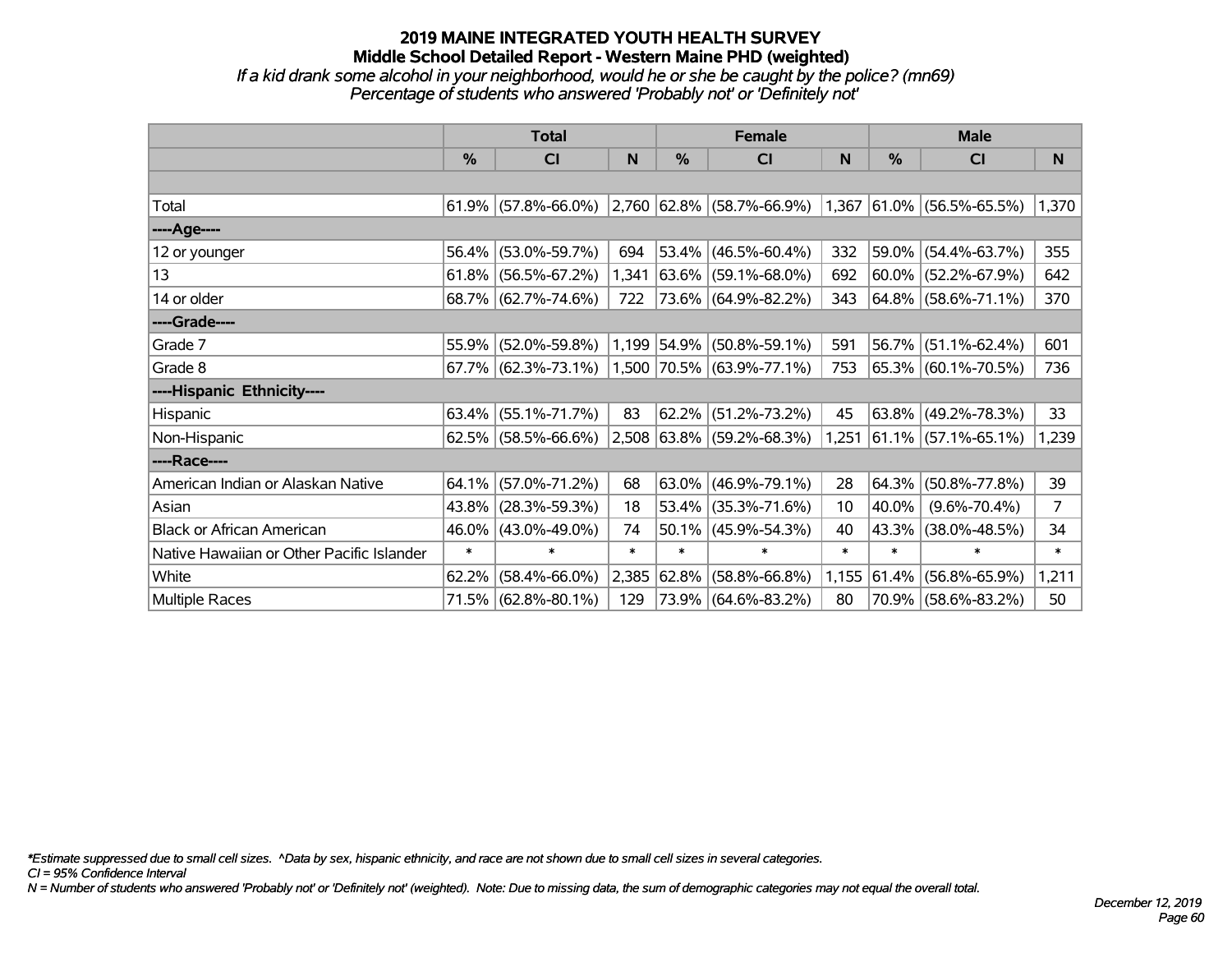*How wrong would most adults over 21 in your neighborhood think it is for kids your age to drink alcohol? (mn71a) Percentage of students who answered 'A little bit wrong' or 'Not wrong at all'*

|                                           | <b>Total</b>  |                        |        |           | <b>Female</b>               | <b>Male</b>       |           |                            |                 |
|-------------------------------------------|---------------|------------------------|--------|-----------|-----------------------------|-------------------|-----------|----------------------------|-----------------|
|                                           | $\frac{0}{0}$ | <b>CI</b>              | N      | %         | <b>CI</b>                   | N                 | $\%$      | <b>CI</b>                  | N               |
|                                           |               |                        |        |           |                             |                   |           |                            |                 |
| Total                                     |               | $11.0\%$ (10.0%-12.1%) |        | 496 11.2% | $(9.4\% - 13.0\%)$          |                   |           | 242 10.6% (8.5%-12.7%)     | 243             |
| ----Age----                               |               |                        |        |           |                             |                   |           |                            |                 |
| 12 or younger                             | 8.1%          | $(5.9\% - 10.3\%)$     | 104    | 7.7%      | $(4.3\% - 11.1\%)$          | 53                | 8.5%      | $(4.8\% - 12.2\%)$         | 51              |
| 13                                        | 10.8%         | $(9.1\% - 12.5\%)$     |        | 230 10.6% | $(7.4\% - 13.7\%)$          |                   | 109 10.4% | $(7.8\% - 13.1\%)$         | 112             |
| 14 or older                               |               | 15.3% (12.9%-17.7%)    |        |           | 162   18.2%   (13.5%-23.0%) | 79                |           | $ 12.9\% $ (8.6%-17.1%)    | 80              |
| ----Grade----                             |               |                        |        |           |                             |                   |           |                            |                 |
| Grade 7                                   | 9.0%          | $(7.1\% - 10.9\%)$     | 198    | 8.8%      | $(5.8\% - 11.8\%)$          | 96                | 9.3%      | $(6.7\% - 11.9\%)$         | 102             |
| Grade 8                                   | 12.8%         | $(11.5\% - 14.0\%)$    |        |           | 287   13.6%   (11.0%-16.2%) |                   |           | 145   11.4%   (8.7%-14.1%) | 132             |
| ----Hispanic Ethnicity----                |               |                        |        |           |                             |                   |           |                            |                 |
| Hispanic                                  | 17.4%         | $(7.5\% - 27.4\%)$     | 22     | 14.6%     | $(3.0\% - 26.1\%)$          | 11                | 22.4%     | $(9.6\% - 35.2\%)$         | 11              |
| Non-Hispanic                              |               | $11.0\%$ (10.0%-12.1%) |        | 442 11.1% | $(9.1\% - 13.1\%)$          |                   |           | $215 10.6\% $ (8.4%-12.9%) | 217             |
| ----Race----                              |               |                        |        |           |                             |                   |           |                            |                 |
| American Indian or Alaskan Native         | 12.3%         | $(2.7\% - 22.0\%)$     | 12     | 11.8%     | $(0.0\% - 25.7\%)$          | 6                 | 12.8%     | $(0.0\% - 26.5\%)$         | $\overline{7}$  |
| Asian                                     | $\ast$        | $\ast$                 | $\ast$ | $\ast$    | $\ast$                      | $\ast$            | $\ast$    | $\ast$                     | $\ast$          |
| <b>Black or African American</b>          | 11.3%         | $(4.5\% - 18.2\%)$     | 24     | 10.7%     | $(2.6\% - 18.8\%)$          | 11                | 12.0%     | $(2.6\% - 21.3\%)$         | 13              |
| Native Hawaiian or Other Pacific Islander | $\ast$        | $\ast$                 | $\ast$ | $\ast$    | $\ast$                      | $\ast$            | $\ast$    | $\ast$                     | $\ast$          |
| White                                     | 11.0%         | $(9.7\% - 12.3\%)$     | 426    | 11.2%     | $(9.1\% - 13.3\%)$          | 211               | 10.4%     | $(8.1\% - 12.7\%)$         | 205             |
| Multiple Races                            | 14.1%         | $(5.5\% - 22.8\%)$     | 22     | 14.2%     | $(4.9\% - 23.5\%)$          | $12 \overline{ }$ |           | $14.0\%$ (1.0%-27.1%)      | 10 <sup>°</sup> |

*\*Estimate suppressed due to small cell sizes. ^Data by sex, hispanic ethnicity, and race are not shown due to small cell sizes in several categories.*

*CI = 95% Confidence Interval*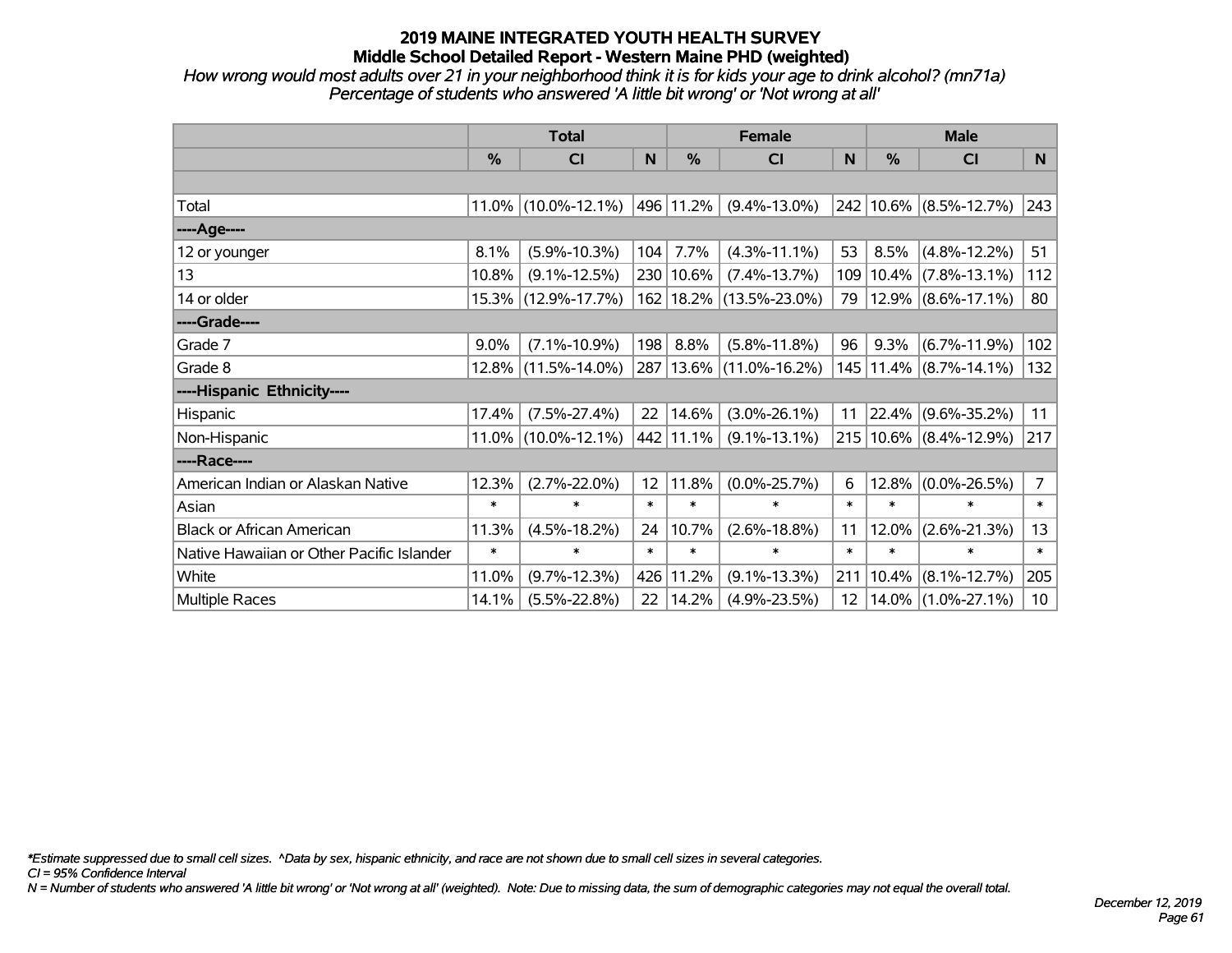*How do you feel about someone your age having 1 or 2 drinks of an alcoholic beverage nearly every day? (mn164) Percentage of students who answered 'Strongly approve' or 'Approve'*

|                                           | <b>Total</b> |                    |        |            | <b>Female</b>                                     |        | <b>Male</b>  |                              |                 |  |
|-------------------------------------------|--------------|--------------------|--------|------------|---------------------------------------------------|--------|--------------|------------------------------|-----------------|--|
|                                           | %            | <b>CI</b>          | N      | %          | <b>CI</b>                                         | N      | %            | <b>CI</b>                    | N.              |  |
|                                           |              |                    |        |            |                                                   |        |              |                              |                 |  |
| Total                                     | 4.5%         | $(3.4\% - 5.5\%)$  |        |            | $198$ 3.9% (2.8%-5.0%)                            |        |              | $ 84 5.0\% $ (3.3%-6.6%)     | 112             |  |
| ----Age----                               |              |                    |        |            |                                                   |        |              |                              |                 |  |
| 12 or younger                             | 4.0%         | $(1.9\% - 6.1\%)$  | 49     | 5.3%       | $(3.0\% - 7.5\%)$                                 |        |              | $ 33 2.5\% $ (0.1%-4.9%)     | 15 <sub>1</sub> |  |
| 13                                        | 4.4%         | $(2.7\% - 6.1\%)$  | 94     |            | $ 3.5\% $ (2.0%-4.9%)                             |        |              | $ 37 5.2\% $ (2.4%-8.1%)     | 55              |  |
| 14 or older                               | 5.2%         | $(3.3\% - 7.1\%)$  | 55     |            | $3.0\%$ (0.9%-5.1%)                               |        |              | $ 14 7.0\% $ (4.5%-9.6%)     | 41              |  |
| ----Grade----                             |              |                    |        |            |                                                   |        |              |                              |                 |  |
| Grade 7                                   | 5.0%         | $(3.2\% - 6.9\%)$  |        | $108$ 5.9% | $(4.2\% - 7.6\%)$                                 |        |              | $ 63 4.3\%  (1.8\% - 6.7\%)$ | 45              |  |
| Grade 8                                   | 3.7%         | $(2.7\% - 4.8\%)$  | 82     |            | $(1.9\% (0.5\% - 3.2\%) 20 5.3\% (3.0\% - 7.5\%)$ |        |              |                              | 59              |  |
| ----Hispanic Ethnicity----                |              |                    |        |            |                                                   |        |              |                              |                 |  |
| Hispanic                                  | 10.2%        | $(5.6\% - 14.9\%)$ | 13     | $\ast$     | $\ast$                                            | $\ast$ | $\ast$       | $\ast$                       | $\ast$          |  |
| Non-Hispanic                              | 4.4%         | $(3.2\% - 5.6\%)$  |        | 176 4.0%   | $(2.7\% - 5.3\%)$                                 |        | $ 78 4.8\% $ | $(3.0\% - 6.6\%)$            | 98              |  |
| ----Race----                              |              |                    |        |            |                                                   |        |              |                              |                 |  |
| American Indian or Alaskan Native         | 12.0%        | $(3.0\% - 21.0\%)$ | 13     | $\ast$     | $\ast$                                            | $\ast$ | $\ast$       | $\ast$                       | $\ast$          |  |
| Asian                                     | $\ast$       | $\ast$             | $\ast$ | $\ast$     | $\ast$                                            | $\ast$ | $\ast$       | $\ast$                       | $\ast$          |  |
| <b>Black or African American</b>          | 7.8%         | $(3.6\% - 11.9\%)$ | 12     | $\ast$     | $\ast$                                            | $\ast$ | $\ast$       | $\ast$                       | $\ast$          |  |
| Native Hawaiian or Other Pacific Islander | $\ast$       | $\ast$             | $\ast$ | $\ast$     | $\ast$                                            | $\ast$ | $\ast$       | $\ast$                       | $\ast$          |  |
| White                                     | 4.0%         | $(3.0\% - 5.0\%)$  |        | 153 3.0%   | $(2.2\% - 3.8\%)$                                 |        | 56 4.8%      | $(3.1\% - 6.6\%)$            | 95              |  |
| Multiple Races                            | 5.4%         | $(1.8\% - 9.0\%)$  | 9      | $\ast$     | $\ast$                                            | $\ast$ | $\ast$       | $\ast$                       | $\ast$          |  |

*\*Estimate suppressed due to small cell sizes. ^Data by sex, hispanic ethnicity, and race are not shown due to small cell sizes in several categories.*

*CI = 95% Confidence Interval*

*N = Number of students who answered 'Strongly approve' or 'Approve' (weighted). Note: Due to missing data, the sum of demographic categories may not equal the overall total.*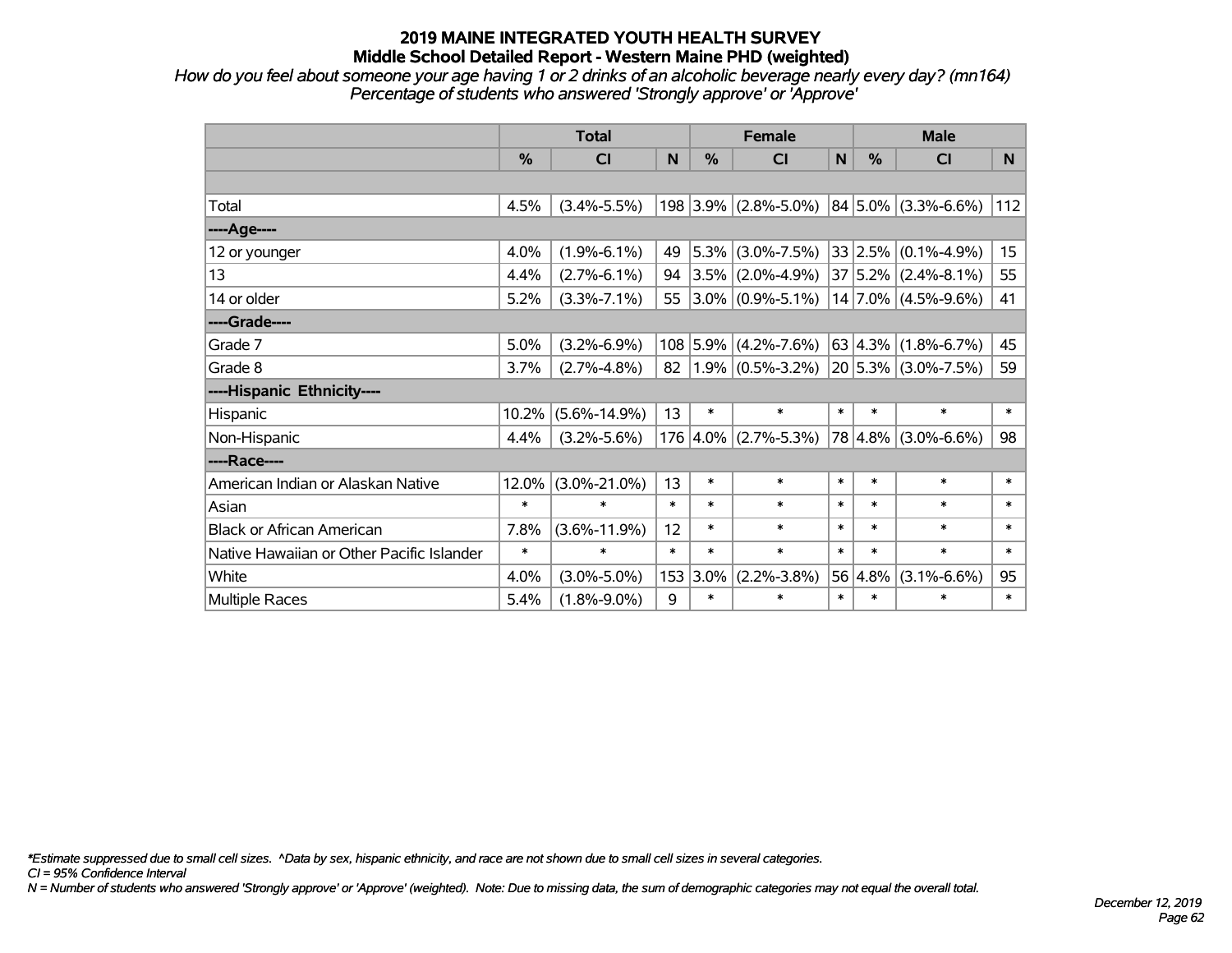*How wrong do your parents feel it would be for you to have 1 or 2 drinks of an alcoholic beverage nearly every day? (mn165) Percentage of students who answered 'A little bit wrong' or 'Not wrong at all'*

|                                           | <b>Total</b> |                      |                |            | <b>Female</b>                                  |        | <b>Male</b> |                                |        |  |
|-------------------------------------------|--------------|----------------------|----------------|------------|------------------------------------------------|--------|-------------|--------------------------------|--------|--|
|                                           | %            | CI                   | N              | %          | <b>CI</b>                                      | N      | %           | <b>CI</b>                      | N.     |  |
|                                           |              |                      |                |            |                                                |        |             |                                |        |  |
| Total                                     | 4.2%         | $(3.5\% - 4.8\%)$    |                |            | $186$ 3.6% (3.0%-4.2%)                         |        |             | $78 4.6\% $ (3.7%-5.4%)        | 103    |  |
| ---- Age----                              |              |                      |                |            |                                                |        |             |                                |        |  |
| 12 or younger                             | 3.8%         | $(2.7\% - 4.8\%)$    | 47             | $3.3\%$    | $(2.1\% - 4.6\%)$                              |        |             | $22   4.2\%   (2.8\% - 5.7\%)$ | 25     |  |
| 13                                        | 3.7%         | $(2.9\% - 4.6\%)$    | 80             |            | $3.2\%$ (2.2%-4.1%)                            |        |             | $ 33 4.3\% $ (2.5%-6.0%)       | 45     |  |
| 14 or older                               | 5.5%         | $(4.0\% - 6.9\%)$    | 58             |            | $ 5.0\% $ (3.4%-6.6%)                          |        |             | $22 5.4\% $ (3.9%-6.9%)        | 32     |  |
| ----Grade----                             |              |                      |                |            |                                                |        |             |                                |        |  |
| Grade 7                                   | 3.9%         | $(2.5\% - 5.3\%)$    | 84             |            | $ 3.4\% $ (2.0%-4.7%)                          |        |             | $ 36 4.3\% $ (2.5%-6.1%)       | 46     |  |
| Grade 8                                   | 4.4%         | $(3.4\% - 5.4\%)$    | 98             |            | $ 3.7\% $ (2.7%-4.7%) $ 39 4.9\% $ (3.5%-6.2%) |        |             |                                | 55     |  |
| ----Hispanic Ethnicity----                |              |                      |                |            |                                                |        |             |                                |        |  |
| Hispanic                                  | 7.4%         | $(4.8\% - 10.0\%)$   | 9              | $\ast$     | $\ast$                                         | $\ast$ | $\ast$      | $\ast$                         | $\ast$ |  |
| Non-Hispanic                              | 3.9%         | $(3.2\% - 4.5\%)$    |                | $155$ 3.4% | $(2.7\% - 4.1\%)$                              |        | 66 4.3%     | $(3.4\% - 5.2\%)$              | 88     |  |
| ----Race----                              |              |                      |                |            |                                                |        |             |                                |        |  |
| American Indian or Alaskan Native         | 7.0%         | $(2.5\% - 11.5\%)$   | $\overline{7}$ | $\ast$     | $\ast$                                         | $\ast$ | $\ast$      | $\ast$                         | $\ast$ |  |
| Asian                                     | $\ast$       | $\ast$               | $\ast$         | $\ast$     | $\ast$                                         | $\ast$ | $\ast$      | $\ast$                         | $\ast$ |  |
| <b>Black or African American</b>          | 3.8%         | $(1.6\% - 6.0\%)$    | 7              | $\ast$     | $\ast$                                         | $\ast$ | $\ast$      | $\ast$                         | $\ast$ |  |
| Native Hawaiian or Other Pacific Islander | $\ast$       | $\ast$               | $\ast$         | $\ast$     | $\ast$                                         | $\ast$ | $\ast$      | $\ast$                         | $\ast$ |  |
| White                                     | 3.8%         | $(3.1\% - 4.4\%)$    | 144            | 3.1%       | $(2.4\% - 3.8\%)$                              |        | 58 4.3%     | $(3.4\% - 5.3\%)$              | 85     |  |
| <b>Multiple Races</b>                     |              | $8.1\%$ (3.8%-12.4%) | 13             | $\ast$     | $\ast$                                         | $\ast$ | $\ast$      | $\ast$                         | $\ast$ |  |

*\*Estimate suppressed due to small cell sizes. ^Data by sex, hispanic ethnicity, and race are not shown due to small cell sizes in several categories.*

*CI = 95% Confidence Interval*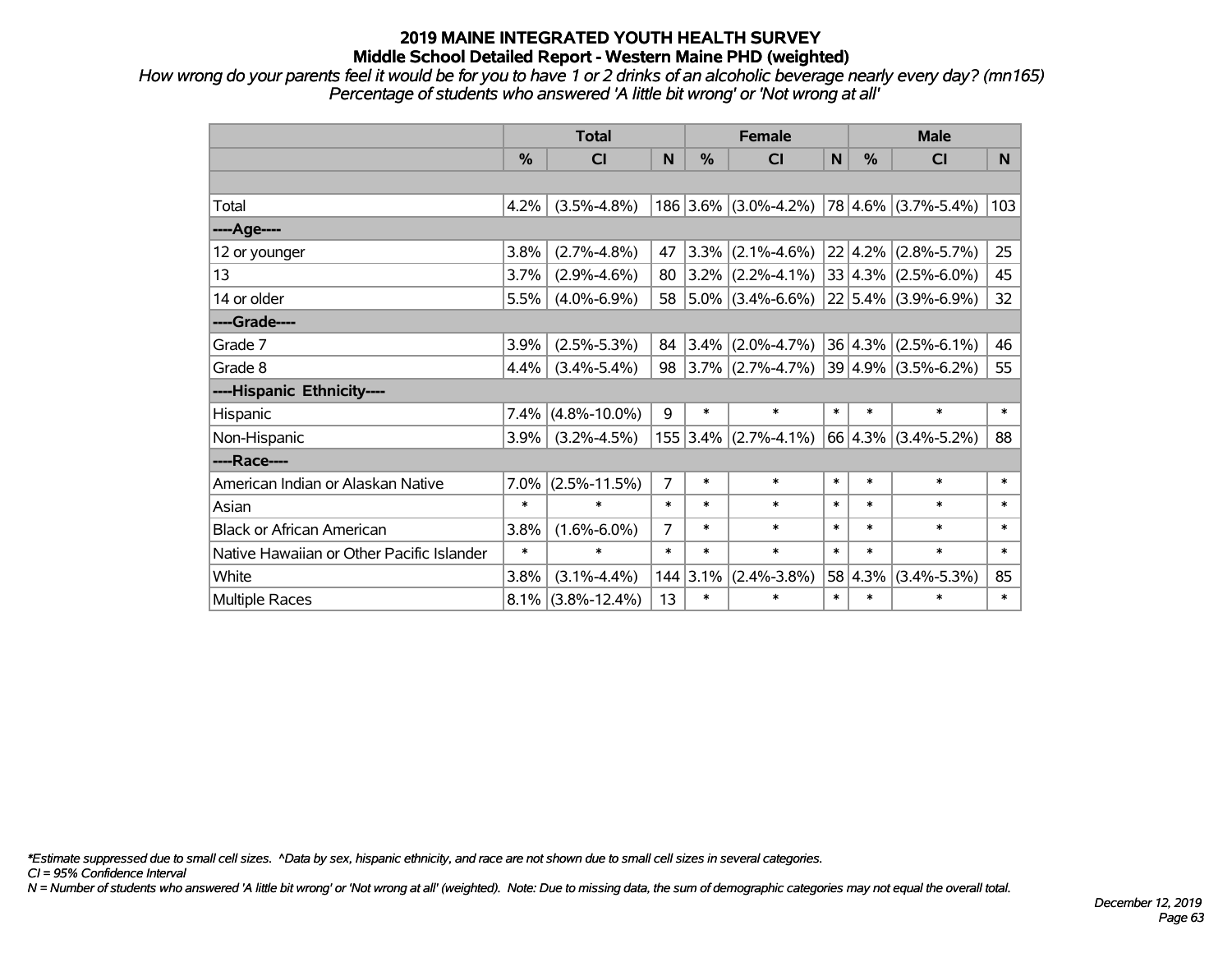*How wrong do your friends feel it would be for you to have 1 or 2 drinks of an alcoholic beverage nearly every day? (mn175) Percentage of students who answered 'A little bit wrong' or 'Not wrong at all'*

|                                           | <b>Total</b> |                        |        |                | <b>Female</b>               |                 | <b>Male</b> |                         |                 |  |
|-------------------------------------------|--------------|------------------------|--------|----------------|-----------------------------|-----------------|-------------|-------------------------|-----------------|--|
|                                           | %            | CI                     | N      | %              | <b>CI</b>                   | N               | %           | <b>CI</b>               | N               |  |
|                                           |              |                        |        |                |                             |                 |             |                         |                 |  |
| Total                                     |              | $13.6\%$ (11.0%-16.2%) |        | $ 607 12.4\% $ | $(8.8\% - 16.1\%)$          |                 |             | 270 14.6% (11.6%-17.5%) | 326             |  |
| ----Age----                               |              |                        |        |                |                             |                 |             |                         |                 |  |
| 12 or younger                             | 9.9%         | $(6.4\% - 13.4\%)$     | 121    | 8.0%           | $(4.7\% - 11.4\%)$          | 50              | 12.0%       | $(6.2\% - 17.7\%)$      | 71              |  |
| 13                                        | 14.2%        | $(10.4\% - 18.0\%)$    |        | 305 12.2%      | $(7.3\% - 17.1\%)$          | 132             | 16.1%       | $(11.1\% - 21.1\%)$     | 170             |  |
| 14 or older                               |              | 17.0% (10.8%-23.2%)    |        |                | 180   18.8%   (11.0%-26.7%) | 87              | 14.5%       | $(7.9\% - 21.2\%)$      | 84              |  |
| ----Grade----                             |              |                        |        |                |                             |                 |             |                         |                 |  |
| Grade 7                                   | 11.3%        | $(8.9\% - 13.7\%)$     | 242    | 9.4%           | $(6.1\% - 12.7\%)$          | 102             | 12.8%       | $(9.5\% - 16.2\%)$      | 135             |  |
| Grade 8                                   |              | 15.8% (11.3%-20.3%)    |        | 348 15.3%      | $(9.0\% - 21.7\%)$          | 161             |             | $16.0\%$ (11.4%-20.6%)  | 181             |  |
| ----Hispanic Ethnicity----                |              |                        |        |                |                             |                 |             |                         |                 |  |
| Hispanic                                  | 15.4%        | $(9.3\% - 21.5\%)$     | 20     | 11.9%          | $(2.6\% - 21.3\%)$          | 9               | 22.2%       | $(9.2\% - 35.2\%)$      | 12              |  |
| Non-Hispanic                              |              | 13.5% (11.0%-16.0%)    |        | 540 12.2%      | $(8.9\% - 15.6\%)$          | 240             |             | $14.4\%$ (11.3%-17.5%)  | 292             |  |
| ----Race----                              |              |                        |        |                |                             |                 |             |                         |                 |  |
| American Indian or Alaskan Native         | 17.1%        | $(4.9\% - 29.4\%)$     | 19     | 19.1%          | $(3.6\% - 34.6\%)$          | 9               | 16.0%       | $(0.0\% - 34.5\%)$      | 10 <sup>°</sup> |  |
| Asian                                     | 21.5%        | $(4.9\% - 38.2\%)$     | 8      | $\ast$         | $\ast$                      | $\ast$          | $\ast$      | $\ast$                  | $\ast$          |  |
| <b>Black or African American</b>          | 7.4%         | $(2.7\% - 12.1\%)$     | 12     | $\ast$         | $\ast$                      | $\ast$          | $\ast$      | $\ast$                  | $\ast$          |  |
| Native Hawaiian or Other Pacific Islander | $\ast$       | ∗                      | $\ast$ | $\ast$         | $\ast$                      | $\ast$          | $\ast$      | $\ast$                  | $\ast$          |  |
| White                                     | 13.6%        | $(11.1\% - 16.2\%)$    |        | 520 12.1%      | $(8.6\% - 15.7\%)$          | 223             | 14.7%       | $(11.4\% - 18.0\%)$     | 288             |  |
| Multiple Races                            | 13.1%        | $(6.1\% - 20.1\%)$     | 23     | 14.0%          | $(5.1\% - 22.8\%)$          | 15 <sub>1</sub> | 12.4%       | $(2.4\% - 22.5\%)$      | 9               |  |

*\*Estimate suppressed due to small cell sizes. ^Data by sex, hispanic ethnicity, and race are not shown due to small cell sizes in several categories.*

*CI = 95% Confidence Interval*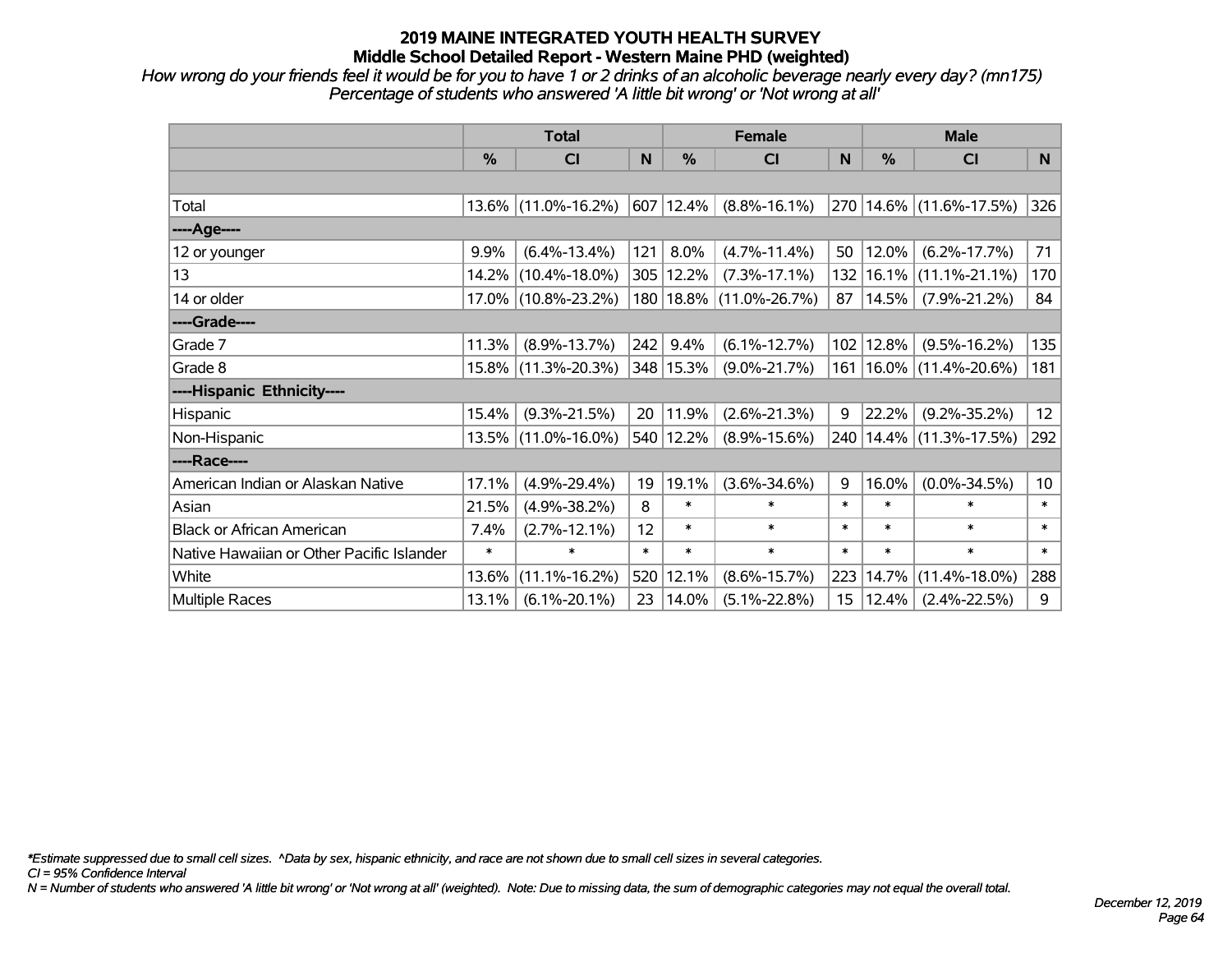#### **2019 MAINE INTEGRATED YOUTH HEALTH SURVEY Middle School Detailed Report - Western Maine PHD (weighted)** *Have you ever used marijuana? (mn74) Percentage of students who answered 'Yes'*

|                                           | <b>Total</b> |                     |              |               | <b>Female</b>               | <b>Male</b>     |           |                        |        |
|-------------------------------------------|--------------|---------------------|--------------|---------------|-----------------------------|-----------------|-----------|------------------------|--------|
|                                           | %            | C <sub>l</sub>      | $\mathsf{N}$ | $\frac{0}{0}$ | CI                          | N               | %         | <b>CI</b>              | N      |
|                                           |              |                     |              |               |                             |                 |           |                        |        |
| Total                                     | 10.8%        | $(9.3\% - 12.4\%)$  |              | 469 11.1%     | $(9.2\% - 13.1\%)$          | 234             | 10.3%     | $(8.2\% - 12.5\%)$     | 227    |
| ----Age----                               |              |                     |              |               |                             |                 |           |                        |        |
| 12 or younger                             | 5.9%         | $(4.0\% - 7.7\%)$   | 71           | 5.5%          | $(3.3\% -7.7\%)$            | 35              | 6.3%      | $(3.3\% - 9.3\%)$      | 36     |
| 13                                        | 10.8%        | $(8.6\% - 13.0\%)$  |              | 225   11.4%   | $(8.6\% - 14.2\%)$          | 117             | 10.1%     | $(7.1\% - 13.0\%)$     | 104    |
| 14 or older                               |              | 16.7% (14.0%-19.5%) |              |               | 173   18.6%   (14.2%-23.0%) | 82              |           | $14.9\%$ (11.1%-18.7%) | 86     |
| ----Grade----                             |              |                     |              |               |                             |                 |           |                        |        |
| Grade 7                                   | 8.0%         | $(6.1\% - 10.0\%)$  | 169          | 7.9%          | $(6.0\% - 9.8\%)$           | 83              | 8.0%      | $(5.2\% - 10.7\%)$     | 83     |
| Grade 8                                   | $13.7\%$     | $(11.5\% - 15.9\%)$ |              |               | 296   14.3%   (10.8%-17.8%) | 147             | 13.0%     | $(9.7\% - 16.2\%)$     | 143    |
| ----Hispanic Ethnicity----                |              |                     |              |               |                             |                 |           |                        |        |
| Hispanic                                  | 17.4%        | $(12.1\% - 22.8\%)$ | 22           | 16.6%         | $(9.5\% - 23.6\%)$          | 12              | 16.9%     | $(8.8\% - 25.1\%)$     | 8      |
| Non-Hispanic                              | 10.9%        | $(9.3\% - 12.5\%)$  |              | 424 11.2%     | $(9.4\% - 12.9\%)$          |                 | 210 10.5% | $(8.2\% - 12.9\%)$     | 208    |
| ----Race----                              |              |                     |              |               |                             |                 |           |                        |        |
| American Indian or Alaskan Native         | 18.8%        | $(10.9\% - 26.6\%)$ | 18           | 22.9%         | $(9.1\% - 36.6\%)$          | 10 <sup>1</sup> | 14.4%     | $(5.9\% - 23.0\%)$     | 8      |
| Asian                                     | $\ast$       | $\ast$              | $\ast$       | $\ast$        | $\ast$                      | $\ast$          | $\ast$    | $\ast$                 | $\ast$ |
| <b>Black or African American</b>          | 6.9%         | $(4.7\% - 9.0\%)$   | 12           | $\ast$        | $\ast$                      | $\ast$          | $\ast$    | $\ast$                 | $\ast$ |
| Native Hawaiian or Other Pacific Islander | $\ast$       | $\ast$              | $\ast$       | $\ast$        | $\ast$                      | $\ast$          | $\ast$    | $\ast$                 | $\ast$ |
| White                                     | 10.6%        | $(9.1\% - 12.1\%)$  | 395          | 11.1%         | $(9.1\% - 13.2\%)$          | 201             | 9.8%      | $(7.7\% - 12.0\%)$     | 187    |
| <b>Multiple Races</b>                     | 15.7%        | $(10.8\% - 20.5\%)$ | 25           | 11.3%         | $(5.6\% - 17.0\%)$          | 10 <sup>°</sup> | 21.9%     | $(14.0\% - 29.9\%)$    | 15     |

*\*Estimate suppressed due to small cell sizes. ^Data by sex, hispanic ethnicity, and race are not shown due to small cell sizes in several categories.*

*CI = 95% Confidence Interval*

*N = Number of students who answered 'Yes' (weighted). Note: Due to missing data, the sum of demographic categories may not equal the overall total.*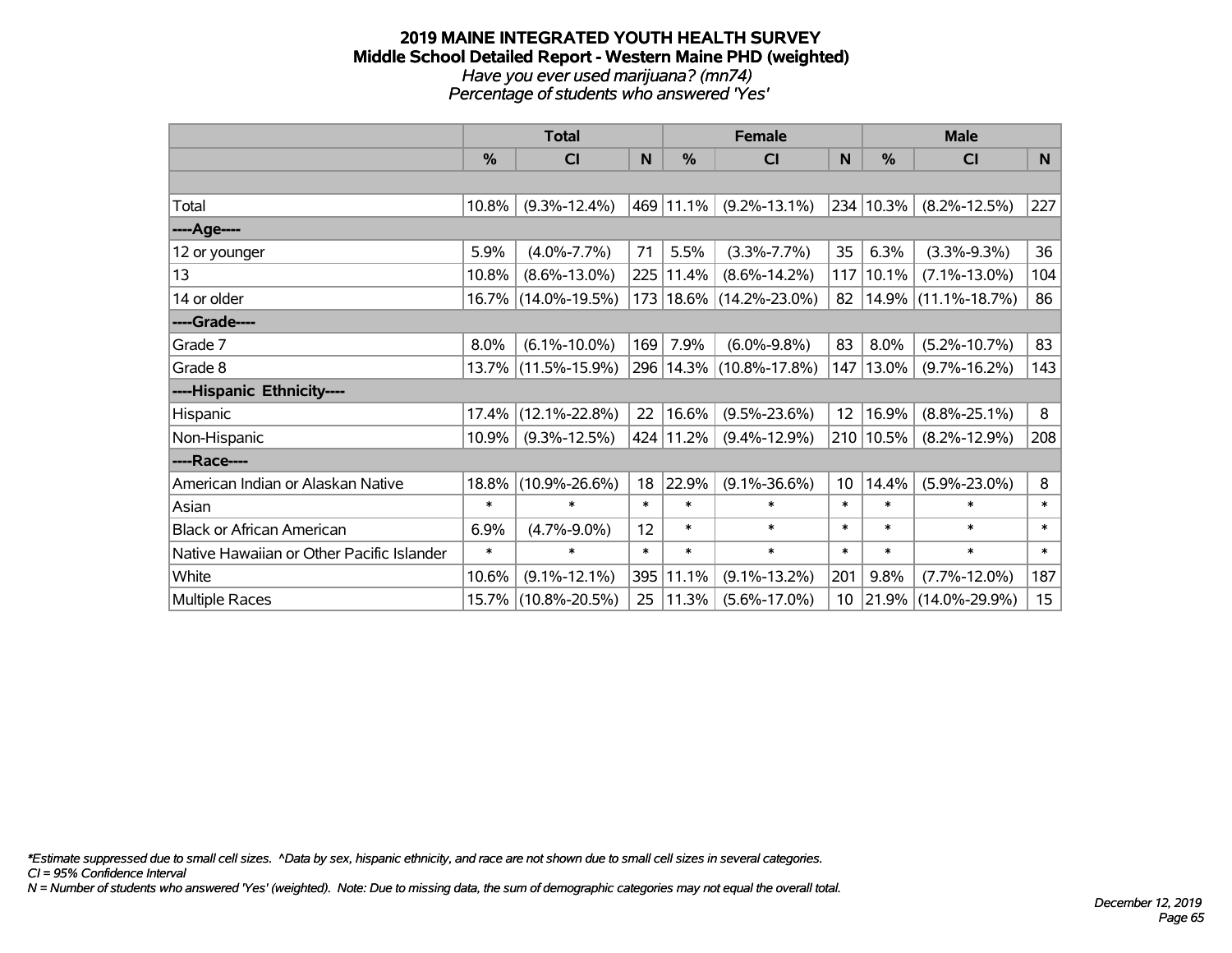*How old were you when you tried marijuana for the first time? (mn75)*

*Among students who have tried marijuana, the percentage of students who answered before age 11*

|                                           | <b>Total</b>  |                        |              |          | <b>Female</b>       | <b>Male</b>  |               |                        |              |
|-------------------------------------------|---------------|------------------------|--------------|----------|---------------------|--------------|---------------|------------------------|--------------|
|                                           | $\frac{0}{0}$ | <b>CI</b>              | $\mathsf{N}$ | %        | <b>CI</b>           | $\mathsf{N}$ | $\frac{0}{0}$ | <b>CI</b>              | $\mathsf{N}$ |
|                                           |               |                        |              |          |                     |              |               |                        |              |
| Total                                     |               | 19.2% (15.1%-23.4%)    |              | 93 14.0% | $(9.2\% - 18.8\%)$  |              |               | 33 24.5% (16.4%-32.5%) | 58           |
| ----Age----                               |               |                        |              |          |                     |              |               |                        |              |
| 12 or younger                             | 36.9%         | $(24.5\% - 49.3\%)$    |              | 27 41.5% | $(23.3\% - 59.7\%)$ |              | 15 31.0%      | $(11.2\% - 50.8\%)$    | 11           |
| 13                                        |               | 16.5% (10.7%-22.4%)    |              | 38 11.4% | $(5.9\% - 16.9\%)$  |              | 14 22.0%      | $(11.4\% - 32.6\%)$    | 24           |
| 14 or older                               |               | 15.4% (10.8%-19.9%)    | 28           | $\ast$   | $\ast$              | $\ast$       | $\ast$        | $\ast$                 | $\ast$       |
| ----Grade----                             |               |                        |              |          |                     |              |               |                        |              |
| Grade 7                                   |               | 27.3% (16.1%-38.5%)    |              | 48 25.8% | $(15.8\% - 35.8\%)$ |              | 22 29.6%      | $(9.5\% - 49.7\%)$     | 25           |
| Grade 8                                   |               | $13.8\%$ (11.1%-16.6%) |              | 42 7.5%  | $(2.9\% - 12.2\%)$  |              |               | 11 20.0% (14.2%-25.9%) | 30           |
| ----Hispanic Ethnicity----                |               |                        |              |          |                     |              |               |                        |              |
| Hispanic                                  | $\ast$        | $\ast$                 | $\ast$       | $\ast$   | $\ast$              | $\ast$       | $\ast$        | $\ast$                 | $\ast$       |
| Non-Hispanic                              |               | 18.4% (14.2%-22.6%)    |              | 80 14.1% | $(8.6\% - 19.6\%)$  |              |               | 30 23.1% (15.7%-30.5%) | 50           |
| ----Race----                              |               |                        |              |          |                     |              |               |                        |              |
| American Indian or Alaskan Native         | $\ast$        | $\ast$                 | $\ast$       | $\ast$   | $\ast$              | $\ast$       | $\ast$        | $\ast$                 | $\ast$       |
| Asian                                     | $\ast$        | $\ast$                 | $\ast$       | $\ast$   | $\ast$              | $\ast$       | $\ast$        | $\ast$                 | $\ast$       |
| <b>Black or African American</b>          | $\ast$        | $\ast$                 | $\ast$       | $\ast$   | $\ast$              | $\ast$       | $\ast$        | $\ast$                 | $\ast$       |
| Native Hawaiian or Other Pacific Islander | $\ast$        | $\ast$                 | $\ast$       | $\ast$   | $\ast$              | $\ast$       | $\ast$        | $\ast$                 | $\ast$       |
| White                                     | 17.0%         | $(12.8\% - 21.3\%)$    |              | 69 13.4% | $(7.9\% - 19.0\%)$  | 27           | 21.0%         | $(13.9\% - 28.1\%)$    | 41           |
| Multiple Races                            |               | 31.0% (16.4%-45.6%)    | 8            | $\ast$   | $\ast$              | $\ast$       | $\ast$        | $\ast$                 | $\ast$       |

*\*Estimate suppressed due to small cell sizes. ^Data by sex, hispanic ethnicity, and race are not shown due to small cell sizes in several categories.*

*CI = 95% Confidence Interval*

*N = Among students who have tried marijuana, the number of students who answered before age 11 (weighted). Note: Due to missing data, the sum of demographic categories may not equal the overall total.*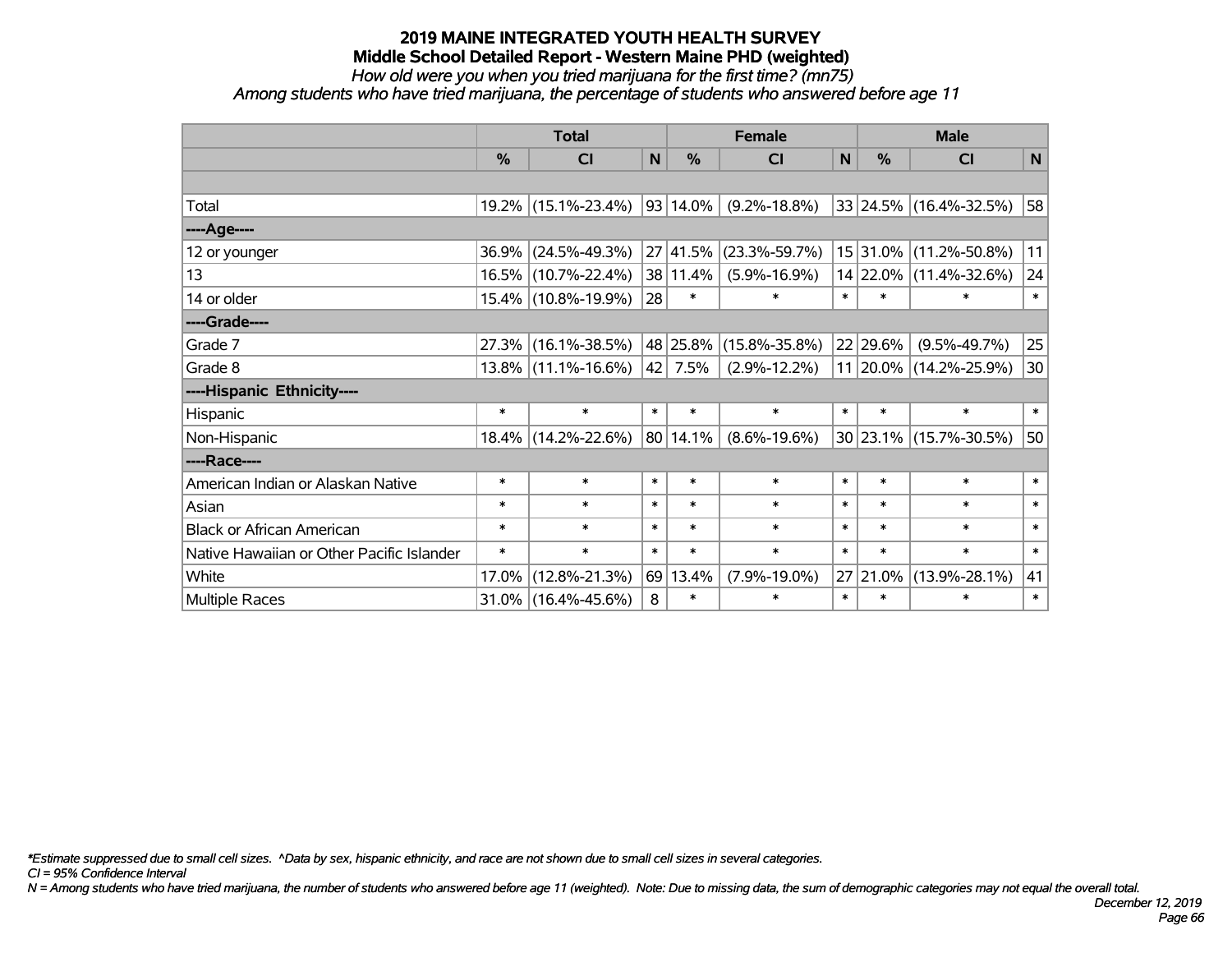#### **2019 MAINE INTEGRATED YOUTH HEALTH SURVEY Middle School Detailed Report - Western Maine PHD (weighted)** *How old were you when you tried marijuana for the first time? (mn75\_2)*

*Percentage of students who answered before age 11*

|                                           | <b>Total</b>  |                     |              |        | <b>Female</b>            | <b>Male</b> |              |                           |        |
|-------------------------------------------|---------------|---------------------|--------------|--------|--------------------------|-------------|--------------|---------------------------|--------|
|                                           | $\frac{0}{0}$ | <b>CI</b>           | $\mathsf{N}$ | $\%$   | <b>CI</b>                | N           | $\%$         | <b>CI</b>                 | N      |
|                                           |               |                     |              |        |                          |             |              |                           |        |
| Total                                     |               | $2.1\%$ (1.7%-2.6%) |              |        | $ 93 1.6\% $ (1.0%-2.2%) |             |              | $ 33 2.7\% $ (2.0%-3.4%)  | 58     |
| ----Age----                               |               |                     |              |        |                          |             |              |                           |        |
| 12 or younger                             | 2.3%          | $(1.3\% - 3.2\%)$   | 27           |        | $ 2.4\% $ (0.9%-3.9%)    |             | $15 2.0\% $  | $(0.6\% - 3.4\%)$         | 11     |
| 13                                        |               | $1.8\%$ (1.2%-2.4%) |              |        | $38 1.3\% $ (0.6%-2.0%)  |             |              | $14$   2.3%   (1.3%-3.3%) | 24     |
| 14 or older                               |               | $2.7\%$ (1.8%-3.6%) | 28           | $\ast$ | $\ast$                   | $\ast$      | $\ast$       | ∗                         | $\ast$ |
| ----Grade----                             |               |                     |              |        |                          |             |              |                           |        |
| Grade 7                                   | 2.3%          | $(1.4\% - 3.2\%)$   |              |        | $ 48 2.1\% $ (1.1%-3.2%) |             | $ 22 2.4\% $ | $(1.0\% - 3.9\%)$         | 25     |
| Grade 8                                   |               | $1.9\%$ (1.4%-2.5%) |              |        | $ 42 1.1\% $ (0.4%-1.8%) |             |              | $11$   2.7%   (2.1%-3.4%) | 30     |
| ----Hispanic Ethnicity----                |               |                     |              |        |                          |             |              |                           |        |
| Hispanic                                  | $\ast$        | $\ast$              | $\ast$       | $\ast$ | $\ast$                   | $\ast$      | $\ast$       | $\ast$                    | $\ast$ |
| Non-Hispanic                              |               | $2.1\%$ (1.6%-2.5%) |              |        | $80 1.6\% $ (0.9%-2.2%)  |             | $ 30 2.5\% $ | $(1.9\% - 3.2\%)$         | 50     |
| ----Race----                              |               |                     |              |        |                          |             |              |                           |        |
| American Indian or Alaskan Native         | $\ast$        | $\ast$              | $\ast$       | $\ast$ | $\ast$                   | $\ast$      | $\ast$       | $\ast$                    | $\ast$ |
| Asian                                     | $\ast$        | $\ast$              | $\ast$       | $\ast$ | $\ast$                   | $\ast$      | $\ast$       | $\ast$                    | $\ast$ |
| <b>Black or African American</b>          | $\ast$        | $\ast$              | $\ast$       | $\ast$ | $\ast$                   | $\ast$      | $\ast$       | $\ast$                    | $\ast$ |
| Native Hawaiian or Other Pacific Islander | $\ast$        | $\ast$              | $\ast$       | $\ast$ | $\ast$                   | $\ast$      | $\ast$       | $\ast$                    | $\ast$ |
| White                                     | 1.9%          | $(1.5\% - 2.3\%)$   | 69           | 1.5%   | $(0.9\% - 2.2\%)$        |             | 27 2.2%      | $(1.5\% - 2.8\%)$         | 41     |
| <b>Multiple Races</b>                     | $5.1\%$       | $(3.2\% - 7.0\%)$   | 8            | $\ast$ | $\ast$                   | $\ast$      | $\ast$       | $\ast$                    | $\ast$ |

*\*Estimate suppressed due to small cell sizes. ^Data by sex, hispanic ethnicity, and race are not shown due to small cell sizes in several categories.*

*CI = 95% Confidence Interval*

*N = Number of students who answered before age 11 (weighted). Note: Due to missing data, the sum of demographic categories may not equal the overall total.*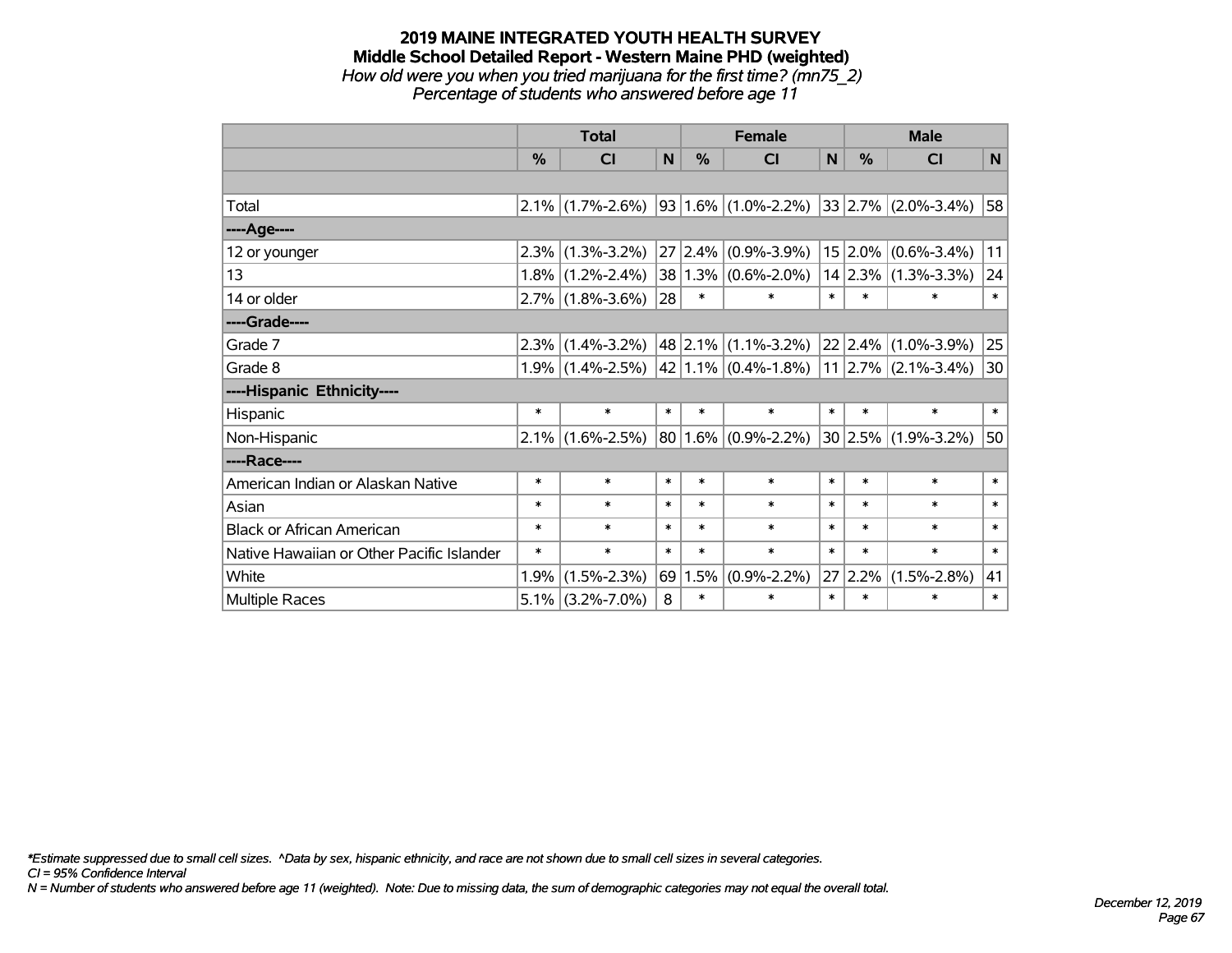*During the past 30 days, how many times did you use marijuana? (mn76) Percentage of students who answered at least 1 time*

|                                           | <b>Total</b> |                    |        |        | <b>Female</b>      |        | <b>Male</b> |                    |              |  |
|-------------------------------------------|--------------|--------------------|--------|--------|--------------------|--------|-------------|--------------------|--------------|--|
|                                           | %            | C <sub>l</sub>     | N      | %      | C <sub>l</sub>     | N      | %           | C <sub>1</sub>     | $\mathsf{N}$ |  |
|                                           |              |                    |        |        |                    |        |             |                    |              |  |
| Total                                     | 5.3%         | $(4.1\% - 6.5\%)$  | 237    | 5.4%   | $(4.1\% - 6.6\%)$  | 116    | 5.1%        | $(3.4\% - 6.9\%)$  | 116          |  |
| ----Age----                               |              |                    |        |        |                    |        |             |                    |              |  |
| 12 or younger                             | 2.5%         | $(1.3\% - 3.7\%)$  | 32     | 2.5%   | $(1.3\% - 3.7\%)$  | 16     | 2.5%        | $(0.8\% - 4.2\%)$  | 15           |  |
| 13                                        | 5.4%         | $(3.6\% - 7.2\%)$  | 116    | 5.3%   | $(3.3\% - 7.4\%)$  | 57     | 5.3%        | $(2.8\% - 7.8\%)$  | 56           |  |
| 14 or older                               | 8.4%         | $(6.5\% - 10.4\%)$ | 90     | 9.5%   | $(6.9\% - 12.1\%)$ | 43     | 7.5%        | $(5.0\% - 10.1\%)$ | 45           |  |
| ----Grade----                             |              |                    |        |        |                    |        |             |                    |              |  |
| Grade 7                                   | 3.7%         | $(2.1\% - 5.3\%)$  | 80     | 3.7%   | $(2.3\% - 5.2\%)$  | 40     | 3.7%        | $(1.4\% - 6.0\%)$  | 40           |  |
| Grade 8                                   | 6.8%         | $(5.1\% - 8.4\%)$  | 150    | 6.8%   | $(4.6\% - 9.0\%)$  | 72     | 6.5%        | $(4.4\% - 8.6\%)$  | 74           |  |
| ----Hispanic Ethnicity----                |              |                    |        |        |                    |        |             |                    |              |  |
| Hispanic                                  | 12.6%        | $(7.2\% - 18.0\%)$ | 17     | 10.3%  | $(4.1\% - 16.4\%)$ | 8      | 12.7%       | $(5.1\% - 20.3\%)$ | 6            |  |
| Non-Hispanic                              | 5.1%         | $(3.9\% - 6.2\%)$  | 204    | 5.1%   | $(4.0\% - 6.1\%)$  | 98     | 5.1%        | $(3.3\% - 6.8\%)$  | 103          |  |
| ----Race----                              |              |                    |        |        |                    |        |             |                    |              |  |
| American Indian or Alaskan Native         | 8.4%         | $(3.9\% - 12.9\%)$ | 9      | $\ast$ | $\ast$             | $\ast$ | $\ast$      | $\ast$             | $\ast$       |  |
| Asian                                     | $\ast$       | $\ast$             | $\ast$ | $\ast$ | $\ast$             | $\ast$ | $\ast$      | $\ast$             | $\ast$       |  |
| <b>Black or African American</b>          | $\ast$       | $\ast$             | $\ast$ | $\ast$ | $\ast$             | $\ast$ | $\ast$      | $\ast$             | $\ast$       |  |
| Native Hawaiian or Other Pacific Islander | $\ast$       | $\ast$             | $\ast$ | $\ast$ | $\ast$             | $\ast$ | $\ast$      | $\ast$             | $\ast$       |  |
| White                                     | 5.1%         | $(4.0\% - 6.2\%)$  | 196    | 5.3%   | $(3.9\% - 6.7\%)$  | 99     | 4.7%        | $(3.2\% - 6.3\%)$  | 93           |  |
| <b>Multiple Races</b>                     | 8.0%         | $(3.4\% - 12.5\%)$ | 13     | $\ast$ | $\ast$             | $\ast$ | $\ast$      | $\ast$             | $\ast$       |  |

*\*Estimate suppressed due to small cell sizes. ^Data by sex, hispanic ethnicity, and race are not shown due to small cell sizes in several categories.*

*CI = 95% Confidence Interval*

*N = Number of students who answered at least 1 time (weighted). Note: Due to missing data, the sum of demographic categories may not equal the overall total.*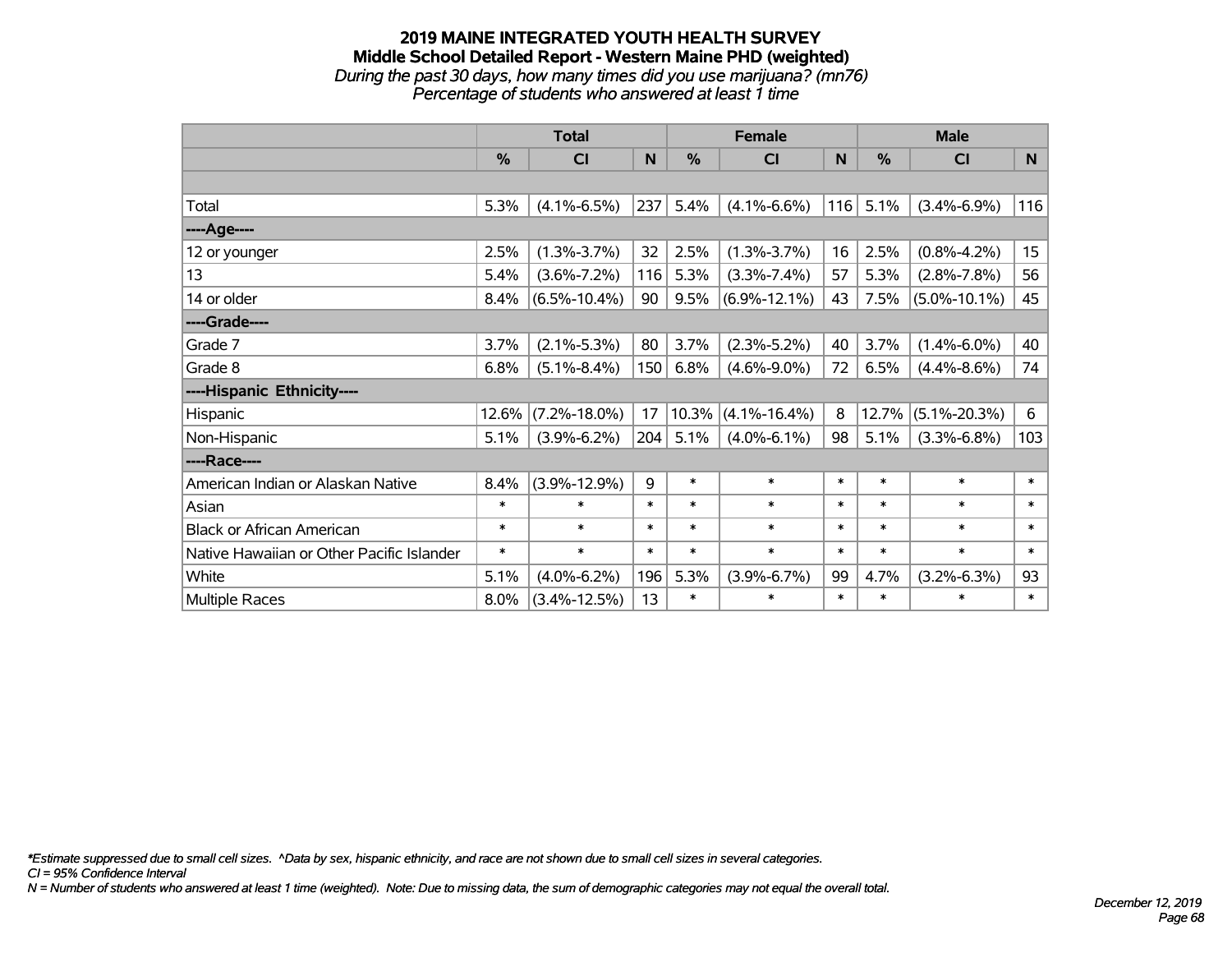*If you wanted to get some marijuana, how easy would it be for you to get some? (mn77) Percentage of students who answered 'Sort of easy' or 'Very easy'*

|                                           | <b>Total</b>  |                     |        |               | <b>Female</b>               |        | <b>Male</b> |                             |        |  |
|-------------------------------------------|---------------|---------------------|--------|---------------|-----------------------------|--------|-------------|-----------------------------|--------|--|
|                                           | $\frac{0}{0}$ | CI                  | N      | $\frac{0}{0}$ | <b>CI</b>                   | N      | %           | <b>CI</b>                   | N      |  |
|                                           |               |                     |        |               |                             |        |             |                             |        |  |
| Total                                     |               | 22.7% (20.8%-24.7%) |        |               | $1,012$ 24.5% (22.7%-26.2%) |        |             | 529 20.9% (18.3%-23.5%)     | 470    |  |
| ----Age----                               |               |                     |        |               |                             |        |             |                             |        |  |
| 12 or younger                             | 17.5%         | $(15.0\% - 20.0\%)$ | 218    | 19.8%         | $(16.9\% - 22.7\%)$         |        |             | 128 15.0% (11.8%-18.2%)     | 89     |  |
| 13                                        |               | 22.8% (20.3%-25.3%) | 487    | 23.8%         | $(20.6\% - 27.1\%)$         |        |             | 253 21.5% (18.1%-24.9%)     | 226    |  |
| 14 or older                               |               | 28.8% (25.6%-32.0%) | 305    |               | $ 32.6\% $ (28.9%-36.2%)    |        |             | 147 25.8% (21.1%-30.5%)     | 154    |  |
| ----Grade----                             |               |                     |        |               |                             |        |             |                             |        |  |
| Grade 7                                   |               | 18.7% (16.3%-21.1%) | 402    |               | 20.9% (18.1%-23.7%)         |        |             | 223   16.3%   (13.2%-19.5%) | 176    |  |
| Grade 8                                   |               | 26.6% (23.9%-29.2%) | 591    |               | $ 27.8\% $ (25.0%-30.6%)    |        |             | 297 25.2% (21.6%-28.8%)     | 286    |  |
| ----Hispanic Ethnicity----                |               |                     |        |               |                             |        |             |                             |        |  |
| Hispanic                                  | 33.2%         | $(27.0\% - 39.5\%)$ | 43     | 36.3%         | $(29.9\% - 42.6\%)$         | 26     |             | $ 26.1\% $ (13.4%-38.8%)    | 13     |  |
| Non-Hispanic                              |               | 23.0% (20.8%-25.1%) | 919    |               | 24.3% (22.4%-26.3%)         |        |             | 472 21.5% (18.9%-24.2%)     | 438    |  |
| ----Race----                              |               |                     |        |               |                             |        |             |                             |        |  |
| American Indian or Alaskan Native         |               | 29.0% (22.3%-35.6%) | 30     | 35.3%         | $(20.1\% - 50.4\%)$         | 17     |             | 22.9% (13.7%-32.1%)         | 13     |  |
| Asian                                     |               | 31.1% (17.0%-45.1%) | 12     | 28.8%         | $(10.6\% - 46.9\%)$         | 6      |             | 33.5% (13.7%-53.3%)         | 6      |  |
| <b>Black or African American</b>          |               | 18.7% (13.7%-23.6%) | 34     | 17.3%         | $(12.3\% - 22.2\%)$         | 16     |             | 19.7% (13.6%-25.9%)         | 18     |  |
| Native Hawaiian or Other Pacific Islander | $\ast$        | $\ast$              | $\ast$ | $\ast$        | $\ast$                      | $\ast$ | $\ast$      | $\ast$                      | $\ast$ |  |
| White                                     | 22.3%         | $(20.3\% - 24.4\%)$ | 857    | 24.2%         | $(22.3\% - 26.1\%)$         | 449    |             | 20.4% (17.7%-23.1%)         | 400    |  |
| Multiple Races                            |               | 29.6% (23.1%-36.1%) | 49     |               | 29.5% (22.4%-36.6%)         | 27     |             | 30.4% (20.3%-40.5%)         | 22     |  |

*\*Estimate suppressed due to small cell sizes. ^Data by sex, hispanic ethnicity, and race are not shown due to small cell sizes in several categories.*

*CI = 95% Confidence Interval*

*N = Number of students who answered 'Sort of easy' or 'Very easy' (weighted). Note: Due to missing data, the sum of demographic categories may not equal the overall total.*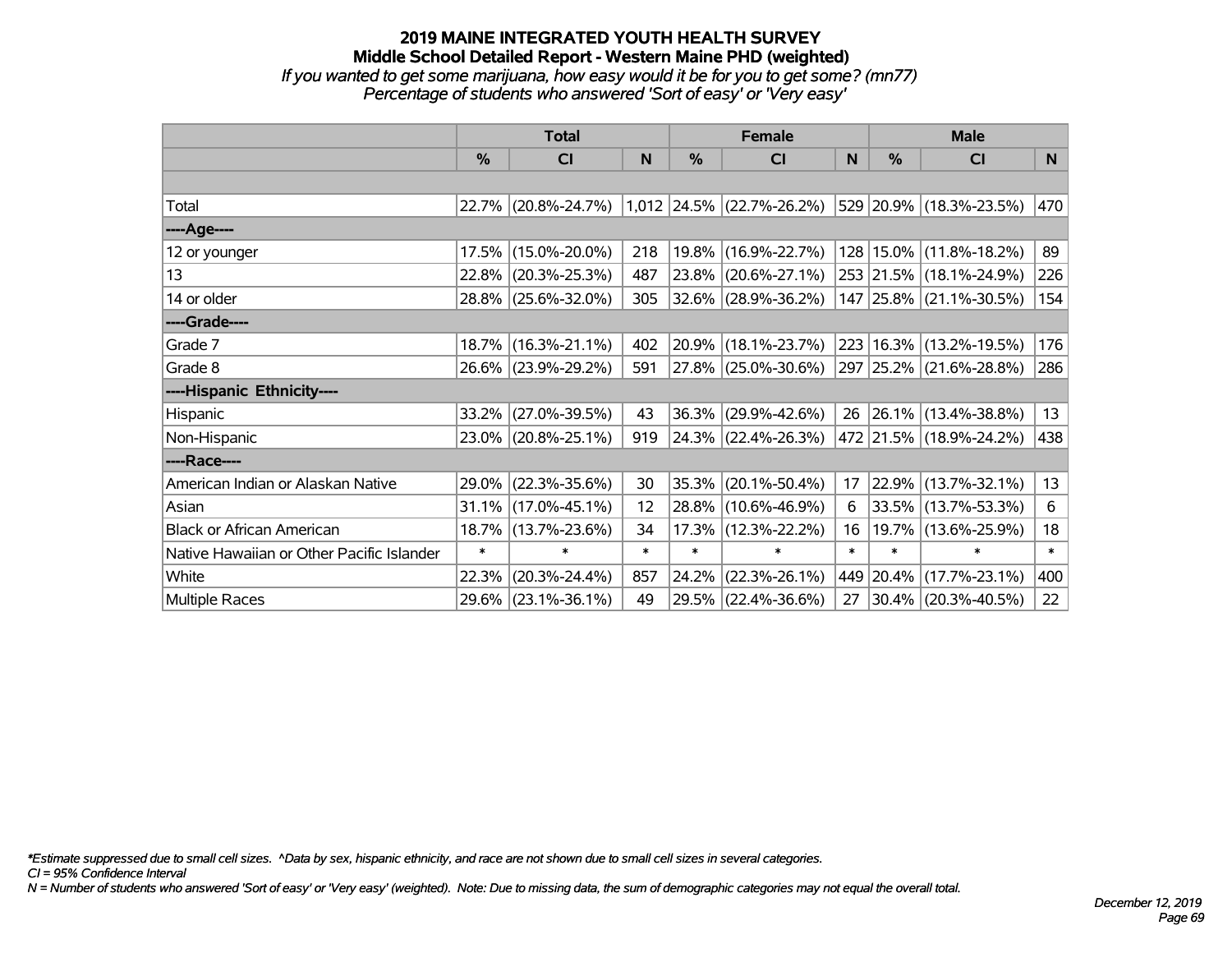### **2019 MAINE INTEGRATED YOUTH HEALTH SURVEY Middle School Detailed Report - Western Maine PHD (weighted)** *How wrong do your parents feel it would be for you to use marijuana? (mn193)*

*Percentage of students who answered 'A little bit wrong' or 'Not wrong at all'*

|                                           | <b>Total</b> |                     |        |            | <b>Female</b>               |        | <b>Male</b> |                    |                |  |
|-------------------------------------------|--------------|---------------------|--------|------------|-----------------------------|--------|-------------|--------------------|----------------|--|
|                                           | %            | <b>CI</b>           | N      | %          | <b>CI</b>                   | N      | %           | <b>CI</b>          | N              |  |
|                                           |              |                     |        |            |                             |        |             |                    |                |  |
| Total                                     | 9.0%         | $(7.7\% - 10.2\%)$  | 402    | 9.9%       | $(8.4\% - 11.4\%)$          | 215    | 8.1%        | $(6.9\% - 9.3\%)$  | 183            |  |
| ----Age----                               |              |                     |        |            |                             |        |             |                    |                |  |
| 12 or younger                             | 6.9%         | $(5.3\% - 8.4\%)$   | 86     | 7.0%       | $(5.4\% - 8.6\%)$           | 46     | 6.7%        | $(4.4\% - 8.9\%)$  | 40             |  |
| 13                                        | 8.5%         | $(7.0\% - 10.0\%)$  | 182    | 9.5%       | $(7.9\% - 11.2\%)$          | 101    | 7.5%        | $(5.6\% - 9.4\%)$  | 79             |  |
| 14 or older                               |              | 12.5% (10.7%-14.3%) |        |            | 133   15.1%   (12.3%-17.9%) | 68     | 10.5%       | $(7.8\% - 13.2\%)$ | 63             |  |
| ----Grade----                             |              |                     |        |            |                             |        |             |                    |                |  |
| Grade 7                                   | 7.6%         | $(6.1\% - 9.1\%)$   | 165    | 8.0%       | $(6.4\% - 9.6\%)$           | 86     | 7.3%        | $(5.3\% - 9.2\%)$  | 79             |  |
| Grade 8                                   | 10.2%        | $(8.8\% - 11.7\%)$  |        | 228 11.8%  | $(9.7\% - 13.9\%)$          | 126    | 8.8%        | $(7.2\% - 10.3\%)$ | 100            |  |
| ----Hispanic Ethnicity----                |              |                     |        |            |                             |        |             |                    |                |  |
| Hispanic                                  | 12.2%        | $(6.8\% - 17.5\%)$  | 16     | $\ast$     | $\ast$                      | $\ast$ | $\ast$      | $\ast$             | $\ast$         |  |
| Non-Hispanic                              | 8.9%         | $(7.6\% - 10.3\%)$  |        | 358 10.1%  | $(8.7\% - 11.5\%)$          | 195    | 7.9%        | $(6.5\% - 9.3\%)$  | 161            |  |
| ----Race----                              |              |                     |        |            |                             |        |             |                    |                |  |
| American Indian or Alaskan Native         | 11.2%        | $(5.8\% - 16.7\%)$  | 11     | $\ast$     | $\ast$                      | $\ast$ | $\ast$      | $\ast$             | $\ast$         |  |
| Asian                                     | $\ast$       | $\ast$              | $\ast$ | $\ast$     | $\ast$                      | $\ast$ | $\ast$      | $\ast$             | $\ast$         |  |
| <b>Black or African American</b>          | 7.0%         | $(3.9\% - 10.2\%)$  | 13     | $\ast$     | $\ast$                      | $\ast$ | $\ast$      | $\ast$             | $\ast$         |  |
| Native Hawaiian or Other Pacific Islander | $\ast$       | $\ast$              | $\ast$ | $\ast$     | $\ast$                      | $\ast$ | $\ast$      | $\ast$             | $\ast$         |  |
| White                                     | 8.9%         | $(7.6\% - 10.2\%)$  | 343    | 10.1%      | $(8.4\% - 11.8\%)$          | 187    | 7.8%        | $(6.5\% - 9.1\%)$  | 153            |  |
| Multiple Races                            | 12.6%        | $(8.2\% - 17.1\%)$  | 21     | $ 15.5\% $ | $(10.2\% - 20.7\%)$         | 15     | 9.2%        | $(3.9\% - 14.6\%)$ | $\overline{7}$ |  |

*\*Estimate suppressed due to small cell sizes. ^Data by sex, hispanic ethnicity, and race are not shown due to small cell sizes in several categories.*

*CI = 95% Confidence Interval*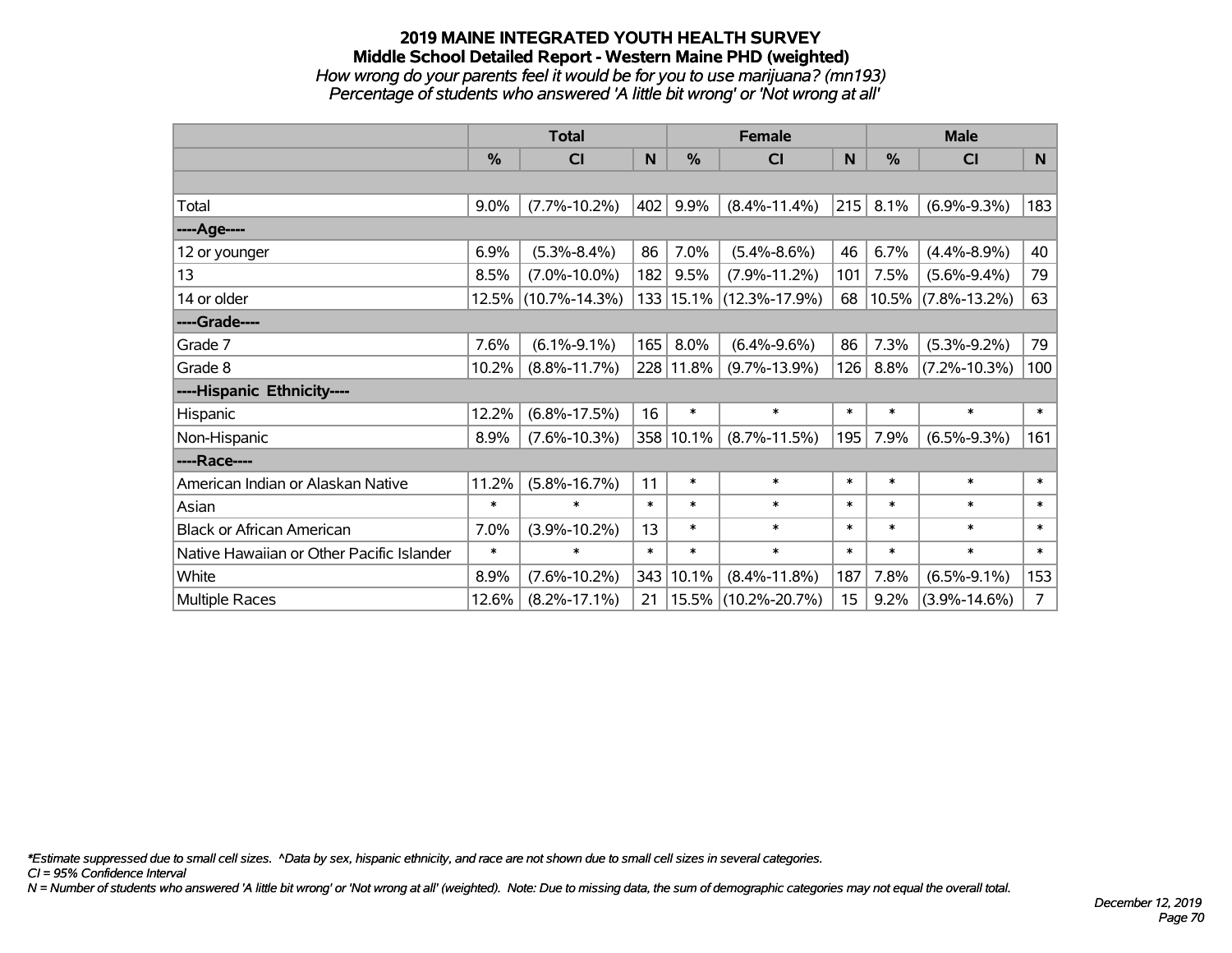*How much do you think people risk harming themselves (physically or in other ways) if they use marijuana once or twice a week? (mn194) Percentage of students who answered 'No risk' or 'Slight risk'*

|                                           | <b>Total</b> |                        |        |        | <b>Female</b>                    |        | <b>Male</b>   |                              |        |  |
|-------------------------------------------|--------------|------------------------|--------|--------|----------------------------------|--------|---------------|------------------------------|--------|--|
|                                           | %            | <b>CI</b>              | N      | %      | CI                               | N      | $\frac{0}{0}$ | <b>CI</b>                    | N      |  |
|                                           |              |                        |        |        |                                  |        |               |                              |        |  |
| Total                                     |              | $42.5\%$ (39.7%-45.4%) |        |        | $1,890$ $ 40.2\% $ (36.9%-43.6%) |        |               | $ 868 44.6\% $ (41.3%-47.9%) | 1,004  |  |
| ----Age----                               |              |                        |        |        |                                  |        |               |                              |        |  |
| 12 or younger                             | 38.5%        | $(34.2\% - 42.9\%)$    | 481    | 36.5%  | $(31.3\% - 41.7\%)$              |        |               | 237 40.5% (35.0%-46.0%)      | 240    |  |
| 13                                        | 41.7%        | $(38.5\% - 45.0\%)$    | 885    |        | 39.9% (36.3%-43.6%)              |        |               | 422 43.5% (39.3%-47.7%)      | 455    |  |
| 14 or older                               |              | 48.9% (44.1%-53.7%)    | 523    |        | 46.2% (41.4%-51.0%)              |        |               | 209 50.7% (44.4%-57.0%)      | 308    |  |
| ----Grade----                             |              |                        |        |        |                                  |        |               |                              |        |  |
| Grade 7                                   | 39.9%        | $(36.7\% - 43.0\%)$    | 854    |        | 38.7% (34.4%-43.0%)              |        |               | 415 40.8% (36.3%-45.4%)      | 437    |  |
| Grade 8                                   |              | $45.4\%$ (41.7%-49.1%) |        |        | $1,010$ 42.0% (37.6%-46.5%)      |        |               | 446 48.4% (44.2%-52.6%)      | 552    |  |
| ----Hispanic Ethnicity----                |              |                        |        |        |                                  |        |               |                              |        |  |
| Hispanic                                  | 51.6%        | $(44.6\% - 58.7\%)$    | 68     | 48.4%  | $(38.9\% - 57.9\%)$              | 36     |               | $58.6\%$ (48.1%-69.0%)       | 31     |  |
| Non-Hispanic                              |              | $42.9\%$ (39.8%-46.1%) |        |        | $1,715$ 41.2% (37.5%-44.8%)      |        |               | 799 44.5% (41.0%-48.0%)      | 905    |  |
| ----Race----                              |              |                        |        |        |                                  |        |               |                              |        |  |
| American Indian or Alaskan Native         | 41.0%        | $(32.7\% - 49.4\%)$    | 43     | 42.5%  | $(33.5\% - 51.5\%)$              | 20     | 39.2%         | $(27.5\% - 50.9\%)$          | 23     |  |
| Asian                                     | 30.7%        | $(15.8\% - 45.5\%)$    | 12     | $\ast$ | $\ast$                           | $\ast$ | $\ast$        | $\ast$                       | $\ast$ |  |
| <b>Black or African American</b>          | 36.1%        | $(28.7\% - 43.4\%)$    | 65     | 35.7%  | $(31.9\% - 39.4\%)$              | 32     | 37.0%         | $(22.9\% - 51.2\%)$          | 33     |  |
| Native Hawaiian or Other Pacific Islander | $\ast$       | $\ast$                 | $\ast$ | $\ast$ | $\ast$                           | $\ast$ | $\ast$        | $\ast$                       | $\ast$ |  |
| White                                     | 42.7%        | $(39.7\% - 45.6\%)$    | 1,635  | 40.4%  | $(37.0\% - 43.8\%)$              |        |               | 748 44.6% (41.2%-48.0%)      | 874    |  |
| Multiple Races                            |              | 53.6% (44.9%-62.2%)    | 89     |        | 46.6% (34.5%-58.6%)              |        |               | 44 61.8% (52.1%-71.5%)       | 44     |  |

*\*Estimate suppressed due to small cell sizes. ^Data by sex, hispanic ethnicity, and race are not shown due to small cell sizes in several categories.*

*CI = 95% Confidence Interval*

*N = Number of students who answered 'No risk' or 'Slight risk' (weighted). Note: Due to missing data, the sum of demographic categories may not equal the overall total.*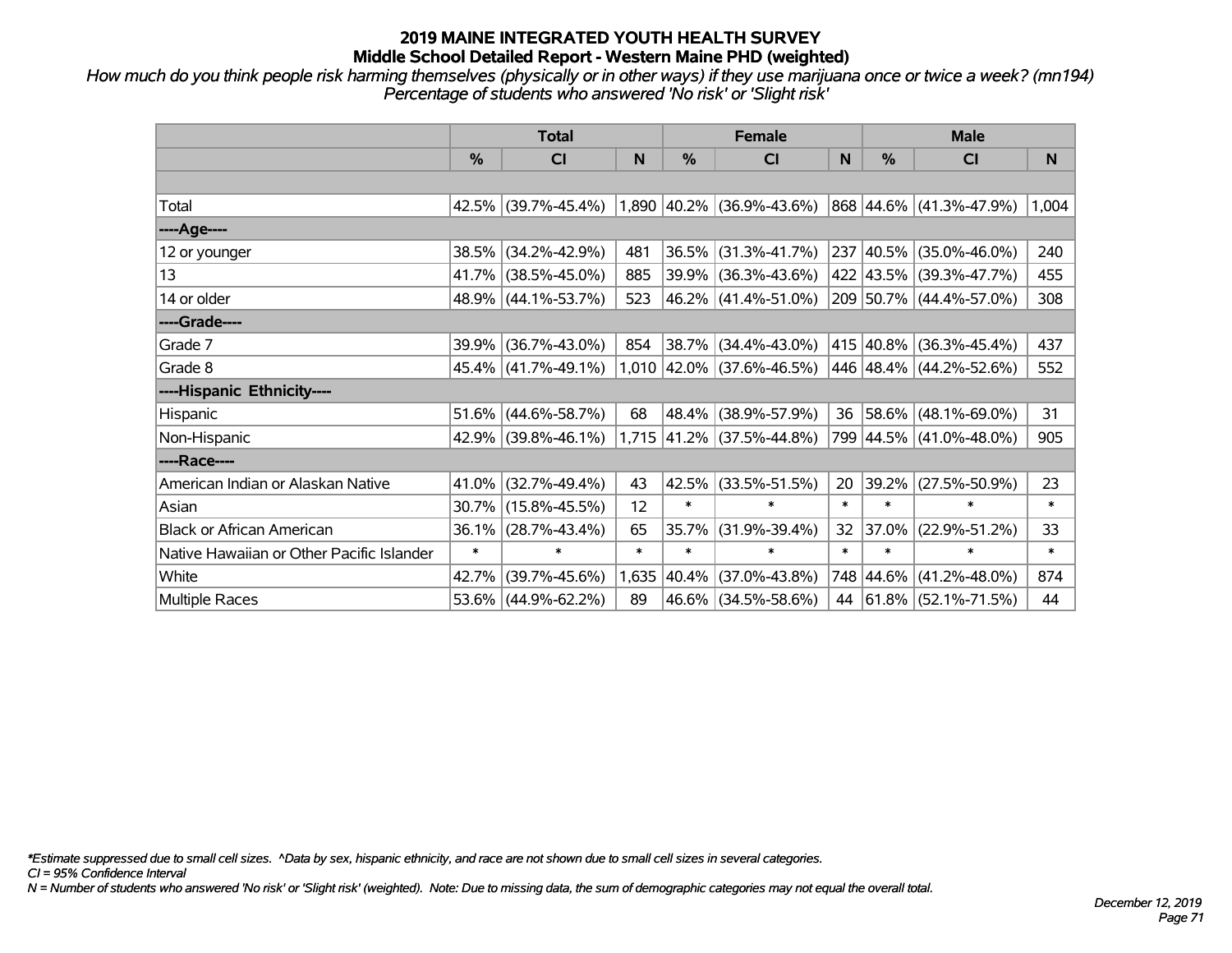### **2019 MAINE INTEGRATED YOUTH HEALTH SURVEY Middle School Detailed Report - Western Maine PHD (weighted)** *How wrong do your friends feel it would be for you to use marijuana? (mn195) Percentage of students who answered 'A little bit wrong' or 'Not wrong at all'*

|                                           | <b>Total</b>  |                                               |        | <b>Female</b> |                          |                 | <b>Male</b>   |                          |        |
|-------------------------------------------|---------------|-----------------------------------------------|--------|---------------|--------------------------|-----------------|---------------|--------------------------|--------|
|                                           | $\frac{0}{0}$ | CI                                            | N      | %             | <b>CI</b>                | N               | $\frac{0}{0}$ | <b>CI</b>                | N.     |
|                                           |               |                                               |        |               |                          |                 |               |                          |        |
| Total                                     |               | 23.9% (21.4%-26.5%) 1,058 22.7% (19.8%-25.5%) |        |               |                          |                 |               | 488 25.3% (21.9%-28.7%)  | 559    |
| ----Age----                               |               |                                               |        |               |                          |                 |               |                          |        |
| 12 or younger                             |               | 18.6% (16.2%-20.9%)                           | 224    |               | 17.1% (13.6%-20.6%)      |                 |               | 104 20.2% (15.4%-25.0%)  | 118    |
| 13                                        |               | 22.4% (18.8%-26.0%)                           | 476    |               | 20.2% (16.9%-23.4%)      |                 |               | 218 24.6% (18.7%-30.5%)  | 254    |
| 14 or older                               |               | 33.4% (26.8%-40.0%)                           | 356    |               | $ 35.6\% $ (26.0%-45.3%) |                 |               | 167 32.0% (26.5%-37.5%)  | 187    |
| ----Grade----                             |               |                                               |        |               |                          |                 |               |                          |        |
| Grade 7                                   |               | 19.5% (17.0%-22.0%)                           | 408    |               | $18.1\%$ (15.2%-21.0%)   |                 |               | 191 20.5% (16.3%-24.7%)  | 212    |
| Grade 8                                   |               | 28.0% (23.1%-32.9%)                           | 619    |               | $ 26.7\% $ (21.2%-32.2%) |                 |               | 285 29.5% (23.7%-35.3%)  | 333    |
| ----Hispanic Ethnicity----                |               |                                               |        |               |                          |                 |               |                          |        |
| Hispanic                                  | 28.3%         | $(19.0\% - 37.6\%)$                           | 39     | 21.0%         | $(6.7\% - 35.3\%)$       | 15 <sub>1</sub> |               | $ 34.5\% $ (15.6%-53.4%) | 19     |
| Non-Hispanic                              |               | 24.3% (21.4%-27.1%)                           | 963    |               | 23.0% (19.8%-26.2%)      |                 |               | 446 25.6% (21.7%-29.5%)  | 514    |
| ----Race----                              |               |                                               |        |               |                          |                 |               |                          |        |
| American Indian or Alaskan Native         | 35.1%         | $(25.3\% - 44.8\%)$                           | 38     | 34.0%         | $(19.9\% - 48.1\%)$      | 16              |               | 36.5% (19.8%-53.2%)      | 23     |
| Asian                                     | 33.9%         | $(10.4\% - 57.3\%)$                           | 12     | $\ast$        | $\ast$                   | $\ast$          | $\ast$        | $\ast$                   | $\ast$ |
| <b>Black or African American</b>          | 21.3%         | $(14.4\% - 28.1\%)$                           | 34     | 24.0%         | $(14.6\% - 33.5\%)$      | 20              | 19.3%         | $(7.3\% - 31.3\%)$       | 14     |
| Native Hawaiian or Other Pacific Islander | $\ast$        | $\ast$                                        | $\ast$ | $\ast$        | $\ast$                   | $\ast$          | $\ast$        | $\ast$                   | $\ast$ |
| White                                     | 23.2%         | $(20.3\% - 26.0\%)$                           | 878    | 21.7%         | $(18.8\% - 24.5\%)$      | 395             | 24.6%         | $(21.0\% - 28.2\%)$      | 478    |
| Multiple Races                            |               | 31.9% (24.3%-39.5%)                           | 56     |               | 32.3% (21.4%-43.3%)      | 34              |               | $ 32.7\% $ (17.9%-47.5%) | 22     |

*\*Estimate suppressed due to small cell sizes. ^Data by sex, hispanic ethnicity, and race are not shown due to small cell sizes in several categories.*

*CI = 95% Confidence Interval*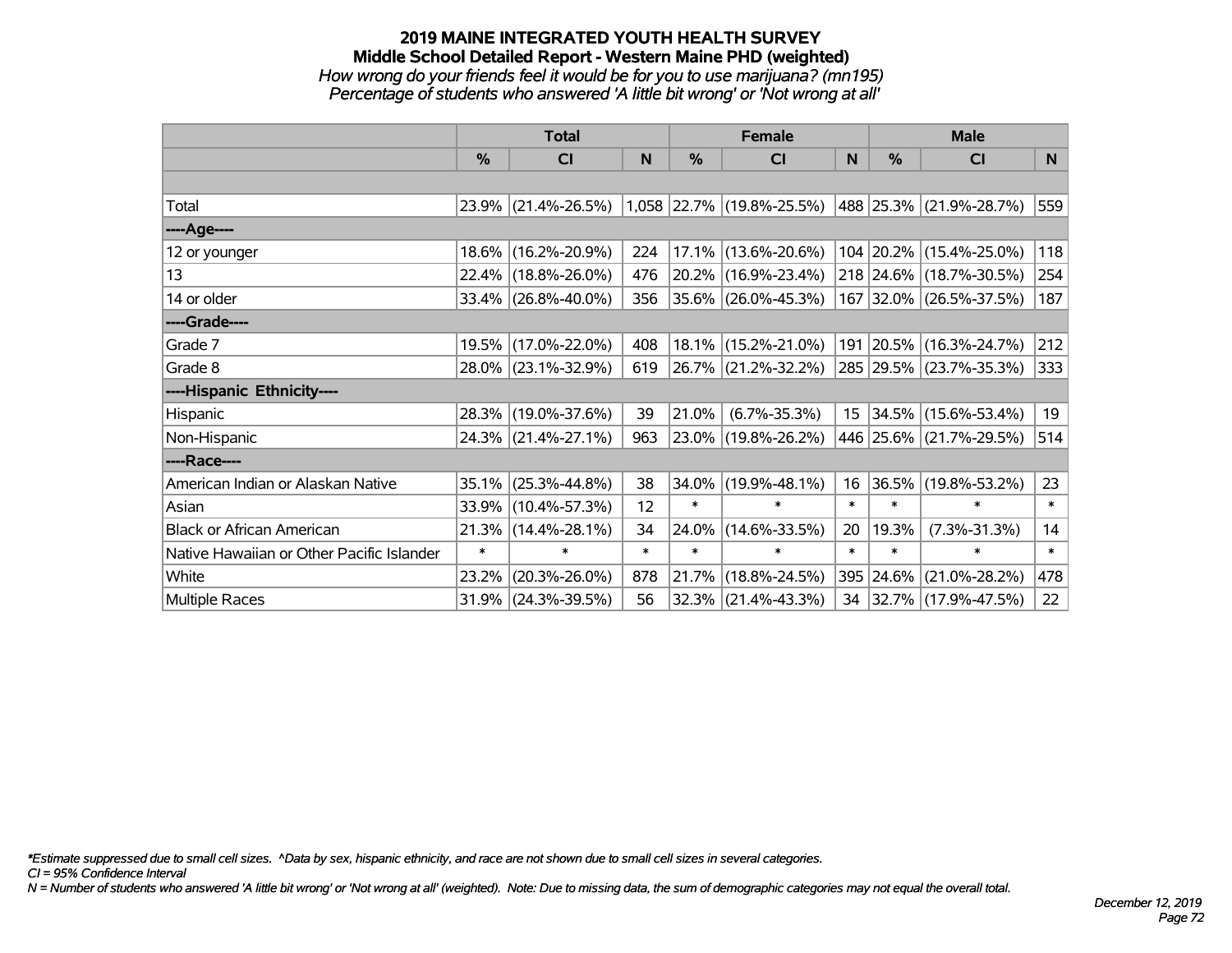*If a kid used marijuana in your neighborhood, would he or she be caught by the police? (mn196) Percentage of students who answered 'Probably not' or 'Definitely not'*

|                                           | <b>Total</b> |                        |        |            | <b>Female</b>                                                                                       |        | <b>Male</b>   |                           |        |  |
|-------------------------------------------|--------------|------------------------|--------|------------|-----------------------------------------------------------------------------------------------------|--------|---------------|---------------------------|--------|--|
|                                           | $\%$         | CI                     | N      | %          | <b>CI</b>                                                                                           | N      | $\frac{0}{0}$ | <b>CI</b>                 | N      |  |
|                                           |              |                        |        |            |                                                                                                     |        |               |                           |        |  |
| Total                                     |              | 53.5% (49.3%-57.8%)    |        |            | $\vert 2.352 \vert 55.2\% \vert (51.2\% - 59.1\%) \vert 1.177 \vert 52.1\% \vert (46.5\% - 57.8\%)$ |        |               |                           | 1,154  |  |
| ----Age----                               |              |                        |        |            |                                                                                                     |        |               |                           |        |  |
| 12 or younger                             | 45.4%        | $(41.7\% - 49.0\%)$    | 541    | 44.2%      | $(39.1\% - 49.2\%)$                                                                                 | 266    |               | 47.3% (39.8%-54.9%)       | 275    |  |
| 13                                        | 54.6%        | $(49.1\% - 60.1\%)$    | 1,161  |            | $ 57.3\% $ (53.7%-60.9%)                                                                            | 612    |               | $51.6\%$ (43.0%-60.2%)    | 539    |  |
| 14 or older                               |              | $60.3\%$ (54.4%-66.3%) | 640    |            | $ 64.5\% $ (56.0%-73.1%)                                                                            | 298    |               | 57.4% (51.9%-62.9%)       | 335    |  |
| ----Grade----                             |              |                        |        |            |                                                                                                     |        |               |                           |        |  |
| Grade 7                                   | 47.1%        | $(42.0\% - 52.2\%)$    | 986    |            | 47.4% (42.3%-52.5%)                                                                                 | 495    |               | 46.7% (38.8%-54.7%)       | 486    |  |
| Grade 8                                   |              | 59.8% (54.9%-64.7%)    |        |            | 1,317 62.7% (57.9%-67.6%)                                                                           | 662    |               | 57.6% (52.1%-63.0%)       | 647    |  |
| ----Hispanic Ethnicity----                |              |                        |        |            |                                                                                                     |        |               |                           |        |  |
| Hispanic                                  | 49.7%        | $(39.9\% - 59.5\%)$    | 64     |            | 54.2% (43.7%-64.8%)                                                                                 | 37     | 45.4%         | $(26.8\% - 64.1\%)$       | 24     |  |
| Non-Hispanic                              |              | 54.5% (50.1%-58.9%)    |        |            | $2,162$ 55.5% (51.3%-59.7%)                                                                         |        |               | 1,073 53.6% (48.0%-59.3%) | 1,079  |  |
| ----Race----                              |              |                        |        |            |                                                                                                     |        |               |                           |        |  |
| American Indian or Alaskan Native         | 55.2%        | $(46.5\% - 63.9\%)$    | 56     | $ 54.0\% $ | $(37.5\% - 70.6\%)$                                                                                 | 21     |               | $57.0\%$ (41.1%-72.9%)    | 35     |  |
| Asian                                     | 50.3%        | $(27.5\% - 73.1\%)$    | 20     | $ 45.3\% $ | $(30.9\% - 59.7\%)$                                                                                 | 9      |               | 48.1% (12.2%-83.9%)       | 9      |  |
| <b>Black or African American</b>          | 46.5%        | $(39.2\% - 53.8\%)$    | 74     | 53.1%      | $(48.0\% - 58.2\%)$                                                                                 | 43     |               | 41.0% (29.0%-53.0%)       | 31     |  |
| Native Hawaiian or Other Pacific Islander | $\ast$       | $\ast$                 | $\ast$ | $\ast$     | $\ast$                                                                                              | $\ast$ | $\ast$        | $\ast$                    | $\ast$ |  |
| White                                     | 53.6%        | $(48.9\% - 58.4\%)$    | 2,026  | $ 55.5\% $ | $(51.1\% - 59.9\%)$                                                                                 | 1,003  |               | $52.2\%$ (45.6%-58.7%)    | 1,015  |  |
| <b>Multiple Races</b>                     |              | $60.2\%$ (52.6%-67.7%) | 107    |            | $ 60.3\% $ (50.2%-70.3%)                                                                            | 63     |               | $62.7\%$ (54.5%-70.8%)    | 44     |  |

*\*Estimate suppressed due to small cell sizes. ^Data by sex, hispanic ethnicity, and race are not shown due to small cell sizes in several categories.*

*CI = 95% Confidence Interval*

*N = Number of students who answered 'Probably not' or 'Definitely not' (weighted). Note: Due to missing data, the sum of demographic categories may not equal the overall total.*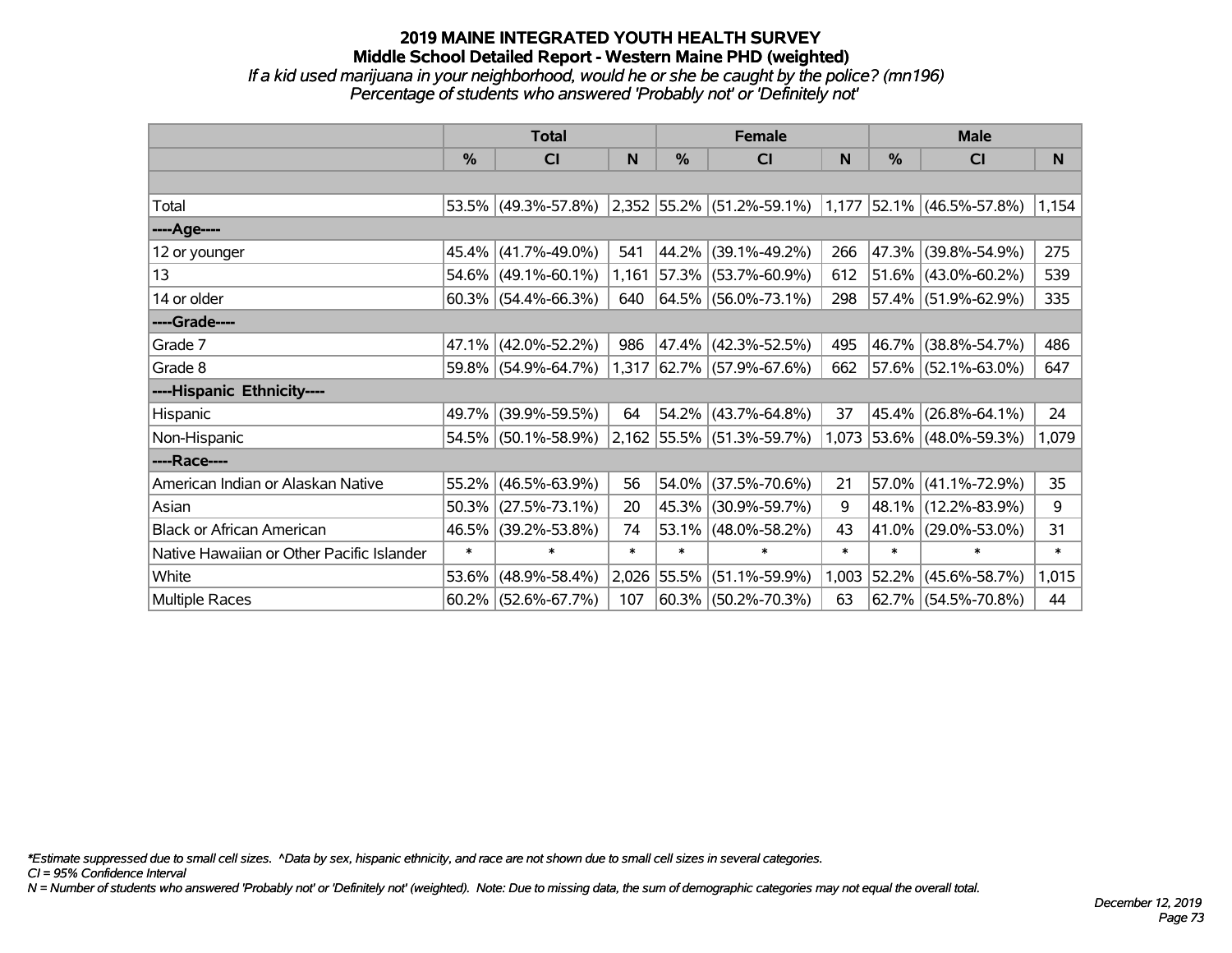*How wrong do you think it is for someone your age to use marijuana? (mn197) Percentage of students who answered 'A little bit wrong' or 'Not wrong at all'*

|                                           | <b>Total</b> |                     |        | <b>Female</b> | <b>Male</b>                 |                 |        |                                  |        |
|-------------------------------------------|--------------|---------------------|--------|---------------|-----------------------------|-----------------|--------|----------------------------------|--------|
|                                           | $\%$         | <b>CI</b>           | N      | $\%$          | <b>CI</b>                   | <sub>N</sub>    | %      | <b>CI</b>                        | N      |
|                                           |              |                     |        |               |                             |                 |        |                                  |        |
| Total                                     |              | 16.9% (15.1%-18.8%) |        |               | 753  17.3%  (15.2%-19.4%)   |                 |        | $ 374 16.4\%  (13.4\% - 19.5\%)$ | 367    |
| ----Age----                               |              |                     |        |               |                             |                 |        |                                  |        |
| 12 or younger                             | 12.8%        | $(9.1\% - 16.5\%)$  |        | 157 13.1%     | $(9.3\% - 16.9\%)$          | 81              | 12.7%  | $(7.0\% - 18.5\%)$               | 76     |
| 13                                        |              | 16.5% (13.7%-19.2%) |        |               | 352   15.6%   (11.9%-19.3%) |                 |        | 168   17.6%   (12.2%-22.9%)      | 184    |
| 14 or older                               |              | 22.5% (17.8%-27.2%) |        |               | 240 26.7% (20.4%-33.0%)     |                 |        | 124   18.3%   (12.8%-23.9%)      | 107    |
| ----Grade----                             |              |                     |        |               |                             |                 |        |                                  |        |
| Grade 7                                   |              | 14.5% (12.0%-17.0%) |        |               | 309 14.9% (12.0%-17.8%)     | 158             |        | $14.0\%$ (10.4%-17.5%)           | 147    |
| Grade 8                                   |              | 19.6% (17.2%-22.1%) |        |               | 433   19.8%   (16.5%-23.1%) |                 |        | 211   19.3%   (15.5%-23.0%)      | 217    |
| ----Hispanic Ethnicity----                |              |                     |        |               |                             |                 |        |                                  |        |
| Hispanic                                  |              | 20.2% (10.6%-29.8%) | 27     | 20.3%         | $(7.5\% - 33.1\%)$          | 15              | 23.2%  | $(10.2\% - 36.2\%)$              | 13     |
| Non-Hispanic                              |              | 17.3% (15.2%-19.4%) |        |               | 693 17.5% (15.2%-19.8%)     | 341             |        | 16.9% (13.6%-20.2%)              | 343    |
| ----Race----                              |              |                     |        |               |                             |                 |        |                                  |        |
| American Indian or Alaskan Native         | $20.1\%$     | $(10.9\% - 29.4\%)$ | 22     |               | 23.6% (10.6%-36.6%)         | 11              | 18.0%  | $(4.2\% - 31.8\%)$               | 11     |
| Asian                                     | $\ast$       | $\ast$              | $\ast$ | $\ast$        | $\ast$                      | $\ast$          | $\ast$ | $\ast$                           | $\ast$ |
| <b>Black or African American</b>          | 12.9%        | $(5.0\% - 20.8\%)$  | 20     | 14.5%         | $(4.2\% - 24.9\%)$          | 12 <sup>2</sup> | 11.8%  | $(2.0\% - 21.5\%)$               | 9      |
| Native Hawaiian or Other Pacific Islander | $\ast$       | $\ast$              | $\ast$ | $\ast$        | $\ast$                      | $\ast$          | $\ast$ | $\ast$                           | $\ast$ |
| White                                     | 16.6%        | $(14.4\% - 18.7\%)$ |        |               | 632 16.9% (14.3%-19.5%)     | 309             | 16.0%  | $(12.7\% - 19.3\%)$              | 314    |
| <b>Multiple Races</b>                     |              | 27.1% (18.0%-36.1%) |        |               | 48 26.4% (17.6%-35.2%)      | 28              |        | 29.3% (17.1%-41.5%)              | 20     |

*\*Estimate suppressed due to small cell sizes. ^Data by sex, hispanic ethnicity, and race are not shown due to small cell sizes in several categories.*

*CI = 95% Confidence Interval*

*N = Number of students who answered 'A little bit wrong' or 'Not wrong at all' (weighted). Note: Due to missing data, the sum of demographic categories may not equal the overall total.*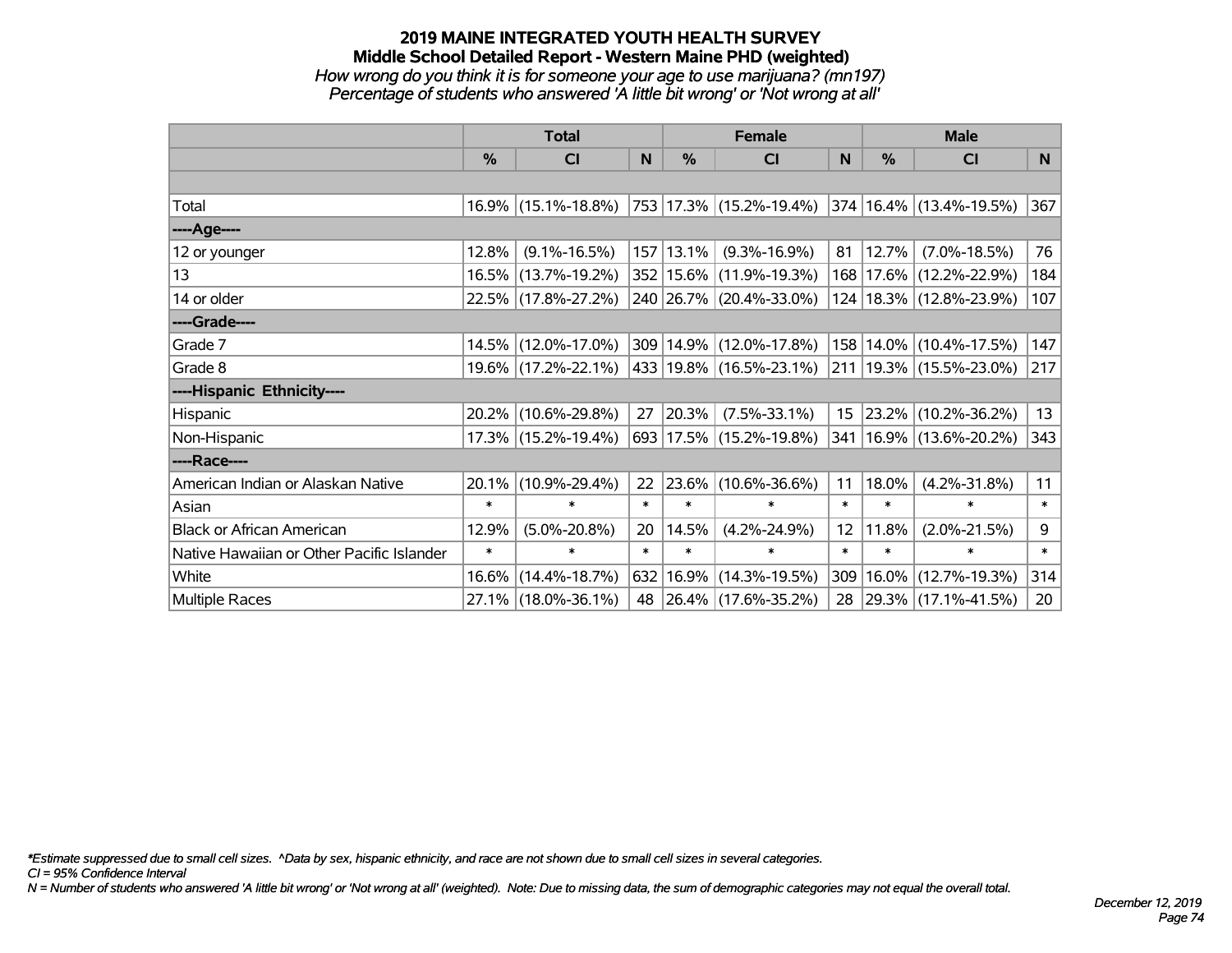*Have you ever sniffed glue, breathed the contents of spray cans, or inhaled any paints or sprays to get high? (mn86a) Percentage of students who answered 'Yes'*

|                                           | <b>Total</b> |                    |        | <b>Female</b> |                    | <b>Male</b>    |        |                    |                |
|-------------------------------------------|--------------|--------------------|--------|---------------|--------------------|----------------|--------|--------------------|----------------|
|                                           | %            | <b>CI</b>          | N      | %             | <b>CI</b>          | N              | %      | <b>CI</b>          | N              |
|                                           |              |                    |        |               |                    |                |        |                    |                |
| Total                                     | 8.2%         | $(7.0\% - 9.4\%)$  | 361    | $9.0\%$       | $(7.4\% - 10.5\%)$ | 192            | 7.2%   | $(5.7\% - 8.7\%)$  | 160            |
| ----Age----                               |              |                    |        |               |                    |                |        |                    |                |
| 12 or younger                             | 8.4%         | $(6.9\% - 10.0\%)$ | 105    | 9.4%          | $(7.4\% - 11.4\%)$ | 61             | 7.3%   | $(5.0\% - 9.5\%)$  | 43             |
| 13                                        | 7.9%         | $(6.4\% - 9.5\%)$  | 168    | 8.7%          | $(7.3\% - 10.1\%)$ | 91             | 7.0%   | $(4.7\% - 9.3\%)$  | 72             |
| 14 or older                               | 8.4%         | $(6.6\% - 10.2\%)$ | 88     | 8.9%          | $(5.3\% - 12.5\%)$ | 40             | 7.6%   | $(5.3\% - 9.9\%)$  | 45             |
| ----Grade----                             |              |                    |        |               |                    |                |        |                    |                |
| Grade 7                                   | 9.1%         | $(7.8\% - 10.4\%)$ | 195    | 10.9%         | $(9.3\% - 12.5\%)$ | 116            | 7.4%   | $(5.5\% - 9.2\%)$  | 79             |
| Grade 8                                   | 7.2%         | $(5.7\% - 8.8\%)$  | 158    | 6.9%          | $(4.7\% - 9.2\%)$  | 72             | 7.2%   | $(5.0\% - 9.5\%)$  | 81             |
| ----Hispanic Ethnicity----                |              |                    |        |               |                    |                |        |                    |                |
| Hispanic                                  | 11.8%        | $(8.1\% - 15.5\%)$ | 15     | 9.5%          | $(4.6\% - 14.5\%)$ | $\overline{7}$ | 11.4%  | $(4.5\% - 18.3\%)$ | 6              |
| Non-Hispanic                              | 8.0%         | $(6.7\% - 9.3\%)$  | 316    | 8.8%          | $(7.1\% - 10.5\%)$ | 169            | 7.2%   | $(5.6\% - 8.7\%)$  | 144            |
| ----Race----                              |              |                    |        |               |                    |                |        |                    |                |
| American Indian or Alaskan Native         | 8.6%         | $(2.8\% - 14.5\%)$ | 9      | $\ast$        | $\ast$             | $\ast$         | $\ast$ | $\ast$             | $\ast$         |
| Asian                                     | 24.0%        | $(1.3\% - 46.8\%)$ | 9      | $\ast$        | $\ast$             | $\ast$         | $\ast$ | $\ast$             | $\ast$         |
| <b>Black or African American</b>          | 8.1%         | $(5.9\% - 10.3\%)$ | 15     | 8.8%          | $(6.7\% - 10.8\%)$ | 8              | 7.6%   | $(4.3\% - 11.0\%)$ | $\overline{7}$ |
| Native Hawaiian or Other Pacific Islander | $\ast$       | $\ast$             | $\ast$ | $\ast$        | $\ast$             | $\ast$         | $\ast$ | $\ast$             | $\ast$         |
| White                                     | 7.9%         | $(6.7\% - 9.1\%)$  | 300    | 8.8%          | $(7.1\% - 10.5\%)$ | 161            | 7.0%   | $(5.5\% - 8.4\%)$  | 135            |
| Multiple Races                            | 9.2%         | $(5.1\% - 13.3\%)$ | 15     | 7.5%          | $(3.9\% - 11.1\%)$ | $\overline{7}$ | 9.3%   | $(3.2\% - 15.4\%)$ | $\overline{7}$ |

*\*Estimate suppressed due to small cell sizes. ^Data by sex, hispanic ethnicity, and race are not shown due to small cell sizes in several categories.*

*CI = 95% Confidence Interval*

*N = Number of students who answered 'Yes' (weighted). Note: Due to missing data, the sum of demographic categories may not equal the overall total.*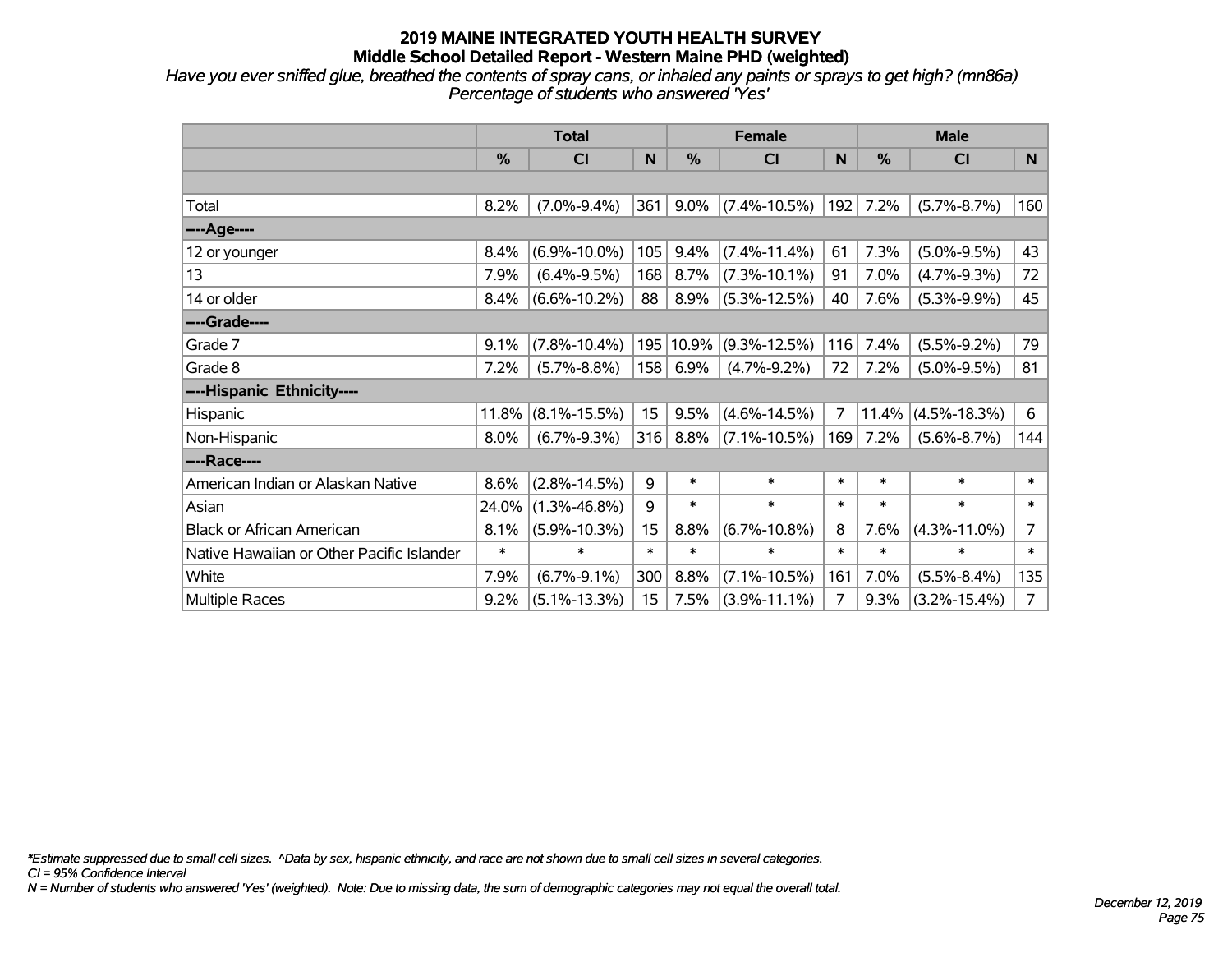*During the past 30 days, how many times did you sniff glue, breathe the contents of spray cans, or inhale any paints or sprays to get high? (mn91a) Percentage of students who answered at least 1 time*

|                                           | <b>Total</b> |                     |        | <b>Female</b> |                                                |        | <b>Male</b> |                         |        |
|-------------------------------------------|--------------|---------------------|--------|---------------|------------------------------------------------|--------|-------------|-------------------------|--------|
|                                           | %            | <b>CI</b>           | N      | %             | <b>CI</b>                                      | N      | $\%$        | <b>CI</b>               | N      |
|                                           |              |                     |        |               |                                                |        |             |                         |        |
| Total                                     |              |                     |        |               | $3.3\%$ (2.7%-4.0%)   147   3.6%   (2.9%-4.3%) |        |             | $77 2.9\% $ (1.9%-4.0%) | 66     |
| ----Age----                               |              |                     |        |               |                                                |        |             |                         |        |
| 12 or younger                             | $3.4\%$      | $(2.5\% - 4.4\%)$   | 43     | $4.1\%$       | $(2.9\% - 5.3\%)$                              |        | $27 2.6\% $ | $(1.2\% - 4.0\%)$       | 15     |
| 13                                        |              | $3.3\%$ (2.5%-4.2%) | 71     |               | $3.6\%$ (2.5%-4.8%)                            |        |             | $38 2.9\% $ (1.8%-4.1%) | 31     |
| 14 or older                               |              | $3.2\%$ (2.0%-4.4%) |        |               | 34 $\left 2.8\% \right $ (1.1%-4.4%)           |        |             | $12 3.4\% $ (1.3%-5.5%) | 20     |
| ----Grade----                             |              |                     |        |               |                                                |        |             |                         |        |
| Grade 7                                   | 3.6%         | $(2.8\% - 4.4\%)$   | 78     | $ 4.7\% $     | $(3.8\% - 5.5\%)$                              |        | 50 2.6%     | $(1.3\% - 3.9\%)$       | 28     |
| Grade 8                                   |              | $3.0\%$ (2.1%-3.9%) | 65     |               | $ 2.4\% $ (1.4%-3.4%)                          |        |             | $25 3.3\% $ (1.8%-4.8%) | 37     |
| ----Hispanic Ethnicity----                |              |                     |        |               |                                                |        |             |                         |        |
| Hispanic                                  | $\ast$       | $\ast$              | $\ast$ | $\ast$        | $\ast$                                         | $\ast$ | $\ast$      | $\ast$                  | $\ast$ |
| Non-Hispanic                              |              | $3.1\%$ (2.3%-3.9%) |        | $125$ 3.4%    | $(2.6\% - 4.2\%)$                              |        | 65 2.8%     | $(1.7\% - 3.9\%)$       | 57     |
| ----Race----                              |              |                     |        |               |                                                |        |             |                         |        |
| American Indian or Alaskan Native         | *            | $\ast$              | $\ast$ | $\ast$        | $\ast$                                         | $\ast$ | $\ast$      | $\ast$                  | $\ast$ |
| Asian                                     | $\ast$       | $\ast$              | $\ast$ | $\ast$        | $\ast$                                         | $\ast$ | $\ast$      | $\ast$                  | $\ast$ |
| <b>Black or African American</b>          | *            | $\ast$              | $\ast$ | $\ast$        | $\ast$                                         | $\ast$ | $\ast$      | $\ast$                  | $\ast$ |
| Native Hawaiian or Other Pacific Islander | $\ast$       | $\ast$              | $\ast$ | $\ast$        | $\ast$                                         | $\ast$ | $\ast$      | $\ast$                  | $\ast$ |
| White                                     | 3.2%         | $(2.6\% - 3.9\%)$   | 123    | 3.6%          | $(2.8\% - 4.5\%)$                              |        | 67 2.7%     | $(1.7\% - 3.7\%)$       | 53     |
| Multiple Races                            | $\ast$       | $\ast$              | $\ast$ | $\ast$        | $\ast$                                         | $\ast$ | $\ast$      | $\ast$                  | $\ast$ |

*\*Estimate suppressed due to small cell sizes. ^Data by sex, hispanic ethnicity, and race are not shown due to small cell sizes in several categories.*

*CI = 95% Confidence Interval*

*N = Number of students who answered at least 1 time (weighted). Note: Due to missing data, the sum of demographic categories may not equal the overall total.*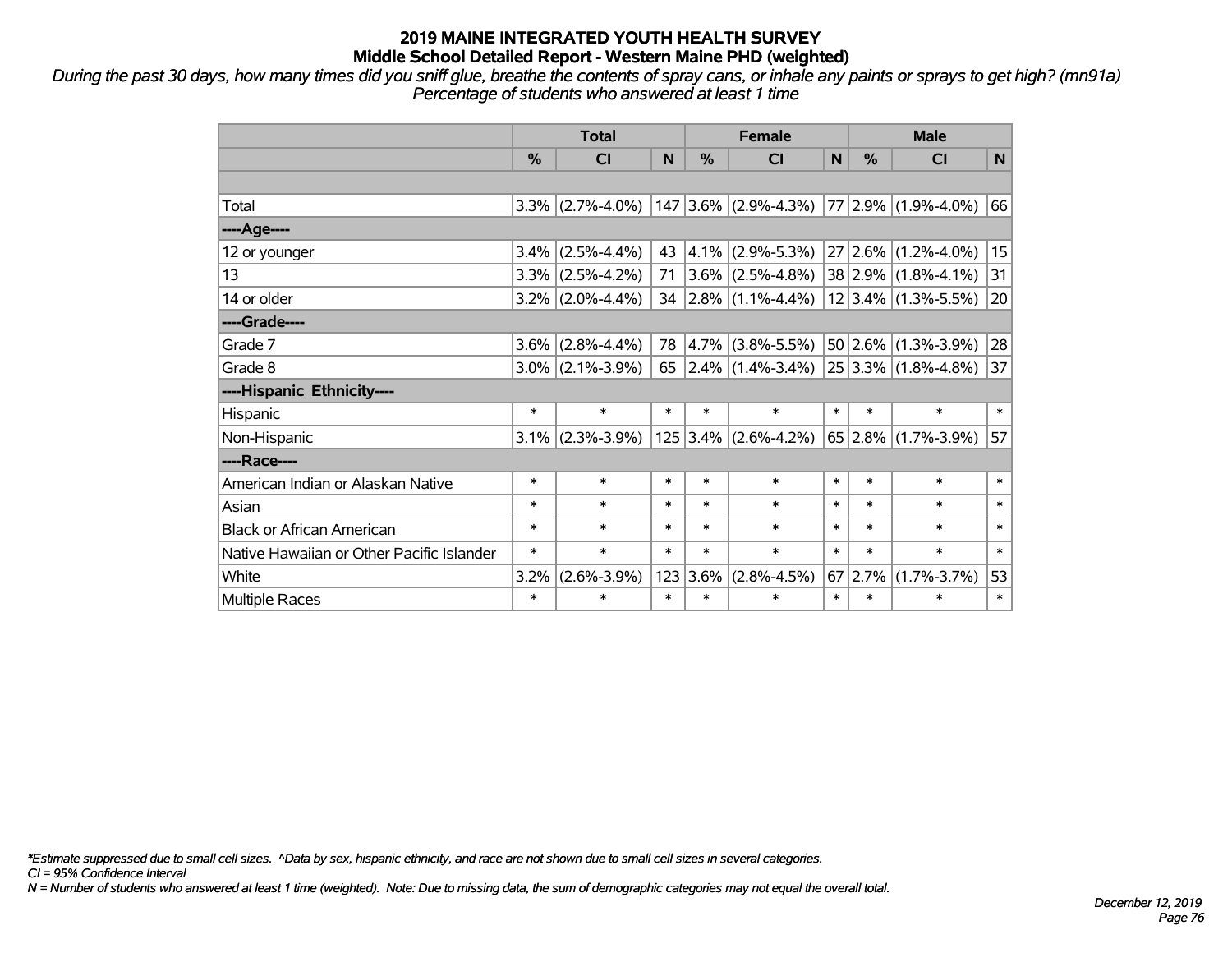*Have you ever taken prescription pain medicine without a doctor's prescription or differently than how a doctor told you to use it? (mn183) Percentage of students who answered 'Yes'*

|                                           | <b>Total</b>  |                     |        |               | <b>Female</b>      |        | <b>Male</b> |                    |        |  |
|-------------------------------------------|---------------|---------------------|--------|---------------|--------------------|--------|-------------|--------------------|--------|--|
|                                           | $\frac{0}{0}$ | <b>CI</b>           | N      | $\frac{0}{0}$ | <b>CI</b>          | N      | %           | <b>CI</b>          | N      |  |
|                                           |               |                     |        |               |                    |        |             |                    |        |  |
| Total                                     | 7.3%          | $(6.4\% - 8.3\%)$   | 326    | 8.2%          | $(6.7\% - 9.6\%)$  | 176    | 6.6%        | $(5.5\% - 7.7\%)$  | 148    |  |
| ----Age----                               |               |                     |        |               |                    |        |             |                    |        |  |
| 12 or younger                             | 6.3%          | $(4.6\% - 8.1\%)$   | 79     | 8.2%          | $(5.7\% - 10.6\%)$ | 54     | 4.3%        | $(2.3\% - 6.3\%)$  | 25     |  |
| 13                                        | 7.6%          | $(6.1\% - 9.0\%)$   | 161    | 7.5%          | $(5.8\% - 9.1\%)$  | 79     | 7.7%        | $(5.6\% - 9.9\%)$  | 81     |  |
| 14 or older                               | 8.1%          | $(6.4\% - 9.7\%)$   | 86     | 9.7%          | $(7.3\% - 12.2\%)$ | 44     | 7.0%        | $(4.4\% - 9.5\%)$  | 42     |  |
| ----Grade----                             |               |                     |        |               |                    |        |             |                    |        |  |
| Grade 7                                   | 7.1%          | $(5.8\% - 8.4\%)$   | 153    | 8.5%          | $(6.3\% - 10.7\%)$ | 92     | 5.8%        | $(4.1\% - 7.5\%)$  | 62     |  |
| Grade 8                                   | 7.6%          | $(6.7\% - 8.4\%)$   | 167    | 7.9%          | $(6.4\% - 9.4\%)$  | 84     | 7.3%        | $(5.8\% - 8.8\%)$  | 82     |  |
| ----Hispanic Ethnicity----                |               |                     |        |               |                    |        |             |                    |        |  |
| Hispanic                                  | 14.6%         | $(11.1\% - 18.2\%)$ | 18     | 13.7%         | $(7.7\% - 19.6\%)$ | 10     | 15.7%       | $(7.7\% - 23.7\%)$ | 8      |  |
| Non-Hispanic                              | 7.2%          | $(6.3\% - 8.2\%)$   | 287    | 7.9%          | $(6.4\% - 9.3\%)$  | 153    | 6.6%        | $(5.4\% - 7.8\%)$  | 133    |  |
| ----Race----                              |               |                     |        |               |                    |        |             |                    |        |  |
| American Indian or Alaskan Native         | 10.0%         | $(6.4\% - 13.6\%)$  | 11     | $\ast$        | $\ast$             | $\ast$ | $\ast$      | $\ast$             | $\ast$ |  |
| Asian                                     | $\ast$        | $\ast$              | $\ast$ | $\ast$        | $\ast$             | $\ast$ | $\ast$      | $\ast$             | $\ast$ |  |
| <b>Black or African American</b>          | 11.2%         | $(6.8\% - 15.6\%)$  | 20     | 13.0%         | $(4.0\% - 22.1\%)$ | 12     | 9.5%        | $(6.6\% - 12.5\%)$ | 8      |  |
| Native Hawaiian or Other Pacific Islander | $\ast$        | $\ast$              | $\ast$ | $\ast$        | $\ast$             | $\ast$ | $\ast$      | $\ast$             | $\ast$ |  |
| White                                     | 6.9%          | $(5.9\% - 7.9\%)$   | 264    | 7.2%          | $(5.8\% - 8.7\%)$  | 134    | 6.6%        | $(5.5\% - 7.7\%)$  | 128    |  |
| Multiple Races                            | 8.6%          | $(6.6\% - 10.6\%)$  | 14     | $\ast$        | $\ast$             | $\ast$ | $\ast$      | $\ast$             | $\ast$ |  |

*\*Estimate suppressed due to small cell sizes. ^Data by sex, hispanic ethnicity, and race are not shown due to small cell sizes in several categories.*

*CI = 95% Confidence Interval*

*N = Number of students who answered 'Yes' (weighted). Note: Due to missing data, the sum of demographic categories may not equal the overall total.*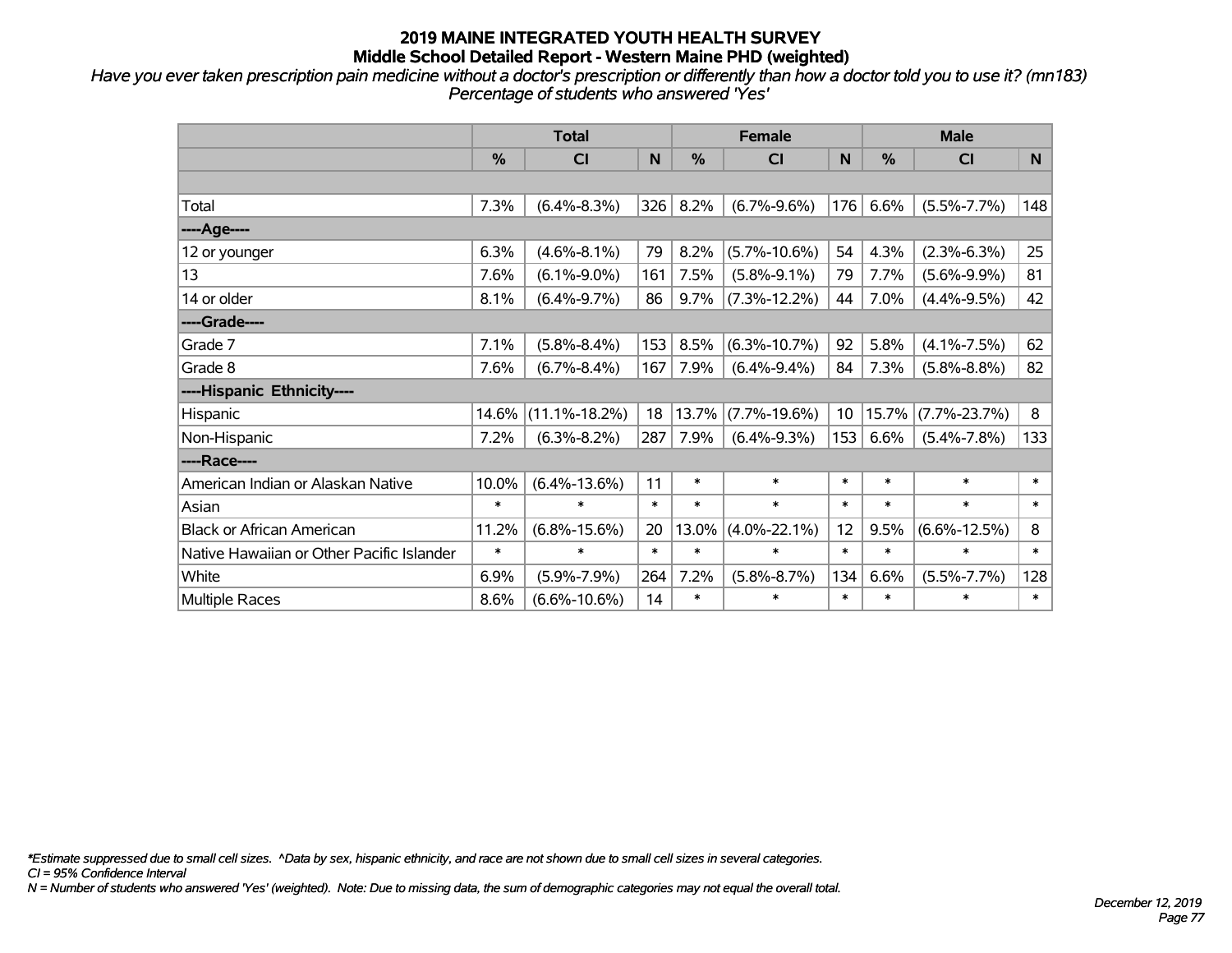*During the past 30 days, how many times did you take a prescription drug (such as OxyContin, Percocet, Vicodin, codeine, Adderall, Ritalin, or Xanax) without a doctor's prescription? (mn88a)*

*Percentage of students who answered at least 1 time*

|                                           | <b>Total</b> |                    |        | <b>Female</b> |                       |        | <b>Male</b> |                              |        |  |
|-------------------------------------------|--------------|--------------------|--------|---------------|-----------------------|--------|-------------|------------------------------|--------|--|
|                                           | %            | <b>CI</b>          | N      | $\frac{9}{6}$ | <b>CI</b>             | N      | %           | <b>CI</b>                    | N      |  |
|                                           |              |                    |        |               |                       |        |             |                              |        |  |
| Total                                     | 3.5%         | $(3.0\% - 4.1\%)$  | 157    |               | $3.2\%$ (2.4%-4.0%)   |        |             | $ 69 3.8\% $ (3.0%-4.5%)     | 85     |  |
| ----Age----                               |              |                    |        |               |                       |        |             |                              |        |  |
| 12 or younger                             | 3.1%         | $(2.3\% - 4.0\%)$  | 40     | 3.1%          | $(1.6\% - 4.5\%)$     |        |             | $20 3.1\% $ (2.2%-4.0%)      | 19     |  |
| 13                                        | 3.5%         | $(2.7\% - 4.3\%)$  | 74     | $3.4\%$       | $(2.1\% - 4.6\%)$     |        |             | $ 36 3.4\%  (2.3\% - 4.4\%)$ | 36     |  |
| 14 or older                               | 4.1%         | $(2.8\% - 5.4\%)$  | 44     |               | $ 2.7\% $ (1.6%-3.8%) |        |             | $12 5.2\% $ (3.1%-7.3%)      | 31     |  |
| ----Grade----                             |              |                    |        |               |                       |        |             |                              |        |  |
| Grade 7                                   | 3.1%         | $(2.4\% - 3.8\%)$  | 68     | 3.2%          | $(1.9\% - 4.6\%)$     |        | 35 3.0%     | $(1.7\% - 4.4\%)$            | 33     |  |
| Grade 8                                   | 3.9%         | $(3.0\% - 4.7\%)$  | 87     |               | $3.0\%$ (1.9%-4.1%)   |        |             | $32 4.5\% $ (2.9%-6.1%)      | 51     |  |
| ----Hispanic Ethnicity----                |              |                    |        |               |                       |        |             |                              |        |  |
| <b>Hispanic</b>                           | 7.6%         | $(4.4\% - 10.8\%)$ | 10     | $\ast$        | $\ast$                | $\ast$ | $\ast$      | $\ast$                       | $\ast$ |  |
| Non-Hispanic                              | 3.3%         | $(2.7\% - 4.0\%)$  |        | $134 3.0\% $  | $(2.1\% - 4.0\%)$     |        |             | $ 59 3.6\% $ (2.6%-4.5%)     | 73     |  |
| ----Race----                              |              |                    |        |               |                       |        |             |                              |        |  |
| American Indian or Alaskan Native         | $\ast$       | $\ast$             | $\ast$ | $\ast$        | $\ast$                | $\ast$ | $\ast$      | $\ast$                       | $\ast$ |  |
| Asian                                     | $\ast$       | $\ast$             | $\ast$ | $\ast$        | $\ast$                | $\ast$ | $\ast$      | $\ast$                       | $\ast$ |  |
| <b>Black or African American</b>          | 4.3%         | $(1.3\% - 7.4\%)$  | 8      | $\ast$        | $\ast$                | $\ast$ | $\ast$      | $\ast$                       | $\ast$ |  |
| Native Hawaiian or Other Pacific Islander | $\ast$       | $\ast$             | $\ast$ | $\ast$        | $\ast$                | $\ast$ | $\ast$      | $\ast$                       | $\ast$ |  |
| White                                     | 3.3%         | $(2.7\% - 3.9\%)$  | 128    | 2.9%          | $(2.0\% - 3.7\%)$     |        | 53 3.6%     | $(2.7\% - 4.6\%)$            | 72     |  |
| <b>Multiple Races</b>                     | $\ast$       | $\ast$             | $\ast$ | $\ast$        | $\ast$                | $\ast$ | $\ast$      | $\ast$                       | $\ast$ |  |

*\*Estimate suppressed due to small cell sizes. ^Data by sex, hispanic ethnicity, and race are not shown due to small cell sizes in several categories.*

*CI = 95% Confidence Interval*

*N = Number of students who answered at least 1 time (weighted). Note: Due to missing data, the sum of demographic categories may not equal the overall total.*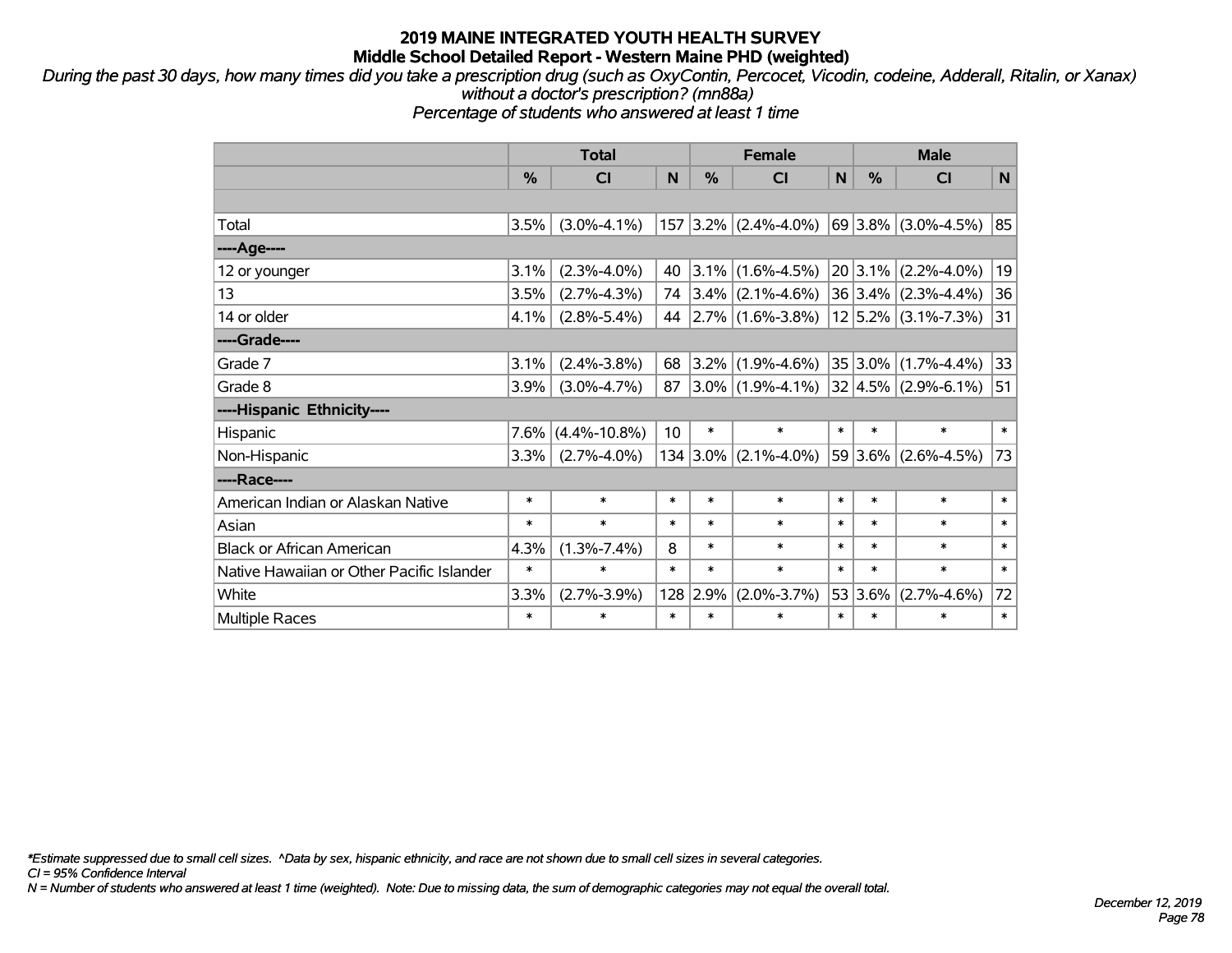*How wrong do your parents feel it would be for you to take prescription drugs not prescribed to you? (mn176) Percentage of students who answered 'A little bit wrong' or 'Not wrong at all'*

|                                           | <b>Total</b>  |                    | <b>Female</b>   |           |                        | <b>Male</b> |             |                              |        |
|-------------------------------------------|---------------|--------------------|-----------------|-----------|------------------------|-------------|-------------|------------------------------|--------|
|                                           | $\frac{0}{0}$ | <b>CI</b>          | N               | $\%$      | <b>CI</b>              | N           | $\%$        | <b>CI</b>                    | N      |
|                                           |               |                    |                 |           |                        |             |             |                              |        |
| Total                                     | 3.3%          | $(2.4\% - 4.2\%)$  |                 |           | $147$ 3.5% (2.3%-4.7%) |             |             | $ 75 3.2\% $ (2.1%-4.3%)     | 70     |
| ----Age----                               |               |                    |                 |           |                        |             |             |                              |        |
| 12 or younger                             | 3.4%          | $(1.8\% - 5.0\%)$  | 42              | $ 3.0\% $ | $(1.3\% - 4.7\%)$      |             |             | $19 3.6\% $ (1.6%-5.7%)      | 22     |
| 13                                        | 3.6%          | $(2.2\% - 5.0\%)$  | 77              |           | $ 4.4\% $ (2.4%-6.5%)  |             |             | 47 2.8% (1.4%-4.3%)          | 30     |
| 14 or older                               | 2.6%          | $(0.7\% - 4.5\%)$  | 28              |           | $1.9\%$ (0.0%-4.9%)    |             |             | $9 3.2\% (1.1\% - 5.4\%)$    | 19     |
| ----Grade----                             |               |                    |                 |           |                        |             |             |                              |        |
| Grade 7                                   | 3.5%          | $(2.3\% - 4.7\%)$  | 75              | 3.5%      | $(2.1\% - 5.0\%)$      |             | $38 3.6\% $ | $(2.1\% - 5.0\%)$            | 37     |
| Grade 8                                   | 3.1%          | $(1.7\% - 4.5\%)$  | 69              |           | $ 3.3\% $ (1.6%-5.0%)  |             |             | $ 35 2.9\%  (1.4\% - 4.4\%)$ | 33     |
| ----Hispanic Ethnicity----                |               |                    |                 |           |                        |             |             |                              |        |
| Hispanic                                  | 8.7%          | $(1.8\% - 15.6\%)$ | 11              | $\ast$    | $\ast$                 | $\ast$      | $\ast$      | $\ast$                       | $\ast$ |
| Non-Hispanic                              | 3.2%          | $(2.2\% - 4.1\%)$  |                 |           | $126$ 3.5% (2.1%-4.9%) |             | 68 2.9%     | $(1.7\% - 4.0\%)$            | 58     |
| ----Race----                              |               |                    |                 |           |                        |             |             |                              |        |
| American Indian or Alaskan Native         | $\ast$        | $\ast$             | $\ast$          | $\ast$    | $\ast$                 | $\ast$      | $\ast$      | $\ast$                       | $\ast$ |
| Asian                                     | $\ast$        | $\ast$             | $\ast$          | $\ast$    | $\ast$                 | $\ast$      | $\ast$      | $\ast$                       | $\ast$ |
| <b>Black or African American</b>          | 9.3%          | $(4.6\% - 14.1\%)$ | 14              | $\ast$    | $\ast$                 | $\ast$      | $\ast$      | $\ast$                       | $\ast$ |
| Native Hawaiian or Other Pacific Islander | $\ast$        | $\ast$             | $\ast$          | $\ast$    | $\ast$                 | $\ast$      | $\ast$      | $\ast$                       | $\ast$ |
| White                                     | 2.9%          | $(1.8\% - 3.9\%)$  | 109             | 2.7%      | $(1.3\% - 4.0\%)$      |             | 49 3.1%     | $(1.7\% - 4.4\%)$            | 60     |
| Multiple Races                            | 5.5%          | $(1.0\% - 10.0\%)$ | 10 <sup>1</sup> | $\ast$    | $\ast$                 | $\ast$      | $\ast$      | $\ast$                       | $\ast$ |

*\*Estimate suppressed due to small cell sizes. ^Data by sex, hispanic ethnicity, and race are not shown due to small cell sizes in several categories.*

*CI = 95% Confidence Interval*

*N = Number of students who answered 'A little bit wrong' or 'Not wrong at all' (weighted). Note: Due to missing data, the sum of demographic categories may not equal the overall total.*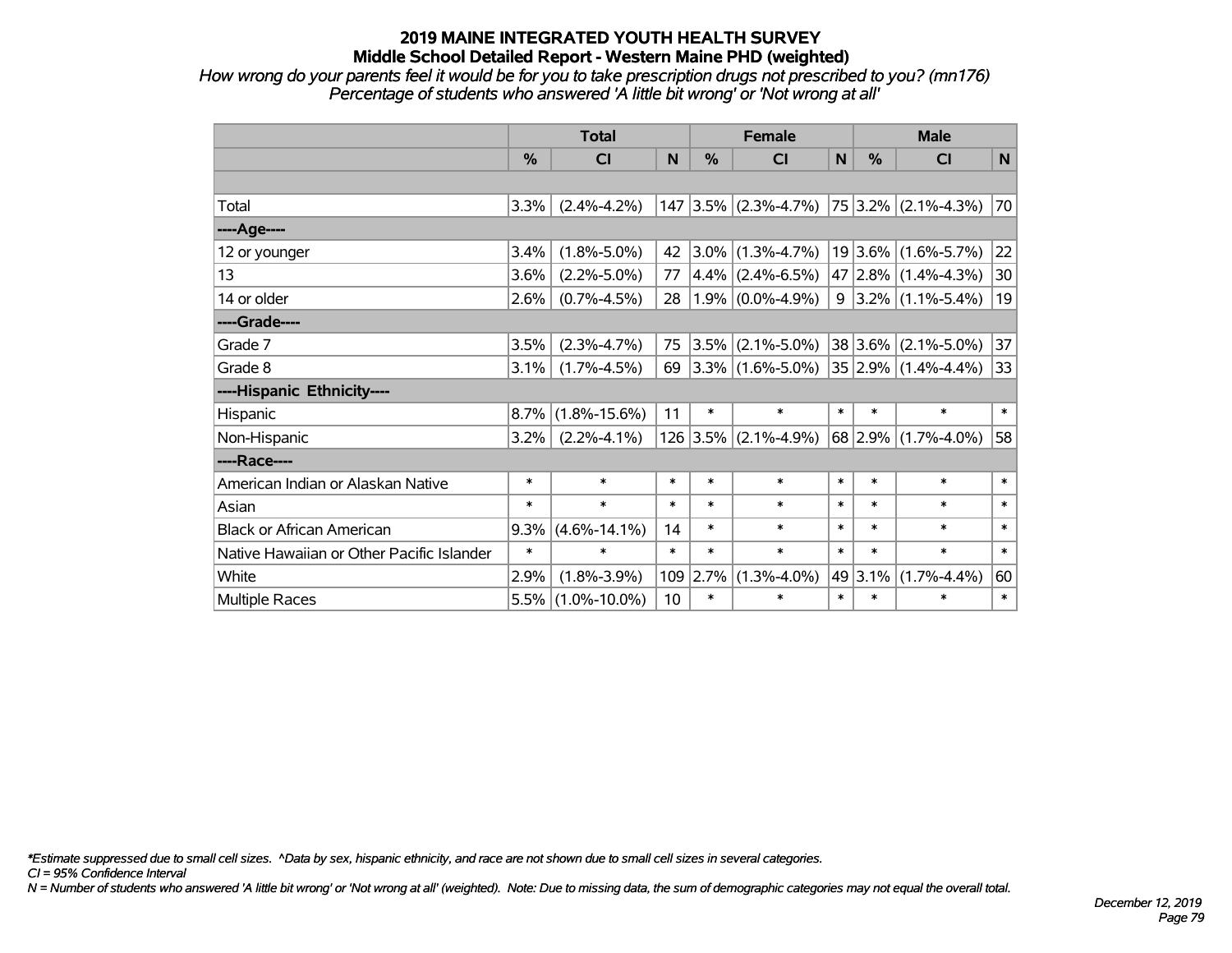*How wrong do your friends feel it would be for you to take prescription drugs not prescribed to you? (mn177) Percentage of students who answered 'A little bit wrong' or 'Not wrong at all'*

|                                           | <b>Total</b>  |                                                |        |               | <b>Female</b>             |        | <b>Male</b>   |                    |          |  |
|-------------------------------------------|---------------|------------------------------------------------|--------|---------------|---------------------------|--------|---------------|--------------------|----------|--|
|                                           | $\frac{0}{0}$ | CI                                             | N      | $\frac{0}{0}$ | <b>CI</b>                 | N      | $\frac{0}{0}$ | <b>CI</b>          | <b>N</b> |  |
|                                           |               |                                                |        |               |                           |        |               |                    |          |  |
| Total                                     | $9.0\%$       | $(7.2\% - 10.9\%)$                             |        |               | $398 8.2\% $ (6.0%-10.3%) | 175    | 9.9%          | $(7.6\% - 12.3\%)$ | 219      |  |
| ----Age----                               |               |                                                |        |               |                           |        |               |                    |          |  |
| 12 or younger                             | 7.7%          | $(5.2\% - 10.3\%)$                             | 94     |               | 7.9% (5.4%-10.4%)         | 48     | 7.5%          | $(4.0\% - 11.0\%)$ | 45       |  |
| 13                                        | 10.0%         | $(7.1\% - 13.0\%)$                             |        |               | $212 8.7\% $ (5.2%-12.3%) | 93     | 11.5%         | $(8.7\% - 14.4\%)$ | 119      |  |
| 14 or older                               | 8.7%          | $(6.2\% - 11.2\%)$                             | 92     |               | $ 7.2\% $ (4.0%-10.4%)    | 33     | 9.6%          | $(5.0\% - 14.2\%)$ | 56       |  |
| ----Grade----                             |               |                                                |        |               |                           |        |               |                    |          |  |
| Grade 7                                   | 9.2%          | $(6.9\% - 11.6\%)$                             |        |               | $195 8.2\% $ (5.1%-11.3%) | 87     | 10.1%         | $(7.3\% - 12.8\%)$ | 105      |  |
| Grade 8                                   | 8.9%          | $(7.0\% - 10.8\%)$   195   8.1%   (5.5%-10.7%) |        |               |                           | 85     | 9.9%          | $(7.3\% - 12.5\%)$ | 110      |  |
| ----Hispanic Ethnicity----                |               |                                                |        |               |                           |        |               |                    |          |  |
| Hispanic                                  | 12.6%         | $(6.5\% - 18.7\%)$                             | 17     | $\ast$        | $\ast$                    | $\ast$ | $\ast$        | $\ast$             | $\ast$   |  |
| Non-Hispanic                              | 8.9%          | $(6.8\% - 11.1\%)$                             |        |               | 355 8.4% (6.0%-10.9%)     | 163    | 9.4%          | $(6.8\% - 12.0\%)$ | 189      |  |
| ----Race----                              |               |                                                |        |               |                           |        |               |                    |          |  |
| American Indian or Alaskan Native         | 9.2%          | $(3.4\% - 15.1\%)$                             | 10     | $\ast$        | $\ast$                    | $\ast$ | $\ast$        | $\ast$             | $\ast$   |  |
| Asian                                     | $\ast$        | $\ast$                                         | $\ast$ | $\ast$        | $\ast$                    | $\ast$ | $\ast$        | $\ast$             | $\ast$   |  |
| <b>Black or African American</b>          | 8.9%          | $(2.1\% - 15.7\%)$                             | 14     | $9.0\%$       | $(3.8\% - 14.2\%)$        | 7      | 9.3%          | $(0.0\% - 19.7\%)$ | 6        |  |
| Native Hawaiian or Other Pacific Islander | $\ast$        | $\ast$                                         | $\ast$ | $\ast$        | $\ast$                    | $\ast$ | $\ast$        | $\ast$             | $\ast$   |  |
| White                                     | 9.1%          | $(6.9\% - 11.2\%)$                             | 343    | $7.7\%$       | $(5.2\% - 10.2\%)$        | 139    | 10.4%         | $(7.7\% - 13.0\%)$ | 201      |  |
| <b>Multiple Races</b>                     | 8.6%          | $(2.9\% - 14.4\%)$                             | 15     | $\ast$        | $\ast$                    | $\ast$ | $\ast$        | $\ast$             | $\ast$   |  |

*\*Estimate suppressed due to small cell sizes. ^Data by sex, hispanic ethnicity, and race are not shown due to small cell sizes in several categories.*

*CI = 95% Confidence Interval*

*N = Number of students who answered 'A little bit wrong' or 'Not wrong at all' (weighted). Note: Due to missing data, the sum of demographic categories may not equal the overall total.*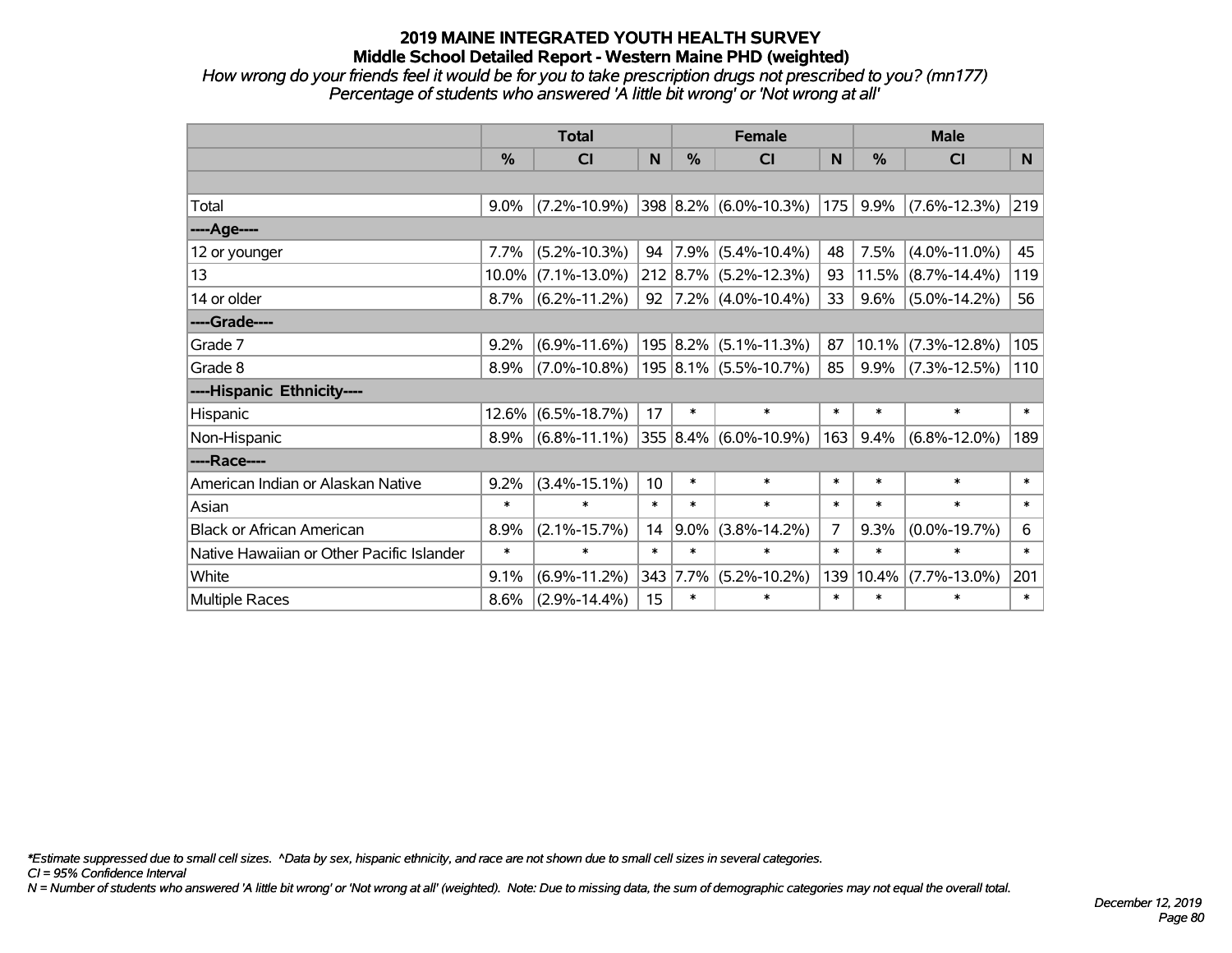*Do you agree or disagree with the following statement? My family has clear rules about alcohol and drug use. (mn90) Percentage of students who answered 'Strongly agree' or 'Agree'*

|                                           | <b>Total</b>  |                        |        |             | <b>Female</b>                   |        | <b>Male</b>   |                      |        |  |
|-------------------------------------------|---------------|------------------------|--------|-------------|---------------------------------|--------|---------------|----------------------|--------|--|
|                                           | $\frac{0}{2}$ | CI                     | N      | %           | CI                              | N      | $\frac{0}{0}$ | <b>CI</b>            | N      |  |
|                                           |               |                        |        |             |                                 |        |               |                      |        |  |
| Total                                     |               | $91.7\%$ (90.2%-93.2%) |        |             | 4,009 90.7% (88.6%-92.7%)       |        | $1,927$ 92.9% | $(91.5\% - 94.2\%)$  | 2,045  |  |
| ----Age----                               |               |                        |        |             |                                 |        |               |                      |        |  |
| 12 or younger                             | 90.8%         | $(87.6\% - 93.9\%)$    | 1,097  | $ 90.3\%$   | $(86.2\% - 94.4\%)$             | 551    | 91.2%         | $(86.5\% - 95.8\%)$  | 538    |  |
| 13                                        |               | $93.0\%$ (91.1%-94.8%) |        | 1,955 92.3% | $(90.0\% - 94.5\%)$             | 978    | 94.1%         | $(91.9\% - 96.3\%)$  | 968    |  |
| 14 or older                               |               | $90.4\%$ (88.1%-92.6%) | 946    |             | $ 87.5\% $ (83.1%-91.9%)        | 398    | 92.3%         | $(89.7\% - 95.0\%)$  | 533    |  |
| ----Grade----                             |               |                        |        |             |                                 |        |               |                      |        |  |
| Grade 7                                   | 90.5%         | $(88.1\% - 92.9\%)$    |        | 1,909 89.7% | $(86.3\% - 93.1\%)$             | 948    | 91.7%         | $(89.1\% - 94.3\%)$  | 957    |  |
| Grade 8                                   |               | $93.0\%$ (91.3%-94.8%) |        |             | 2,014 92.2% (90.1%-94.3%)       | 955    | 93.9%         | $(91.8\% - 95.9\%)$  | 1,041  |  |
| ----Hispanic Ethnicity----                |               |                        |        |             |                                 |        |               |                      |        |  |
| Hispanic                                  | 85.8%         | $(78.7\% - 93.0\%)$    | 111    | 89.1%       | $(82.1\% - 96.0\%)$             | 63     | 85.0%         | $(69.9\% - 100.0\%)$ | 45     |  |
| Non-Hispanic                              |               | $92.0\%$ (90.2%-93.7%) |        |             | $3,640$   90.7%   (88.4%-93.0%) | 1,747  | 93.2%         | $(91.5\% - 94.9\%)$  | 1,872  |  |
| ----Race----                              |               |                        |        |             |                                 |        |               |                      |        |  |
| American Indian or Alaskan Native         | 89.8%         | $(81.3\% - 98.4\%)$    | 98     | $\ast$      | $\ast$                          | $\ast$ | $\ast$        | $\ast$               | $\ast$ |  |
| Asian                                     | $\ast$        | $\ast$                 | $\ast$ | $\ast$      | $\ast$                          | $\ast$ | $\ast$        | $\ast$               | $\ast$ |  |
| <b>Black or African American</b>          | 89.4%         | $(86.8\% - 92.0\%)$    | 129    | 89.7%       | $(86.1\% - 93.2\%)$             | 66     | 90.5%         | $(86.7\% - 94.4\%)$  | 61     |  |
| Native Hawaiian or Other Pacific Islander | $\ast$        | $\ast$                 | $\ast$ | $\ast$      | $\ast$                          | $\ast$ | $\ast$        | $\ast$               | $\ast$ |  |
| White                                     | 92.2%         | $(90.4\% - 94.0\%)$    | 3,468  | 91.1%       | $(88.6\% - 93.6\%)$             | 1,639  | 93.1%         | $(91.4\% - 94.8\%)$  | 1,808  |  |
| Multiple Races                            |               | 91.8% (86.9%-96.6%)    | 162    | $\ast$      | $\ast$                          | $\ast$ | $\ast$        | $\ast$               | $\ast$ |  |

*\*Estimate suppressed due to small cell sizes. ^Data by sex, hispanic ethnicity, and race are not shown due to small cell sizes in several categories.*

*CI = 95% Confidence Interval*

*N = Number of students who answered 'Strongly agree' or 'Agree' (weighted). Note: Due to missing data, the sum of demographic categories may not equal the overall total.*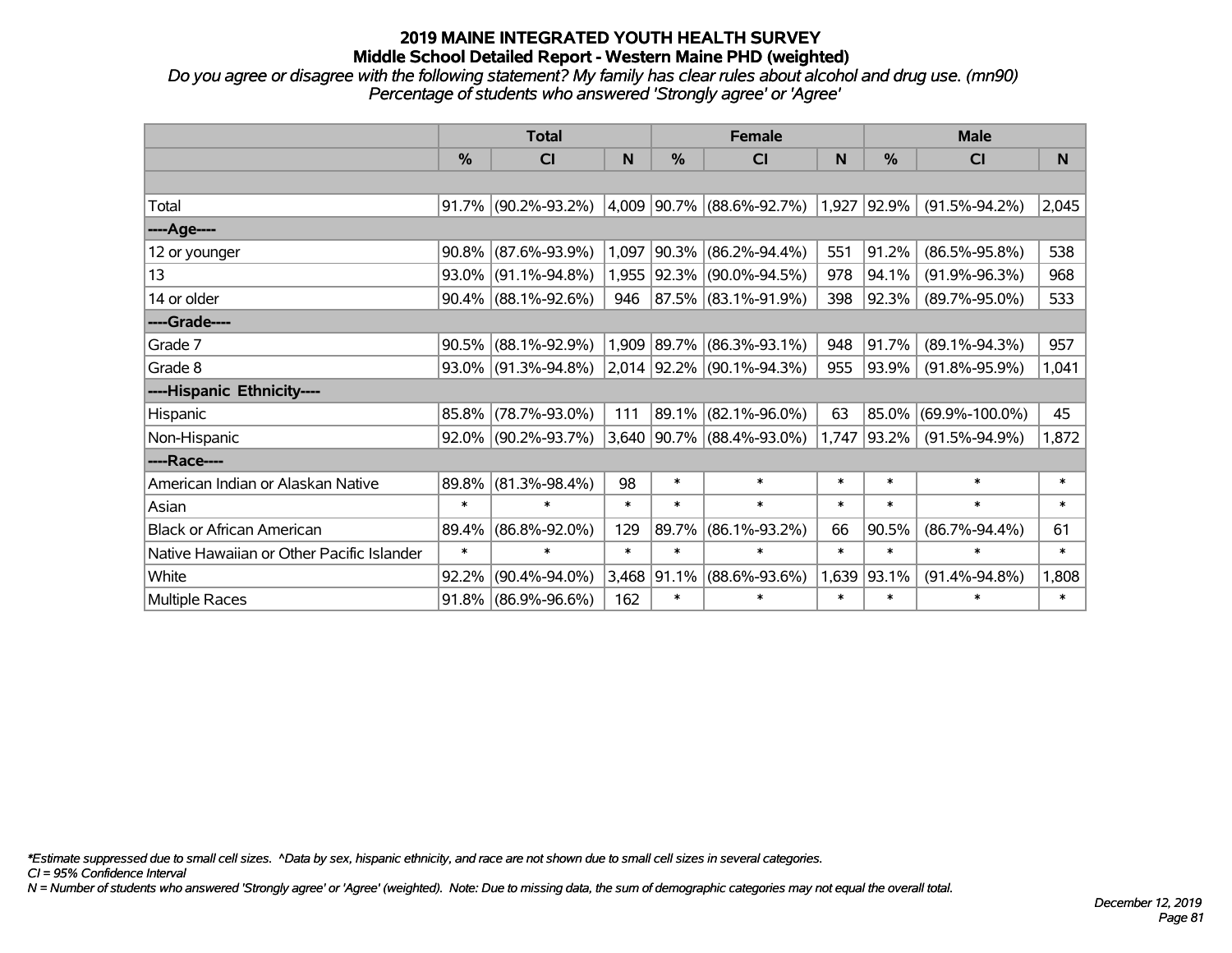*If you wanted to get prescription drugs (such as OxyContin, Percocet, Vicodin, codeine, Adderall, Ritalin, or Xanax) that were not prescribed to you, how easy would it be to get some? (mn184)*

*Percentage of students who answered 'Sort of easy' or 'Very easy'*

|                                           | <b>Total</b>  |                       |        | <b>Female</b> | <b>Male</b>                 |                |               |                    |                |
|-------------------------------------------|---------------|-----------------------|--------|---------------|-----------------------------|----------------|---------------|--------------------|----------------|
|                                           | $\frac{0}{0}$ | <b>CI</b>             | N      | $\frac{0}{0}$ | <b>CI</b>                   | N.             | $\frac{0}{0}$ | <b>CI</b>          | N <sub>1</sub> |
|                                           |               |                       |        |               |                             |                |               |                    |                |
| Total                                     |               | $11.0\%$ (9.6%-12.3%) |        | 476 12.5%     | $(9.9\% - 15.1\%)$          | 266            | 9.3%          | $(8.2\% - 10.4\%)$ | 202            |
| ----Age----                               |               |                       |        |               |                             |                |               |                    |                |
| 12 or younger                             | 9.9%          | $(7.5\% - 12.3\%)$    |        | 119 10.3%     | $(6.3\% - 14.3\%)$          | 61             | 9.4%          | $(7.1\% - 11.8\%)$ | 56             |
| 13                                        |               | $11.0\%$ (9.0%-13.0%) |        | 230 11.6%     | $(7.4\% - 15.8\%)$          | 124            | $10.1\%$      | $(8.0\% - 12.2\%)$ | 102            |
| 14 or older                               |               | $12.3\%$ (9.3%-15.2%) |        |               | 128 17.5% (12.3%-22.8%)     | 80             | 7.8%          | $(5.4\% - 10.1\%)$ | 44             |
| ----Grade----                             |               |                       |        |               |                             |                |               |                    |                |
| Grade 7                                   | 10.4%         | $(8.6\% - 12.3\%)$    |        | 217 10.5%     | $(7.6\% - 13.3\%)$          | 109            | $10.1\%$      | $(7.3\% - 12.9\%)$ | 105            |
| Grade 8                                   |               | $11.5\%$ (9.5%-13.4%) |        |               | 248 14.2% (10.4%-18.0%)     | 149            | $8.7\%$       | $(6.1\% - 11.4\%)$ | 96             |
| ----Hispanic Ethnicity----                |               |                       |        |               |                             |                |               |                    |                |
| Hispanic                                  | 18.5%         | $(9.6\% - 27.4\%)$    | 24     | 9.9%          | $(1.7\% - 18.1\%)$          | $\overline{7}$ | 29.0%         | $(8.0\% - 50.1\%)$ | 16             |
| Non-Hispanic                              |               | $11.0\%$ (9.5%-12.5%) |        |               | 431   13.0%   (10.3%-15.8%) | 249            | $9.0\%$       | $(7.3\% - 10.6\%)$ | 178            |
| ----Race----                              |               |                       |        |               |                             |                |               |                    |                |
| American Indian or Alaskan Native         | 16.3%         | $(9.7\% - 22.8\%)$    | 18     | $\ast$        | $\ast$                      | $\ast$         | $\ast$        | $\ast$             | $\ast$         |
| Asian                                     | 22.0%         | $(5.5\% - 38.6\%)$    | 9      | $\ast$        | $\ast$                      | $\ast$         | $\ast$        | $\ast$             | $\ast$         |
| <b>Black or African American</b>          | 13.9%         | $(5.8\% - 22.1\%)$    | 20     | 17.6%         | $(9.2\% - 26.0\%)$          | 13             | 10.3%         | $(1.5\% - 19.1\%)$ | $\overline{7}$ |
| Native Hawaiian or Other Pacific Islander | $\ast$        | $\ast$                | $\ast$ | $\ast$        | $\ast$                      | $\ast$         | $\ast$        | $\ast$             | $\ast$         |
| White                                     | 10.5%         | $(8.9\% - 12.2\%)$    | 393    | 11.9%         | $(8.9\% - 14.9\%)$          | 214            | 9.2%          | $(7.8\% - 10.6\%)$ | 177            |
| <b>Multiple Races</b>                     |               | 14.0% (9.1%-19.0%)    | 24     | $\ast$        | $\ast$                      | $\ast$         | $\ast$        | $\ast$             | $\ast$         |

*\*Estimate suppressed due to small cell sizes. ^Data by sex, hispanic ethnicity, and race are not shown due to small cell sizes in several categories.*

*CI = 95% Confidence Interval*

*N = Number of students who answered 'Sort of easy' or 'Very easy' (weighted). Note: Due to missing data, the sum of demographic categories may not equal the overall total.*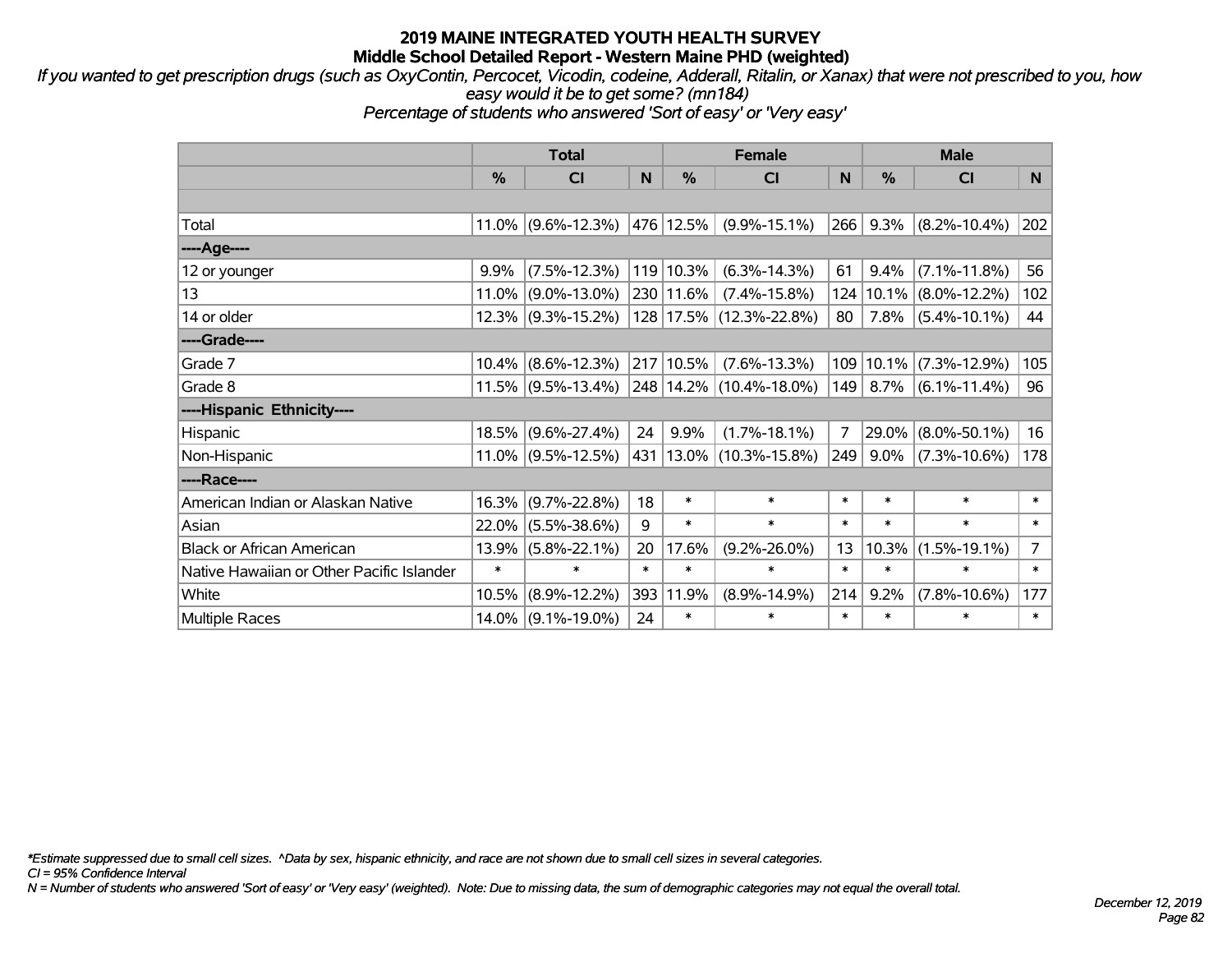*During the past 12 months, do you recall hearing, reading or watching an advertisement about the prevention of substance use? (mn93) Percentage of students who answered 'Yes'*

|                                           | <b>Total</b> |                        |        | <b>Female</b> |                             | <b>Male</b> |               |                              |        |
|-------------------------------------------|--------------|------------------------|--------|---------------|-----------------------------|-------------|---------------|------------------------------|--------|
|                                           | %            | CI                     | N      | %             | <b>CI</b>                   | N           | $\frac{0}{0}$ | <b>CI</b>                    | N      |
|                                           |              |                        |        |               |                             |             |               |                              |        |
| Total                                     |              | 49.1% (46.1%-52.2%)    |        |               | $2,149$ 46.6% (43.7%-49.4%) |             |               | $ 991 51.6\% $ (47.6%-55.6%) | 1,135  |
| ----Age----                               |              |                        |        |               |                             |             |               |                              |        |
| 12 or younger                             | 47.0%        | $(41.8\% - 52.2\%)$    | 567    | 42.8%         | $(34.3\% - 51.3\%)$         | 261         |               | $ 50.9\% $ (44.4%-57.5%)     | 300    |
| 13                                        | 48.2%        | $(43.7\% - 52.7\%)$    | 1,010  |               | 45.3% (41.2%-49.4%)         |             |               | 481 50.8% (45.0%-56.7%)      | 519    |
| 14 or older                               | 54.0%        | $(48.2\% - 59.7\%)$    | 570    |               | 54.5% (45.4%-63.5%)         |             |               | 249 54.1% (48.7%-59.4%)      | 316    |
| ----Grade----                             |              |                        |        |               |                             |             |               |                              |        |
| Grade 7                                   | 45.8%        | $(42.4\% - 49.3\%)$    | 961    |               | 41.7% (38.3%-45.2%)         |             |               | 438 49.9% (45.0%-54.9%)      | 519    |
| Grade 8                                   |              | $51.7\%$ (48.0%-55.3%) |        |               | $1,123$ 51.2% (47.3%-55.1%) |             |               | 534 52.2% (47.4%-57.1%)      | 580    |
| ----Hispanic Ethnicity----                |              |                        |        |               |                             |             |               |                              |        |
| Hispanic                                  | 52.9%        | $(42.4\% - 63.3\%)$    | 69     | 39.5%         | $(30.3\% - 48.6\%)$         | 28          |               | 72.3% (55.3%-89.3%)          | 38     |
| Non-Hispanic                              |              | 49.5% (46.2%-52.7%)    |        |               | 1,949 47.6% (44.3%-51.0%)   |             |               | 912 51.2% (47.4%-55.1%)      | 1,026  |
| ----Race----                              |              |                        |        |               |                             |             |               |                              |        |
| American Indian or Alaskan Native         | 51.5%        | $(37.2\% - 65.8\%)$    | 56     |               | $50.3\%$ (38.2%-62.3%)      |             |               | 24 51.5% (30.6%-72.4%)       | 31     |
| Asian                                     | 51.8%        | $(30.2\% - 73.3\%)$    | 19     | 41.8%         | $(21.3\% - 62.3\%)$         | 7           | 61.7%         | $(25.9\% - 97.5\%)$          | 11     |
| <b>Black or African American</b>          | 39.4%        | $(35.1\% - 43.7\%)$    | 59     |               | 43.0% (36.3%-49.7%)         | 33          |               | 37.6% (30.0%-45.3%)          | 26     |
| Native Hawaiian or Other Pacific Islander | $\ast$       | $\ast$                 | $\ast$ | $\ast$        | $\ast$                      | $\ast$      | $\ast$        | $\ast$                       | $\ast$ |
| White                                     | 49.5%        | $(46.6\% - 52.5\%)$    | 1,863  |               | 46.1% (42.8%-49.3%)         | 829         |               | 52.7% (48.9%-56.4%)          | 1,021  |
| <b>Multiple Races</b>                     | 49.5%        | $(44.0\% - 55.0\%)$    | 85     |               | $52.2\%$ (41.4%-63.1%)      |             |               | 53 43.1% (31.6%-54.5%)       | 29     |

*\*Estimate suppressed due to small cell sizes. ^Data by sex, hispanic ethnicity, and race are not shown due to small cell sizes in several categories.*

*CI = 95% Confidence Interval*

*N = Number of students who answered 'Yes' (weighted). Note: Due to missing data, the sum of demographic categories may not equal the overall total.*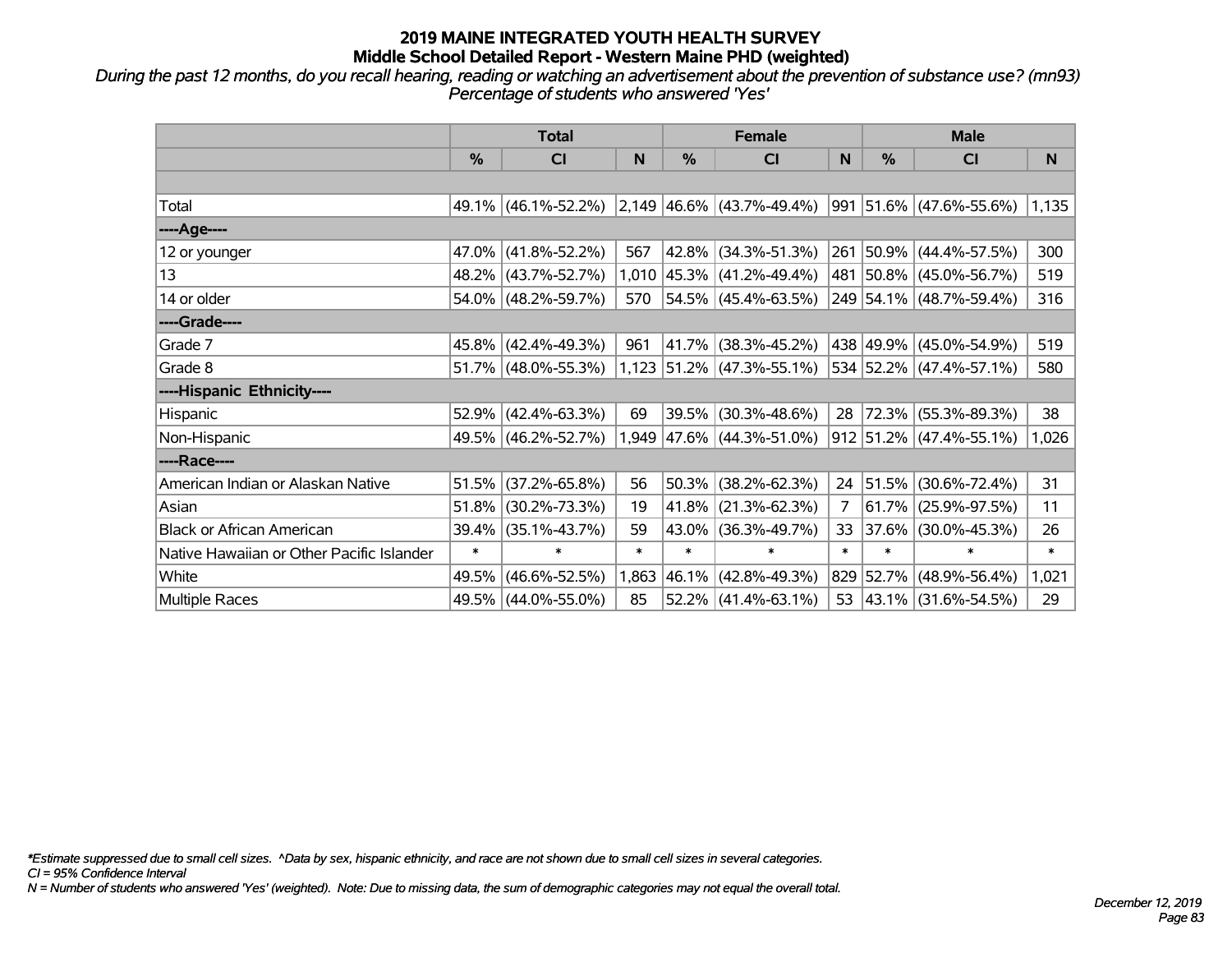*How much do you think people risk harming themselves (physically or in other ways) if they take prescription drugs that are not prescribed to them? (mn95)*

*Percentage of students who answered 'No risk' or 'Slight risk'*

|                                           | <b>Total</b> |                        |        | <b>Female</b> | <b>Male</b>                              |                 |               |                         |        |
|-------------------------------------------|--------------|------------------------|--------|---------------|------------------------------------------|-----------------|---------------|-------------------------|--------|
|                                           | %            | <b>CI</b>              | N      | %             | C <sub>l</sub>                           | N               | $\frac{0}{0}$ | CI                      | N      |
|                                           |              |                        |        |               |                                          |                 |               |                         |        |
| Total                                     |              | $12.4\%$ (11.5%-13.4%) |        |               | $541 \mid 12.2\% \mid (10.3\% - 14.1\%)$ |                 |               | 258 12.3% (10.1%-14.5%) | 270    |
| ----Age----                               |              |                        |        |               |                                          |                 |               |                         |        |
| 12 or younger                             | 11.8%        | $(9.0\% - 14.5\%)$     |        | 142 12.5%     | $(9.6\% - 15.3\%)$                       | 75              | 10.7%         | $(6.4\% - 14.9\%)$      | 63     |
| 13                                        | 11.4%        | $(9.1\% - 13.6\%)$     |        | 237 11.6%     | $(9.2\% - 13.9\%)$                       | 122             | 11.3%         | $(7.8\% - 14.8\%)$      | 115    |
| 14 or older                               |              | 15.4% (12.6%-18.2%)    |        | 163 13.3%     | $(8.4\% - 18.1\%)$                       | 61              |               | 15.9% (11.2%-20.6%)     | 93     |
| ----Grade----                             |              |                        |        |               |                                          |                 |               |                         |        |
| Grade 7                                   |              | 13.5% (11.8%-15.2%)    |        | 281 13.0%     | $(10.2\% - 15.8\%)$                      | 135             | 13.8%         | $(11.3\% - 16.3\%)$     | 143    |
| Grade 8                                   |              | $11.4\%$ (10.1%-12.7%) |        | 248 10.9%     | $(8.6\% - 13.2\%)$                       |                 | 114 11.2%     | $(7.8\% - 14.5\%)$      | 124    |
| ----Hispanic Ethnicity----                |              |                        |        |               |                                          |                 |               |                         |        |
| Hispanic                                  |              | 23.5% (15.5%-31.4%)    | 31     | 15.4%         | $(7.4\% - 23.4\%)$                       | 11              | 36.7%         | $(22.6\% - 50.9\%)$     | 20     |
| Non-Hispanic                              |              | $12.1\%$ (11.1%-13.1%) |        |               | 475   12.2%   (10.2%-14.2%)              |                 | 233 11.7%     | $(9.0\% - 14.4\%)$      | 232    |
| ----Race----                              |              |                        |        |               |                                          |                 |               |                         |        |
| American Indian or Alaskan Native         | 19.2%        | $(9.2\% - 29.1\%)$     | 21     | 22.0%         | $(6.4\% - 37.5\%)$                       | 10 <sup>°</sup> | 17.4%         | $(6.8\% - 28.1\%)$      | 11     |
| Asian                                     | 23.9%        | $(6.7\% - 41.0\%)$     | 9      | $\ast$        | $\ast$                                   | $\ast$          | $\ast$        | $\ast$                  | $\ast$ |
| <b>Black or African American</b>          | 9.7%         | $(6.2\% - 13.2\%)$     | 14     | $\ast$        | $\ast$                                   | $\ast$          | $\ast$        | $\ast$                  | $\ast$ |
| Native Hawaiian or Other Pacific Islander | $\ast$       | $\ast$                 | $\ast$ | $\ast$        | $\ast$                                   | $\ast$          | $\ast$        | $\ast$                  | $\ast$ |
| White                                     | 12.2%        | $(11.1\% - 13.3\%)$    | 457    | 11.7%         | $(9.5\% - 14.0\%)$                       | 211             | 12.2%         | $(9.7\% - 14.8\%)$      | 236    |
| <b>Multiple Races</b>                     | 15.0%        | $(8.9\% - 21.2\%)$     | 26     | 13.9%         | $(5.3\% - 22.5\%)$                       | 14              | 12.9%         | $(4.0\% - 21.9\%)$      | 9      |

*\*Estimate suppressed due to small cell sizes. ^Data by sex, hispanic ethnicity, and race are not shown due to small cell sizes in several categories.*

*CI = 95% Confidence Interval*

*N = Number of students who answered 'No risk' or 'Slight risk' (weighted). Note: Due to missing data, the sum of demographic categories may not equal the overall total.*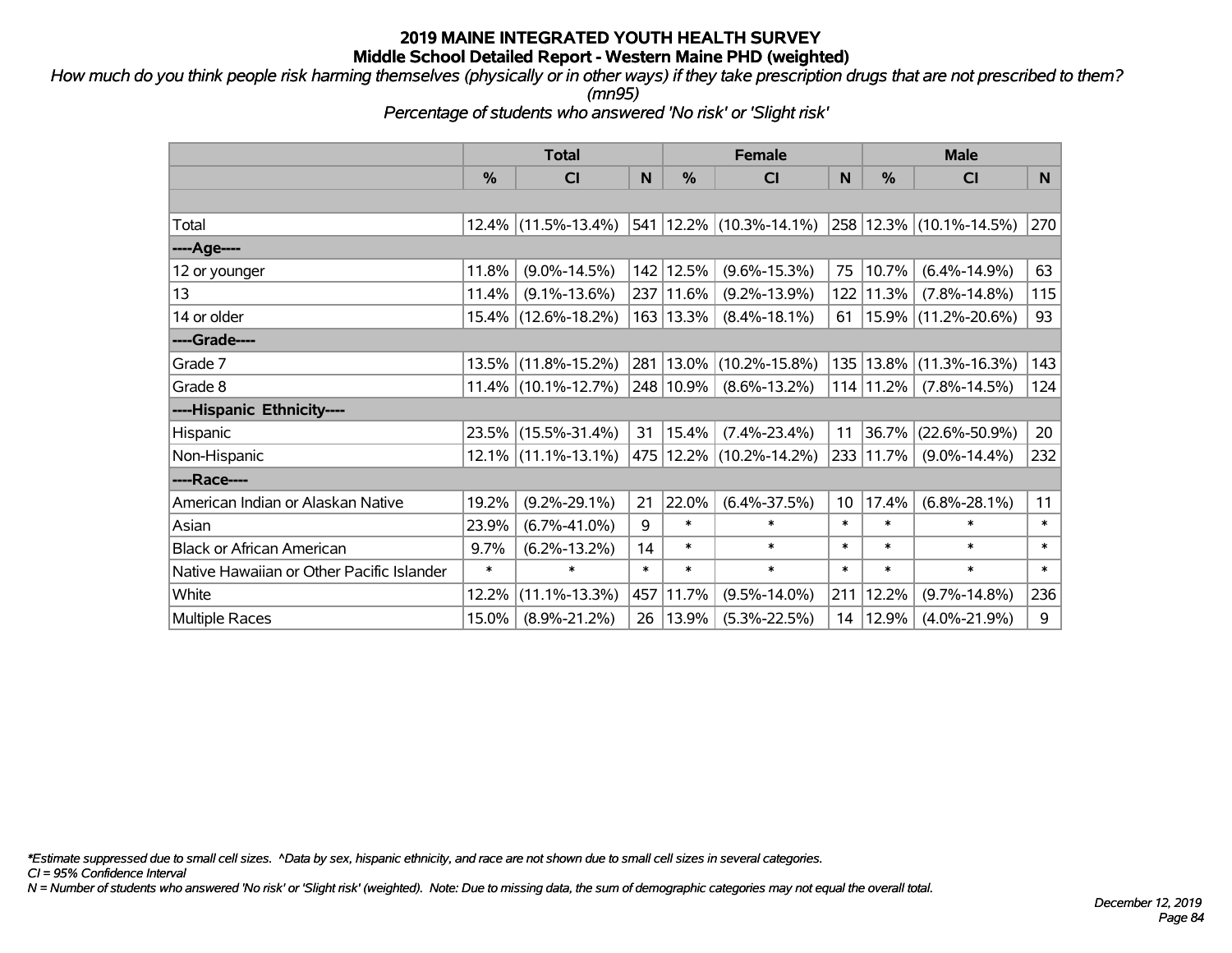#### **2019 MAINE INTEGRATED YOUTH HEALTH SURVEY Middle School Detailed Report - Western Maine PHD (weighted)** *How many times in the past year (12 months) have you been drunk or high at school? (mn96)*

*Percentage of students who answered at least 1 time*

|                                           | <b>Total</b> |                    | <b>Female</b> |        |                    | <b>Male</b> |        |                    |                |
|-------------------------------------------|--------------|--------------------|---------------|--------|--------------------|-------------|--------|--------------------|----------------|
|                                           | $\%$         | <b>CI</b>          | N             | %      | <b>CI</b>          | N           | %      | <b>CI</b>          | N              |
|                                           |              |                    |               |        |                    |             |        |                    |                |
| Total                                     | 6.6%         | $(5.3\% - 8.0\%)$  | 292           | 6.1%   | $(4.8\% - 7.3\%)$  | 130         | 7.2%   | $(4.8\% - 9.6\%)$  | 159            |
| ----Age----                               |              |                    |               |        |                    |             |        |                    |                |
| 12 or younger                             | 6.0%         | $(3.6\% - 8.5\%)$  | 73            | 4.5%   | $(2.2\% - 6.8\%)$  | 27          | 7.2%   | $(2.9\% - 11.6\%)$ | 43             |
| 13                                        | 5.7%         | $(4.0\% - 7.4\%)$  | 120           | 5.3%   | $(3.9\% - 6.7\%)$  | 57          | 6.2%   | $(3.1\% - 9.3\%)$  | 63             |
| 14 or older                               | 9.3%         | $(6.5\% - 12.1\%)$ | 99            | 9.9%   | $(6.0\% - 13.8\%)$ | 46          | 9.1%   | $(4.7\% - 13.4\%)$ | 53             |
| ----Grade----                             |              |                    |               |        |                    |             |        |                    |                |
| Grade 7                                   | 6.2%         | $(4.5\% - 7.8\%)$  | 130           | 6.3%   | $(4.7\% - 8.0\%)$  | 67          | 6.0%   | $(3.3\% - 8.7\%)$  | 63             |
| Grade 8                                   | 6.7%         | $(4.3\% - 9.1\%)$  | 147           | 5.1%   | $(2.5\% - 7.7\%)$  | 54          | 8.3%   | $(4.4\% - 12.2\%)$ | 92             |
| ----Hispanic Ethnicity----                |              |                    |               |        |                    |             |        |                    |                |
| Hispanic                                  | 14.0%        | $(6.5\% - 21.6\%)$ | 19            | 8.9%   | $(0.5\% - 17.3\%)$ | 6           | 17.5%  | $(7.1\% - 28.0\%)$ | 10             |
| Non-Hispanic                              | 6.4%         | $(5.1\% - 7.8\%)$  | 254           | 5.9%   | $(4.6\% - 7.2\%)$  | 113         | 7.0%   | $(4.6\% - 9.5\%)$  | 141            |
| ----Race----                              |              |                    |               |        |                    |             |        |                    |                |
| American Indian or Alaskan Native         | 13.8%        | $(3.4\% - 24.2\%)$ | 15            | 15.8%  | $(0.0\% - 31.7\%)$ | 8           | 12.5%  | $(1.2\% - 23.8\%)$ | 8              |
| Asian                                     | $\ast$       | $\ast$             | $\ast$        | $\ast$ | $\ast$             | $\ast$      | $\ast$ | $\ast$             | $\pmb{\ast}$   |
| <b>Black or African American</b>          | 6.2%         | $(0.0\% - 13.8\%)$ | 9             | $\ast$ | $\ast$             | $\ast$      | $\ast$ | $\ast$             | $\ast$         |
| Native Hawaiian or Other Pacific Islander | $\ast$       | $\ast$             | $\ast$        | $\ast$ | $\ast$             | $\ast$      | $\ast$ | $\ast$             | $\ast$         |
| White                                     | 6.1%         | $(4.5\% - 7.8\%)$  | 232           | 5.6%   | $(4.2\% - 7.0\%)$  | 102         | 6.7%   | $(4.0\% - 9.3\%)$  | 130            |
| <b>Multiple Races</b>                     | 8.4%         | $(2.8\% - 14.0\%)$ | 15            | 6.9%   | $(0.0\% - 14.2\%)$ | 7           | 11.0%  | $(4.6\% - 17.3\%)$ | $\overline{7}$ |

*\*Estimate suppressed due to small cell sizes. ^Data by sex, hispanic ethnicity, and race are not shown due to small cell sizes in several categories.*

*CI = 95% Confidence Interval*

*N = Number of students who answered at least 1 time (weighted). Note: Due to missing data, the sum of demographic categories may not equal the overall total.*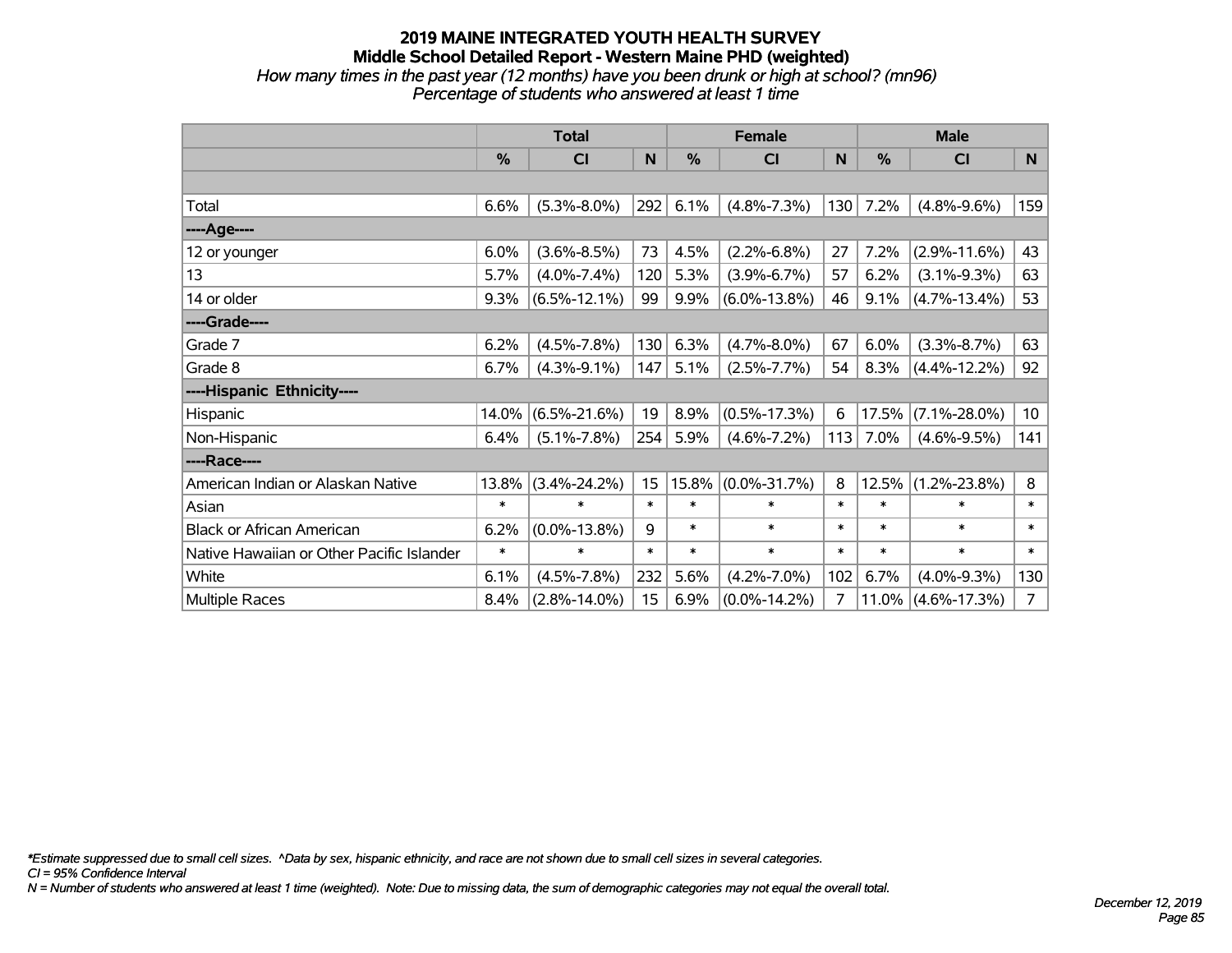#### **2019 MAINE INTEGRATED YOUTH HEALTH SURVEY Middle School Detailed Report - Western Maine PHD (weighted)** *Has anyone offered, sold, or given you an illegal drug on school property? (mn97) Percentage of students who answered 'Yes'*

|                                           | <b>Total</b> |                       | <b>Female</b> |               |                            | <b>Male</b> |               |                       |        |
|-------------------------------------------|--------------|-----------------------|---------------|---------------|----------------------------|-------------|---------------|-----------------------|--------|
|                                           | $\%$         | <b>CI</b>             | N             | $\frac{0}{0}$ | <b>CI</b>                  | N           | $\frac{0}{0}$ | <b>CI</b>             | N      |
|                                           |              |                       |               |               |                            |             |               |                       |        |
| Total                                     | 8.6%         | $(7.6\% - 9.6\%)$     | 389           | 7.6%          | $(5.9\% - 9.3\%)$          | 167         | 9.7%          | $(7.7\% - 11.7\%)$    | 221    |
| ---- Age----                              |              |                       |               |               |                            |             |               |                       |        |
| 12 or younger                             | 7.3%         | $(5.1\% - 9.5\%)$     | 94            | 7.4%          | $(3.4\% - 11.4\%)$         | 51          | 7.2%          | $(3.5\% - 10.9\%)$    | 43     |
| 13                                        | 8.4%         | $(7.0\% - 9.7\%)$     | 179           | 6.2%          | $(4.2\% - 8.1\%)$          | 65          | $10.6\%$      | $(7.8\% - 13.5\%)$    | 113    |
| 14 or older                               |              | $10.8\%$ (7.6%-14.1%) |               |               | $116 11.3\% $ (4.9%-17.7%) | 50          |               | $10.5\%$ (6.6%-14.4%) | 66     |
| ----Grade----                             |              |                       |               |               |                            |             |               |                       |        |
| Grade 7                                   | 6.5%         | $(4.9\% - 8.1\%)$     | 143           | 6.0%          | $(3.6\% - 8.4\%)$          | 66          | 7.0%          | $(4.2\% - 9.7\%)$     | 77     |
| Grade 8                                   |              | $10.7\%$ (9.1%-12.2%) | 240           | 9.1%          | $(5.5\% - 12.8\%)$         | 98          |               | $12.3\%$ (9.7%-14.9%) | 142    |
| ----Hispanic Ethnicity----                |              |                       |               |               |                            |             |               |                       |        |
| Hispanic                                  | 7.8%         | $(1.0\% - 14.7\%)$    | 10            | $\ast$        | $\ast$                     | $\ast$      | $\ast$        | $\ast$                | $\ast$ |
| Non-Hispanic                              | $9.0\%$      | $(7.9\% - 10.0\%)$    | 362           | 7.9%          | $(5.7\% - 10.0\%)$         |             | 154 10.2%     | $(7.9\% - 12.5\%)$    | 208    |
| ----Race----                              |              |                       |               |               |                            |             |               |                       |        |
| American Indian or Alaskan Native         | 16.6%        | $(7.1\% - 26.0\%)$    | 16            | $\ast$        | $\ast$                     | $\ast$      | $\ast$        | $\ast$                | $\ast$ |
| Asian                                     | $\ast$       | $\ast$                | $\ast$        | $\ast$        | $\ast$                     | $\ast$      | $\ast$        | $\ast$                | $\ast$ |
| <b>Black or African American</b>          | 5.8%         | $(2.2\% - 9.3\%)$     | 13            | $\ast$        | $\ast$                     | $\ast$      | $\ast$        | $\ast$                | $\ast$ |
| Native Hawaiian or Other Pacific Islander | $\ast$       | $\ast$                | $\ast$        | $\ast$        | $\ast$                     | $\ast$      | $\ast$        | $\ast$                | $\ast$ |
| White                                     | 8.8%         | $(7.8\% - 9.8\%)$     | 342           | 8.2%          | $(6.2\% - 10.2\%)$         | 156         | 9.5%          | $(7.3\% - 11.7\%)$    | 187    |
| <b>Multiple Races</b>                     | 5.6%         | $(1.2\% - 10.0\%)$    | 9             | $\ast$        | $\ast$                     | $\ast$      | $\ast$        | $\ast$                | $\ast$ |

*\*Estimate suppressed due to small cell sizes. ^Data by sex, hispanic ethnicity, and race are not shown due to small cell sizes in several categories.*

*CI = 95% Confidence Interval*

*N = Number of students who answered 'Yes' (weighted). Note: Due to missing data, the sum of demographic categories may not equal the overall total.*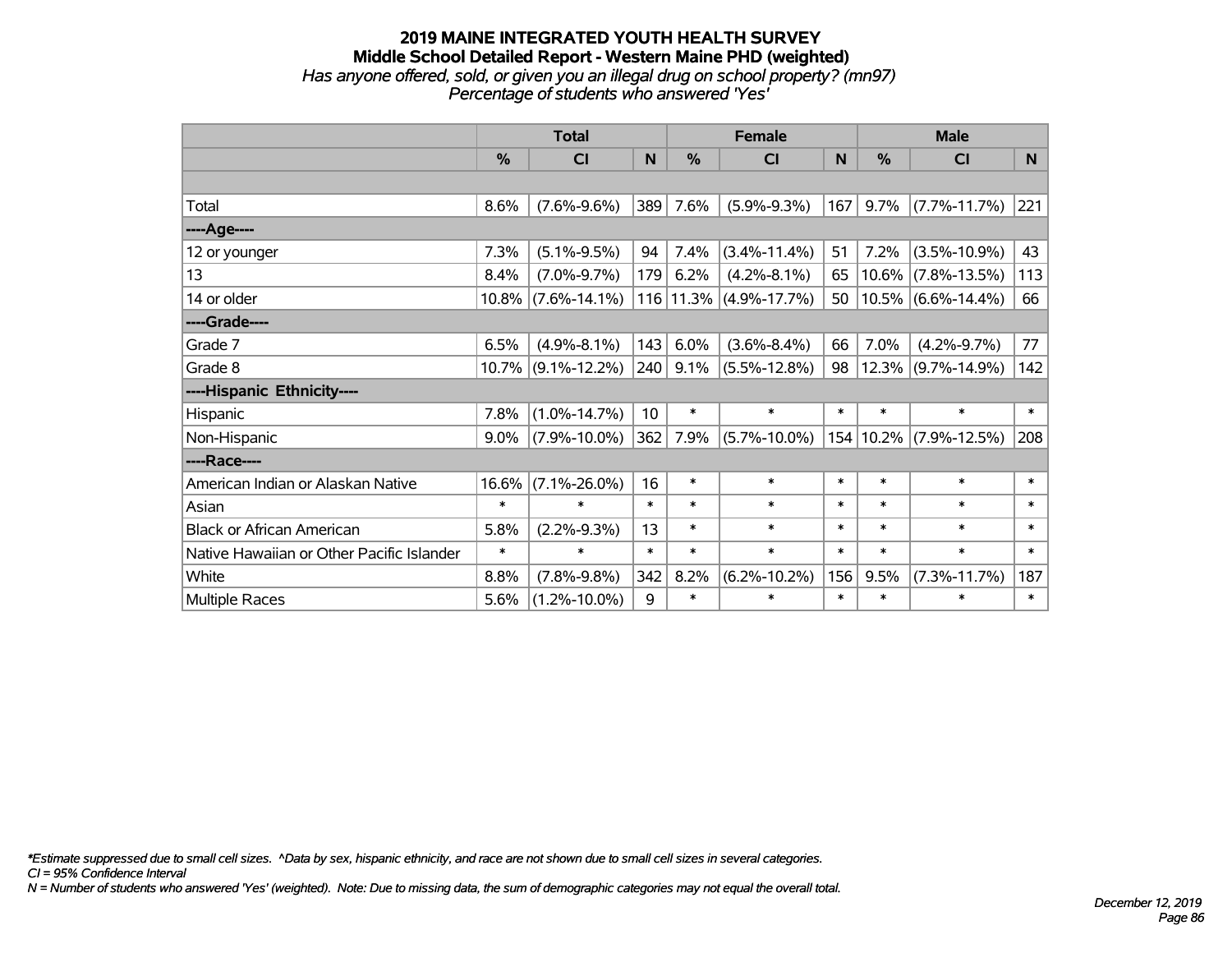# **2019 MAINE INTEGRATED YOUTH HEALTH SURVEY Middle School Detailed Report - Western Maine PHD (weighted)** *Have you ever had sexual intercourse? (mn100)*

*Percentage of students who answered 'Yes'*

|                                           | <b>Total</b>  |                     | <b>Female</b> |           |                    | <b>Male</b> |               |                     |                 |
|-------------------------------------------|---------------|---------------------|---------------|-----------|--------------------|-------------|---------------|---------------------|-----------------|
|                                           | $\frac{0}{0}$ | C <sub>l</sub>      | N             | %         | C <sub>l</sub>     | N           | $\frac{0}{0}$ | <b>CI</b>           | N               |
|                                           |               |                     |               |           |                    |             |               |                     |                 |
| Total                                     | 7.8%          | $(6.9\% - 8.6\%)$   | 334           | 6.4%      | $(5.7\% - 7.1\%)$  | 135         | 9.0%          | $(7.6\% - 10.5\%)$  | 195             |
| ----Age----                               |               |                     |               |           |                    |             |               |                     |                 |
| 12 or younger                             | 5.3%          | $(3.9\% - 6.7\%)$   | 65            | 4.8%      | $(3.4\% - 6.2\%)$  | 30          | 5.9%          | $(3.5\% - 8.3\%)$   | 34              |
| 13                                        | 6.9%          | $(5.3\% - 8.6\%)$   | 143           | 5.1%      | $(3.8\% - 6.4\%)$  | 54          | 8.8%          | $(6.4\% - 11.3\%)$  | 88              |
| 14 or older                               |               | 12.4% (10.6%-14.2%) |               | 126 11.8% | $(9.1\% - 14.5\%)$ | 51          | 12.5%         | $(10.1\% - 15.0\%)$ | 73              |
| ----Grade----                             |               |                     |               |           |                    |             |               |                     |                 |
| Grade 7                                   | 6.4%          | $(5.1\% - 7.8\%)$   | 135           | 5.7%      | $(4.4\% - 7.1\%)$  | 61          | 6.9%          | $(5.1\% - 8.8\%)$   | 72              |
| Grade 8                                   | 8.9%          | $(7.7\% - 10.1\%)$  | 191           | 6.9%      | $(5.4\% - 8.4\%)$  | 71          | 10.9%         | $(9.1\% - 12.8\%)$  | 118             |
| ----Hispanic Ethnicity----                |               |                     |               |           |                    |             |               |                     |                 |
| Hispanic                                  | 13.9%         | $(7.5\% - 20.3\%)$  | 17            | 9.4%      | $(1.6\% - 17.3\%)$ | 7           | 21.5%         | $(12.1\% - 30.9\%)$ | 10 <sup>°</sup> |
| Non-Hispanic                              | 7.6%          | $(6.9\% - 8.4\%)$   | 296           | 6.3%      | $(5.5\% - 7.1\%)$  | 119         | 8.8%          | $(7.5\% - 10.2\%)$  | 173             |
| ----Race----                              |               |                     |               |           |                    |             |               |                     |                 |
| American Indian or Alaskan Native         | 13.2%         | $(7.3\% - 19.1\%)$  | 13            | $\ast$    | $\ast$             | $\ast$      | $\ast$        | $\ast$              | $\ast$          |
| Asian                                     | $\ast$        | $\ast$              | $\ast$        | $\ast$    | $\ast$             | $\ast$      | $\ast$        | $\ast$              | $\ast$          |
| <b>Black or African American</b>          | 5.1%          | $(0.6\% - 9.5\%)$   | 9             | $\ast$    | $\ast$             | $\ast$      | $\ast$        | $\ast$              | $\ast$          |
| Native Hawaiian or Other Pacific Islander | $\ast$        | $\ast$              | $\ast$        | $\ast$    | $\ast$             | $\ast$      | $\ast$        | $\ast$              | $\ast$          |
| White                                     | 7.8%          | $(7.0\% - 8.6\%)$   | 289           | 6.6%      | $(5.8\% - 7.4\%)$  | 119         | 8.9%          | $(7.5\% - 10.3\%)$  | 167             |
| Multiple Races                            | 7.5%          | $(5.0\% - 10.1\%)$  | 12            | $\ast$    | $\ast$             | $\ast$      | $\ast$        | $\ast$              | $\ast$          |

*\*Estimate suppressed due to small cell sizes. ^Data by sex, hispanic ethnicity, and race are not shown due to small cell sizes in several categories.*

*CI = 95% Confidence Interval*

*N = Number of students who answered 'Yes' (weighted). Note: Due to missing data, the sum of demographic categories may not equal the overall total.*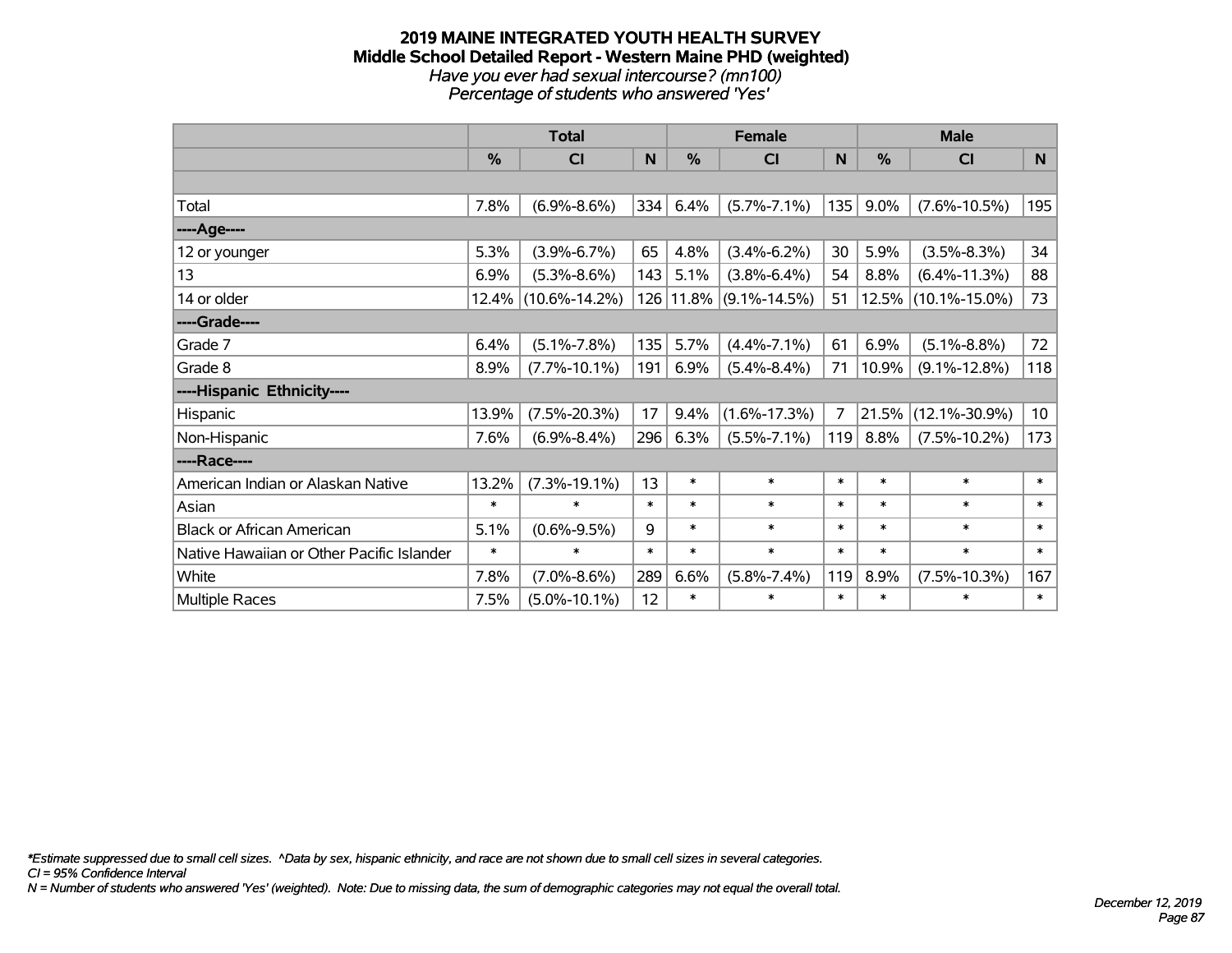*The last time you had sexual intercourse, did you or your partner use a condom? (mn101) Among students who ever had sexual intercourse, the percentage of students who answered 'Yes'*

|                                           | <b>Total</b> |                        |        |        | <b>Female</b>            | <b>Male</b> |              |                             |        |
|-------------------------------------------|--------------|------------------------|--------|--------|--------------------------|-------------|--------------|-----------------------------|--------|
|                                           | %            | CI                     | N      | %      | <b>CI</b>                | N           | %            | <b>CI</b>                   | N.     |
|                                           |              |                        |        |        |                          |             |              |                             |        |
| Total                                     |              | 59.3% (46.9%-71.6%)    |        |        | 147 56.9% (36.4%-77.3%)  |             |              | $ 40 59.7\% $ (45.8%-73.6%) | 105    |
| ----Age----                               |              |                        |        |        |                          |             |              |                             |        |
| 12 or younger                             | 41.9%        | $(16.3\% - 67.6\%)$    | 15     | $\ast$ | $\ast$                   | $\ast$      | $\ast$       | $\ast$                      | $\ast$ |
| 13                                        | 58.9%        | $(40.8\% - 77.0\%)$    | 65     | 70.5%  | $(42.2\% - 98.8\%)$      |             | 25 51.9%     | $(30.2\% - 73.6\%)$         | 38     |
| 14 or older                               | 65.5%        | $(48.1\% - 82.9\%)$    | 68     |        | $ 42.8\% $ (15.6%-70.1%) |             |              | 10 72.3% (56.3%-88.4%)      | 57     |
| ----Grade----                             |              |                        |        |        |                          |             |              |                             |        |
| Grade 7                                   | 57.4%        | $(37.1\% - 77.6\%)$    | 51     | 54.2%  | $(18.9\% - 89.6\%)$      |             | 16 59.0%     | $(37.3\% - 80.6\%)$         | 34     |
| Grade 8                                   |              | $60.3\%$ (45.4%-75.3%) | 97     |        | $ 58.8\% $ (33.2%-84.4%) |             |              | 24 60.0% (42.9%-77.2%)      | 70     |
| ----Hispanic Ethnicity----                |              |                        |        |        |                          |             |              |                             |        |
| Hispanic                                  | $\ast$       | $\ast$                 | $\ast$ | $\ast$ | $\ast$                   | $\ast$      | $\ast$       | $\ast$                      | $\ast$ |
| Non-Hispanic                              |              | 55.8% (42.3%-69.3%)    |        |        | 121 52.2% (28.6%-75.7%)  |             | $32 56.6\% $ | $(42.0\% - 71.1\%)$         | 87     |
| ----Race----                              |              |                        |        |        |                          |             |              |                             |        |
| American Indian or Alaskan Native         | $\ast$       | $\ast$                 | $\ast$ | $\ast$ | $\ast$                   | $\ast$      | $\ast$       | $\ast$                      | $\ast$ |
| Asian                                     | $\ast$       | $\ast$                 | $\ast$ | $\ast$ | $\ast$                   | $\ast$      | $\ast$       | $\ast$                      | $\ast$ |
| <b>Black or African American</b>          | $\ast$       | $\ast$                 | $\ast$ | $\ast$ | $\ast$                   | $\ast$      | $\ast$       | $\ast$                      | $\ast$ |
| Native Hawaiian or Other Pacific Islander | $\ast$       | $\ast$                 | $\ast$ | $\ast$ | $\ast$                   | $\ast$      | $\ast$       | $\ast$                      | $\ast$ |
| White                                     | 57.1%        | $(43.8\% - 70.4\%)$    | 130    | 54.2%  | $(33.3\% - 75.1\%)$      |             | 36 57.7%     | $(43.0\% - 72.4\%)$         | 91     |
| <b>Multiple Races</b>                     | $\ast$       | $\ast$                 | $\ast$ | $\ast$ | $\ast$                   | $\ast$      | $\ast$       | $\ast$                      | $\ast$ |

*\*Estimate suppressed due to small cell sizes. ^Data by sex, hispanic ethnicity, and race are not shown due to small cell sizes in several categories.*

*CI = 95% Confidence Interval*

*N = Among students who ever had sexual intercourse, the number of students who answered 'Yes' (weighted). Note: Due to missing data, the sum of demographic categories may not equal the overall total.*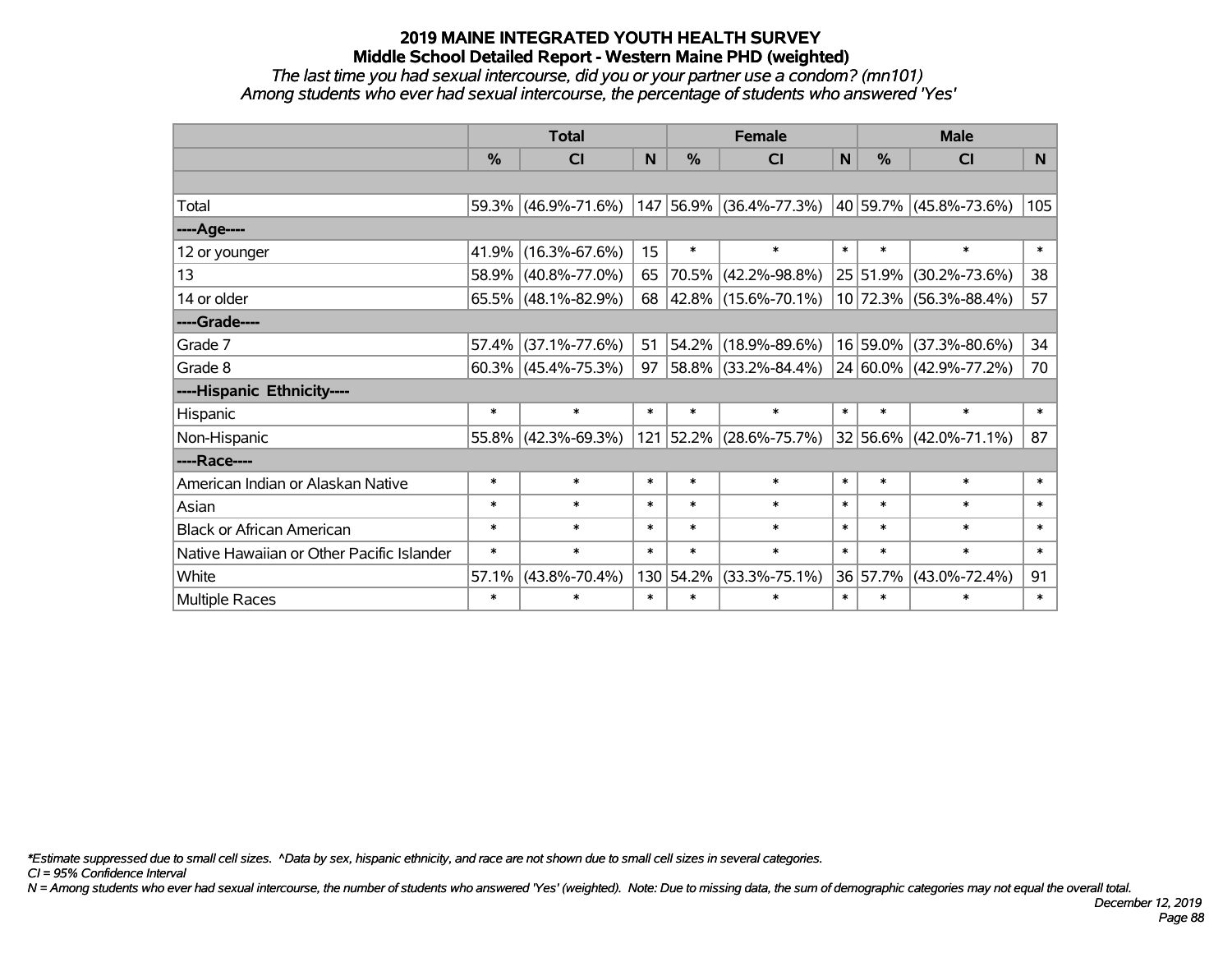*Percentage of students who drank 100% fruit juice and/or ate fruit two or more times per day during the past seven days (mnfruit)*

|                                           | <b>Total</b>  |                     |        | <b>Female</b> | <b>Male</b>                 |        |               |                         |        |
|-------------------------------------------|---------------|---------------------|--------|---------------|-----------------------------|--------|---------------|-------------------------|--------|
|                                           | $\frac{0}{0}$ | CI                  | N      | %             | <b>CI</b>                   | N      | $\frac{0}{0}$ | <b>CI</b>               | N      |
|                                           |               |                     |        |               |                             |        |               |                         |        |
| Total                                     |               | 33.3% (31.3%-35.3%) |        |               | $1,454$ 34.5% (31.8%-37.3%) |        |               | 733 32.3% (30.1%-34.5%) | 711    |
| ----Age----                               |               |                     |        |               |                             |        |               |                         |        |
| 12 or younger                             | 34.3%         | $(30.6\% - 38.0\%)$ | 422    | 35.6%         | $(31.0\% - 40.1\%)$         |        | 227 33.3%     | $(28.7\% - 38.0\%)$     | 194    |
| 13                                        |               | 33.6% (31.1%-36.0%) | 698    | 35.5%         | $(31.6\% - 39.4\%)$         |        |               | 366 31.6% (29.1%-34.0%) | 324    |
| 14 or older                               |               | 31.7% (29.1%-34.4%) | 333    |               | $ 31.0\% $ (26.0%-35.9%)    |        |               | 140 32.5% (29.1%-36.0%) | 191    |
| ----Grade----                             |               |                     |        |               |                             |        |               |                         |        |
| Grade 7                                   | 33.6%         | $(30.8\% - 36.4\%)$ | 709    | 35.4%         | $(31.2\% - 39.6\%)$         |        | 370 32.0%     | $(29.1\% - 34.9\%)$     | 338    |
| Grade 8                                   |               | 32.6% (30.4%-34.8%) | 713    |               | $ 33.1\% $ (29.4%-36.8%)    |        |               | 349 32.2% (29.8%-34.5%) | 357    |
| ----Hispanic Ethnicity----                |               |                     |        |               |                             |        |               |                         |        |
| Hispanic                                  | 35.4%         | $(28.1\% - 42.7\%)$ | 45     | 35.9%         | $(27.5\% - 44.3\%)$         | 25     | $ 35.5\% $    | $(22.7\% - 48.3\%)$     | 18     |
| Non-Hispanic                              |               | 33.2% (31.1%-35.4%) |        |               | 1,304 34.5% (31.8%-37.2%)   |        |               | 658 32.1% (29.5%-34.6%) | 638    |
| ----Race----                              |               |                     |        |               |                             |        |               |                         |        |
| American Indian or Alaskan Native         | 36.2%         | $(26.5\% - 45.8\%)$ | 37     | 41.4%         | $(24.2\% - 58.5\%)$         | 19     | $ 32.0\% $    | $(23.4\% - 40.7\%)$     | 17     |
| Asian                                     | 33.5%         | $(22.8\% - 44.3\%)$ | 12     | $\ast$        | $\ast$                      | $\ast$ | $\ast$        | $\ast$                  | $\ast$ |
| <b>Black or African American</b>          | 35.6%         | $(30.2\% - 40.9\%)$ | 60     | 38.0%         | $(34.3\% - 41.6\%)$         | 33     | 33.0%         | $(22.7\% - 43.2\%)$     | 27     |
| Native Hawaiian or Other Pacific Islander | $\ast$        | $\ast$              | $\ast$ | $\ast$        | $\ast$                      | $\ast$ | $\ast$        | $\ast$                  | $\ast$ |
| White                                     | 33.2%         | $(30.8\% - 35.7\%)$ | 1,252  | 33.6%         | $(30.3\% - 37.0\%)$         |        | 613 32.8%     | $(29.7\% - 36.0\%)$     | 631    |
| <b>Multiple Races</b>                     |               | 36.5% (31.9%-41.1%) | 59     |               | 40.6% (33.3%-47.9%)         | 37     |               | 32.0% (25.1%-39.0%)     | 23     |

*\*Estimate suppressed due to small cell sizes. ^Data by sex, hispanic ethnicity, and race are not shown due to small cell sizes in several categories.*

*CI = 95% Confidence Interval*

*N = Number of students who drank 100% fruit juice and/or ate fruit two or more times per day during the past seven days (weighted). Note: Due to missing data, the sum of demographic categories may not equal the overall total.*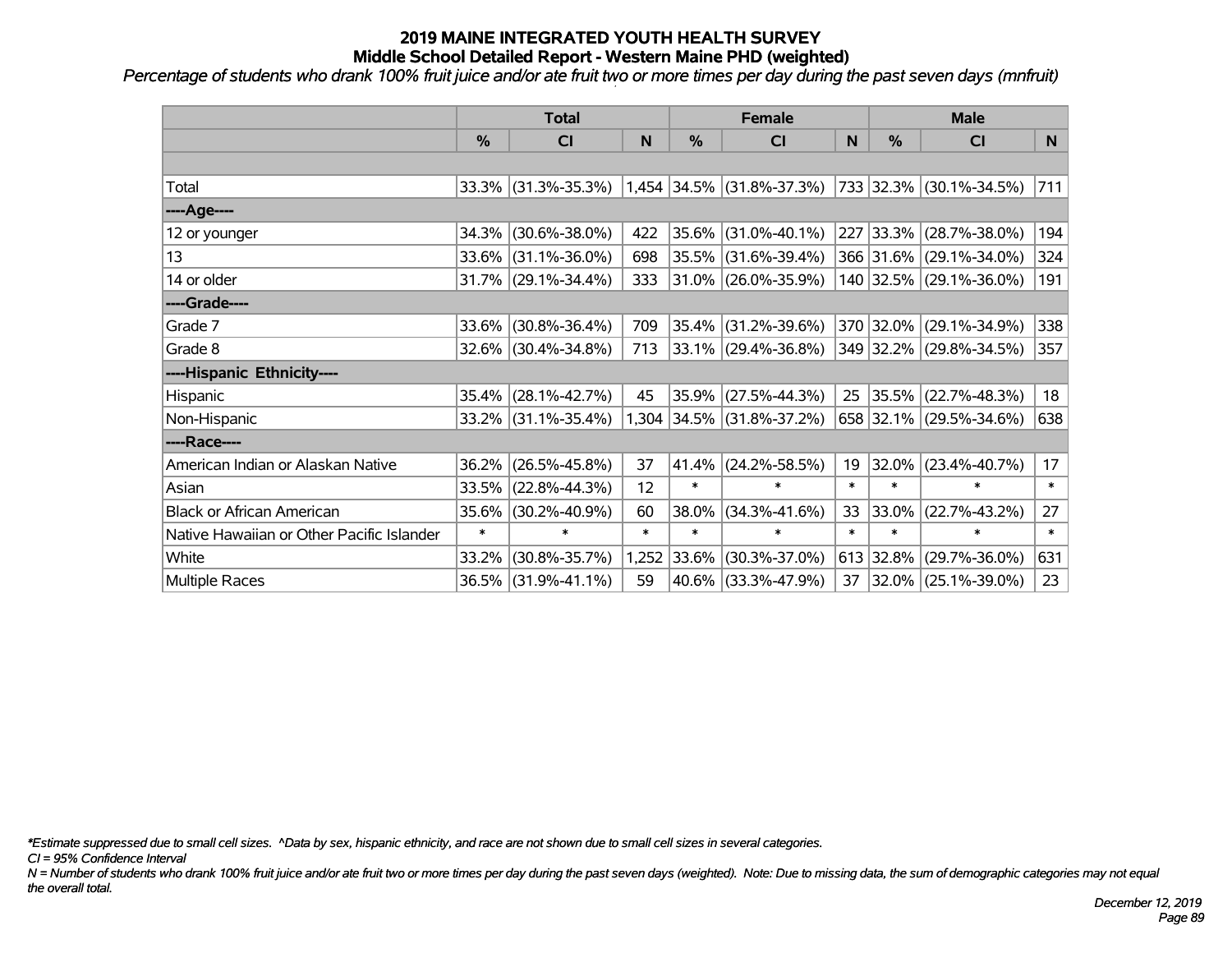*Percentage of students who drank 100% fruit juice and/or ate fruit less then 1 time per day during the past seven days (mnonefrt)*

|                                           | <b>Total</b>  |                     |        | <b>Female</b> |                          | <b>Male</b> |               |                          |        |
|-------------------------------------------|---------------|---------------------|--------|---------------|--------------------------|-------------|---------------|--------------------------|--------|
|                                           | $\frac{0}{0}$ | <b>CI</b>           | N      | %             | <b>CI</b>                | N           | $\frac{0}{0}$ | <b>CI</b>                | N      |
|                                           |               |                     |        |               |                          |             |               |                          |        |
| Total                                     |               | 37.4% (35.8%-39.1%) |        | 1,634 37.9%   | $(35.9\% - 40.0\%)$      |             |               | 805 37.0% (35.4%-38.5%)  | 813    |
| ----Age----                               |               |                     |        |               |                          |             |               |                          |        |
| 12 or younger                             | 38.0%         | $(34.9\% - 41.1\%)$ | 467    | 36.6%         | $(33.0\% - 40.3\%)$      |             | 234 38.9%     | $(34.3\% - 43.5\%)$      | 227    |
| 13                                        |               | 37.2% (35.1%-39.4%) | 775    | 37.2%         | $(34.7\% - 39.7\%)$      |             |               | 384 37.5% (35.0%-40.0%)  | 385    |
| 14 or older                               |               | 37.4% (33.5%-41.2%) | 391    |               | $41.4\%$ (36.7%-46.1%)   |             |               | 187 34.4% (29.6%-39.1%)  | 202    |
| ----Grade----                             |               |                     |        |               |                          |             |               |                          |        |
| Grade 7                                   | 39.7%         | $(37.1\% - 42.4\%)$ | 838    | 39.4%         | $(35.5\% - 43.2\%)$      |             | 412 40.1%     | $(37.5\% - 42.7\%)$      | 424    |
| Grade 8                                   |               | 35.8% (33.4%-38.1%) | 782    |               | $ 37.2\% $ (34.1%-40.2%) |             |               | 392 34.4% (32.1%-36.7%)  | 382    |
| ----Hispanic Ethnicity----                |               |                     |        |               |                          |             |               |                          |        |
| Hispanic                                  | 32.4%         | $(22.0\% - 42.8\%)$ | 41     | 36.0%         | $(25.2\% - 46.8\%)$      | 25          |               | $ 27.6\% $ (12.4%-42.8%) | 14     |
| Non-Hispanic                              |               | 37.9% (36.4%-39.5%) |        | 1,488 38.2%   | $(36.0\% - 40.3\%)$      |             |               | 728 37.8% (36.3%-39.2%)  | 751    |
| ----Race----                              |               |                     |        |               |                          |             |               |                          |        |
| American Indian or Alaskan Native         | 32.8%         | $(25.0\% - 40.6\%)$ | 33     | 28.6%         | $(15.3\% - 41.9\%)$      | 13          | $ 36.9\% $    | $(30.0\% - 43.8\%)$      | 20     |
| Asian                                     | 24.6%         | $(7.3\% - 41.9\%)$  | 9      | $\ast$        | $\ast$                   | $\ast$      | $\ast$        | $\ast$                   | $\ast$ |
| <b>Black or African American</b>          | 33.5%         | $(28.5\% - 38.5\%)$ | 57     | 33.2%         | $(28.8\% - 37.6\%)$      | 28          | 34.3%         | $(22.4\% - 46.3\%)$      | 28     |
| Native Hawaiian or Other Pacific Islander | $\ast$        | $\ast$              | $\ast$ | $\ast$        | $\ast$                   | $\ast$      | $\ast$        | $\ast$                   | $\ast$ |
| White                                     | 38.1%         | $(36.4\% - 39.8\%)$ | 1,435  | 39.3%         | $(37.2\% - 41.4\%)$      |             | 716 37.0%     | $(35.2\% - 38.8\%)$      | 711    |
| Multiple Races                            |               | 32.7% (26.4%-39.0%) | 53     |               | $31.2\%$ (25.8%-36.5%)   | 28          |               | $ 33.1\% $ (22.0%-44.2%) | 23     |

*\*Estimate suppressed due to small cell sizes. ^Data by sex, hispanic ethnicity, and race are not shown due to small cell sizes in several categories.*

*CI = 95% Confidence Interval*

*N = Number of students who drank 100% fruit juice and/or ate fruit less then 1 time per day during the past seven days (weighted). Note: Due to missing data, the sum of demographic categories may not equal the overall total.*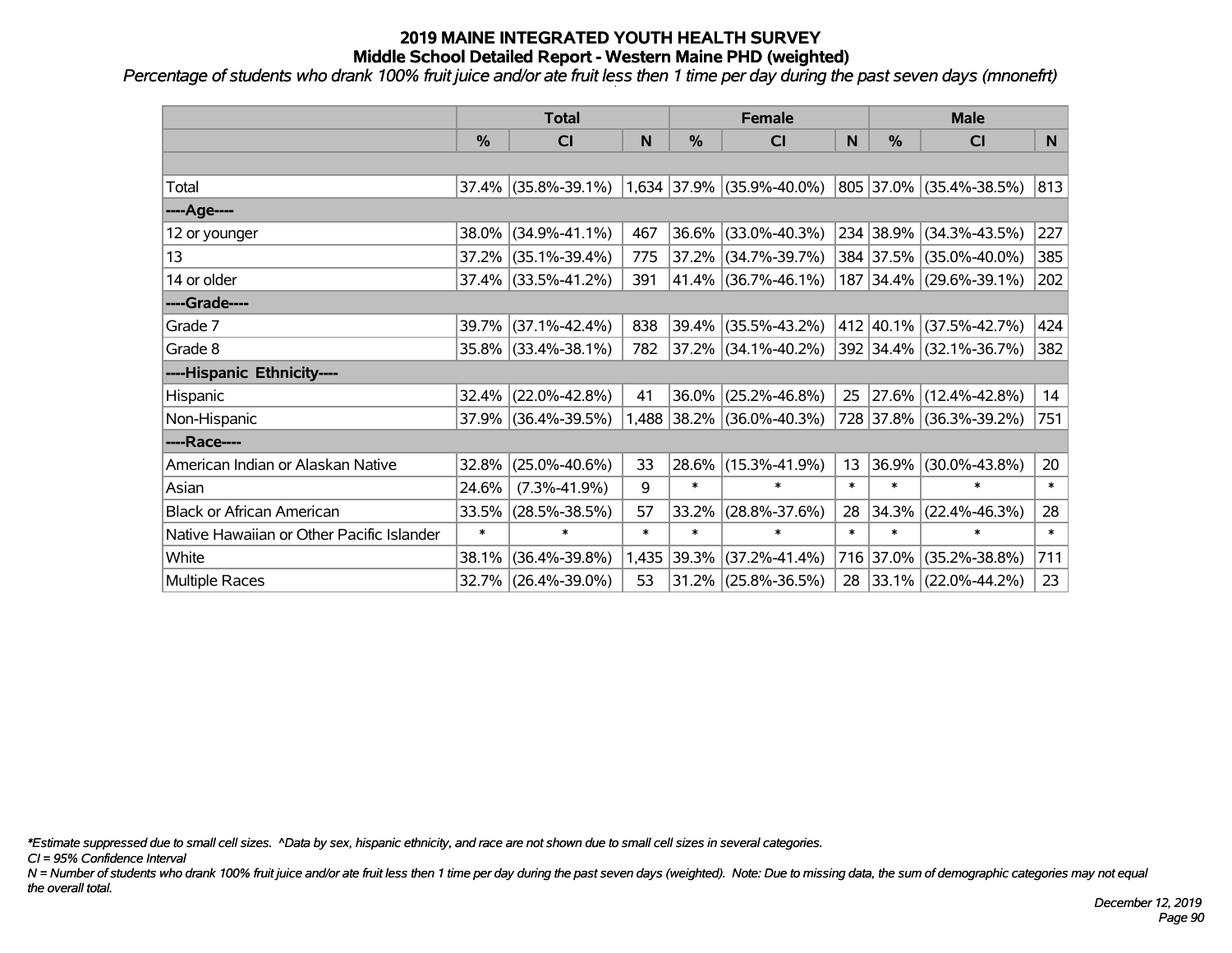*Percentage of students who ate vegetables three or more times per day during the past seven days (mnveg)*

|                                           | <b>Total</b>  |                     | <b>Female</b> |               |                             | <b>Male</b> |                       |                         |        |
|-------------------------------------------|---------------|---------------------|---------------|---------------|-----------------------------|-------------|-----------------------|-------------------------|--------|
|                                           | $\frac{0}{0}$ | CI                  | N             | $\frac{9}{6}$ | CI                          | N           | %                     | <b>CI</b>               | N      |
|                                           |               |                     |               |               |                             |             |                       |                         |        |
| Total                                     |               | 13.4% (12.2%-14.5%) |               |               | 594 14.3% (13.0%-15.7%)     |             |                       | 309 12.5% (11.0%-13.9%) | 280    |
| ----Age----                               |               |                     |               |               |                             |             |                       |                         |        |
| 12 or younger                             | $13.3\%$      | $(10.2\% - 16.3\%)$ |               |               | 164   14.7%   (11.0%-18.4%) | 95          | 11.8%                 | $(8.7\% - 14.9\%)$      | 70     |
| 13                                        |               | 13.2% (11.5%-14.8%) |               |               | 281   13.8%   (12.3%-15.3%) | 146         | 12.3%                 | $(9.8\% - 14.9\%)$      | 130    |
| 14 or older                               |               | 14.0% (12.3%-15.7%) |               |               | 149   15.1%   (10.9%-19.3%) | 68          |                       | 13.4% (10.2%-16.6%)     | 80     |
| ----Grade----                             |               |                     |               |               |                             |             |                       |                         |        |
| Grade 7                                   | 13.2%         | $(11.0\% - 15.5\%)$ |               |               | 284   14.7%   (11.8%-17.6%) | 157         | 11.9%                 | $(9.2\% - 14.5\%)$      | 127    |
| Grade 8                                   |               | 13.3% (11.7%-14.8%) |               |               | 295   13.9%   (11.0%-16.7%) |             |                       | 148 12.7% (10.9%-14.4%) | 144    |
| ----Hispanic Ethnicity----                |               |                     |               |               |                             |             |                       |                         |        |
| Hispanic                                  | 12.1%         | $(7.9\% - 16.2\%)$  | 15            | $\ast$        | $\ast$                      | $\ast$      | $\ast$                | $\ast$                  | $\ast$ |
| Non-Hispanic                              |               | 13.5% (12.2%-14.7%) |               |               | 536 14.5% (12.9%-16.1%)     | 281         |                       | $12.5\%$ (11.0%-13.9%)  | 252    |
| ----Race----                              |               |                     |               |               |                             |             |                       |                         |        |
| American Indian or Alaskan Native         | 15.4%         | $(9.5\% - 21.3\%)$  | 16            | 15.9%         | $(8.7\% - 23.1\%)$          | 8           | 15.1%                 | $(7.4\% - 22.8\%)$      | 9      |
| Asian                                     | $\ast$        | $\ast$              | $\ast$        | $\ast$        | $\ast$                      | $\ast$      | $\ast$                | *                       | $\ast$ |
| <b>Black or African American</b>          | 14.7%         | $(10.2\% - 19.3\%)$ | 26            | 12.7%         | $(6.5\% - 18.9\%)$          | 11          | 17.1%                 | $(12.6\% - 21.7\%)$     | 14     |
| Native Hawaiian or Other Pacific Islander | $\ast$        | $\ast$              | $\ast$        | $\ast$        | $\ast$                      | $\ast$      | $\ast$                | $\ast$                  | $\ast$ |
| White                                     | 13.3%         | $(12.2\% - 14.5\%)$ |               | 510 14.3%     | $(13.0\% - 15.6\%)$         | 265         | 12.4%                 | $(10.8\% - 14.0\%)$     | 242    |
| Multiple Races                            | 13.2%         | $(9.8\% - 16.6\%)$  |               | 22   14.5%    | $(8.4\% - 20.6\%)$          |             | $13 \mid 11.9\% \mid$ | $(6.4\% - 17.5\%)$      | 8      |

*\*Estimate suppressed due to small cell sizes. ^Data by sex, hispanic ethnicity, and race are not shown due to small cell sizes in several categories.*

*CI = 95% Confidence Interval*

*N = Number of students who ate vegetables three or more times per day during the past seven days (weighted). Note: Due to missing data, the sum of demographic categories may not equal the overall total.*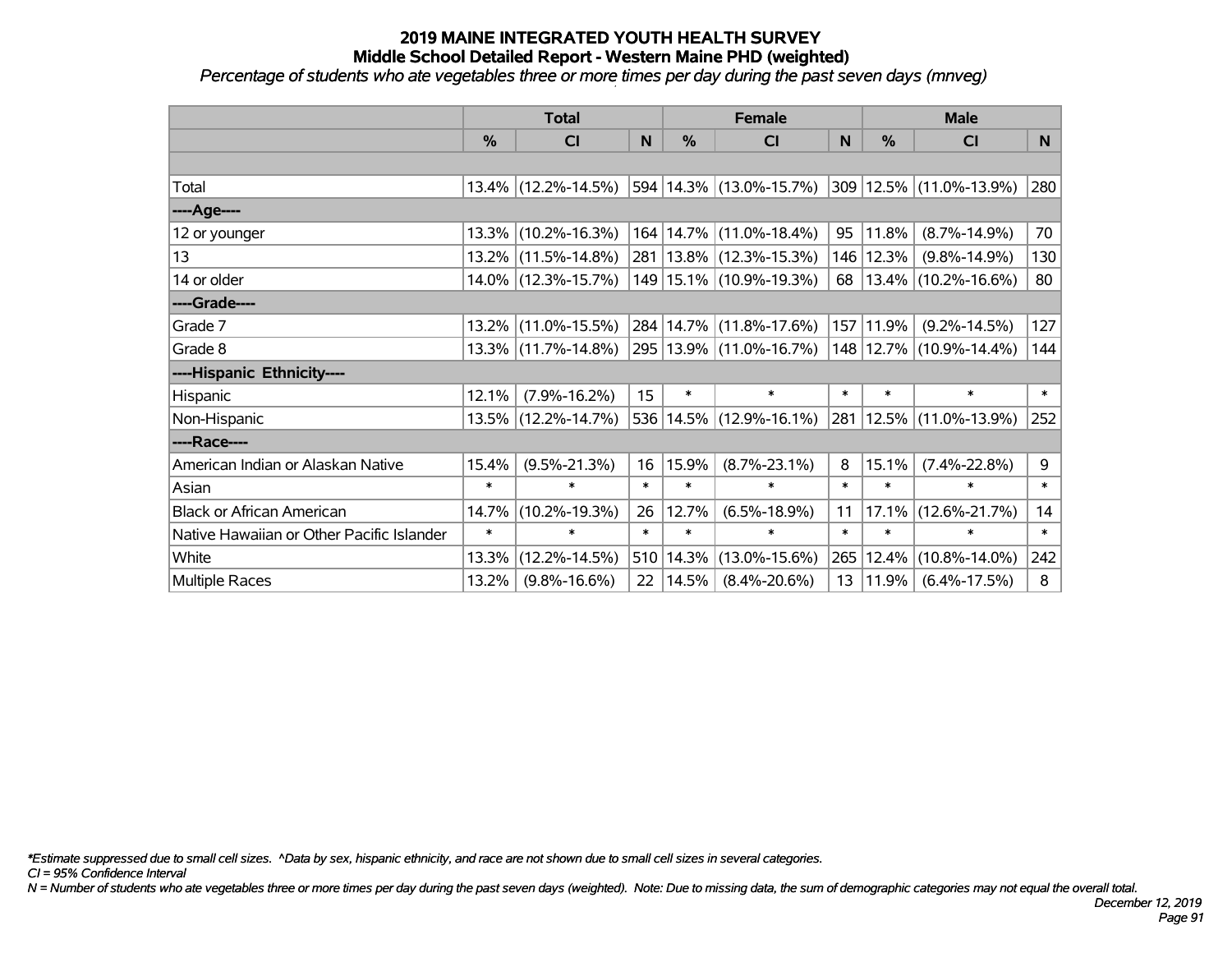*Percentage of students who ate vegetables less than 1 time per day during the past seven days (mnoneveg)*

|                                           | <b>Total</b> |                        |        |               | <b>Female</b>                                                         |                | <b>Male</b>   |                           |        |  |
|-------------------------------------------|--------------|------------------------|--------|---------------|-----------------------------------------------------------------------|----------------|---------------|---------------------------|--------|--|
|                                           | $\%$         | <b>CI</b>              | N      | $\frac{0}{0}$ | <b>CI</b>                                                             | N              | $\frac{0}{0}$ | <b>CI</b>                 | N      |  |
|                                           |              |                        |        |               |                                                                       |                |               |                           |        |  |
| Total                                     |              | 58.1% (56.4%-59.7%)    |        |               | $ 2,579 56.4\%  (54.0\% - 58.8\%)  1,214  59.4\%   (57.4\% - 61.5\%)$ |                |               |                           | 1,333  |  |
| ----Age----                               |              |                        |        |               |                                                                       |                |               |                           |        |  |
| 12 or younger                             | 58.0%        | $(54.9\% - 61.2\%)$    | 720    | 57.2%         | $(52.4\% - 62.1\%)$                                                   | 367            |               | 58.5% (54.7%-62.2%)       | 346    |  |
| 13                                        |              | 56.6% (54.8%-58.5%)    |        |               | 1,206 54.4% (51.8%-57.1%)                                             | 575            |               | 58.9% (56.0%-61.9%)       | 619    |  |
| 14 or older                               |              | $60.9\%$ (57.6%-64.2%) | 647    |               | $ 60.0\% $ (53.7%-66.3%)                                              | 272            |               | $61.5\%$ (56.8%-66.2%)    | 368    |  |
| ----Grade----                             |              |                        |        |               |                                                                       |                |               |                           |        |  |
| Grade 7                                   | 57.4%        | $(55.4\% - 59.5\%)$    |        |               | 1,232 55.7% (52.5%-59.0%)                                             | 594            |               | 58.9% (55.9%-62.0%)       | 632    |  |
| Grade 8                                   |              | 59.0% (56.3%-61.8%)    |        |               | 1,311 57.4% (53.3%-61.5%)                                             | 611            |               | 60.5% (57.5%-63.5%)       | 686    |  |
| ----Hispanic Ethnicity----                |              |                        |        |               |                                                                       |                |               |                           |        |  |
| Hispanic                                  | $60.8\%$     | $(53.9\% - 67.8\%)$    | 78     | 57.1%         | $(49.0\% - 65.2\%)$                                                   | 40             |               | $63.5\%$ (52.3%-74.6%)    | 33     |  |
| Non-Hispanic                              |              | 58.1% (56.3%-59.8%)    |        |               | 2,313 56.1% (53.3%-58.8%)                                             |                |               | 1,085 60.0% (57.7%-62.2%) | 1,213  |  |
| ----Race----                              |              |                        |        |               |                                                                       |                |               |                           |        |  |
| American Indian or Alaskan Native         | 56.4%        | $(44.5\% - 68.3\%)$    | 60     | 53.1%         | $(37.5\% - 68.7\%)$                                                   | 26             |               | 59.8% (44.5%-75.1%)       | 34     |  |
| Asian                                     | 48.0%        | $(36.1\% - 59.9\%)$    | 18     | $40.6\%$      | $(26.5\% - 54.8\%)$                                                   | $\overline{7}$ |               | 55.5% (39.4%-71.7%)       | 10     |  |
| <b>Black or African American</b>          | 67.0%        | $(60.5\% - 73.4\%)$    | 116    | 64.2%         | $(57.3\% - 71.2\%)$                                                   | 57             |               | $69.3\%$ (61.5%-77.1%)    | 59     |  |
| Native Hawaiian or Other Pacific Islander | $\ast$       | $\ast$                 | $\ast$ | $\ast$        | $\ast$                                                                | $\ast$         | $\ast$        | $\ast$                    | $\ast$ |  |
| White                                     | 58.0%        | $(56.1\% - 59.8\%)$    |        | 2,218 56.3%   | $(53.5\% - 59.2\%)$                                                   | 1,042          | 59.5%         | $(57.3\% - 61.7\%)$       | 1,162  |  |
| <b>Multiple Races</b>                     |              | $50.0\%$ (43.9%-56.1%) | 81     |               | $50.4\%$ (41.9%-58.8%)                                                | 46             |               | 48.3% (37.8%-58.9%)       | 34     |  |

*\*Estimate suppressed due to small cell sizes. ^Data by sex, hispanic ethnicity, and race are not shown due to small cell sizes in several categories.*

*CI = 95% Confidence Interval*

*N = Number of students who ate vegetables less than 1 time per day during the past seven days (weighted). Note: Due to missing data, the sum of demographic categories may not equal the overall total.*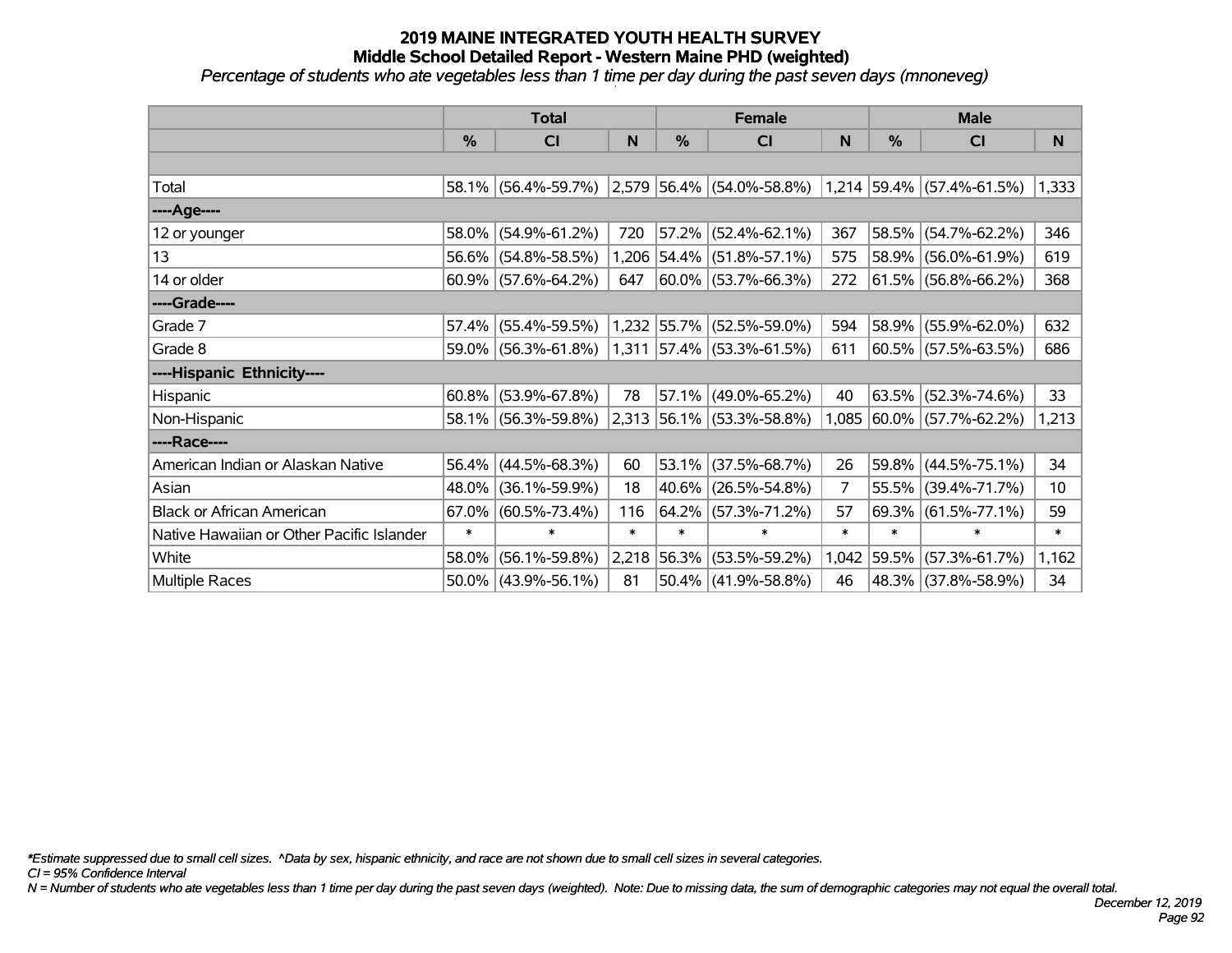*Percentage of students who drank 100% fruit juice, ate fruit and/or ate vegetables five or more times per day during the past seven days (mnfrvg)*

|                                           | <b>Total</b>  |                     |                 | <b>Female</b> | <b>Male</b>                 |        |               |                             |                 |
|-------------------------------------------|---------------|---------------------|-----------------|---------------|-----------------------------|--------|---------------|-----------------------------|-----------------|
|                                           | $\frac{0}{0}$ | <b>CI</b>           | N               | $\frac{0}{0}$ | CI                          | N      | $\frac{0}{0}$ | <b>CI</b>                   | N               |
|                                           |               |                     |                 |               |                             |        |               |                             |                 |
| Total                                     |               | 19.0% (17.5%-20.4%) |                 |               | 824 19.1% (17.2%-21.0%)     |        |               | 403 18.9% (16.9%-20.9%)     | 413             |
| ----Age----                               |               |                     |                 |               |                             |        |               |                             |                 |
| 12 or younger                             |               | 19.9% (16.9%-22.9%) |                 |               | 242 20.2% (16.5%-23.8%)     | 127    | $19.8\%$      | $(16.4\% - 23.2\%)$         | 114             |
| 13                                        |               | 17.9% (16.2%-19.7%) |                 |               | 372 18.0% (15.5%-20.4%)     | 185    |               | 17.7% (15.3%-20.1%)         | 181             |
| 14 or older                               |               | 20.0% (17.8%-22.2%) |                 |               | 209 20.1% (15.9%-24.3%)     | 90     |               | 19.9% (16.1%-23.7%)         | 116             |
| ----Grade----                             |               |                     |                 |               |                             |        |               |                             |                 |
| Grade 7                                   |               | 19.0% (16.4%-21.6%) |                 |               | 398 19.9% (16.0%-23.7%)     | 206    | 18.3%         | $(16.2\% - 20.5\%)$         | 192             |
| Grade 8                                   |               | 18.6% (16.7%-20.4%) |                 |               | 405   18.0%   (14.8%-21.1%) |        |               | 189   18.9%   (16.1%-21.8%) | 209             |
| ----Hispanic Ethnicity----                |               |                     |                 |               |                             |        |               |                             |                 |
| Hispanic                                  |               | 21.4% (14.8%-27.9%) | 27              |               | 22.3% (17.3%-27.3%)         | 16     | 19.4%         | $(8.3\% - 30.4\%)$          | 10 <sub>1</sub> |
| Non-Hispanic                              |               | 19.0% (17.5%-20.5%) |                 |               | 741   19.3%   (17.5%-21.2%) | 367    |               | 18.6% (16.6%-20.5%)         | 368             |
| ----Race----                              |               |                     |                 |               |                             |        |               |                             |                 |
| American Indian or Alaskan Native         |               | 19.8% (13.6%-26.1%) | 20              | 18.4%         | $(8.4\% - 28.4\%)$          | 9      | 21.3%         | $(12.9\% - 29.8\%)$         | 12 <sub>2</sub> |
| Asian                                     |               | 27.5% (20.1%-34.8%) | 10 <sup>°</sup> | $\ast$        | $\ast$                      | $\ast$ | $\ast$        | $\ast$                      | $\ast$          |
| <b>Black or African American</b>          |               | 21.6% (17.3%-25.8%) | 36              | 21.9%         | $(19.0\% - 24.7\%)$         | 18     | 20.9%         | $(13.8\% - 28.0\%)$         | 17              |
| Native Hawaiian or Other Pacific Islander | $\ast$        | $\ast$              | $\ast$          | $\ast$        | $\ast$                      | $\ast$ | $\ast$        | $\ast$                      | $\ast$          |
| White                                     |               | 18.6% (17.0%-20.2%) | 698             | 18.4%         | $(16.4\% - 20.3\%)$         | 334    | 18.7%         | $(16.4\% - 21.1\%)$         | 359             |
| <b>Multiple Races</b>                     |               | 25.8% (21.1%-30.5%) |                 |               | 42 28.4% (22.0%-34.8%)      |        |               | 26 23.0% (12.5%-33.5%)      | 16              |

*\*Estimate suppressed due to small cell sizes. ^Data by sex, hispanic ethnicity, and race are not shown due to small cell sizes in several categories.*

*CI = 95% Confidence Interval*

*N = Number of students who drank 100% fruit juice, ate fruit and/or ate vegetables five or more times per day during the past seven days (weighted). Note: Due to missing data, the sum of demographic categories may not equal the overall total.*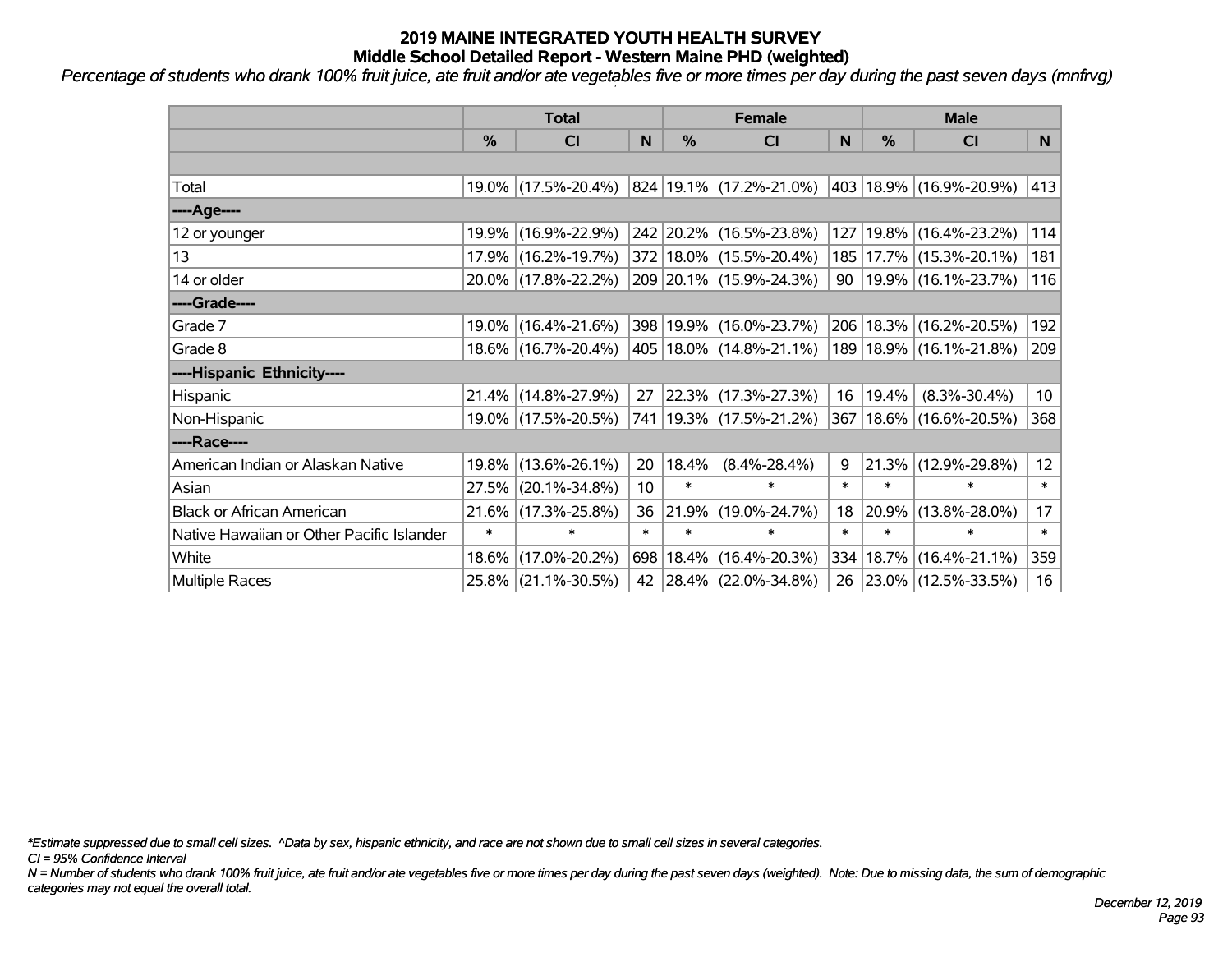*During the past 7 days, how many times did you drink a can, bottle, or glass of soda, sports drink, energy drink, or other sugar-sweetened beverage such as Gatorade, Red Bull, lemonade, sweetened tea or coffee drinks, flavored milk, Snapple, or Sunny D? (Do not count diet soda, other diet drinks, or 100% fruit juice.) (mn159a)*

*Percentage of students who answered at least one time per day in the past week*

|                                           | <b>Total</b>  |                     |        | <b>Female</b> |                                  | <b>Male</b> |           |                         |                 |
|-------------------------------------------|---------------|---------------------|--------|---------------|----------------------------------|-------------|-----------|-------------------------|-----------------|
|                                           | $\frac{0}{0}$ | CI                  | N      | $\frac{9}{6}$ | CI                               | N           | %         | <b>CI</b>               | N               |
|                                           |               |                     |        |               |                                  |             |           |                         |                 |
| Total                                     |               | 21.6% (19.2%-23.9%) |        |               | $ 954 17.9\% $ (15.2%-20.6%)     |             |           | 385 25.2% (22.6%-27.9%) | 563             |
| ----Age----                               |               |                     |        |               |                                  |             |           |                         |                 |
| 12 or younger                             | $19.6\%$      | $(17.5\% - 21.7\%)$ |        |               | 243 16.4% (13.8%-19.1%)          |             | 106 23.2% | $(20.3\% - 26.2\%)$     | 137             |
| 13                                        |               | 21.6% (19.3%-24.0%) |        |               | 458 18.3% (15.1%-21.4%)          |             | 192 25.2% | $(22.3\% - 28.2\%)$     | 262             |
| 14 or older                               |               | 23.7% (19.0%-28.5%) |        |               | 251 19.3% (12.8%-25.8%)          |             |           | 87 27.1% (22.0%-32.2%)  | 162             |
| ----Grade----                             |               |                     |        |               |                                  |             |           |                         |                 |
| Grade 7                                   | $20.4\%$      | $(18.3\% - 22.5\%)$ |        |               | 437 17.9% (15.4%-20.4%)          |             | 191 23.1% | $(20.3\% - 25.9\%)$     | 246             |
| Grade 8                                   |               | 22.4% (19.6%-25.1%) |        |               | $ 495 17.4\%  (14.4\% - 20.4\%)$ |             |           | 184 27.2% (23.7%-30.7%) | 307             |
| ----Hispanic Ethnicity----                |               |                     |        |               |                                  |             |           |                         |                 |
| Hispanic                                  | 22.9%         | $(15.2\% - 30.6\%)$ | 29     |               | $ 22.5\% $ (12.5%-32.5%)         |             | 15 22.9%  | $(11.8\% - 34.0\%)$     | 12 <sub>2</sub> |
| Non-Hispanic                              |               | 21.5% (19.1%-23.8%) |        |               | 851   17.5%   (14.9%-20.1%)      |             |           | 338 25.3% (22.6%-28.0%) | 510             |
| ----Race----                              |               |                     |        |               |                                  |             |           |                         |                 |
| American Indian or Alaskan Native         | 19.0%         | $(13.0\% - 25.0\%)$ | 20     |               | $ 21.2\% $ (12.5%-29.9%)         | 10          | 17.4%     | $(8.9\% - 26.0\%)$      | 10 <sup>°</sup> |
| Asian                                     | $\ast$        | $\ast$              | $\ast$ | $\ast$        | $\ast$                           | $\ast$      | $\ast$    | $\ast$                  | $\ast$          |
| <b>Black or African American</b>          | 29.1%         | $(23.3\% - 34.9\%)$ | 50     |               | 30.3% (24.2%-36.3%)              | 27          | 27.3%     | $(19.7\% - 34.9\%)$     | 22              |
| Native Hawaiian or Other Pacific Islander | $\ast$        | $\ast$              | $\ast$ | $\ast$        | $\ast$                           | $\ast$      | $\ast$    | $\ast$                  | $\ast$          |
| White                                     | 21.2%         | $(19.0\% - 23.5\%)$ | 811    |               | $ 17.0\% $ (14.6%-19.4%)         |             | 314 25.3% | $(22.6\% - 28.1\%)$     | 492             |
| <b>Multiple Races</b>                     |               | 23.3% (17.2%-29.3%) | 38     |               | $ 21.4\% $ (15.5%-27.3%)         |             |           | 19 26.2% (15.6%-36.8%)  | 19              |

*\*Estimate suppressed due to small cell sizes. ^Data by sex, hispanic ethnicity, and race are not shown due to small cell sizes in several categories.*

*CI = 95% Confidence Interval*

*N = Number of students who answered at least one time per day in the past week (weighted). Note: Due to missing data, the sum of demographic categories may not equal the overall total.*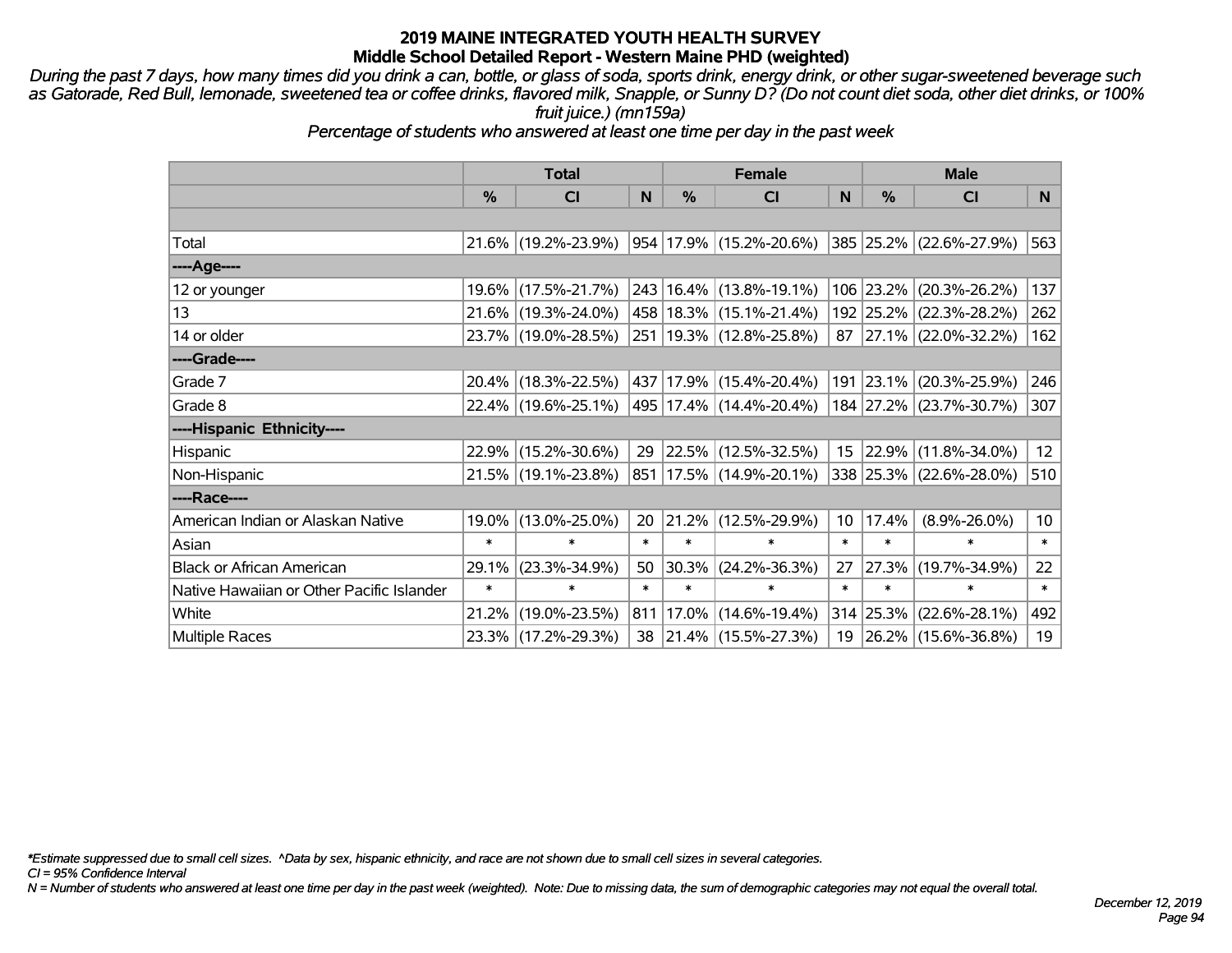*During the past 7 days, on how many days did you eat dinner at home with at least one of your parents or guardians? (mn185b) Percentage of students who answered at least 5 days*

|                                           | <b>Total</b>  |                     |        |               | <b>Female</b>        |        | <b>Male</b>   |                      |              |  |
|-------------------------------------------|---------------|---------------------|--------|---------------|----------------------|--------|---------------|----------------------|--------------|--|
|                                           | $\frac{0}{0}$ | CI                  | N      | %             | <b>CI</b>            | N      | $\frac{0}{0}$ | <b>CI</b>            | <sub>N</sub> |  |
|                                           |               |                     |        |               |                      |        |               |                      |              |  |
| Total                                     |               | 78.2% (76.2%-80.3%) |        | $3,494$ 75.7% | $(73.2\% - 78.1\%)$  |        | 1,642 81.2%   | $(78.8\% - 83.7\%)$  | 1,836        |  |
| ----Age----                               |               |                     |        |               |                      |        |               |                      |              |  |
| 12 or younger                             | 81.9%         | $(79.8\% - 83.9\%)$ |        | 1,051 80.5%   | $(76.1\% - 84.9\%)$  | 557    | 83.4%         | $(78.6\% - 88.1\%)$  | 490          |  |
| 13                                        | 78.6%         | $(75.5\% - 81.6\%)$ |        | 1,664 76.1%   | $(71.6\% - 80.5\%)$  | 792    | 82.2%         | $(78.9\% - 85.4\%)$  | 863          |  |
| 14 or older                               |               | 73.1% (69.5%-76.7%) | 776    | 67.0%         | $(62.1\% - 71.9\%)$  | 293    | 77.7%         | $(72.3\% - 83.1\%)$  | 482          |  |
| ----Grade----                             |               |                     |        |               |                      |        |               |                      |              |  |
| Grade 7                                   | 79.6%         | $(77.2\% - 82.0\%)$ |        | 1,738 78.3%   | $(74.4\% - 82.2\%)$  | 853    | 81.2%         | $(77.1\% - 85.4\%)$  | 885          |  |
| Grade 8                                   |               | 77.0% (74.1%-80.0%) |        | 1,724 73.1%   | $(68.4\% - 77.8\%)$  | 782    | $ 81.2\% $    | $(78.4\% - 84.0\%)$  | 933          |  |
| ----Hispanic Ethnicity----                |               |                     |        |               |                      |        |               |                      |              |  |
| Hispanic                                  | 68.4%         | $(51.8\% - 84.9\%)$ | 86     | 71.8%         | $(57.0\% - 86.6\%)$  | 54     | 65.7%         | $(43.4\% - 88.0\%)$  | 32           |  |
| Non-Hispanic                              |               | 78.0% (76.1%-80.0%) |        | $3,115$ 75.3% | $(73.0\% - 77.6\%)$  | 1,461  | 81.1%         | $(78.8\% - 83.4\%)$  | 1,646        |  |
| ----Race----                              |               |                     |        |               |                      |        |               |                      |              |  |
| American Indian or Alaskan Native         | 88.3%         | $(77.9\% - 98.8\%)$ | 88     | 87.7%         | $(73.3\% - 100.0\%)$ | 41     | 88.9%         | $(73.0\% - 100.0\%)$ | 46           |  |
| Asian                                     | 71.0%         | $(54.6\% - 87.5\%)$ | 26     | $\ast$        | $\ast$               | $\ast$ | $\ast$        | $\ast$               | $\ast$       |  |
| <b>Black or African American</b>          | 69.5%         | $(61.9\% - 77.1\%)$ | 141    | 77.2%         | $(70.0\% - 84.4\%)$  | 78     | 61.8%         | $(51.4\% - 72.1\%)$  | 62           |  |
| Native Hawaiian or Other Pacific Islander | $\ast$        | $\ast$              | $\ast$ | $\ast$        | $\ast$               | $\ast$ | $\ast$        | $\ast$               | $\ast$       |  |
| White                                     | 78.9%         | $(76.9\% - 80.8\%)$ | 3,043  | 75.6%         | $(73.0\% - 78.2\%)$  | 1,429  | 82.6%         | $(80.6\% - 84.6\%)$  | 1,608        |  |
| Multiple Races                            |               | 77.5% (66.9%-88.1%) | 119    | 73.5%         | $(58.8\% - 88.1\%)$  | 59     | 82.1%         | $(69.6\% - 94.5\%)$  | 59           |  |

*\*Estimate suppressed due to small cell sizes. ^Data by sex, hispanic ethnicity, and race are not shown due to small cell sizes in several categories.*

*CI = 95% Confidence Interval*

*N = Number of students who answered at least 5 days (weighted). Note: Due to missing data, the sum of demographic categories may not equal the overall total.*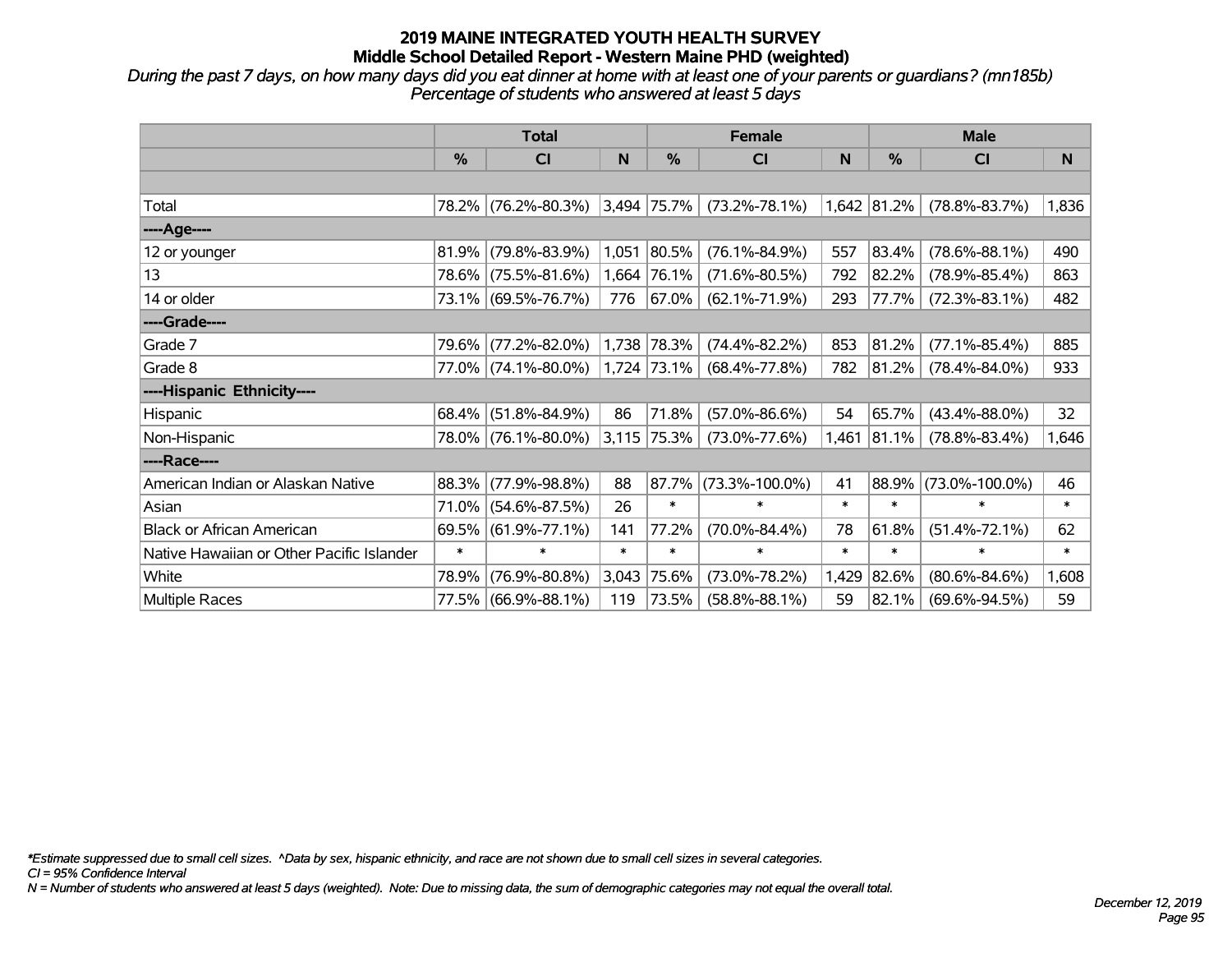*During the past 7 days, on how many days were you physically active for a total of at least 60 minutes per day? (Add up all the time you spent in any kind of physical activity that increased your heart rate and made you breathe hard some of the time.) (mn161) Percentage of students who answered at least 5 days*

|                                           | <b>Total</b>  |                     |        |               | <b>Female</b>                                      |        | <b>Male</b>   |                          |       |  |
|-------------------------------------------|---------------|---------------------|--------|---------------|----------------------------------------------------|--------|---------------|--------------------------|-------|--|
|                                           | $\frac{0}{0}$ | CI                  | N      | $\frac{0}{0}$ | <b>CI</b>                                          | N      | $\frac{0}{0}$ | <b>CI</b>                | N     |  |
|                                           |               |                     |        |               |                                                    |        |               |                          |       |  |
| Total                                     |               | 47.0% (42.6%-51.4%) |        |               | $\vert 2.076 \vert 42.7\% \vert (37.9\% - 47.5\%)$ |        |               | 918 51.4% (46.9%-55.9%)  | 1,141 |  |
| ----Age----                               |               |                     |        |               |                                                    |        |               |                          |       |  |
| 12 or younger                             | 48.5%         | $(43.0\% - 54.0\%)$ | 604    | 45.9%         | $(41.0\% - 50.8\%)$                                |        |               | 300 51.6% (43.9%-59.3%)  | 302   |  |
| 13                                        |               | 45.8% (41.5%-50.1%) | 962    |               | 40.9% (34.6%-47.1%)                                |        |               | 426 50.8% (45.9%-55.6%)  | 524   |  |
| 14 or older                               |               | 47.7% (41.3%-54.1%) | 505    |               | 42.3% (33.8%-50.7%)                                |        |               | 190 52.5% (46.9%-58.1%)  | 315   |  |
| ----Grade----                             |               |                     |        |               |                                                    |        |               |                          |       |  |
| Grade 7                                   | 48.2%         | $(42.6\% - 53.7\%)$ |        | 1,029 44.6%   | $(38.8\% - 50.3\%)$                                |        |               | 477 51.9% (45.6%-58.3%)  | 551   |  |
| Grade 8                                   |               | 45.9% (41.7%-50.0%) |        |               | $1,009$ 40.8% (35.5%-46.1%)                        |        |               | 430 50.9% (47.0%-54.7%)  | 570   |  |
| ----Hispanic Ethnicity----                |               |                     |        |               |                                                    |        |               |                          |       |  |
| Hispanic                                  | 43.8%         | $(36.5\% - 51.2\%)$ | 57     |               | 38.6% (29.9%-47.3%)                                | 28     |               | $ 52.4\% $ (43.2%-61.7%) | 27    |  |
| Non-Hispanic                              |               | 47.1% (42.6%-51.6%) |        |               | 1,861 43.0% (38.1%-48.0%)                          |        |               | 829 51.1% (46.7%-55.5%)  | 1,023 |  |
| ----Race----                              |               |                     |        |               |                                                    |        |               |                          |       |  |
| American Indian or Alaskan Native         | 55.0%         | $(45.7\% - 64.2\%)$ | 58     |               | 45.1% (33.1%-57.2%)                                | 22     | 62.8%         | $(52.2\% - 73.4\%)$      | 36    |  |
| Asian                                     | 38.4%         | $(21.1\% - 55.7\%)$ | 14     |               | $41.8\%$ (22.7%-60.8%)                             | 8      | 37.8%         | $(17.1\% - 58.5\%)$      | 7     |  |
| <b>Black or African American</b>          | 37.6%         | $(29.9\% - 45.4\%)$ | 66     |               | 29.8% (24.8%-34.8%)                                | 27     |               | 46.4% (32.9%-59.8%)      | 40    |  |
| Native Hawaiian or Other Pacific Islander | $\ast$        | $\ast$              | $\ast$ | $\ast$        | $\ast$                                             | $\ast$ | $\ast$        | $\ast$                   | *     |  |
| White                                     | 47.3%         | $(43.0\% - 51.5\%)$ | 1,795  | 43.1%         | $(38.2\% - 47.9\%)$                                | 793    | 51.6%         | $(47.2\% - 55.9\%)$      | 997   |  |
| Multiple Races                            |               | 48.7% (37.7%-59.6%) | 80     |               | 43.7% (32.7%-54.7%)                                |        |               | 40 56.1% (38.9%-73.3%)   | 40    |  |

*\*Estimate suppressed due to small cell sizes. ^Data by sex, hispanic ethnicity, and race are not shown due to small cell sizes in several categories.*

*CI = 95% Confidence Interval*

*N = Number of students who answered at least 5 days (weighted). Note: Due to missing data, the sum of demographic categories may not equal the overall total.*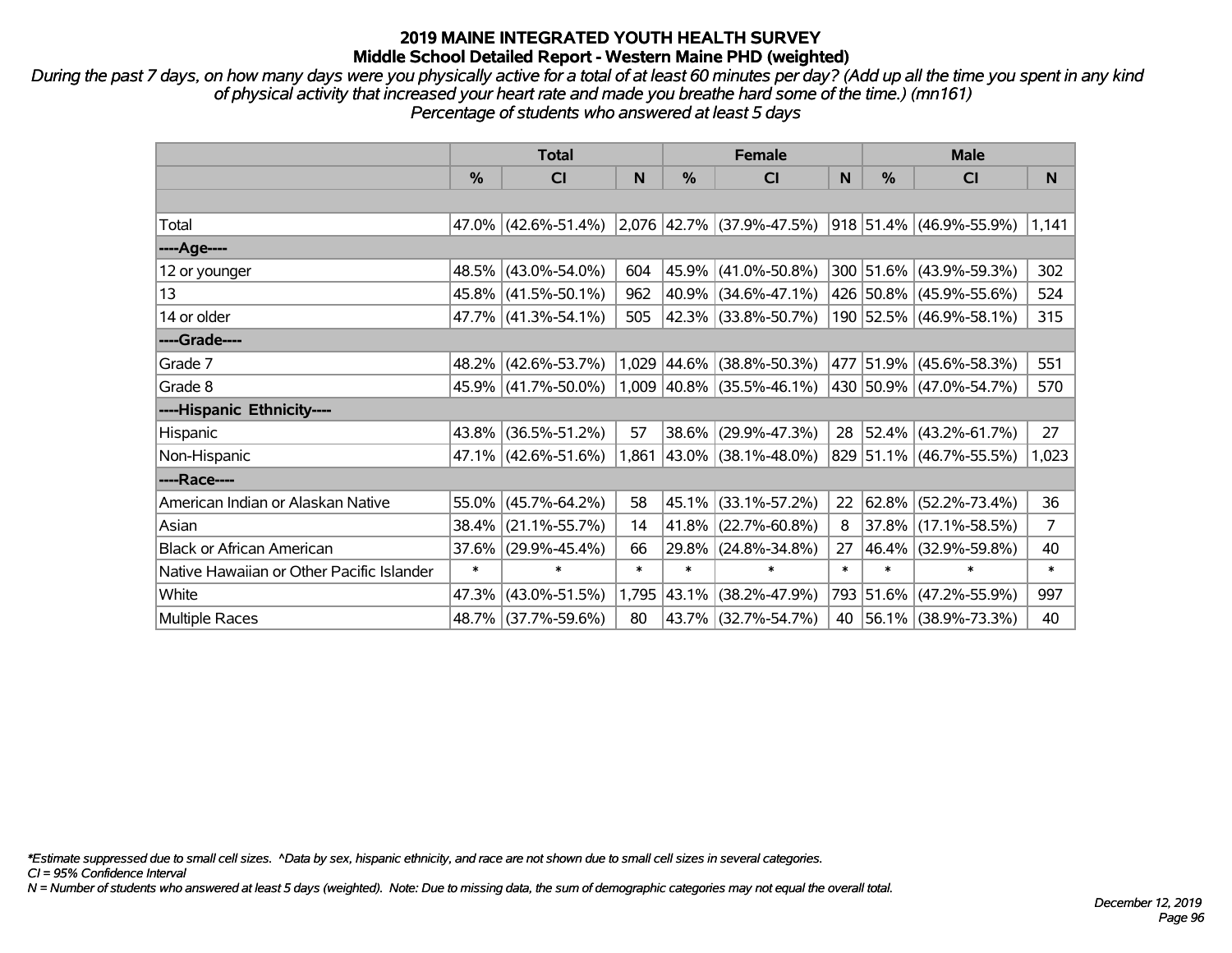*Percentage of students who were physically active for a total of at least 60 minutes per day on all of the past seven days (mnpa7day)*

|                                           | <b>Total</b> |                     |                |            | <b>Female</b>                   |                 | <b>Male</b> |                          |        |  |
|-------------------------------------------|--------------|---------------------|----------------|------------|---------------------------------|-----------------|-------------|--------------------------|--------|--|
|                                           | %            | <b>CI</b>           | N              | %          | <b>CI</b>                       | N               | %           | <b>CI</b>                | N      |  |
|                                           |              |                     |                |            |                                 |                 |             |                          |        |  |
| Total                                     |              | 24.8% (22.0%-27.6%) |                |            | $1,094$   19.8%   (17.6%-22.0%) |                 |             | 425 29.7% (25.7%-33.7%)  | 658    |  |
| ----Age----                               |              |                     |                |            |                                 |                 |             |                          |        |  |
| 12 or younger                             | 25.2%        | $(21.7\% - 28.7\%)$ | 314            | $ 20.0\% $ | $(16.1\% - 24.0\%)$             |                 | 131 30.8%   | $(26.1\% - 35.6\%)$      | 180    |  |
| 13                                        |              | 24.8% (22.1%-27.5%) | 520            |            | 19.5% (16.4%-22.5%)             |                 |             | 203 30.0% (25.2%-34.9%)  | 310    |  |
| 14 or older                               |              | 24.4% (19.8%-29.1%) | 259            |            | $ 20.2\% $ (15.1%-25.2%)        | 91              |             | $ 28.0\% $ (22.7%-33.3%) | 168    |  |
| ----Grade----                             |              |                     |                |            |                                 |                 |             |                          |        |  |
| Grade 7                                   |              | 25.9% (23.4%-28.4%) | 554            | 19.5%      | $(16.6\% - 22.3\%)$             |                 | 208 32.5%   | $(28.8\% - 36.3\%)$      | 345    |  |
| Grade 8                                   |              | 23.6% (19.4%-27.9%) | 520            |            | 19.7% (15.6%-23.8%)             |                 |             | 208 27.2% (22.3%-32.1%)  | 305    |  |
| ----Hispanic Ethnicity----                |              |                     |                |            |                                 |                 |             |                          |        |  |
| Hispanic                                  | 23.5%        | $(19.6\% - 27.5\%)$ | 30             | 19.0%      | $(12.8\% - 25.2\%)$             | 14              | $ 30.8\% $  | $(23.1\% - 38.4\%)$      | 16     |  |
| Non-Hispanic                              |              | 24.8% (21.7%-27.8%) | 979            |            | 20.1% (17.8%-22.4%)             |                 |             | 387 29.2% (25.0%-33.4%)  | 585    |  |
| ----Race----                              |              |                     |                |            |                                 |                 |             |                          |        |  |
| American Indian or Alaskan Native         | 33.1%        | $(23.8\% - 42.4\%)$ | 35             | 24.5%      | $(13.6\% - 35.3\%)$             | 12 <sub>2</sub> | 39.8%       | $(26.5\% - 53.1\%)$      | 23     |  |
| Asian                                     | 19.2%        | $(12.1\% - 26.4\%)$ | $\overline{7}$ | $\ast$     | $\ast$                          | $\ast$          | $\ast$      | $\ast$                   | $\ast$ |  |
| <b>Black or African American</b>          | 17.4%        | $(9.1\% - 25.8\%)$  | 31             | 13.2%      | $(8.6\% - 17.8\%)$              | 12 <sub>2</sub> | 22.1%       | $(9.5\% - 34.7\%)$       | 19     |  |
| Native Hawaiian or Other Pacific Islander | $\ast$       | $\ast$              | $\ast$         | $\ast$     | $\ast$                          | $\ast$          | $\ast$      | $\ast$                   | $\ast$ |  |
| White                                     | 24.8%        | $(22.2\% - 27.4\%)$ | 941            | 19.3%      | $(17.2\% - 21.5\%)$             |                 | 356 30.1%   | $(26.2\% - 33.9\%)$      | 582    |  |
| Multiple Races                            |              | 23.0% (15.2%-30.7%) | 38             |            | 22.0% (10.1%-33.9%)             | 20              |             | $ 24.8\% $ (15.5%-34.0%) | 18     |  |

*\*Estimate suppressed due to small cell sizes. ^Data by sex, hispanic ethnicity, and race are not shown due to small cell sizes in several categories.*

*CI = 95% Confidence Interval*

*N = Number of students who were physically active for a total of at least 60 minutes per day on all of the past seven days (weighted). Note: Due to missing data, the sum of demographic categories may not equal the overall total.*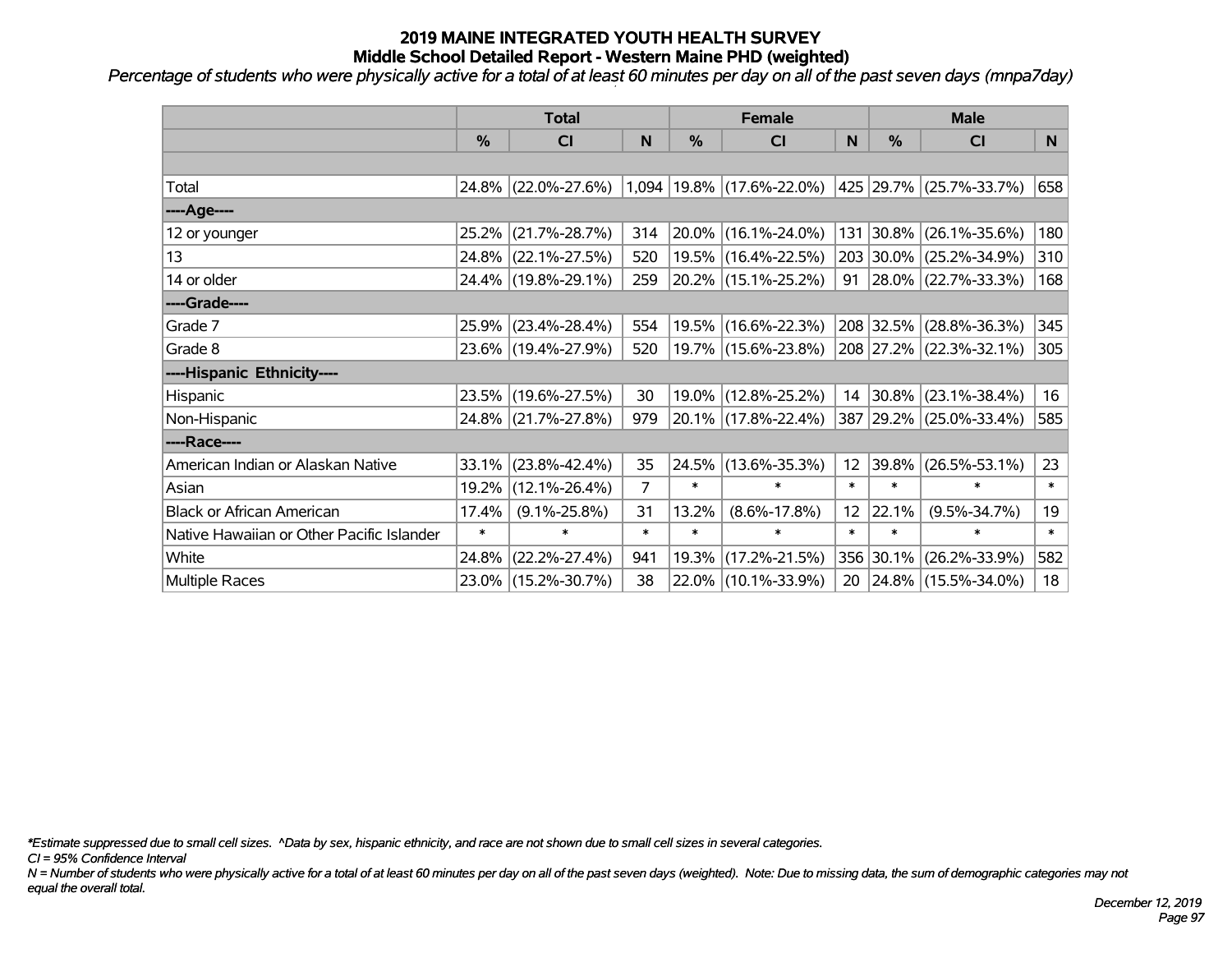#### **2019 MAINE INTEGRATED YOUTH HEALTH SURVEY Middle School Detailed Report - Western Maine PHD (weighted)** *On an average school day, how many hours do you watch TV? (mn125) Percentage of students who answered at least 3 hours*

|                                           | <b>Total</b> |                                               |        |        | <b>Female</b>               | <b>Male</b> |               |                         |        |
|-------------------------------------------|--------------|-----------------------------------------------|--------|--------|-----------------------------|-------------|---------------|-------------------------|--------|
|                                           | %            | <b>CI</b>                                     | N      | %      | CI                          | N           | $\frac{0}{0}$ | CI                      | N      |
|                                           |              |                                               |        |        |                             |             |               |                         |        |
| Total                                     |              | 28.4% (24.8%-32.0%) 1,260 29.2% (25.6%-32.9%) |        |        |                             |             |               | 630 27.9% (23.2%-32.6%) | 623    |
| ----Age----                               |              |                                               |        |        |                             |             |               |                         |        |
| 12 or younger                             | 25.4%        | $(20.2\% - 30.6\%)$                           | 321    | 29.5%  | $(23.0\% - 36.0\%)$         |             |               | 200 20.7% (14.6%-26.9%) | 121    |
| 13                                        | 29.4%        | $(25.9\% - 32.9\%)$                           | 617    | 29.4%  | $(26.1\% - 32.6\%)$         |             |               | 304 29.9% (23.9%-35.9%) | 309    |
| 14 or older                               |              | 30.0% (26.4%-33.6%)                           | 320    |        | 28.4% (23.0%-33.9%)         |             |               | 126 31.2% (25.5%-36.9%) | 193    |
| ----Grade----                             |              |                                               |        |        |                             |             |               |                         |        |
| Grade 7                                   | 28.4%        | $(24.0\% - 32.8\%)$                           | 611    | 30.7%  | $(25.5\% - 35.9\%)$         |             |               | 331 26.1% (21.6%-30.6%) | 279    |
| Grade 8                                   |              | 28.3% (24.7%-31.9%)                           | 631    |        | 27.6% (24.4%-30.7%)         |             |               | 295 29.4% (23.0%-35.7%) | 335    |
| ----Hispanic Ethnicity----                |              |                                               |        |        |                             |             |               |                         |        |
| Hispanic                                  | 33.7%        | $(23.7\% - 43.6\%)$                           | 43     | 33.7%  | $(17.2\% - 50.1\%)$         | 25          |               | 31.2% (13.8%-48.6%)     | 16     |
| Non-Hispanic                              |              | 28.3% (24.5%-32.2%)                           |        |        | $1,119$ 29.1% (25.3%-33.0%) |             |               | 561 27.9% (22.5%-33.3%) | 558    |
| ----Race----                              |              |                                               |        |        |                             |             |               |                         |        |
| American Indian or Alaskan Native         | 33.4%        | $(18.4\% - 48.4\%)$                           | 32     | 38.4%  | $(16.3\% - 60.6\%)$         | 18          | 28.7%         | $(16.5\% - 40.9\%)$     | 14     |
| Asian                                     | 22.4%        | $(9.7\% - 35.2\%)$                            | 8      | $\ast$ | $\ast$                      | $\ast$      | $\ast$        | $\ast$                  | $\ast$ |
| <b>Black or African American</b>          | 38.1%        | $(32.2\% - 44.0\%)$                           | 77     | 37.0%  | $(29.6\% - 44.5\%)$         | 38          | 39.1%         | $(24.5\% - 53.8\%)$     | 39     |
| Native Hawaiian or Other Pacific Islander | $\ast$       | $\ast$                                        | $\ast$ | $\ast$ | $\ast$                      | $\ast$      | $\ast$        | $\ast$                  | $\ast$ |
| White                                     | 27.5%        | $(24.0\% - 31.0\%)$                           | 1,053  | 28.2%  | $(24.5\% - 31.9\%)$         |             | 528 27.1%     | $(22.3\% - 32.0\%)$     | 523    |
| Multiple Races                            |              | 29.3% (16.1%-42.5%)                           | 44     |        | $30.9\%$ (15.2%-46.5%)      | 25          | 27.5%         | $(9.3\% - 45.7\%)$      | 19     |

*\*Estimate suppressed due to small cell sizes. ^Data by sex, hispanic ethnicity, and race are not shown due to small cell sizes in several categories.*

*CI = 95% Confidence Interval*

*N = Number of students who answered at least 3 hours (weighted). Note: Due to missing data, the sum of demographic categories may not equal the overall total.*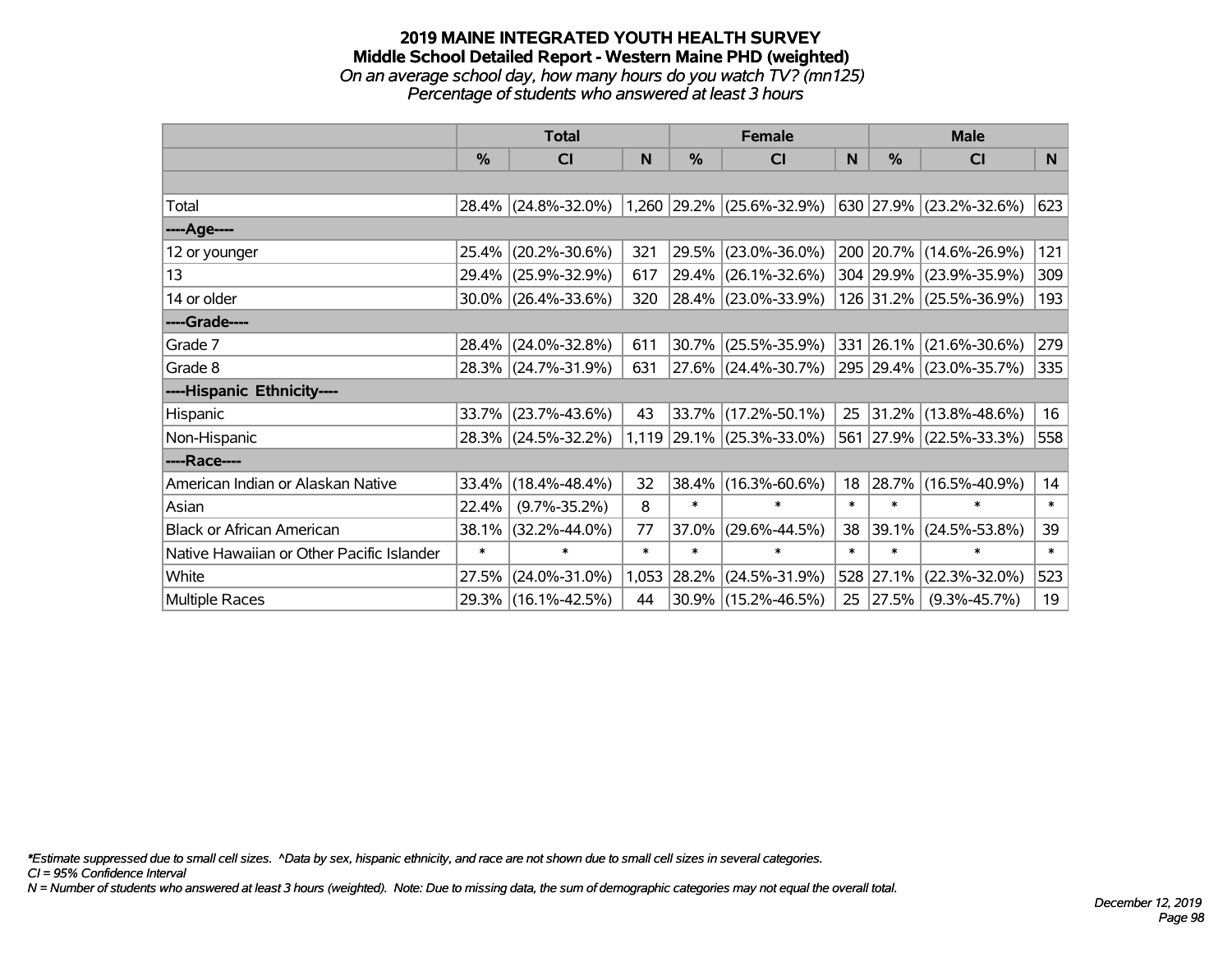# **2019 MAINE INTEGRATED YOUTH HEALTH SURVEY Middle School Detailed Report - Western Maine PHD (weighted)** *On an average school day, how many hours do you watch TV? (mn125\_2)*

*Percentage of students who answered 2 or fewer hours*

|                                           | <b>Total</b> |                     |        |          | <b>Female</b>                                                 |        | <b>Male</b> |                           |        |  |
|-------------------------------------------|--------------|---------------------|--------|----------|---------------------------------------------------------------|--------|-------------|---------------------------|--------|--|
|                                           | $\%$         | <b>CI</b>           | N      | %        | <b>CI</b>                                                     | N      | %           | <b>CI</b>                 | N.     |  |
|                                           |              |                     |        |          |                                                               |        |             |                           |        |  |
| Total                                     |              | 71.6% (68.0%-75.2%) |        |          | $ 3,174 70.8\% $ (67.1%-74.4%) $ 1,527 72.1\% $ (67.4%-76.8%) |        |             |                           | 1,612  |  |
| ----Age----                               |              |                     |        |          |                                                               |        |             |                           |        |  |
| 12 or younger                             | 74.6%        | $(69.4\% - 79.8\%)$ | 943    |          | 70.5% (64.0%-77.0%)                                           | 478    | 79.3%       | $(73.1\% - 85.4\%)$       | 461    |  |
| 13                                        |              | 70.6% (67.1%-74.1%) | 1,481  |          | 70.6% (67.4%-73.9%)                                           | 731    |             | 70.1% (64.1%-76.1%)       | 725    |  |
| 14 or older                               |              | 70.0% (66.4%-73.6%) | 746    |          | 71.6% (66.1%-77.0%)                                           | 318    |             | 68.8% (63.1%-74.5%)       | 426    |  |
| ----Grade----                             |              |                     |        |          |                                                               |        |             |                           |        |  |
| Grade 7                                   | 71.6%        | $(67.2\% - 76.0\%)$ |        |          | $1,542$ 69.3% (64.1%-74.5%)                                   | 747    | 73.9%       | $(69.4\% - 78.4\%)$       | 790    |  |
| Grade 8                                   |              | 71.7% (68.1%-75.3%) |        |          | 1,600 72.4% (69.3%-75.6%)                                     | 775    |             | 70.6% (64.3%-77.0%)       | 805    |  |
| ----Hispanic Ethnicity----                |              |                     |        |          |                                                               |        |             |                           |        |  |
| Hispanic                                  | 66.3%        | $(56.4\% - 76.3\%)$ | 84     |          | 66.3% (49.9%-82.8%)                                           | 49     | $68.8\%$    | $(51.4\% - 86.2\%)$       | 35     |  |
| Non-Hispanic                              |              | 71.7% (67.8%-75.5%) |        |          | 2,833 70.9% (67.0%-74.7%)                                     |        |             | 1,364 72.1% (66.7%-77.5%) | 1,443  |  |
| ----Race----                              |              |                     |        |          |                                                               |        |             |                           |        |  |
| American Indian or Alaskan Native         | 66.6%        | $(51.6\% - 81.6\%)$ | 65     | 61.6%    | $(39.4\% - 83.7\%)$                                           | 29     | 71.3%       | $(59.1\% - 83.5\%)$       | 36     |  |
| Asian                                     | 77.6%        | $(64.8\% - 90.3\%)$ | 29     | $\ast$   | $\ast$                                                        | $\ast$ | $\ast$      | $\ast$                    | $\ast$ |  |
| <b>Black or African American</b>          | 61.9%        | $(56.0\% - 67.8\%)$ | 125    | $63.0\%$ | $(55.5\% - 70.4\%)$                                           | 64     | 60.9%       | $(46.2\% - 75.5\%)$       | 61     |  |
| Native Hawaiian or Other Pacific Islander | $\ast$       | $\ast$              | $\ast$ | $\ast$   | $\ast$                                                        | $\ast$ | $\ast$      | $\ast$                    | $\ast$ |  |
| White                                     | 72.5%        | $(69.0\% - 76.0\%)$ | 2,772  | 71.8%    | $(68.1\% - 75.5\%)$                                           | 1,344  | 72.9%       | $(68.0\% - 77.7\%)$       | 1,406  |  |
| Multiple Races                            |              | 70.7% (57.5%-83.9%) | 107    |          | 69.1% (53.5%-84.8%)                                           | 56     |             | 72.5% (54.3%-90.7%)       | 51     |  |

*\*Estimate suppressed due to small cell sizes. ^Data by sex, hispanic ethnicity, and race are not shown due to small cell sizes in several categories.*

*CI = 95% Confidence Interval*

*N = Number of students who answered 2 or fewer hours (weighted). Note: Due to missing data, the sum of demographic categories may not equal the overall total.*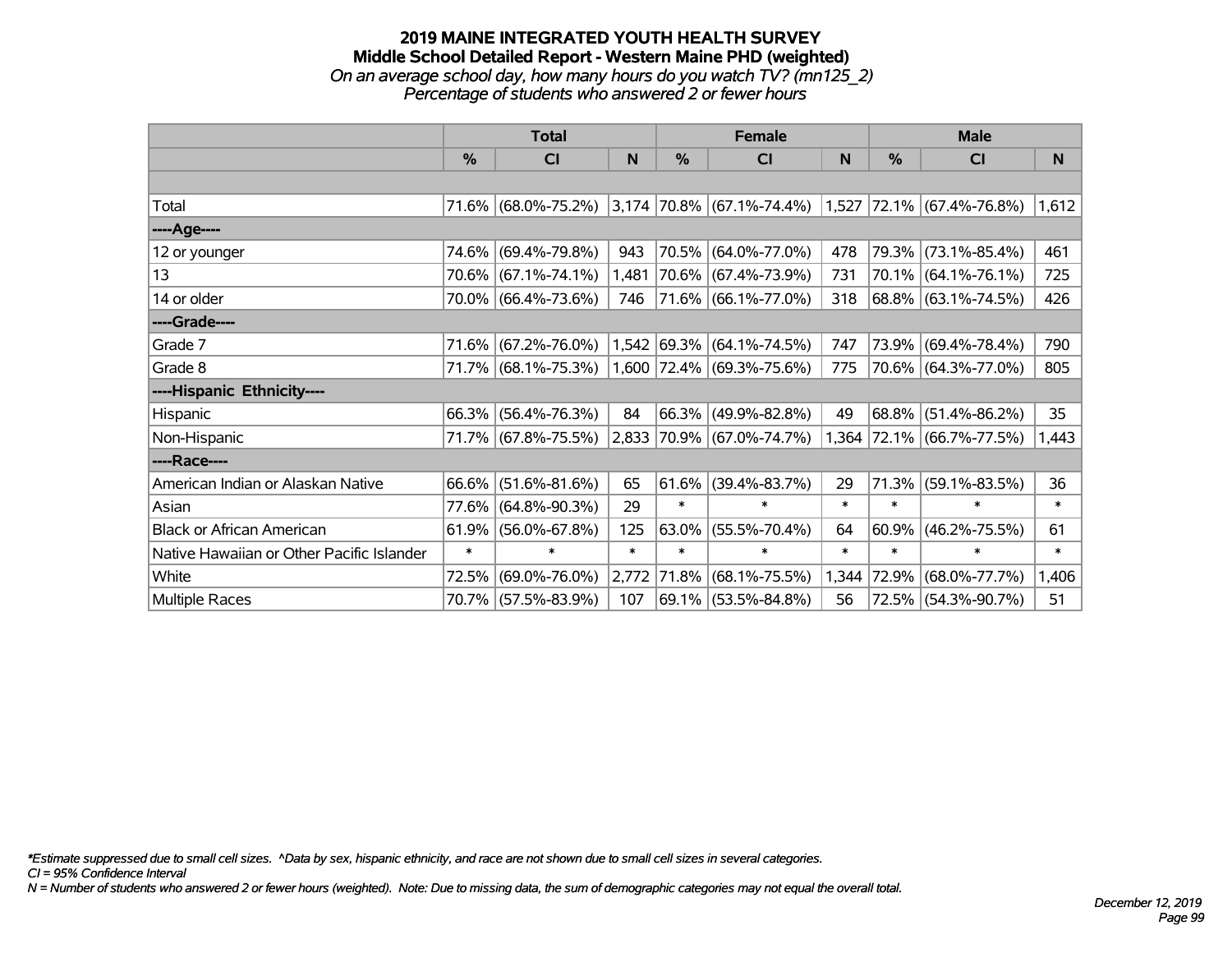*On an average school day, how many hours do you play video or computer games or use a computer for something that is not school work? (Count time spent playing games, watching videos, texting, or using social media on your smartphone, computer, Xbox, PlayStation, iPad, or other tablet.) (mn126c) Percentage of students who answered at least 3 hours*

|                                           | <b>Total</b> |                     |        |        | <b>Female</b>             |        | <b>Male</b> |                         |        |  |
|-------------------------------------------|--------------|---------------------|--------|--------|---------------------------|--------|-------------|-------------------------|--------|--|
|                                           | $\%$         | <b>CI</b>           | N      | $\%$   | <b>CI</b>                 | N      | $\%$        | <b>CI</b>               | N      |  |
|                                           |              |                     |        |        |                           |        |             |                         |        |  |
| Total                                     |              | 44.3% (41.2%-47.3%) |        |        | 1,960 39.6% (36.2%-43.0%) |        |             | 853 48.9% (44.3%-53.4%) | 1,093  |  |
| ----Age----                               |              |                     |        |        |                           |        |             |                         |        |  |
| 12 or younger                             | 40.9%        | $(36.3\% - 45.6\%)$ | 520    |        | 40.1% (33.3%-46.9%)       |        |             | 274 42.1% (34.2%-50.0%) | 246    |  |
| 13                                        | 45.9%        | $(42.5\% - 49.2\%)$ | 960    |        | 41.7% (35.9%-47.4%)       |        |             | 429 50.1% (43.1%-57.0%) | 519    |  |
| 14 or older                               |              | 45.3% (40.4%-50.2%) | 480    |        | $33.9\%$ (27.4%-40.5%)    |        |             | 150 53.2% (43.6%-62.8%) | 328    |  |
| ----Grade----                             |              |                     |        |        |                           |        |             |                         |        |  |
| Grade 7                                   | 44.6%        | $(40.3\% - 48.8\%)$ | 962    |        | 40.9% (36.3%-45.6%)       |        |             | 439 48.4% (42.5%-54.2%) | 522    |  |
| Grade 8                                   |              | 44.4% (40.5%-48.2%) | 986    |        | 38.6% (34.8%-42.4%)       |        |             | 414 49.5% (42.5%-56.6%) | 560    |  |
| ----Hispanic Ethnicity----                |              |                     |        |        |                           |        |             |                         |        |  |
| Hispanic                                  | 54.4%        | $(41.8\% - 67.0\%)$ | 66     | 54.0%  | $(38.7\% - 69.2\%)$       | 38     | 53.2%       | $(37.3\% - 69.1\%)$     | 26     |  |
| Non-Hispanic                              |              | 43.9% (40.8%-46.9%) |        |        | 1,736 38.6% (35.1%-42.0%) |        |             | 744 49.0% (44.2%-53.8%) | 981    |  |
| ----Race----                              |              |                     |        |        |                           |        |             |                         |        |  |
| American Indian or Alaskan Native         | 43.1%        | $(25.5\% - 60.7\%)$ | 43     | 37.5%  | $(18.1\% - 56.8\%)$       | 17     | 47.8%       | $(29.2\% - 66.4\%)$     | 26     |  |
| Asian                                     | 63.0%        | $(40.9\% - 85.0\%)$ | 22     | $\ast$ | $\ast$                    | $\ast$ | $\ast$      | $\ast$                  | $\ast$ |  |
| <b>Black or African American</b>          | 43.1%        | $(35.0\% - 51.3\%)$ | 87     | 33.3%  | $(23.3\% - 43.2\%)$       | 34     | 53.1%       | $(31.0\% - 75.2\%)$     | 53     |  |
| Native Hawaiian or Other Pacific Islander | $\ast$       | $\ast$              | $\ast$ | $\ast$ | $\ast$                    | $\ast$ | $\ast$      | $\ast$                  | $\ast$ |  |
| White                                     | 43.7%        | $(40.5\% - 46.9\%)$ | 1,672  | 39.6%  | $(36.3\% - 42.8\%)$       | 741    | 47.8%       | $(43.0\% - 52.6\%)$     | 921    |  |
| <b>Multiple Races</b>                     |              | 54.8% (43.2%-66.4%) | 84     |        | 49.7% (32.8%-66.7%)       | 40     |             | 60.5% (48.2%-72.8%)     | 44     |  |

*\*Estimate suppressed due to small cell sizes. ^Data by sex, hispanic ethnicity, and race are not shown due to small cell sizes in several categories.*

*CI = 95% Confidence Interval*

*N = Number of students who answered at least 3 hours (weighted). Note: Due to missing data, the sum of demographic categories may not equal the overall total.*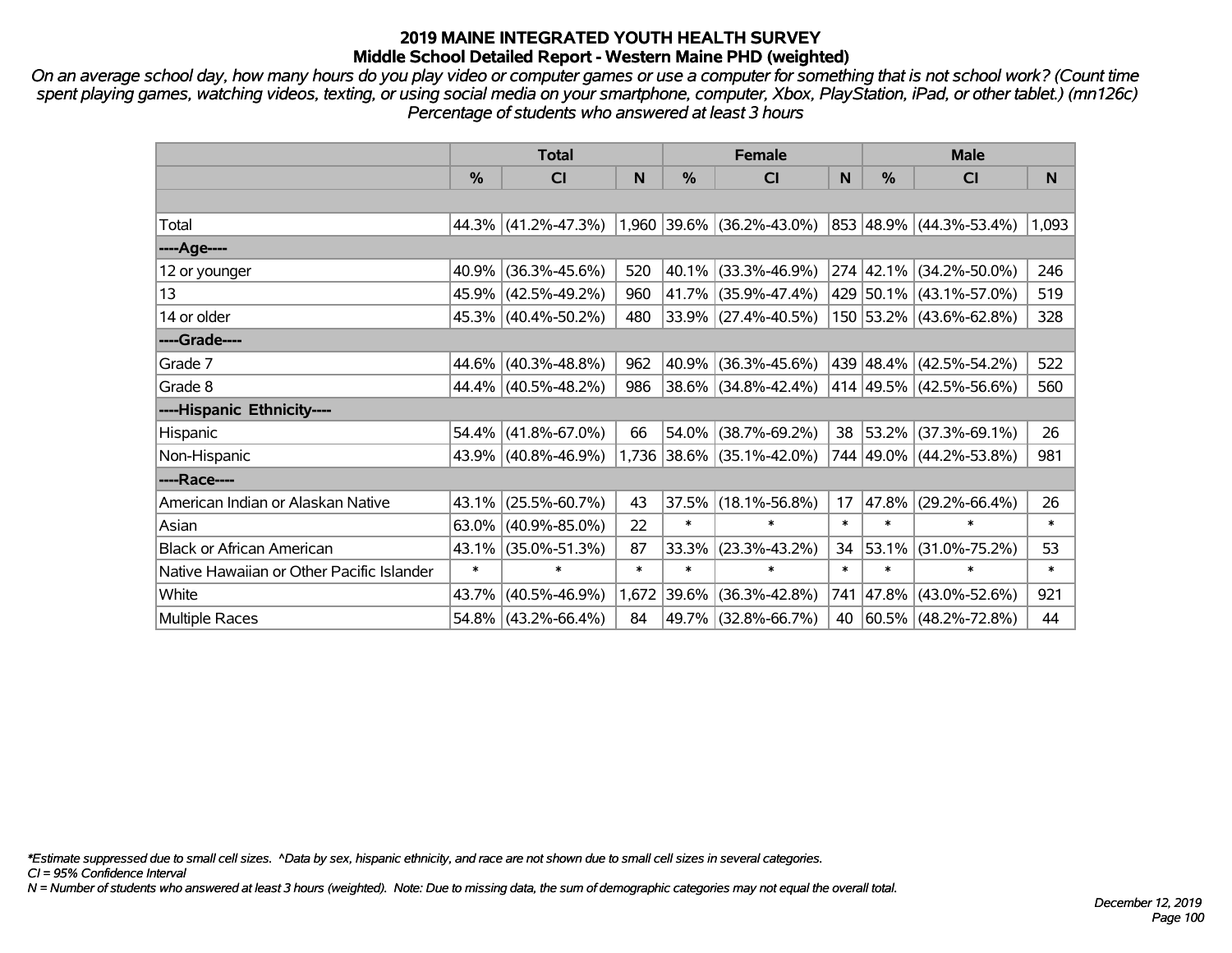*On an average school day, how many hours do you play video or computer games or use a computer for something that is not school work? (Count time spent playing games, watching videos, texting, or using social media on your smartphone, computer, Xbox, PlayStation, iPad, or other tablet.) (mn126c\_2) Percentage of students who answered 2 or fewer hours*

|                                           | <b>Total</b> |                     |              |            | <b>Female</b>                                                           |        | <b>Male</b> |                           |        |  |
|-------------------------------------------|--------------|---------------------|--------------|------------|-------------------------------------------------------------------------|--------|-------------|---------------------------|--------|--|
|                                           | $\%$         | CI                  | <sub>N</sub> | %          | <b>CI</b>                                                               | N      | $\%$        | <b>CI</b>                 | N      |  |
|                                           |              |                     |              |            |                                                                         |        |             |                           |        |  |
| Total                                     |              |                     |              |            | 55.7% (52.7%-58.8%) 2,469 60.4% (57.0%-63.8%) 1,301 51.1% (46.6%-55.7%) |        |             |                           | 1,144  |  |
| ----Age----                               |              |                     |              |            |                                                                         |        |             |                           |        |  |
| 12 or younger                             | $59.1\%$     | $(54.4\% - 63.7\%)$ | 751          | 59.9%      | $(53.1\% - 66.7\%)$                                                     | 409    | 57.9%       | $(50.0\% - 65.8\%)$       | 339    |  |
| 13                                        |              | 54.1% (50.8%-57.5%) |              |            | 1,132 58.3% (52.6%-64.1%)                                               | 601    |             | 49.9% (43.0%-56.9%)       | 517    |  |
| 14 or older                               |              | 54.7% (49.8%-59.6%) | 580          |            | 66.1% (59.5%-72.6%)                                                     | 291    |             | 46.8% (37.2%-56.4%)       | 289    |  |
| ----Grade----                             |              |                     |              |            |                                                                         |        |             |                           |        |  |
| Grade 7                                   | 55.4%        | $(51.2\% - 59.7\%)$ |              |            | $1,197$ 59.1% (54.4%-63.7%)                                             | 634    |             | 51.6% (45.8%-57.5%)       | 558    |  |
| Grade 8                                   |              | 55.6% (51.8%-59.5%) |              |            | $1,238$ 61.4% (57.6%-65.2%)                                             | 658    |             | 50.5% (43.4%-57.5%)       | 570    |  |
| ----Hispanic Ethnicity----                |              |                     |              |            |                                                                         |        |             |                           |        |  |
| Hispanic                                  | 45.6%        | $(33.0\% - 58.2\%)$ | 55           | $ 46.0\% $ | $(30.8\% - 61.3\%)$                                                     | 33     | 46.8%       | $(30.9\% - 62.7\%)$       | 23     |  |
| Non-Hispanic                              |              | 56.1% (53.1%-59.2%) |              |            | 2,222 61.4% (58.0%-64.9%)                                               |        |             | 1,185 51.0% (46.2%-55.8%) | 1,023  |  |
| ----Race----                              |              |                     |              |            |                                                                         |        |             |                           |        |  |
| American Indian or Alaskan Native         | 56.9%        | $(39.3\% - 74.5\%)$ | 56           |            | 62.5% (43.2%-81.9%)                                                     | 28     | 52.2%       | $(33.6\% - 70.8\%)$       | 28     |  |
| Asian                                     | $37.0\%$     | $(15.0\% - 59.1\%)$ | 13           | $\ast$     | $\ast$                                                                  | $\ast$ | $\ast$      | $\ast$                    | $\ast$ |  |
| <b>Black or African American</b>          | 56.9%        | $(48.7\% - 65.0\%)$ | 115          | 66.7%      | $(56.8\% - 76.7\%)$                                                     | 68     | 46.9%       | $(24.8\% - 69.0\%)$       | 47     |  |
| Native Hawaiian or Other Pacific Islander | $\ast$       | $\ast$              | $\ast$       | $\ast$     | $\ast$                                                                  | $\ast$ | $\ast$      | $\ast$                    | $\ast$ |  |
| White                                     | 56.3%        | $(53.1\% - 59.5\%)$ | 2,152        | $ 60.4\% $ | $(57.2\% - 63.7\%)$                                                     | 1,133  | 52.2%       | $(47.4\% - 57.0\%)$       | 1,006  |  |
| Multiple Races                            |              | 45.2% (33.6%-56.8%) | 69           |            | 50.3% (33.3%-67.2%)                                                     | 41     |             | 39.5% (27.2%-51.8%)       | 29     |  |

*\*Estimate suppressed due to small cell sizes. ^Data by sex, hispanic ethnicity, and race are not shown due to small cell sizes in several categories.*

*CI = 95% Confidence Interval*

*N = Number of students who answered 2 or fewer hours (weighted). Note: Due to missing data, the sum of demographic categories may not equal the overall total.*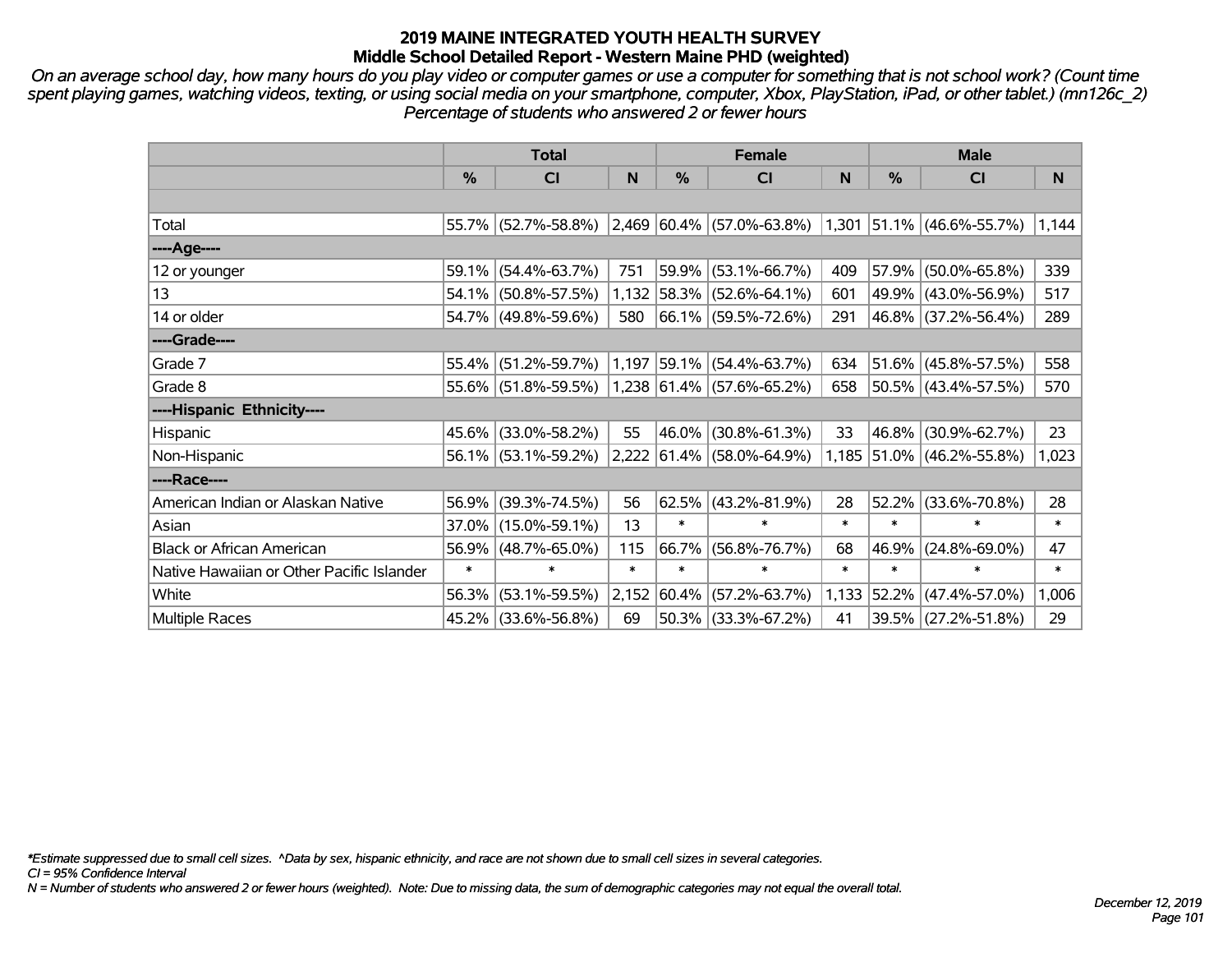*Percentage of students watching 2 or fewer hours of combined screen time (tv, video games, computer) per day on an average school day (mnscreen)*

|                                           | <b>Total</b> |                     |        |        | <b>Female</b>             |        | <b>Male</b> |                             |        |  |
|-------------------------------------------|--------------|---------------------|--------|--------|---------------------------|--------|-------------|-----------------------------|--------|--|
|                                           | %            | CI                  | N      | %      | <b>CI</b>                 | N      | %           | <b>CI</b>                   | N      |  |
|                                           |              |                     |        |        |                           |        |             |                             |        |  |
| Total                                     |              | 24.9% (22.6%-27.2%) |        |        | 1,092 28.0% (24.8%-31.2%) |        |             | 595 21.6% (18.3%-24.9%)     | 479    |  |
| ----Age----                               |              |                     |        |        |                           |        |             |                             |        |  |
| 12 or younger                             | 25.9%        | $(20.6\% - 31.2\%)$ | 325    | 25.9%  | $(18.8\% - 32.9\%)$       |        | 173 25.5%   | $(19.1\% - 32.0\%)$         | 149    |  |
| 13                                        |              | 23.5% (20.6%-26.5%) | 487    |        | $26.8\%$ (22.2%-31.3%)    |        |             | 272   19.8%   (16.2%-23.4%) | 203    |  |
| 14 or older                               |              | 26.3% (22.9%-29.8%) | 277    |        | 34.0% (25.6%-42.3%)       |        |             | 150 20.9% (16.1%-25.7%)     | 127    |  |
| ----Grade----                             |              |                     |        |        |                           |        |             |                             |        |  |
| Grade 7                                   | 24.4%        | $(20.2\% - 28.7\%)$ | 520    | 26.0%  | $(20.3\% - 31.7\%)$       |        |             | 275 22.6% (17.8%-27.3%)     | 240    |  |
| Grade 8                                   |              | 25.3% (23.2%-27.3%) | 558    |        | 30.0% (26.0%-34.0%)       |        |             | 319 20.7% (17.5%-23.8%)     | 232    |  |
| ----Hispanic Ethnicity----                |              |                     |        |        |                           |        |             |                             |        |  |
| Hispanic                                  |              | 20.1% (11.5%-28.7%) | 24     | 23.3%  | $(8.8\% - 37.8\%)$        | 16     | 16.2%       | $(0.5\% - 32.0\%)$          | 8      |  |
| Non-Hispanic                              |              | 25.0% (22.4%-27.5%) | 977    | 28.8%  | $(25.6\% - 32.1\%)$       |        |             | 548 21.0% (17.5%-24.5%)     | 417    |  |
| ----Race----                              |              |                     |        |        |                           |        |             |                             |        |  |
| American Indian or Alaskan Native         | 30.1%        | $(18.5\% - 41.8\%)$ | 29     | 28.9%  | $(14.6\% - 43.1\%)$       | 13     | 31.3%       | $(17.0\% - 45.6\%)$         | 16     |  |
| Asian                                     | 23.6%        | $(5.1\% - 42.1\%)$  | 8      | $\ast$ | $\ast$                    | $\ast$ | $\ast$      | $\ast$                      | $\ast$ |  |
| <b>Black or African American</b>          | 27.2%        | $(19.9\% - 34.4\%)$ | 54     | 29.7%  | $(25.3\% - 34.1\%)$       | 29     | 24.7%       | $(12.5\% - 36.9\%)$         | 25     |  |
| Native Hawaiian or Other Pacific Islander | $\ast$       | $\ast$              | $\ast$ | $\ast$ | $\ast$                    | $\ast$ | $\ast$      | $\ast$                      | $\ast$ |  |
| White                                     | 24.7%        | $(22.0\% - 27.4\%)$ | 934    | 27.5%  | $(24.4\% - 30.6\%)$       | 509    | 21.6%       | $(17.5\% - 25.8\%)$         | 413    |  |
| <b>Multiple Races</b>                     |              | 20.8% (12.8%-28.8%) | 31     |        | $31.4\%$ (15.7%-47.0%)    | 25     | 8.5%        | $(0.1\% - 16.9\%)$          | 6      |  |

*\*Estimate suppressed due to small cell sizes. ^Data by sex, hispanic ethnicity, and race are not shown due to small cell sizes in several categories.*

*CI = 95% Confidence Interval*

*N = Number of students watching 2 or fewer hours of combined screen time (tv, video games, computer) per day on an average school day (weighted). Note: Due to missing data, the sum of demographic categories may not equal the overall total.*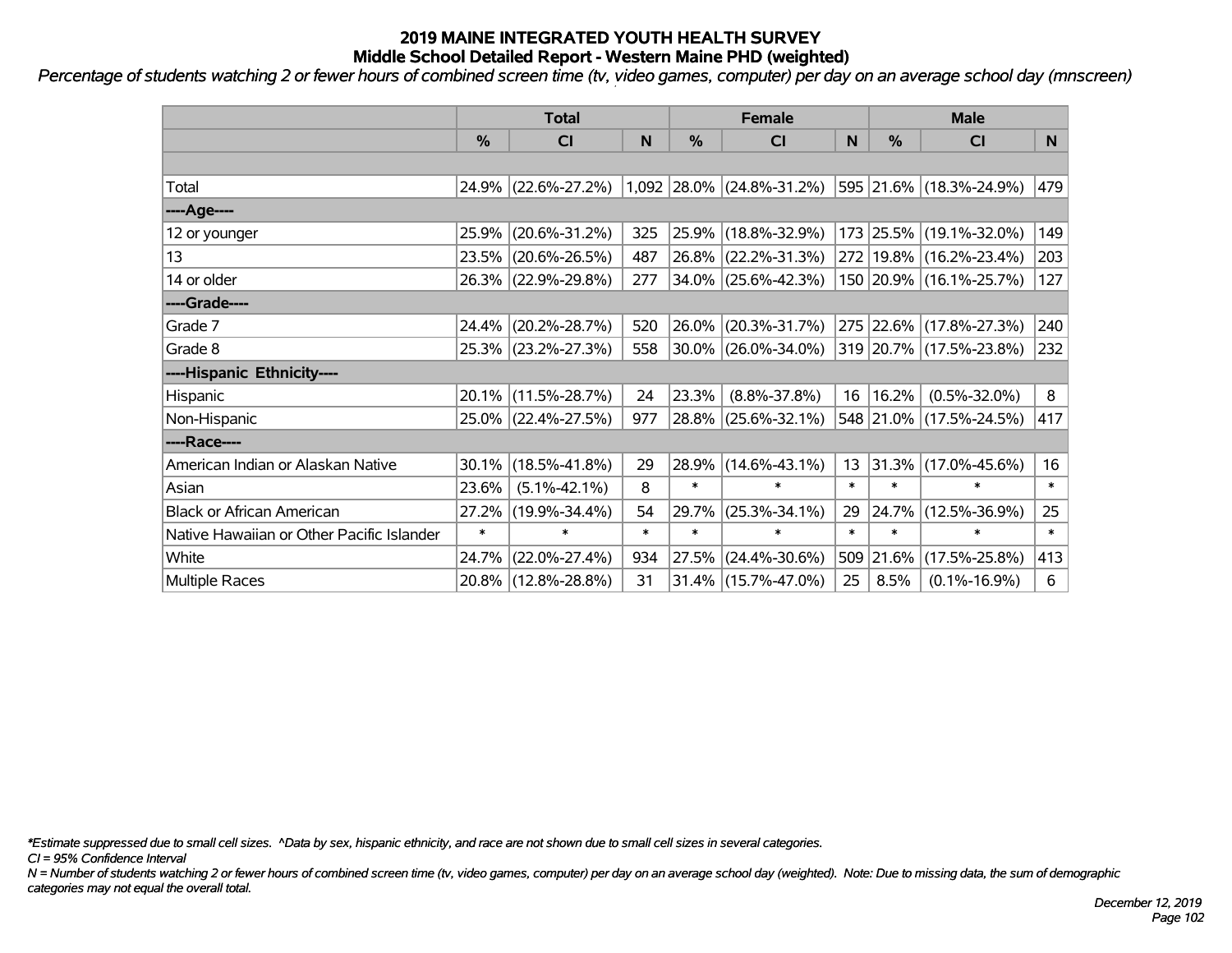*In an average week when you are in school, on how many days do you go to physical education (PE) classes? (mn127) Percentage of students who answered at least 1 day*

|                                           | <b>Total</b> |                        |        |               | <b>Female</b>                                                       |        | <b>Male</b> |                           |        |  |
|-------------------------------------------|--------------|------------------------|--------|---------------|---------------------------------------------------------------------|--------|-------------|---------------------------|--------|--|
|                                           | $\%$         | CI                     | N      | $\frac{0}{0}$ | CI                                                                  | N      | %           | <b>CI</b>                 | N      |  |
|                                           |              |                        |        |               |                                                                     |        |             |                           |        |  |
| Total                                     |              | 68.0% (56.6%-79.3%)    |        |               | $ 2,924 67.1\%  (54.7\% - 79.5\%)  1,408 69.1\%  (58.7\% - 79.4\%)$ |        |             |                           | 1,496  |  |
| ----Age----                               |              |                        |        |               |                                                                     |        |             |                           |        |  |
| 12 or younger                             | 71.1%        | $(60.5\% - 81.7\%)$    | 864    |               | 72.6% (62.1%-83.2%)                                                 | 458    | 70.0%       | $(59.3\% - 80.7\%)$       | 406    |  |
| 13                                        |              | 67.4% (54.9%-79.9%)    | 1,381  |               | $ 65.3\%  (51.9\% - 78.7\%)$                                        | 674    |             | $69.9\%$ (58.3%-81.6%)    | 698    |  |
| 14 or older                               |              | 65.5% (51.0%-80.0%)    | 674    |               | 63.6% (45.7%-81.5%)                                                 | 275    |             | 66.5% (53.9%-79.1%)       | 390    |  |
| ----Grade----                             |              |                        |        |               |                                                                     |        |             |                           |        |  |
| Grade 7                                   | 73.6%        | $(63.7\% - 83.6\%)$    | 1,525  |               | 73.6% (63.6%-83.6%)                                                 | 769    | $73.6\%$    | $(63.5\% - 83.6\%)$       | 751    |  |
| Grade 8                                   |              | $62.5\%$ (47.0%-78.1%) |        |               | 1,351 60.6% (42.8%-78.4%)                                           | 627    |             | $64.6\%$ (51.1%-78.2%)    | 714    |  |
| ----Hispanic Ethnicity----                |              |                        |        |               |                                                                     |        |             |                           |        |  |
| Hispanic                                  | 62.8%        | $(51.8\% - 73.8\%)$    | 80     |               | 59.0% (45.5%-72.5%)                                                 | 42     | 68.3%       | $(57.3\% - 79.2\%)$       | 35     |  |
| Non-Hispanic                              |              | 68.1% (56.5%-79.8%)    |        |               | 2,645 67.3% (54.4%-80.3%)                                           |        |             | 1,272 69.1% (58.7%-79.6%) | 1,360  |  |
| ----Race----                              |              |                        |        |               |                                                                     |        |             |                           |        |  |
| American Indian or Alaskan Native         |              | $67.3\%$ (52.5%-82.0%) | 70     |               | $61.0\%$ (43.2%-78.8%)                                              | 27     | 71.7%       | $(55.0\% - 88.4\%)$       | 42     |  |
| Asian                                     | 68.1%        | $(47.7\% - 88.5\%)$    | 25     |               | 67.5% (42.7%-92.2%)                                                 | 12     | 68.8%       | $(47.0\% - 90.5\%)$       | 12     |  |
| <b>Black or African American</b>          | 65.6%        | $(54.2\% - 77.0\%)$    | 110    |               | 66.2% (52.5%-79.8%)                                                 | 58     | 64.7%       | $(54.3\% - 75.2\%)$       | 51     |  |
| Native Hawaiian or Other Pacific Islander | $\ast$       | $\ast$                 | $\ast$ | $\ast$        | $\ast$                                                              | $\ast$ | $\ast$      | $\ast$                    | $\ast$ |  |
| White                                     | 68.1%        | $(56.2\% - 79.9\%)$    | 2,528  | 67.2%         | $(54.3\% - 80.1\%)$                                                 | 1,212  | $69.0\%$    | $(58.1\% - 80.0\%)$       | 1,302  |  |
| Multiple Races                            |              | $67.3\%$ (56.3%-78.4%) | 110    |               | 65.0% (49.3%-80.6%)                                                 | 59     |             | 69.6% (57.5%-81.7%)       | 49     |  |

*\*Estimate suppressed due to small cell sizes. ^Data by sex, hispanic ethnicity, and race are not shown due to small cell sizes in several categories.*

*CI = 95% Confidence Interval*

*N = Number of students who answered at least 1 day (weighted). Note: Due to missing data, the sum of demographic categories may not equal the overall total.*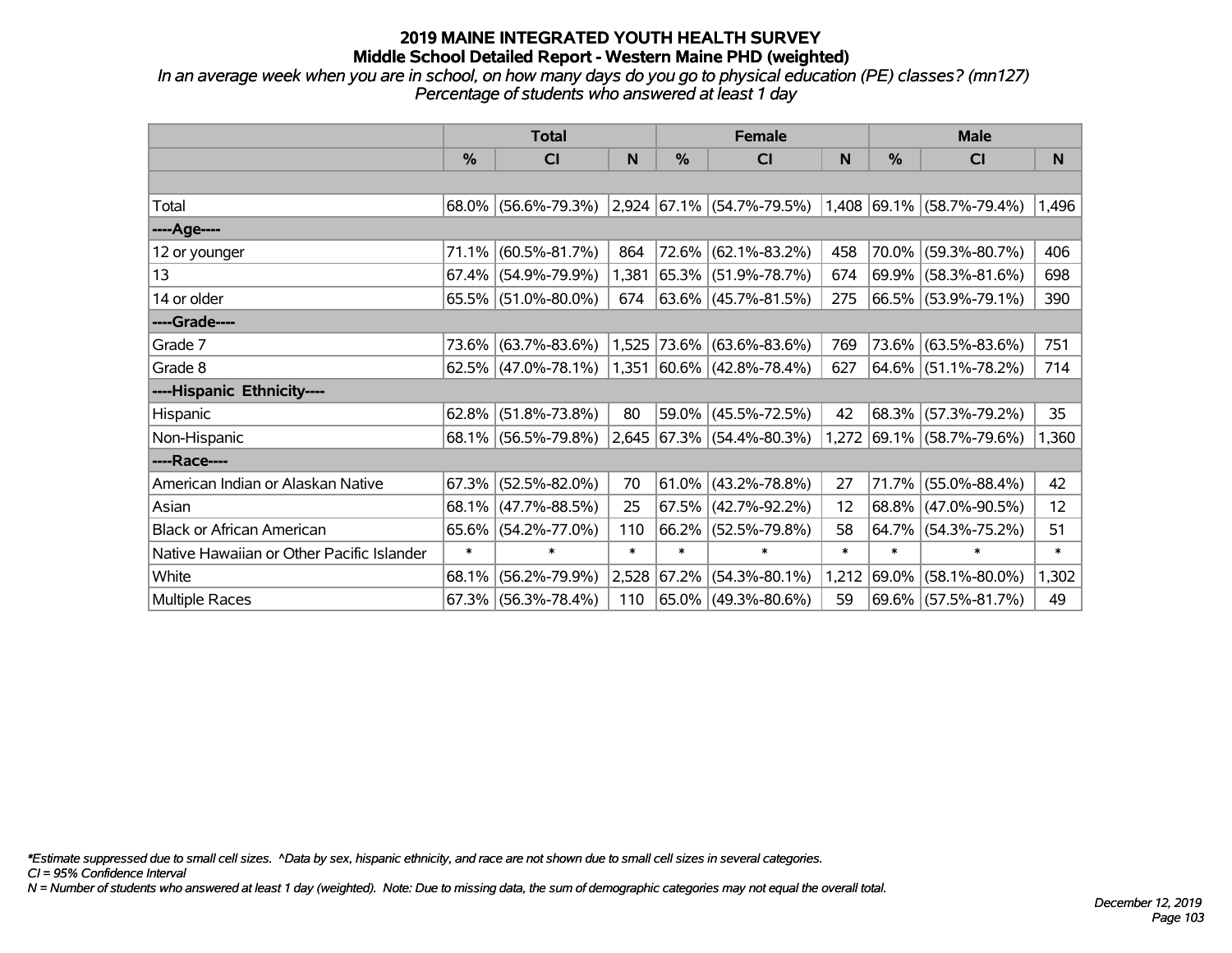*Percentage of students who attended physical education (PE) classes daily in an average week when they were in school (mndlype)*

|                                           | <b>Total</b>  |                       |        | <b>Female</b> |                    |        | <b>Male</b>   |                            |                 |
|-------------------------------------------|---------------|-----------------------|--------|---------------|--------------------|--------|---------------|----------------------------|-----------------|
|                                           | $\frac{0}{0}$ | C <sub>l</sub>        | N      | $\frac{0}{0}$ | CI                 | N      | $\frac{0}{0}$ | <b>CI</b>                  | N.              |
|                                           |               |                       |        |               |                    |        |               |                            |                 |
| Total                                     | 9.9%          | $(3.0\% - 16.7\%)$    | 426    | 9.6%          | $(2.6\% - 16.6\%)$ |        |               | 202   10.3%   (3.5%-17.1%) | 222             |
| ----Age----                               |               |                       |        |               |                    |        |               |                            |                 |
| 12 or younger                             | 12.8%         | $(0.0\% - 26.0\%)$    |        | 156 11.5%     | $(0.0\% - 24.0\%)$ | 73     | 14.3%         | $(0.0\% - 28.6\%)$         | 83              |
| 13                                        | 8.9%          | $(3.5\% - 14.3\%)$    | 182    | 9.1%          | $(2.5\% - 15.7\%)$ | 94     | 8.8%          | $(4.3\% - 13.3\%)$         | 88              |
| 14 or older                               | 8.4%          | $(4.3\% - 12.5\%)$    | 86     | 8.1%          | $(4.1\% - 12.1\%)$ | 35     | 8.8%          | $(3.7\% - 13.8\%)$         | 51              |
| ----Grade----                             |               |                       |        |               |                    |        |               |                            |                 |
| Grade 7                                   | 13.0%         | $(0.0\% - 26.3\%)$    |        | 270 12.7%     | $(0.0\% - 26.4\%)$ | 132    | 13.5%         | $(0.5\% - 26.4\%)$         | 137             |
| Grade 8                                   | 6.7%          | $(3.6\% - 9.8\%)$     | 145    | 6.3%          | $(3.1\% - 9.5\%)$  | 65     | 7.2%          | $(3.9\% - 10.4\%)$         | 79              |
| ----Hispanic Ethnicity----                |               |                       |        |               |                    |        |               |                            |                 |
| Hispanic                                  | 4.8%          | $(0.9\% - 8.7\%)$     | 6      | $\ast$        | $\ast$             | $\ast$ | $\ast$        | $\ast$                     | $\ast$          |
| Non-Hispanic                              | 9.8%          | $(3.0\% - 16.6\%)$    | 380    | 9.5%          | $(2.7\% - 16.2\%)$ | 179    |               | $10.2\%$ (3.1%-17.3%)      | 201             |
| ----Race----                              |               |                       |        |               |                    |        |               |                            |                 |
| American Indian or Alaskan Native         | 14.7%         | $(7.9\% - 21.4\%)$    | 15     | $\ast$        | $\ast$             | $\ast$ | $\ast$        | $\ast$                     | $\ast$          |
| Asian                                     | 15.3%         | $(2.7\% - 28.0\%)$    | 6      | $\ast$        | $\ast$             | $\ast$ | $\ast$        | $\ast$                     | $\ast$          |
| <b>Black or African American</b>          | 7.2%          | $(4.5\% - 10.0\%)$    | 12     | $\ast$        | $\ast$             | $\ast$ | $\ast$        | $\ast$                     | $\ast$          |
| Native Hawaiian or Other Pacific Islander | $\ast$        | $\ast$                | $\ast$ | $\ast$        | $\ast$             | $\ast$ | $\ast$        | $\ast$                     | $\ast$          |
| White                                     | 9.5%          | $(2.5\% - 16.4\%)$    | 352    | 9.1%          | $(2.1\% - 16.0\%)$ | 164    | 10.0%         | $(2.9\% - 17.1\%)$         | 188             |
| Multiple Races                            |               | $11.7\%$ (0.1%-23.2%) | 19     | $ 10.1\% $    | $(0.0\% - 22.9\%)$ | 9      |               | $13.9\%$ (2.1%-25.7%)      | 10 <sub>1</sub> |

*\*Estimate suppressed due to small cell sizes. ^Data by sex, hispanic ethnicity, and race are not shown due to small cell sizes in several categories.*

*CI = 95% Confidence Interval*

*N = Number of students who attended physical education (PE) classes daily in an average week when they were in school (weighted). Note: Due to missing data, the sum of demographic categories may not equal the overall total.*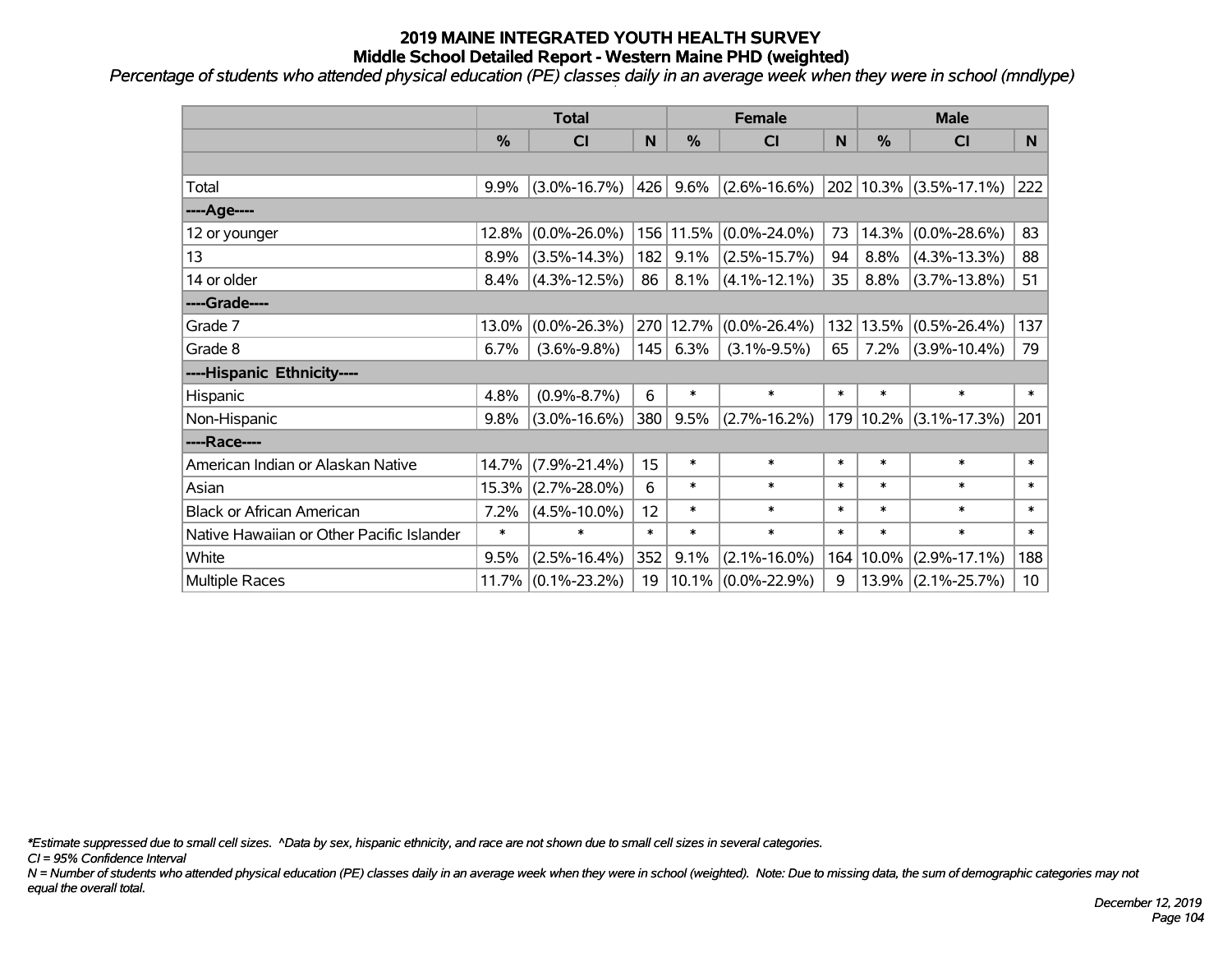*Do any of your classroom teachers provide short physical activity breaks during regular class time? (Do not count your physical education teacher.) (mn180)*

*Percentage of students who answered 'Yes'*

|                                           | <b>Total</b> |                        |        | <b>Female</b> |                           |        | <b>Male</b> |                             |                 |
|-------------------------------------------|--------------|------------------------|--------|---------------|---------------------------|--------|-------------|-----------------------------|-----------------|
|                                           | $\%$         | <b>CI</b>              | N      | %             | <b>CI</b>                 | N      | %           | <b>CI</b>                   | N.              |
|                                           |              |                        |        |               |                           |        |             |                             |                 |
| Total                                     |              | $21.6\%$ (16.9%-26.4%) |        |               | 942  22.8%  (16.6%-28.9%) |        |             | 485   20.6%   (16.2%-25.0%) | 448             |
| ----Age----                               |              |                        |        |               |                           |        |             |                             |                 |
| 12 or younger                             |              | 23.1% (18.6%-27.6%)    |        |               | 288 20.7% (16.2%-25.3%)   |        | 140 26.1%   | $(20.1\% - 32.0\%)$         | 147             |
| 13                                        |              | 23.2% (18.0%-28.3%)    |        |               | 477 25.3% (17.8%-32.8%)   |        | 259 21.2%   | $(16.3\% - 26.0\%)$         | 214             |
| 14 or older                               | 16.7%        | $(9.0\% - 24.4\%)$     |        |               | 174 20.0% (11.2%-28.8%)   |        | 86   14.5%  | $(7.0\% - 22.0\%)$          | 87              |
| ----Grade----                             |              |                        |        |               |                           |        |             |                             |                 |
| Grade 7                                   |              | 24.7% (19.8%-29.5%)    |        |               | 524 25.4% (19.4%-31.3%)   |        | 271 23.6%   | $(17.9\% - 29.3\%)$         | 248             |
| Grade 8                                   |              | 18.8% (12.2%-25.4%)    |        |               | 409 20.3% (12.4%-28.2%)   |        |             | 214 17.7% (11.7%-23.6%)     | 195             |
| ----Hispanic Ethnicity----                |              |                        |        |               |                           |        |             |                             |                 |
| Hispanic                                  |              | 24.3% (14.3%-34.2%)    | 28     | $ 29.0\%$     | $(14.9\% - 43.0\%)$       | 21     | 16.6%       | $(0.0\% - 33.9\%)$          | $7^{\circ}$     |
| Non-Hispanic                              |              | 20.9% (16.1%-25.7%)    |        |               | 816 21.5% (15.5%-27.5%)   |        |             | 410 20.4% (15.8%-25.0%)     | 401             |
| ----Race----                              |              |                        |        |               |                           |        |             |                             |                 |
| American Indian or Alaskan Native         |              | $31.7\%$ (12.1%-51.3%) | 31     | 44.4%         | $(21.1\% - 67.8\%)$       | 20     | 20.9%       | $(1.6\% - 40.3\%)$          | 11              |
| Asian                                     | 27.1%        | $(9.0\% - 45.1\%)$     | 9      | $\ast$        | $\ast$                    | $\ast$ | $\ast$      | $\ast$                      | $\ast$          |
| <b>Black or African American</b>          | $31.6\%$     | $(18.1\% - 45.1\%)$    | 62     | 31.2%         | $(19.4\% - 43.0\%)$       | 31     | 32.0%       | $(13.4\% - 50.7\%)$         | 32 <sub>2</sub> |
| Native Hawaiian or Other Pacific Islander | $\ast$       | $\ast$                 | $\ast$ | $\ast$        | $\ast$                    | $\ast$ | $\ast$      | $\ast$                      | $\ast$          |
| White                                     | 20.8%        | $(16.1\% - 25.5\%)$    | 784    | 21.8%         | $(15.6\% - 28.0\%)$       | 406    | 19.8%       | $(15.2\% - 24.4\%)$         | 373             |
| <b>Multiple Races</b>                     | 20.3%        | $(8.8\% - 31.8\%)$     | 30     | 25.4%         | $(9.4\% - 41.4\%)$        | 21     | 14.3%       | $(1.5\% - 27.0\%)$          | 10 <sup>°</sup> |

*\*Estimate suppressed due to small cell sizes. ^Data by sex, hispanic ethnicity, and race are not shown due to small cell sizes in several categories.*

*CI = 95% Confidence Interval*

*N = Number of students who answered 'Yes' (weighted). Note: Due to missing data, the sum of demographic categories may not equal the overall total.*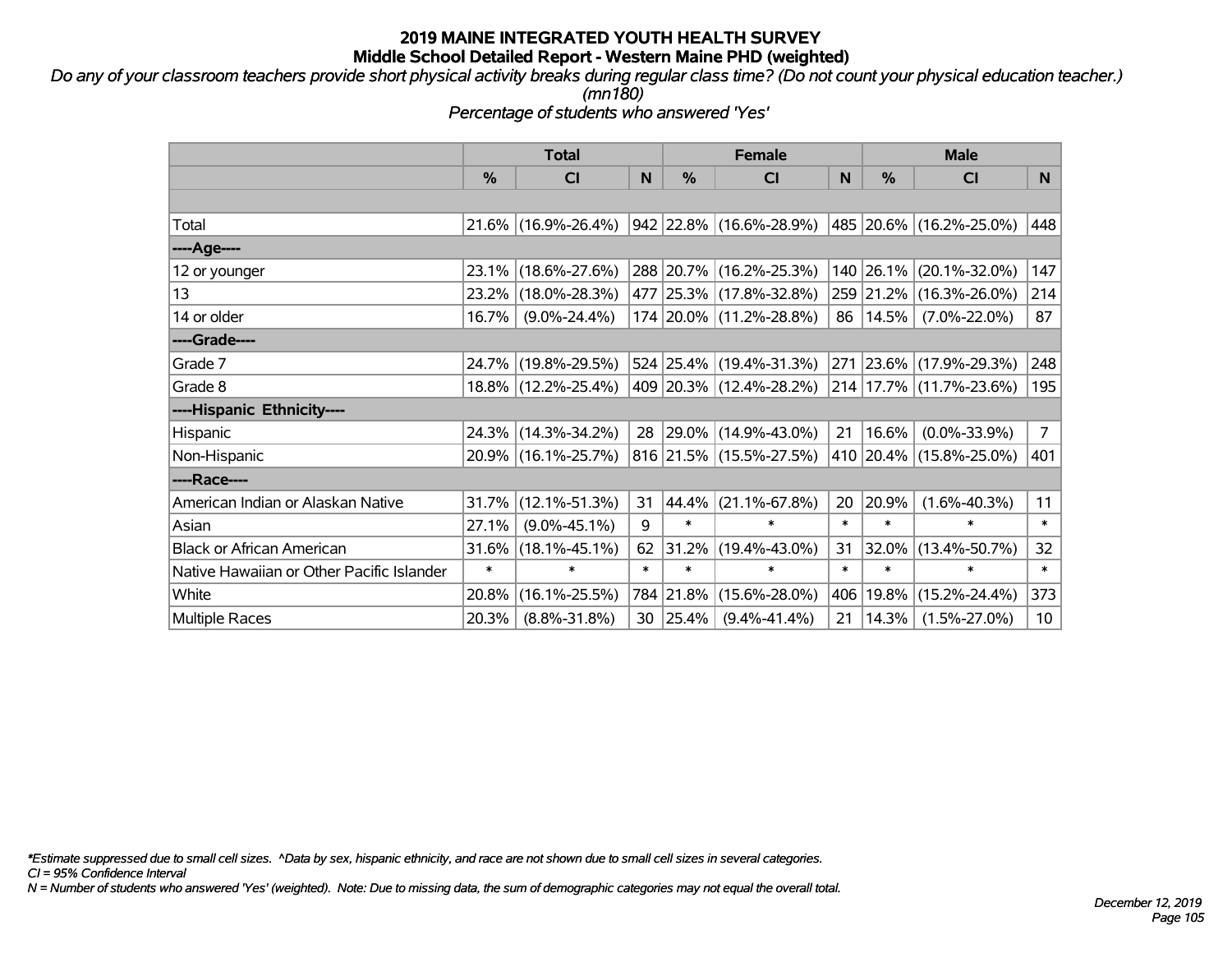*During the past 12 months, on how many sports teams did you play? (Count any teams run by your school or community groups.) (mn179) Percentage of students who answered at least one team*

|                                           | <b>Total</b>  |                           |        |        | <b>Female</b>                      |        | <b>Male</b>   |                              |        |  |
|-------------------------------------------|---------------|---------------------------|--------|--------|------------------------------------|--------|---------------|------------------------------|--------|--|
|                                           | $\frac{0}{0}$ | CI                        | N      | %      | <b>CI</b>                          | N      | $\frac{0}{0}$ | CI                           | N.     |  |
|                                           |               |                           |        |        |                                    |        |               |                              |        |  |
| Total                                     |               | $65.8\%$ (62.3%-69.2%)    |        |        | $ 2,888 65.6\%  (61.2\% - 70.1\%)$ | 1,417  |               | $ 66.6\%  (63.1\% - 70.2\%)$ | 1,461  |  |
| ----Age----                               |               |                           |        |        |                                    |        |               |                              |        |  |
| 12 or younger                             | 67.9%         | $(62.4\% - 73.4\%)$       | 856    |        | 69.8% (63.7%-75.9%)                | 482    | 66.0%         | $(58.7\% - 73.2\%)$          | 373    |  |
| 13                                        |               | $65.6\%$ (61.5%-69.7%)    |        |        | 1,364 65.7% (60.5%-70.9%)          | 678    |               | $ 66.9\%  (62.3\% - 71.6\%)$ | 681    |  |
| 14 or older                               |               | 63.6% $(56.8\% - 70.4\%)$ | 665    |        | $ 58.9\% $ (50.2%-67.5%)           | 256    |               | $ 66.8\% $ (59.1%-74.4%)     | 407    |  |
| ----Grade----                             |               |                           |        |        |                                    |        |               |                              |        |  |
| Grade 7                                   | 66.3%         | $(61.3\% - 71.3\%)$       |        |        | 1,414 67.0% (61.1%-72.9%)          | 728    | $65.8\%$      | $(60.1\% - 71.6\%)$          | 686    |  |
| Grade 8                                   |               | $65.2\%$ (60.6%-69.8%)    |        |        | $1,442$ 64.3% (57.3%-71.4%)        | 684    |               | $ 66.9\%  (60.4\% - 73.4\%)$ | 754    |  |
| ----Hispanic Ethnicity----                |               |                           |        |        |                                    |        |               |                              |        |  |
| Hispanic                                  |               | $65.5\%$ (54.9%-76.1%)    | 81     | 61.9%  | $(49.8\% - 73.9\%)$                | 45     | 69.5%         | $(52.9\% - 86.0\%)$          | 34     |  |
| Non-Hispanic                              |               | $65.9\%$ (62.2%-69.6%)    |        |        | 2,592 65.6% (60.6%-70.5%)          |        |               | 1,270 67.0% (63.3%-70.7%)    | 1,319  |  |
| ----Race----                              |               |                           |        |        |                                    |        |               |                              |        |  |
| American Indian or Alaskan Native         | 65.1%         | $(52.9\% - 77.3\%)$       | 63     | 68.7%  | $(49.8\% - 87.5\%)$                | 29     | 62.2%         | $(40.3\% - 84.1\%)$          | 33     |  |
| Asian                                     |               | 37.1% (14.4%-59.8%)       | 14     | $\ast$ | $\ast$                             | $\ast$ | $\ast$        | $\ast$                       | $\ast$ |  |
| <b>Black or African American</b>          | 62.8%         | $(52.7\% - 72.8\%)$       | 129    | 54.8%  | $(36.0\% - 73.6\%)$                | 57     | 70.9%         | $(64.7\% - 77.0\%)$          | 72     |  |
| Native Hawaiian or Other Pacific Islander | $\ast$        | $\ast$                    | $\ast$ | $\ast$ | $\ast$                             | $\ast$ | $\ast$        | $\ast$                       | $\ast$ |  |
| White                                     | 66.4%         | $(62.9\% - 69.9\%)$       | 2,517  | 66.4%  | $(62.3\% - 70.6\%)$                | 1,248  | $ 67.0\% $    | $(62.9\% - 71.1\%)$          | 1,265  |  |
| <b>Multiple Races</b>                     |               | $67.8\%$ (55.8%-79.9%)    | 103    |        | 71.8% (63.2%-80.4%)                | 58     |               | $ 63.3\% $ (41.7%-84.9%)     | 45     |  |

*\*Estimate suppressed due to small cell sizes. ^Data by sex, hispanic ethnicity, and race are not shown due to small cell sizes in several categories.*

*CI = 95% Confidence Interval*

*N = Number of students who answered at least one team (weighted). Note: Due to missing data, the sum of demographic categories may not equal the overall total.*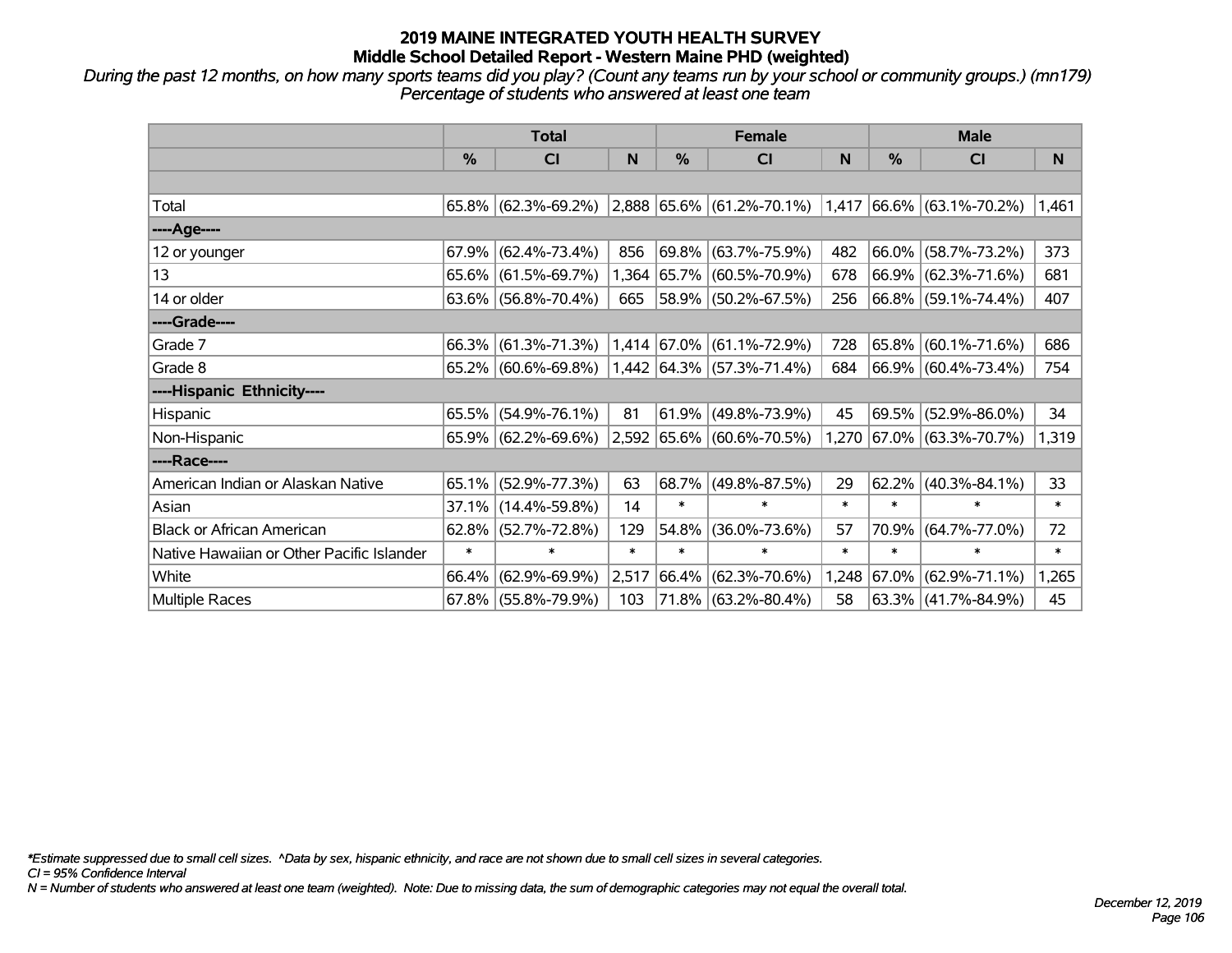#### **2019 MAINE INTEGRATED YOUTH HEALTH SURVEY Middle School Detailed Report - Western Maine PHD (weighted)** *On an average school night, how many hours of sleep do you get? (mn178) Percentage of students who answered at least 8 hours*

|                                           | <b>Total</b> |                                                  |        |        | <b>Female</b>               |        | <b>Male</b> |                          |          |  |
|-------------------------------------------|--------------|--------------------------------------------------|--------|--------|-----------------------------|--------|-------------|--------------------------|----------|--|
|                                           | %            | CI                                               | N      | $\%$   | <b>CI</b>                   | N      | $\%$        | <b>CI</b>                | <b>N</b> |  |
|                                           |              |                                                  |        |        |                             |        |             |                          |          |  |
| Total                                     |              | $48.3\%$ (45.6%-51.1%) 2,096 46.1% (42.8%-49.4%) |        |        |                             |        |             | 983 50.7% (47.4%-54.1%)  | 1,102    |  |
| ----Age----                               |              |                                                  |        |        |                             |        |             |                          |          |  |
| 12 or younger                             | 55.2%        | $(49.2\% - 61.2\%)$                              | 689    |        | $51.8\%$ (46.1%-57.6%)      |        |             | 351 58.8% (51.4%-66.3%)  | 335      |  |
| 13                                        | 46.9%        | $(43.3\% - 50.4\%)$                              | 964    |        | 44.4% (39.5%-49.3%)         |        |             | 454 50.0% (44.5%-55.5%)  | 506      |  |
| 14 or older                               | 42.9%        | $(38.1\% - 47.7\%)$                              | 441    |        | 41.3% (34.9%-47.6%)         |        |             | 179 44.3% (38.3%-50.2%)  | 262      |  |
| ----Grade----                             |              |                                                  |        |        |                             |        |             |                          |          |  |
| Grade 7                                   | 53.7%        | $(49.5\% - 57.8\%)$                              |        |        | 1,136 50.3% (45.5%-55.1%)   |        |             | 536 57.3% (51.6%-63.1%)  | 600      |  |
| Grade 8                                   |              | 43.1% (39.1%-47.2%)                              | 939    |        | 42.2% (37.0%-47.3%)         |        |             | 446 44.5% (39.0%-49.9%)  | 490      |  |
| ----Hispanic Ethnicity----                |              |                                                  |        |        |                             |        |             |                          |          |  |
| Hispanic                                  | 42.2%        | $(28.7\% - 55.8\%)$                              | 51     |        | 49.4% (33.7%-65.1%)         | 36     |             | 33.0% (19.2%-46.7%)      | 16       |  |
| Non-Hispanic                              | 47.8%        | $(44.8\% - 50.8\%)$                              |        |        | $1,861$ 45.9% (42.6%-49.2%) |        |             | 876 50.0% (45.8%-54.2%)  | 982      |  |
| ----Race----                              |              |                                                  |        |        |                             |        |             |                          |          |  |
| American Indian or Alaskan Native         | 52.0%        | $(34.2\% - 69.8\%)$                              | 49     |        | 54.0% (31.0%-77.0%)         | 23     |             | 50.4% (32.9%-67.9%)      | 26       |  |
| Asian                                     | 29.2%        | $(6.6\% - 51.8\%)$                               | 11     | $\ast$ | $\ast$                      | $\ast$ | $\ast$      | $\ast$                   | $\ast$   |  |
| <b>Black or African American</b>          | 55.9%        | $(47.8\% - 64.1\%)$                              | 115    | 62.6%  | $(42.8\% - 82.4\%)$         | 64     | 49.5%       | $(41.8\% - 57.2\%)$      | 51       |  |
| Native Hawaiian or Other Pacific Islander | $\ast$       | $\ast$                                           | $\ast$ | $\ast$ | $\ast$                      | $\ast$ | $\ast$      | $\ast$                   | $\ast$   |  |
| White                                     | 48.2%        | $(45.4\% - 51.1\%)$                              | 1,808  |        | 45.4% (42.6%-48.2%)         |        |             | 843 51.3% (46.9%-55.7%)  | 961      |  |
| Multiple Races                            | 42.2%        | $(35.4\% - 49.1\%)$                              | 61     |        | $36.1\%$ (24.1%-48.2%)      | 28     |             | $ 48.9\% $ (36.9%-60.9%) | 34       |  |

*\*Estimate suppressed due to small cell sizes. ^Data by sex, hispanic ethnicity, and race are not shown due to small cell sizes in several categories.*

*CI = 95% Confidence Interval*

*N = Number of students who answered at least 8 hours (weighted). Note: Due to missing data, the sum of demographic categories may not equal the overall total.*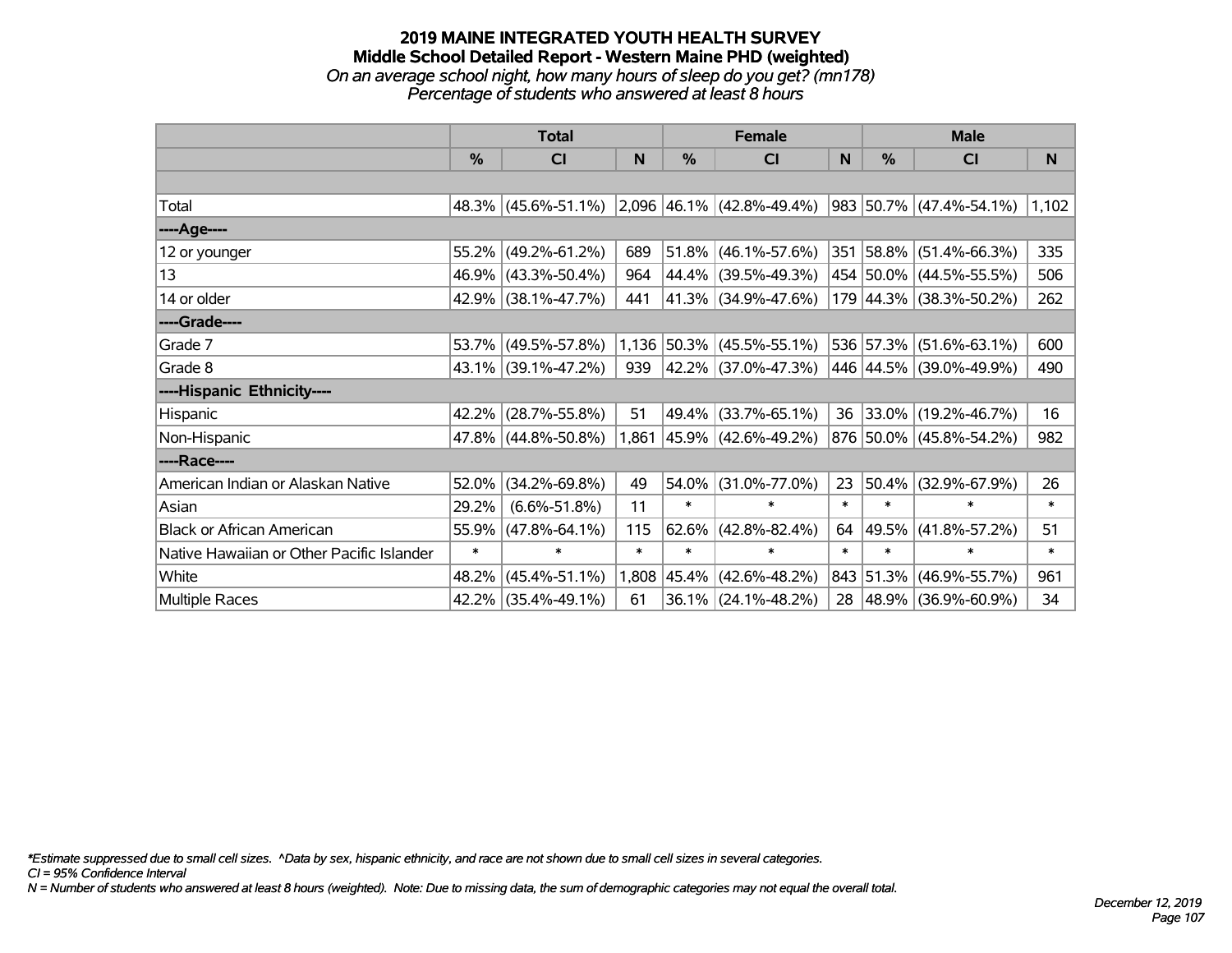#### **2019 MAINE INTEGRATED YOUTH HEALTH SURVEY Middle School Detailed Report - Western Maine PHD (weighted)** *During the past 12 months, how would you describe your grades in school? (mn171) Percentage of students who answered 'Mostly A's' or 'Mostly B's'*

|                                           | <b>Total</b> |                     |        | <b>Female</b> |                                   | <b>Male</b> |            |                              |                       |
|-------------------------------------------|--------------|---------------------|--------|---------------|-----------------------------------|-------------|------------|------------------------------|-----------------------|
|                                           | $\%$         | <b>CI</b>           | N      | %             | <b>CI</b>                         | N           | %          | <b>CI</b>                    | N.                    |
|                                           |              |                     |        |               |                                   |             |            |                              |                       |
| Total                                     |              | 70.4% (66.3%-74.5%) |        |               | $3,013$ 73.2% (69.8%-76.6%) 1,531 |             |            | $ 68.0\%  (62.4\% - 73.6\%)$ | $\vert$ 1,460 $\vert$ |
| ----Age----                               |              |                     |        |               |                                   |             |            |                              |                       |
| 12 or younger                             | 71.3%        | $(66.7\% - 75.9\%)$ | 861    |               | 73.5% (67.7%-79.4%)               | 475         | 68.5%      | $(62.7\% - 74.4\%)$          | 383                   |
| 13                                        |              | 72.5% (67.1%-77.9%) | 1,477  |               | 74.7% (69.2%-80.1%)               | 756         |            | 71.1% (64.4%-77.7%)          | 709                   |
| 14 or older                               |              | 65.3% (57.6%-73.0%) | 672    |               | $ 69.4\%  (60.6\% - 78.1\%)$      | 301         |            | 62.3% (51.7%-72.8%)          | 369                   |
| ----Grade----                             |              |                     |        |               |                                   |             |            |                              |                       |
| Grade 7                                   | 69.6%        | $(66.0\% - 73.3\%)$ | 1,433  |               | $ 71.2\% $ (66.0%-76.4%)          | 728         | $ 68.4\% $ | $(63.7\% - 73.0\%)$          | 705                   |
| Grade 8                                   |              | 71.4% (65.3%-77.4%) |        |               | 1,553 75.1% (69.6%-80.7%)         | 797         |            | 67.8% (58.8%-76.7%)          | 740                   |
| ----Hispanic Ethnicity----                |              |                     |        |               |                                   |             |            |                              |                       |
| Hispanic                                  | 64.1%        | $(49.3\% - 78.9\%)$ | 80     | 70.4%         | $(58.6\% - 82.2\%)$               | 51          | $ 57.5\% $ | $(34.7\% - 80.2\%)$          | 29                    |
| Non-Hispanic                              |              | 71.4% (67.7%-75.1%) |        |               | 2,732 73.9% (70.7%-77.1%)         | 1,383       |            | $ 69.1\%  (64.1\% - 74.2\%)$ | 1,334                 |
| ----Race----                              |              |                     |        |               |                                   |             |            |                              |                       |
| American Indian or Alaskan Native         | 59.4%        | $(47.6\% - 71.3\%)$ | 56     | 57.9%         | $(36.8\% - 79.0\%)$               | 24          | 60.7%      | $(45.7\% - 75.7\%)$          | 31                    |
| Asian                                     | 72.3%        | $(45.9\% - 98.8\%)$ | 27     | $\ast$        | $\ast$                            | $\ast$      | $\ast$     | $\ast$                       | $\ast$                |
| <b>Black or African American</b>          | 73.3%        | $(61.9\% - 84.7\%)$ | 142    | 81.3%         | $(76.2\% - 86.3\%)$               | 79          | 65.3%      | $(47.3\% - 83.3\%)$          | 63                    |
| Native Hawaiian or Other Pacific Islander | $\ast$       | $\ast$              | $\ast$ | $\ast$        | $\ast$                            | $\ast$      | $\ast$     | $\ast$                       | $\ast$                |
| White                                     | 71.4%        | $(66.8\% - 76.1\%)$ | 2,639  |               | 73.4% (69.4%-77.4%)               | 1,335       | $ 69.7\% $ | $(63.6\% - 75.9\%)$          | 1,292                 |
| Multiple Races                            |              | 64.2% (48.3%-80.1%) | 97     |               | 71.9% (51.1%-92.6%)               | 56          |            | 55.9% (37.4%-74.4%)          | 40                    |

*\*Estimate suppressed due to small cell sizes. ^Data by sex, hispanic ethnicity, and race are not shown due to small cell sizes in several categories.*

*CI = 95% Confidence Interval*

*N = Number of students who answered 'Mostly A's' or 'Mostly B's' (weighted). Note: Due to missing data, the sum of demographic categories may not equal the overall total.*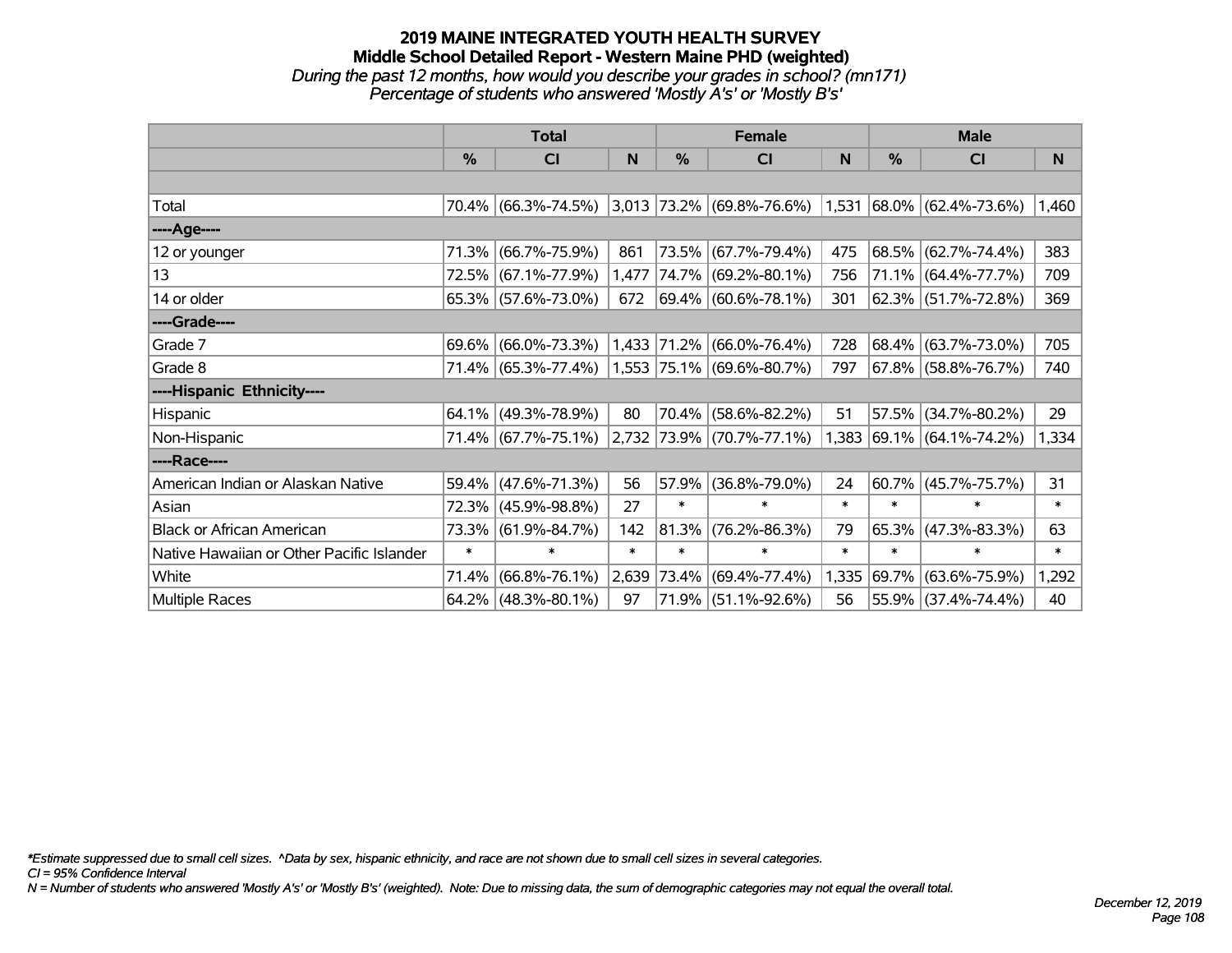*During an average week, how many hours do you spend in clubs or organizations (other than sports) outside of regular school hours? (mn146) Percentage of students who answered at least 1 hour*

|                                           | <b>Total</b> |                     |        | <b>Female</b> |                           |        | <b>Male</b> |                         |        |  |
|-------------------------------------------|--------------|---------------------|--------|---------------|---------------------------|--------|-------------|-------------------------|--------|--|
|                                           | %            | CI                  | N      | %             | <b>CI</b>                 | N      | %           | <b>CI</b>               | N.     |  |
|                                           |              |                     |        |               |                           |        |             |                         |        |  |
| Total                                     |              | 35.2% (31.9%-38.6%) |        |               | 1,546 38.0% (33.2%-42.7%) |        |             | 814 32.2% (28.1%-36.4%) | 711    |  |
| ----Age----                               |              |                     |        |               |                           |        |             |                         |        |  |
| 12 or younger                             | 35.5%        | $(30.1\% - 41.0\%)$ | 445    | 41.8%         | $(35.2\% - 48.3\%)$       |        | 282 27.8%   | $(21.7\% - 33.8\%)$     | 159    |  |
| 13                                        |              | 36.1% (31.7%-40.5%) | 752    | 35.3%         | $(29.0\% - 41.6\%)$       |        |             | 365 36.4% (31.7%-41.0%) | 373    |  |
| 14 or older                               |              | 33.0% (26.1%-39.9%) | 345    |               | 38.3% (30.0%-46.6%)       |        |             | 167 29.4% (21.6%-37.2%) | 178    |  |
| ----Grade----                             |              |                     |        |               |                           |        |             |                         |        |  |
| Grade 7                                   | 35.4%        | $(31.6\% - 39.3\%)$ | 754    | 40.2%         | $(34.8\% - 45.6\%)$       | 431    | 30.3%       | $(26.2\% - 34.3\%)$     | 319    |  |
| Grade 8                                   |              | 34.6% (30.6%-38.6%) | 766    |               | $35.6\%$ (29.4%-41.7%)    |        |             | 379 33.7% (28.5%-38.8%) | 379    |  |
| ----Hispanic Ethnicity----                |              |                     |        |               |                           |        |             |                         |        |  |
| Hispanic                                  | 41.7%        | $(27.8\% - 55.5\%)$ | 52     | 45.6%         | $(31.8\% - 59.3\%)$       | 33     | 37.7%       | $(14.7\% - 60.7\%)$     | 19     |  |
| Non-Hispanic                              |              | 35.5% (31.9%-39.2%) |        |               | 1,394 38.2% (32.8%-43.6%) |        |             | 733 32.7% (28.5%-36.9%) | 648    |  |
| ----Race----                              |              |                     |        |               |                           |        |             |                         |        |  |
| American Indian or Alaskan Native         | 31.0%        | $(23.6\% - 38.5\%)$ | 30     | 41.3%         | $(27.8\% - 54.7\%)$       | 17     | 23.1%       | $(11.5\% - 34.7\%)$     | 12     |  |
| Asian                                     | 39.1%        | $(8.0\% - 70.3\%)$  | 15     | 45.7%         | $(16.6\% - 74.9\%)$       | 9      | 32.5%       | $(0.0\% - 74.2\%)$      | 6      |  |
| <b>Black or African American</b>          | 32.3%        | $(25.0\% - 39.6\%)$ | 67     | 35.9%         | $(30.5\% - 41.4\%)$       | 37     | 28.7%       | $(17.7\% - 39.7\%)$     | 30     |  |
| Native Hawaiian or Other Pacific Islander | $\ast$       | $\ast$              | $\ast$ | $\ast$        | $\ast$                    | $\ast$ | $\ast$      | $\ast$                  | $\ast$ |  |
| White                                     | 35.6%        | $(31.9\% - 39.3\%)$ |        | 1,344 37.4%   | $(32.3\% - 42.5\%)$       |        | 698 33.5%   | $(28.9\% - 38.0\%)$     | 633    |  |
| Multiple Races                            |              | 38.0% (23.1%-52.8%) | 57     | $46.8\%$      | $(28.8\% - 64.9\%)$       | 37     |             | 28.3% (10.0%-46.5%)     | 20     |  |

*\*Estimate suppressed due to small cell sizes. ^Data by sex, hispanic ethnicity, and race are not shown due to small cell sizes in several categories.*

*CI = 95% Confidence Interval*

*N = Number of students who answered at least 1 hour (weighted). Note: Due to missing data, the sum of demographic categories may not equal the overall total.*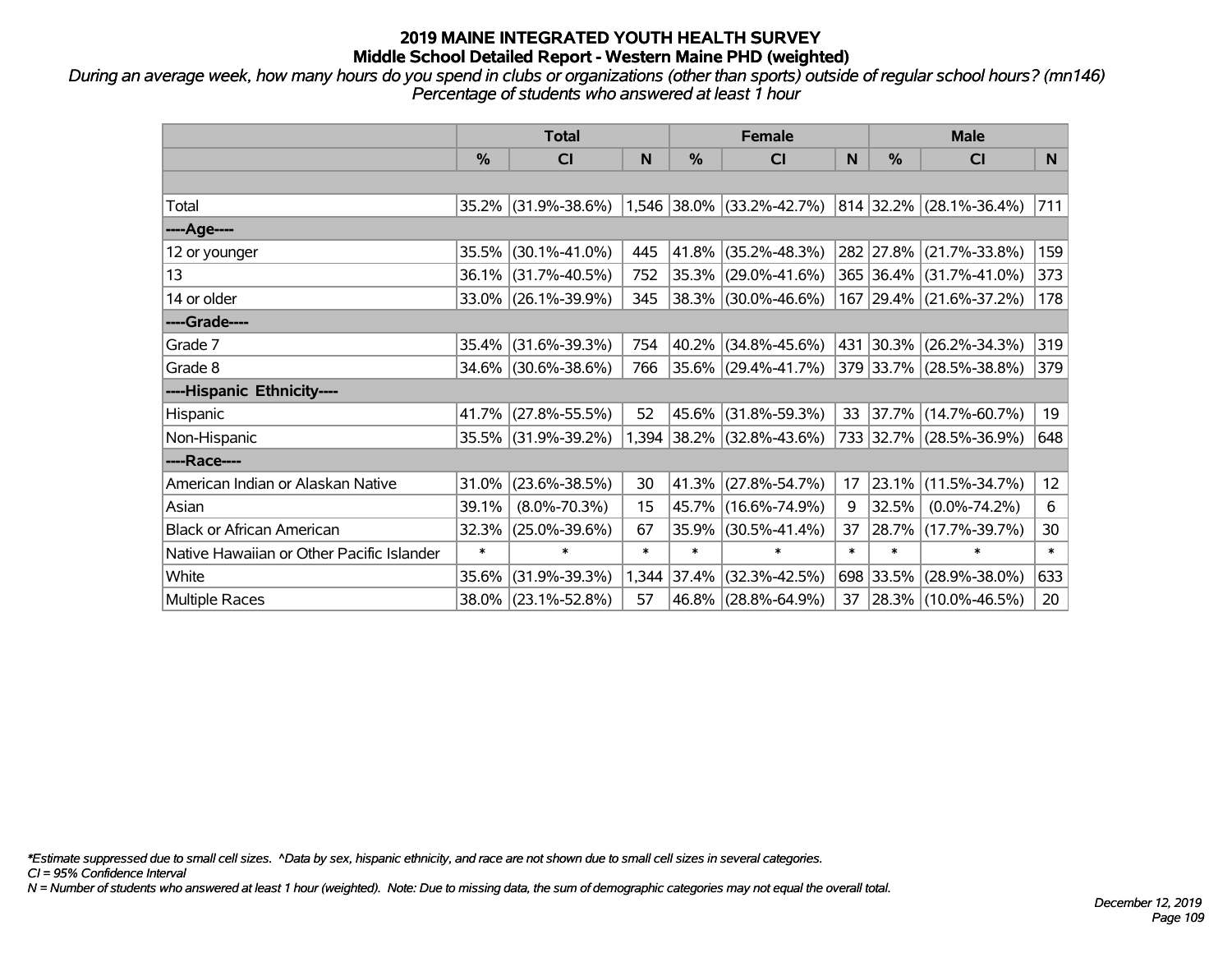*Do you agree or disagree that at least one of your teachers really cares and gives you help and support when you need it? (mn143) Percentage of students who answered 'Strongly agree' or 'Agree'*

|                                           | <b>Total</b> |                     |        |            | <b>Female</b>                                            |        | <b>Male</b> |                           |        |
|-------------------------------------------|--------------|---------------------|--------|------------|----------------------------------------------------------|--------|-------------|---------------------------|--------|
|                                           | $\%$         | <b>CI</b>           | N      | $\%$       | <b>CI</b>                                                | N      | %           | <b>CI</b>                 | N.     |
|                                           |              |                     |        |            |                                                          |        |             |                           |        |
| Total                                     |              | 75.0% (72.5%-77.6%) |        |            | $ 3,260 74.0\% $ (71.1%-76.8%) 1,567 76.6% (73.8%-79.4%) |        |             |                           | 1,674  |
| ----Age----                               |              |                     |        |            |                                                          |        |             |                           |        |
| 12 or younger                             | 75.0%        | $(72.0\% - 78.1\%)$ | 918    | $ 75.1\% $ | $(70.5\% - 79.7\%)$                                      | 479    | 75.1%       | $(71.6\% - 78.5\%)$       | 435    |
| 13                                        |              | 75.1% (71.4%-78.9%) |        |            | 1,555 72.6% (67.3%-77.9%)                                | 751    |             | 78.5% (75.6%-81.4%)       | 796    |
| 14 or older                               |              | 74.7% (70.2%-79.1%) | 778    |            | 75.4%  (70.6%-80.2%)                                     | 335    |             | 74.7% (69.1%-80.3%)       | 440    |
| ----Grade----                             |              |                     |        |            |                                                          |        |             |                           |        |
| Grade 7                                   | 74.6%        | $(72.2\% - 77.0\%)$ |        |            | 1,566 74.6% (70.5%-78.8%)                                | 785    | 74.9%       | $(71.6\% - 78.3\%)$       | 779    |
| Grade 8                                   |              | 75.5% (71.3%-79.6%) |        |            | $1,642$ 73.4% (67.7%-79.2%)                              | 767    |             | 78.0% (74.7%-81.4%)       | 865    |
| ----Hispanic Ethnicity----                |              |                     |        |            |                                                          |        |             |                           |        |
| Hispanic                                  | 69.2%        | $(59.6\% - 78.7\%)$ | 88     | 69.7%      | $(60.4\% - 79.0\%)$                                      | 49     | 71.9%       | $(59.4\% - 84.4\%)$       | 38     |
| Non-Hispanic                              |              | 75.3% (72.6%-78.1%) |        |            | 2,939 74.2% (71.3%-77.2%)                                |        |             | 1,413 76.7% (73.8%-79.6%) | 1,514  |
| ----Race----                              |              |                     |        |            |                                                          |        |             |                           |        |
| American Indian or Alaskan Native         | 74.9%        | $(69.0\% - 80.8\%)$ | 78     | 68.3%      | $(58.6\% - 77.9\%)$                                      | 31     | 79.8%       | $(74.0\% - 85.7\%)$       | 46     |
| Asian                                     | 69.2%        | $(60.1\% - 78.4\%)$ | 25     | $\ast$     | $\ast$                                                   | $\ast$ | $\ast$      | $\ast$                    | $\ast$ |
| <b>Black or African American</b>          | 71.0%        | $(69.3\% - 72.7\%)$ | 121    | 64.6%      | $(60.1\% - 69.0\%)$                                      | 56     | 78.2%       | $(73.4\% - 83.0\%)$       | 65     |
| Native Hawaiian or Other Pacific Islander | $\ast$       | $\ast$              | $\ast$ | $\ast$     | $\ast$                                                   | $\ast$ | $\ast$      | $\ast$                    | $\ast$ |
| White                                     | 75.4%        | $(72.7\% - 78.1\%)$ | 2,829  | 74.4%      | $(71.5\% - 77.4\%)$                                      | 1,358  | 76.7%       | $(73.5\% - 80.0\%)$       | 1,461  |
| Multiple Races                            |              | 75.0% (68.2%-81.8%) | 121    |            | 74.3% (65.7%-82.9%)                                      | 66     |             | 77.6% (65.9%-89.3%)       | 54     |

*\*Estimate suppressed due to small cell sizes. ^Data by sex, hispanic ethnicity, and race are not shown due to small cell sizes in several categories.*

*CI = 95% Confidence Interval*

*N = Number of students who answered 'Strongly agree' or 'Agree' (weighted). Note: Due to missing data, the sum of demographic categories may not equal the overall total.*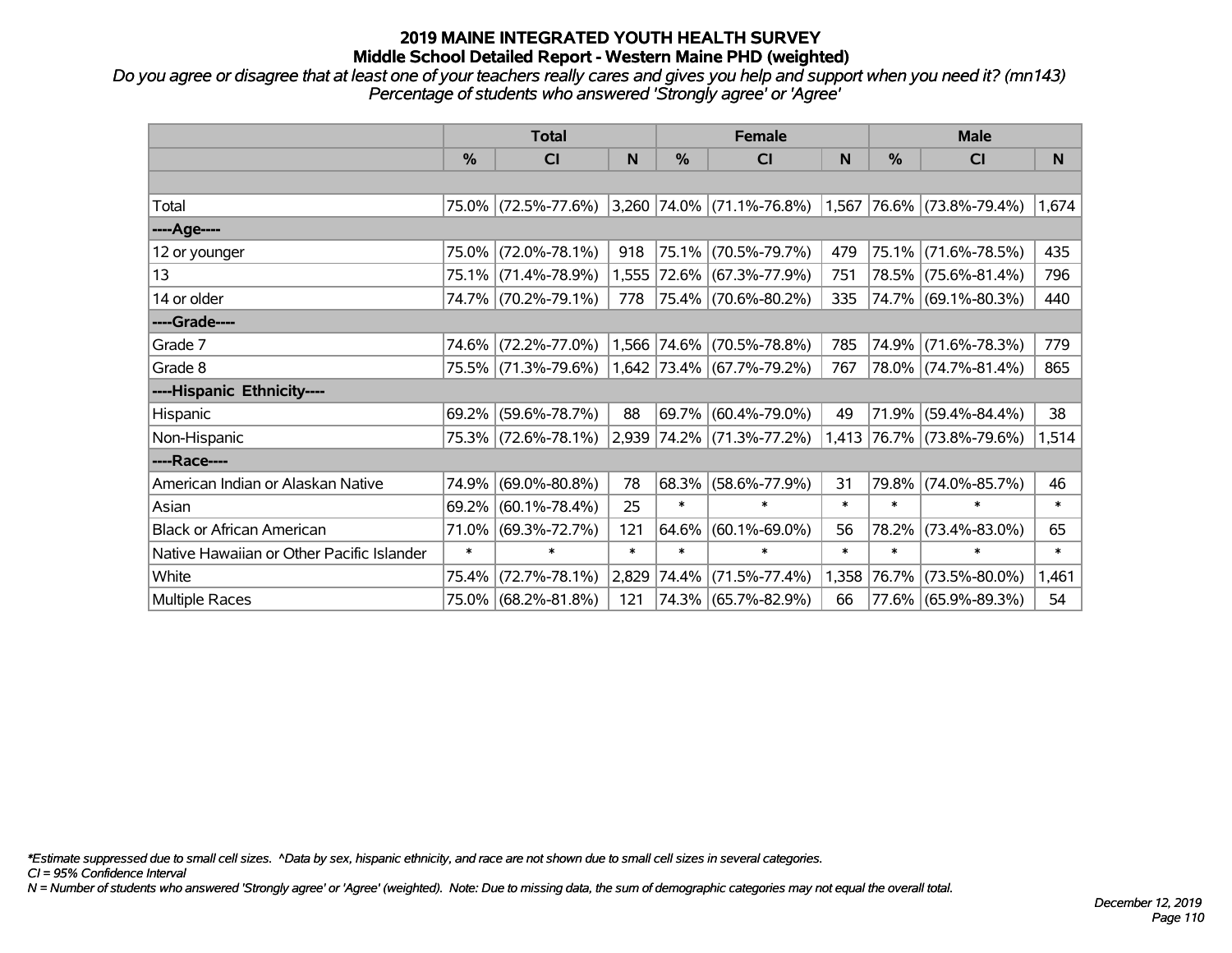### *How often does one of your parents talk with you about what you are doing in school? (mn144) Percentage of students who answered 'About every day' or 'About once or twice a week'*

|                                           | <b>Total</b>  |                        |              |                  | <b>Female</b>                                      |        | <b>Male</b> |                           |        |  |
|-------------------------------------------|---------------|------------------------|--------------|------------------|----------------------------------------------------|--------|-------------|---------------------------|--------|--|
|                                           | $\frac{0}{0}$ | <b>CI</b>              | <sub>N</sub> | %                | <b>CI</b>                                          | N      | %           | <b>CI</b>                 | N      |  |
|                                           |               |                        |              |                  |                                                    |        |             |                           |        |  |
| Total                                     |               | $81.9\%$ (80.7%-83.1%) | 3,561        |                  | $ 82.8\% $ (81.3%-84.3%) 1,754 81.3% (79.1%-83.5%) |        |             |                           | 1,775  |  |
| ----Age----                               |               |                        |              |                  |                                                    |        |             |                           |        |  |
| 12 or younger                             | 84.8%         | $(82.4\% - 87.2\%)$    |              | 1,039 84.4%      | $(81.0\% - 87.9\%)$                                | 539    |             | 85.5% (83.1%-87.9%)       | 496    |  |
| 13                                        |               | 82.2% (79.8%-84.6%)    |              |                  | 1,704 84.0% (81.8%-86.3%)                          | 867    |             | 80.6% (76.6%-84.7%)       | 822    |  |
| 14 or older                               |               | 78.1% (75.0%-81.1%)    | 810          |                  | $ 77.7\% $ (73.7%-81.6%)                           | 346    |             | 78.3% (74.9%-81.8%)       | 456    |  |
| ----Grade----                             |               |                        |              |                  |                                                    |        |             |                           |        |  |
| Grade 7                                   | 82.0%         | $(80.5\% - 83.6\%)$    |              | $ 1,725 82.1\% $ | $(80.0\% - 84.2\%)$                                | 861    |             | 82.0% (79.6%-84.5%)       | 859    |  |
| Grade 8                                   |               | $81.9\%$ (80.5%-83.4%) |              |                  | $1,778$ 83.7% (81.4%-85.9%)                        | 877    |             | 80.6% (78.3%-83.0%)       | 887    |  |
| ----Hispanic Ethnicity----                |               |                        |              |                  |                                                    |        |             |                           |        |  |
| Hispanic                                  | 75.9%         | $(68.1\% - 83.6\%)$    | 96           | $ 80.1\% $       | $(72.4\% - 87.8\%)$                                | 56     |             | 70.9% (59.8%-82.1%)       | 37     |  |
| Non-Hispanic                              |               | 82.3% (81.0%-83.6%)    | 3,211        |                  | $ 83.4\% $ (81.7%-85.1%)                           |        |             | 1,589 81.4% (79.1%-83.7%) | 1,605  |  |
| ----Race----                              |               |                        |              |                  |                                                    |        |             |                           |        |  |
| American Indian or Alaskan Native         | 73.6%         | $(65.4\% - 81.8\%)$    | 75           | 74.4%            | $(60.8\% - 88.1\%)$                                | 33     |             | 73.8% (65.9%-81.6%)       | 42     |  |
| Asian                                     | 78.3%         | $(71.6\% - 85.0\%)$    | 30           | $\ast$           | $\ast$                                             | $\ast$ | $\ast$      | $\ast$                    | $\ast$ |  |
| <b>Black or African American</b>          | 80.1%         | $(76.1\% - 84.2\%)$    | 138          | 82.1%            | $(79.4\% - 84.7\%)$                                | 71     |             | 78.7% (70.8%-86.6%)       | 67     |  |
| Native Hawaiian or Other Pacific Islander | $\ast$        | $\ast$                 | $\ast$       | $\ast$           | $\ast$                                             | $\ast$ | $\ast$      | $\ast$                    | $\ast$ |  |
| White                                     | 82.7%         | $(81.4\% - 83.9\%)$    |              | 3,096 83.3%      | $(81.7\% - 85.0\%)$                                | 1,520  |             | 82.1% (79.8%-84.4%)       | 1,559  |  |
| Multiple Races                            |               | 82.3% (74.8%-89.7%)    | 132          |                  | $ 84.6\% $ (76.9%-92.2%)                           | 75     |             | 78.9% (66.7%-91.1%)       | 55     |  |

*\*Estimate suppressed due to small cell sizes. ^Data by sex, hispanic ethnicity, and race are not shown due to small cell sizes in several categories.*

*CI = 95% Confidence Interval*

*N = Number of students who answered 'About every day' or 'About once or twice a week' (weighted). Note: Due to missing data, the sum of demographic categories may not equal the overall total.*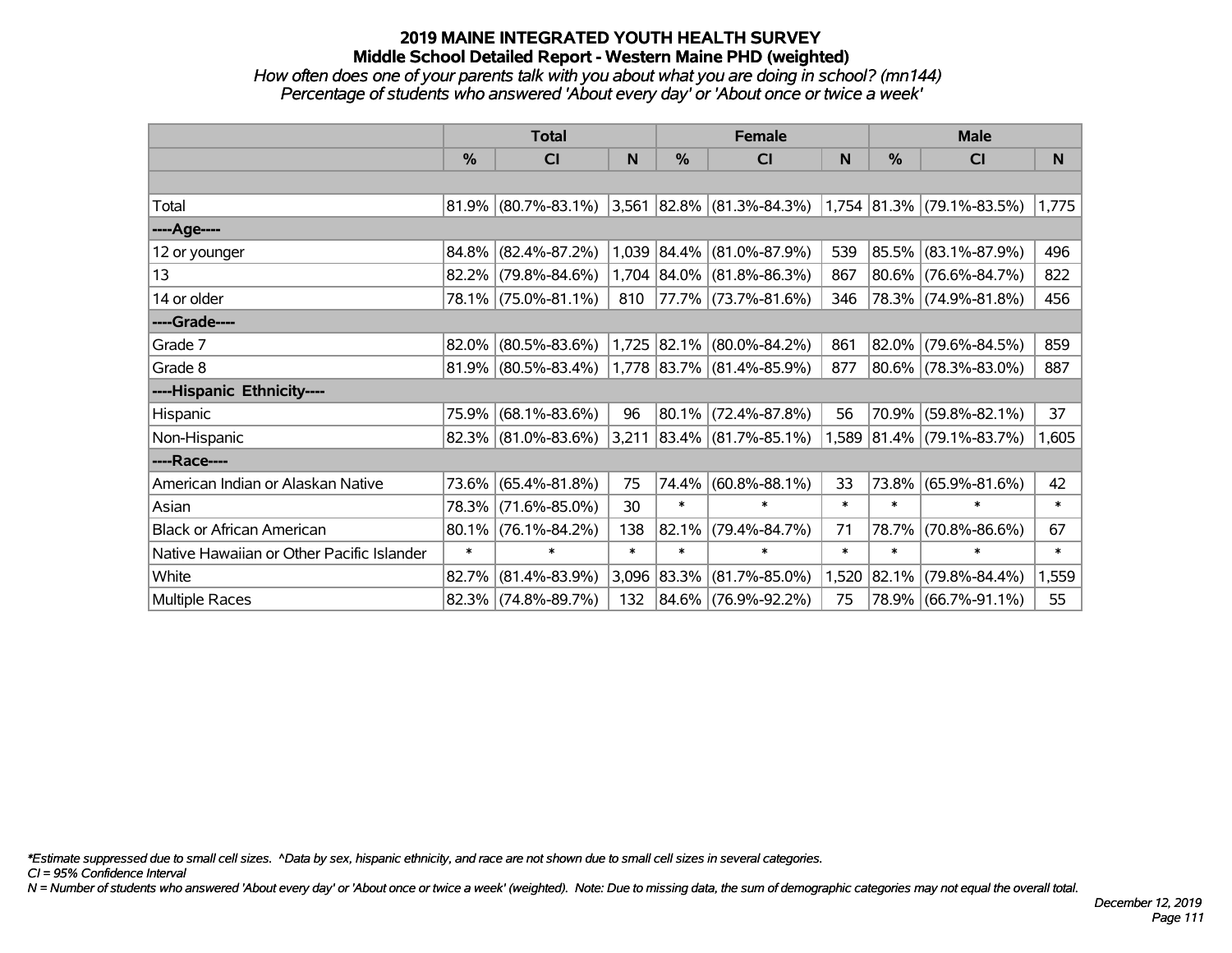### **2019 MAINE INTEGRATED YOUTH HEALTH SURVEY Middle School Detailed Report - Western Maine PHD (weighted)** *How often does your family give you love and support? (mn188)*

*Percentage of students who answered 'Most of the time' or 'Always'*

|                                           | <b>Total</b> |                        |        |             | <b>Female</b>                                            |        | <b>Male</b> |                           |        |
|-------------------------------------------|--------------|------------------------|--------|-------------|----------------------------------------------------------|--------|-------------|---------------------------|--------|
|                                           | $\%$         | <b>CI</b>              | N      | %           | <b>CI</b>                                                | N      | %           | <b>CI</b>                 | N.     |
|                                           |              |                        |        |             |                                                          |        |             |                           |        |
| Total                                     |              | $82.2\%$ (80.6%-83.8%) |        |             | $ 3,579 80.6\% $ (78.3%-82.8%) 1,710 84.4% (81.9%-86.9%) |        |             |                           | 1,845  |
| ----Age----                               |              |                        |        |             |                                                          |        |             |                           |        |
| 12 or younger                             | 85.4%        | $(82.8\% - 88.0\%)$    |        | 1,043 83.2% | $(80.1\% - 86.3\%)$                                      | 532    | $ 87.7\% $  | $(84.6\% - 90.8\%)$       | 506    |
| 13                                        | $83.1\%$     | $(81.7\% - 84.5\%)$    |        |             | 1,724 81.7% (78.6%-84.9%)                                | 845    |             | 85.2% (82.8%-87.6%)       | 868    |
| 14 or older                               |              | 76.7% (73.5%-79.9%)    | 803    |             | 74.0% (69.2%-78.8%)                                      | 332    |             | 79.9% (74.7%-85.2%)       | 470    |
| ----Grade----                             |              |                        |        |             |                                                          |        |             |                           |        |
| Grade 7                                   | 83.3%        | $(80.5\% - 86.2\%)$    |        | 1,749 81.1% | $(78.1\% - 84.1\%)$                                      | 852    | $ 85.9\% $  | $(81.9\% - 90.0\%)$       | 896    |
| Grade 8                                   |              | $81.2\%$ (79.4%-83.0%) |        |             | $1,772$ 80.2% (76.7%-83.8%)                              | 845    |             | 83.0% (80.3%-85.7%)       | 918    |
| ----Hispanic Ethnicity----                |              |                        |        |             |                                                          |        |             |                           |        |
| Hispanic                                  | 78.0%        | $(72.5\% - 83.5\%)$    | 98     | 79.9%       | $(74.1\% - 85.7\%)$                                      | 56     | $76.4\%$    | $(65.5\% - 87.2\%)$       | 39     |
| Non-Hispanic                              |              | 82.2% (80.6%-83.7%)    |        |             | 3,210 80.6% (78.2%-83.0%)                                |        |             | 1,538 84.2% (81.7%-86.8%) | 1,663  |
| ----Race----                              |              |                        |        |             |                                                          |        |             |                           |        |
| American Indian or Alaskan Native         | 81.7%        | $(75.3\% - 88.1\%)$    | 83     | 75.2%       | $(66.2\% - 84.3\%)$                                      | 33     | $ 86.5\% $  | $(76.9\% - 96.1\%)$       | 49     |
| Asian                                     | 68.7%        | $(55.0\% - 82.5\%)$    | 25     | 69.8%       | $(52.6\% - 86.9\%)$                                      | 13     | 67.7%       | $(48.4\% - 87.1\%)$       | 12     |
| <b>Black or African American</b>          | 83.9%        | $(77.7\% - 90.1\%)$    | 144    | 82.3%       | $(74.3\% - 90.3\%)$                                      | 73     | $85.4\%$    | $(80.4\% - 90.4\%)$       | 70     |
| Native Hawaiian or Other Pacific Islander | $\ast$       | $\ast$                 | $\ast$ | $\ast$      | $\ast$                                                   | $\ast$ | $\ast$      | $\ast$                    | $\ast$ |
| White                                     | 82.6%        | $(81.0\% - 84.3\%)$    | 3,103  | $ 80.7\% $  | $(78.4\% - 83.1\%)$                                      | 1,475  | $ 85.0\% $  | $(82.1\% - 87.9\%)$       | 1,618  |
| Multiple Races                            |              | 80.2% (73.5%-86.8%)    | 128    |             | 84.0% (74.7%-93.3%)                                      | 74     |             | 77.2% (67.9%-86.4%)       | 54     |

*\*Estimate suppressed due to small cell sizes. ^Data by sex, hispanic ethnicity, and race are not shown due to small cell sizes in several categories.*

*CI = 95% Confidence Interval*

*N = Number of students who answered 'Most of the time' or 'Always' (weighted). Note: Due to missing data, the sum of demographic categories may not equal the overall total.*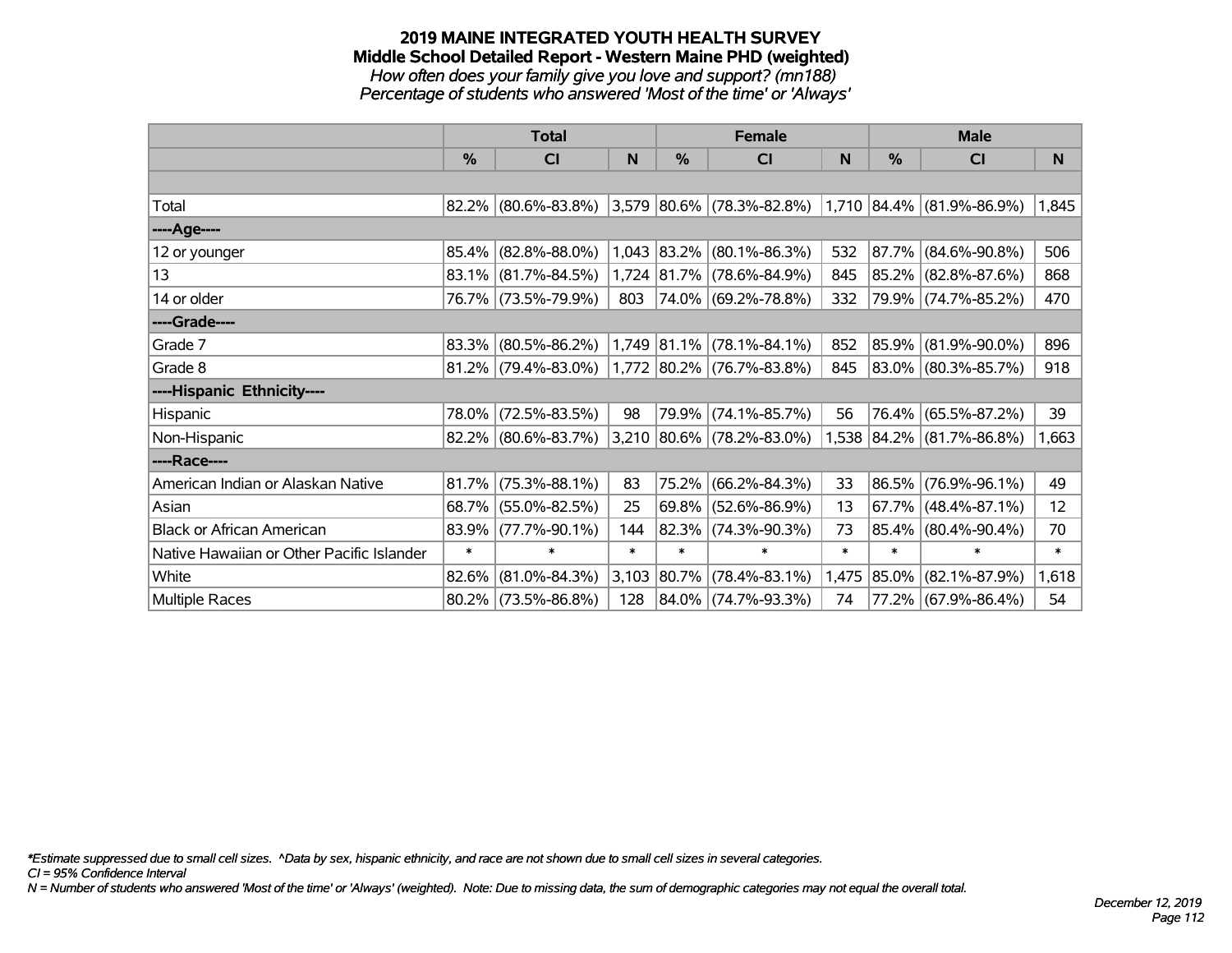#### **2019 MAINE INTEGRATED YOUTH HEALTH SURVEY Middle School Detailed Report - Western Maine PHD (weighted)** *Do you agree or disagree that in your community you feel like you matter to people? (mn148)*

*Percentage of students who answered 'Strongly agree' or 'Agree'*

|                                           | <b>Total</b> |                     |        |            | <b>Female</b>                                            |                | <b>Male</b>   |                        |        |  |
|-------------------------------------------|--------------|---------------------|--------|------------|----------------------------------------------------------|----------------|---------------|------------------------|--------|--|
|                                           | $\%$         | <b>CI</b>           | N      | %          | CI                                                       | <sub>N</sub>   | $\frac{0}{0}$ | <b>CI</b>              | N      |  |
|                                           |              |                     |        |            |                                                          |                |               |                        |        |  |
| Total                                     |              | 56.5% (54.2%-58.7%) |        |            | $ 2,451 52.0\% $ (49.0%-55.0%) 1,098 61.1% (58.8%-63.5%) |                |               |                        | 1,337  |  |
| ----Age----                               |              |                     |        |            |                                                          |                |               |                        |        |  |
| 12 or younger                             | 57.5%        | $(54.1\% - 60.9\%)$ | 704    |            | $52.2\%$ (48.4%-55.9%)                                   | 333            | 63.1%         | $(58.1\% - 68.0\%)$    | 366    |  |
| 13                                        | 56.1%        | $(53.4\% - 58.8\%)$ | 1,157  |            | 54.3% (50.5%-58.1%)                                      | 557            |               | 58.5% (56.0%-61.0%)    | 594    |  |
| 14 or older                               |              | 55.8% (52.6%-59.0%) | 582    |            | 46.2% (40.0%-52.3%)                                      | 206            |               | 63.8% (57.5%-70.1%)    | 376    |  |
| ----Grade----                             |              |                     |        |            |                                                          |                |               |                        |        |  |
| Grade 7                                   | 56.5%        | $(53.9\% - 59.0\%)$ |        |            | 1,183 52.7% (49.1%-56.3%)                                | 553            | $ 60.5\% $    | $(57.0\% - 63.9\%)$    | 629    |  |
| Grade 8                                   |              | 56.6% (54.0%-59.3%) |        |            | 1,232 51.6% (47.8%-55.4%)                                | 539            |               | $61.8\%$ (57.8%-65.8%) | 686    |  |
| ----Hispanic Ethnicity----                |              |                     |        |            |                                                          |                |               |                        |        |  |
| Hispanic                                  | 49.3%        | $(42.0\% - 56.6\%)$ | 62     | $ 45.6\% $ | $(34.7\% - 56.5\%)$                                      | 31             | $ 55.9\% $    | $(41.0\% - 70.8\%)$    | 29     |  |
| Non-Hispanic                              |              | 56.9% (54.4%-59.3%) |        |            | 2,220 52.1% (49.1%-55.0%)                                | 989            |               | 61.7% (59.0%-64.4%)    | 1,221  |  |
| ----Race----                              |              |                     |        |            |                                                          |                |               |                        |        |  |
| American Indian or Alaskan Native         | 52.9%        | $(44.8\% - 61.1\%)$ | 54     |            | 57.9% (43.9%-71.8%)                                      | 26             | $ 48.7\% $    | $(41.2\% - 56.2\%)$    | 28     |  |
| Asian                                     | 49.2%        | $(31.9\% - 66.4\%)$ | 18     |            | 36.2% (19.4%-53.0%)                                      | $\overline{7}$ | 62.3%         | $(44.0\% - 80.6\%)$    | 11     |  |
| <b>Black or African American</b>          | 57.3%        | $(52.9\% - 61.7\%)$ | 99     |            | $52.5\%$ (48.5%-56.5%)                                   | 46             |               | $61.7\%$ (52.3%-71.1%) | 51     |  |
| Native Hawaiian or Other Pacific Islander | $\ast$       | $\ast$              | $\ast$ | $\ast$     | $\ast$                                                   | $\ast$         | $\ast$        | $\ast$                 | $\ast$ |  |
| White                                     | 57.0%        | $(54.5\% - 59.6\%)$ | 2,139  |            | $ 52.4\% $ (48.8%-56.1%)                                 | 955            | 61.8%         | $(59.3\% - 64.4\%)$    | 1,178  |  |
| Multiple Races                            |              | 48.7% (42.9%-54.5%) | 78     |            | 43.9% (34.6%-53.2%)                                      | 38             | $ 55.7\% $    | $(46.0\% - 65.5\%)$    | 40     |  |

*\*Estimate suppressed due to small cell sizes. ^Data by sex, hispanic ethnicity, and race are not shown due to small cell sizes in several categories.*

*CI = 95% Confidence Interval*

*N = Number of students who answered 'Strongly agree' or 'Agree' (weighted). Note: Due to missing data, the sum of demographic categories may not equal the overall total.*